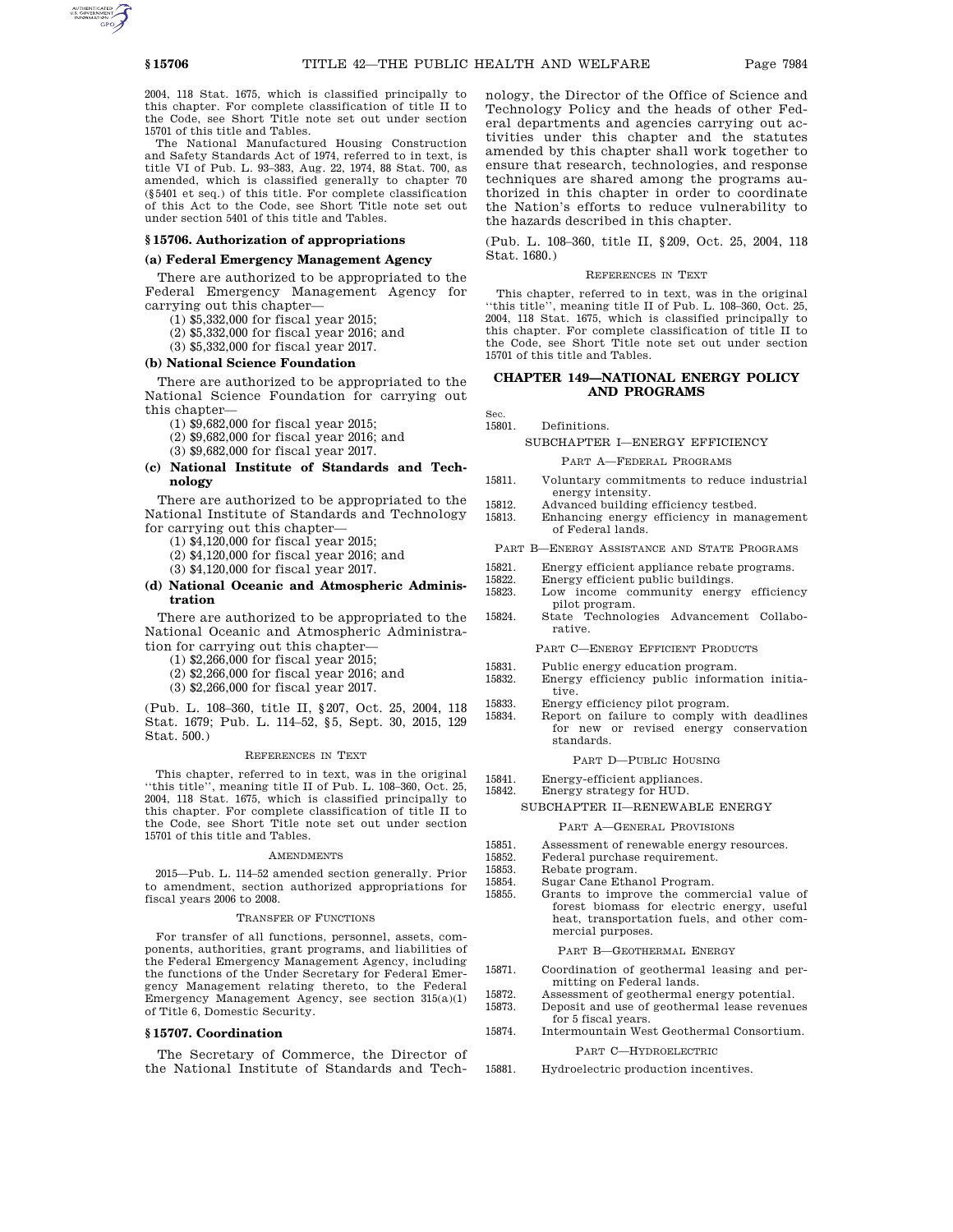- Sec.
- Sec.<br>15882. Hydroelectric efficiency improvement.

PART D—INSULAR ENERGY

15891. Projects enhancing insular energy independence.

#### SUBCHAPTER III—OIL AND GAS

- PART A—PRODUCTION INCENTIVES
- 
- 15901. Definition of Secretary.<br>15902. Program on oil and gas 15902. Program on oil and gas royalties in-kind.<br>15903. Marginal property production incentives.
- Marginal property production incentives.
- 15904. Incentives for natural gas production from deep wells in the shallow waters of the Gulf of Mexico.
- 15905. Royalty relief for deep water production.<br>15906 North Slope Science Initiative
- 15906. North Slope Science Initiative.<br>15907. Orphaned, abandoned, or idled Orphaned, abandoned, or idled wells on Fed-
- eral land. 15908. Preservation of geological and geophysical
- data.
- 15909. Gas hydrate production incentive.<br>15910. Enhanced oil and natural gas 15910. Enhanced oil and natural gas production
- through carbon dioxide injection.
- 15911. Denali Commission.<br>15912. Comprehensive inve Comprehensive inventory of OCS oil and natural gas resources.

PART B—ACCESS TO FEDERAL LANDS

- 15921. Management of Federal oil and gas leasing programs.
- 15922. Consultation regarding oil and gas leasing on public land.
- 15923. Methodology.
- 15924. Project to improve Federal permit coordination.
- 15925. Fair market value determinations for linear rights-of-way across public lands and national forests.
- 15926. Energy right-of-way corridors on Federal land.
- 15927. Oil shale, tar sands, and other strategic unconventional fuels.
- 15928. Consultation regarding energy rights-of-way on public land.

PART C—MISCELLANEOUS

- 15941. Great Lakes oil and gas drilling ban.<br>15942. NEPA review.
- NEPA review.

#### PART D—REFINERY REVITALIZATION

- 15951. Findings and definitions.
- 15952. Federal-State regulatory coordination and assistance.

### SUBCHAPTER IV—COAL

PART A—CLEAN COAL POWER INITIATIVE

- 15961. Authorization of appropriations.
- 15962. Project criteria.<br>15963. Report.
- 15963. Report.<br>15964. Clean co
- Clean coal centers of excellence.
- 15965. Time limit for award; extension.

#### PART B—CLEAN POWER PROJECTS

- 15971. Integrated coal/renewable energy system.
- 15972. Loan to place Alaska clean coal technology facility in service.
- 15973. Western integrated coal gasification demonstration project.
- 15974. Coal gasification.
- 15975. Petroleum coke gasification.
- 15976. Electron scrubbing demonstration.<br>15977. Department of Energy transporta
- 15977. Department of Energy transportation fuels from Illinois basin coal.

PART C—FEDERAL COAL LEASES

15991. Inventory requirement.

SUBCHAPTER V—INDIAN ENERGY

16001. Energy efficiency in federally assisted housing.

## SUBCHAPTER VI—NUCLEAR MATTERS

#### PART A—GENERAL NUCLEAR MATTERS

- 16011. Demonstration hydrogen production at existing nuclear power plants.
- 16012. Prohibition on assumption by United States Government of liability for certain foreign incidents.
- 16013. Authorization of appropriations.
- 16014. Standby support for certain nuclear plant delays.
- PART B—NEXT GENERATION NUCLEAR PLANT PROJECT
- 
- 16021. Project establishment.<br>16022. Project management.
- 16022. Project management.<br>16023. Project organization. Project organization.
- 
- 16024. Nuclear Regulatory Commission.<br>16025. Project timelines and authorizat. Project timelines and authorization of appropriations.

#### PART C—NUCLEAR SECURITY

- 
- 16041. Nuclear facility and materials security.<br>16042. Department of Homeland Security con Department of Homeland Security consultation.

#### SUBCHAPTER VII—VEHICLES AND FUELS

#### PART A—EXISTING PROGRAMS

- 16051. Joint flexible fuel/hybrid vehicle commercialization initiative.
- PART B—HYBRID VEHICLES, ADVANCED VEHICLES, AND FUEL CELL BUSES

#### SUBPART 1—HYBRID VEHICLES

16061. Hybrid vehicles.<br>16062. Domestic manu 16062. Domestic manufacturing conversion grant program.

#### SUBPART 2—ADVANCED VEHICLES

- 16071. Pilot program.<br>16072. Reports to Con
- 16072. Reports to Congress.<br>16073. Authorization of app
	- Authorization of appropriations.
		- SUBPART 3—FUEL CELL BUSES
- 16081. Fuel cell transit bus demonstration.

#### PART C—CLEAN SCHOOL BUSES

## 16091. Clean school bus program.

- 16091a. Clean school bus program.<br>16092. Diesel truck retrofit and Diesel truck retrofit and fleet modernization program.
- 16093. Fuel cell school buses.

#### PART D—MISCELLANEOUS

- 16101. Railroad efficiency.
- 16102. Diesel fueled vehicles.
- 16103. Conserve by Bicycling Program.
- 16104. Reduction of engine idling.
- 
- 16105. Biodiesel engine testing program.<br>16106. Ultra-efficient engine technology Ultra-efficient engine technology for aircraft.
	- PART E—FEDERAL AND STATE PROCUREMENT
	-
- 16121. Definitions.<br>16122. Federal and Federal and State procurement of fuel cell vehicles and hydrogen energy systems.
- 16123. Federal procurement of stationary, portable, and micro fuel cells.
	- PART F—DIESEL EMISSIONS REDUCTION

16131. Definitions.

- 
- 16132. National grant, rebate, and loan programs.<br>16133. State grant, rebate, and loan programs. State grant, rebate, and loan programs.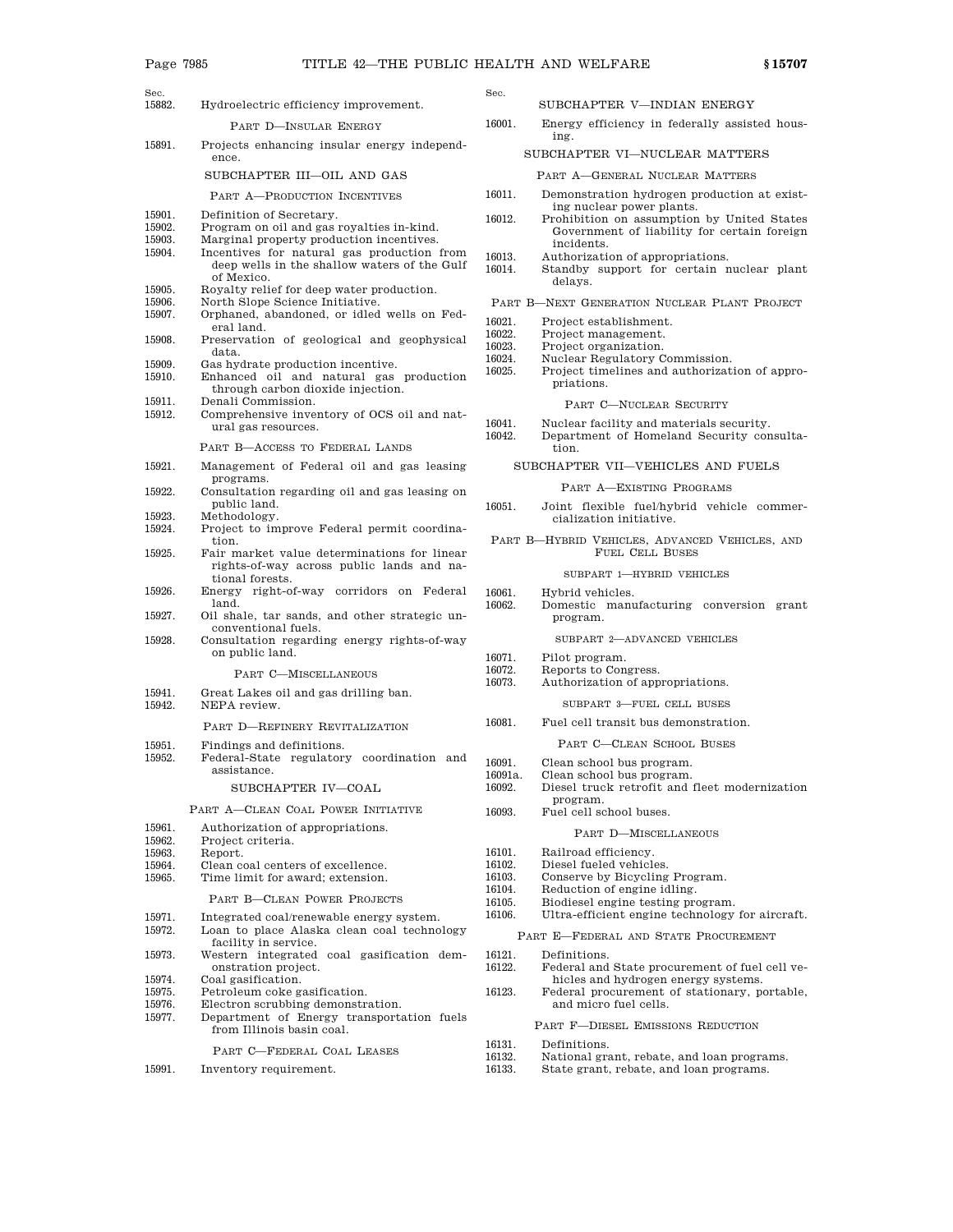| Sec.   |                                                                 | $_{\rm Sec}$ |
|--------|-----------------------------------------------------------------|--------------|
| 16134. | Evaluation and report.                                          | 162          |
| 16135. | Outreach and incentives.                                        | 162          |
| 16136. | Effect of part.                                                 |              |
| 16137. | Authorization of appropriations.                                | 162          |
| 16138. | EPA authority to accept diesel emissions re-                    | 162          |
|        | duction<br>Supplemental<br>Environmental                        |              |
|        | Projects.                                                       | 162          |
| 16139. | Settlement agreement provisions.                                | 162          |
|        |                                                                 | 162          |
|        | SUBCHAPTER VIII-HYDROGEN                                        |              |
| 16151. | Purposes.                                                       |              |
| 16152. | Definitions.                                                    |              |
| 16153. | Plan.                                                           |              |
| 16154. | Programs.                                                       | 162          |
| 16155. | Hydrogen<br>Fuel Cell<br>Technical<br>Task<br>and               | 162          |
|        | Force.                                                          | 162          |
| 16156. |                                                                 | 162          |
|        | Technical Advisory Committee.                                   |              |
| 16157. | Demonstration.                                                  | 162          |
| 16158. | Codes and standards.                                            |              |
| 16159. | Disclosure.                                                     | 162          |
| 16160. | Reports.                                                        | 162          |
| 16161. | Solar and wind technologies.                                    |              |
| 16162. | Technology transfer.                                            | 162          |
| 16163. | Miscellaneous provisions.                                       |              |
| 16164. | Cost sharing.                                                   |              |
| 16165. | Savings clause.                                                 | 163          |
|        | SUBCHAPTER IX-RESEARCH AND DEVELOPMENT                          | 163          |
|        |                                                                 | 163          |
| 16181. | Goals.                                                          | 163          |
| 16182. | Definitions.                                                    | 163          |
|        | PART A-ENERGY EFFICIENCY                                        | 163          |
|        |                                                                 |              |
| 16191. | Energy efficiency.                                              | 163          |
| 16192. | Next Generation Lighting Initiative.                            | 163          |
| 16193. | National Building Performance Initiative.                       |              |
| 16194. | Building standards.                                             | 163          |
| 16195. | Secondary electric vehicle battery use pro-                     | 163          |
|        | gram.                                                           | 163          |
| 16196. | Energy Efficiency Science Initiative.                           | 163          |
| 16197. | Advanced Energy Technology Transfer Cen-                        |              |
|        | ters.                                                           | 163          |
|        |                                                                 |              |
|        | PART B-DISTRIBUTED ENERGY AND ELECTRIC ENERGY<br><b>SYSTEMS</b> | 163          |
|        |                                                                 | 163          |
| 16211. | Distributed energy and electric energy sys-                     |              |
|        | tems.                                                           |              |
| 16212. | High power density industry program.                            |              |
| 16213. | Micro-cogeneration energy technology.                           |              |
| 16214. | Distributed energy technology demonstration                     | 163          |
|        | programs.                                                       | 163          |
| 16215. | Electric transmission and distribution pro-                     | P            |
|        | grams.                                                          |              |
|        |                                                                 | 163          |
|        | PART C-RENEWABLE ENERGY                                         | 163          |
|        |                                                                 | 163          |
| 16231. | Renewable energy.                                               | 163          |
| 16232. | Bioenergy program.                                              |              |
| 16233. | Low-cost renewable hydrogen and infrastruc-                     | 163          |
|        | ture for vehicle propulsion.                                    | 163          |
| 16234. | Concentrating solar power research program.                     |              |
| 16235. | Renewable energy in public buildings.                           | 163          |
|        | PART D-AGRICULTURAL BIOMASS RESEARCH AND                        | 163          |
|        | DEVELOPMENT PROGRAMS                                            |              |
|        |                                                                 | 163          |
| 16251. | Production incentives for cellulosic biofuels.                  | 163          |
| 16252. | Education.                                                      | 163          |
| 16253. | Small business bioproduct marketing and cer-                    | 163          |
|        | tification grants.                                              |              |
| 16254. | Regional bioeconomy development grants.                         |              |
| 16255. | Preprocessing and harvesting demonstration                      |              |
|        | grants.                                                         | 163          |
| 16256. | Education and outreach.                                         |              |
|        | PART E-NUCLEAR ENERGY                                           |              |
|        |                                                                 |              |

- 16271. Nuclear energy.<br>16272. Nuclear energy
- 16272. Nuclear energy research programs.<br>16273. Advanced fuel cycle initiative.
- 
- 16273. Advanced fuel cycle initiative. 16274. University nuclear science and engineering support.

| DCC.    |                                              |
|---------|----------------------------------------------|
| 16274a. | Integrated University Program.               |
| 16275.  | Department of Energy civilian nuclear infra- |
|         | structure and facilities.                    |
| 16276.  | Security of nuclear facilities.              |
| 16277.  | High-performance computation and support-    |
|         | ive research.                                |
| 16278.  | Enabling nuclear energy innovation.          |
| 16279.  | Budget plan.                                 |
| 16280.  | Advanced Nuclear Energy Licensing Cost-      |
|         | Share Grant Program.                         |
|         | PART F-FOSSIL ENERGY                         |
| 16291.  | Fossil energy.                               |
| 16291a. | Property interests.                          |
| 16292.  | Coal and related technologies program.       |
| 16293.  | Carbon capture and sequestration research,   |
|         | development, and demonstration program.      |
| 16294.  | Research and development for coal mining     |
|         | technologies.                                |
| 16295.  | Oil and gas research programs.               |
| 16296.  | Low-volume oil and gas reservoir research    |
|         | program.                                     |
| 16297.  | Complex Well Technology Testing Facility.    |
|         | PART G-SCIENCE                               |
| 16311.  | Science.                                     |
| 16312.  | Fusion energy sciences program.              |
| 16313.  | Solar Fuels Research Initiative.             |
| 16314.  | Hydrogen.                                    |
| 16315.  | Electricity Storage Research Initiative.     |
| 16316.  | Advanced scientific computing research and   |
|         | development program.                         |
| 16317.  | Systems biology program.                     |
| 16318.  | Fission and fusion energy materials research |
|         | program.                                     |
| 16319.  | Energy and water supplies.                   |
| 16320.  | Spallation Neutron Source.                   |
| 16321.  | Facility for Rare Isotope Beams.             |
| 16322.  | Office of Scientific and Technical Informa-  |
|         | tion.                                        |
| 16323.  | Science and engineering education pilot pro- |
|         | gram.                                        |
| 16324.  | Energy research fellowships.                 |
| 16325.  | Science and Technology Scholarship<br>$Pro-$ |
|         | gram.                                        |
|         | PART H-INTERNATIONAL COOPERATION             |
| 16341.  | Western Hemisphere energy cooperation.       |
| 16342.  | International energy training.               |
|         |                                              |

- PART I—RESEARCH ADMINISTRATION AND OPERATIONS
- 
- 3351. Availability of funds.<br>3352. Cost sharing
- <sup>6352.</sup> Cost sharing.<br>6353. Merit review Merit review of proposals.
- 16354. External technical review of departmental programs.
	-
- 16355. National Laboratory designation.<br>16356. Report on equal employment Report on equal employment opportunity
- practices.
- 3357. Strategy for facilities and infrastructure.<br>3358. Strategic research portfolio analysis and Strategic research portfolio analysis and coordination plan.
- 
- 3359. Competitive award of management contracts.<br>3360. Western Michigan demonstration project. 16360. Western Michigan demonstration project.<br>16361. Arctic Engineering Research Center.
- 
- .<br>16361. Arctic Engineering Research Center.<br>16362. Barrow Geophysical Research Facilit Barrow Geophysical Research Facility.
- 

PART J—ULTRA-DEEPWATER AND UNCONVENTIONAL NATURAL GAS AND OTHER PETROLEUM RESOURCES

6371 to 16378. Repealed.

#### SUBCHAPTER X—DEPARTMENT OF ENERGY MANAGEMENT

- 16391. Improved technology transfer of energy technologies.
- 
- 16392. Technology Infrastructure Program.<br>16393. Small business advocacy and assista 16393. Small business advocacy and assistance.
- Outreach.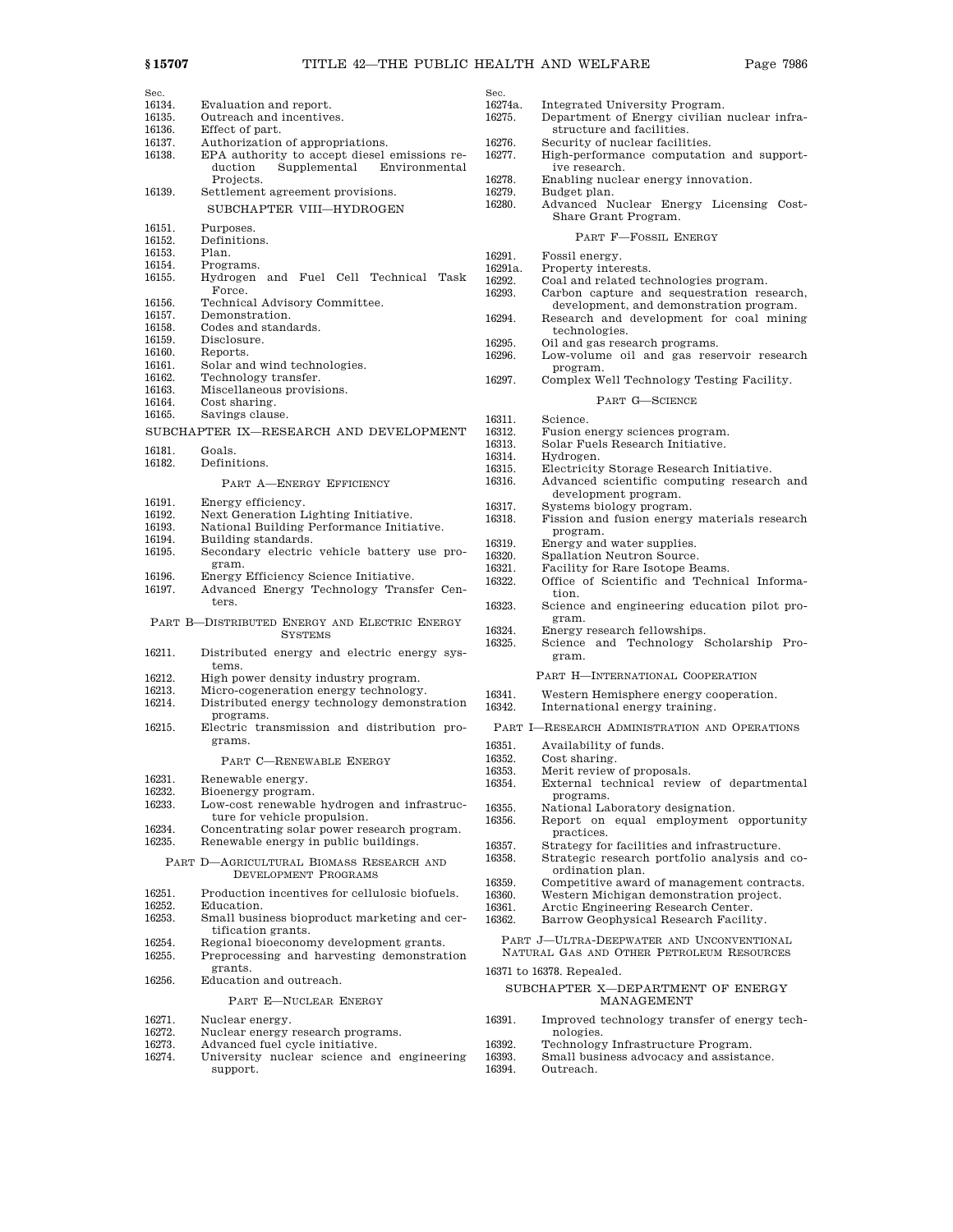- Sec.<br>16395 16395. Relationship to other laws.<br>16396 Prizes for achievement in g
- Prizes for achievement in grand challenges of science and technology.

SUBCHAPTER XI—PERSONNEL AND TRAINING

- 16411. Workforce trends and traineeship grants.
- 16412. Training guidelines for nonnuclear electric energy industry personnel.
- 16413. National Center for Energy Management and Building Technologies.
- 16414. National Power Plant Operations Technology and Educational Center.

### SUBCHAPTER XII—ELECTRICITY

- PART A—TRANSMISSION INFRASTRUCTURE MODERNIZATION
- 16421. Third-party finance.<br>16421a. Western Area Power
- Western Area Power Administration borrowing authority.
- 16422. Advanced transmission technologies.<br>16423. Advanced Power System Technolog
- 16423. Advanced Power System Technology Incentive Program.

#### PART B—TRANSMISSION OPERATION IMPROVEMENTS

- 16431. Federal utility participation in transmission organizations.
- 16432. Study on the benefits of economic dispatch.
	- PART C—TRANSMISSION RATE REFORM
- 16441. Funding new interconnection and transmission upgrades.
	- PART D—REPEAL OF PUBLIC UTILITY HOLDING COMPANY ACT OF 1935
- 16451. Definitions.<br>16452 Federal acce
- 16452. Federal access to books and records.<br>16453. State access to books and records.
- 16453. State access to books and records.<br>16454 Exemption authority
- 16454. Exemption authority.<br>16455. Affiliate transactions.
- 16455. Affiliate transactions.<br>16456 Applicability Applicability.
- 
- 16457. Effect on other regulations.<br>16458 Enforcement.
- 16458. Enforcement.<br>16459. Savings provi Savings provisions.
- 16460. Implementation.
- 16461. Transfer of resources.
- 16462. Service allocation.
- 16463. Authorization of appropriations.
- PART E—MARKET TRANSPARENCY, ENFORCEMENT, AND CONSUMER PROTECTION
- 16471. Consumer privacy and unfair trade practices.

## PART F—DEFINITIONS

16481. Commission defined.

#### SUBCHAPTER XIII—MISCELLANEOUS

- 16491. Energy production incentives.<br>16492. Regulation of certain oil use
- Regulation of certain oil used in transformers.
- 16493. National Priority Project Designation.<br>16494 Oxygen-fuel Oxygen-fuel.
- SUBCHAPTER XIV—ETHANOL AND MOTOR FUELS
- 16501. Commercial byproducts from municipal solid waste and cellulosic biomass loan guarantee program.
- 16502. Advanced Biofuel Technologies Program.
- 16503. Sugar ethanol loan guarantee program.

## SUBCHAPTER XV—INCENTIVES FOR INNOVATIVE TECHNOLOGIES

- 16511. Definitions.<br>16512. Terms and c
- 16512. Terms and conditions.<br>16513. Eligible projects
- Eligible projects.
- 16514. Authorization of appropriations. 16515. Limitation on commitments to guarantee loans.

Sec.<br>16516. Omitted.

## SUBCHAPTER XVI—STUDIES

- 16521. Report on energy integration with Latin America.
- 16522. Low-volume gas reservoir study.
- 16523. Alaska natural gas pipeline.
- 16524. Study on the benefits of economic dispatch.
- SUBCHAPTER XVII—PROTECTING AMERICA'S COMPETITIVE EDGE THROUGH ENERGY
- 16531. Definitions.<br>16532. Nuclear scie
	- Nuclear science talent expansion program for institutions of higher education.
- 16533. Hydrocarbon systems science talent expansion program for institutions of higher education.
- 16534. Department of Energy early career awards for science, engineering, and mathematics researchers.
- 16535. Discovery science and engineering innovation institutes.
- 16536. Protecting America's Competitive Edge (PACE) graduate fellowship program.
- 16537. Distinguished scientist program.
- 16538. Advanced Research Projects Agency—Energy.

## **§ 15801. Definitions**

Except as otherwise provided, in this Act:

#### **(1) Department**

The term ''Department'' means the Department of Energy.

### **(2) Institution of higher education**

#### **(A) In general**

The term "institution of higher education'' has the meaning given the term in section 1001(a) of title 20.

## **(B) Inclusion**

The term ''institution of higher education'' includes an organization that—

(i) is organized, and at all times thereafter operated, exclusively for the benefit of, to perform the functions of, or to carry out the functions of one or more organizations referred to in subparagraph (A); and

(ii) is operated, supervised, or controlled by or in connection with one or more of those organizations.

#### **(3) National Laboratory**

The term ''National Laboratory'' means any of the following laboratories owned by the Department:

(A) Ames Laboratory.

- (B) Argonne National Laboratory.
- (C) Brookhaven National Laboratory.

(D) Fermi National Accelerator Laboratory.

(E) Idaho National Laboratory.

(F) Lawrence Berkeley National Laboratory.

(G) Lawrence Livermore National Laboratory.

(H) Los Alamos National Laboratory.

(I) National Energy Technology Laboratory.

(J) National Renewable Energy Laboratory.

(K) Oak Ridge National Laboratory.

(L) Pacific Northwest National Laboratory.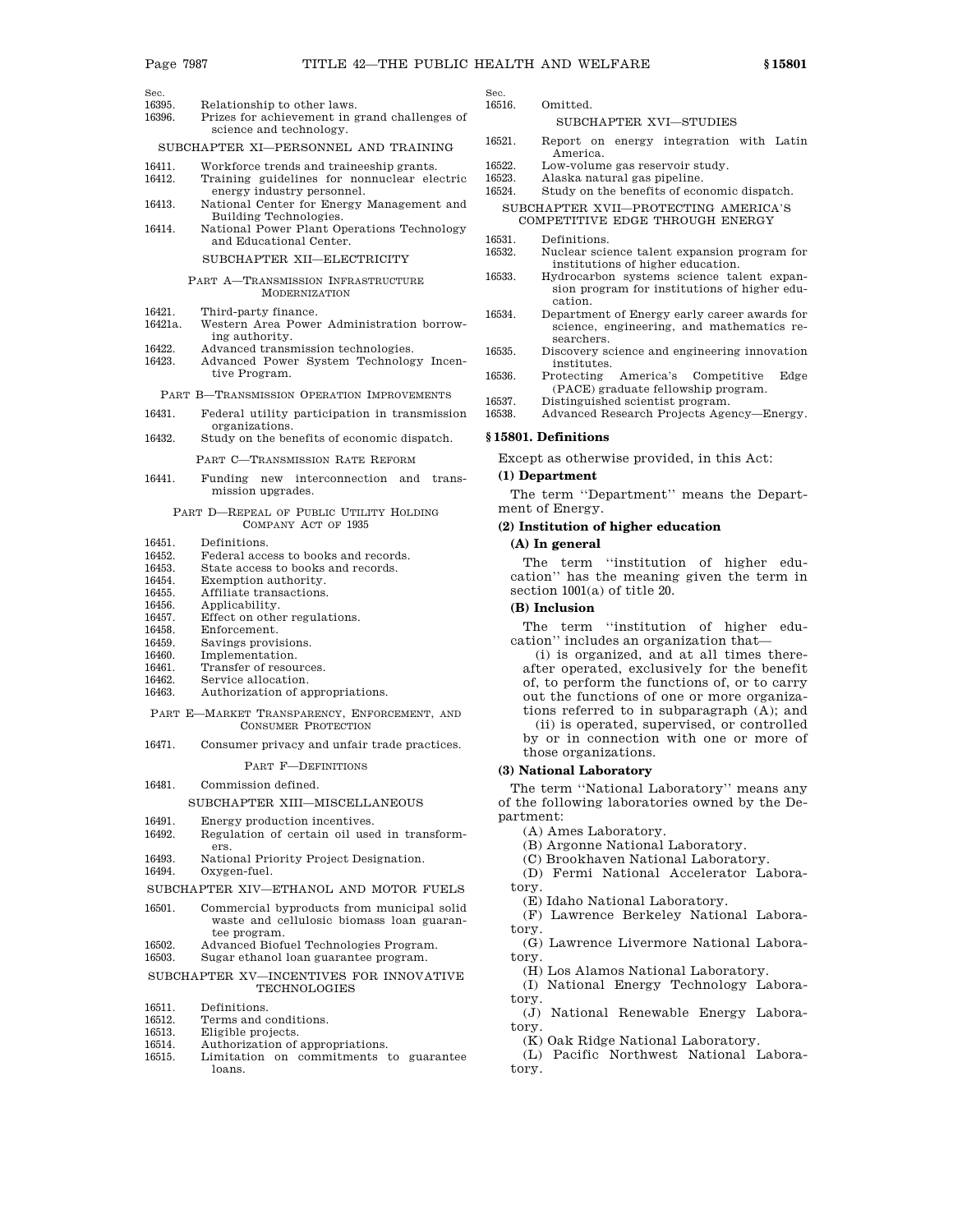(M) Princeton Plasma Physics Laboratory.

(N) Sandia National Laboratories.

(O) Savannah River National Laboratory.

(P) Stanford Linear Accelerator Center.

(Q) Thomas Jefferson National Accelerator Facility.

#### **(4) Secretary**

The term ''Secretary'' means the Secretary of Energy.

#### **(5) Small business concern**

The term ''small business concern'' has the meaning given the term in section 632 of title 15.

(Pub. L. 109–58, §2, Aug. 8, 2005, 119 Stat. 604.)

#### REFERENCES IN TEXT

This Act, referred to in text, is Pub. L. 109–58, Aug. 8, 2005, 119 Stat. 594, as amended, known as the Energy Policy Act of 2005, which enacted this chapter and enacted, amended, and repealed numerous other sections and notes in the Code. For complete classification of this Act to the Code, see Short Title note below and Tables.

#### SHORT TITLE OF 2018 AMENDMENT

Pub. L. 115–248, §1, Sept. 28, 2018, 132 Stat. 3154, provided that: ''This Act [enacting sections 16278 to 16280 of this title and amending sections 16021, 16271 to 16274, and 16275 to 16277 of this title] may be cited as the 'Nuclear Energy Innovation Capabilities Act of 2017'.''

#### SHORT TITLE OF 2011 AMENDMENT

Pub. L. 111–364, §1, Jan. 4, 2011, 124 Stat. 4056, provided that: ''This Act [amending sections 16131 to 16134 and 16137 of this title and enacting provisions set out as a note under section 16131 of this title] may be cited as the 'Diesel Emissions Reduction Act of 2010'.''

#### SHORT TITLE OF 2007 AMENDMENT

Pub. L. 110–69, title V, §5001, Aug. 9, 2007, 121 Stat. 600, provided that: ''This title [enacting subchapter XVII of this chapter and sections 7381g to 7381r of this title, amending sections 7381a, 7381d, 7381e, and 16311 of this title, and enacting provisions set out as a note under section 7381g of this title] may be cited as the 'Protecting America's Competitive Edge Through Energy Act' or the 'PACE–Energy Act'.''

#### SHORT TITLE OF 2006 AMENDMENT

Pub. L. 109–375, §1, Dec. 1, 2006, 120 Stat. 2656, provided that: ''This Act [amending section 15855 of this title] may be cited as the 'Sierra National Forest Land Exchange Act of 2006'.''

#### SHORT TITLE

Pub. L. 109–58, §1(a), Aug. 8, 2005, 119 Stat. 594, provided that: ''This Act [see Tables for classification] may be cited as the 'Energy Policy Act of 2005'.''

Pub. L. 109–58, title IV, §431, Aug. 8, 2005, 119 Stat. 760, provided that: ''This subtitle [subtitle D (§§431–438) of title IV of Pub. L. 109–58, enacting part C (§15991) of subchapter IV of this chapter, amending sections 201, 202a, 203, and 207 of Title 30, Mineral Lands and Mining, and enacting provisions set out as a note under section 201 of Title 30] may be cited as the 'Coal Leasing Amendments Act of 2005'.''

Pub. L. 109–58, title V, §501, Aug. 8, 2005, 119 Stat. 763, provided that: ''This title [enacting subchapter V of this chapter, section 7144e of this title, and chapter 37 (§3501 et seq.) of Title 25, Indians, amending section 5315 of Title 5, Government Organization and Employees, and section 4132 of Title 25, and enacting provisions set out as a note under section 3501 of Title 25] may be cited as the 'Indian Tribal Energy Development and Self-Determination Act of 2005'.''

Pub. L. 109–58, title VIII, §801, Aug. 8, 2005, 119 Stat. 844, provided that: ''This title [enacting subchapter VIII of this chapter] may be cited as the 'Spark M. Matsunaga Hydrogen Act of 2005'.''

Pub. L. 109–58, title IX, §901, Aug. 8, 2005, 119 Stat. 856, provided that: ''This title [enacting subchapter IX of this chapter, amending sections 8101 and 8102 of Title 7, Agriculture, and section 5523 of Title 15, Commerce and Trade, enacting provisions set out as notes under section 8102 of Title 7 and section 2001 of Title 30, Mineral Lands and Mining, amending provisions set out as notes under section 8101 of Title 7, and section 1902 of Title 30] may be cited as the 'Energy Research, Development, Demonstration, and Commercial Application Act of 2005'.''

Pub. L. 109–58, title XII, §1201, Aug. 8, 2005, 119 Stat. 941, provided that: ''This title [enacting subchapter XII of this chapter and sections 824j–1 and 824*o* to 824w of Title 16, Conservation, amending sections 796, 824, 824a–3, 824b, 824e, 824j, 824m, 825e, 825f, 825*l* to 825*o*, 825*o*–1, 2621, 2622, 2625, 2634, and 2642 of Title 16, repealing chapter 2C (§79 et seq.) of Title 15, Commerce and Trade, and sections 824n and 825q of Title 16, and enacting provisions set out as notes under section 16451 of this title and sections 824b, 824*o*, 824q, and 2642 of Title 16] may be cited as the 'Electricity Modernization Act of 2005'

Pub. L. 109–58, title XII, §1261, Aug. 8, 2005, 119 Stat. 972, provided that: ''This subtitle [subtitle F (§§1261–1277) of title XII of Pub.L. 109–58, enacting part D (§16451 et seq.) of subchapter XII of this chapter, amending sections 824 and 824m of Title 16, Conservation, repealing chapter 2C (§79 et seq.) of Title 15, Commerce and Trade, and section 825q of Title 16, and enacting provisions set out as a note under section 16451 of this title] may be cited as the 'Public Utility Holding Company Act of 2005'.''

### SUBCHAPTER I—ENERGY EFFICIENCY

PART A—FEDERAL PROGRAMS

#### **§ 15811. Voluntary commitments to reduce industrial energy intensity**

## **(a) Definition of energy intensity**

In this section, the term ''energy intensity'' means the primary energy consumed for each unit of physical output in an industrial process.

#### **(b) Voluntary agreements**

The Secretary may enter into voluntary agreements with one or more persons in industrial sectors that consume significant quantities of primary energy for each unit of physical output to reduce the energy intensity of the production activities of the persons.

#### **(c) Goal**

Voluntary agreements under this section shall have as a goal the reduction of energy intensity by not less than 2.5 percent each year during the period of calendar years 2007 through 2016.

## **(d) Recognition**

The Secretary, in cooperation with other appropriate Federal agencies, shall develop mechanisms to recognize and publicize the achievements of participants in voluntary agreements under this section.

#### **(e) Technical assistance**

A person that enters into an agreement under this section and continues to make a good faith effort to achieve the energy efficiency goals specified in the agreement shall be eligible to receive from the Secretary a grant or technical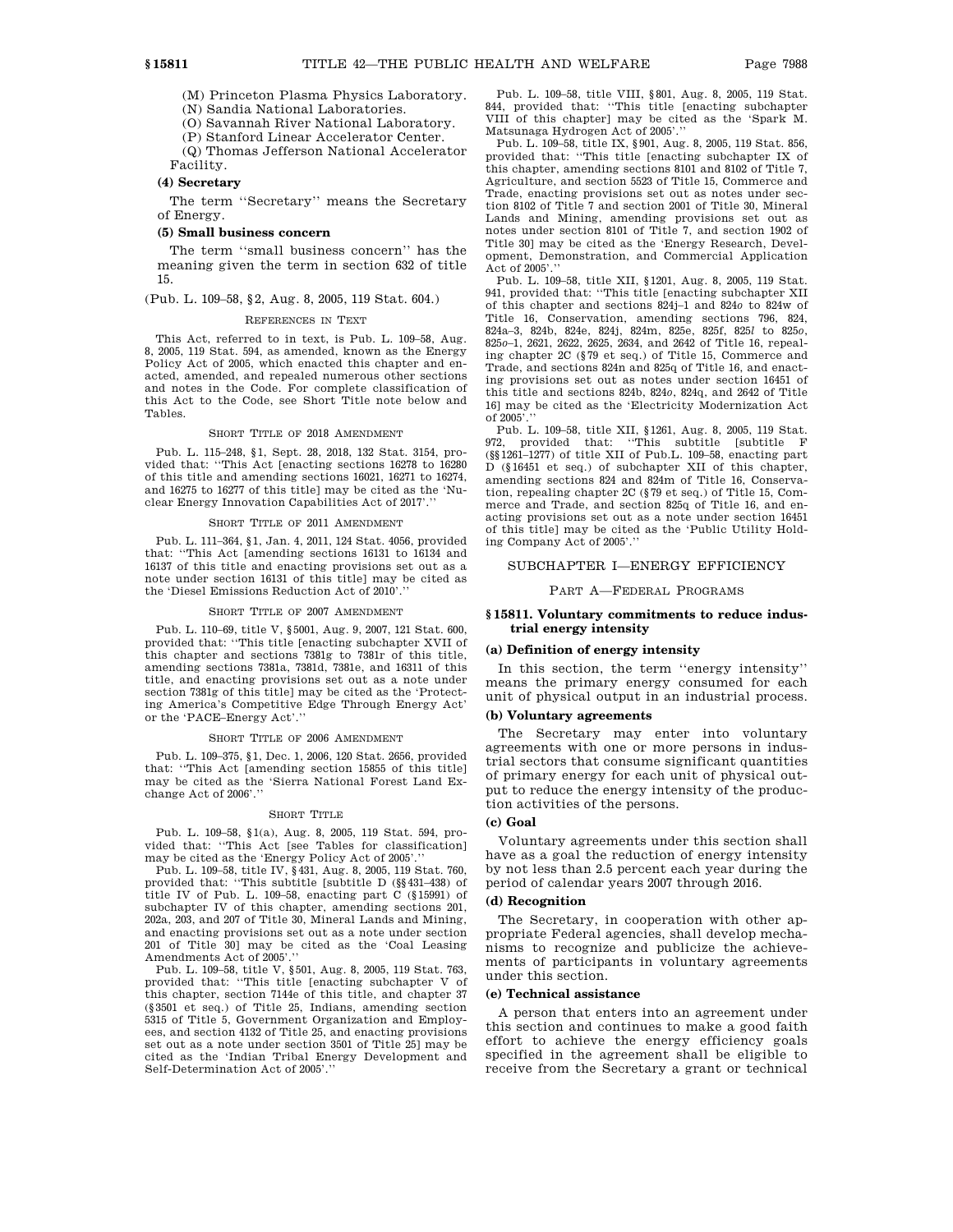assistance, as appropriate, to assist in the achievement of those goals.

### **(f) Report**

Not later than each of June 30, 2012, and June 30, 2017, the Secretary shall submit to Congress a report that—

 $(1)$  evaluates the success of the voluntary agreements under this section; and

(2) provides independent verification of a sample of the energy savings estimates provided by participating firms.

(Pub. L. 109–58, title I, §106, Aug. 8, 2005, 119 Stat. 611.)

## **§ 15812. Advanced Building Efficiency Testbed (a) Establishment**

## The Secretary, in consultation with the Administrator of General Services, shall establish an Advanced Building Efficiency Testbed program for the development, testing, and demonstration of advanced engineering systems, components, and materials to enable innovations in building technologies. The program shall evaluate efficiency concepts for government and industry buildings, and demonstrate the ability of next generation buildings to support individual and organizational productivity and health (including by improving indoor air quality) as well as flexibility and technological change to improve environmental sustain-

ability. Such program shall complement and not duplicate existing national programs.

## **(b) Participants**

The program established under subsection (a) shall be led by a university with the ability to combine the expertise from numerous academic fields including, at a minimum, intelligent workplaces and advanced building systems and engineering, electrical and computer engineering, computer science, architecture, urban design, and environmental and mechanical engineering. Such university shall partner with other universities and entities who have established programs and the capability of advancing innovative building efficiency technologies.

## **(c) Authorization of appropriations**

There are authorized to be appropriated to the Secretary to carry out this section \$6,000,000 for each of the fiscal years 2006 through 2008, to remain available until expended. For any fiscal year in which funds are expended under this section, the Secretary shall provide one-third of the total amount to the lead university described in subsection (b), and provide the remaining two-thirds to the other participants referred to in subsection (b) on an equal basis.

(Pub. L. 109–58, title I, §107, Aug. 8, 2005, 119 Stat. 612.)

#### **§ 15813. Enhancing energy efficiency in management of Federal lands**

#### **(a) Sense of the Congress**

It is the sense of the Congress that Federal agencies should enhance the use of energy efficient technologies in the management of natural resources.

#### **(b) Energy efficient buildings**

To the extent practicable, the Secretary of the Interior, the Secretary of Commerce, and the Secretary of Agriculture shall seek to incorporate energy efficient technologies in public and administrative buildings associated with management of the National Park System, National Wildlife Refuge System, National Forest System, National Marine Sanctuaries System, and other public lands and resources managed by the Secretaries.

#### **(c) Energy efficient vehicles**

To the extent practicable, the Secretary of the Interior, the Secretary of Commerce, and the Secretary of Agriculture shall seek to use energy efficient motor vehicles, including vehicles equipped with biodiesel or hybrid engine technologies, in the management of the National Park System, National Wildlife Refuge System, National Forest System, National Marine Sanctuaries System, and other public lands and resources managed by the Secretaries.

(Pub. L. 109–58, title I, §111, Aug. 8, 2005, 119 Stat. 615.)

PART B—ENERGY ASSISTANCE AND STATE PROGRAMS

## **§ 15821. Energy efficient appliance rebate programs**

#### **(a) Definitions**

In this section:

#### **(1) Eligible State**

The term ''eligible State'' means a State that meets the requirements of subsection (b).

## **(2) Energy Star program**

The term ''Energy Star program'' means the program established by section 6294a of this title.

#### **(3) Residential Energy Star product**

The term ''residential Energy Star product'' means a product for a residence that is rated for energy efficiency under the Energy Star program.

## **(4) State energy office**

The term ''State energy office'' means the State agency responsible for developing State energy conservation plans under section 6322 of this title.

## **(5) State program**

The term ''State program'' means a State energy efficient appliance rebate program described in subsection (b)(1).

## **(b) Eligible States**

A State shall be eligible to receive an allocation under subsection (c) if the State—

(1) establishes (or has established) a State energy efficient appliance rebate program to provide rebates to residential consumers for the purchase of residential Energy Star products, or products with improved energy efficiency in cold climates, to replace used appliances of the same type;

(2) submits an application for the allocation at such time, in such form, and containing such information as the Secretary may require; and

(3) provides assurances satisfactory to the Secretary that the State will use the alloca-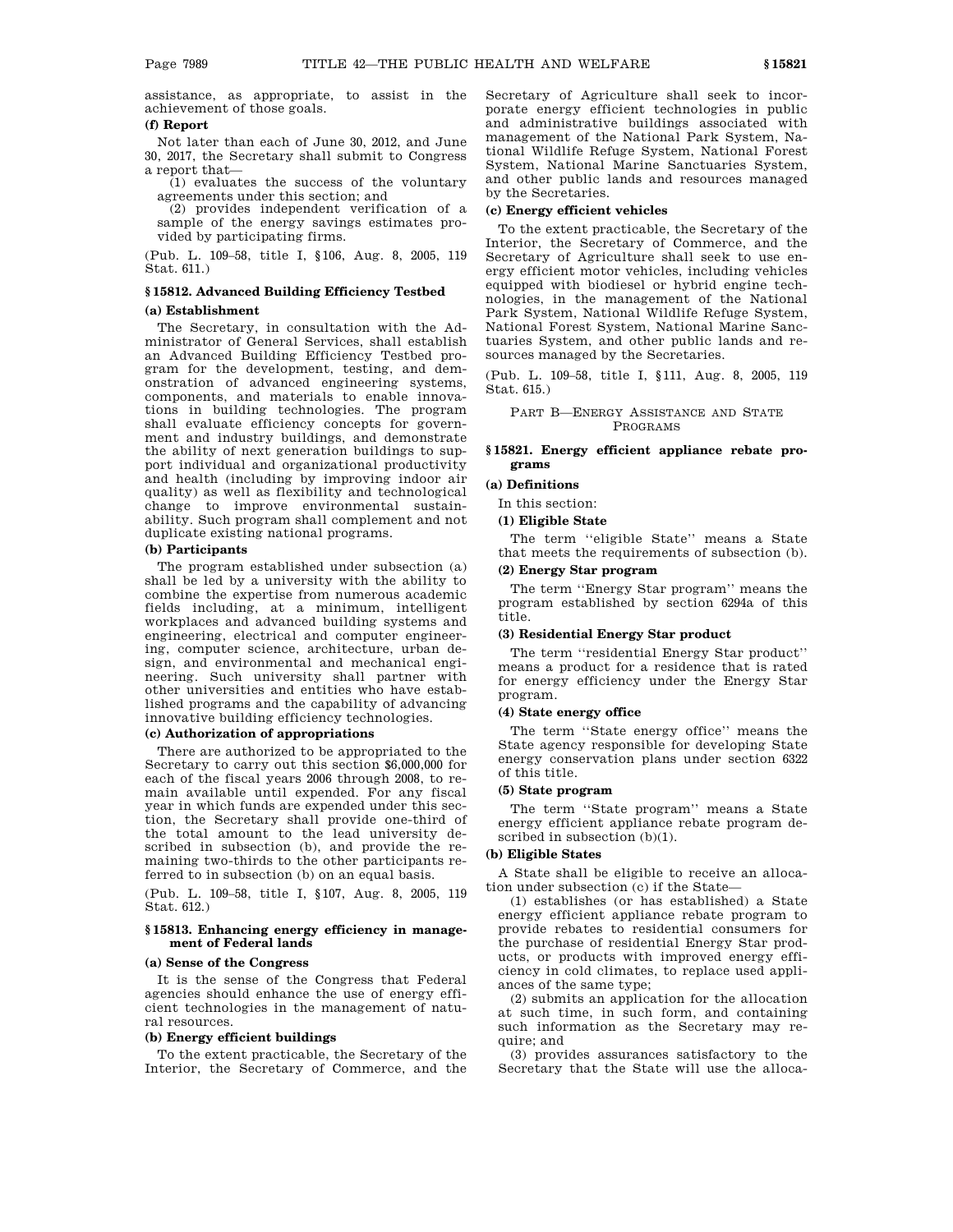tion to supplement, but not supplant, funds made available to carry out the State program.

## **(c) Amount of allocations**

### **(1) In general**

Subject to paragraph (2), for each fiscal year, the Secretary shall allocate to the State energy office of each eligible State to carry out subsection (d) an amount equal to the product obtained by multiplying the amount made available under subsection (f) for the fiscal year by the ratio that the population of the State in the most recent calendar year for which data are available bears to the total population of all eligible States in that calendar year.

#### **(2) Minimum allocations**

For each fiscal year, the amounts allocated under this subsection shall be adjusted proportionately so that no eligible State is allocated a sum that is less than an amount determined by the Secretary.

## **(d) Use of allocated funds**

The allocation to a State energy office under subsection (c) may be used to pay up to 50 percent of the cost of establishing and carrying out a State program.

#### **(e) Issuance of rebates**

Rebates may be provided to residential consumers that meet the requirements of the State program. The amount of a rebate shall be determined by the State energy office, taking into consideration—

(1) the amount of the allocation to the State energy office under subsection (c);

(2) the amount of any Federal or State tax incentive available for the purchase of the residential Energy Star product or product with improved energy efficiency in a cold climate; and

(3) the difference between the cost of the residential Energy Star product or product with improved energy efficiency in a cold climate and the cost of an appliance that is not a residential Energy Star product or product with improved energy efficiency in a cold climate, but is of the same type as, and is the nearest capacity, performance, and other relevant characteristics (as determined by the State energy office) to, the residential Energy Star product or product with improved energy efficiency in a cold climate.

### **(f) Authorization of appropriations**

There are authorized to be appropriated to the Secretary to carry out this section \$50,000,000 for each of the fiscal years 2006 through 2010.

(Pub. L. 109–58, title I, §124, Aug. 8, 2005, 119 Stat. 617; Pub. L. 110–140, title III, §315(b), Dec. 19, 2007, 121 Stat. 1572.)

#### AMENDMENTS

2007—Subsec. (b)(1). Pub. L. 110–140, §315(b)(1), inserted ", or products with improved energy efficiency in cold climates,'' after ''residential Energy Star products''.

Subsec. (e)(2), (3). Pub. L. 110–140, §315(b)(2), inserted ''or product with improved energy efficiency in a cold climate'' after ''residential Energy Star product'' wherever appearing.

## EFFECTIVE DATE OF 2007 AMENDMENT

Amendment by Pub. L. 110–140 effective on the date that is 1 day after Dec. 19, 2007, see section 1601 of Pub. L. 110–140, set out as an Effective Date note under section 1824 of Title 2, The Congress.

### **§ 15822. Energy efficient public buildings**

#### **(a) Grants**

The Secretary may make grants to the State agency responsible for developing State energy conservation plans under section 6322 of this title, or, if no such agency exists, a State agency designated by the Governor of the State, to assist units of local government in the State in improving the energy efficiency of public buildings and facilities—

(1) through construction of new energy efficient public buildings that use at least 30 percent less energy than a comparable public building constructed in compliance with standards prescribed in the most recent version of the International Energy Conservation Code, or a similar State code intended to achieve substantially equivalent efficiency levels; or

(2) through renovation of existing public buildings to achieve reductions in energy use of at least 30 percent as compared to the baseline energy use in such buildings prior to renovation, assuming a 3-year, weather-normalized average for calculating such baseline.

#### **(b) Administration**

State energy offices receiving grants under this section shall—

(1) maintain such records and evidence of compliance as the Secretary may require; and

(2) develop and distribute information and materials and conduct programs to provide technical services and assistance to encourage planning, financing, and design of energy efficient public buildings by units of local government.

#### **(c) Authorization of appropriations**

For the purposes of this section, there are authorized to be appropriated to the Secretary \$30,000,000 for each of fiscal years 2006 through 2010. Not more than 10 percent of appropriated funds shall be used for administration.

(Pub. L. 109–58, title I, §125, Aug. 8, 2005, 119 Stat. 618.)

## **§ 15823. Low income community energy efficiency pilot program**

## **(a) Grants**

The Secretary is authorized to make grants to units of local government, private, non-profit community development organizations, and Indian tribe economic development entities to improve energy efficiency; identify and develop alternative, renewable, and distributed energy supplies; and increase energy conservation in low income rural and urban communities.

#### **(b) Purpose of grants**

The Secretary may make grants on a competitive basis for—

(1) investments that develop alternative, renewable, and distributed energy supplies;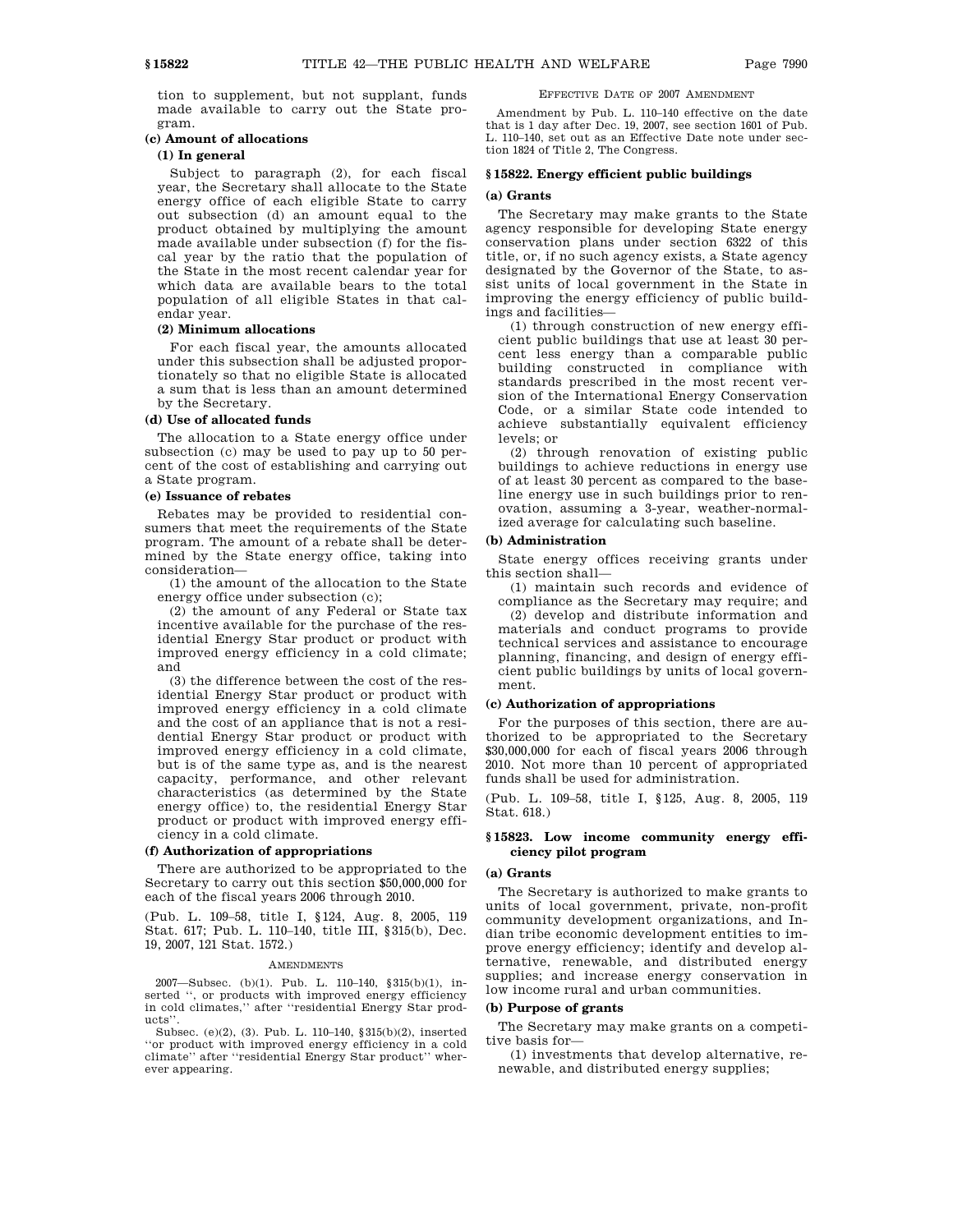(2) energy efficiency projects and energy conservation programs;

(3) studies and other activities that improve energy efficiency in low income rural and urban communities;

(4) planning and development assistance for increasing the energy efficiency of buildings and facilities; and

(5) technical and financial assistance to local government and private entities on developing new renewable and distributed sources of power or combined heat and power generation.

## **(c) Definition**

For purposes of this section, the term ''Indian tribe'' means any Indian tribe, band, nation, or other organized group or community, including any Alaskan Native village or regional or village corporation as defined in or established pursuant to the Alaska Native Claims Settlement Act (43 U.S.C. 1601 et seq.), that is recognized as eligible for the special programs and services provided by the United States to Indians because of their status as Indians.

## **(d) Authorization of appropriations**

For the purposes of this section there are authorized to be appropriated to the Secretary \$20,000,000 for each of fiscal years 2006 through 2008.

(Pub. L. 109–58, title I, §126, Aug. 8, 2005, 119 Stat. 618.)

#### REFERENCES IN TEXT

The Alaska Native Claims Settlement Act, referred to in subsec. (c), is Pub. L. 92–203, Dec. 18, 1971, 85 Stat. 688, as amended, which is classified generally to chapter 33 (§1601 et seq.) of Title 43, Public Lands. For complete classification of this Act to the Code, see Short Title note set out under section 1601 of Title 43 and Tables.

#### **§ 15824. State Technologies Advancement Collaborative**

#### **(a) In general**

The Secretary, in cooperation with the States, shall establish a cooperative program for research, development, demonstration, and deployment of technologies in which there is a common Federal and State energy efficiency, renewable energy, and fossil energy interest, to be known as the ''State Technologies Advancement Collaborative'' (referred to in this section as the ''Collaborative'').

## **(b) Duties**

The Collaborative shall—

(1) leverage Federal and State funding through cost-shared activity;

(2) reduce redundancies in Federal and State funding; and

(3) create multistate projects to be awarded through a competitive process.

## **(c) Administration**

The Collaborative shall be administered through an agreement between the Department and appropriate State-based organizations.

#### **(d) Funding sources**

Funding for the Collaborative may be provided from—

(1) amounts specifically appropriated for the Collaborative; or

(2) amounts that may be allocated from other appropriations without changing the purpose for which the amounts are appropriated.

## **(e) Authorization of appropriations**

There are authorized to carry out this section such sums as are necessary for each of fiscal years 2006 through 2010.

(Pub. L. 109–58, title I, §127, Aug. 8, 2005, 119 Stat. 619.)

PART C—ENERGY EFFICIENT PRODUCTS

## **§ 15831. Public energy education program**

### **(a) In general**

Not later than 180 days after August 8, 2005, the Secretary shall convene an organizational conference for the purpose of establishing an ongoing, self-sustaining national public energy education program.

## **(b) Participants**

The Secretary shall invite to participate in the conference individuals and entities representing all aspects of energy production and distribution, including—

- (1) industrial firms;
- (2) professional societies;

(3) educational organizations;

- (4) trade associations; and
- (5) governmental agencies.

## **(c) Purpose, scope, and structure**

## **(1) Purpose**

The purpose of the conference shall be to establish an ongoing, self-sustaining national public energy education program to examine and recognize interrelationships between energy sources in all forms, including—

(A) conservation and energy efficiency;

(B) the role of energy use in the economy; and

(C) the impact of energy use on the environment.

#### **(2) Scope and structure**

Taking into consideration the purpose described in paragraph (1), the participants in the conference invited under subsection (b) shall design the scope and structure of the program described in subsection (a).

## **(d) Technical assistance**

The Secretary shall provide technical assistance and other guidance necessary to carry out the program described in subsection (a).

## **(e) Authorization of appropriations**

There are authorized to be appropriated such sums as are necessary to carry out this section.

(Pub. L. 109–58, title I, §133, Aug. 8, 2005, 119 Stat. 622.)

### **§ 15832. Energy efficiency public information initiative**

#### **(a) In general**

The Secretary shall carry out a comprehensive national program, including advertising and media awareness, to inform consumers about—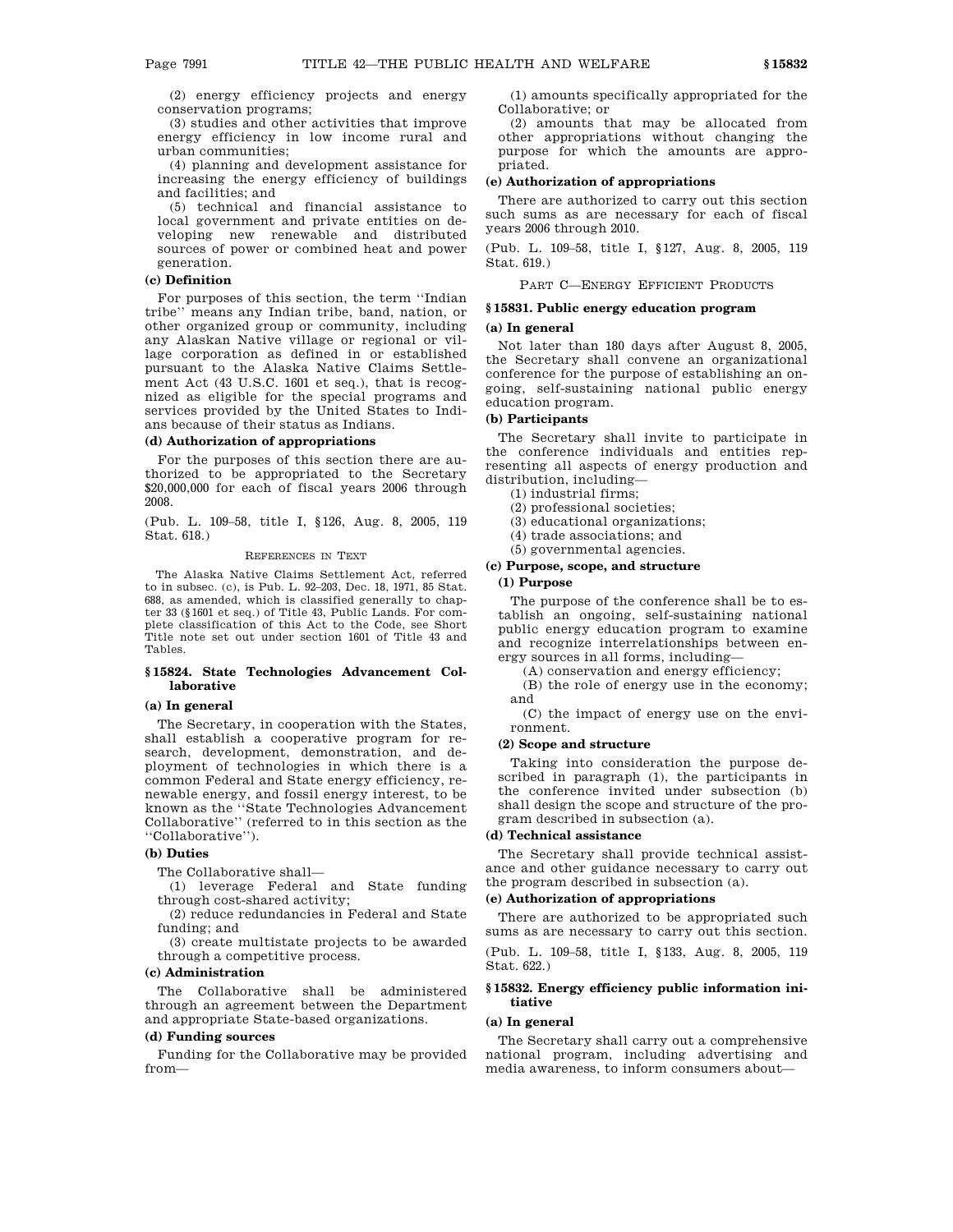(1) the need to reduce energy consumption during the 4-year period beginning on August 8, 2005;

(2) the benefits to consumers of reducing consumption of electricity, natural gas, and petroleum, particularly during peak use periods;

(3) the importance of low energy costs to economic growth and preserving manufacturing jobs in the United States; and

(4) practical, cost-effective measures that consumers can take to reduce consumption of electricity, natural gas, and gasoline, including—

(A) maintaining and repairing heating and cooling ducts and equipment;

(B) weatherizing homes and buildings;

(C) purchasing energy efficient products; and

(D) proper tire maintenance.

#### **(b) Cooperation**

The program carried out under subsection (a) shall—

(1) include collaborative efforts with State and local government officials and the private sector; and

(2) incorporate, to the maximum extent practicable, successful State and local public education programs.

#### **(c) Report**

Not later than July 1, 2009, the Secretary shall submit to Congress a report describing the effectiveness of the program under this section.

## **(d) Termination of authority**

The program carried out under this section shall terminate on December 31, 2010.

#### **(e) Authorization of appropriations**

There are authorized to be appropriated to carry out this section \$90,000,000 for each of fiscal years 2006 through 2010.

(Pub. L. 109–58, title I, §134, Aug. 8, 2005, 119 Stat. 623.)

#### **§ 15833. Energy efficiency pilot program**

#### **(a) In general**

The Secretary shall establish a pilot program under which the Secretary provides financial assistance to at least 3, but not more than 7, States to carry out pilot projects in the States for—

(1) planning and adopting statewide programs that encourage, for each year in which the pilot project is carried out—

(A) energy efficiency; and

(B) reduction of consumption of electricity or natural gas in the State by at least 0.75 percent, as compared to a baseline determined by the Secretary for the period preceding the implementation of the program; or

(2) for any State that has adopted a statewide program as of August 8, 2005, activities that reduce energy consumption in the State by expanding and improving the program.

## **(b) Verification**

A State that receives financial assistance under subsection  $(a)(1)$  shall submit to the Secretary independent verification of any energy savings achieved through the statewide program.

#### **(c) Authorization of appropriations**

There is authorized to be appropriated to carry out this section \$5,000,000 for each of fiscal years 2006 through 2010, to remain available until expended.

(Pub. L. 109–58, title I, §140, Aug. 8, 2005, 119 Stat. 647.)

## **§ 15834. Report on failure to comply with deadlines for new or revised energy conservation standards**

## **(a) Initial report**

The Secretary shall submit a report to Congress regarding each new or revised energy conservation or water use standard which the Secretary has failed to issue in conformance with the deadlines established in the Energy Policy and Conservation Act [42 U.S.C. 6201 et seq.]. Such report shall state the reasons why the Secretary has failed to comply with the deadline for issuances of the new or revised standard and set forth the Secretary's plan for expeditiously prescribing such new or revised standard. The Secretary's initial report shall be submitted not later than 6 months following August 8, 2005, and subsequent reports shall be submitted whenever the Secretary determines that additional deadlines for issuance of new or revised standards have been missed.

#### **(b) Implementation report**

Every 6 months following the submission of a report under subsection (a) until the adoption of a new or revised standard described in such report, the Secretary shall submit to the Congress an implementation report describing the Secretary's progress in implementing the Secretary's plan or the issuance of the new or revised standard.

(Pub. L. 109–58, title I, §141, Aug. 8, 2005, 119 Stat. 648.)

#### REFERENCES IN TEXT

The Energy Policy and Conservation Act, referred to in subsec. (a), is Pub. L. 94–163, Dec. 22, 1975, 89 Stat. 871, as amended, which is classified principally to chapter 77 (§6201 et seq.) of this title. For complete classification of this Act to the Code, see Short Title note set out under section 6201 of this title and Tables.

#### PART D—PUBLIC HOUSING

#### **§ 15841. Energy-efficient appliances**

In purchasing appliances, a public housing agency shall purchase energy-efficient appliances that are Energy Star products or FEMPdesignated products, as such terms are defined in section 8259b of this title, unless the purchase of energy-efficient appliances is not cost-effective to the agency.

(Pub. L. 109–58, title I, §152, Aug. 8, 2005, 119 Stat. 649.)

#### **§ 15842. Energy strategy for HUD**

The Secretary of Housing and Urban Development shall develop and implement an integrated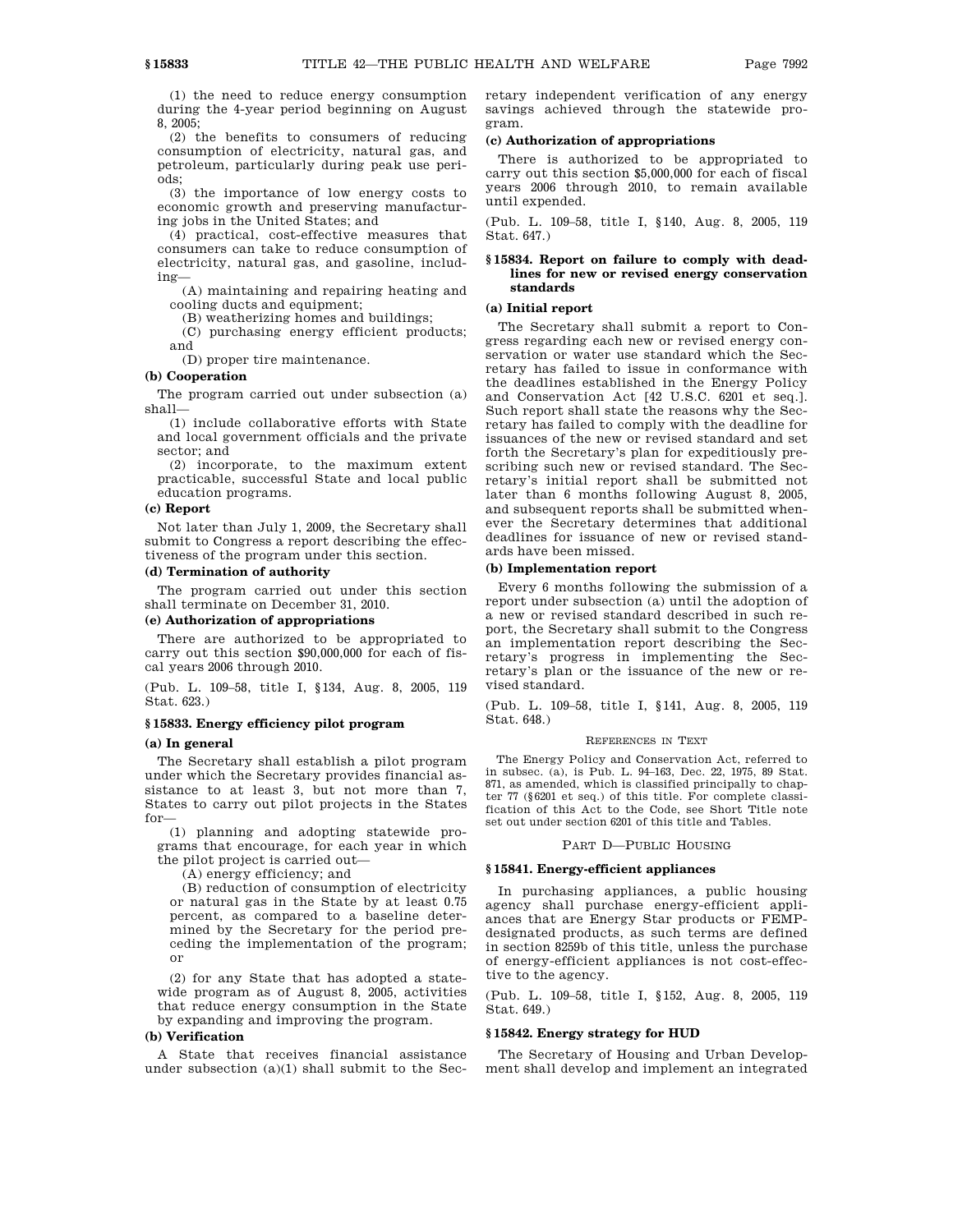cally feasible and technically practicable, of the

total amount of electric energy the Federal Government consumes during any fiscal year, the following amounts shall be renewable energy:

(1) Not less than 3 percent in fiscal years 2007 through 2009.

(2) Not less than 5 percent in fiscal years 2010 through 2012.

(3) Not less than 7.5 percent in fiscal year 2013 and each fiscal year thereafter.

## **(b) Definitions**

In this section:

## **(1) Biomass**

The term ''biomass'' means any lignin waste material that is segregated from other waste materials and is determined to be nonhazardous by the Administrator of the Environmental Protection Agency and any solid, nonhazardous, cellulosic material that is derived from—

(A) any of the following forest-related resources: mill residues, precommercial thinnings, slash, and brush, or nonmerchantable material;

(B) solid wood waste materials, including waste pallets, crates, dunnage, manufacturing and construction wood wastes (other than pressure-treated, chemically-treated, or painted wood wastes), and landscape or right-of-way tree trimmings, but not including municipal solid waste (garbage), gas derived from the biodegradation of solid waste, or paper that is commonly recycled;

(C) agriculture wastes, including orchard tree crops, vineyard, grain, legumes, sugar, and other crop by-products or residues, and livestock waste nutrients; or

(D) a plant that is grown exclusively as a fuel for the production of electricity.

#### **(2) Renewable energy**

The term ''renewable energy'' means electric energy generated from solar, wind, biomass, landfill gas, ocean (including tidal, wave, current, and thermal), geothermal, municipal solid waste, or new hydroelectric generation capacity achieved from increased efficiency or additions of new capacity at an existing hydroelectric project.

#### **(c) Calculation**

For purposes of determining compliance with the requirement of this section, the amount of renewable energy shall be doubled if—

(1) the renewable energy is produced and used on-site at a Federal facility;

(2) the renewable energy is produced on Federal lands and used at a Federal facility; or

(3) the renewable energy is produced on Indian land as defined in title XXVI of the Energy Policy Act of 1992 (25 U.S.C. 3501 et seq.) and used at a Federal facility.

#### **(d) Report**

Not later than April 15, 2007, and every 2 years thereafter, the Secretary shall provide a report to Congress on the progress of the Federal Government in meeting the goals established by this section.

(Pub. L. 109–58, title II, §203, Aug. 8, 2005, 119 Stat. 652.)

strategy to reduce utility expenses through cost-effective energy conservation and efficiency measures and energy efficient design and construction of public and assisted housing. The energy strategy shall include the development of energy reduction goals and incentives for public housing agencies. The Secretary shall submit a report to Congress, not later than 1 year after August 8, 2005, on the energy strategy and the actions taken by the Department of Housing and Urban Development to monitor the energy usage of public housing agencies and shall submit an update every 2 years thereafter on progress in implementing the strategy.

(Pub. L. 109–58, title I, §154, Aug. 8, 2005, 119 Stat. 650.)

## SUBCHAPTER II—RENEWABLE ENERGY

## PART A—GENERAL PROVISIONS

## **§ 15851. Assessment of renewable energy resources**

## **(a) Resource assessment**

Not later than 6 months after August 8, 2005, and each year thereafter, the Secretary shall review the available assessments of renewable energy resources within the United States, including solar, wind, biomass, ocean (including tidal, wave, current, and thermal), geothermal, and hydroelectric energy resources, and undertake new assessments as necessary, taking into account changes in market conditions, available technologies, and other relevant factors.

### **(b) Contents of reports**

Not later than 1 year after August 8, 2005, and each year thereafter, the Secretary shall publish a report based on the assessment under subsection (a). The report shall contain—

(1) a detailed inventory describing the available amount and characteristics of the renewable energy resources; and

(2) such other information as the Secretary believes would be useful in developing such renewable energy resources, including descriptions of surrounding terrain, population and load centers, nearby energy infrastructure, location of energy and water resources, and available estimates of the costs needed to develop each resource, together with an identification of any barriers to providing adequate transmission for remote sources of renewable energy resources to current and emerging markets, recommendations for removing or addressing such barriers, and ways to provide access to the grid that do not unfairly disadvantage renewable or other energy producers.

## **(c) Authorization of appropriations**

For the purposes of this section, there are authorized to be appropriated to the Secretary \$10,000,000 for each of fiscal years 2006 through 2010.

(Pub. L. 109–58, title II, §201, Aug. 8, 2005, 119 Stat. 650.)

## **§ 15852. Federal purchase requirement**

#### **(a) Requirement**

The President, acting through the Secretary, shall seek to ensure that, to the extent economi-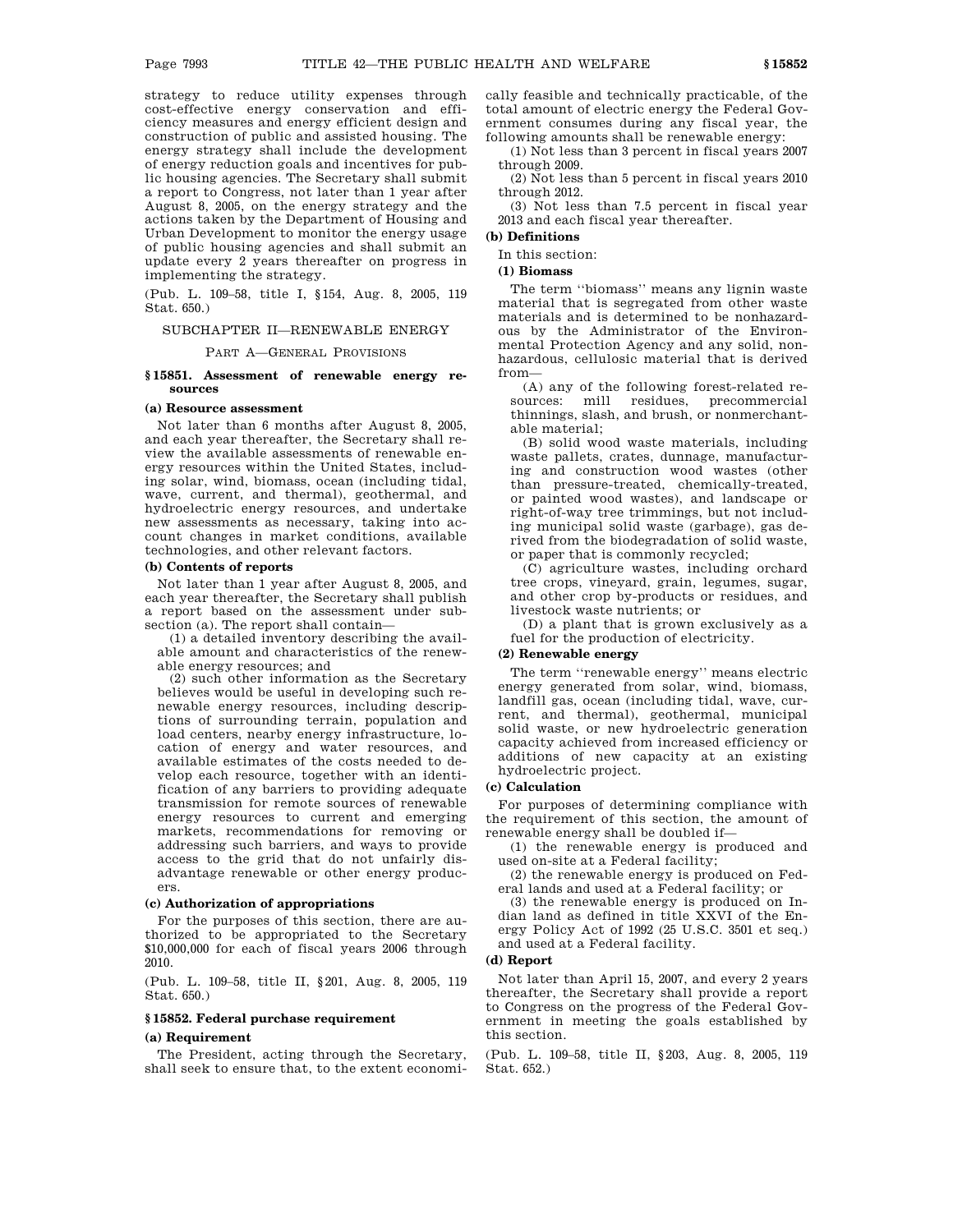## REFERENCES IN TEXT

The Energy Policy Act of 1992, referred to in subsec. (c)(3), is Pub. L. 102–486, Oct. 24, 1992, 106 Stat. 2776, as amended. Title XXVI of the Act is classified generally to chapter 37 (§3501 et seq.) of Title 25, Indians. For complete classification of this Act to the Code, see Short Title note set out under section 13201 of this title and Tables.

FEDERAL LEADERSHIP ON ENERGY MANAGEMENT

Memorandum of President of the United States, Dec. 5, 2013, 78 F.R. 75209, which set a renewable energy target and building performance and energy management requirements for Federal agencies, was revoked by Ex. Ord. No. 13693, §16(b), Mar. 19, 2015, 80 F.R. 15880, formerly set out in a note under section 4321 of this title.

## **§ 15853. Rebate program**

#### **(1) Establishment**

The Secretary shall establish a program providing rebates for consumers for expenditures made for the installation of a renewable energy system in connection with a dwelling unit or small business.

#### **(2) Amount of rebate**

Rebates provided under the program established under paragraph (1) shall be in an amount not to exceed the lesser of—

(A) 25 percent of the expenditures described in paragraph (1) made by the consumer; or

(B) \$3,000.

### **(3) Definition**

For purposes of this section, the term ''renewable energy system'' has the meaning given that term in section  $6865(c)(6)(A)$  of this title.

## **(4) Authorization of appropriations**

There are authorized to be appropriated to the Secretary for carrying out this section, to remain available until expended—

(A) \$150,000,000 for fiscal year 2006;

(B) \$150,000,000 for fiscal year 2007;

(C) \$200,000,000 for fiscal year 2008;

- (D) \$250,000,000 for fiscal year 2009; and
- (E) \$250,000,000 for fiscal year 2010.

(Pub. L. 109–58, title II, §206(c), Aug. 8, 2005, 119 Stat. 655.)

#### **§ 15854. Sugar Cane Ethanol Program**

#### **(a) Definition of program**

In this section, the term ''program'' means the Sugar Cane Ethanol Program established by subsection (b).

## **(b) Establishment**

There is established within the Environmental Protection Agency a program to be known as the ''Sugar Cane Ethanol Program''.

## **(c) Project**

## **(1) In general**

Subject to the availability of appropriations under subsection (d), in carrying out the program, the Administrator of the Environmental Protection Agency shall establish a project that is—

(A) carried out in multiple States—

(i) in each of which is produced cane sugar that is eligible for loans under section 7272 of title 7, or a similar subsequent authority; and

(ii) at the option of each such State, that have an incentive program that requires the use of ethanol in the State; and

(B) designed to study the production of ethanol from cane sugar, sugarcane, and sugarcane byproducts.

## **(2) Requirements**

A project described in paragraph (1) shall—

(A) be limited to sugar producers and the production of ethanol in the States of Florida, Louisiana, Texas, and Hawaii, divided equally among the States, to demonstrate that the process may be applicable to cane sugar, sugarcane, and sugarcane byproducts;

(B) include information on the ways in which the scale of production may be replicated once the sugar cane industry has located sites for, and constructed, ethanol production facilities; and

(C) not last more than 3 years.

#### **(d) Authorization of appropriations**

There is authorized to be appropriated to carry out this section \$36,000,000, to remain available until expended.

(Pub. L. 109–58, title II, §208, Aug. 8, 2005, 119 Stat. 656.)

**§ 15855. Grants to improve the commercial value of forest biomass for electric energy, useful heat, transportation fuels, and other commercial purposes**

## **(a) Definitions**

In this section:

**(1) Biomass**

The term ''biomass'' means nonmerchantable materials or precommercial thinnings that are byproducts of preventive treatments, such as trees, wood, brush, thinnings, chips, and slash, that are removed—

(A) to reduce hazardous fuels;

(B) to reduce or contain disease or insect infestation; or

(C) to restore forest health.

## **(2) Indian tribe**

The term ''Indian tribe'' has the meaning given the term in section 5304(e) of title 25.

## **(3) Nonmerchantable**

For purposes of subsection (b), the term ''nonmerchantable'' means that portion of the byproducts of preventive treatments that would not otherwise be used for higher value products.

## **(4) Person**

The term ''person'' includes—

(A) an individual;

(B) a community (as determined by the Secretary concerned);

(C) an Indian tribe;

(D) a small business or a corporation that is incorporated in the United States; and

(E) a nonprofit organization.

## **(5) Preferred community**

The term ''preferred community'' means— (A) any Indian tribe;

(B) any town, township, municipality, or other similar unit of local government (as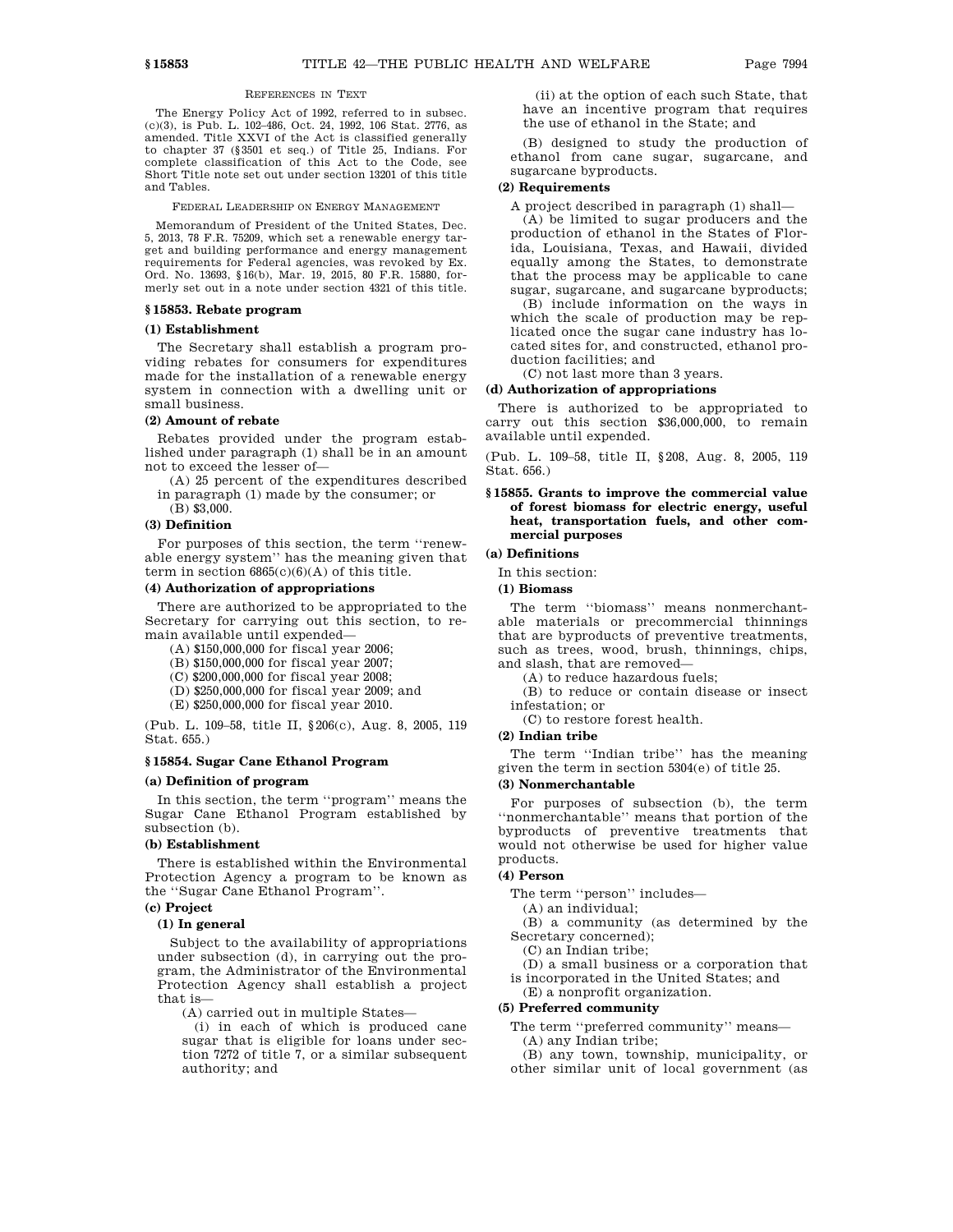determined by the Secretary concerned) that—

(i) has a population of not more than 50,000 individuals; and

(ii) the Secretary concerned, in the sole discretion of the Secretary concerned, determines contains or is located near Federal or Indian land, the condition of which is at significant risk of catastrophic wildfire, disease, or insect infestation or which suffers from disease or insect infestation; or

(C) any county that—

(i) is not contained within a metropolitan statistical area; and

(ii) the Secretary concerned, in the sole discretion of the Secretary concerned, determines contains or is located near Federal or Indian land, the condition of which is at significant risk of catastrophic wildfire, disease, or insect infestation or which suffers from disease or insect infestation.

#### **(6) Secretary concerned**

The term ''Secretary concerned'' means the Secretary of Agriculture or the Secretary of the Interior.

## **(b) Biomass commercial use grant program**

#### **(1) In general**

The Secretary concerned may make grants to any person in a preferred community that owns or operates a facility that uses biomass as a raw material to produce electric energy, sensible heat, or transportation fuels to offset the costs incurred to purchase biomass for use by such facility.

#### **(2) Grant amounts**

A grant under this subsection may not exceed \$20 per green ton of biomass delivered.

#### **(3) Monitoring of grant recipient activities**

As a condition of a grant under this subsection, the grant recipient shall keep such records as the Secretary concerned may require to fully and correctly disclose the use of the grant funds and all transactions involved in the purchase of biomass. Upon notice by a representative of the Secretary concerned, the grant recipient shall afford the representative reasonable access to the facility that purchases or uses biomass and an opportunity to examine the inventory and records of the facility.

#### **(c) Improved biomass use grant program**

#### **(1) In general**

The Secretary concerned may make grants to persons to offset the cost of projects to develop or research opportunities to improve the use of, or add value to, biomass. In making such grants, the Secretary concerned shall give preference to persons in preferred communities.

## **(2) Selection**

The Secretary concerned shall select a grant recipient under paragraph (1) after giving consideration to—

(A) the anticipated public benefits of the project, including the potential to develop thermal or electric energy resources or affordable energy;

(B) opportunities for the creation or expansion of small businesses and micro-businesses;

(C) the potential for new job creation;

(D) the potential for the project to improve efficiency or develop cleaner technologies for biomass utilization; and

(E) the potential for the project to reduce the hazardous fuels from the areas in greatest need of treatment.

#### **(3) Grant amount**

A grant under this subsection may not exceed \$500,000.

#### **(d) Authorization of appropriations**

There are authorized to be appropriated \$50,000,000 for fiscal year 2006 and \$35,000,000 for each of fiscal years 2007 through 2016 to carry out this section.

### **(e) Report**

Not later than October 1, 2010, the Secretary of Agriculture, in consultation with the Secretary of the Interior, shall submit to the Committee on Energy and Natural Resources and the Committee on Agriculture, Nutrition, and Forestry of the Senate, and the Committee on Resources, the Committee on Energy and Commerce, and the Committee on Agriculture of the House of Representatives, a report describing the results of the grant programs authorized by this section. The report shall include the following:

(1) An identification of the size, type, and use of biomass by persons that receive grants under this section.

(2) The distance between the land from which the biomass was removed and the facility that used the biomass.

(3) The economic impacts, particularly new job creation, resulting from the grants to and operation of the eligible operations.

(Pub. L. 109–58, title II, §210, Aug. 8, 2005, 119 Stat. 658; Pub. L. 109–375, §6, Dec. 1, 2006, 120 Stat. 2658.)

#### AMENDMENTS

2006—Subsec. (d). Pub. L. 109–375 substituted ''\$50,000,000 for fiscal year 2006 and \$35,000,000 for each of fiscal years 2007 through 2016'' for ''\$50,000,000 for each of the fiscal years 2006 through 2016''.

#### CHANGE OF NAME

Committee on Resources of House of Representatives changed to Committee on Natural Resources of House of Representatives by House Resolution No. 6, One Hundred Tenth Congress, Jan. 5, 2007.

## PART B—GEOTHERMAL ENERGY

## **§ 15871. Coordination of geothermal leasing and permitting on Federal lands**

#### **(a) In general**

Not later than 180 days after August 8, 2005, the Secretary of the Interior and the Secretary of Agriculture shall enter into and submit to Congress a memorandum of understanding in accordance with this section, the Geothermal Steam Act of 1970 (as amended by this Act) [30 U.S.C. 1001 et seq.], and other applicable laws,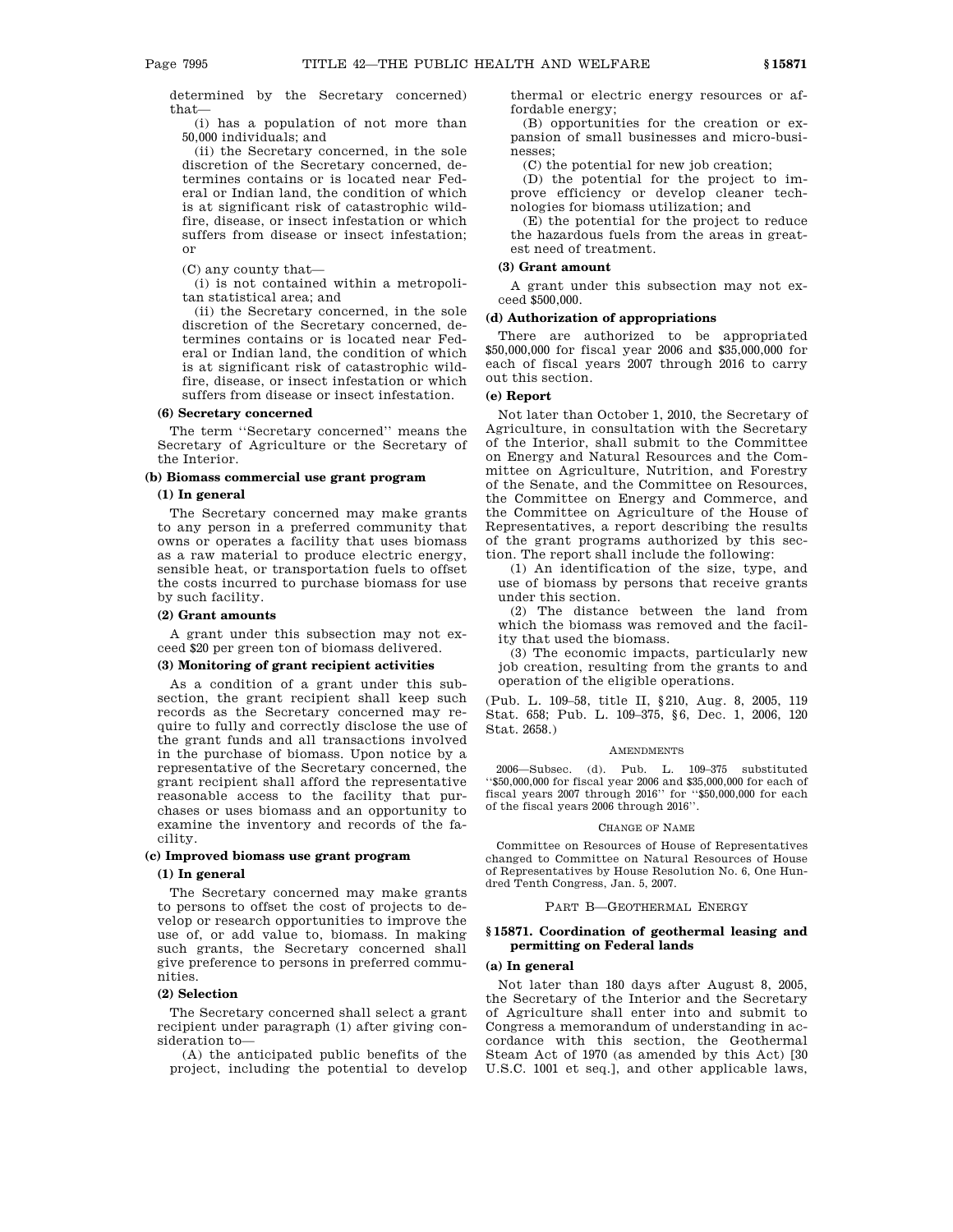regarding coordination of leasing and permitting for geothermal development of public lands and National Forest System lands under their respective jurisdictions.

#### **(b) Lease and permit applications**

The memorandum of understanding shall—

(1) establish an administrative procedure for processing geothermal lease applications, including lines of authority, steps in application processing, and time limits for application procession;

(2) establish a 5-year program for geothermal leasing of lands in the National Forest System, and a process for updating that program every 5 years; and

(3) establish a program for reducing the backlog of geothermal lease application pending on January 1, 2005, by 90 percent within the 5-year period beginning on August 8, 2005, including, as necessary, by issuing leases, rejecting lease applications for failure to comply with the provisions of the regulations under which they were filed, or determining that an original applicant (or the applicant's assigns, heirs, or estate) is no longer interested in pursuing the lease application.

#### **(c) Data retrieval system**

The memorandum of understanding shall establish a joint data retrieval system that is capable of tracking lease and permit applications and providing to the applicant information as to their status within the Departments of the Interior and Agriculture, including an estimate of the time required for administrative action.

(Pub. L. 109–58, title II, §225, Aug. 8, 2005, 119 Stat. 665.)

#### REFERENCES IN TEXT

The Geothermal Steam Act of 1970, referred to in subsec. (a), is Pub. L. 91–581, Dec. 24, 1970, 84 Stat. 1566, as amended, which is classified principally to chapter 23 (§1001 et seq.) of Title 30, Mineral Lands and Mining. For complete classification of this Act to the Code, see Short Title note set out under section 1001 of Title 30 and Tables.

This Act, referred to in subsec. (a), is Pub. L. 109–58, Aug. 8, 2005, 119 Stat. 594, as amended, known as the Energy Policy Act of 2005, which enacted this chapter and enacted, amended, and repealed numerous other sections and notes in the Code. For complete classification of this Act to the Code, see Short Title note set out under section 15801 of this title and Tables.

## **§ 15872. Assessment of geothermal energy potential**

Not later than 3 years after August 8, 2005, and thereafter as the availability of data and developments in technology warrants, the Secretary of the Interior, acting through the Director of the United States Geological Survey and in cooperation with the States, shall—

(1) update the Assessment of Geothermal Resources made during 1978; and

(2) submit to Congress the updated assessment.

(Pub. L. 109–58, title II, §226, Aug. 8, 2005, 119 Stat. 665.)

## **§ 15873. Deposit and use of geothermal lease revenues for 5 fiscal years**

#### **(a) Deposit of geothermal resources leases**

Notwithstanding any other provision of law, amounts received by the United States in the first 5 fiscal years beginning after August 8, 2005, as rentals, royalties, and other payments required under leases under the Geothermal Steam Act of 1970 [30 U.S.C. 1001 et seq.], excluding funds required to be paid to State and county governments, shall be deposited into a separate account in the Treasury.

#### **(b) Use of deposits**

Amounts deposited under subsection (a) shall be available to the Secretary of the Interior for expenditure, without further appropriation and without fiscal year limitation, to implement the Geothermal Steam Act of 1970 [30 U.S.C. 1001 et seq.] and this Act.

## **(c) Transfer of funds**

For the purposes of coordination and processing of geothermal leases and geothermal use authorizations on Federal land the Secretary of the Interior may authorize the expenditure or transfer of such funds as are necessary to the Forest Service.

(Pub. L. 109–58, title II, §234, Aug. 8, 2005, 119 Stat. 671.)

#### REFERENCES IN TEXT

The Geothermal Steam Act of 1970, referred to in subsecs. (a) and (b), is Pub. L. 91–581, Dec. 24, 1970, 84 Stat. 1566, as amended, which is classified principally to chapter 23 (§1001 et seq.) of Title 30, Mineral Lands and Mining. For complete classification of this Act to the Code, see Short Title note set out under section 1001 of Title 30 and Tables.

This Act, referred to in subsec. (b), is Pub. L. 109–58, Aug. 8, 2005, 119 Stat. 594, as amended, known as the Energy Policy Act of 2005, which enacted this chapter and enacted, amended, and repealed numerous other sections and notes in the Code. For complete classification of this Act to the Code, see Short Title note set out under section 15801 of this title and Tables.

### **§ 15874. Intermountain West Geothermal Consortium**

#### **(a) Participation authorized**

The Secretary, acting through the Idaho National Laboratory, may participate in a consortium described in subsection (b) to address science and science policy issues surrounding the expanded discovery and use of geothermal energy, including from geothermal resources on public lands.

### **(b) Members**

The consortium referred to in subsection (a) shall—

(1) be known as the ''Intermountain West Geothermal Consortium'';

(2) be a regional consortium of institutions and government agencies that focuses on building collaborative efforts among the universities in the State of Idaho, other regional universities, State agencies, and the Idaho National Laboratory;

(3) include Boise State University, the University of Idaho (including the Idaho Water Resources Research Institute), the Oregon In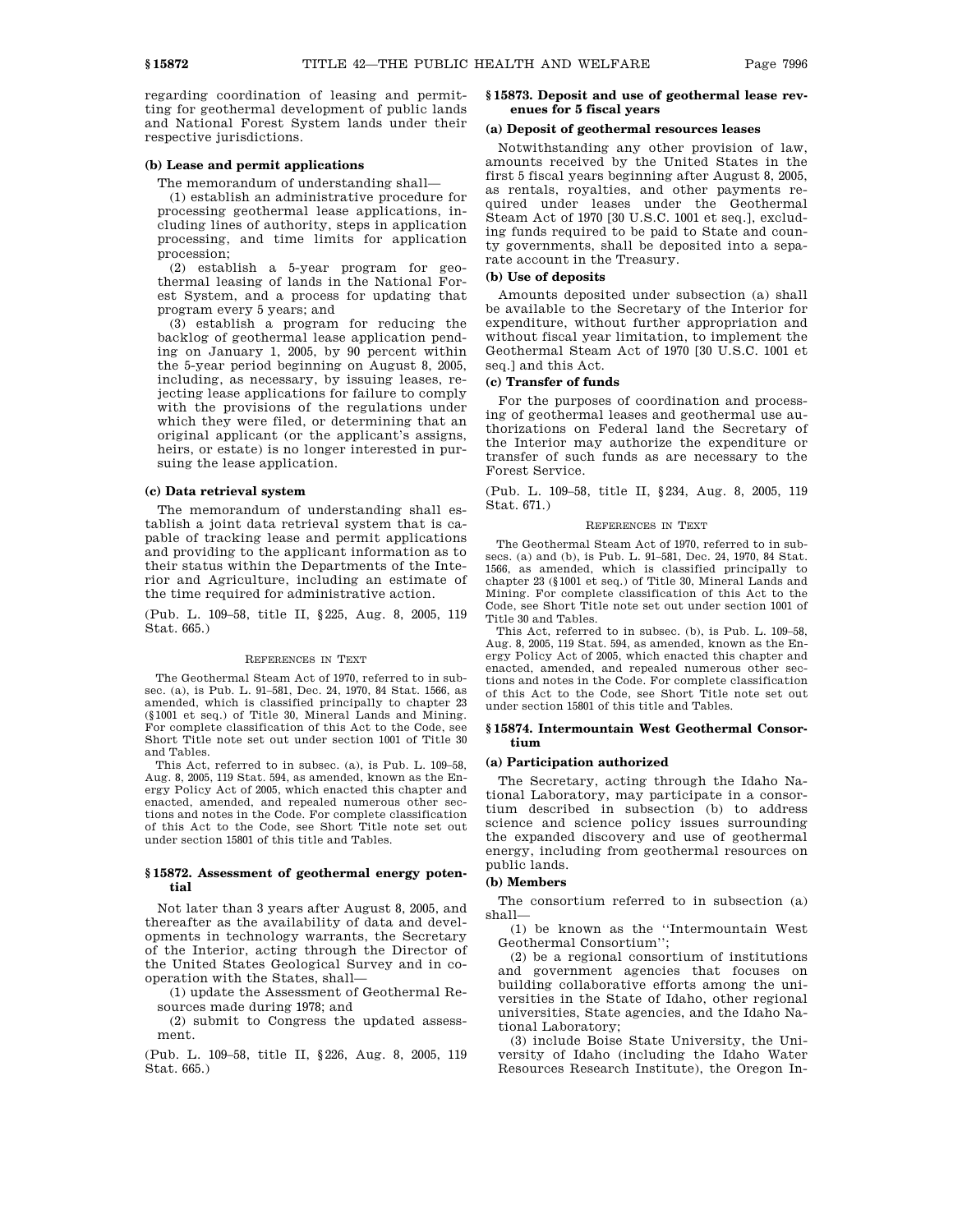stitute of Technology, the Desert Research Institute with the University and Community College System of Nevada, and the Energy and Geoscience Institute at the University of Utah;

(4) be hosted and managed by Boise State University; and

(5) have a director appointed by Boise State University, and associate directors appointed by each participating institution.

#### **(c) Financial assistance**

The Secretary, acting through the Idaho National Laboratory and subject to the availability of appropriations, will provide financial assistance to Boise State University for expenditure under contracts with members of the consortium to carry out the activities of the consortium.

(Pub. L. 109–58, title II, §237, Aug. 8, 2005, 119 Stat. 673.)

## PART C—HYDROELECTRIC

## **§ 15881. Hydroelectric production incentives**

### **(a) Incentive payments**

For electric energy generated and sold by a qualified hydroelectric facility during the incentive period, the Secretary shall make, subject to the availability of appropriations, incentive payments to the owner or operator of such facility. The amount of such payment made to any such owner or operator shall be as determined under subsection (e) of this section. Payments under this section may only be made upon receipt by the Secretary of an incentive payment application which establishes that the applicant is eligible to receive such payment and which satisfies such other requirements as the Secretary deems necessary. Such application shall be in such form, and shall be submitted at such time, as the Secretary shall establish.

### **(b) Definitions**

For purposes of this section:

### **(1) Qualified hydroelectric facility**

The term ''qualified hydroelectric facility'' means a turbine or other generating device owned or solely operated by a non-Federal entity which generates hydroelectric energy for sale and which is added to an existing dam or conduit.

## **(2) Existing dam or conduit**

The term ''existing dam or conduit'' means any dam or conduit the construction of which was completed before August 8, 2005, and which does not require any construction or enlargement of impoundment or diversion structures (other than repair or reconstruction) in connection with the installation of a turbine or other generating device.

## **(3) Conduit**

The term ''conduit'' has the same meaning as when used in section 823a(a)(2) of title 16.

The terms defined in this subsection shall apply without regard to the hydroelectric kilowatt capacity of the facility concerned, without regard to whether the facility uses a dam owned by a governmental or nongovernmental entity, and without regard to whether the facility begins operation on or after August 8, 2005.

## **(c) Eligibility window**

Payments may be made under this section only for electric energy generated from a qualified hydroelectric facility which begins operation during the period of 10 fiscal years beginning with the first full fiscal year occurring after August 8, 2005.

#### **(d) Incentive period**

A qualified hydroelectric facility may receive payments under this section for a period of 10 fiscal years (referred to in this section as the ''incentive period''). Such period shall begin with the fiscal year in which electric energy generated from the facility is first eligible for such payments.

## **(e) Amount of payment**

## **(1) In general**

Payments made by the Secretary under this section to the owner or operator of a qualified hydroelectric facility shall be based on the number of kilowatt hours of hydroelectric energy generated by the facility during the incentive period. For any such facility, the amount of such payment shall be 1.8 cents per kilowatt hour (adjusted as provided in paragraph (2)), subject to the availability of appropriations under subsection (g), except that no facility may receive more than \$750,000 in 1 calendar year.

## **(2) Adjustments**

The amount of the payment made to any person under this section as provided in paragraph (1) shall be adjusted for inflation for each fiscal year beginning after calendar year 2005 in the same manner as provided in the provisions of section  $29(d)(2)(B)^1$  of title 26, except that in applying such provisions the calendar year 2005 shall be substituted for calendar year 1979.

## **(f) Sunset**

No payment may be made under this section to any qualified hydroelectric facility after the expiration of the period of 20 fiscal years beginning with the first full fiscal year occurring after August 8, 2005, and no payment may be made under this section to any such facility after a payment has been made with respect to such facility for a period of 10 fiscal years.

## **(g) Authorization of appropriations**

There are authorized to be appropriated to the Secretary to carry out the purposes of this section \$10,000,000 for each of the fiscal years 2006 through 2015.

(Pub. L. 109–58, title II, §242, Aug. 8, 2005, 119 Stat. 677.)

#### REFERENCES IN TEXT

Section 29 of title 26, referred to in subsec. (e)(2), was renumbered section 45K of title 26 by Pub. L. 109–58, title XIII, §1322(a)(1), Aug. 8, 2005, 119 Stat. 1011.

<sup>1</sup>See References in Text note below.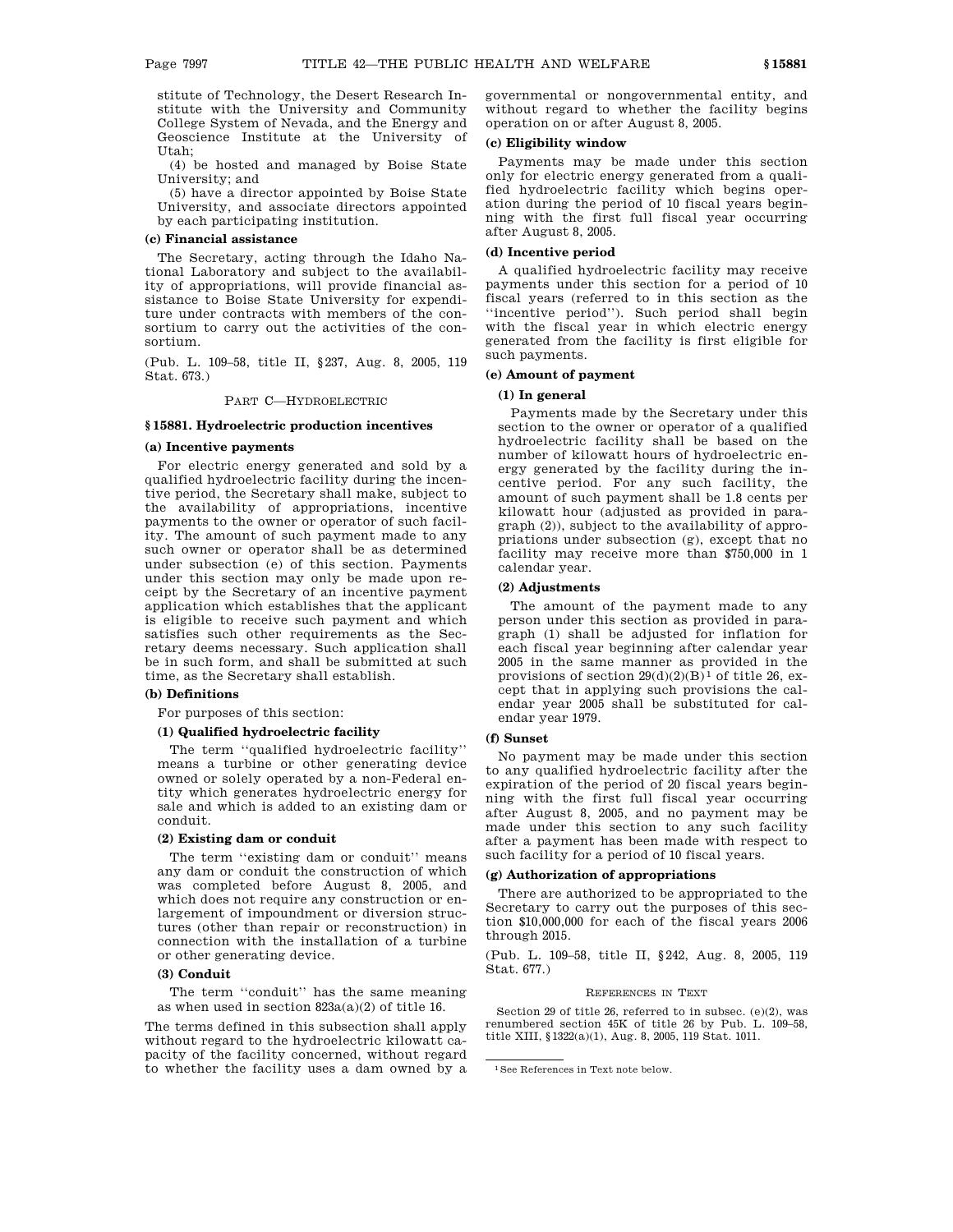## **§ 15882. Hydroelectric efficiency improvement**

## **(a) Incentive payments**

The Secretary shall make incentive payments to the owners or operators of hydroelectric facilities at existing dams to be used to make capital improvements in the facilities that are directly related to improving the efficiency of such facilities by at least 3 percent.

### **(b) Limitations**

Incentive payments under this section shall not exceed 10 percent of the costs of the capital improvement concerned and not more than 1 payment may be made with respect to improvements at a single facility. No payment in excess of \$750,000 may be made with respect to improvements at a single facility.

## **(c) Authorization of appropriations**

There are authorized to be appropriated to carry out this section not more than \$10,000,000 for each of the fiscal years 2006 through 2015.

(Pub. L. 109–58, title II, §243, Aug. 8, 2005, 119 Stat. 678.)

#### PART D—INSULAR ENERGY

#### **§ 15891. Projects enhancing insular energy independence**

## **(a) Project feasibility studies**

#### **(1) In general**

On a request described in paragraph (2), the Secretary shall conduct a feasibility study of a project to implement a strategy or project identified in the plans submitted to Congress pursuant to section 1492 of title 48 as having the potential to—

(A) significantly reduce the dependence of an insular area on imported fossil fuels; or

(B) provide needed distributed generation to an insular area.

### **(2) Request**

The Secretary shall conduct a feasibility study under paragraph (1) on—

(A) the request of an electric utility located in an insular area that commits to fund at least 10 percent of the cost of the study; and

(B) if the electric utility is located in the Federated States of Micronesia, the Republic of the Marshall Islands, or the Republic of Palau, written support for that request by the President or the Ambassador of the affected freely associated state.

## **(3) Consultation**

The Secretary shall consult with regional utility organizations in—

(A) conducting feasibility studies under paragraph (1); and

(B) determining the feasibility of potential projects.

## **(4) Feasibility**

For the purpose of a feasibility study under paragraph (1), a project shall be determined to be feasible if the project would significantly reduce the dependence of an insular area on imported fossil fuels, or provide needed distributed generation to an insular area, at a reasonable cost.

# **(b) Implementation**

## **(1) In general**

On a determination by the Secretary (in consultation with the Secretary of the Interior) that a project is feasible under subsection (a) and a commitment by an electric utility to operate and maintain the project, the Secretary may provide such technical and financial assistance as the Secretary determines is appropriate for the implementation of the project.

#### **(2) Regional utility organizations**

In providing assistance under paragraph (1), the Secretary shall consider providing the assistance through regional utility organizations.

## **(c) Authorization of appropriations**

## **(1) In general**

There are authorized to be appropriated to the Secretary—

(A) \$500,000 for each fiscal year for project feasibility studies under subsection (a); and (B) \$4,000,000 for each fiscal year for project implementation under subsection (b).

## **(2) Limitation of funds received by insular areas**

No insular area may receive, during any 3 year period, more than 20 percent of the total funds made available during that 3-year period under subparagraphs (A) and (B) of paragraph (1) unless the Secretary determines that providing funding in excess of that percentage best advances existing opportunities to meet the objectives of this section.

(Pub. L. 109–58, title II, §252, Aug. 8, 2005, 119 Stat. 682.)

## SUBCHAPTER III—OIL AND GAS

PART A—PRODUCTION INCENTIVES

#### **§ 15901. Definition of Secretary**

In this part, the term ''Secretary'' means the Secretary of the Interior.

(Pub. L. 109–58, title III, §341, Aug. 8, 2005, 119 Stat. 697.)

#### REFERENCES IN TEXT

This part, referred to in text, was in the original ''this subtitle'', meaning subtitle E (§§341–357) of title III of Pub. L. 109–58, Aug. 8, 2005, 119 Stat. 697, which enacted this part, amended sections 6504, 6506a, 6507, and 6508 of this title, sections 184 and 226 of Title 30, Mineral Lands and Mining, and section 1337 of Title 43, Public Lands, and enacted provisions set out as a note under section 226 of Title 30. For complete classification of subtitle E to the Code, see Tables.

#### **§ 15902. Program on oil and gas royalties in-kind**

## **(a) Applicability of section**

Notwithstanding any other provision of law, this section applies to all royalty in-kind accepted by the Secretary on or after August 8, 2005, under any Federal oil or gas lease or permit under—

(1) section 192 of title 30;

(2) section 1353 of title 43; or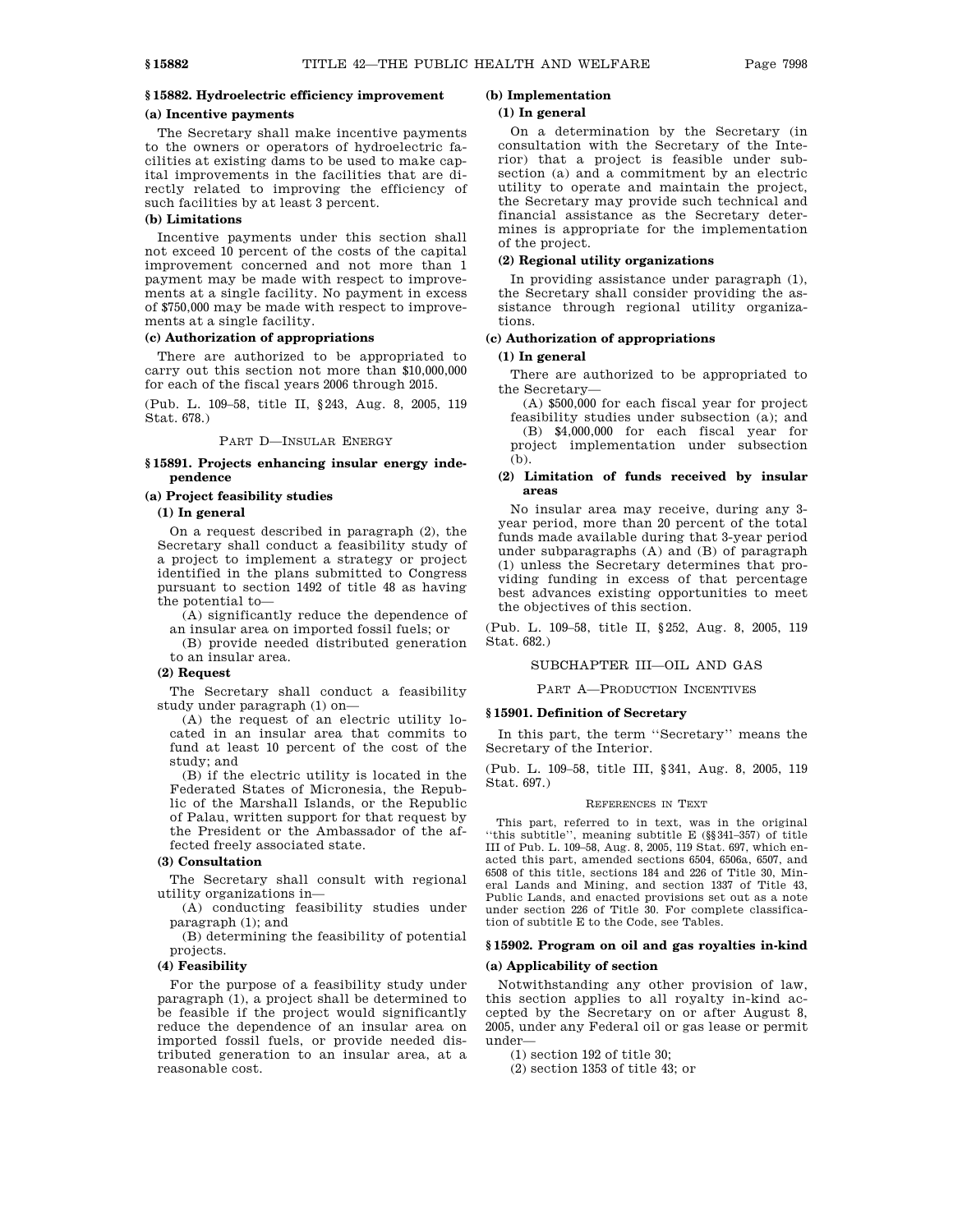(3) any other Federal law governing leasing of Federal land for oil and gas development.

## **(b) Terms and conditions**

All royalty accruing to the United States shall, on the demand of the Secretary, be paid in-kind. If the Secretary makes such a demand, the following provisions apply to the payment:

## **(1) Satisfaction of royalty obligation**

Delivery by, or on behalf of, the lessee of the royalty amount and quality due under the lease satisfies royalty obligation of the lessee for the amount delivered, except that transportation and processing reimbursements paid to, or deductions claimed by, the lessee shall be subject to review and audit.

## **(2) Marketable condition**

## **(A) Definition of marketable condition**

In this paragraph, the term ''in marketable condition'' means sufficiently free from impurities and otherwise in a condition that the royalty production will be accepted by a purchaser under a sales contract typical of the field or area in which the royalty production was produced.

## **(B) Requirement**

Royalty production shall be placed in marketable condition by the lessee at no cost to the United States.

## **(3) Disposition by the Secretary**

The Secretary may—

(A) sell or otherwise dispose of any royalty production taken in-kind (other than oil or gas transferred under section 1353(a)(3) of title  $43<sup>1</sup>$  for not less than the market price; and

(B) transport or process (or both) any royalty production taken in-kind.

#### **(4) Retention by the Secretary**

The Secretary may, notwithstanding section 3302 of title 31, retain and use a portion of the revenues from the sale of oil and gas taken inkind that otherwise would be deposited to miscellaneous receipts, without regard to fiscal year limitation, or may use oil or gas received as royalty taken in-kind (referred to in this paragraph as ''royalty production'') to pay the cost of—

(A) transporting the royalty production;

(B) processing the royalty production;

(C) disposing of the royalty production; or

(D) any combination of transporting, processing, and disposing of the royalty production.

#### **(5) Limitation**

#### **(A) In general**

Except as provided in subparagraph (B), the Secretary may not use revenues from the sale of oil and gas taken in-kind to pay for personnel, travel, or other administrative costs of the Federal Government.

#### **(B) Exception**

Notwithstanding subparagraph (A), the Secretary may use a portion of the revenues from royalty in-kind sales, without fiscal year limitation, to pay salaries and other administrative costs directly related to the royalty in-kind program.

#### **(c) Reimbursement of cost**

If the lessee, pursuant to an agreement with the United States or as provided in the lease, processes the royalty gas or delivers the royalty oil or gas at a point not on or adjacent to the lease area, the Secretary shall—

(1) reimburse the lessee for the reasonable costs of transportation (not including gathering) from the lease to the point of delivery or for processing costs; or

(2) allow the lessee to deduct the transportation or processing costs in reporting and paying royalties in-value for other Federal oil and gas leases.

## **(d) Benefit to the United States required**

The Secretary may receive oil or gas royalties in-kind only if the Secretary determines that receiving royalties in-kind provides benefits to the United States that are greater than or equal to the benefits that are likely to have been received had royalties been taken in-value.

## **(e) Deduction of expenses**

### **(1) In general**

Before making payments under section 191 of title 30 or section 1337(g) of title 43 of revenues derived from the sale of royalty production taken in-kind from a lease, the Secretary shall deduct amounts paid or deducted under subsections (b)(4) and (c) and deposit the amount of the deductions in the miscellaneous receipts of the Treasury.

#### **(2) Accounting for deductions**

When the Secretary allows the lessee to deduct transportation or processing costs under subsection (c), the Secretary may not reduce any payments to recipients of revenues derived from any other Federal oil and gas lease as a consequence of that deduction.

## **(f) Consultation with States**

The Secretary—

(1) shall consult with a State before conducting a royalty in-kind program under this part within the State;

(2) may delegate management of any portion of the Federal royalty in-kind program to the State except as otherwise prohibited by Federal law; and

(3) shall consult annually with any State from which Federal oil or gas royalty is being taken in-kind to ensure, to the maximum extent practicable, that the royalty in-kind program provides revenues to the State greater than or equal to the revenues likely to have been received had royalties been taken invalue.

#### **(g) Small refineries**

## **(1) Preference**

If the Secretary finds that sufficient supplies of crude oil are not available in the open market to refineries that do not have their own source of supply for crude oil, the Secretary may grant preference to those refiner-

<sup>1</sup>So in original. Probably should be followed by a closing parenthesis.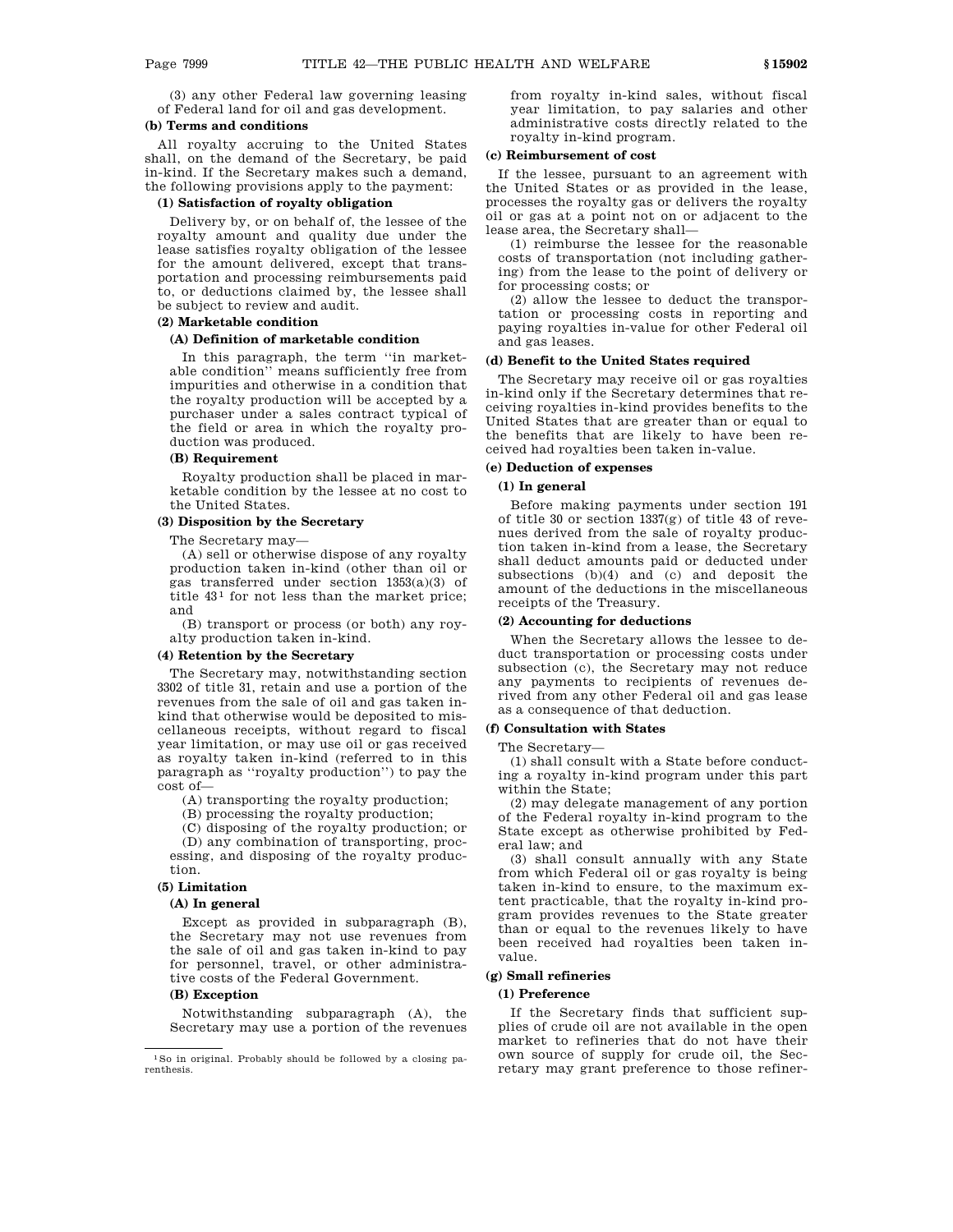ies in the sale of any royalty oil accruing or reserved to the United States under Federal oil and gas leases issued under any mineral leasing law, for processing or use in those refineries at private sale at not less than the market price.

### **(2) Proration among refineries in production area**

In disposing of oil under this subsection, the Secretary may, at the discretion of the Secretary, prorate the oil among refineries described in paragraph (1) in the area in which the oil is produced.

## **(h) Disposition to Federal agencies**

## **(1) Onshore royalty**

Any royalty oil or gas taken by the Secretary in-kind from onshore oil and gas leases may be sold at not less than the market price to any Federal agency.

### **(2) Offshore royalty**

Any royalty oil or gas taken in-kind from a Federal oil or gas lease on the outer Continental Shelf may be disposed of only under section 1353 of title 43.

## **(i) Federal low-income energy assistance programs**

#### **(1) Preference**

In disposing of royalty oil or gas taken inkind under this section, the Secretary may grant a preference to any person, including any Federal or State agency, for the purpose of providing additional resources to any Federal low-income energy assistance program.

#### **(2) Report**

Not later than 3 years after August 8, 2005, the Secretary shall submit a report to Congress—

(A) assessing the effectiveness of granting preferences specified in paragraph (1); and

(B) providing a specific recommendation on the continuation of authority to grant preferences.

(Pub. L. 109–58, title III, §342, Aug. 8, 2005, 119 Stat. 697; Pub. L. 113–188, title XI, §1101, Nov. 26, 2014, 128 Stat. 2023.)

#### REFERENCES IN TEXT

This part, referred to in subsec. (f)(1), was in the original ''this subtitle'', meaning subtitle E (§§341–357) of title III of Pub. L. 109–58, Aug. 8, 2005, 119 Stat. 697, which enacted this part, amended sections 6504, 6506a, 6507, and 6508 of this title, sections 184 and 226 of Title 30, Mineral Lands and Mining, and section 1337 of Title 43, Public Lands, and enacted provisions set out as a note under section 226 of Title 30. For complete classification of subtitle E to the Code, see Tables.

#### **AMENDMENTS**

2014—Subsecs. (e) to (j). Pub. L. 113–188 redesignated subsecs. (f) to (j) as (e) to (i), respectively, and struck out former subsec. (e) which required various reports on oil and gas royalties in-kind.

#### **§ 15903. Marginal property production incentives**

#### **(a) Definition of marginal property**

Until such time as the Secretary issues regulations under subsection (e) that prescribe a different definition, in this section, the term ''marginal property'' means an onshore unit, communitization agreement, or lease not within a unit or communitization agreement, that produces on average the combined equivalent of less than 15 barrels of oil per well per day or 90,000,000 British thermal units of gas per well per day calculated based on the average over the 3 most recent production months, including only wells that produce on more than half of the days during those 3 production months.

## **(b) Conditions for reduction of royalty rate**

Until such time as the Secretary issues regulations under subsection (e) that prescribe different standards or requirements, the Secretary shall reduce the royalty rate on—

(1) oil production from marginal properties as prescribed in subsection (c) if the spot price of West Texas Intermediate crude oil at Cushing, Oklahoma, is, on average, less than \$15 per barrel (adjusted in accordance with the Consumer Price Index for all-urban consumers, United States city average, as published by the Bureau of Labor Statistics) for 90 consecutive trading days; and

(2) gas production from marginal properties as prescribed in subsection (c) if the spot price of natural gas delivered at Henry Hub, Louisiana, is, on average, less than \$2.00 per million British thermal units (adjusted in accordance with the Consumer Price Index for all-urban consumers, United States city average, as published by the Bureau of Labor Statistics) for 90 consecutive trading days.

#### **(c) Reduced royalty rate**

## **(1) In general**

When a marginal property meets the conditions specified in subsection (b), the royalty rate shall be the lesser of—

(A) 5 percent; or

(B) the applicable rate under any other statutory or regulatory royalty relief provision that applies to the affected production.

#### **(2) Period of effectiveness**

The reduced royalty rate under this subsection shall be effective beginning on the first day of the production month following the date on which the applicable condition specified in subsection (b) is met.

### **(d) Termination of reduced royalty rate**

A royalty rate prescribed in subsection (c)(1) shall terminate—

(1) with respect to oil production from a marginal property, on the first day of the production month following the date on which—

(A) the spot price of West Texas Intermediate crude oil at Cushing, Oklahoma, on average, exceeds \$15 per barrel (adjusted in accordance with the Consumer Price Index for all-urban consumers, United States city average, as published by the Bureau of Labor Statistics) for 90 consecutive trading days; or

(B) the property no longer qualifies as a marginal property; and

(2) with respect to gas production from a marginal property, on the first day of the production month following the date on which—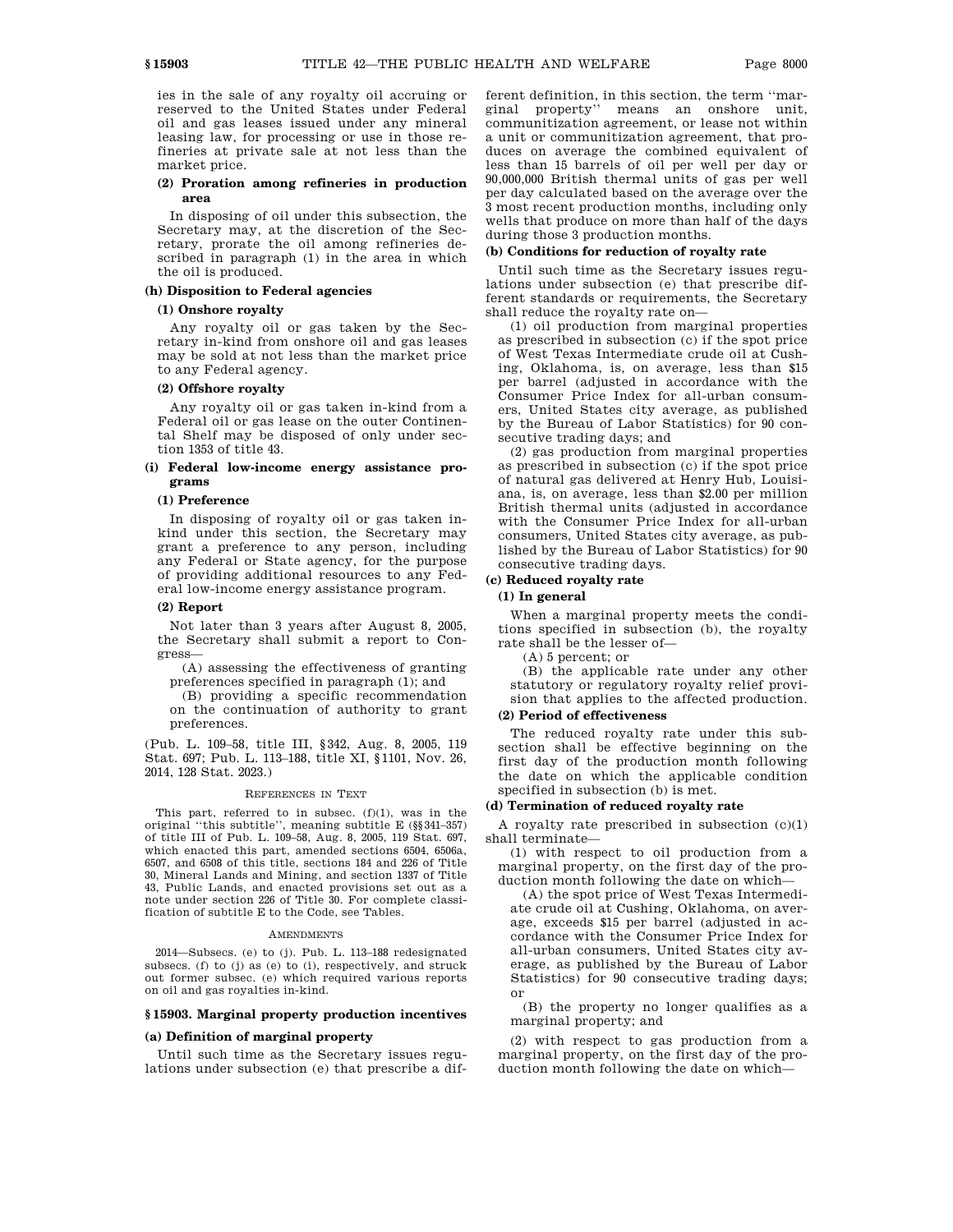(A) the spot price of natural gas delivered at Henry Hub, Louisiana, on average, exceeds \$2.00 per million British thermal units (adjusted in accordance with the Consumer Price Index for all-urban consumers, United States city average, as published by the Bureau of Labor Statistics) for 90 consecutive trading days; or

(B) the property no longer qualifies as a marginal property.

## **(e) Regulations prescribing different relief (1) Discretionary regulations**

The Secretary may by regulation prescribe different parameters, standards, and requirements for, and a different degree or extent of, royalty relief for marginal properties in lieu of those prescribed in subsections (a) through (d).

### **(2) Mandatory regulations**

Unless a determination is made under paragraph (3), not later than 18 months after August 8, 2005, the Secretary shall by regulation—

(A) prescribe standards and requirements for, and the extent of royalty relief for, marginal properties for oil and gas leases on the outer Continental Shelf; and

(B) define what constitutes a marginal property on the outer Continental Shelf for purposes of this section.

## **(3) Report**

To the extent the Secretary determines that it is not practicable to issue the regulations referred to in paragraph (2), the Secretary shall provide a report to Congress explaining such determination by not later than 18 months after August 8, 2005.

#### **(4) Considerations**

In issuing regulations under this subsection, the Secretary may consider—

(A) oil and gas prices and market trends;

(B) production costs;

(C) abandonment costs;

(D) Federal and State tax provisions and the effects of those provisions on production economics;

(E) other royalty relief programs;

(F) regional differences in average wellhead prices;

(G) national energy security issues; and

(H) other relevant matters, as determined by the Secretary.

## **(f) Savings provision**

Nothing in this section prevents a lessee from receiving royalty relief or a royalty reduction pursuant to any other law (including a regulation) that provides more relief than the amounts provided by this section.

(Pub. L. 109–58, title III, §343, Aug. 8, 2005, 119 Stat. 700.)

### **§ 15904. Incentives for natural gas production from deep wells in the shallow waters of the Gulf of Mexico**

## **(a) Royalty incentive regulations for ultra deep gas wells**

#### **(1) In general**

Not later than 180 days after August 8, 2005, in addition to any other regulations that may provide royalty incentives for natural gas produced from deep wells on oil and gas leases issued pursuant to the Outer Continental Shelf Lands Act (43 U.S.C. 1331 et seq.), the Secretary shall issue regulations granting royalty relief suspension volumes of not less than 35 billion cubic feet with respect to the production of natural gas from ultra deep wells on leases issued in shallow waters less than 400 meters deep located in the Gulf of Mexico wholly west of 87 degrees, 30 minutes west longitude. Regulations issued under this subsection shall be retroactive to the date that the notice of proposed rulemaking is published in the Federal Register.

## **(2) Suspension volumes**

The Secretary may grant suspension volumes of not less than 35 billion cubic feet in any case in which—

(A) the ultra deep well is a sidetrack; or

(B) the lease has previously produced from wells with a perforated interval the top of which is at least 15,000 feet true vertical depth below the datum at mean sea level.

## **(3) Definitions**

## In this subsection:

**(A) Ultra deep well**

The term ''ultra deep well'' means a well drilled with a perforated interval, the top of which is at least 20,000 true vertical depth below the datum at mean sea level.

### **(B) Sidetrack**

#### **(i) In general**

The term ''sidetrack'' means a well resulting from drilling an additional hole to a new objective bottom-hole location by leaving a previously drilled hole.

## **(ii) Inclusion**

The term ''sidetrack'' includes—

(I) drilling a well from a platform slot reclaimed from a previously drilled well; (II) re-entering and deepening a pre-

viously drilled well; and (III) a bypass from a sidetrack, includ-

ing drilling around material blocking a hole or drilling to straighten a crooked hole.

## **(b) Royalty incentive regulations for deep gas wells**

Not later than 180 days after August 8, 2005, in addition to any other regulations that may provide royalty incentives for natural gas produced from deep wells on oil and gas leases issued pursuant to the Outer Continental Shelf Lands Act (43 U.S.C. 1331 et seq.), the Secretary shall issue regulations granting royalty relief suspension volumes with respect to production of natural gas from deep wells on leases issued in waters more than 200 meters but less than 400 meters deep located in the Gulf of Mexico wholly west of 87 degrees, 30 minutes west longitude. The suspension volumes for deep wells within 200 to 400 meters of water depth shall be calculated using the same methodology used to calculate the suspension volumes for deep wells in the shallower waters of the Gulf of Mexico, and in no case shall the suspension volumes for deep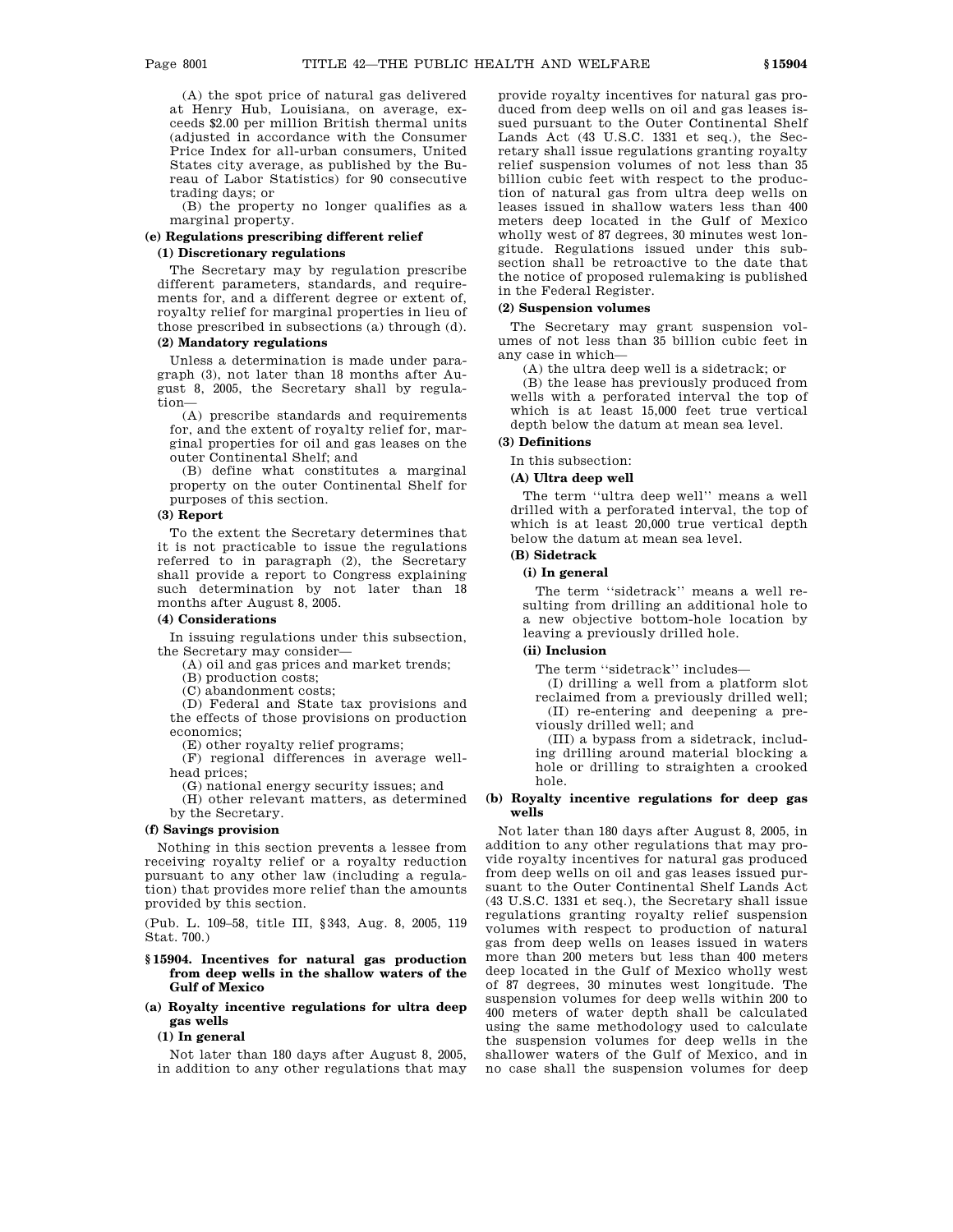wells within 200 to 400 meters of water depth be lower than those for deep wells in shallower waters. Regulations issued under this subsection shall be retroactive to the date that the notice of proposed rulemaking is published in the Federal Register.

### **(c) Limitations**

The Secretary may place limitations on the royalty relief granted under this section based on market price. The royalty relief granted under this section shall not apply to a lease for which deep water royalty relief is available.

(Pub. L. 109–58, title III, §344, Aug. 8, 2005, 119 Stat. 702.)

#### REFERENCES IN TEXT

The Outer Continental Shelf Lands Act, referred to in subsecs. (a)(1) and (b), is act Aug. 7, 1953, ch. 345, 67 Stat. 462, as amended, which is classified generally to subchapter III (§1331 et seq.) of chapter 29 of Title 43, Public Lands. For complete classification of this Act to the Code, see Short Title note set out under section 1301 of Title 43 and Tables.

### **§ 15905. Royalty relief for deep water production**

#### **(a) In general**

Subject to subsections (b) and (c), for each tract located in water depths of greater than 400 meters in the Western and Central Planning Area of the Gulf of Mexico (including the portion of the Eastern Planning Area of the Gulf of Mexico encompassing whole lease blocks lying west of 87 degrees, 30 minutes West longitude), any oil or gas lease sale under the Outer Continental Shelf Lands Act (43 U.S.C. 1331 et seq.) occurring during the 5-year period beginning on August 8, 2005, shall use the bidding system authorized under section 8(a)(1)(H) of the Outer Continental Shelf Lands Act (43 U.S.C.  $1337(a)(1)(H)$ .

## **(b) Suspension of royalties**

The suspension of royalties under subsection (a) shall be established at a volume of not less than—

(1) 5,000,000 barrels of oil equivalent for each lease in water depths of 400 to 800 meters;

(2) 9,000,000 barrels of oil equivalent for each lease in water depths of 800 to 1,600 meters;

(3) 12,000,000 barrels of oil equivalent for each lease in water depths of 1,600 to 2,000 meters; and

(4) 16,000,000 barrels of oil equivalent for each lease in water depths greater than 2,000 meters.

#### **(c) Limitation**

The Secretary may place limitations on royalty relief granted under this section based on market price.

(Pub. L. 109–58, title III, §345, Aug. 8, 2005, 119 Stat. 703.)

#### REFERENCES IN TEXT

The Outer Continental Shelf Lands Act, referred to in subsec. (a), is act Aug. 7, 1953, ch. 345, 67 Stat. 462, as amended, which is classified generally to subchapter III (§1331 et seq.) of chapter 29 of Title 43, Public Lands. For complete classification of this Act to the Code, see Short Title note set out under section 1301 of Title 43 and Tables.

## **§ 15906. North Slope Science Initiative**

#### **(a) Establishment**

#### **(1) In general**

The Secretary of the Interior shall establish a long-term initiative to be known as the ''North Slope Science Initiative'' (referred to in this section as the ''Initiative'').

## **(2) Purpose**

The purpose of the Initiative shall be to implement efforts to coordinate collection of scientific data that will provide a better understanding of the terrestrial, aquatic, and marine ecosystems of the North Slope of Alaska.

### **(b) Objectives**

To ensure that the Initiative is conducted through a comprehensive science strategy and implementation plan, the Initiative shall, at a minimum—

(1) identify and prioritize information needs for inventory, monitoring, and research activities to address the individual and cumulative effects of past, ongoing, and anticipated development activities and environmental change on the North Slope;

(2) develop an understanding of information needs for regulatory and land management agencies, local governments, and the public;

(3) focus on prioritization of pressing natural resource management and ecosystem information needs, coordination, and cooperation among agencies and organizations;

(4) coordinate ongoing and future inventory, monitoring, and research activities to minimize duplication of effort, share financial resources and expertise, and assure the collection of quality information;

(5) identify priority needs not addressed by agency science programs in effect on August 8, 2005, and develop a funding strategy to meet those needs;

(6) provide a consistent approach to high caliber science, including inventory, monitoring, and research;

(7) maintain and improve public and agency access to—

(A) accumulated and ongoing research; and (B) contemporary and traditional local knowledge; and

(8) ensure through appropriate peer review that the science conducted by participating agencies and organizations is of the highest technical quality.

### **(c) Membership**

#### **(1) In general**

To ensure comprehensive collection of scientific data, in carrying out the Initiative, the Secretary shall consult and coordinate with Federal, State, and local agencies that have responsibilities for land and resource management across the North Slope.

#### **(2) Cooperative agreements**

The Secretary shall enter into cooperative agreements with the State of Alaska, the North Slope Borough, the Arctic Slope Regional Corporation, and other Federal agencies as appropriate to coordinate efforts, share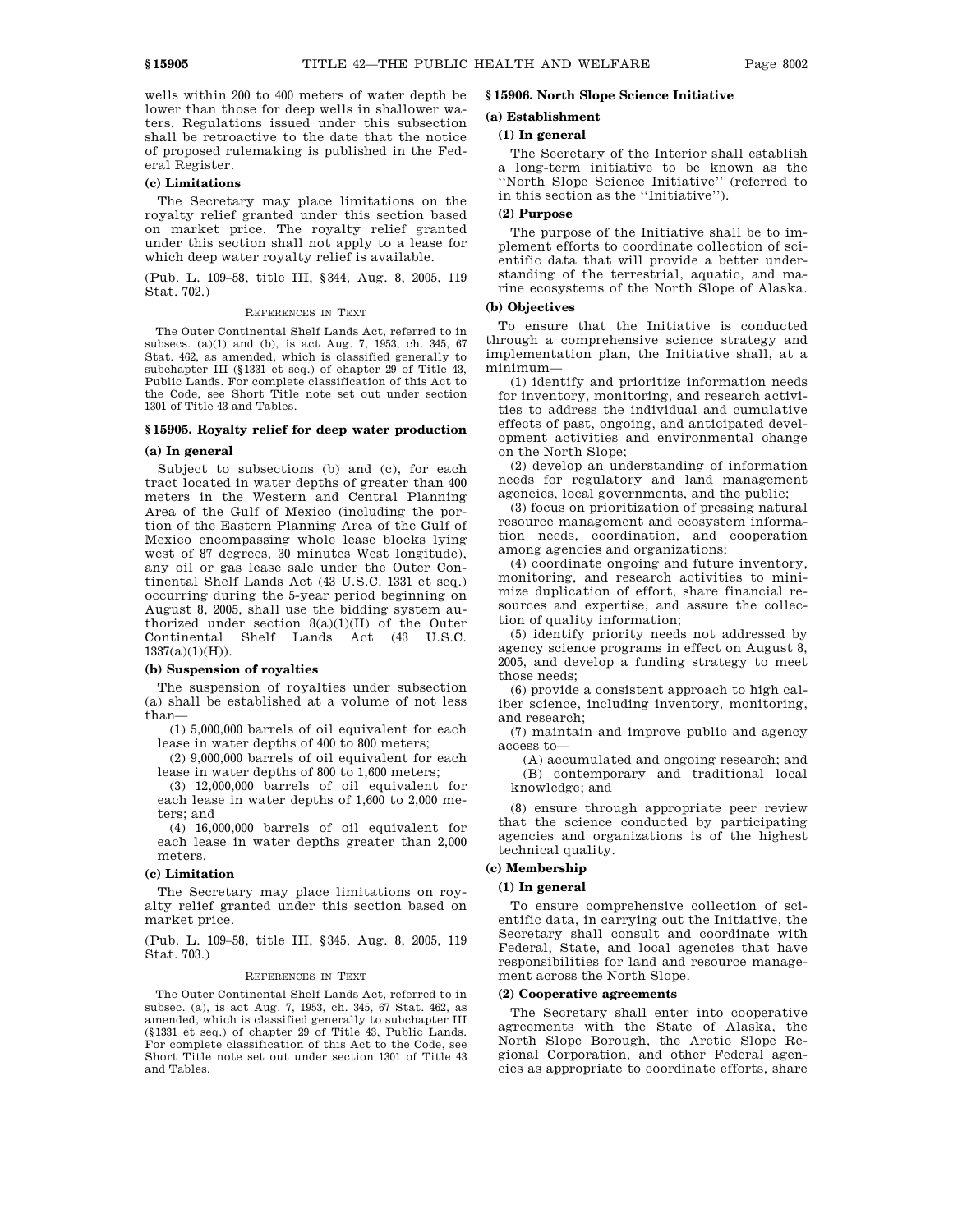resources, and fund projects under this section.

## **(d) Science technical advisory panel**

## **(1) In general**

The Initiative shall include a panel to provide advice on proposed inventory, monitoring, and research functions.

## **(2) Membership**

The panel described in paragraph (1) shall consist of a representative group of not more than 15 scientists and technical experts from diverse professions and interests, including the oil and gas industry, subsistence users, Native Alaskan entities, conservation organizations, wildlife management organizations, and academia, as determined by the Secretary.

## **(e) Reports**

Not later than 3 years after August 8, 2005, and each year thereafter, the Secretary shall publish a report that describes the studies and findings of the Initiative.

### **(f) Authorization of appropriations**

There are authorized to be appropriated such sums as are necessary to carry out this section.

(Pub. L. 109–58, title III, §348, Aug. 8, 2005, 119 Stat. 708.)

## **§ 15907. Orphaned, abandoned, or idled wells on Federal land**

### **(a) In general**

The Secretary, in cooperation with the Secretary of Agriculture, shall establish a program not later than 1 year after August 8, 2005, to remediate, reclaim, and close orphaned, abandoned, or idled oil and gas wells located on land administered by the land management agencies within the Department of the Interior and the Department of Agriculture.

## **(b) Activities**

The program under subsection (a) shall—

(1) include a means of ranking orphaned, abandoned, or idled wells sites for priority in remediation, reclamation, and closure, based on public health and safety, potential environmental harm, and other land use priorities;

(2) provide for identification and recovery of the costs of remediation, reclamation, and closure from persons or other entities currently providing a bond or other financial assurance required under State or Federal law for an oil or gas well that is orphaned, abandoned, or idled; and

(3) provide for recovery from the persons or entities identified under paragraph (2), or their sureties or guarantors, of the costs of remediation, reclamation, and closure of such wells.

#### **(c) Cooperation and consultations**

In carrying out the program under subsection (a), the Secretary shall—

(1) work cooperatively with the Secretary of Agriculture and the States within which Federal land is located; and

(2) consult with the Secretary of Energy and the Interstate Oil and Gas Compact Commission.

## **(d) Plan**

Not later than 1 year after August 8, 2005, the Secretary, in cooperation with the Secretary of Agriculture, shall submit to Congress a plan for carrying out the program under subsection (a).

## **(e) Idled well**

For the purposes of this section, a well is idled if—

(1) the well has been nonoperational for at least 7 years; and

(2) there is no anticipated beneficial use for the well.

## **(f) Federal reimbursement for orphaned well reclamation pilot program**

## **(1) Reimbursement for remediating, reclaiming, and closing wells on land subject to a new lease**

The Secretary shall carry out a pilot program under which, in issuing a new oil and gas lease on federally owned land on which 1 or more orphaned wells are located, the Secretary—

(A) may require, other than as a condition of the lease, that the lessee remediate, reclaim, and close in accordance with standards established by the Secretary, all orphaned wells on the land leased; and

(B) shall develop a program to reimburse a lessee, through a royalty credit against the Federal share of royalties owed or other means, for the reasonable actual costs of remediating, reclaiming, and closing the orphaned wells pursuant to that requirement.

## **(2) Reimbursement for reclaiming orphaned wells on other land**

In carrying out this subsection, the Secretary—

(A) may authorize any lessee under an oil and gas lease on federally owned land to reclaim in accordance with the Secretary's standards—

(i) an orphaned well on unleased federally owned land; or

(ii) an orphaned well located on an existing lease on federally owned land for the reclamation of which the lessee is not legally responsible; and

(B) shall develop a program to provide reimbursement of 100 percent of the reasonable actual costs of remediating, reclaiming, and closing the orphaned well, through credits against the Federal share of royalties or other means.

#### **(3) Regulations**

The Secretary may issue such regulations as are appropriate to carry out this subsection.

## **(g) Technical assistance program for non-Federal land**

## **(1) In general**

The Secretary of Energy shall establish a program to provide technical and financial assistance to oil and gas producing States to facilitate State efforts over a 10-year period to ensure a practical and economical remedy for environmental problems caused by orphaned or abandoned oil and gas exploration or production well sites on State or private land.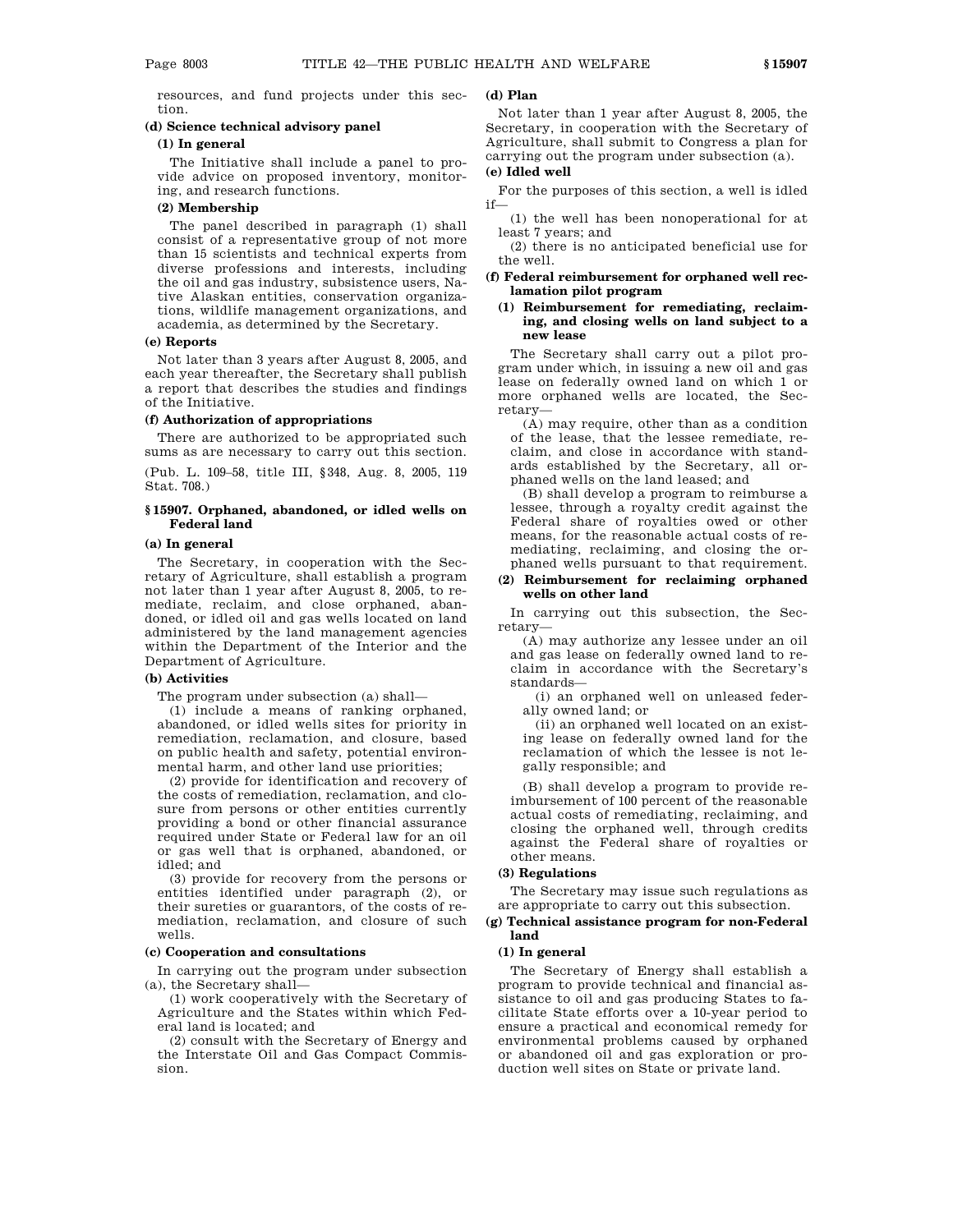## **(2) Assistance**

The Secretary of Energy shall work with the States, through the Interstate Oil and Gas Compact Commission, to assist the States in quantifying and mitigating environmental risks of onshore orphaned or abandoned oil or gas wells on State and private land.

#### **(3) Activities**

The program under paragraph (1) shall include—

(A) mechanisms to facilitate identification, if feasible, of the persons currently providing a bond or other form of financial assurance required under State or Federal law for an oil or gas well that is orphaned or abandoned;

(B) criteria for ranking orphaned or abandoned well sites based on factors such as public health and safety, potential environmental harm, and other land use priorities;

(C) information and training programs on best practices for remediation of different types of sites; and

(D) funding of State mitigation efforts on a cost-shared basis.

## **(h) Authorization of appropriations**

#### **(1) In general**

There are authorized to be appropriated to carry out this section \$25,000,000 for each of fiscal years 2006 through 2010.

## **(2) Use**

Of the amounts authorized under paragraph (1), \$5,000,000 are authorized for each fiscal year for activities under subsection (f).

#### **(i) Federally drilled wells**

Out of any amounts in the Treasury not otherwise appropriated, \$10,000,000 for fiscal year 2014, \$36,000,000 for fiscal year 2015, and \$4,000,000 for fiscal year 2019 shall be made available to the Secretary, without further appropriation and to remain available until expended, to remediate, reclaim, and close abandoned oil and gas wells on current or former National Petroleum Reserve land.

(Pub. L. 109–58, title III, §349, Aug. 8, 2005, 119 Stat. 709; Pub. L. 113–40, §10(b), Oct. 2, 2013, 127 Stat. 545.)

#### AMENDMENTS

2013—Subsec. (i). Pub. L. 113–40 added subsec. (i).

## **§ 15908. Preservation of geological and geophysical data**

## **(a) Short title**

This section may be cited as the ''National Geological and Geophysical Data Preservation Program Act of 2005''.

### **(b) Program**

The Secretary shall carry out a National Geological and Geophysical Data Preservation Program in accordance with this section—

(1) to archive geologic, geophysical, and engineering data, maps, well logs, and samples;

(2) to provide a national catalog of such archival material; and

(3) to provide technical and financial assistance related to the archival material.

#### **(c) Plan**

Not later than 1 year after August 8, 2005, the Secretary shall submit to Congress a plan for the implementation of the Program.

# **(d) Data archive system**

## **(1) Establishment**

The Secretary shall establish, as a component of the Program, a data archive system to provide for the storage, preservation, and archiving of subsurface, surface, geological, geophysical, and engineering data and samples. The Secretary, in consultation with the Advisory Committee, shall develop guidelines relating to the data archive system, including the types of data and samples to be preserved.

## **(2) System components**

The system shall be comprised of State agencies that elect to be part of the system and agencies within the Department of the Interior that maintain geological and geophysical data and samples that are designated by the Secretary in accordance with this subsection. The Program shall provide for the storage of data and samples through data repositories operated by such agencies.

## **(3) Limitation of designation**

The Secretary may not designate a State agency as a component of the data archive system unless that agency is the agency that acts as the geological survey in the State.

## **(4) Data from Federal land**

The data archive system shall provide for the archiving of relevant subsurface data and samples obtained from Federal land—

(A) in the most appropriate repository designated under paragraph (2), with preference being given to archiving data in the State in which the data were collected; and

(B) consistent with all applicable law and requirements relating to confidentiality and proprietary data.

## **(e) National catalog**

#### **(1) In general**

As soon as practicable after August 8, 2005, the Secretary shall develop and maintain, as a component of the Program, a national catalog that identifies—

(A) data and samples available in the data archive system established under subsection (d);

(B) the repository for particular material in the system; and

(C) the means of accessing the material.

## **(2) Availability**

The Secretary shall make the national catalog accessible to the public on the site of the Survey on the Internet, consistent with all applicable requirements related to confidentiality and proprietary data.

## **(f) Advisory Committee**

#### **(1) In general**

The Advisory Committee shall advise the Secretary on planning and implementation of the Program.

#### **(2) New duties**

In addition to its duties under the National Geologic Mapping Act of 1992 (43 U.S.C. 31a et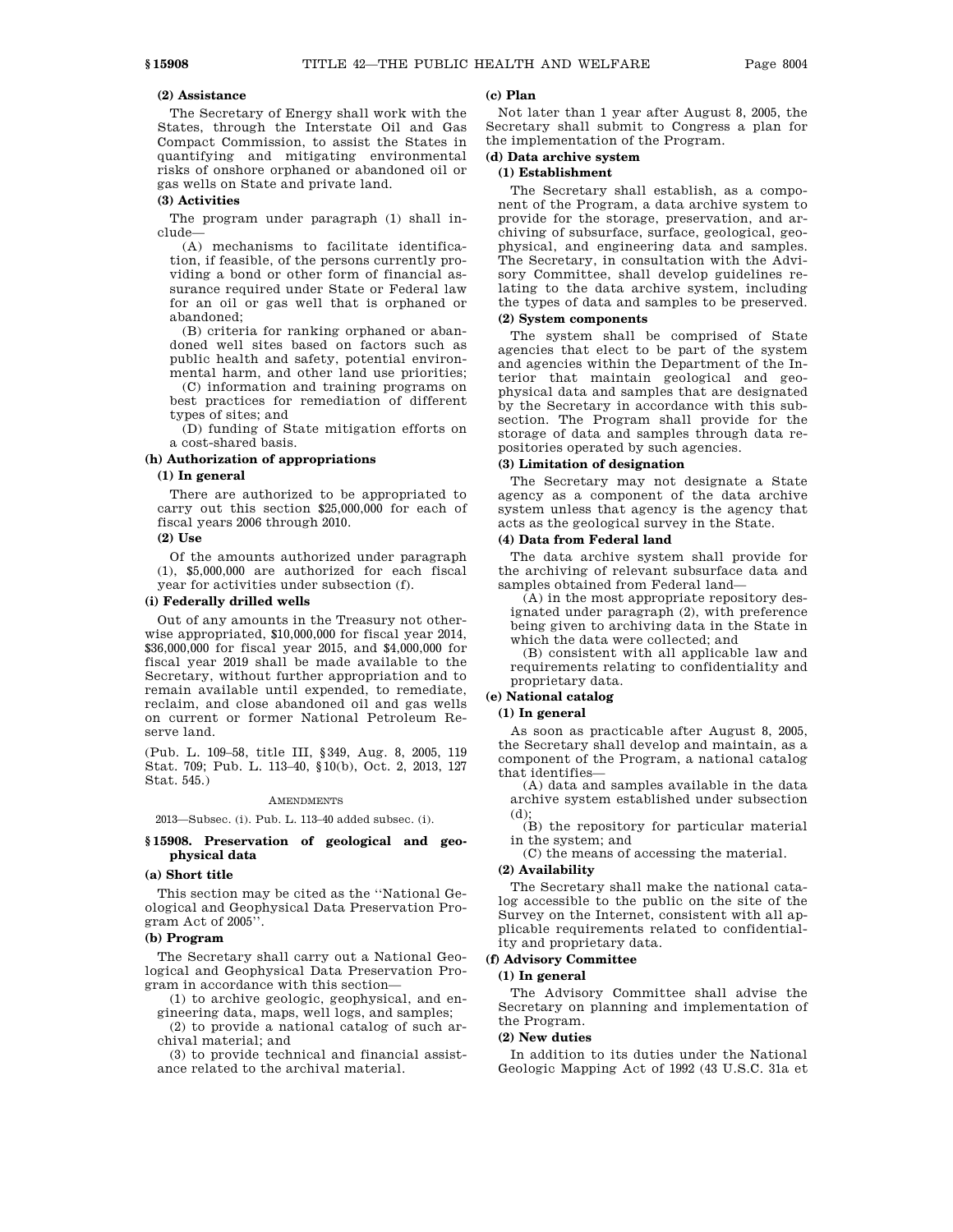seq.), the Advisory Committee shall perform the following duties:

(A) Advise the Secretary on developing guidelines and procedures for providing assistance for facilities under subsection  $(g)(1)$ .

(B) Review and critique the draft implementation plan prepared by the Secretary under subsection (c).

(C) Identify useful studies of data archived under the Program that will advance understanding of the Nation's energy and mineral resources, geologic hazards, and engineering geology.

(D) Review the progress of the Program in archiving significant data and preventing the loss of such data, and the scientific progress of the studies funded under the Program.

(E) Include in the annual report to the Secretary required under section  $5(b)(3)^1$  of the National Geologic Mapping Act of 1992 (43 U.S.C. 31d(b)(3)) an evaluation of the progress of the Program toward fulfilling the purposes of the Program under subsection  $(b)$ .

## **(g) Financial assistance**

#### **(1) Archive facilities**

Subject to the availability of appropriations, the Secretary shall provide financial assistance to a State agency that is designated under subsection  $(d)(2)$  for providing facilities to archive energy material.

#### **(2) Studies**

Subject to the availability of appropriations, the Secretary shall provide financial assistance to any State agency designated under subsection (d)(2) for studies and technical assistance activities that enhance understanding, interpretation, and use of materials archived in the data archive system established under subsection (d).

### **(3) Federal share**

The Federal share of the cost of an activity carried out with assistance under this subsection shall be not more than 50 percent of the total cost of the activity.

#### **(4) Private contributions**

The Secretary shall apply to the non-Federal share of the cost of an activity carried out with assistance under this subsection the value of private contributions of property and services used for that activity.

#### **(h) Report**

The Secretary shall include in each report under section 8 of the National Geologic Mapping Act of 1992 (43 U.S.C. 31g)—

(1) a description of the status of the Program;

(2) an evaluation of the progress achieved in developing the Program during the period covered by the report; and

(3) any recommendations for legislative or other action the Secretary considers necessary and appropriate to fulfill the purposes of the Program under subsection (b).

#### **(i) Maintenance of State effort**

It is the intent of Congress that the States not use this section as an opportunity to reduce State resources applied to the activities that are the subject of the Program.

## **(j) Definitions**

In this section:

#### **(1) Advisory Committee**

The term ''Advisory Committee'' means the advisory committee established under section 5 of the National Geologic Mapping Act of 1992 (43 U.S.C. 31d).

#### **(2) Program**

The term ''Program'' means the National Geological and Geophysical Data Preservation Program carried out under this section.

## **(3) Secretary**

The term ''Secretary'' means the Secretary of the Interior, acting through the Director of the United States Geological Survey.

## **(4) Survey**

The term ''Survey'' means the United States Geological Survey.

#### **(k) Authorization of appropriations**

There are authorized to be appropriated to carry out this section \$30,000,000 for each of fiscal years 2006 through 2010.

(Pub. L. 109–58, title III, §351, Aug. 8, 2005, 119 Stat. 711.)

#### REFERENCES IN TEXT

The National Geologic Mapping Act of 1992, referred to in subsec. (f)(2), is Pub. L. 102–285, May 18, 1992, 106 Stat. 166, which is classified principally to sections 31a to 31h of Title 43, Public Lands. Par. (3) of section 5(b) of the Act was redesignated par. (4) by Pub. L. 111–11, title XI, §11001(f)(2)(B), Mar. 30, 2009, 123 Stat. 1415, and is now classified to section 31d(b)(4) of Title 43. For complete classification of this Act to the Code, see Short Title note set out under section 31a of Title 43 and Tables.

## **§ 15909. Gas hydrate production incentive**

#### **(a) Purpose**

The purpose of this section is to promote natural gas production from the natural gas hydrate resources on the outer Continental Shelf and Federal lands in Alaska by providing royalty incentives.

### **(b) Suspension of royalties**

## **(1) In general**

The Secretary may grant royalty relief in accordance with this section for natural gas produced from gas hydrate resources under an eligible lease.

## **(2) Eligible leases**

A lease shall be an eligible lease for purposes of this section if—

(A) it is issued under the Outer Continental Shelf Lands Act (43 U.S.C. 1331 et seq.), or is an oil and gas lease issued for onshore Federal lands in Alaska;

(B) it is issued prior to January 1, 2016; and (C) production under the lease of natural gas from gas hydrate resources commences prior to January 1, 2018.

<sup>1</sup>See References in Text note below.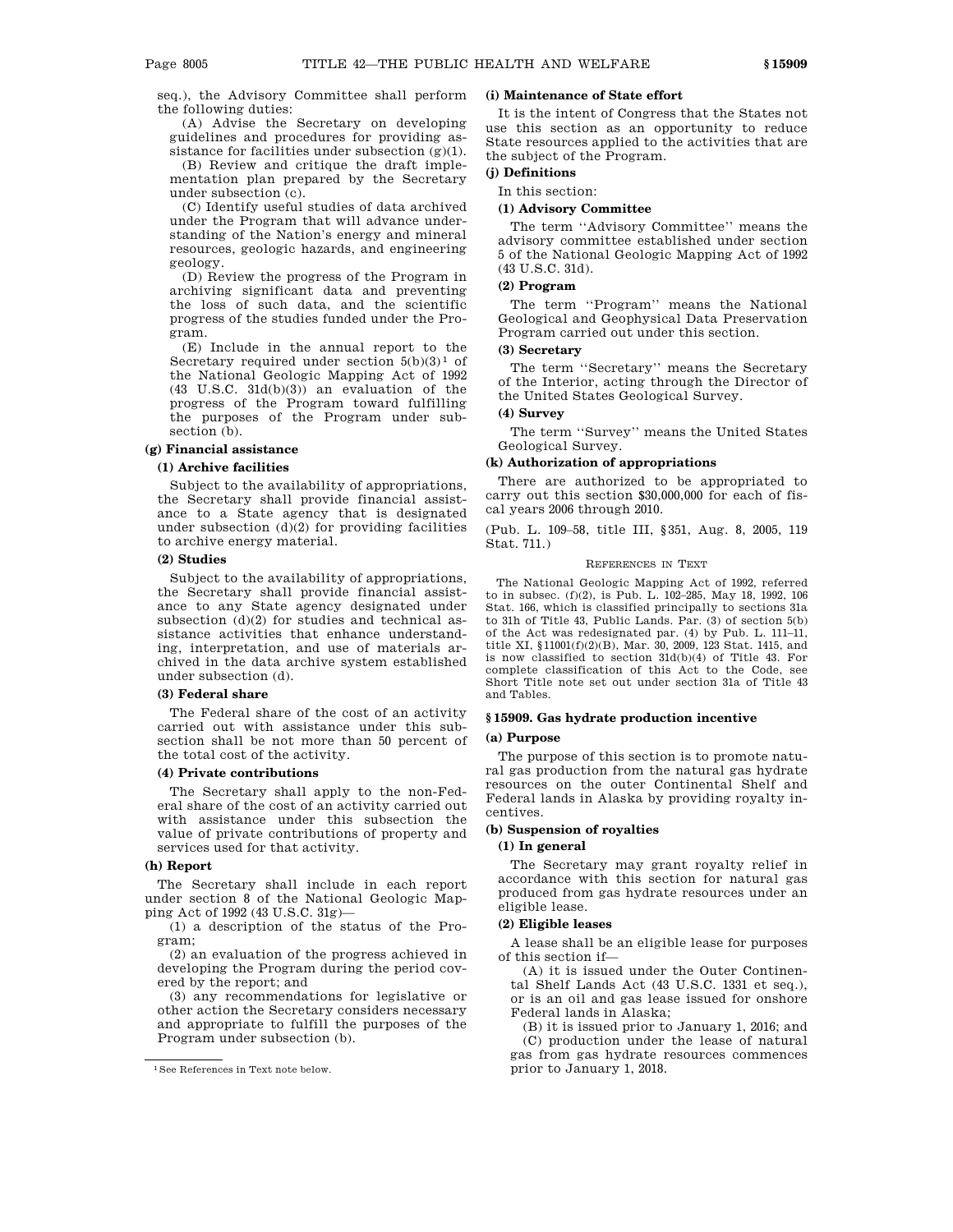## **(3) Amount of relief**

The Secretary shall conduct a rulemaking and grant royalty relief under this section as a suspension volume if the Secretary determines that such royalty relief would encourage production of natural gas from gas hydrate resources from an eligible lease. The maximum suspension volume shall be 30 billion cubic feet of natural gas per lease. Such relief shall be in addition to any other royalty relief under any other provision applicable to the lease that does not specifically grant a gas hydrate production incentive. Such royalty suspension volume shall be applied to any eligible production occurring on or after the date of publication of the advanced notice of proposed rulemaking.

## **(4) Limitation**

The Secretary may place limitations on royalty relief granted under this section based on market price.

## **(c) Application**

This section shall apply to any eligible lease issued before, on, or after August 8, 2005.

## **(d) Rulemakings**

#### **(1) Requirement**

The Secretary shall publish the advanced notice of proposed rulemaking within 180 days after August 8, 2005, and complete the rulemaking implementing this section within 365 days after August 8, 2005.

#### **(2) Gas hydrate resources defined**

Such regulations shall define the term ''gas hydrate resources'' to include both the natural gas content of gas hydrates within the hydrate stability zone and free natural gas trapped by and beneath the hydrate stability zone.

#### **(e) Review**

Not later than 365 days after August 8, 2005, the Secretary, in consultation with the Secretary of Energy, shall carry out a review of, and submit to Congress a report on, further opportunities to enhance production of natural gas from gas hydrate resources on the outer Continental Shelf and on Federal lands in Alaska through the provision of other production incentives or through technical or financial assistance.

(Pub. L. 109–58, title III, §353, Aug. 8, 2005, 119 Stat. 714.)

#### REFERENCES IN TEXT

The Outer Continental Shelf Lands Act, referred to in subsec. (b)(2)(A), is act Aug. 7, 1953, ch. 345, 67 Stat. 462, as amended, which is classified generally to subchapter III (§1331 et seq.) of chapter 29 of Title 43, Public Lands. For complete classification of this Act to the Code, see Short Title note set out under section 1301 of Title 43 and Tables.

#### **§ 15910. Enhanced oil and natural gas production through carbon dioxide injection**

#### **(a) Production incentive**

#### **(1) Findings**

Congress finds the following:

(A) Approximately two-thirds of the original oil in place in the United States remains unproduced.

(B) Enhanced oil and natural gas production from the sequestering of carbon dioxide and other appropriate gases has the potential to increase oil and natural gas production.

(C) Capturing and productively using carbon dioxide would help reduce the carbon intensity of the economy.

## **(2) Purpose**

The purpose of this section is—

(A) to promote the capturing, transportation, and injection of produced carbon dioxide, natural carbon dioxide, and other appropriate gases or other matter for sequestration into oil and gas fields; and

(B) to promote oil and natural gas production from the outer Continental Shelf and onshore Federal lands under lease by providing royalty incentives to use enhanced recovery techniques using injection of the substances referred to in subparagraph (A).

## **(b) Suspension of royalties**

## **(1) In general**

If the Secretary determines that reduction of the royalty under a Federal oil and gas lease that is an eligible lease is in the public interest and promotes the purposes of this section, the Secretary shall undertake a rulemaking to provide for such reduction for an eligible lease.

#### **(2) Rulemakings**

The Secretary shall publish the advanced notice of proposed rulemaking within 180 days after August 8, 2005, and complete the rulemaking implementing this section within 365 days after August 8, 2005.

### **(3) Eligible leases**

A lease shall be an eligible lease for purposes of this section if—

(A) it is a lease for production of oil and gas from the outer Continental Shelf or Federal onshore lands;

(B) the injection of the substances referred to in subsection  $(a)(2)(A)$  will be used as an enhanced recovery technique on such lease; and

(C) the Secretary determines that the lease contains oil or gas that would not likely be produced without the royalty reduction provided under this section.

## **(4) Amount of relief**

The rulemaking shall provide for a suspension volume, which shall not exceed 5,000,000 barrels of oil equivalent for each eligible lease. Such suspension volume shall be applied to any production from an eligible lease occurring on or after the date of publication of any advanced notice of proposed rulemaking under this subsection.

## **(5) Limitation**

The Secretary may place limitations on the royalty reduction granted under this section based on market price.

## **(6) Application**

This section shall apply to any eligible lease issued before, on, or after August 8, 2005.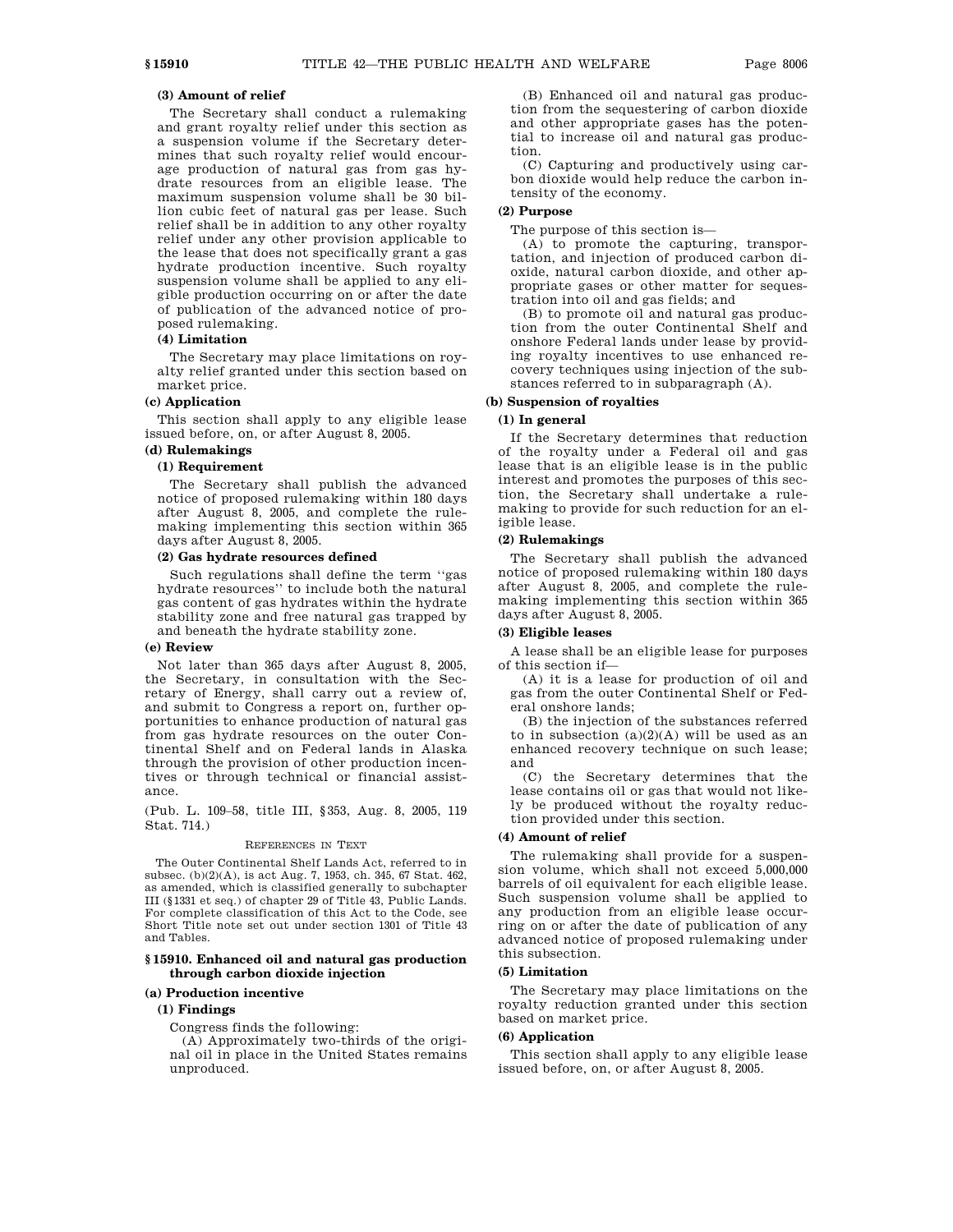## **(c) Demonstration program**

# **(1) Establishment**

## **(A) In general**

The Secretary of Energy shall establish a competitive grant program to provide grants to producers of oil and gas to carry out projects to inject carbon dioxide for the purpose of enhancing recovery of oil or natural gas while increasing the sequestration of carbon dioxide.

#### **(B) Projects**

The demonstration program shall provide for—

(i) not more than 10 projects in the Willistin Basin in North Dakota and Montana; and

(ii) 1 project in the Cook Inlet Basin in Alaska.

## **(2) Requirements**

### **(A) In general**

The Secretary of Energy shall issue requirements relating to applications for grants under paragraph (1).

## **(B) Rulemaking**

The issuance of requirements under subparagraph (A) shall not require a rulemaking.

## **(C) Minimum requirements**

At a minimum, the Secretary shall require under subparagraph (A) that an application for a grant include—

(i) a description of the project proposed in the application;

(ii) an estimate of the production increase and the duration of the production increase from the project, as compared to conventional recovery techniques, including water flooding;

(iii) an estimate of the carbon dioxide sequestered by project, over the life of the project;

(iv) a plan to collect and disseminate data relating to each project to be funded by the grant;

(v) a description of the means by which the project will be sustainable without Federal assistance after the completion of the term of the grant;

(vi) a complete description of the costs of the project, including acquisition, construction, operation, and maintenance costs over the expected life of the project;

(vii) a description of which costs of the project will be supported by Federal assistance under this section; and

(viii) a description of any secondary or tertiary recovery efforts in the field and the efficacy of water flood recovery techniques used.

#### **(3) Partners**

An applicant for a grant under paragraph (1) may carry out a project under a pilot program in partnership with 1 or more other public or private entities.

### **(4) Selection criteria**

In evaluating applications under this subsection, the Secretary of Energy shall—

(A) consider the previous experience with similar projects of each applicant; and

(B) give priority consideration to applications that—

(i) are most likely to maximize production of oil and gas in a cost-effective manner;

(ii) sequester significant quantities of carbon dioxide from anthropogenic sources;

(iii) demonstrate the greatest commitment on the part of the applicant to ensure funding for the proposed project and the greatest likelihood that the project will be maintained or expanded after Federal assistance under this section is completed; and

(iv) minimize any adverse environmental effects from the project.

## **(5) Demonstration program requirements**

## **(A) Maximum amount**

The Secretary of Energy shall not provide more than \$3,000,000 in Federal assistance under this subsection to any applicant.

## **(B) Cost sharing**

The Secretary of Energy shall require cost-sharing under this subsection in accordance with section 16352 of this title.

## **(C) Period of grants**

## **(i) In general**

A project funded by a grant under this subsection shall begin construction not later than 2 years after the date of provision of the grant, but in any case not later than December 31, 2010.

## **(ii) Term**

The Secretary shall not provide grant funds to any applicant under this subsection for a period of more than 5 years.

## **(6) Transfer of information and knowledge**

The Secretary of Energy shall establish mechanisms to ensure that the information and knowledge gained by participants in the program under this subsection are transferred among other participants and interested persons, including other applicants that submitted applications for a grant under this subsection.

#### **(7) Schedule**

## **(A) Publication**

Not later than 180 days after August 8, 2005, the Secretary of Energy shall publish in the Federal Register, and elsewhere, as appropriate, a request for applications to carry out projects under this subsection.

### **(B) Date for applications**

An application for a grant under this subsection shall be submitted not later than 180 days after the date of publication of the request under subparagraph (A).

## **(C) Selection**

After the date by which applications for grants are required to be submitted under subparagraph (B), the Secretary of Energy, in a timely manner, shall select, after peer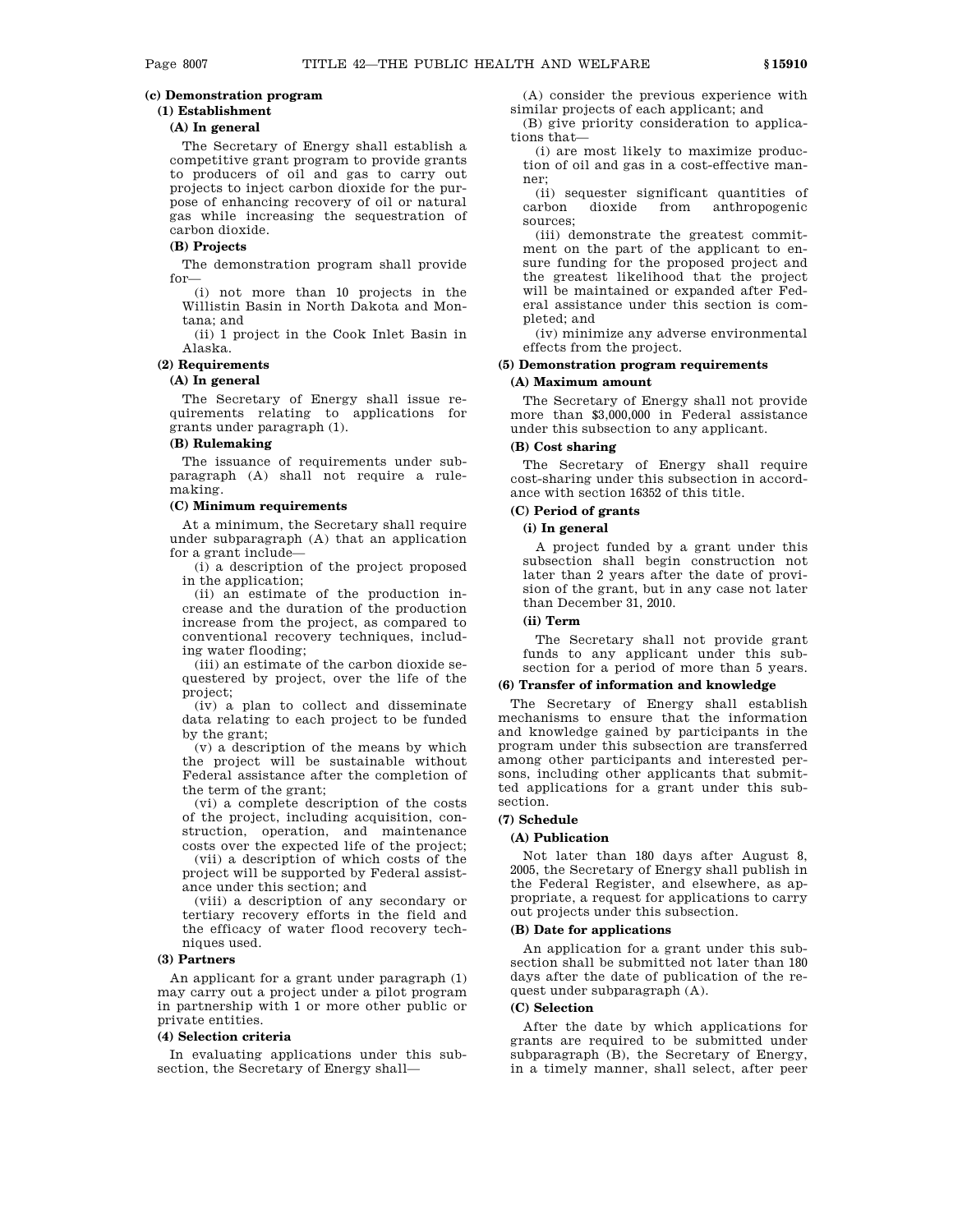review and based on the criteria under paragraph (4), those projects to be awarded a grant under this subsection.

#### **(d) Records and inventory**

The Secretary of the Interior, acting through the Bureau of Land Management, shall maintain records on, and an inventory of, the quantity of carbon dioxide stored within Federal mineral leaseholds.

#### **(e) Authorization of appropriations**

There are authorized to be appropriated such sums as are necessary to carry out this section.

(Pub. L. 109–58, title III, §354, Aug. 8, 2005, 119 Stat. 715; Pub. L. 110–140, title VII, §713, Dec. 19, 2007, 121 Stat. 1715.)

#### **AMENDMENTS**

2007—Subsecs. (d), (e). Pub. L. 110–140 added subsec. (d) and redesignated former subsec. (d) as (e).

EFFECTIVE DATE OF 2007 AMENDMENT

Amendment by Pub. L. 110–140 effective on the date that is 1 day after Dec. 19, 2007, see section 1601 of Pub. L. 110–140, set out as an Effective Date note under section 1824 of Title 2, The Congress.

## **§ 15911. Denali Commission**

## **(a) Definition of Commission**

In this section, the term ''Commission'' means the Denali Commission established by the Denali Commission Act of 1998 (42 U.S.C. 3121 note; Public Law 105–277).

## **(b) Energy programs**

The Commission shall use amounts made available under subsection (d) to carry out energy programs, including—

(1) energy generation and development, including—

(A) fuel cells, hydroelectric, solar, wind, wave, and tidal energy; and

(B) alternative energy sources;

(2) the construction of energy transmission, including interties;

(3) the replacement and cleanup of fuel tanks;

(4) the construction of fuel transportation networks and related facilities;

(5) power cost equalization programs; and

(6) projects using coal as a fuel, including coal gasification projects.

## **(c) Open meetings**

## **(1) In general**

Except as provided in paragraph (2), a meeting of the Commission shall be open to the public if—

(A) the Commission members take action on behalf of the Commission; or

(B) the deliberations of the Commission determine, or result in the joint conduct or disposition of, official Commission business.

#### **(2) Exceptions**

Paragraph (1) shall not apply to any portion of a Commission meeting for which the Commission, in public session, votes to close the meeting for the reasons described in paragraph  $(2)$ ,  $(4)$ ,  $(5)$ , or  $(6)$  of subsection  $(c)$  of section 552b of title 5.

## **(3) Public notice**

## **(A) In general**

At least 1 week before a meeting of the Commission, the Commission shall make a public announcement of the meeting that describes—

(i) the time, place, and subject matter of the meeting;

(ii) whether the meeting is to be open or closed to the public; and

(iii) the name and telephone number of an appropriate person to respond to requests for information about the meeting.

## **(B) Additional notice**

The Commission shall make a public announcement of any change to the information made available under subparagraph (A) at the earliest practicable time.

## **(4) Minutes**

The Commission shall keep, and make available to the public, a transcript, electronic recording, or minutes from each Commission meeting, except for portions of the meeting closed under paragraph (2).

## **(d) Authorization of appropriations**

There is authorized to be appropriated to the Commission not more than \$55,000,000 for each of fiscal years 2006 through 2015 to carry out subsection (b).

(Pub. L. 109–58, title III, §356, Aug. 8, 2005, 119 Stat. 719.)

#### REFERENCES IN TEXT

The Denali Commission Act of 1998, referred to in subsec. (a), is title III of Pub. L. 105–277, div. C, Oct. 21, 1998, 112 Stat. 2681–637, which is set out as a note under section 3121 of this title. For complete classification of this Act to the Code, see Tables.

## **§ 15912. Comprehensive inventory of OCS oil and natural gas resources**

#### **(a) In general**

The Secretary shall conduct an inventory and analysis of oil and natural gas resources beneath all of the waters of the United States Outer Continental Shelf (''OCS''). The inventory and analysis shall—

(1) use available data on oil and gas resources in areas offshore of Mexico and Canada that will provide information on trends of oil and gas accumulation in areas of the OCS;

(2) use any available technology, except drilling, but including 3–D seismic technology to obtain accurate resource estimates;

(3) analyze how resource estimates in OCS areas have changed over time in regards to gathering geological and geophysical data, initial exploration, or full field development, including areas such as the deepwater and subsalt areas in the Gulf of Mexico;

(4) estimate the effect that understated oil and gas resource inventories have on domestic energy investments; and

(5) identify and explain how legislative, regulatory, and administrative programs or processes restrict or impede the development of identified resources and the extent that they affect domestic supply, such as moratoria,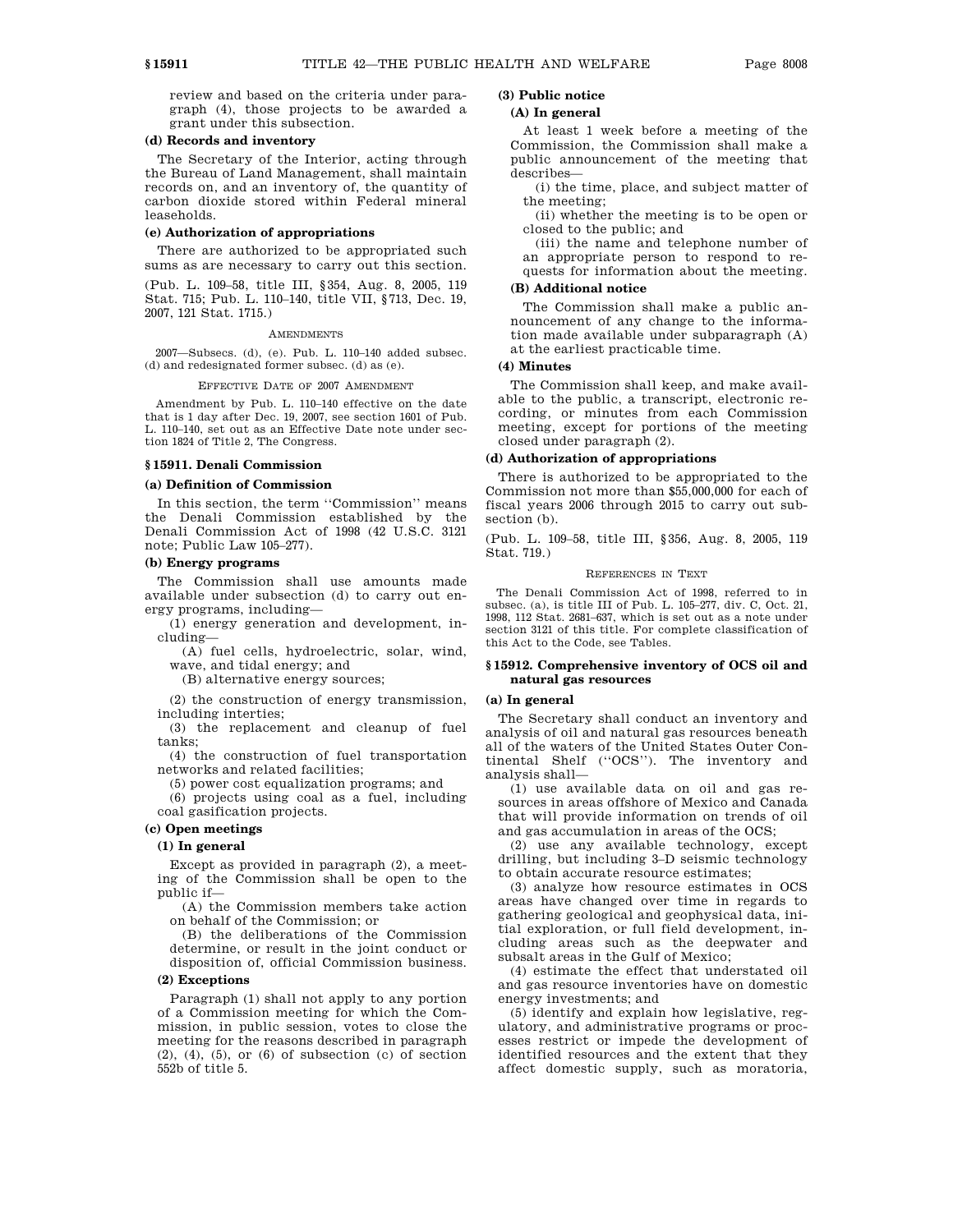lease terms and conditions, operational stipulations and requirements, approval delays by the Federal Government and coastal States, and local zoning restrictions for onshore processing facilities and pipeline landings.

## **(b) Reports**

The Secretary shall submit a report to Congress on the inventory of estimates and the analysis of restrictions or impediments, together with any recommendations, within 6 months of August 8, 2005. The report shall be publicly available and updated at least every 5 years.

(Pub. L. 109–58, title III, §357, Aug. 8, 2005, 119 Stat. 720.)

PART B—ACCESS TO FEDERAL LANDS

### **§ 15921. Management of Federal oil and gas leasing programs**

## **(a) Timely action on leases and permits**

## **(1) Secretary of the Interior**

To ensure timely action on oil and gas leases and applications for permits to drill on land otherwise available for leasing, the Secretary of the Interior (referred to in this section as the ''Secretary'') shall—

(A) ensure expeditious compliance with section  $4332(2)(C)$  of this title and any other applicable environmental and cultural resources laws;

(B) improve consultation and coordination with the States and the public; and

(C) improve the collection, storage, and retrieval of information relating to the oil and gas leasing activities.

#### **(2) Secretary of Agriculture**

To ensure timely action on oil and gas lease applications for permits to drill on land otherwise available for leasing, the Secretary of Agriculture shall—

(A) ensure expeditious compliance with all applicable environmental and cultural resources laws; and

(B) improve the collection, storage, and retrieval of information relating to the oil and gas leasing activities.

## **(b) Best management practices**

### **(1) In general**

Not later than 18 months after August 8, 2005, the Secretary shall develop and implement best management practices to—

(A) improve the administration of the onshore oil and gas leasing program under the Mineral Leasing Act (30 U.S.C. 181 et seq.); and

(B) ensure timely action on oil and gas leases and applications for permits to drill on land otherwise available for leasing.

## **(2) Considerations**

In developing the best management practices under paragraph (1), the Secretary shall consider any recommendations from the review under section 361.1

### **(3) Regulations**

Not later than 180 days after the development of the best management practices under paragraph (1), the Secretary shall publish, for public comment, proposed regulations that set forth specific timeframes for processing leases and applications in accordance with the best management practices, including deadlines for—

(A) approving or disapproving—

(i) resource management plans and related documents;

(ii) lease applications;

(iii) applications for permits to drill; and (iv) surface use plans; and

(B) related administrative appeals.

#### **(c) Improved enforcement**

The Secretary and the Secretary of Agriculture shall improve inspection and enforcement of oil and gas activities, including enforcement of terms and conditions in permits to drill on land under the jurisdiction of the Secretary and the Secretary of Agriculture, respectively.

#### **(d) Authorization of appropriations**

In addition to amounts made available to carry out activities relating to oil and gas leasing on public land administered by the Secretary and National Forest System land administered by the Secretary of Agriculture, there are authorized to be appropriated for each of fiscal years 2006 through 2010—

(1) to the Secretary, acting through the Director of the Bureau of Land Management—

(A) \$40,000,000 to carry out subsections  $(a)(1)$  and  $(b)$ ; and

 $(B)$  \$20,000,000 to carry out subsection  $(c)$ ;

(2) to the Secretary, acting through the Director of the United States Fish and Wildlife Service, \$5,000,000 to carry out subsection  $(a)(1)$ ; and

(3) to the Secretary of Agriculture, acting through the Chief of the Forest Service,  $$5,000,000$  to carry out subsections  $(a)(2)$  and (c).

(Pub. L. 109–58, title III, §362, Aug. 8, 2005, 119 Stat. 721.)

#### REFERENCES IN TEXT

The Mineral Leasing Act, referred to in subsec. (b)(1)(A), is act Feb. 25, 1920, ch. 85, 41 Stat. 437, as amended, which is classified generally to chapter 3A (§181 et seq.) of Title 30, Mineral Lands and Mining. For complete classification of this Act to the Code, see Short Title note set out under section 181 of Title 30 and Tables.

Section 361, referred to in subsec. (b)(2), is section 361 of Pub. L. 109–58, title III, Aug. 8, 2005, 119 Stat. 720, which is not classified to the Code.

## **§ 15922. Consultation regarding oil and gas leasing on public land**

#### **(a) In general**

Not later than 180 days after August 8, 2005, the Secretary of the Interior and the Secretary of Agriculture shall enter into a memorandum of understanding regarding oil and gas leasing on—

(1) public land under the jurisdiction of the Secretary of the Interior; and

(2) National Forest System land under the jurisdiction of the Secretary of Agriculture.

## **(b) Contents**

The memorandum of understanding shall include provisions that—

<sup>1</sup>See References in Text note below.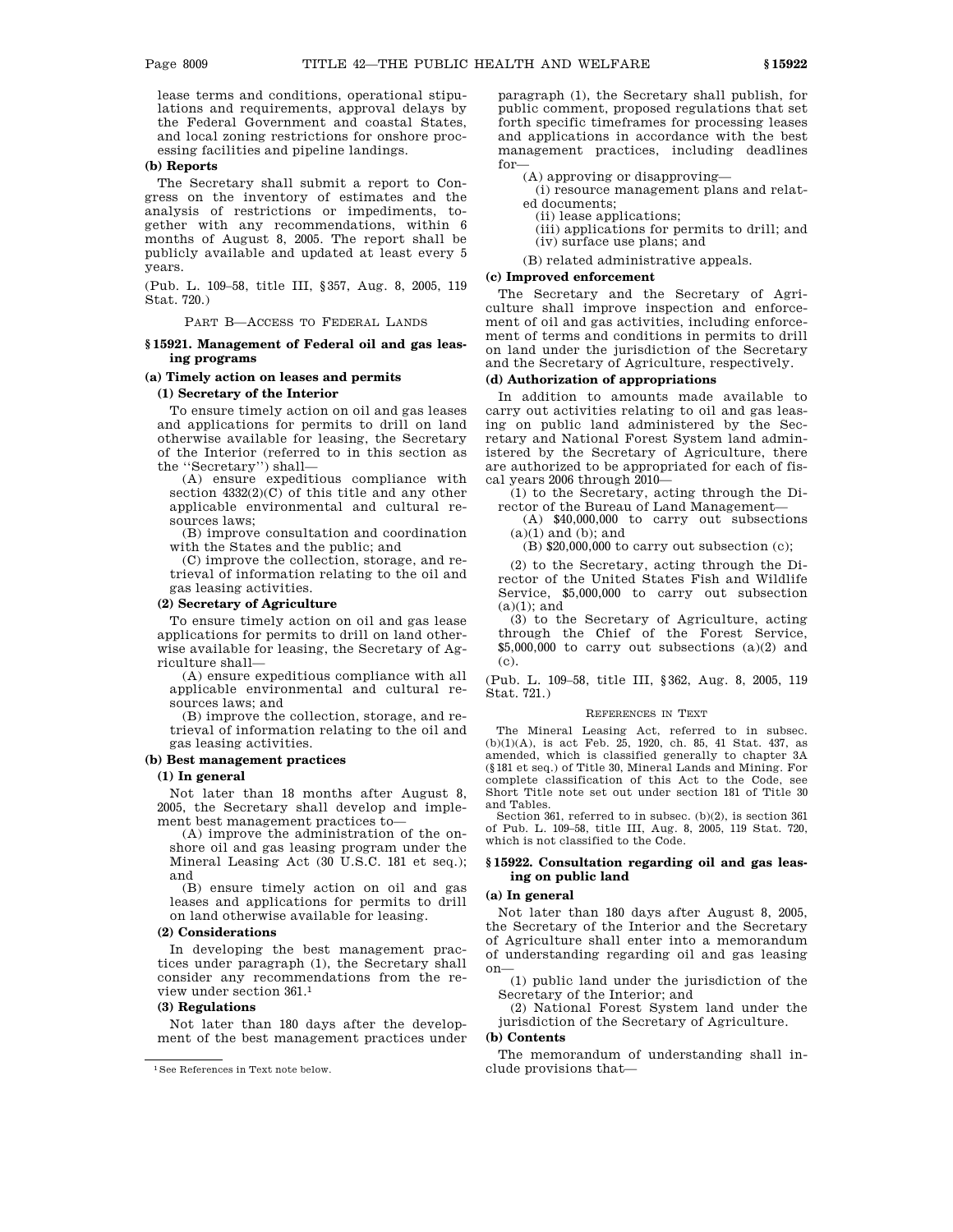(1) establish administrative procedures and lines of authority that ensure timely processing of—

(A) oil and gas lease applications;

(B) surface use plans of operation, including steps for processing surface use plans; and

(C) applications for permits to drill consistent with applicable timelines;

(2) eliminate duplication of effort by providing for coordination of planning and environmental compliance efforts;

(3) ensure that lease stipulations are—

(A) applied consistently;

(B) coordinated between agencies; and

(C) only as restrictive as necessary to protect the resource for which the stipulations are applied;

(4) establish a joint data retrieval system that is capable of—

(A) tracking applications and formal requests made in accordance with procedures of the Federal onshore oil and gas leasing program; and

(B) providing information regarding the status of the applications and requests within the Department of the Interior and the Department of Agriculture; and

(5) establish a joint geographic information system mapping system for use in—

(A) tracking surface resource values to aid in resource management; and

(B) processing surface use plans of operation and applications for permits to drill.

(Pub. L. 109–58, title III, §363, Aug. 8, 2005, 119 Stat. 722.)

### **§ 15923. Methodology**

The Secretary of the Interior shall use the same assessment methodology across all geological provinces, areas, and regions in preparing and issuing national geological assessments to ensure accurate comparisons of geological resources.

(Pub. L. 109–58, title III, §364(b), Aug. 8, 2005, 119 Stat. 723.)

### **§ 15924. Project to improve Federal permit coordination**

### **(a) Establishment**

The Secretary of the Interior (referred to in this section as the ''Secretary'') shall establish a Federal Permit Streamlining Project (referred to in this section as the ''Project'').

## **(b) Memorandum of understanding**

## **(1) In general**

Not later than 90 days after August 8, 2005, the Secretary shall enter into a memorandum of understanding for purposes of this section with—

(A) the Secretary of Agriculture;

(B) the Administrator of the Environmental Protection Agency; and

(C) the Chief of Engineers.

#### **(2) State participation**

The Secretary may request that the Governors of the States in which Project offices are located be signatories to the memorandum of understanding.

## **(c) Designation of qualified staff**

## **(1) In general**

Not later than 30 days after the date of the signing of the memorandum of understanding under subsection (b), all Federal signatory parties shall, if appropriate, assign to each of the field offices identified in subsection (d) an employee who has expertise in the regulatory issues relating to the office in which the employee is employed, including, as applicable, particular expertise in—

(A) the consultations and the preparation of biological opinions under section 1536 of title 16;

(B) permits under section 1344 of title 33;

(C) regulatory matters under the Clean Air Act (42 U.S.C. 7401 et seq.);

(D) planning under the National Forest Management Act of 1976 (16 U.S.C. 472a et seq.); and

(E) the preparation of analyses under the National Environmental Policy Act of 1969 (42 U.S.C. 4321 et seq.).

## **(2) Duties**

Each employee assigned under paragraph (1) shall—

(A) not later than 90 days after the date of assignment, report to the Bureau of Land Management Field Managers in the office to which the employee is assigned;

(B) be responsible for all issues relating to the jurisdiction of the home office or agency of the employee; and

(C) participate as part of the team of personnel working on proposed energy projects, planning, and environmental analyses.

## **(d) Project offices**

The following Bureau of Land Management Offices shall serve as the Project offices:

(1) Rawlins Field Office, Wyoming.

(2) High Plains District Office, Wyoming.

(3) Montana/Dakotas State Office, Montana.

(4) Farmington Field Office, New Mexico.

(5) Carlsbad Field Office, New Mexico.

(6) Grand Junction/Glenwood Springs Field Office, Colorado.

(7) Vernal Field Office, Utah.

(8) Any other State, district, or field office of the Bureau of Land Management determined by the Secretary.

## **(e) Report to Congress**

Not later than February 1 of the first fiscal year beginning after the date of enactment of the National Defense Authorization Act for Fiscal Year 2015 and each February 1 thereafter, the Secretary shall report to the Chairman and ranking minority Member of the Committee on Energy and Natural Resources of the Senate and the Committee on Natural Resources of the House of Representatives, which shall include—

(1) the allocation of funds to each Project office for the previous fiscal year; and

(2) the accomplishments of each Project office relating to the coordination and processing of oil and gas use authorizations during that fiscal year.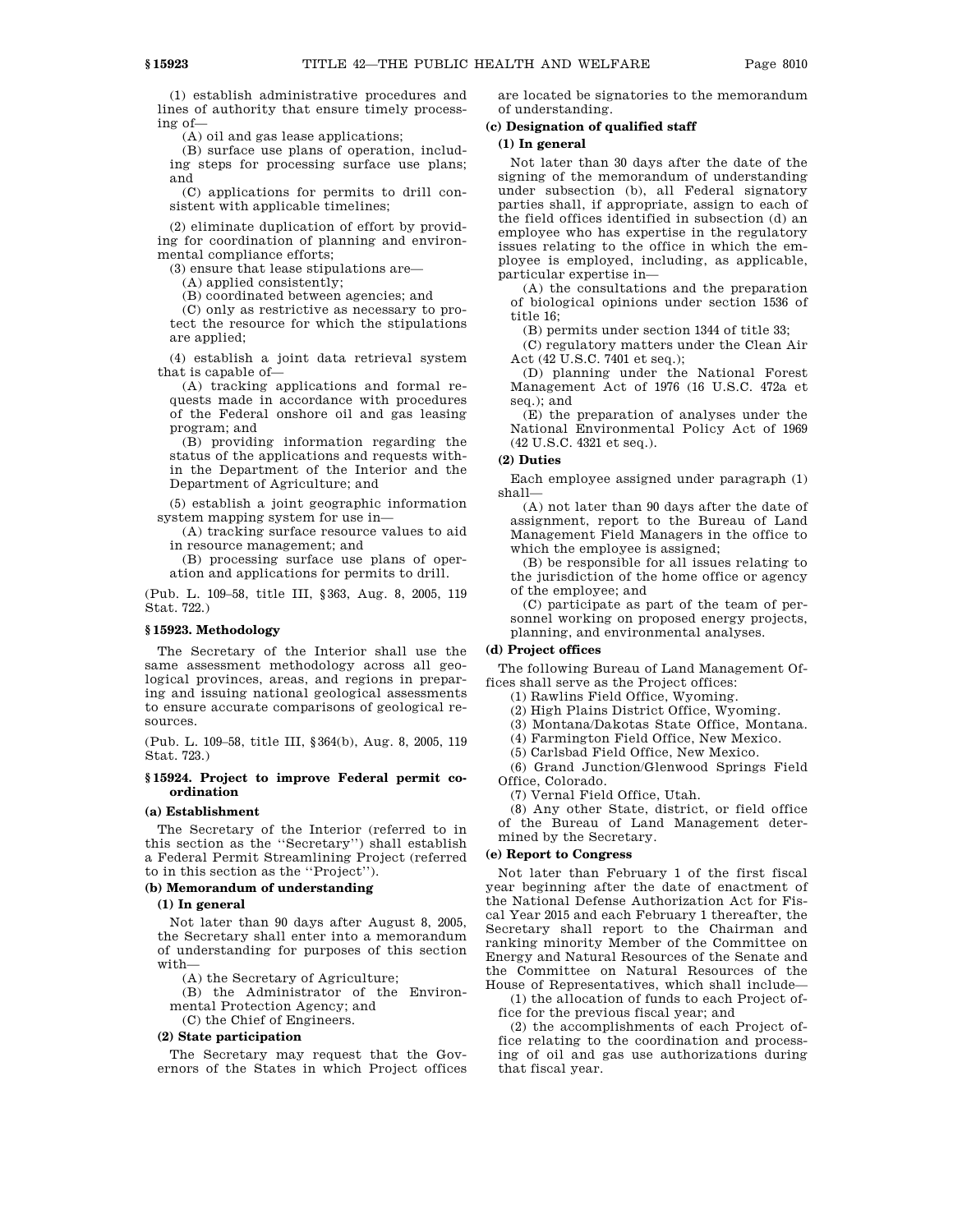## **(f) Additional personnel**

The Secretary shall assign to each field office identified in subsection (d) any additional personnel that are necessary to ensure the effective implementation of—

(1) the Project; and

(2) other programs administered by the field offices, including inspection and enforcement relating to energy development on Federal land, in accordance with the multiple use mandate of the Federal Land Policy and Management Act of 1976 (43 U.S.C. 1701 et seq.).

## **(g) Omitted**

### **(h) Transfer of funds**

For the purposes of coordination and processing of oil and gas use authorizations on Federal land under the administration of the Project offices identified in subsection (d), the Secretary may authorize the expenditure or transfer of such funds as are necessary to—

(1) the United States Fish and Wildlife Service;

(2) the Bureau of Indian Affairs;

(3) the Forest Service;

(4) the Environmental Protection Agency;

(5) the Corps of Engineers; and

(6) the States in which Project offices are located.

#### **(i) Savings provision**

Nothing in this section affects—

(1) the operation of any Federal or State law; or

(2) any delegation of authority made by the head of a Federal agency whose employees are participating in the Project.

(Pub. L. 109–58, title III, §365, Aug. 8, 2005, 119 Stat. 723; Pub. L. 113–69, §1, Dec. 26, 2013, 127 Stat. 1207; Pub. L. 113–291, div. B, title XXX, §3021(a), Dec. 19, 2014, 128 Stat. 3759.)

### REFERENCES IN TEXT

The Clean Air Act, referred to in subsec. (c)(1)(C), is act July 14, 1955, ch. 360, 69 Stat. 322, as amended, which is classified generally to chapter 85 (§7401 et seq.) of this title. For complete classification of this Act to the Code, see Short Title note set out under section 7401 of this title and Tables.

The National Forest Management Act of 1976, referred to in subsec.  $(c)(1)(D)$ , is Pub. L. 94-588, Oct. 22, 1976, 90 Stat. 2949, as amended, which enacted sections 472a, 521b, 1600, and 1611 to 1614 of Title 16, Conservation, amended sections 500, 515, 516, 518, 576b, and 1601 to 1610 of Title 16, repealed sections 476, 513, and 514 of Title 16, and enacted provisions set out as notes under sections 476, 513, 528, 594–2, and 1600 of Title 16. For complete classification of this Act to the Code, see Short Title of 1976 Amendment note set out under section 1600 of Title 16 and Tables.

The National Environmental Policy Act of 1969, referred to in subsec.  $(c)(1)(E)$ , is Pub. L. 91-190, Jan. 1, 1970, 83 Stat. 852, as amended, which is classified generally to chapter 55 (§4321 et seq.) of this title. For complete classification of this Act to the Code, see Short Title note set out under section 4321 of this title and Tables.

The date of enactment of the National Defense Authorization Act for Fiscal Year 2015, referred to in subsec. (e), probably means the date of enactment of the Carl Levin and Howard P. ''Buck'' McKeon National Defense Authorization Act for Fiscal Year 2015, Pub. L. 113–291, which was approved Dec. 19, 2014.

The Federal Land Policy and Management Act of 1976, referred to in subsec. (f)(2), is Pub. L. 94–579, Oct. 21, 1976, 90 Stat. 2743, as amended, which is classified principally to chapter 35 (§1701 et seq.) of Title 43, Public Lands. For complete classification of this Act to the Code, see Short Title note set out under section 1701 of Title 43 and Tables.

#### CODIFICATION

Section is comprised of section 365 of Pub. L. 109–58. Subsec. (g) of section 365 of Pub. L. 109–58 amended section 191 of Title 30, Mineral Lands and Mining.

#### AMENDMENTS

2014—Pub. L. 113–291, §3021(a)(1), struck out ''Pilot'' before ''Project'' in section catchline.

Subsec. (a). Pub. L. 113–291, §3021(a)(2), substituted ''Project'' for ''Pilot Project'' in two places.

Subsec. (b)(2). Pub. L. 113–291, §3021(a)(3), substituted ''the States in which Project offices are located'' for ''Wyoming, Montana, Colorado, Utah, and New Mexico'

Subsec. (d). Pub. L. 113–291, §3021(a)(4)(A), struck out ''Pilot'' before ''Project'' in heading.

Pub. L. 113–291, §3021(a)(2), substituted ''Project'' for ''Pilot Project'' in introductory provisions.

Subsec. (d)(8). Pub. L. 113–291, §3021(a)(4)(B), added par. (8).

Subsec. (e). Pub. L. 113–291, §3021(a)(5), added subsec. (e) and struck out former subsec. (e) which required the Secretary to submit to Congress a report about the Pilot Project not later than 3 years after Aug. 8, 2005.

Subsecs. (e)(1), (2), (f)(1), (h). Pub. L. 113–291, §3021(a)(2), substituted ''Project'' for ''Pilot Project''.

Subsec. (h)(6). Pub. L. 113–291, §3021(a)(6), added par. (6) and struck out former par. (6) which read as follows: ''the States of Wyoming, Montana, Colorado, Utah, and New Mexico.''

Subsec. (i). Pub. L. 113–291, §3021(a)(7), (8), redesignated subsec. (j) as (i) and struck out former subsec. (i). Prior to amendment, text read as follows: ''During the period in which the Project is authorized, the Secretary shall not implement a rulemaking that would enable an increase in fees to recover additional costs related to processing drilling-related permit applications and use authorizations.''

Pub. L. 113–291, §3021(a)(2), substituted ''Project'' for ''Pilot Project''.

Subsec. (j)(2). Pub. L. 113–291, §3021(a)(2), substituted ''Project'' for ''Pilot Project''.

2013—Subsec. (d). Pub. L. 113–69 added subsec. (d) and struck out former subsec. (d). Prior to amendment, text read as follows: ''The following Bureau of Land Management Field Offices shall serve as the Pilot Project offices:

''(1) Rawlins, Wyoming.

- ''(2) Buffalo, Wyoming.
- ''(3) Miles City, Montana.
- ''(4) Farmington, New Mexico.
- ''(5) Carlsbad, New Mexico.

''(6) Grand Junction/Glenwood Springs, Colorado. ''(7) Vernal, Utah.''

## **§ 15925. Fair market value determinations for linear rights-of-way across public lands and national forests**

## **(a) Update of fee schedule**

Not later than 1 year after August 8, 2005—

(1) the Secretary of the Interior shall update section 2806.20 of title 43, Code of Federal Regulations, as in effect on August 8, 2005, to revise the per acre rental fee zone value schedule by State, county, and type of linear right-ofway use to reflect current values of land in each zone; and

(2) the Secretary of Agriculture shall make the same revision for linear rights-of-way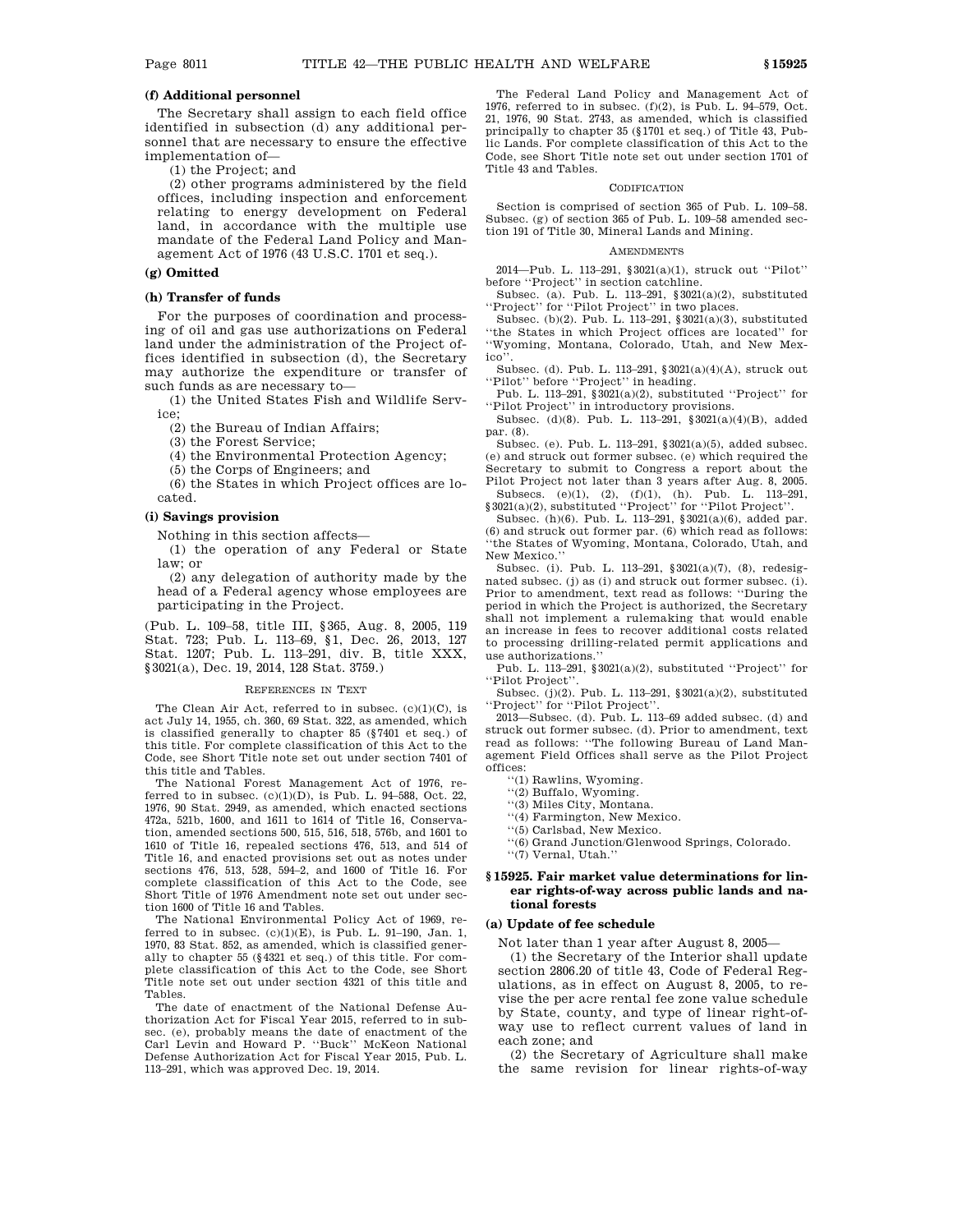granted, issued, or renewed under title V of the Federal Lands Policy and Management Act of 1976 (43 U.S.C. 1761 et seq.) on National Forest System land.

## **(b) Fair market value rental determination for linear rights-of-way**

The fair market value rent of a linear right-ofway across public lands or National Forest System lands issued under section 504 of the Federal Land Policy and Management Act of 1976 (43 U.S.C. 1764) or section 185 of title 30 shall be determined in accordance with subpart 2806 of title 43, Code of Federal Regulations, as in effect on August 8, 2005 (including the annual or periodic updates specified in the regulations), and as updated in accordance with subsection (a).

(Pub. L. 109–58, title III, §367, Aug. 8, 2005, 119 Stat. 726.)

#### REFERENCES IN TEXT

The Federal Land Policy and Management Act of 1976, referred to in subsec. (a)(2), is Pub. L. 94–579, Oct. 21, 1976, 90 Stat. 2743, as amended. Title V of the Act is classified generally to subchapter V (§1761 et seq.) of chapter 35 of Title 43, Public Lands. For complete classification of this Act to the Code, see Short Title note set out under section 1701 of Title 43 and Tables.

### **§ 15926. Energy right-of-way corridors on Federal land**

#### **(a) Western States**

Not later than 2 years after August 8, 2005, the Secretary of Agriculture, the Secretary of Commerce, the Secretary of Defense, the Secretary of Energy, and the Secretary of the Interior (in this section referred to collectively as ''the Secretaries''), in consultation with the Federal Energy Regulatory Commission, States, tribal or local units of governments as appropriate, affected utility industries, and other interested persons, shall consult with each other and shall—

(1) designate, under their respective authorities, corridors for oil, gas, and hydrogen pipelines and electricity transmission and distribution facilities on Federal land in the eleven contiguous Western States (as defined in section 1702(*o*) of title 43; 1

(2) perform any environmental reviews that may be required to complete the designation of such corridors; and

(3) incorporate the designated corridors into the relevant agency land use and resource management plans or equivalent plans.

#### **(b) Other States**

Not later than 4 years after August 8, 2005, the Secretaries, in consultation with the Federal Energy Regulatory Commission, affected utility industries, and other interested persons, shall jointly—

(1) identify corridors for oil, gas, and hydrogen pipelines and electricity transmission and distribution facilities on Federal land in States other than those described in subsection (a); and

(2) schedule prompt action to identify, designate, and incorporate the corridors into the applicable land use plans.

#### **(c) Ongoing responsibilities**

The Secretaries, in consultation with the Federal Energy Regulatory Commission, affected utility industries, and other interested parties, shall establish procedures under their respective authorities that—

(1) ensure that additional corridors for oil, gas, and hydrogen pipelines and electricity transmission and distribution facilities on Federal land are promptly identified and designated as necessary; and

(2) expedite applications to construct or modify oil, gas, and hydrogen pipelines and electricity transmission and distribution facilities within such corridors, taking into account prior analyses and environmental reviews undertaken during the designation of such corridors.

#### **(d) Considerations**

In carrying out this section, the Secretaries shall take into account the need for upgraded and new electricity transmission and distribution facilities to—

(1) improve reliability;

(2) relieve congestion; and

(3) enhance the capability of the national grid to deliver electricity.

#### **(e) Specifications of corridor**

A corridor designated under this section shall, at a minimum, specify the centerline, width, and compatible uses of the corridor.

(Pub. L. 109–58, title III, §368, Aug. 8, 2005, 119 Stat. 727.)

#### TRANSFORMING OUR NATION'S ELECTRIC GRID THROUGH IMPROVED SITING, PERMITTING, AND REVIEW

Memorandum of President of the United States, June 7, 2013, 78 F.R. 35539, provided:

Memorandum for the Heads of Executive Departments and Agencies

Our Nation's electric transmission grid is the backbone of our economy, a key factor in future economic growth, and a critical component of our energy security. Countries that harness the power of clean, renewable energy will be best positioned to thrive in the global economy while protecting the environment and increasing prosperity. In order to ensure the growth of America's clean energy economy and improve energy security, we must modernize and expand our electric transmission grid. Modernizing our grid will improve energy reliability and resiliency, allowing us to minimize power outages and manage cyber-security threats. By diversifying power sources and reducing congestion, a modernized grid will also create cost savings for consumers and spur economic growth.

Modernizing our Nation's electric transmission grid requires improvements in how transmission lines are sited, permitted, and reviewed. As part of our efforts to improve the performance of Federal siting, permitting, and review processes for infrastructure development, my Administration created a Rapid Response Team for Transmission (RRTT), a collaborative effort involving nine different executive departments and agencies (agencies), which is working to improve the efficiency and effectiveness of transmission siting, permitting, and review, increase interagency coordination and transparency, and increase the predictability of the siting, permitting, and review processes. In furtherance of Executive Order 13604 of March 22, 2012 (Improving Performance of Federal Permitting and Review of Infrastructure Projects), this memorandum builds upon the work of the RRTT to improve the Federal siting, permitting, and review processes for transmission

<sup>1</sup>So in original. A closing parenthesis probably should follow ''title 43''.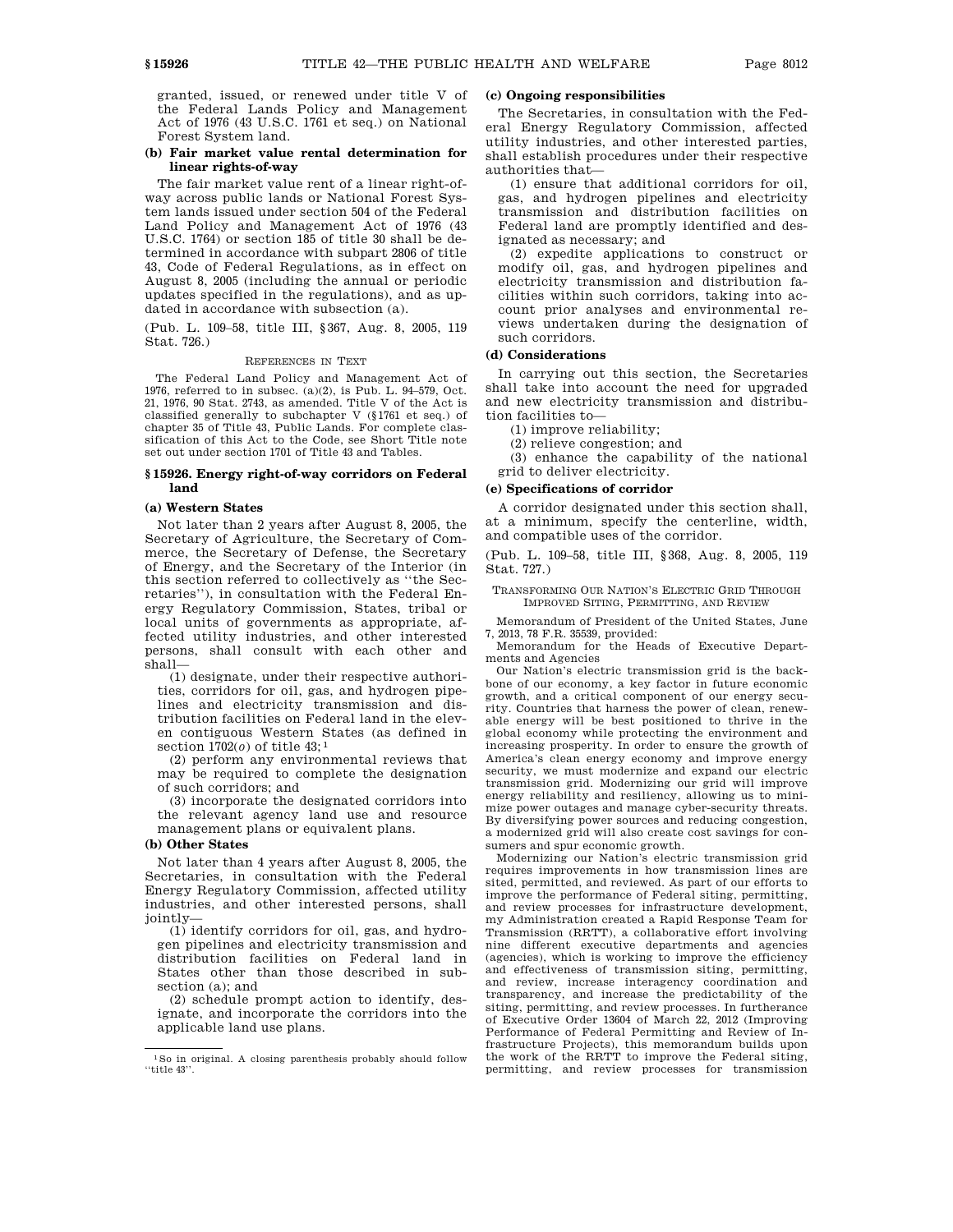projects. Because a single project may cross multiple governmental jurisdictions over hundreds of miles, robust collaboration among Federal, State, local, and tribal governments must be a critical component of this effort.

An important avenue to improve these processes is the designation of energy right-of-way corridors (energy corridors) on Federal lands. Section 368 of the Energy Policy Act of 2005 (the ''Act'') (42 U.S.C. 15926), requires the Secretaries of Agriculture, Commerce, Defense, Energy, and the Interior (Secretaries) to undertake a continued effort to identify and designate such energy corridors. Energy corridors include areas on Federal lands that are most suitable for siting transmission projects because the chosen areas minimize regulatory conflicts and impacts on environmental and cultural resources, and also address concerns of local communities. Designated energy corridors provide an opportunity to co-locate projects and share environmental and cultural resource impact data to reduce overall impacts on environmental and cultural resources and reduce the need for land use plan amendments in support of the authorization of transmission rights-of-way. The designation of energy corridors can help expedite the siting, permitting, and review processes for projects within such corridors, as well as improve the predictability and transparency of these processes. Pursuant to the Act, in 2009, the Secretaries of the Interior and Agriculture each designated energy corridors for the 11 contiguous Western States, as defined in section 368 of the Act. Energy corridors have not yet been designated in States other than those identified as Western States. It is important that agencies build on their existing efforts in a coordinated manner.

By the authority vested in me as President by the Constitution and the laws of the United States of America, I hereby direct the following:

SECTION 1. *Principles for Establishing Energy Corridors*. (a) In carrying out the requirements of this memorandum regarding energy corridors, the Secretaries shall:

(i) collaborate with Member Agencies of the Steering Committee on Federal Infrastructure Permitting and Review Process Improvement (Steering Committee), established by Executive Order 13604, which shall provide prompt and adequate information to ensure that additional corridor designations and revisions are consistent with the statutory responsibilities and activities of the Member Agencies and enable timely actions by the Secretaries;

(ii) focus on facilitating renewable energy resources and improving grid resiliency and comply with the requirements in section 368 of the Act, by ensuring that energy corridors address the need for upgraded and new electric transmission and distribution facilities to improve reliability, relieve congestion, and enhance the capability of the national grid to deliver electricity;

(iii) use integrated project planning and consult with other Federal agencies, State, local, and tribal governments, non-governmental organizations, and the public early in the process of designating the energy corridors, so as to avoid resource conflicts to the extent practicable and make strategic decisions to balance policy priorities;

(iv) collaborate with State, local, and tribal governments to ensure, to the extent practicable, that energy corridors can connect effectively between Federal lands;

(v) minimize the proliferation of dispersed and duplicative rights-of-way crossing Federal lands while acting consistent with subsection (a)(ii) of this section;

(vi) design energy corridors to minimize impacts on environmental and cultural resources to the extent practicable, including impacts that may occur outside the boundaries of Federal lands, and minimize impacts on the Nation's aviation system and the mission of the Armed Forces; and

(vii) develop interagency mitigation plans, where appropriate, for environmental and cultural resources potentially impacted by projects sited in the energy corridors to provide project developers predictability on how to seek first to avoid, then attempt to minimize any negative effects from, and lastly to mitigate such impacts, where otherwise unavoidable. Mitigation plans shall:

(A) be developed at the landscape or watershed scale with interagency collaboration, be based on conservation and resource management plans and regional environmental and cultural resource analyses, and identify priority areas for compensatory mitigation where appropriate;

(B) be developed in consultation with other Federal agencies, State, local, and tribal governments, nongovernmental organizations, and the public;

(C) include clear and measurable mitigation goals, apply adaptive management methods, and use performance measures to evaluate outcomes and ensure accountability and the long-term effectiveness of mitigation activities;

(D) include useful mechanisms, such as mitigation banks and in lieu fee programs, where appropriate for achieving statutory and regulatory goals; and

(E) be considered in the energy corridor designation process.

(b) The Secretary of Energy shall assess and synthesize current research related to the requirements set forth in subsection (a)(ii) of this section, such as transmission planning authority studies, congestion studies, and renewable energy assessments. Based on that analysis, the Secretary of Energy shall provide to the Steering Committee a Transmission Corridor Assessment Report (Report) that provides recommendations on how to best achieve the requirements set forth in subsection (a)(ii) of this section. Where research is available, the Report shall include an assessment of whether investment in co-locating with or upgrading existing transmission facilities, distributed generation, improved energy efficiency, or demand response may play a role in meeting these requirements. In preparing the Report, the Secretary of Energy shall consult with Federal, State, local, and tribal governments, affected industries, environmental and community representatives, transmission planning authorities, and other interested parties. The Report shall be provided in two parts. The first part, which shall provide recommendations with respect to the Western States, shall be provided by December 1, 2013, and the second part, which shall provide recommendations with respect to States other than the Western States, shall be provided by April 1, 2014.

SEC. 2. *Energy Corridors for the Western States*. (a) The Secretaries shall strongly encourage the use of designated energy corridors on Federal land in the Western States where the energy corridors are consistent with the requirements in this memorandum and other applicable requirements, unless it can be demonstrated that a project cannot be constructed within a designated corridor due to resource constraints on Federal lands. Additionally, the Secretaries, pursuant to section 368 of the Act, shall continue to evaluate designated energy corridors to determine the necessity for revisions, deletions, or additions to those energy corridors. Also, the Secretaries, coordinated by the Secretaries of the Interior and Agriculture, shall:

(i) by July 12, 2013, provide to the Steering Committee a plan for producing the Western corridor study and regional corridor assessments (as specified in subsection (a)(ii) and (a)(iii) of this section), which shall include descriptions of timelines and milestones, existing resources to be utilized, plans for collaborating with Member Agencies, and plans for consulting with other Federal agencies, State, local, and tribal governments, affected industries, environmental and community representatives, and other interested parties;

(ii) within 12 months of completion of the plan pursuant to subsection (a)(i) of this section, provide to the Steering Committee a Western corridor study, which shall assess the utility of the existing designated energy corridors;

(iii) provide to the Steering Committee regional corridor assessments, which shall examine the need for ad-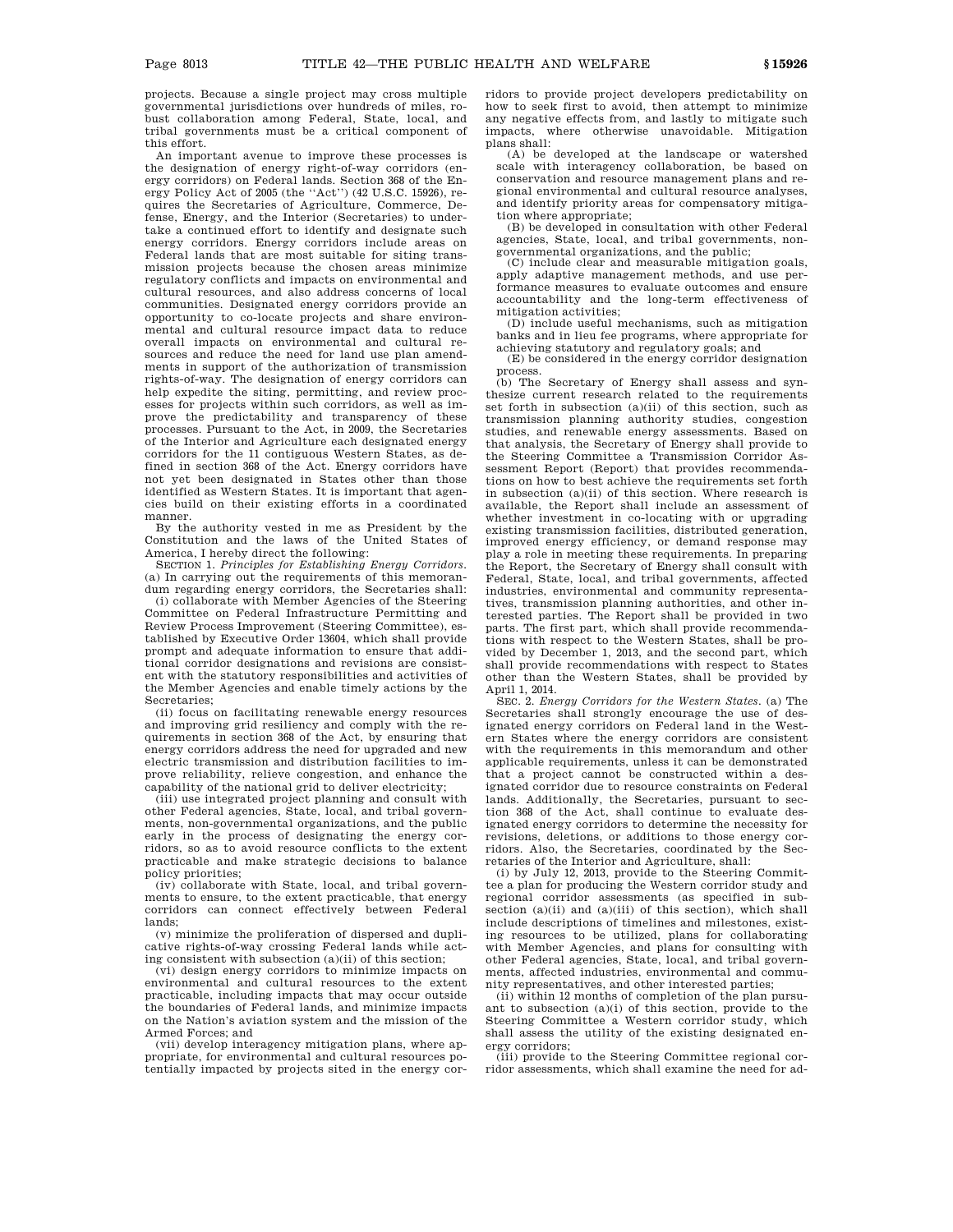ditions, deletions, and revisions to the existing energy corridors for the Western States by region. The regional corridor assessments shall evaluate energy corridors based on the requirements set forth in subsection (a) of section 1, the Report issued pursuant to subsection (b) of section 1, and the Western corridor study. The regional corridor assessments shall be completed promptly, depending on resource availability, with at least the first assessment completed within 12 months of completion of the plan pursuant to subsection (a)(i) of this section;

(iv) by November 12, 2014, provide to the Steering Committee and the Office of Management and Budget (OMB) an implementation plan for achieving the requirements set forth in subsections  $(a)(v)$  and  $(a)(vi)$  of this section based on the regional corridor assessments. The implementation plan shall include timelines and milestones that prioritize coordinated agency actions and a detailed budget;

(v) promptly after the completion of the regional corridor assessments and prioritized based on the availability of resources, undertake coordinated land use planning and environmental and cultural resource review processes to consider additions, deletions, or revisions to the current Western energy corridors, consistent with the requirements set forth in subsection (a) of section 1, the Report required issued pursuant to subsection (b) of section 1, and the Western corridor study; and

(vi) as appropriate, after completing the required environmental and cultural resource analyses, promptly incorporate the designated Western corridor additions, deletions, or revisions and any mitigation plans developed pursuant to subsection (a)(vii) of section 1 into relevant agency land use and resource management plans or equivalent plans prioritized based on the availability of resources. (b) The Member Agencies, where authorized, shall

complete any required land use planning, internal policy, and interagency agreements to formalize the designation of energy corridors implemented pursuant to subsection (a)(vi) of this section. The Secretaries and Member Agencies shall also develop and implement a process for expediting applications for applicants whose projects are sited primarily within the designated energy corridors in the Western States, and who have committed to implement the necessary mitigation activities, including those required by the interagency mitigation plans required by subsection (a)(vii) of section 1.

SEC. 3. *Energy Corridors for the Non-Western States*. The Secretaries, in collaboration with the Member Agencies, shall continue to analyze where energy corridors on Federal land in States other than those identified as Western States may be necessary to address the recommendations in the Report issued pursuant to subsection (b) of section 1 and the requirements set forth in subsection (a) of section 1, and to expedite the siting, permitting, and review of electric transmission projects on Federal lands in those States. By September 1, 2014, the Secretaries shall provide the Steering Committee with updated recommendations regarding designating energy corridors in those States.

SEC. 4. *Improved Transmission Siting, Permitting, and Review Processes*. (a) Member Agencies shall develop an integrated, interagency pre-application process for significant onshore electric transmission projects requiring Federal approval. The process shall be designed to: promote predictability in the Federal siting, permitting, and review processes; encourage early engagement, coordination, and collaboration of Federal, State, local, and tribal governments, non-governmental organizations, and the public; increase the use of integrated project planning early in the siting, permitting, and review processes; facilitate early identification of issues that could diminish the likelihood that projects will ultimately be permitted; promote early planning for integrated and strategic mitigation plans; expedite siting, permitting, and review processes through a mutual understanding of the needs of all affected Federal

agencies and State, local, and tribal governments; and improve environmental and cultural outcomes.

By September 30, 2013, Member Agencies shall provide to the Chief Performance Officer (CPO) and the Chair of the Council on Environmental Quality a plan, including timelines and milestones, for implementing this process.

(b) In implementing Executive Order 13604, Member Agencies shall:

(i) improve siting, permitting, and review processes for all electric transmission projects, both onshore and offshore, requiring Federal approval. Such improvements shall include: increasing efficiency and interagency coordination; increasing accountability; ensuring an efficient decision-making process within each agency; to the extent possible, unifying and harmonizing processes among agencies; improving consistency and transparency within each agency and among all agencies; improving environmental and cultural outcomes; providing mechanisms for early and frequent public and local community outreach; and enabling innovative mechanisms for mitigation and mitigation at the landscape or watershed scale; and

(ii) facilitate coordination, integration, and harmonization of the siting, permitting, and review processes of Federal, State, local, and tribal governments for transmission projects to reduce the overall regulatory burden while improving environmental and cultural outcomes.

SEC. 5. *General Provisions*. (a) The Secretaries and the Member Agencies shall coordinate the activities required by this memorandum with the Steering Committee and shall report to the Steering Committee their progress on meeting the milestones identified pursuant to this memorandum, consistent with the plans developed pursuant to sections 2 and 4 of this memorandum. The CPO shall report on the implementation of this memorandum in the report to the President submitted pursuant to section 2(e) of Executive Order 13604.

(b) In carrying out their responsibilities under this memorandum, Member Agencies shall consult relevant independent agencies, including the Federal Energy Regulatory Commission.

(c) This memorandum shall be implemented consistent with applicable law and subject to the availability of appropriations.

(d) This memorandum shall be implemented consistent with Executive Order 13175 of November 6, 2000 (Consultation and Coordination with Indian Tribal Governments) and my memorandum of November 5, 2009 (Tribal Consultation).

(e) Nothing in this memorandum shall be construed to impair or otherwise affect:

(i) the authority granted by law to an executive department or agency, or the head thereof; or

(ii) the functions of the Director of OMB relating to budgetary, administrative, or legislative proposals.

(f) This memorandum is not intended to, and does not, create any right or benefit, substantive or procedural, enforceable at law or in equity by any party against the United States, its departments, agencies, or entities, its officers, employees, or agents, or any other person.

(g) The Director of OMB is hereby authorized and directed to publish this memorandum in the Federal Register.

#### BARACK OBAMA.

## **§ 15927. Oil shale, tar sands, and other strategic unconventional fuels**

## **(a) Short title**

This section may be cited as the ''Oil Shale, Tar Sands, and Other Strategic Unconventional Fuels Act of 2005''.

#### **(b) Declaration of policy**

Congress declares that it is the policy of the United States that—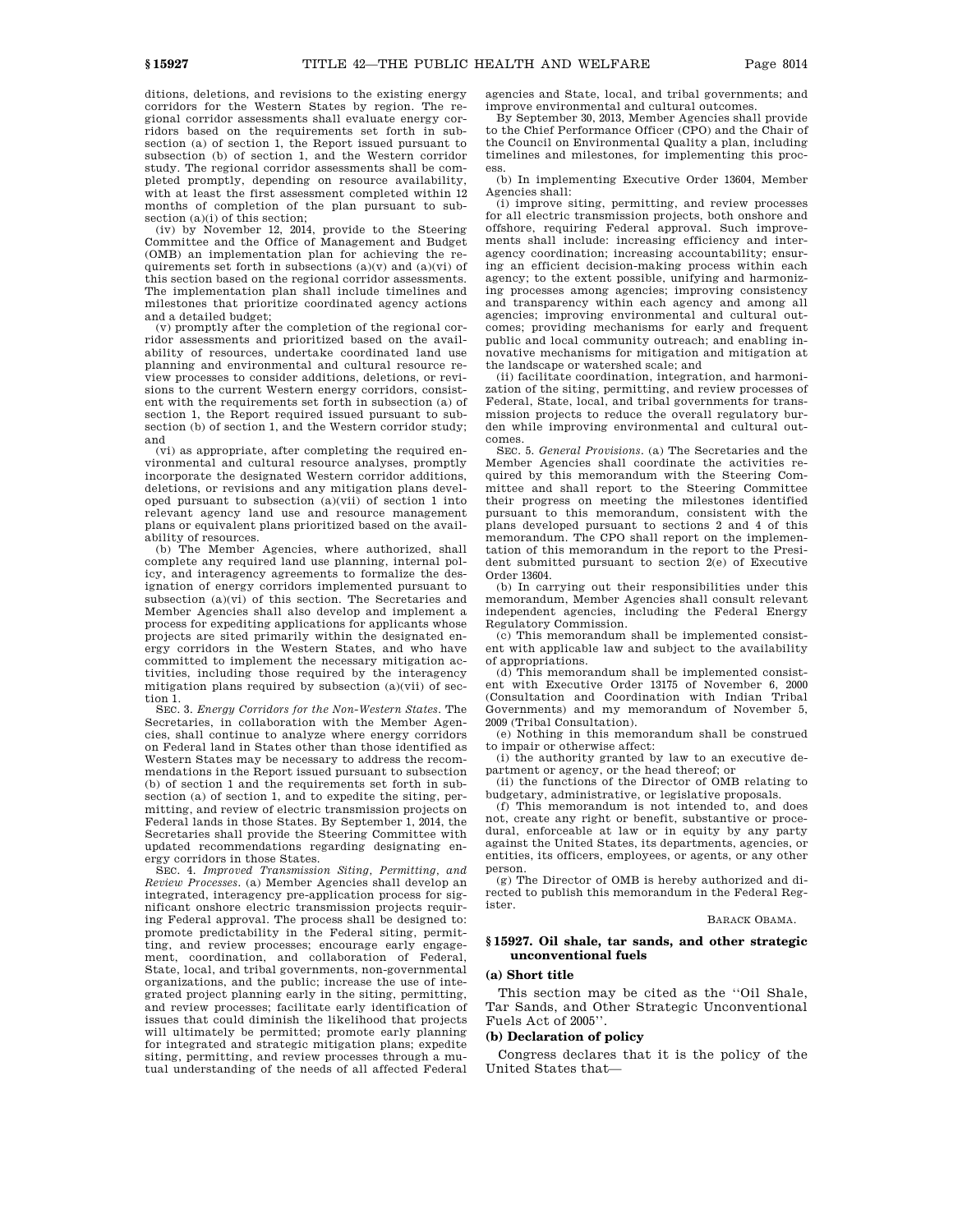(1) United States oil shale, tar sands, and other unconventional fuels are strategically important domestic resources that should be developed to reduce the growing dependence of the United States on politically and economically unstable sources of foreign oil imports;

(2) the development of oil shale, tar sands, and other strategic unconventional fuels, for research and commercial development, should be conducted in an environmentally sound manner, using practices that minimize impacts; and

(3) development of those strategic unconventional fuels should occur, with an emphasis on sustainability, to benefit the United States while taking into account affected States and communities.

## **(c) Leasing program for research and development of oil shale and tar sands**

In accordance with section 241 of title 30 and any other applicable law, except as provided in this section, not later than 180 days after August 8, 2005, from land otherwise available for leasing, the Secretary of the Interior (referred to in this section as the ''Secretary'') shall make available for leasing such land as the Secretary considers to be necessary to conduct research and development activities with respect to technologies for the recovery of liquid fuels from oil shale and tar sands resources on public lands. Prospective public lands within each of the States of Colorado, Utah, and Wyoming shall be made available for such research and development leasing.

## **(d) Programmatic environmental impact statement and commercial leasing program for oil shale and tar sands**

### **(1) Programmatic environmental impact statement**

Not later than 18 months after August 8, 2005, in accordance with section  $4332(2)(C)$  of this title, the Secretary shall complete a programmatic environmental impact statement for a commercial leasing program for oil shale and tar sands resources on public lands, with an emphasis on the most geologically prospective lands within each of the States of Colorado, Utah, and Wyoming.

### **(2) Final regulation**

Not later than 6 months after the completion of the programmatic environmental impact statement under this subsection, the Secretary shall publish a final regulation establishing such program.

#### **(e) Commencement of commercial leasing of oil shale and tar sands**

Not later than 180 days after publication of the final regulation required by subsection (d), the Secretary shall consult with the Governors of States with significant oil shale and tar sands resources on public lands, representatives of local governments in such States, interested Indian tribes, and other interested persons, to determine the level of support and interest in the States in the development of tar sands and oil shale resources. If the Secretary finds sufficient support and interest exists in a State, the Secretary may conduct a lease sale in that State

under the commercial leasing program regulations. Evidence of interest in a lease sale under this subsection shall include, but not be limited to, appropriate areas nominated for leasing by potential lessees and other interested parties.

## **(f) Diligent development requirements**

The Secretary shall, by regulation, designate work requirements and milestones to ensure the diligent development of the lease.

### **(g) Initial report by the Secretary of the Interior**

Within 90 days after August 8, 2005, the Secretary of the Interior shall report to the Committee on Resources of the House of Representatives and the Committee on Energy and Natural Resources of the Senate on—

(1) the interim actions necessary to—

(A) develop the program, complete the programmatic environmental impact statement, and promulgate the final regulation as required by subsection (d); and

(B) conduct the first lease sales under the program as required by subsection (e); and

(2) a schedule to complete such actions within the time limits mandated by this section.

## **(h) Task Force**

## **(1) Establishment**

The Secretary of Energy, in cooperation with the Secretary of the Interior and the Secretary of Defense, shall establish a task force to develop a program to coordinate and accelerate the commercial development of strategic unconventional fuels, including but not limited to oil shale and tar sands resources within the United States, in an integrated manner.

## **(2) Composition**

The Task Force shall be composed of—

(A) the Secretary of Energy (or the designee of the Secretary);

(B) the Secretary of the Interior (or the designee of the Secretary of the Interior);

(C) the Secretary of Defense (or the designee of the Secretary of Defense);

(D) the Governors of affected States; and

(E) representatives of local governments in affected areas.

### **(3) Recommendations**

The Task Force shall make such recommendations regarding promoting the development of the strategic unconventional fuels resources within the United States as it may deem appropriate.

## **(4) Partnerships**

The Task Force shall make recommendations with respect to initiating a partnership with the Province of Alberta, Canada, for purposes of sharing information relating to the development and production of oil from tar sands, and similar partnerships with other nations that contain significant oil shale resources.

## **(5) Reports**

### **(A) Initial report**

Not later than 180 days after August 8, 2005, the Task Force shall submit to the President and Congress a report that de-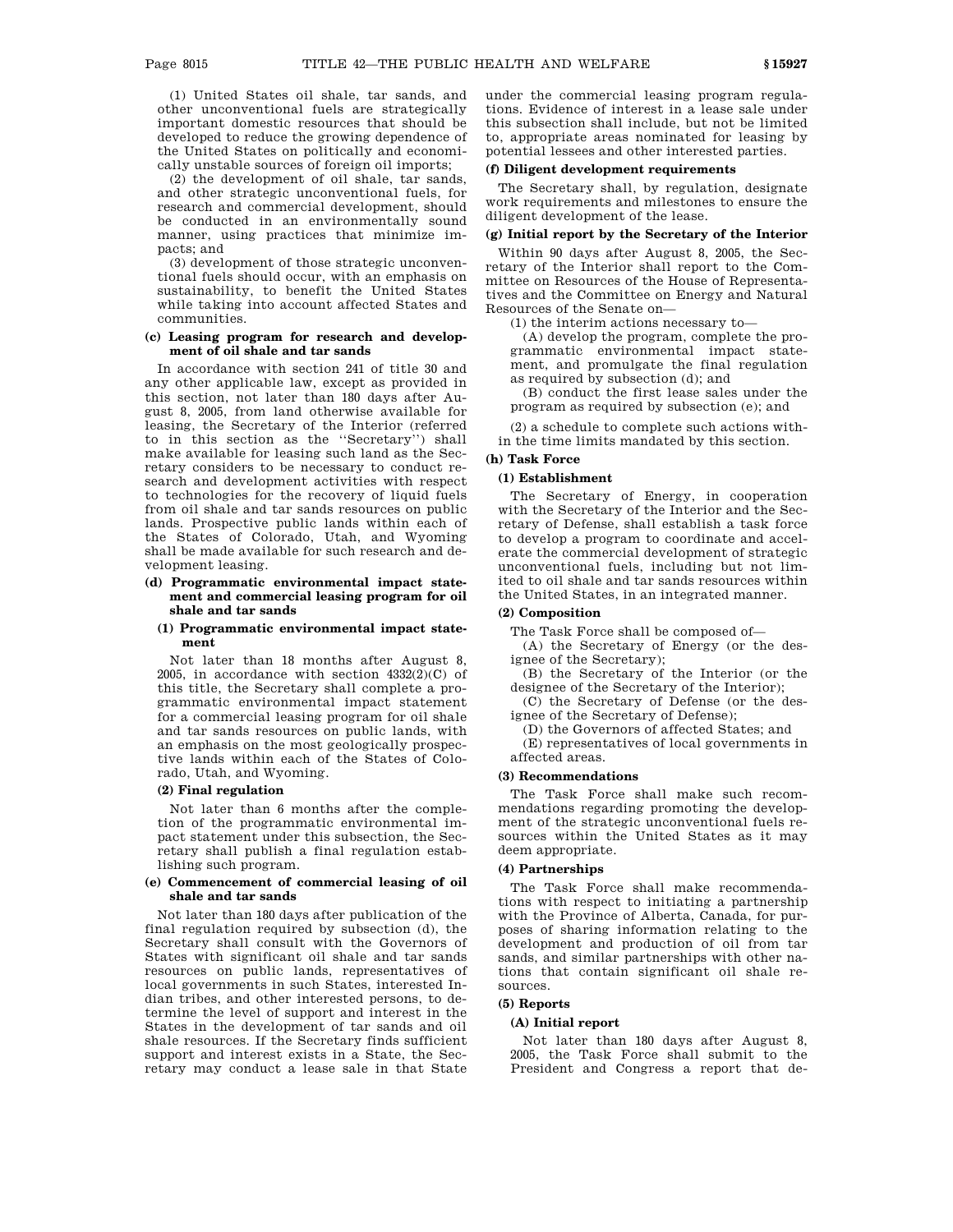scribes the analysis and recommendations of the Task Force.

## **(B) Subsequent reports**

The Secretary shall provide an annual report describing the progress in developing the strategic unconventional fuels resources within the United States for each of the 5 years following submission of the report provided for in subparagraph (A).

## **(i) Office of Petroleum Reserves**

#### **(1) In general**

The Office of Petroleum Reserves of the Department of Energy shall—

(A) coordinate the creation and implementation of a commercial strategic fuel development program for the United States;

(B) evaluate the strategic importance of unconventional sources of strategic fuels to the security of the United States;

(C) promote and coordinate Federal Government actions that facilitate the development of strategic fuels in order to effectively address the energy supply needs of the United States;

(D) identify, assess, and recommend appropriate actions of the Federal Government required to assist in the development and manufacturing of strategic fuels; and

(E) coordinate and facilitate appropriate relationships between private industry and the Federal Government to promote sufficient and timely private investment to commercialize strategic fuels for domestic and military use.

## **(2) Consultation and coordination**

The Office of Petroleum Reserves shall work closely with the Task Force and coordinate its staff support.

## **(j) Omitted**

#### **(k) Interagency coordination and expeditious review of permitting process**

## **(1) Department of the Interior as lead agency**

Upon written request of a prospective applicant for Federal authorization to develop a proposed oil shale or tar sands project, the Department of the Interior shall act as the lead Federal agency for the purposes of coordinating all applicable Federal authorizations and environmental reviews. To the maximum extent practicable under applicable Federal law, the Secretary shall coordinate this Federal authorization and review process with any Indian tribes and State and local agencies responsible for conducting any separate permitting and environmental reviews.

#### **(2) Implementing regulations**

Not later than 6 months after August 8, 2005, the Secretary shall issue any regulations necessary to implement this subsection.

## **(***l***) Cost-shared demonstration technologies**

## **(1) Identification**

The Secretary of Energy shall identify technologies for the development of oil shale and tar sands that—

(A) are ready for demonstration at a commercially-representative scale; and

(B) have a high probability of leading to commercial production.

#### **(2) Assistance**

For each technology identified under paragraph (1), the Secretary of Energy may provide—

(A) technical assistance;

(B) assistance in meeting environmental and regulatory requirements; and

(C) cost-sharing assistance.

### **(m) National oil shale and tar sands assessment (1) Assessment**

## **(A) In general**

The Secretary shall carry out a national assessment of oil shale and tar sands resources for the purposes of evaluating and mapping oil shale and tar sands deposits, in the geographic areas described in subparagraph (B). In conducting such an assessment, the Secretary shall make use of the extensive geological assessment work for oil shale and tar sands already conducted by the United States Geological Survey.

## **(B) Geographic areas**

The geographic areas referred to in subparagraph (A), listed in the order in which the Secretary shall assign priority, are—

(i) the Green River Region of the States of Colorado, Utah, and Wyoming;

(ii) the Devonian oil shales and other hydrocarbon-bearing rocks having the nomenclature of ''shale'' located east of the Mississippi River; and

(iii) any remaining area in the central and western United States (including the State of Alaska) that contains oil shale and tar sands, as determined by the Secretary.

#### **(2) Use of State surveys and universities**

In carrying out the assessment under paragraph (1), the Secretary may request assistance from any State-administered geological survey or university.

#### **(n) Land exchanges**

#### **(1) In general**

To facilitate the recovery of oil shale and tar sands, especially in areas where Federal, State, and private lands are intermingled, the Secretary shall consider the use of land exchanges where appropriate and feasible to consolidate land ownership and mineral interests into manageable areas.

## **(2) Identification and priority of public lands**

The Secretary shall identify public lands containing deposits of oil shale or tar sands within the Green River, Piceance Creek, Uintah, and Washakie geologic basins, and shall give priority to implementing land exchanges within those basins. The Secretary shall consider the geology of the respective basin in determining the optimum size of the lands to be consolidated.

#### **(3) Compliance with section 1716 of title 43**

A land exchange undertaken in furtherance of this subsection shall be implemented in accordance with section 1716 of title 43.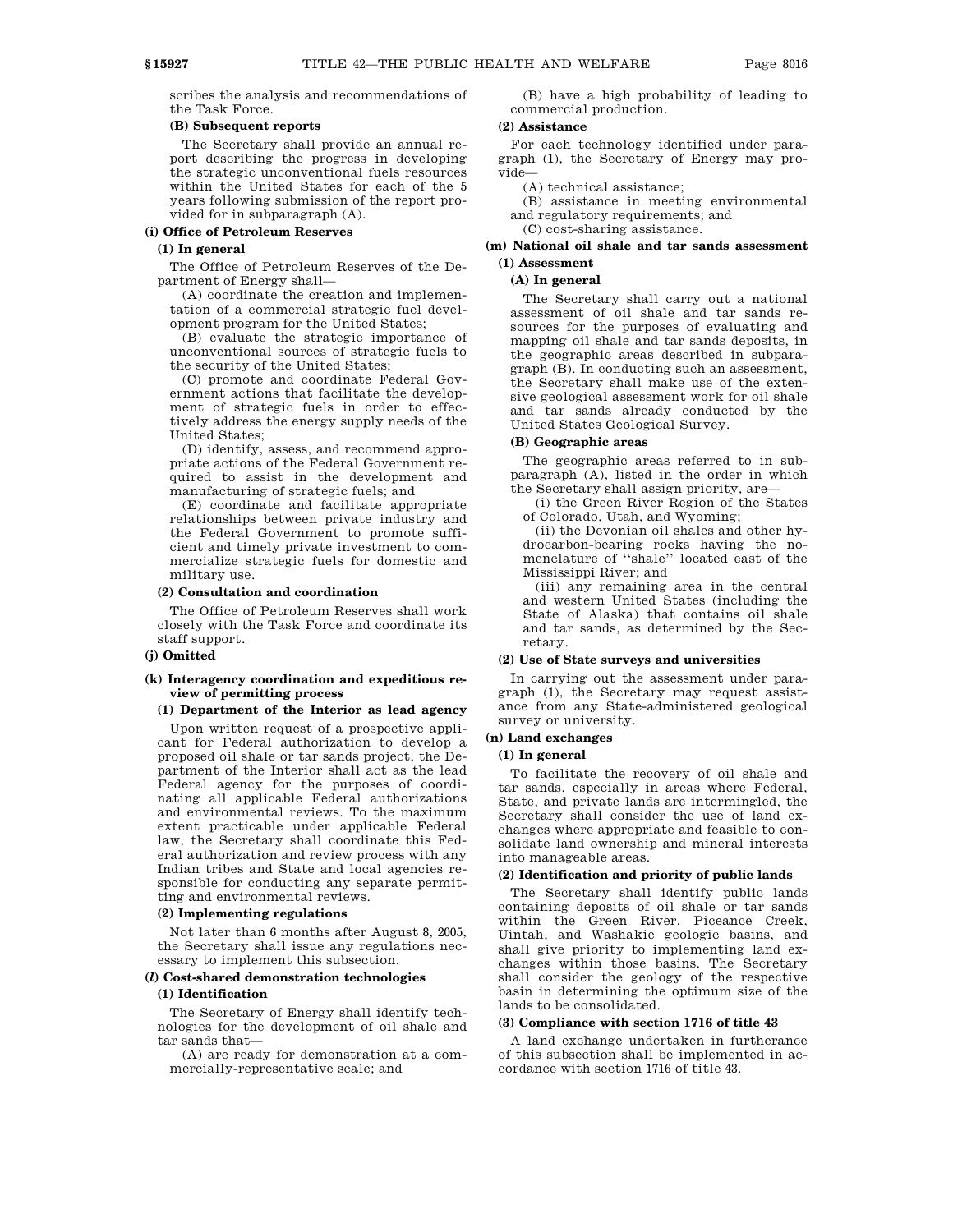## **(***o***) Royalty rates for leases**

The Secretary shall establish royalties, fees, rentals, bonus, or other payments for leases under this section that shall—

(1) encourage development of the oil shale and tar sands resource; and

(2) ensure a fair return to the United States.

## **(p) Heavy oil technical and economic assessment**

The Secretary of Energy shall update the 1987 technical and economic assessment of domestic heavy oil resources that was prepared by the Interstate Oil and Gas Compact Commission. Such an update should include all of North America and cover all unconventional oil, including heavy oil, tar sands (oil sands), and oil shale.

## **(q) Omitted**

#### **(r) State water rights**

Nothing in this section preempts or affects any State water law or interstate compact relating to water.

## **(s) Authorization of appropriations**

There are authorized to be appropriated such sums as are necessary to carry out this section.

(Pub. L. 109–58, title III, §369, Aug. 8, 2005, 119 Stat. 728; Pub. L. 113–188, title VI, §601(b), Nov. 26, 2014, 128 Stat. 2019.)

#### **CODIFICATION**

Section is comprised of section 369 of Pub. L. 109–58. Subsecs. (j) and (q) of section 369 of Pub. L. 109–58 enacted section 2398a of Title 10, Armed Forces, and amended the table of sections for chapter 141 of Title 10 and sections 226 and 241 of Title 30, Mineral Lands and Mining.

#### **AMENDMENTS**

2014—Subsec. (i)(3). Pub. L. 113–188 struck out par. (3). Text read as follows: ''Not later than 180 days after August 8, 2005, and annually thereafter, the Secretary shall submit to Congress a report that describes the activities of the Office of Petroleum Reserves carried out under this subsection.''

#### CHANGE OF NAME

Committee on Resources of House of Representatives changed to Committee on Natural Resources of House of Representatives by House Resolution No. 6, One Hundred Tenth Congress, Jan. 5, 2007.

#### **§ 15928. Consultation regarding energy rights-ofway on public land**

#### **(a) Memorandum of understanding**

#### **(1) In general**

Not later than 6 months after August 8, 2005, the Secretary of Energy, in consultation with the Secretary of the Interior, the Secretary of Agriculture, and the Secretary of Defense with respect to lands under their respective jurisdictions, shall enter into a memorandum of understanding to coordinate all applicable Federal authorizations and environmental reviews relating to a proposed or existing utility facility. To the maximum extent practicable under applicable law, the Secretary of Energy shall, to ensure timely review and permit decisions, coordinate such authorizations and reviews with any Indian tribes, multi-State enti-

ties, and State agencies that are responsible for conducting any separate permitting and environmental reviews of the affected utility facility.

## **(2) Contents**

The memorandum of understanding shall include provisions that—

(A) establish— (i) a unified right-of-way application form; and

(ii) an administrative procedure for processing right-of-way applications, including lines of authority, steps in application processing, and timeframes for application processing;

(B) provide for coordination of planning relating to the granting of the rights-of-way;

(C) provide for an agreement among the affected Federal agencies to prepare a single environmental review document to be used as the basis for all Federal authorization decisions; and

(D) provide for coordination of use of right-of-way stipulations to achieve consistency.

## **(b) Natural gas pipelines**

#### **(1) In general**

With respect to permitting activities for interstate natural gas pipelines, the May 2002 document entitled ''Interagency Agreement On Early Coordination Of Required Environmental And Historic Preservation Reviews Conducted In Conjunction With The Issuance Of Authorizations To Construct And Operate Interstate Natural Gas Pipelines Certificated By The Federal Energy Regulatory Commission'' shall constitute compliance with subsection (a).

#### **(2) Report**

## **(A) In general**

Not later than 1 year after August 8, 2005, and every 2 years thereafter, agencies that are signatories to the document referred to in paragraph (1) shall transmit to Congress a report on how the agencies under the jurisdiction of the Secretaries are incorporating and implementing the provisions of the document referred to in paragraph (1).

#### **(B) Contents**

The report shall address—

(i) efforts to implement the provisions of the document referred to in paragraph (1);

(ii) whether the efforts have had a streamlining effect;

(iii) further improvements to the permitting process of the agency; and

(iv) recommendations for inclusion of State and tribal governments in a coordinated permitting process.

### **(c) Definition of utility facility**

In this section, the term ''utility facility'' means any privately, publicly, or cooperatively owned line, facility, or system—

(1) for the transportation of—

(A) oil, natural gas, synthetic liquid fuel, or gaseous fuel;

(B) any refined product produced from oil, natural gas, synthetic liquid fuel, or gaseous fuel; or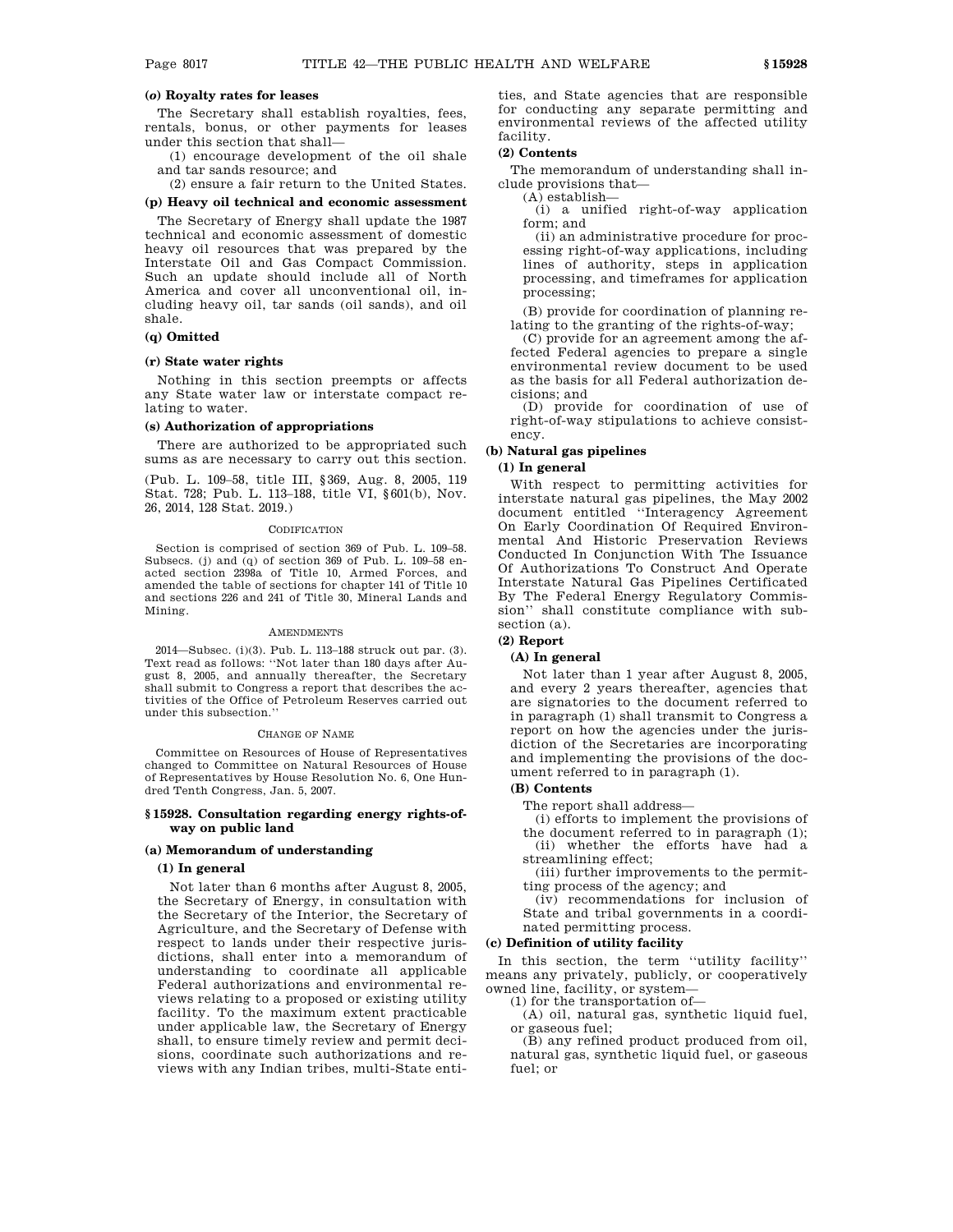(C) products in support of the production of material referred to in subparagraph (A) or  $(B)$ :

(2) for storage and terminal facilities in connection with the production of material referred to in paragraph (1); or

(3) for the generation, transmission, and distribution of electric energy.

(Pub. L. 109–58, title III, §372, Aug. 8, 2005, 119 Stat. 734.)

#### PART C—MISCELLANEOUS

#### **§ 15941. Great Lakes oil and gas drilling ban**

No Federal or State permit or lease shall be issued for new oil and gas slant, directional, or offshore drilling in or under one or more of the Great Lakes.

(Pub. L. 109–58, title III, §386, Aug. 8, 2005, 119 Stat. 744.)

## **§ 15942. NEPA review**

#### **(a) NEPA review**

Action by the Secretary of the Interior in managing the public lands, or the Secretary of Agriculture in managing National Forest System Lands, with respect to any of the activities described in subsection (b) shall be subject to a rebuttable presumption that the use of a categorical exclusion under the National Environmental Policy Act of 1969 [42 U.S.C. 4321 et seq.] (NEPA) would apply if the activity is conducted pursuant to the Mineral Leasing Act [30 U.S.C. 181 et seq.] for the purpose of exploration or development of oil or gas.

### **(b) Activities described**

The activities referred to in subsection (a) are the following:

(1) Individual surface disturbances of less than 5 acres so long as the total surface disturbance on the lease is not greater than 150 acres and site-specific analysis in a document prepared pursuant to NEPA has been previously completed.

(2) Drilling an oil or gas well at a location or well pad site at which drilling has occurred previously within 5 years prior to the date of spudding the well.

(3) Drilling an oil or gas well within a developed field for which an approved land use plan or any environmental document prepared pursuant to NEPA analyzed such drilling as a reasonably foreseeable activity, so long as such plan or document was approved within 5 years prior to the date of spudding the well.

(4) Placement of a pipeline in an approved right-of-way corridor, so long as the corridor was approved within 5 years prior to the date of placement of the pipeline.

(5) Maintenance of a minor activity, other than any construction or major renovation or a building or facility.

(Pub. L. 109–58, title III, §390, Aug. 8, 2005, 119 Stat. 747.)

#### REFERENCES IN TEXT

The National Environmental Policy Act of 1969, referred to in subsec. (a), is Pub. L. 91–190, Jan. 1, 1970, 83 Stat. 852, as amended, which is classified generally to chapter 55 (§4321 et seq.) of this title. For complete classification of this Act to the Code, see Short Title note set out under section 4321 of this title and Tables.

The Mineral Leasing Act, referred to in subsec. (a), is act Feb. 25, 1920, ch. 85, 41 Stat. 437, as amended, which is classified generally to chapter 3A (§181 et seq.) of Title 30, Mineral Lands and Mining. For complete classification of this Act to the Code, see Short Title note set out under section 181 of Title 30 and Tables.

PART D—REFINERY REVITALIZATION

## **§ 15951. Findings and definitions**

#### **(a) Findings**

Congress finds that—

(1) it serves the national interest to increase petroleum refining capacity for gasoline, heating oil, diesel fuel, jet fuel, kerosene, and petrochemical feedstocks wherever located within the United States, to bring more supply to the markets for the use of the American people;

(2) United States demand for refined petroleum products currently exceeds the country's petroleum refining capacity to produce such products;

(3) this excess demand has been met with increased imports;

(4) due to lack of capacity, refined petroleum product imports are expected to grow from 7.9 percent to 10.7 percent of total refined product by 2025;

(5) refiners are still subject to significant environmental and other regulations and face several new requirements under the Clean Air Act (42 U.S.C. 7401 et seq.) over the next decade; and

(6) better coordination of Federal and State regulatory reviews may help facilitate siting and construction of new refineries to meet the demand in the United States for refined products.

## **(b) Definitions**

## In this part:

#### **(1) Administrator**

The term ''Administrator'' means the Administrator of the Environmental Protection Agency.

#### **(2) State**

The term ''State'' means—

(A) a State;

(B) the Commonwealth of Puerto Rico; and (C) any other territory or possession of the United States.

(Pub. L. 109–58, title III, §391, Aug. 8, 2005, 119 Stat. 748.)

#### REFERENCES IN TEXT

The Clean Air Act, referred to in subsec. (a)(5), is act July 14, 1955, ch. 360, 69 Stat. 322, as amended, which is classified generally to chapter 85 (§7401 et seq.) of this title. For complete classification of this Act to the Code, see Short Title note set out under section 7401 of this title and Tables.

#### **§ 15952. Federal-State regulatory coordination and assistance**

#### **(a) In general**

At the request of the Governor of a State, the Administrator may enter into a refinery permit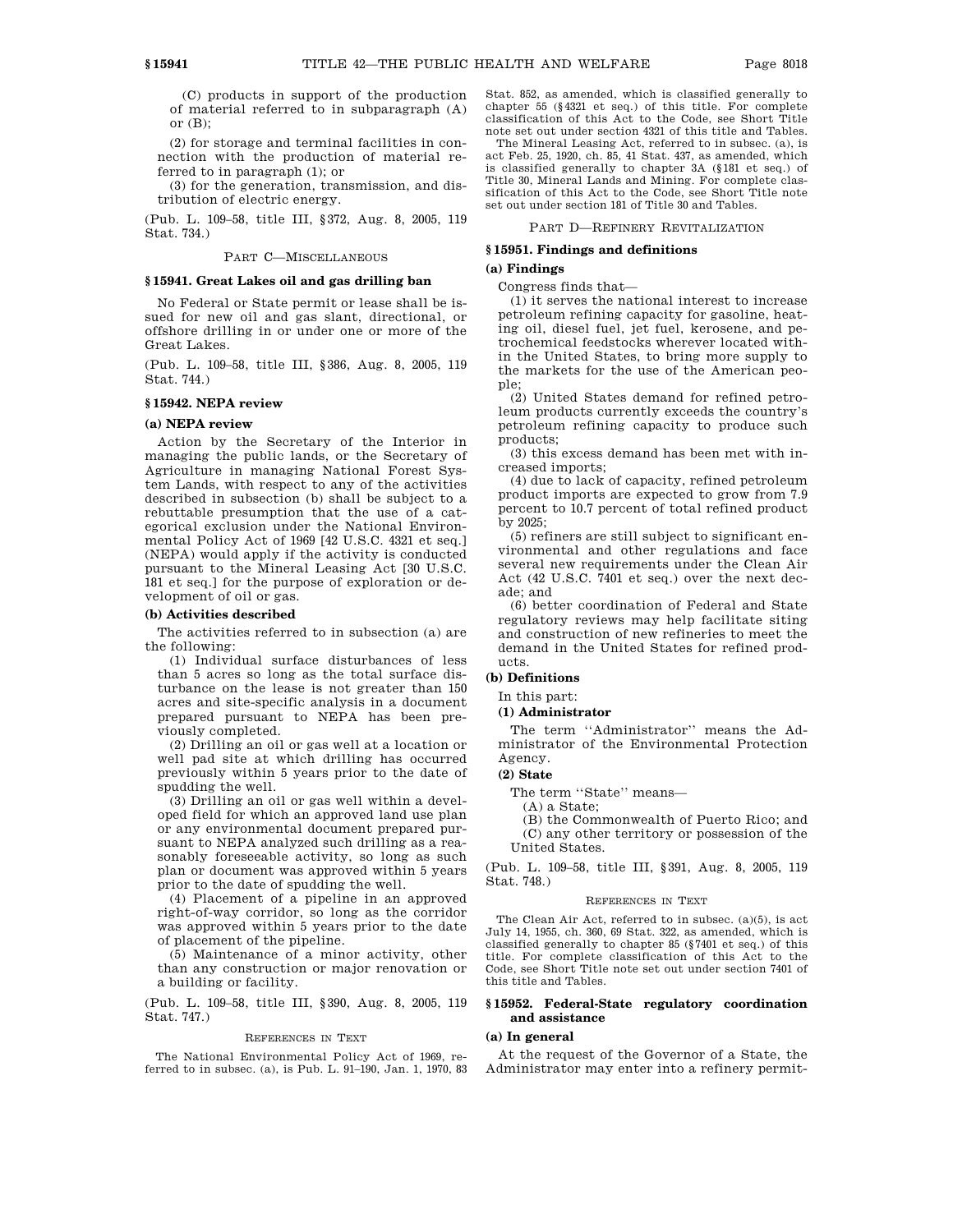ting cooperative agreement with the State, under which each party to the agreement identifies steps, including timelines, that it will take to streamline the consideration of Federal and State environmental permits for a new refinery.

## **(b) Authority under agreement**

The Administrator shall be authorized to—

(1) accept from a refiner a consolidated application for all permits required from the Environmental Protection Agency, to the extent consistent with other applicable law;

(2) enter into memoranda of agreement with other Federal agencies to coordinate consideration of refinery applications and permits among Federal agencies; and

(3) enter into memoranda of agreement with a State, under which Federal and State review of refinery permit applications will be coordinated and concurrently considered, to the extent practicable.

#### **(c) State assistance**

The Administrator is authorized to provide financial assistance to State governments to facilitate the hiring of additional personnel with expertise in fields relevant to consideration of refinery permits.

#### **(d) Other assistance**

The Administrator is authorized to provide technical, legal, or other assistance to State governments to facilitate their review of applications to build new refineries.

(Pub. L. 109–58, title III, §392, Aug. 8, 2005, 119 Stat. 749.)

## SUBCHAPTER IV—COAL

PART A—CLEAN COAL POWER INITIATIVE

## **§ 15961. Authorization of appropriations**

#### **(a) Clean coal power initiative**

There are authorized to be appropriated to the Secretary to carry out the activities authorized by this part \$200,000,000 for each of fiscal years 2006 through 2014, to remain available until expended.

## **(b) Report**

The Secretary shall submit to Congress the report required by this subsection not later than March 31, 2007. The report shall include, with respect to subsection (a), a plan containing—

(1) a detailed assessment of whether the aggregate funding levels provided under subsection (a) are the appropriate funding levels for that program;

(2) a detailed description of how proposals will be solicited and evaluated, including a list of all activities expected to be undertaken;

(3) a detailed list of technical milestones for each coal and related technology that will be pursued; and

(4) a detailed description of how the program will avoid problems enumerated in Government Accountability Office reports on the Clean Coal Technology Program, including problems that have resulted in unspent funds and projects that failed either financially or scientifically.

(Pub. L. 109–58, title IV, §401, Aug. 8, 2005, 119 Stat. 749.)

## **§ 15962. Project criteria**

## **(a) In general**

To be eligible to receive assistance under this part, a project shall advance efficiency, environmental performance, and cost competitiveness well beyond the level of technologies that are in commercial service or have been demonstrated on a scale that the Secretary determines is sufficient to demonstrate that commercial service is viable as of August 8, 2005.

## **(b) Technical criteria for clean coal power initiative**

## **(1) Gasification projects**

## **(A) In general**

In allocating the funds made available under section 15961(a) of this title, the Secretary shall ensure that at least 70 percent of the funds are used only to fund projects on coal-based gasification technologies, including—

(i) gasification combined cycle;

(ii) gasification fuel cells and turbine combined cycle;

(iii) gasification coproduction;

(iv) hybrid gasification and combustion; and

(v) other advanced coal based technologies capable of producing a concentrated stream of carbon dioxide.

## **(B) Technical milestones**

## **(i) Periodic determination**

## **(I) In general**

The Secretary shall periodically set technical milestones specifying the emission and thermal efficiency levels that coal gasification projects under this part shall be designed, and reasonably expected, to achieve.

#### **(II) Prescriptive milestones**

The technical milestones shall become more prescriptive during the period of the clean coal power initiative.

## **(ii) 2020 goals**

The Secretary shall establish the periodic milestones so as to achieve by the year 2020 coal gasification projects able—

(I)(aa) to remove at least 99 percent of sulfur dioxide; or

(bb) to emit not more than 0.04 pound SO2 per million Btu, based on a 30-day average;

(II) to emit not more than .05 lbs of NOx per million Btu;

(III) to achieve at least 95 percent reductions in mercury emissions; and

(IV) to achieve a thermal efficiency of at least—

(aa) 50 percent for coal of more than 9,000 Btu;

(bb) 48 percent for coal of 7,000 to 9,000 Btu; and

(cc) 46 percent for coal of less than 7,000 Btu.

## **(2) Other projects**

## **(A) Allocation of funds**

The Secretary shall ensure that up to 30 percent of the funds made available under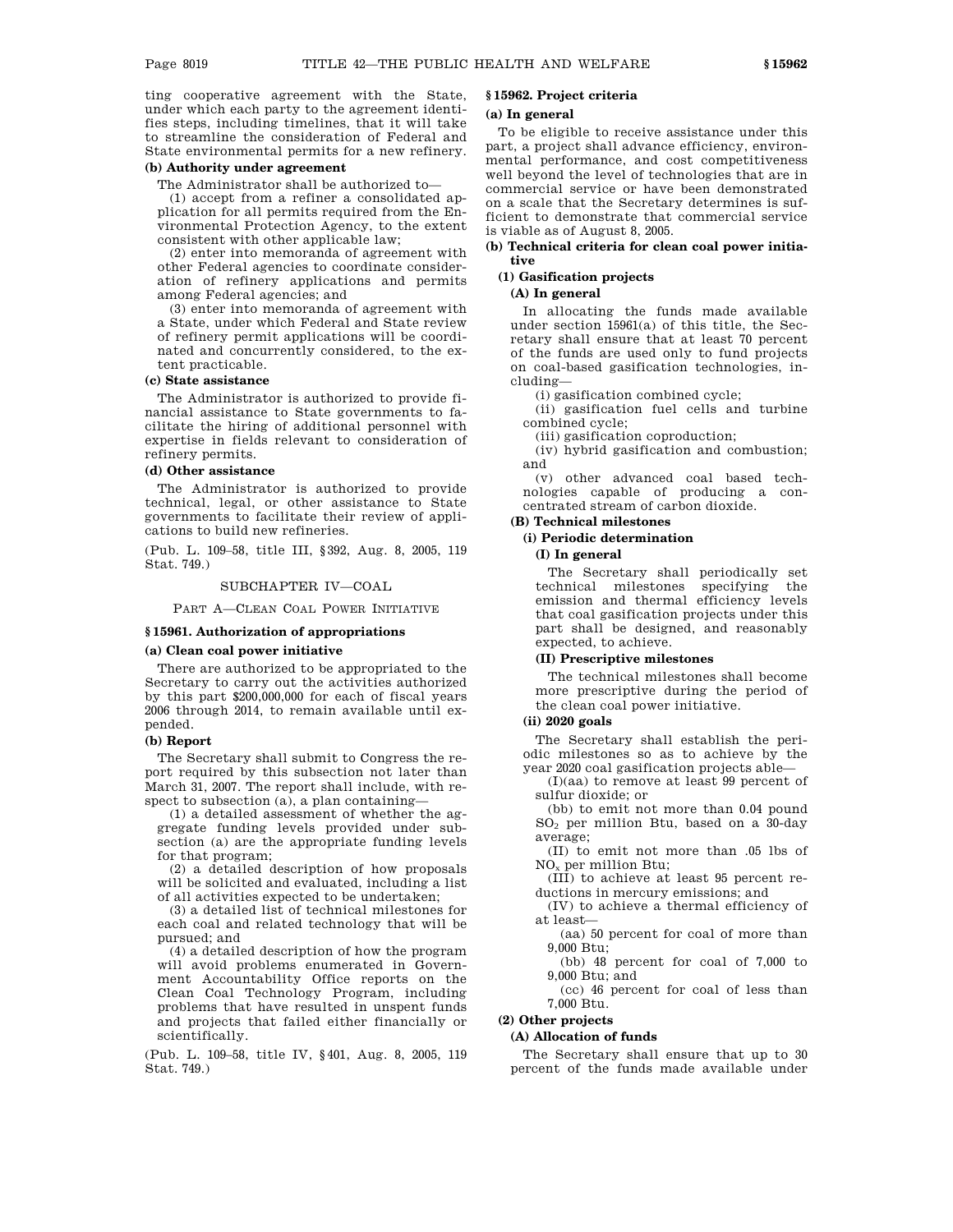section 15961(a) of this title are used to fund projects other than those described in paragraph (1).

### **(B) Technical milestones**

### **(i) Periodic determination**

#### **(I) In general**

The Secretary shall periodically establish technical milestones specifying the emission and thermal efficiency levels that projects funded under this paragraph shall be designed, and reasonably expected, to achieve.

### **(II) Prescriptive milestones**

The technical milestones shall become more prescriptive during the period of the clean coal power initiative.

### **(ii) 2020 goals**

The Secretary shall set the periodic milestones so as to achieve by the year 2020 projects able—

(I) to remove at least 97 percent of sulfur dioxide;

(II) to emit no more than .08 lbs of  $NO<sub>x</sub>$ per million Btu;

(III) to achieve at least 90 percent reductions in mercury emissions; and

(IV) to achieve a thermal efficiency of at least—

(aa) 43 percent for coal of more than 9,000 Btu;

(bb) 41 percent for coal of 7,000 to 9,000 Btu; and

(cc) 39 percent for coal of less than 7,000 Btu.

### **(3) Consultation**

Before setting the technical milestones under paragraphs  $(1)(B)$  and  $(2)(B)$ , the Secretary shall consult with—

(A) the Administrator of the Environmental Protection Agency; and

(B) interested entities, including—

(i) coal producers;

(ii) industries using coal;

(iii) organizations that promote coal or advanced coal technologies;

(iv) environmental organizations;

(v) organizations representing workers; and

(vi) organizations representing consumers.

#### **(4) Existing units**

In the case of projects at units in existence on August 8, 2005, in lieu of the thermal efficiency requirements described in paragraphs  $(1)(B)(ii)(IV)$  and  $(2)(B)(ii)(IV)$ , the milestones shall be designed to achieve an overall thermal design efficiency improvement, compared to the efficiency of the unit as operated, of not less than—

(A) 7 percent for coal of more than 9,000 Btu;

(B) 6 percent for coal of 7,000 to 9,000 Btu; or

(C) 4 percent for coal of less than 7,000 Btu. **(5) Administration**

#### **(A) Elevation of site**

In evaluating project proposals to achieve thermal efficiency levels established under paragraphs  $(1)(B)(i)$  and  $(2)(B)(i)$  and in determining progress towards thermal efficiency milestones under paragraphs  $(1)(B)(ii)(IV), (2)(B)(ii)(IV), and (4), the Sec$ retary shall take into account and make adjustments for the elevation of the site at which a project is proposed to be constructed.

#### **(B) Applicability of milestones**

In applying the thermal efficiency milestones under paragraphs  $(1)(B)(ii)(IV)$ ,  $(2)(B)(ii)(IV)$ , and  $(4)$  to projects that separate and capture at least 50 percent of the potential emissions of carbon dioxide by a facility, the energy used for separation and capture of carbon dioxide shall not be counted in calculating the thermal efficiency.

### **(C) Permitted uses**

In carrying out this section, the Secretary may give priority to projects that include, as part of the project—

(i) the separation or capture of carbon dioxide; or

(ii) the reduction of the demand for natural gas if deployed.

### **(c) Financial criteria**

The Secretary shall not provide financial assistance under this part for a project unless the recipient documents to the satisfaction of the Secretary that—

(1) the recipient is financially responsible;

(2) the recipient will provide sufficient information to the Secretary to enable the Secretary to ensure that the funds are spent efficiently and effectively; and

(3) a market exists for the technology being demonstrated or applied, as evidenced by statements of interest in writing from potential purchasers of the technology.

#### **(d) Financial assistance**

The Secretary shall provide financial assistance to projects that, as determined by the Secretary—

(1) meet the requirements of subsections (a), (b), and (c); and

(2) are likely—

(A) to achieve overall cost reductions in the use of coal to generate useful forms of energy or chemical feedstocks;

(B) to improve the competitiveness of coal among various forms of energy in order to maintain a diversity of fuel choices in the United States to meet electricity generation requirements; and

(C) to demonstrate methods and equipment that are applicable to 25 percent of the electricity generating facilities, using various types of coal, that use coal as the primary feedstock as of August 8, 2005.

#### **(e) Cost-sharing**

In carrying out this part, the Secretary shall require cost sharing in accordance with section 16352 of this title.

### **(f) Scheduled completion of selected projects**

### **(1) In general**

In selecting a project for financial assistance under this section, the Secretary shall estab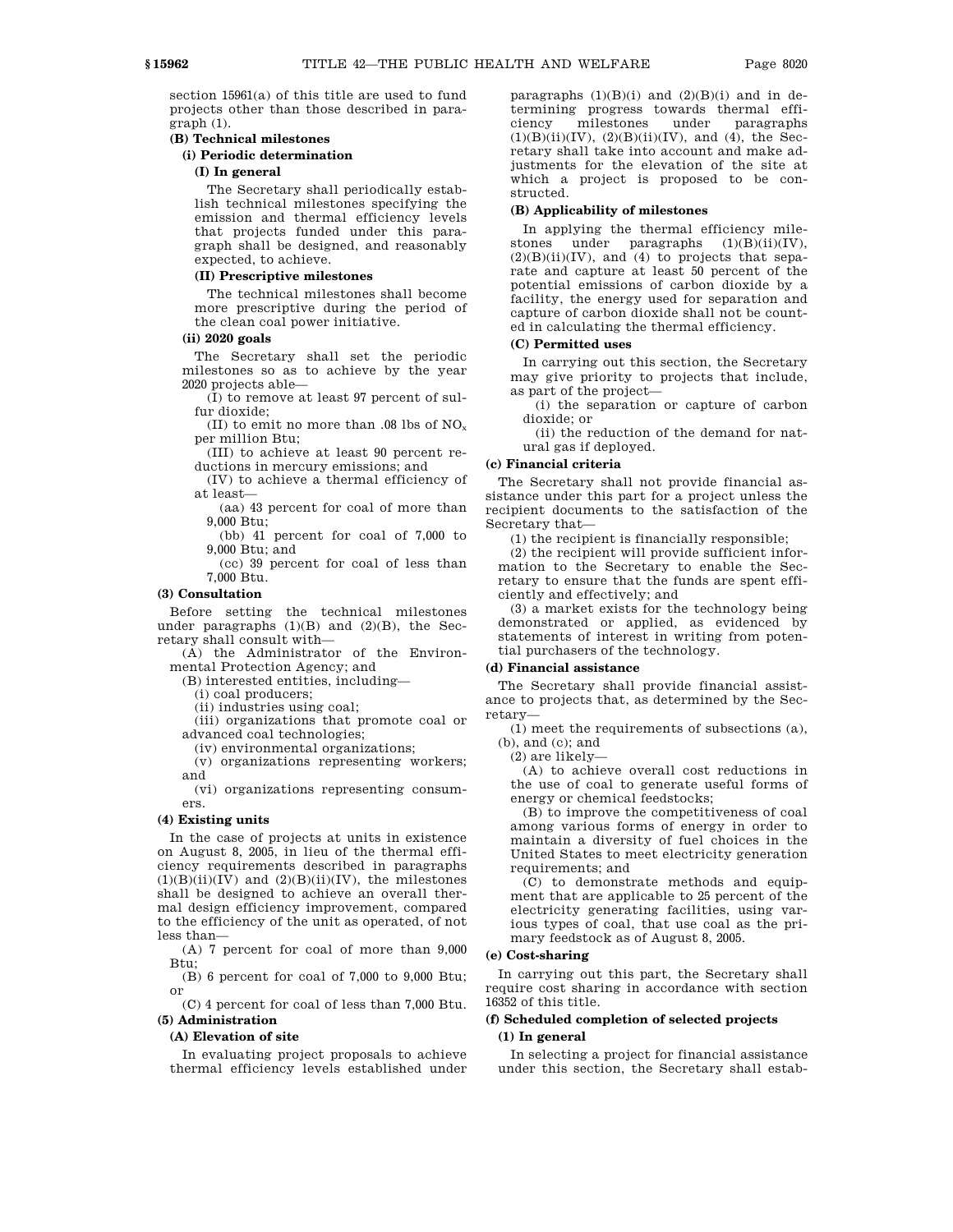lish a reasonable period of time during which the owner or operator of the project shall complete the construction or demonstration phase of the project, as the Secretary determines to be appropriate.

#### **(2) Condition of financial assistance**

The Secretary shall require as a condition of receipt of any financial assistance under this part that the recipient of the assistance enter into an agreement with the Secretary not to request an extension of the time period established for the project by the Secretary under paragraph (1).

### **(3) Extension of time period**

### **(A) In general**

Subject to subparagraph (B), the Secretary may extend the time period established under paragraph (1) if the Secretary determines, in the sole discretion of the Secretary, that the owner or operator of the project cannot complete the construction or demonstration phase of the project within the time period due to circumstances beyond the control of the owner or operator.

### **(B) Limitation**

The Secretary shall not extend a time period under subparagraph (A) by more than 4 years.

### **(g) Fee title**

The Secretary may vest fee title or other property interests acquired under cost-share clean coal power initiative agreements under this part in any entity, including the United States.

#### **(h) Data protection**

For a period not exceeding 5 years after completion of the operations phase of a cooperative agreement, the Secretary may provide appropriate protections (including exemptions from subchapter II of chapter 5 of title 5) against the dissemination of information that—

(1) results from demonstration activities carried out under the clean coal power initiative program; and

(2) would be a trade secret or commercial or financial information that is privileged or confidential if the information had been obtained from and first produced by a non-Federal party participating in a clean coal power initiative project.

#### **(i) Applicability**

No technology, or level of emission reduction, solely by reason of the use of the technology, or the achievement of the emission reduction, by 1 or more facilities receiving assistance under this Act, shall be considered to be—

(1) adequately demonstrated for purposes of section 7411 of this title;

(2) achievable for purposes of section 7479 of this title; or

(3) achievable in practice for purposes of section 7501 of this title.

(Pub. L. 109–58, title IV, §402, Aug. 8, 2005, 119 Stat. 750; Pub. L. 110–140, title VI, §653, Dec. 19, 2007, 121 Stat. 1695.)

#### REFERENCES IN TEXT

This Act, referred to in subsec. (i), is Pub. L. 109–58, Aug. 8, 2005, 119 Stat. 594, as amended, known as the Energy Policy Act of 2005, which enacted this chapter and enacted, amended, and repealed numerous other sections and notes in the Code. For complete classification of this Act to the Code, see Short Title note set out under section 15801 of this title and Tables.

#### **AMENDMENTS**

2007—Subsec. (b)(1)(B)(ii)(I). Pub. L. 110–140 added subcl. (I) and struck out former subcl. (I) which read as follows: ''to remove at least 99 percent of sulfur dioxide;''.

#### EFFECTIVE DATE OF 2007 AMENDMENT

Amendment by Pub. L. 110–140 effective on the date that is 1 day after Dec. 19, 2007, see section 1601 of Pub. L. 110–140, set out as an Effective Date note under section 1824 of Title 2, The Congress.

### **§ 15963. Report**

Not later than 1 year after August 8, 2005, and once every 2 years thereafter through 2014, the Secretary, in consultation with other appropriate Federal agencies, shall submit to Congress a report describing—

(1) the technical milestones set forth in section 15962 of this title and how those milestones ensure progress toward meeting the requirements of subsections  $(b)(1)(B)$  and  $(b)(2)$ of section 15962 of this title; and

(2) the status of projects funded under this part.

(Pub. L. 109–58, title IV, §403, Aug. 8, 2005, 119 Stat. 753.)

### **§ 15964. Clean coal centers of excellence**

### **(a) In general**

As part of the clean coal power initiative, the Secretary shall award competitive, merit-based grants to institutions of higher education for the establishment of centers of excellence for energy systems of the future.

### **(b) Basis for grants**

The Secretary shall award grants under this section to institutions of higher education that show the greatest potential for advancing new clean coal technologies.

(Pub. L. 109–58, title IV, §404, Aug. 8, 2005, 119 Stat. 753.)

#### **§ 15965. Time limit for award; extension**

If a Clean Coal Power Initiative project selected after March 11, 2009, for negotiation under this or any other Act in any fiscal year, is not awarded within 2 years from the date the application was selected, negotiations shall cease and the Federal funds committed to the application shall be retained by the Department for future coal-related research, development and demonstration projects, except that the time limit may be extended at the Secretary's discretion for matters outside the control of the applicant, or if the Secretary determines that extension of the time limit is in the public interest.

(Pub. L. 111–8, div. C, title III, Mar. 11, 2009, 123 Stat. 616.)

#### **CODIFICATION**

Section was enacted as part of the Energy and Water Development and Related Agencies Appropriations Act,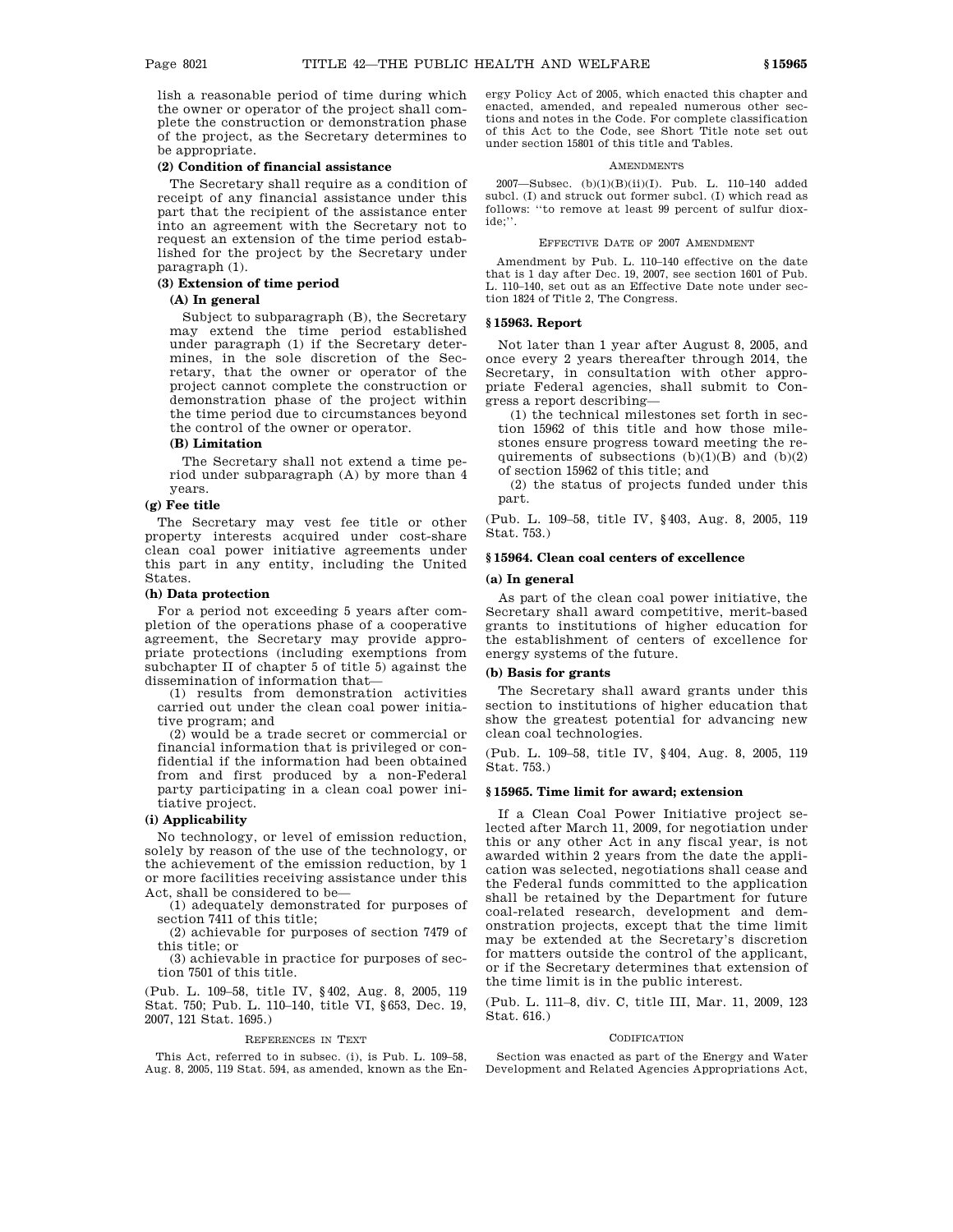2009, and also as part of the Omnibus Appropriations Act, 2009, and not as part of the Energy Policy Act of 2005 which comprises this chapter.

PART B—CLEAN POWER PROJECTS

#### **§ 15971. Integrated coal/renewable energy system**

### **(a) In general**

Subject to the availability of appropriations, the Secretary may provide loan guarantees for a project to produce energy from coal of less than 7,000 Btu/lb. using appropriate advanced integrated gasification combined cycle technology, including repowering of existing facilities, that—

(1) is combined with wind and other renewable sources;

(2) minimizes and offers the potential to sequester carbon dioxide emissions; and

(3) provides a ready source of hydrogen for near-site fuel cell demonstrations.

### **(b) Requirements**

The facility—

(1) may be built in stages;

(2) shall have a combined output of at least 200 megawatts at successively more competitive rates; and

(3) shall be located in the Upper Great Plains.

#### **(c) Technical criteria**

Technical criteria described in section 15962(b) of this title shall apply to the facility.

### **(d) Investment tax credits**

#### **(1) In general**

The loan guarantees provided under this section do not preclude the facility from receiving an allocation for investment tax credits under section 48A of title 26.

#### **(2) Other funding**

Use of the investment tax credit described in paragraph (1) does not prohibit the use of other clean coal program funding.

(Pub. L. 109–58, title IV, §411, Aug. 8, 2005, 119 Stat. 754.)

### **§ 15972. Loan to place Alaska clean coal technology facility in service**

#### **(a) Definitions**

In this section:

#### **(1) Borrower**

The term ''borrower'' means the owner of the clean coal technology plant.

#### **(2) Clean coal technology plant**

The term ''clean coal technology plant'' means the plant located near Healy, Alaska, constructed under Department cooperative agreement number DE–FC–22–91PC90544.

#### **(3) Cost of a direct loan**

The term "cost of a direct loan" has the meaning given the term in section  $661a(5)(B)$  of title 2.

### **(b) Authorization**

Subject to subsection (c), the Secretary shall use amounts made available under subsection (e) to provide the cost of a direct loan to the borrower for purposes of placing the clean coal technology plant into reliable operation for the generation of electricity.

## **(c) Requirements**

### **(1) Maximum loan amount**

The amount of the direct loan provided under subsection (b) shall not exceed \$80,000,000.

### **(2) Determinations by Secretary**

Before providing the direct loan to the borrower under subsection (b), the Secretary shall determine that—

(A) the plan of the borrower for placing the clean coal technology plant in reliable operation has a reasonable prospect of success;

(B) the amount of the loan (when combined with amounts available to the borrower from other sources) will be sufficient to carry out the project; and

(C) there is a reasonable prospect that the borrower will repay the principal and interest on the loan.

#### **(3) Interest; term**

The direct loan provided under subsection (b) shall bear interest at a rate and for a term that the Secretary determines appropriate, after consultation with the Secretary of the Treasury, taking into account the needs and capacities of the borrower and the prevailing rate of interest for similar loans made by public and private lenders.

### **(4) Additional terms and conditions**

The Secretary may require any other terms and conditions that the Secretary determines to be appropriate.

#### **(d) Use of payments**

The Secretary shall retain any payments of principal and interest on the direct loan provided under subsection (b) to support energy research and development activities, to remain available until expended, subject to any other conditions in an applicable appropriations Act.

#### **(e) Authorization of appropriations**

There are authorized to be appropriated such sums as are necessary to provide the cost of a direct loan under subsection (b).

(Pub. L. 109–58, title IV, §412, Aug. 8, 2005, 119 Stat. 754.)

### **§ 15973. Western integrated coal gasification demonstration project**

#### **(a) In general**

Subject to the availability of appropriations, the Secretary shall carry out a project to demonstrate production of energy from coal mined in the western United States using integrated gasification combined cycle technology (referred to in this section as the ''demonstration project'').

### **(b) Components**

The demonstration project—

(1) may include repowering of existing facilities;

(2) shall be designed to demonstrate the ability to use coal with an energy content of not more than 9,000 Btu/lb.; and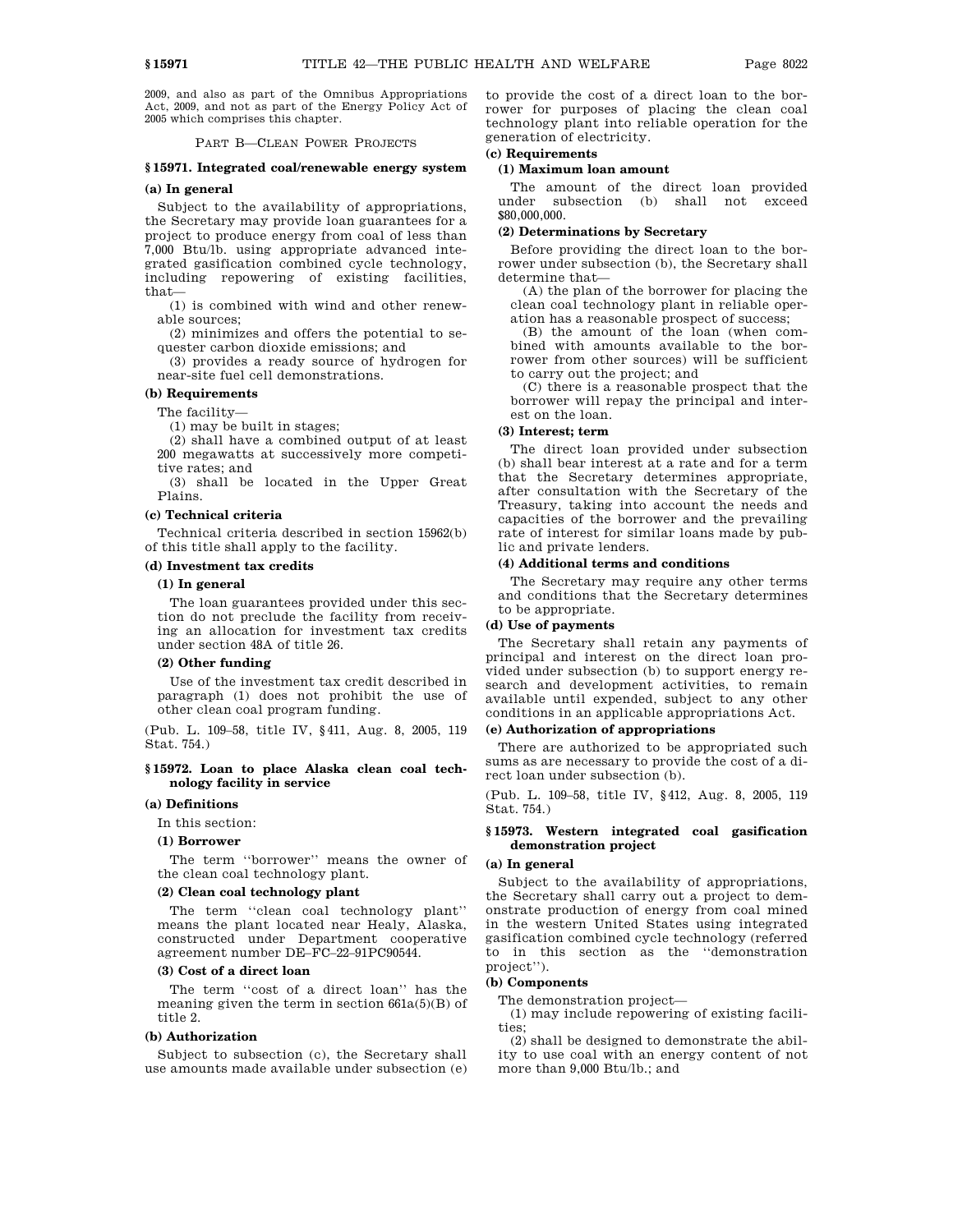(3) shall be capable of removing and sequestering carbon dioxide emissions.

### **(c) All types of western coals**

Notwithstanding the foregoing, and to the extent economically feasible, the demonstration project shall also be designed to demonstrate the ability to use a variety of types of coal (including subbituminous and bituminous coal with an energy content of up to 13,000 Btu/lb.) mined in the western United States.

#### **(d) Location**

The demonstration project shall be located in a western State at an altitude of greater than 4,000 feet above sea level.

### **(e) Cost sharing**

The Federal share of the cost of the demonstration project shall be determined in accordance with section 16352 of this title.

### **(f) Loan guarantees**

Notwithstanding subchapter XIII, the demonstration project shall not be eligible for Federal loan guarantees.

(Pub. L. 109–58, title IV, §413, Aug. 8, 2005, 119 Stat. 755.)

#### REFERENCES IN TEXT

Subchapter XIII, referred to in subsec. (f), was in the original ''title XIV'', meaning title XIV of Pub. L. 109–58, Aug. 8, 2005, 119 Stat. 1061, which enacted subchapter XIII of this chapter and section 13557 of this title. For complete classification of title XIV to the Code, see Tables.

### **§ 15974. Coal gasification**

The Secretary is authorized to provide loan guarantees for a project to produce energy from a plant using integrated gasification combined cycle technology of at least 400 megawatts in capacity that produces power at competitive rates in deregulated energy generation markets and that does not receive any subsidy (direct or indirect) from ratepayers.

(Pub. L. 109–58, title IV, §414, Aug. 8, 2005, 119 Stat. 755.)

### **§ 15975. Petroleum coke gasification**

The Secretary is authorized to provide loan guarantees for at least 5 petroleum coke gasification projects.

(Pub. L. 109–58, title IV, §415, Aug. 8, 2005, 119 Stat. 756.)

#### **§ 15976. Electron scrubbing demonstration**

The Secretary shall use \$5,000,000 from amounts appropriated to initiate, through the Chicago Operations Office, a project to demonstrate the viability of high-energy electron scrubbing technology on commercial-scale electrical generation using high-sulfur coal.

(Pub. L. 109–58, title IV, §416, Aug. 8, 2005, 119 Stat. 756.)

### **§ 15977. Department of Energy transportation fuels from Illinois basin coal**

#### **(a) In general**

The Secretary shall carry out a program to evaluate the commercial and technical viability of advanced technologies for the production of Fischer-Tropsch transportation fuels, and other transportation fuels, manufactured from Illinois basin coal, including the capital modification of existing facilities and the construction of testing facilities under subsection (b).

### **(b) Facilities**

For the purpose of evaluating the commercial and technical viability of different processes for producing Fischer-Tropsch transportation fuels, and other transportation fuels, from Illinois basin coal, the Secretary shall support the use and capital modification of existing facilities and the construction of new facilities at—

(1) Southern Illinois University Coal Research Center;

(2) University of Kentucky Center for Applied Energy Research; and

(3) Energy Center at Purdue University.

### **(c) Gasification products test center**

In conjunction with the activities described in subsections (a) and (b), the Secretary shall construct a test center to evaluate and confirm liquid and gas products from syngas catalysis in order that the system has an output of at least 500 gallons of Fischer-Tropsch transportation fuel per day in a 24-hour operation.

# **(d) Milestones**

### **(1) Selection of processes**

Not later than 180 days after August 8, 2005, the Secretary shall select processes for evaluating the commercial and technical viability of different processes of producing Fischer-Tropsch transportation fuels, and other transportation fuels, from Illinois basin coal.

#### **(2) Agreements**

Not later than 1 year after August 8, 2005, the Secretary shall offer to enter into agreements—

(A) to carry out the activities described in this section, at the facilities described in subsection (b); and

(B) for the capital modifications or construction of the facilities at the locations described in subsection (b).

#### **(3) Evaluations**

Not later than 3 years after August 8, 2005, the Secretary shall begin, at the facilities described in subsection (b), evaluation of the technical and commercial viability of different processes of producing Fischer-Tropsch transportation fuels, and other transportation fuels, from Illinois basin coal.

#### **(4) Construction of facilities**

#### **(A) In general**

The Secretary shall construct the facilities described in subsection (b) at the lowest cost practicable.

#### **(B) Grants or agreements**

The Secretary may make grants or enter into agreements or contracts with the institutions of higher education described in subsection (b).

#### **(e) Cost sharing**

The cost of making grants under this section shall be shared in accordance with section 16352 of this title.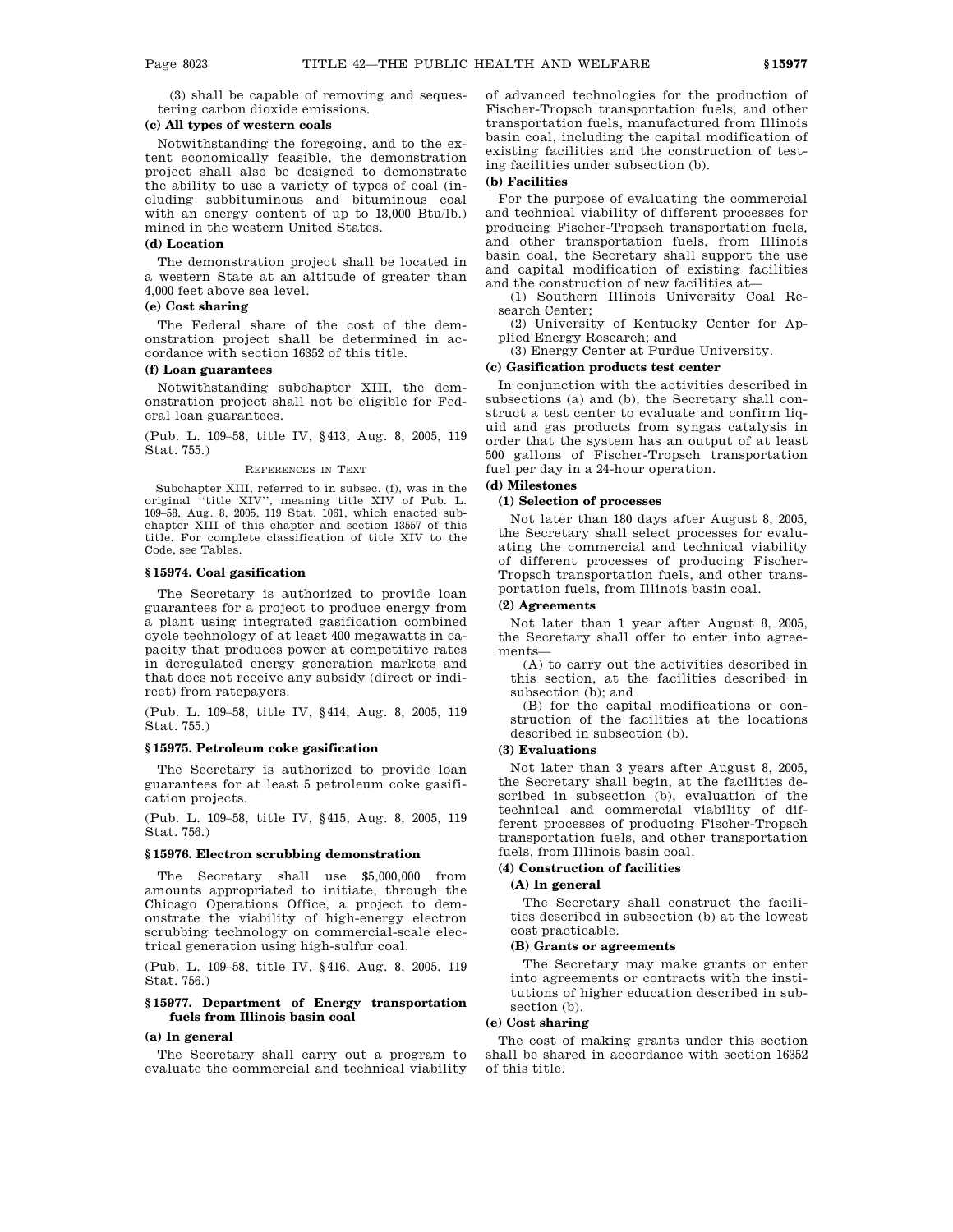### **(f) Authorization of appropriations**

There is authorized to be appropriated to carry out this section \$85,000,000 for the period of fiscal years 2006 through 2010.

(Pub. L. 109–58, title IV, §417, Aug. 8, 2005, 119 Stat. 756.)

PART C—FEDERAL COAL LEASES

#### **§ 15991. Inventory requirement**

#### **(a) Review of assessments**

#### **(1) In general**

The Secretary of the Interior, in consultation with the Secretary of Agriculture and the Secretary, shall review coal assessments and other available data to identify—

(A) Federal lands with coal resources that are available for development;

(B) the extent and nature of any restrictions on the development of coal resources on Federal lands identified under paragraph (1); and

(C) with respect to areas of such lands for which sufficient data exists, resources of compliant coal and supercompliant coal.

### **(2) Definitions**

For purposes of this subsection—

(A) the term ''compliant coal'' means coal that contains not less than 1.0 and not more than 1.2 pounds of sulfur dioxide per million Btu; and

(B) the term ''supercompliant coal'' means coal that contains less than 1.0 pounds of sulfur dioxide per million Btu.

### **(b) Completion and updating of the inventory**

The Secretary—

(1) shall complete the inventory under subsection (a) by not later than 2 years after August 8, 2005; and

(2) shall update the inventory as the availability of data and developments in technology warrant.

#### **(c) Report**

The Secretary shall submit to the Committee on Resources of the House of Representatives and to the Committee on Energy and Natural Resources of the Senate and make publicly available—

(1) a report containing the inventory under this section, by not later than 2 years after

the effective date of this section; and (2) each update of such inventory.

(Pub. L. 109–58, title IV, §437, Aug. 8, 2005, 119 Stat. 762.)

#### REFERENCES IN TEXT

The effective date of this section, referred to in subsec. (c)(1), probably means the date of enactment of Pub. L. 109–58, which enacted this section.

#### CHANGE OF NAME

Committee on Resources of House of Representatives changed to Committee on Natural Resources of House of Representatives by House Resolution No. 6, One Hundred Tenth Congress, Jan. 5, 2007.

#### SHORT TITLE

For short title of subtitle D of title IV of Pub. L. 109–58, which enacted this part, as the ''Coal Leasing

Amendments Act of 2005'', see section 431 of Pub. L. 109–58, set out as a note under section 15801 of this title.

### SUBCHAPTER V—INDIAN ENERGY

### **§ 16001. Energy efficiency in federally assisted housing**

The Secretary of Housing and Urban Development shall promote energy conservation in housing that is located on Indian land and assisted with Federal resources through—

(1) the use of energy-efficient technologies and innovations (including the procurement of energy-efficient refrigerators and other appliances);

(2) the promotion of shared savings contracts; and

(3) the use and implementation of such other similar technologies and innovations as the Secretary of Housing and Urban Development considers to be appropriate.

(Pub. L. 109–58, title V, §506(a), Aug. 8, 2005, 119 Stat. 779.)

#### SHORT TITLE

For short title of title V of Pub. L. 109–58, which enacted this subchapter, as the ''Indian Tribal Energy Development and Self-Determination Act of 2005'', see section 501 of Pub. L. 109–58, set out as a note under section 15801 of this title.

### SUBCHAPTER VI—NUCLEAR MATTERS

PART A—GENERAL NUCLEAR MATTERS

#### **§ 16011. Demonstration hydrogen production at existing nuclear power plants**

#### **(a) Demonstration projects**

The Secretary shall provide for the establishment of 2 projects in geographic areas that are regionally and climatically diverse to demonstrate the commercial production of hydrogen at existing nuclear power plants.

#### **(b) Economic analysis**

Prior to making an award under subsection (a), the Secretary shall determine whether the use of existing nuclear power plants is a cost-effective means of producing hydrogen.

#### **(c) Authorization of appropriations**

There are authorized to be appropriated to the Secretary for the purposes of carrying out this section not more than \$100,000,000.

(Pub. L. 109–58, title VI, §634, Aug. 8, 2005, 119 Stat. 790.)

### **§ 16012. Prohibition on assumption by United States Government of liability for certain foreign incidents**

### **(a) In general**

Notwithstanding any other provision of law, no officer of the United States or of any department, agency, or instrumentality of the United States Government may enter into any contract or other arrangement, or into any amendment or modification of a contract or other arrangement, the purpose or effect of which would be to directly or indirectly impose liability on the United States Government, or any department, agency, or instrumentality of the United States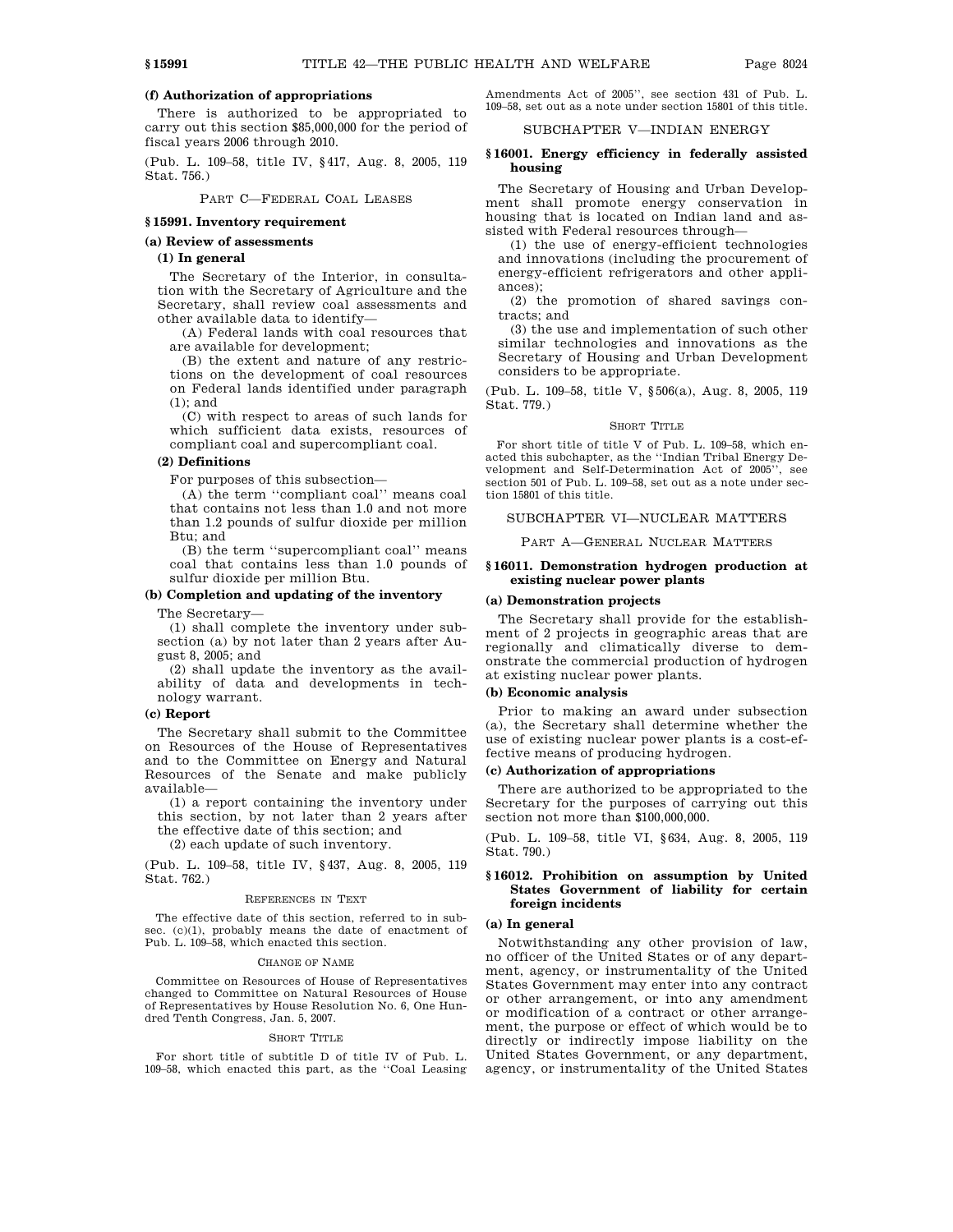Government, or to otherwise directly or indirectly require an indemnity by the United States Government, for nuclear incidents occurring in connection with the design, construction, or operation of a production facility or utilization facility in any country whose government has been identified by the Secretary of State as engaged in state sponsorship of terrorist activities (specifically including any country the government of which, as of September 11, 2001, had been determined by the Secretary of State under section 2371(a) of title 22, section  $4605(j)(1)^1$  of title 50, or section 2780(d) of title 22 to have repeatedly provided support for acts of international terrorism). This section shall not apply to nuclear incidents occurring as a result of missions, carried out under the direction of the Secretary, the Secretary of Defense, or the Secretary of State, that are necessary to safely secure, store, transport, or remove nuclear materials for nuclear safety or nonproliferation purposes.

#### **(b) Definitions**

The terms used in this section shall have the same meaning as those terms have under section 2014 of this title, unless otherwise expressly provided in this section.

(Pub. L. 109–58, title VI, §635, Aug. 8, 2005, 119 Stat. 790.)

#### REFERENCES IN TEXT

Section  $4605(j)(1)$  of title 50, referred to in subsec. (a), was repealed by Pub. L. 115–232, div. A, title XVII, §1766(a), Aug. 13, 2018, 132 Stat. 2232.

### **§ 16013. Authorization of appropriations**

There are authorized to be appropriated such sums as are necessary to carry out this subtitle and the amendments made by this subtitle.

(Pub. L. 109–58, title VI, §636, Aug. 8, 2005, 119 Stat. 791.)

#### REFERENCES IN TEXT

This subtitle, referred to in text, is subtitle B (§§621–639) of title VI of Pub. L. 109–58, Aug. 8, 2005, 119 Stat. 782, which enacted this part and sections 2015b, 2210c, and 5853 of this title, amended sections 2133, 2135, 2158, 2160d, 2201, 2210a, 2214, 2297h–8, and 5851 of this title, repealed section 2213 of this title, and enacted provisions set out as notes under sections 2158 and 2214 of this title. For complete classification of this subtitle to the Code, see Tables.

### **§ 16014. Standby support for certain nuclear plant delays**

#### **(a) Definitions**

In this section:

#### **(1) Advanced nuclear facility**

The term ''advanced nuclear facility'' means any nuclear facility the reactor design for which is approved after December 31, 1993, by the Commission (and such design or a substantially similar design of comparable capacity was not approved on or before that date).

#### **(2) Combined license**

The term ''combined license'' means a combined construction and operating license for an advanced nuclear facility issued by the Commission.

### **(3) Commission**

The term ''Commission'' means the Nuclear Regulatory Commission.

### **(4) Sponsor**

The term ''sponsor'' means a person who has applied for or been granted a combined license.

# **(b) Contract authority**

# **(1) In general**

The Secretary may enter into contracts under this section with sponsors of an advanced nuclear facility that cover a total of 6 reactors, with the 6 reactors consisting of not more than 3 different reactor designs, in accordance with paragraph (2).

### **(2) Requirement for contracts**

#### **(A) Definition of loan cost**

In this paragraph, the term ''loan cost'' has the meaning given the term ''cost of a loan guarantee'' under section 661a(5)(C) of title 2.

### **(B) Establishment of accounts**

There is established in the Department 2 separate accounts, which shall be known as the—

(i) ''Standby Support Program Account''; and

(ii) ''Standby Support Grant Account''.

#### **(C) Requirement**

The Secretary shall not enter into a contract under this section unless the Secretary deposits—

(i) in the Standby Support Program Account established under subparagraph (B), funds appropriated to the Secretary in advance of the contract or a combination of appropriated funds and loan guarantee fees that are in an amount sufficient to cover the loan costs described in subsection  $(d)(5)(A);$  and

(ii) in the Standby Support Grant Account established under subparagraph (B), funds appropriated to the Secretary in advance of the contract, paid to the Secretary by the sponsor of the advanced nuclear facility, or a combination of appropriations and payments that are in an amount sufficient<sup>1</sup> cover the costs described in subparagraphs (B), (C), and (D) of subsection  $(d)(5)$ .

# **(c) Covered delays**

### **(1) Inclusions**

Under each contract authorized by this section, the Secretary shall pay the costs specified in subsection (d), using funds appropriated or collected for the covered costs, if full power operation of the advanced nuclear facility is delayed by—

(A) the failure of the Commission to comply with schedules for review and approval of inspections, tests, analyses, and acceptance criteria established under the combined

<sup>&</sup>lt;sup>1</sup>See References in Text note below. <sup>1</sup>So in original. Probably should be followed by "to".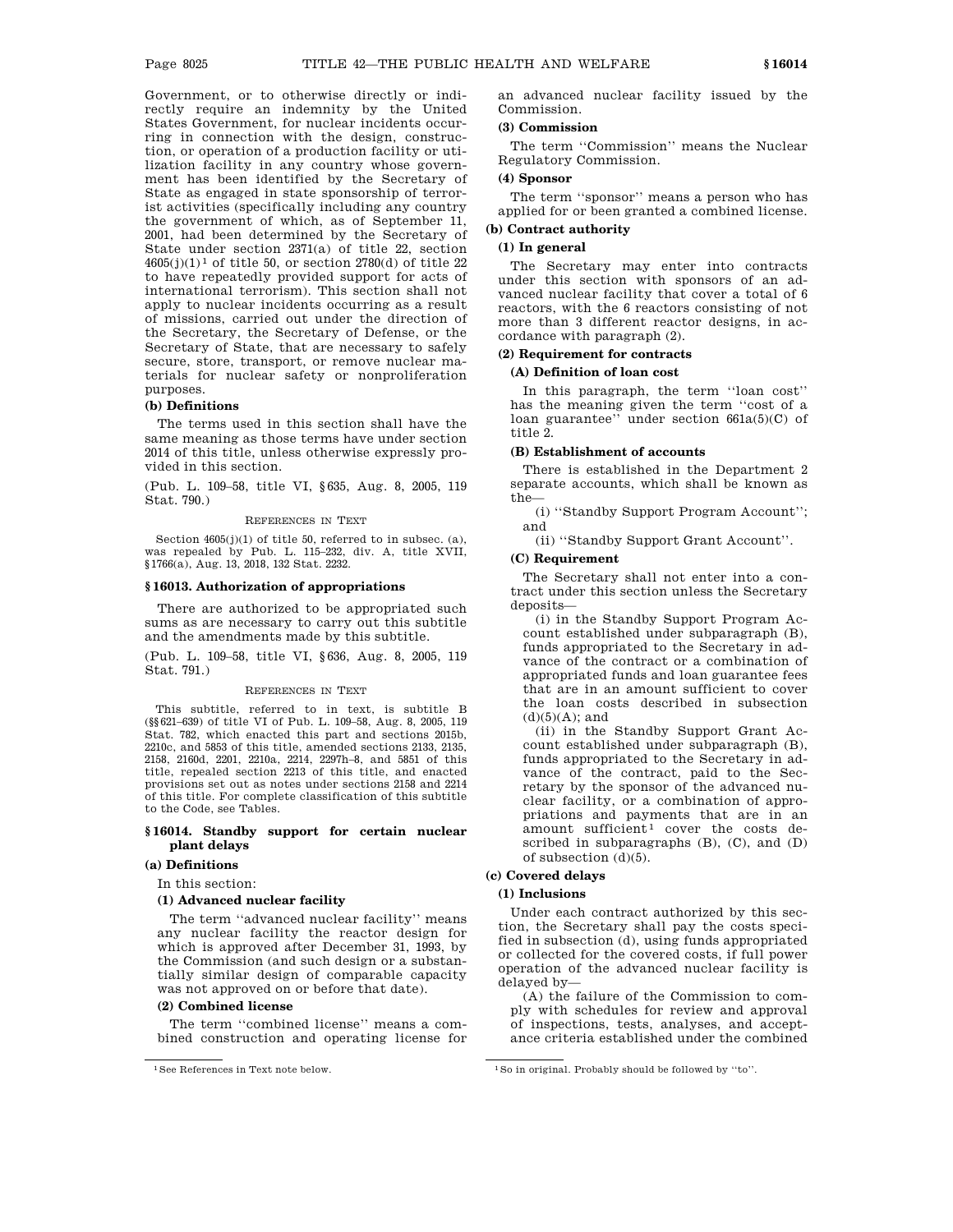license or the conduct of preoperational hearings by the Commission for the advanced nuclear facility; or

(B) litigation that delays the commencement of full-power operations of the advanced nuclear facility.

### **(2) Exclusions**

The Secretary may not enter into any contract under this section that would obligate the Secretary to pay any costs resulting from—

(A) the failure of the sponsor to take any action required by law or regulation;

(B) events within the control of the sponsor; or

(C) normal business risks.

### **(d) Covered costs**

#### **(1) In general**

Subject to paragraphs (2), (3), and (4), the costs that shall be paid by the Secretary pursuant to a contract entered into under this section are the costs that result from a delay covered by the contract.

### **(2) Initial 2 reactors**

In the case of the first 2 reactors that receive combined licenses and on which construction is commenced, the Secretary shall pay—

(A) 100 percent of the covered costs of delay; but

(B) not more than \$500,000,000 per contract.

### **(3) Subsequent 4 reactors**

In the case of the next 4 reactors that receive a combined license and on which construction is commenced, the Secretary shall pay—

(A) 50 percent of the covered costs of delay that occur after the initial 180-day period of covered delay; but

(B) not more than \$250,000,000 per contract.

#### **(4) Conditions on payment of certain covered costs**

#### **(A) In general**

The obligation of the Secretary to pay the covered costs described in subparagraph (B) of paragraph (5) is subject to the Secretary receiving from appropriations or payments from other non-Federal sources amounts sufficient to pay the covered costs.

#### **(B) Non-Federal sources**

The Secretary may receive and accept payments from any non-Federal source, which shall be made available without further appropriation for the payment of the covered costs.

### **(5) Types of covered costs**

Subject to paragraphs (2), (3), and (4), the contract entered into under this section for an advanced nuclear facility shall include as covered costs those costs that result from a delay during construction and in gaining approval for fuel loading and full-power operation, including—

(A) principal or interest on any debt obligation of an advanced nuclear facility owned by a non-Federal entity; and

(B) the incremental difference between—

(i) the fair market price of power purchased to meet the contractual supply agreements that would have been met by the advanced nuclear facility but for the delay; and

(ii) the contractual price of power from the advanced nuclear facility subject to the delay.

#### **(e) Requirements**

Any contract between a sponsor and the Secretary covering an advanced nuclear facility under this section shall require the sponsor to use due diligence to shorten, and to end, the delay covered by the contract.

### **(f) Reports**

For each advanced nuclear facility that is covered by a contract under this section, the Commission shall submit to Congress and the Secretary quarterly reports summarizing the status of licensing actions associated with the advanced nuclear facility.

#### **(g) Regulations**

#### **(1) In general**

Subject to paragraphs (2) and (3), the Secretary shall issue such regulations as are necessary to carry out this section.

#### **(2) Interim final rulemaking**

Not later than 270 days after August 8, 2005, the Secretary shall issue for public comment an interim final rule regulating contracts authorized by this section.

### **(3) Notice of final rulemaking**

Not later than 1 year after August 8, 2005, the Secretary shall issue a notice of final rulemaking regulating the contracts.

#### **(h) Authorization of appropriations**

There are authorized to be appropriated such sums as are necessary to carry out this section.

(Pub. L. 109–58, title VI, §638, Aug. 8, 2005, 119 Stat. 791.)

PART B—NEXT GENERATION NUCLEAR PLANT PROJECT

#### **§ 16021. Project establishment**

#### **(a) Establishment**

The Secretary shall establish a project to be known as the ''Next Generation Nuclear Plant Project'' (referred to in this part as the ''Project'').

#### **(b) Content**

The Project shall consist of the research, development, design, construction, and operation of a prototype plant, including a nuclear reactor that—

(1) is based on research and development activities supported by the Generation IV Nuclear Energy Systems Initiative under section 16272(c) of this title; and

(2) shall be used—

(A) to generate electricity;

(B) to produce hydrogen; or

(C) both to generate electricity and to produce hydrogen.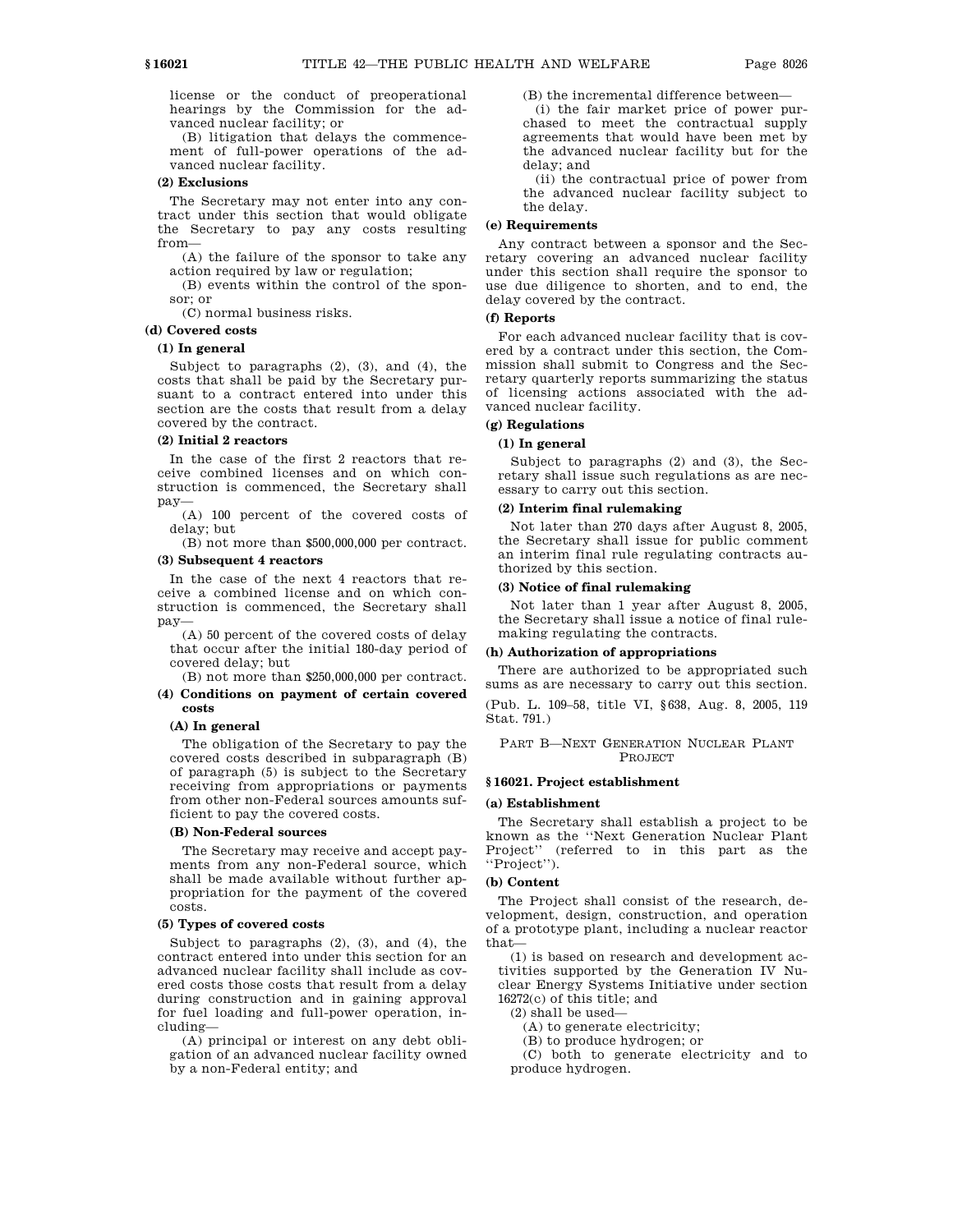(Pub. L. 109–58, title VI, §641, Aug. 8, 2005, 119 Stat. 794; Pub. L. 115–248, §2(b)(2), Sept. 28, 2018, 132 Stat. 3155.)

### **AMENDMENTS**

2018—Pub. L. 115–248 substituted ''section 16272(c)'' for ''section 16272(d)'', which had been an editorial translation of a reference in original text to section 942(d) of Pub. L. 109–58.

### **§ 16022. Project management**

### **(a) Departmental management**

#### **(1) In general**

The Project shall be managed in the Department by the Office of Nuclear Energy, Science, and Technology.

### **(2) Generation IV Nuclear Energy Systems program**

The Secretary may combine the Project with the Generation IV Nuclear Energy Systems Initiative.

### **(3) Existing DOE project management expertise**

The Secretary may utilize capabilities for review of construction projects for advanced scientific facilities within the Office of Science to track the progress of the Project.

#### **(b) Laboratory management**

### **(1) Lead Laboratory**

The Idaho National Laboratory shall be the lead National Laboratory for the Project and shall collaborate with other National Laboratories, institutions of higher education, other research institutes, industrial researchers, and international researchers to carry out the Project.

#### **(2) Industrial partnerships**

#### **(A) In general**

The Idaho National Laboratory shall organize a consortium of appropriate industrial partners that will carry out cost-shared research, development, design, and construction activities, and operate research facilities, on behalf of the Project.

### **(B) Cost-sharing**

Activities of industrial partners funded by the Project shall be cost-shared in accordance with section 16352 of this title.

### **(C) Preference**

Preference in determining the final structure of the consortium or any partnerships under this part shall be given to a structure (including designating as a lead industrial partner an entity incorporated in the United States) that retains United States technological leadership in the Project while maximizing cost sharing opportunities and minimizing Federal funding responsibilities.

### **(3) Prototype plant siting**

The prototype nuclear reactor and associated plant shall be sited at the Idaho National Laboratory in Idaho.

#### **(4) Reactor test capabilities**

The Project shall use, if appropriate, reactor test capabilities at the Idaho National Laboratory.

### **(5) Other Laboratory capabilities**

The Project may use, if appropriate, facilities at other National Laboratories.

(Pub. L. 109–58, title VI, §642, Aug. 8, 2005, 119 Stat. 795.)

### **§ 16023. Project organization**

### **(a) Major project elements**

The Project shall consist of the following major program elements:

(1) High-temperature hydrogen production technology development and validation.

(2) Energy conversion technology development and validation.

(3) Nuclear fuel development, characterization, and qualification.

(4) Materials selection, development, testing, and qualification.

(5) Reactor and balance-of-plant design, engineering, safety analysis, and qualification.

### **(b) Project phases**

The Project shall be conducted in the following phases:

### **(1) First project phase**

A first project phase shall be conducted to— (A) select and validate the appropriate technology under subsection (a)(1);

(B) carry out enabling research, development, and demonstration activities on technologies and components under paragraphs (2) through (4) of subsection (a);

(C) determine whether it is appropriate to combine electricity generation and hydrogen production in a single prototype nuclear reactor and plant; and

(D) carry out initial design activities for a prototype nuclear reactor and plant, including development of design methods and safety analytical methods and studies under subsection (a)(5).

### **(2) Second project phase**

A second project phase shall be conducted to—

(A) continue appropriate activities under paragraphs (1) through (5) of subsection (a);

(B) develop, through a competitive process, a final design for the prototype nuclear reactor and plant;

(C) apply for licenses to construct and operate the prototype nuclear reactor from the Nuclear Regulatory Commission; and

(D) construct and start up operations of the prototype nuclear reactor and its associated hydrogen or electricity production facilities.

### **(c) Project requirements**

### **(1) In general**

The Secretary shall ensure that the Project is structured so as to maximize the technical interchange and transfer of technologies and ideas into the Project from other sources of relevant expertise, including—

(A) the nuclear power industry, including nuclear powerplant construction firms, particularly with respect to issues associated with plant design, construction, and operational and safety issues;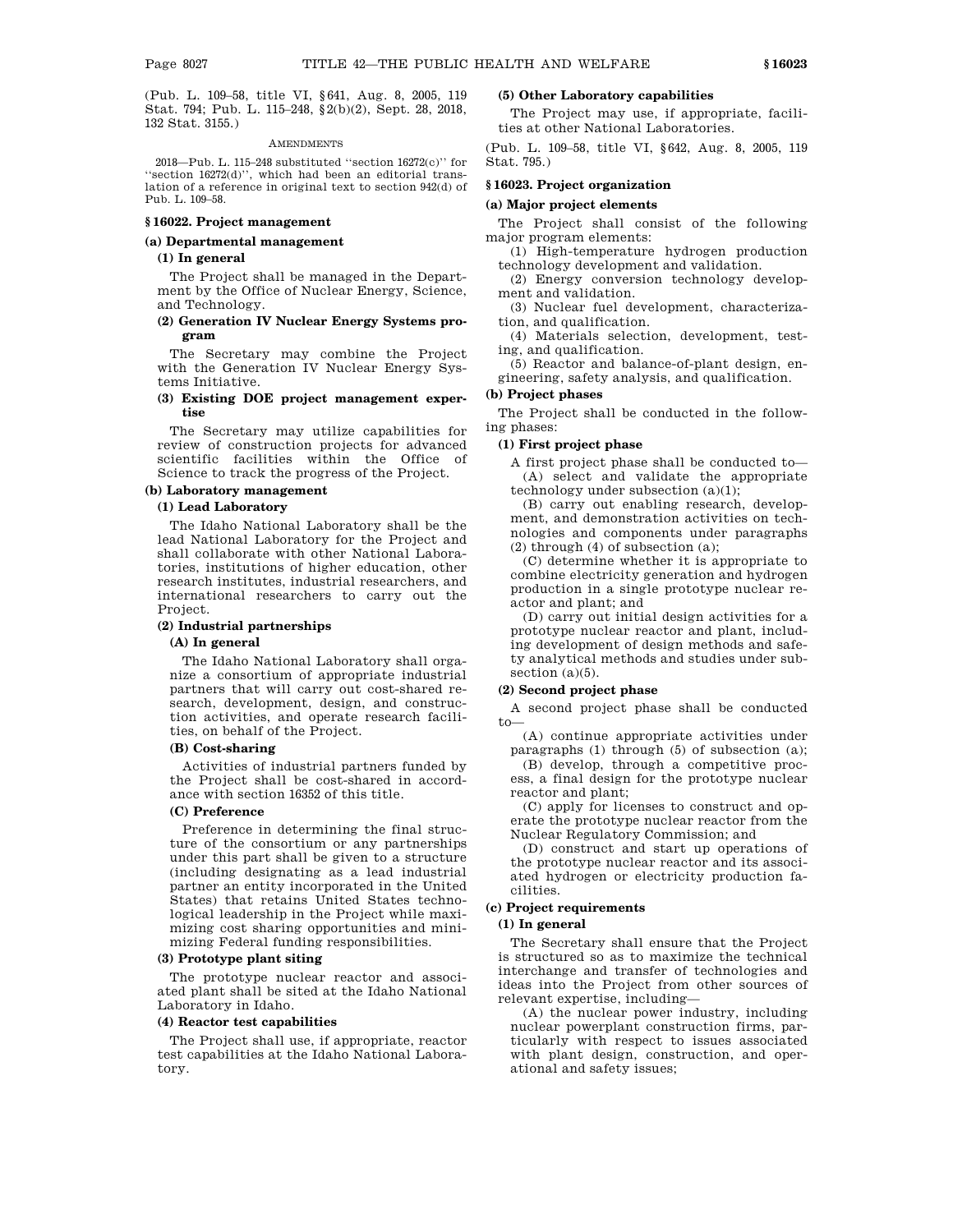(B) the chemical processing industry, particularly with respect to issues relating to—

(i) the use of process energy for production of hydrogen; and

(ii) the integration of technologies developed by the Project into chemical processing environments; and

(C) international efforts in areas related to the Project, particularly with respect to hydrogen production technologies.

#### **(2) International collaboration**

### **(A) In general**

The Secretary shall seek international cooperation, participation, and financial contributions for the Project.

#### **(B) Assistance from international partners**

The Secretary, through the Idaho National Laboratory, may contract for assistance from specialists or facilities from member countries of the Generation IV International Forum, the Russian Federation, or other international partners if the specialists or facilities provide access to cost-effective and relevant skills or test capabilities.

### **(C) Partner nations**

The Project may involve demonstration of selected project objectives in a partner country.

### **(D) Generation IV International Forum**

The Secretary shall ensure that international activities of the Project are coordinated with the Generation IV International Forum.

### **(3) Review by Nuclear Energy Research Advisory Committee**

#### **(A) In general**

The Nuclear Energy Research Advisory Committee of the Department (referred to in this paragraph as the ''NERAC'') shall—

(i) review all program plans for the Project and all progress under the Project on an ongoing basis; and

(ii) ensure that important scientific, technical, safety, and program management issues receive attention in the Project and by the Secretary.

#### **(B) Additional expertise**

The NERAC shall supplement the expertise of the NERAC or appoint subpanels to incorporate into the review by the NERAC the relevant sources of expertise described under paragraph (1).

#### **(C) Initial review**

Not later than 180 days after August 8, 2005, the NERAC shall—

(i) review existing program plans for the Project in light of the recommendations of the document entitled ''Design Features and Technology Uncertainties for the Next Generation Nuclear Plant,'' dated June 30, 2004; and

(ii) address any recommendations of the document not incorporated in program plans for the Project.

#### **(D) First project phase review**

On a determination by the Secretary that the appropriate activities under the first project phase under subsection (b)(1) are nearly complete, the Secretary shall request the NERAC to conduct a comprehensive review of the Project and to report to the Secretary the recommendation of the NERAC concerning whether the Project is ready to proceed to the second project phase under subsection (b)(2).

#### **(E) Transmittal of reports to Congress**

Not later than 60 days after receiving any report from the NERAC related to the Project, the Secretary shall submit to the appropriate committees of the Senate and the House of Representatives a copy of the report, along with any additional views of the Secretary that the Secretary may consider appropriate.

(Pub. L. 109–58, title VI, §643, Aug. 8, 2005, 119 Stat. 795.)

### **§ 16024. Nuclear Regulatory Commission**

#### **(a) In general**

In accordance with section 5842 of this title, the Nuclear Regulatory Commission shall have licensing and regulatory authority for any reactor authorized under this part.

### **(b) Licensing strategy**

Not later than 3 years after August 8, 2005, the Secretary and the Chairman of the Nuclear Regulatory Commission shall jointly submit to the appropriate committees of the Senate and the House of Representatives a licensing strategy for the prototype nuclear reactor, including—

(1) a description of ways in which current licensing requirements relating to light-water reactors need to be adapted for the types of prototype nuclear reactor being considered by the Project;

(2) a description of analytical tools that the Nuclear Regulatory Commission will have to develop to independently verify designs and performance characteristics of components, equipment, systems, or structures associated with the prototype nuclear reactor;

(3) other research or development activities that may be required on the part of the Nuclear Regulatory Commission in order to review a license application for the prototype nuclear reactor; and

(4) an estimate of the budgetary requirements associated with the licensing strategy.

### **(c) Ongoing interaction**

The Secretary shall seek the active participation of the Nuclear Regulatory Commission throughout the duration of the Project to—

(1) avoid design decisions that will compromise adequate safety margins in the design of the reactor or impair the accessibility of nuclear safety-related components of the prototype reactor for inspection and maintenance;

(2) develop tools to facilitate inspection and maintenance needed for safety purposes; and

(3) develop risk-based criteria for any future commercial development of a similar reactor architectures.

(Pub. L. 109–58, title VI, §644, Aug. 8, 2005, 119 Stat. 797.)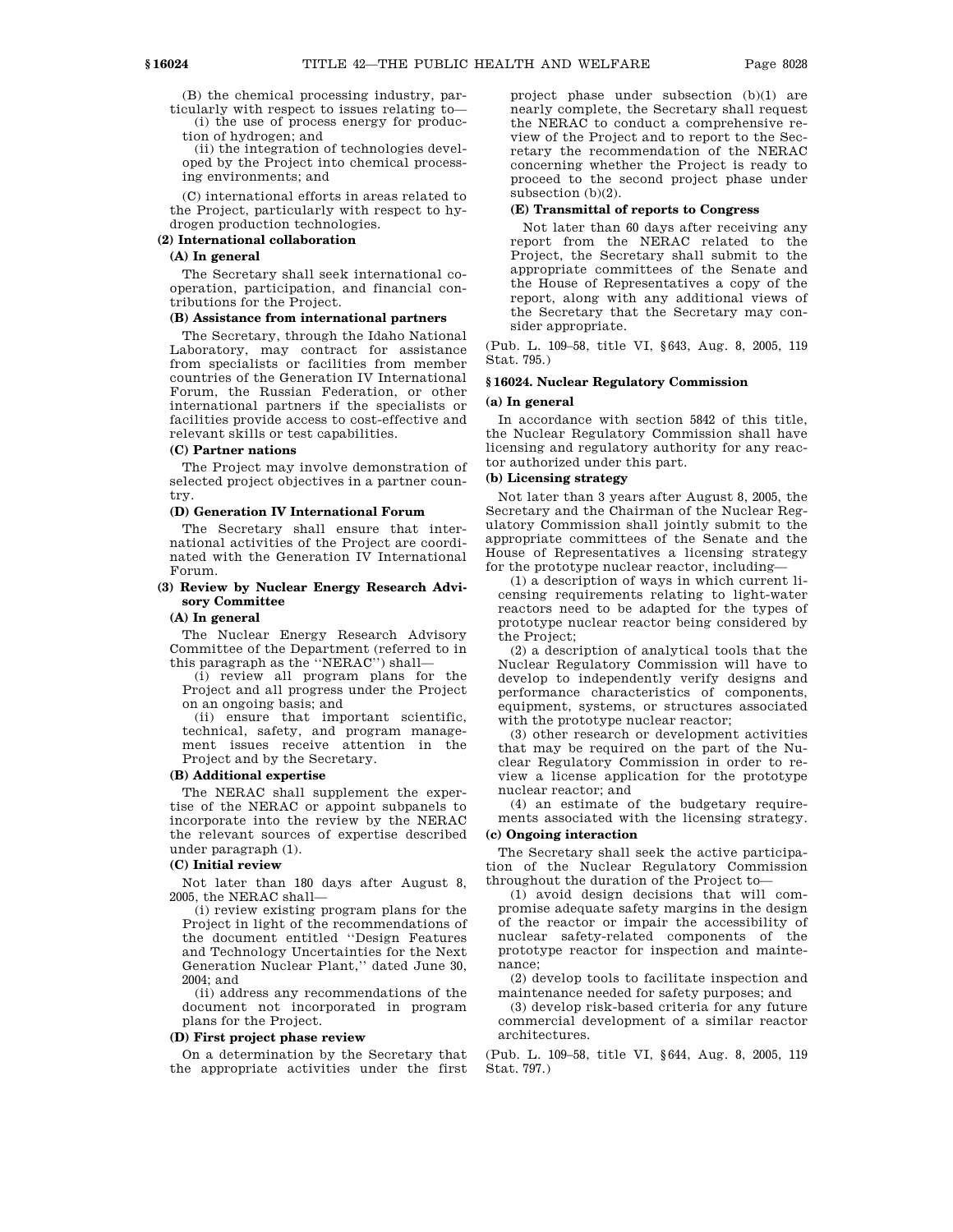### **§ 16025. Project timelines and authorization of appropriations**

### **(a) Target date to complete the first project phase**

Not later than September 30, 2011, the Secretary shall—

(1) select the technology to be used by the Project for high-temperature hydrogen production and the initial design parameters for the prototype nuclear plant; or

(2) submit to Congress a report establishing an alternative date for making the selection.

### **(b) Design competition for second project phase (1) In general**

The Secretary, acting through the Idaho National Laboratory, shall fund not more than 4 teams for not more than 2 years to develop detailed proposals for competitive evaluation and selection of a single proposal for a final design of the prototype nuclear reactor.

#### **(2) Systems integration**

The Secretary may structure Project activities in the second project phase to use the lead industrial partner of the competitively selected design under paragraph (1) in a systems integration role for final design and construction of the Project.

### **(c) Target date to complete project construction**

Not later than September 30, 2021, the Secretary shall—

(1) complete construction and begin operations of the prototype nuclear reactor and associated energy or hydrogen facilities; or

(2) submit to Congress a report establishing an alternative date for completion.

#### **(d) Authorization of appropriations**

There is authorized to be appropriated to the Secretary for research and construction activities under this part (including for transfer to the Nuclear Regulatory Commission for activities under section 16024 of this title as appropriate)—

(1) \$1,250,000,000 for the period of fiscal years 2006 through 2015; and

(2) such sums as are necessary for each of fiscal years 2016 through 2021.

(Pub. L. 109–58, title VI, §645, Aug. 8, 2005, 119 Stat. 798.)

#### PART C—NUCLEAR SECURITY

### **§ 16041. Nuclear facility and materials security**

### **(a) In general**

**(1), (2) Omitted**

### **(3) Federal security coordinators**

### **(A) Regional offices**

Not later than 18 months after August 8, 2005, the Nuclear Regulatory Commission (referred to in this section as the ''Commission'') shall assign a Federal security coordinator, under the employment of the Commission, to each region of the Commission.

### **(B) Responsibilities**

The Federal security coordinator shall be responsible for—

(i) communicating with the Commission and other Federal, State, and local authorities concerning threats, including threats against such classes of facilities as the Commission determines to be appropriate;

(ii) monitoring such classes of facilities as the Commission determines to be appropriate to ensure that they maintain security consistent with the security plan in accordance with the appropriate threat level; and

(iii) assisting in the coordination of security measures among the private security forces at such classes of facilities as the Commission determines to be appropriate and Federal, State, and local authorities, as appropriate.

### **(b) Backup power for certain emergency notification systems**

For any licensed nuclear power plants located where there is a permanent population, as determined by the 2000 decennial census, in excess of 15,000,000 within a 50-mile radius of the power plant, not later than 18 months after August 8, 2005, the Commission shall require that backup power to be available for the emergency notification system of the power plant, including the emergency siren warning system, if the alternating current supply within the 10-mile emergency planning zone of the power plant is lost. **(c), (d) Omitted**

# **(e) Final regulations; waivers**

# **(1) to (3) Omitted**

### **(4) Final regulations**

### **(A) Regulations**

### **(i) In general**

Not later than 18 months after August 8, 2005, the Commission, after consultation with States and other stakeholders, shall issue final regulations establishing such requirements as the Commission determines to be necessary to carry out this section and the amendments made by this section.

### **(ii) Inclusions**

The regulations shall include a definition of the term ''discrete source'' for purposes of paragraphs (3) and (4) of section 2014(e) of this title.

### **(B) Cooperation**

In promulgating regulations under para $graph$   $(1)$ ,<sup>1</sup> the Commission shall, to the maximum extent practicable—

(i) cooperate with States; and

(ii) use model State standards in existence on August 8, 2005.

### **(C) Transition plan**

### **(i) Definition of byproduct material**

In this paragraph, the term ''byproduct material'' has the meaning given the term in paragraphs (3) and (4) of section 2014(e) of this title.

<sup>1</sup>So in original. Probably should be ''subparagraph (A),''.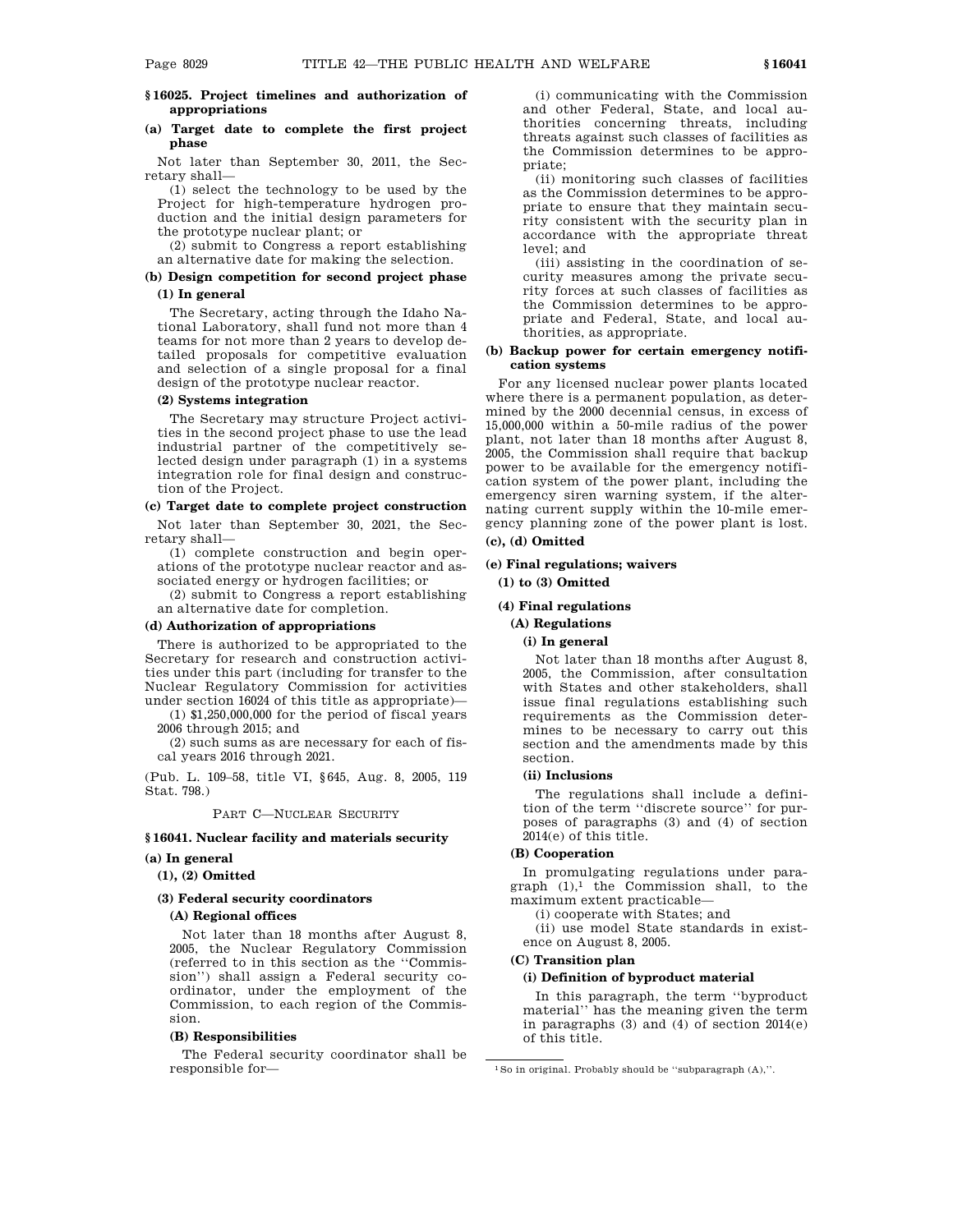### **(ii) Preparation and publication**

To facilitate an orderly transition of regulatory authority with respect to byproduct material, the Commission, in issuing regulations under subparagraph (A), shall prepare and publish a transition plan for—

(I) States that have not, before the date on which the plan is published, entered into an agreement with the Commission under section 2021(b) of this title; and

(II) States that have entered into an agreement with the Commission under that section before the date on which the plan is published.

### **(iii) Inclusions**

The transition plan under clause (ii) shall include—

(I) a description of the conditions under which a State may exercise authority over byproduct material; and

(II) a statement of the Commission that any agreement covering byproduct material, as defined in paragraph (1) or (2) of section 2014(e) of this title, entered into between the Commission and a State under section 2021(b) of this title before the date of publication of the transition plan shall be considered to include byproduct material, as defined in paragraph (3) or (4) of section 2014(e) of this title, if the Governor of the State certifies to the Commission on the date of publication of the transition plan that—

(aa) the State has a program for licensing byproduct material, as defined in paragraph  $(3)$  or  $(4)$  of section  $2014(e)$ of this title, that is adequate to protect the public health and safety, as determined by the Commission; and

(bb) the State intends to continue to implement the regulatory responsibility of the State with respect to the byproduct material.

### **(D) Availability of radiopharmaceuticals**

In promulgating regulations under subparagraph (A), the Commission shall consider the impact on the availability of radiopharmaceuticals to—

(i) physicians; and

(ii) patients the medical treatment of which relies on radiopharmaceuticals.

### **(5) Waivers**

#### **(A) In general**

Except as provided in subparagraph (B), the Commission may grant a waiver to any entity of any requirement under this section or an amendment made by this section with respect to a matter relating to byproduct material (as defined in paragraphs (3) and (4) of section 2014(e) of this title) if the Commission determines that the waiver is in accordance with the protection of the public health and safety and the promotion of the common defense and security.

### **(B) Exceptions**

### **(i) In general**

The Commission may not grant a waiver under subparagraph (A) with respect to—

(I) any requirement under the amendments made by subsection  $(c)(1)$ ;

(II) a matter relating to an importation into, or exportation from, the United States for a period ending after the date that is 1 year after August 8, 2005; or

(III) any other matter for a period ending after the date that is 4 years after August 8, 2005.

### **(ii) Waivers to States**

The Commission shall terminate any waiver granted to a State under subparagraph (A) if the Commission determines that—

(I) the State has entered into an agreement with the Commission under section 2021(b) of this title;

(II) the agreement described in subclause (I) covers byproduct material (as described in paragraph (3) or (4) of section 2014(e) of this title); and

(III) the program of the State for licensing such byproduct material is adequate to protect the public health and safety.

### **(C) Publication**

The Commission shall publish in the Federal Register a notice of any waiver granted under this subsection.

(Pub. L. 109–58, title VI, §651, Aug. 8, 2005, 119 Stat. 799.)

#### REFERENCES IN TEXT

For references to ''the amendments made by this section'', ''an amendment made by this section'', and ''the amendments made by subsection  $(c)(1)$ ", appearing in subsecs. (e)(4)(A)(i), (e)(5)(A), and (e)(5)(B)(i)(I), respectively, see Codification note below.

#### **CODIFICATION**

Section is comprised of section 651 of Pub. L. 109–58. Subsec. (a)(1), (2) of section 651 of Pub. L. 109–58 enacted sections 2210d and 2210e of this title, subsec. (c)(1) of section 651 of Pub. L. 109–58 amended section 2051 of this title, subsecs. (c)(2) to (5) and (d) of section 651 of Pub. L. 109–58 enacted sections 2210f to 2210h and 2015c of this title, and subsec. (e)(1) to (3) of section 651 of Pub. L. 109–58 amended sections 2014, 2021, 2021b, and 2111 of this title.

### **§ 16042. Department of Homeland Security consultation**

Before issuing a license for a utilization facility, the Nuclear Regulatory Commission shall consult with the Department of Homeland Security concerning the potential vulnerabilities of the location of the proposed facility to terrorist attack.

(Pub. L. 109–58, title VI, §657, Aug. 8, 2005, 119 Stat. 814.)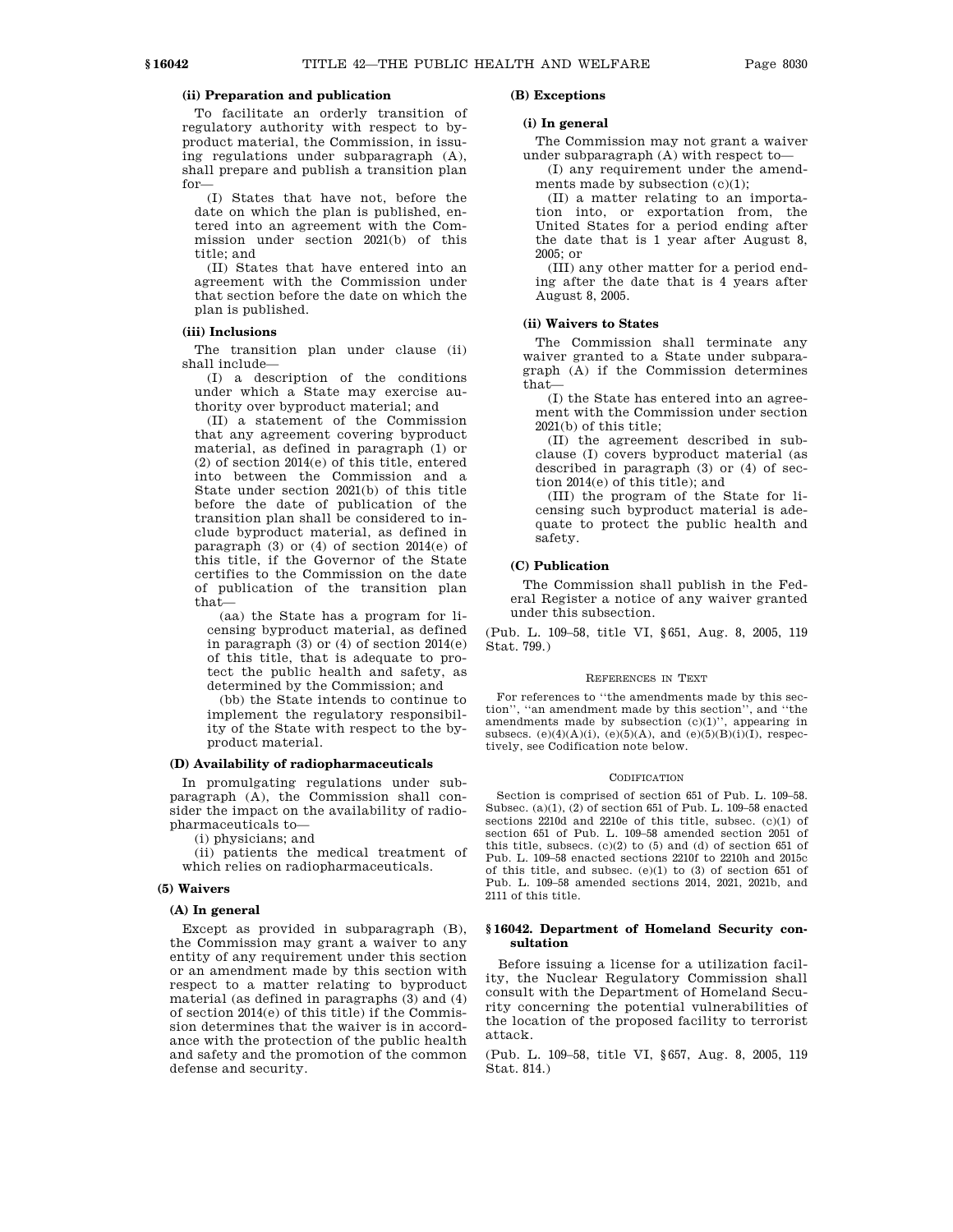### SUBCHAPTER VII—VEHICLES AND FUELS

#### PART A—EXISTING PROGRAMS

### **§ 16051. Joint flexible fuel/hybrid vehicle commercialization initiative**

### **(a) Definitions**

In this section:

#### **(1) Eligible entity**

The term ''eligible entity'' means—

(A) a for-profit corporation;

(B) a nonprofit corporation; or

(C) an institution of higher education.

### **(2) Program**

The term ''program'' means a program established under subsection (b).

#### **(b) Establishment**

The Secretary shall establish a program to improve technologies for the commercialization of—

(1) a combination hybrid/flexible fuel vehicle; or

(2) a plug-in hybrid/flexible fuel vehicle.

#### **(c) Grants**

In carrying out the program, the Secretary shall provide grants that give preference to proposals that—

(1) achieve the greatest reduction in miles per gallon of petroleum fuel consumption;

(2) achieve not less than 250 miles per gallon of petroleum fuel consumption; and

(3) have the greatest potential of commercialization to the general public within 5 years.

#### **(d) Verification**

Not later than 90 days after August 8, 2005, the Secretary shall publish in the Federal Register procedures to verify—

(1) the hybrid/flexible fuel vehicle technologies to be demonstrated; and

(2) that grants are administered in accordance with this section.

### **(e) Report**

Not later than 260 days after August 8, 2005, and annually thereafter, the Secretary shall submit to Congress a report that—

(1) identifies the grant recipients;

(2) describes the technologies to be funded under the program;

(3) assesses the feasibility of the technologies described in paragraph (2) in meeting the goals described in subsection (c);

(4) identifies applications submitted for the program that were not funded; and

(5) makes recommendations for Federal legislation to achieve commercialization of the technology demonstrated.

### **(f) Authorization of appropriations**

There are authorized to be appropriated to carry out this section, to remain available until expended—

(1) \$3,000,000 for fiscal year 2006;

(2) \$7,000,000 for fiscal year 2007;

(3) \$10,000,000 for fiscal year 2008; and

(4) \$20,000,000 for fiscal year 2009.

(Pub. L. 109–58, title VII, §706, Aug. 8, 2005, 119 Stat. 817.)

PART B—HYBRID VEHICLES, ADVANCED VEHICLES, AND FUEL CELL BUSES

SUBPART 1—HYBRID VEHICLES

### **§ 16061. Hybrid vehicles**

The Secretary shall accelerate efforts directed toward the improvement of batteries and other rechargeable energy storage systems, power electronics, hybrid systems integration, and other technologies for use in hybrid vehicles.

(Pub. L. 109–58, title VII, §711, Aug. 8, 2005, 119 Stat. 818.)

### **§ 16062. Domestic manufacturing conversion grant program**

#### **(a) Program**

### **(1) In general**

The Secretary shall establish a program to encourage domestic production and sales of efficient hybrid and advanced diesel vehicles and components of those vehicles.

### **(2) Inclusions**

The program shall include grants and loan guarantees under section 16513 of this title to automobile manufacturers and suppliers and hybrid component manufacturers to encourage domestic production of efficient hybrid, plugin electric hybrid, plug-in electric drive, and advanced diesel vehicles.

### **(3) Priority**

Priority shall be given to the refurbishment or retooling of manufacturing facilities that have recently ceased operation or will cease operation in the near future.

#### **(b) Coordination with State and local programs**

The Secretary may coordinate implementation of this section with State and local programs designed to accomplish similar goals, including the retention and retraining of skilled workers from the manufacturing facilities, including by establishing matching grant arrangements.

#### **(c) Authorization of appropriations**

There are authorized to be appropriated to the Secretary such sums as may be necessary to carry out this section.

(Pub. L. 109–58, title VII, §712, Aug. 8, 2005, 119 Stat. 818; Pub. L. 110–140, title I, §§132, 134(a), Dec. 19, 2007, 121 Stat. 1511, 1513.)

#### **AMENDMENTS**

2007—Pub. L. 110–140, §132, amended section generally. Prior to amendment, section related to program to encourage domestic production and sales of efficient hybrid and advanced diesel vehicles and authorization of appropriations.

Subsec. (a)(2). Pub. L. 110–140, §134(a), inserted ''and loan guarantees under section 16513 of this title'' after ''grants''.

#### EFFECTIVE DATE OF 2007 AMENDMENT

Amendment by Pub. L. 110–140 effective on the date that is 1 day after Dec. 19, 2007, see section 1601 of Pub. L. 110–140, set out as an Effective Date note under section 1824 of Title 2, The Congress.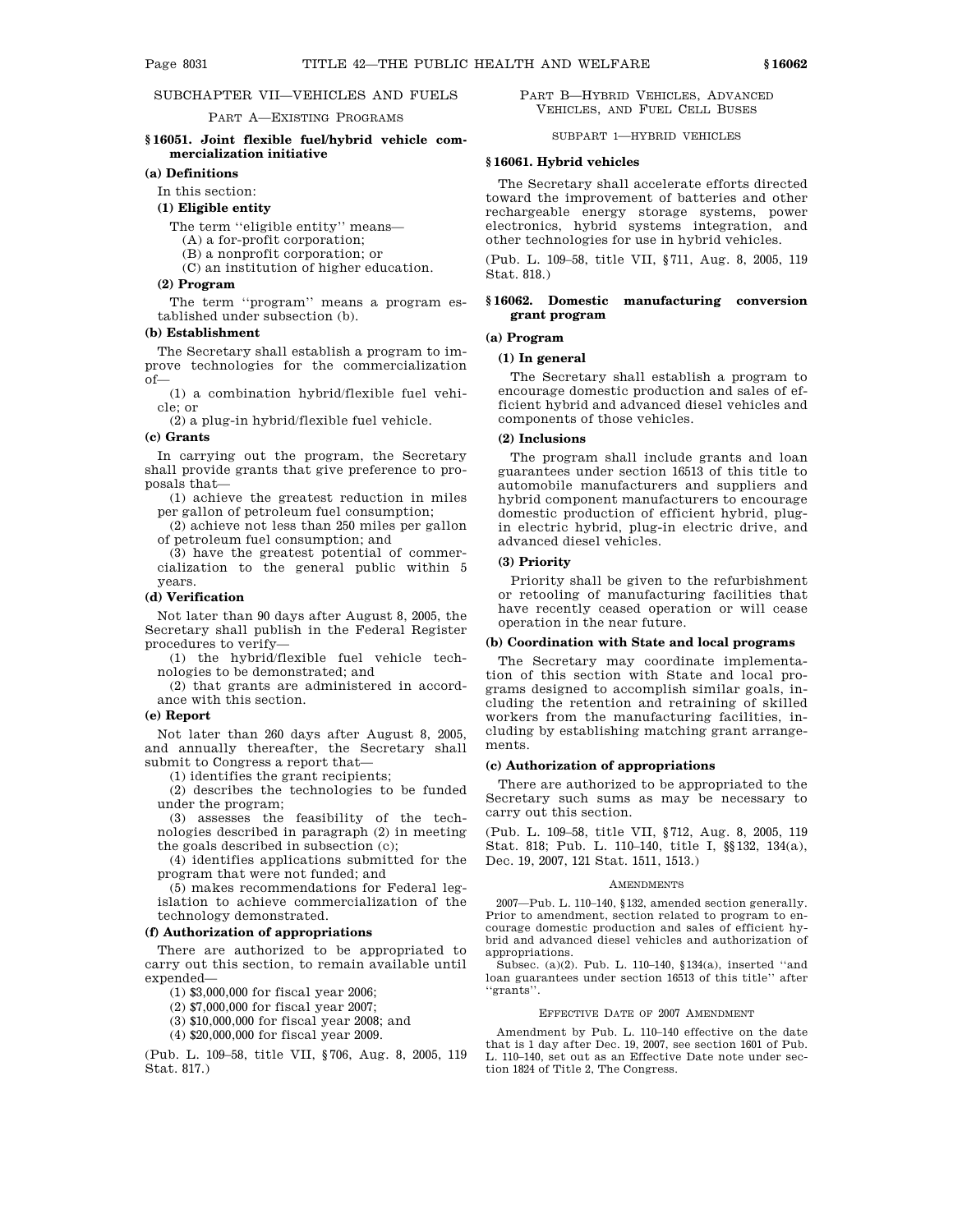### SUBPART 2—ADVANCED VEHICLES

### **§ 16071. Pilot program**

### **(a) Establishment**

The Secretary, in consultation with the Secretary of Transportation, shall establish a competitive grant pilot program (referred to in this subpart as the ''pilot program''), to be administered through the Clean Cities Program of the Department, to provide not more than 30 geographically dispersed project grants to State governments, local governments, or metropolitan transportation authorities to carry out a project or projects for the purposes described in subsection (b).

### **(b) Grant purposes**

A grant under this section may be used for the following purposes:

(1) The acquisition of alternative fueled vehicles or fuel cell vehicles, including—

(A) passenger vehicles (including neighborhood electric vehicles); and

(B) motorized 2-wheel bicycles or other vehicles for use by law enforcement personnel or other State or local government or metropolitan transportation authority employees.

(2) The acquisition of alternative fueled vehicles, hybrid vehicles, or fuel cell vehicles, including—

(A) buses used for public transportation or transportation to and from schools;

(B) delivery vehicles for goods or services; and

(C) ground support vehicles at public airports (including vehicles to carry baggage or push or pull airplanes toward or away from terminal gates).

(3) The acquisition of ultra-low sulfur diesel vehicles.

(4) Installation or acquisition of infrastructure necessary to directly support an alternative fueled vehicle, fuel cell vehicle, or hybrid vehicle project funded by the grant, including fueling and other support equipment.

(5) Operation and maintenance of vehicles, infrastructure, and equipment acquired as part of a project funded by the grant.

### **(c) Applications**

#### **(1) Requirements**

#### **(A) In general**

The Secretary shall issue requirements for applying for grants under the pilot program.

#### **(B) Minimum requirements**

At a minimum, the Secretary shall require that an application for a grant—

(i) be submitted by the head of a State or local government or a metropolitan transportation authority, or any combination thereof, and a registered participant in the Clean Cities Program of the Department; and

(ii) include—

(I) a description of the project proposed in the application, including how the project meets the requirements of this subpart;

(II) an estimate of the ridership or degree of use of the project;

(III) an estimate of the air pollution emissions reduced and fossil fuel displaced as a result of the project, and a plan to collect and disseminate environmental data, related to the project to be funded under the grant, over the life of the project;

 $(I\bar{V})$  a description of how the project will be sustainable without Federal assistance after the completion of the term of the grant;

(V) a complete description of the costs of the project, including acquisition, construction, operation, and maintenance costs over the expected life of the project;

(VI) a description of which costs of the project will be supported by Federal assistance under this subpart; and

(VII) documentation to the satisfaction of the Secretary that diesel fuel containing sulfur at not more than 15 parts per million is available for carrying out the project, and a commitment by the applicant to use such fuel in carrying out the project.

### **(2) Partners**

An applicant under paragraph (1) may carry out a project under the pilot program in partnership with public and private entities.

#### **(d) Selection criteria**

In evaluating applications under the pilot program, the Secretary shall—

(1) consider each applicant's previous experience with similar projects; and

(2) give priority consideration to applications that—

(A) are most likely to maximize protection of the environment;

(B) demonstrate the greatest commitment on the part of the applicant to ensure funding for the proposed project and the greatest likelihood that the project will be maintained or expanded after Federal assistance under this subpart is completed; and

(C) exceed the minimum requirements of subsection  $(c)(1)(B)(ii)$ .

### **(e) Pilot project requirements**

### **(1) Maximum amount**

The Secretary shall not provide more than \$15,000,000 in Federal assistance under the pilot program to any applicant.

### **(2) Cost sharing**

The Secretary shall not provide more than 50 percent of the cost, incurred during the period of the grant, of any project under the pilot program.

### **(3) Maximum period of grants**

The Secretary shall not fund any applicant under the pilot program for more than 5 years.

### **(4) Deployment and distribution**

The Secretary shall seek to the maximum extent practicable to ensure a broad geographic distribution of project sites.

### **(5) Transfer of information and knowledge**

The Secretary shall establish mechanisms to ensure that the information and knowledge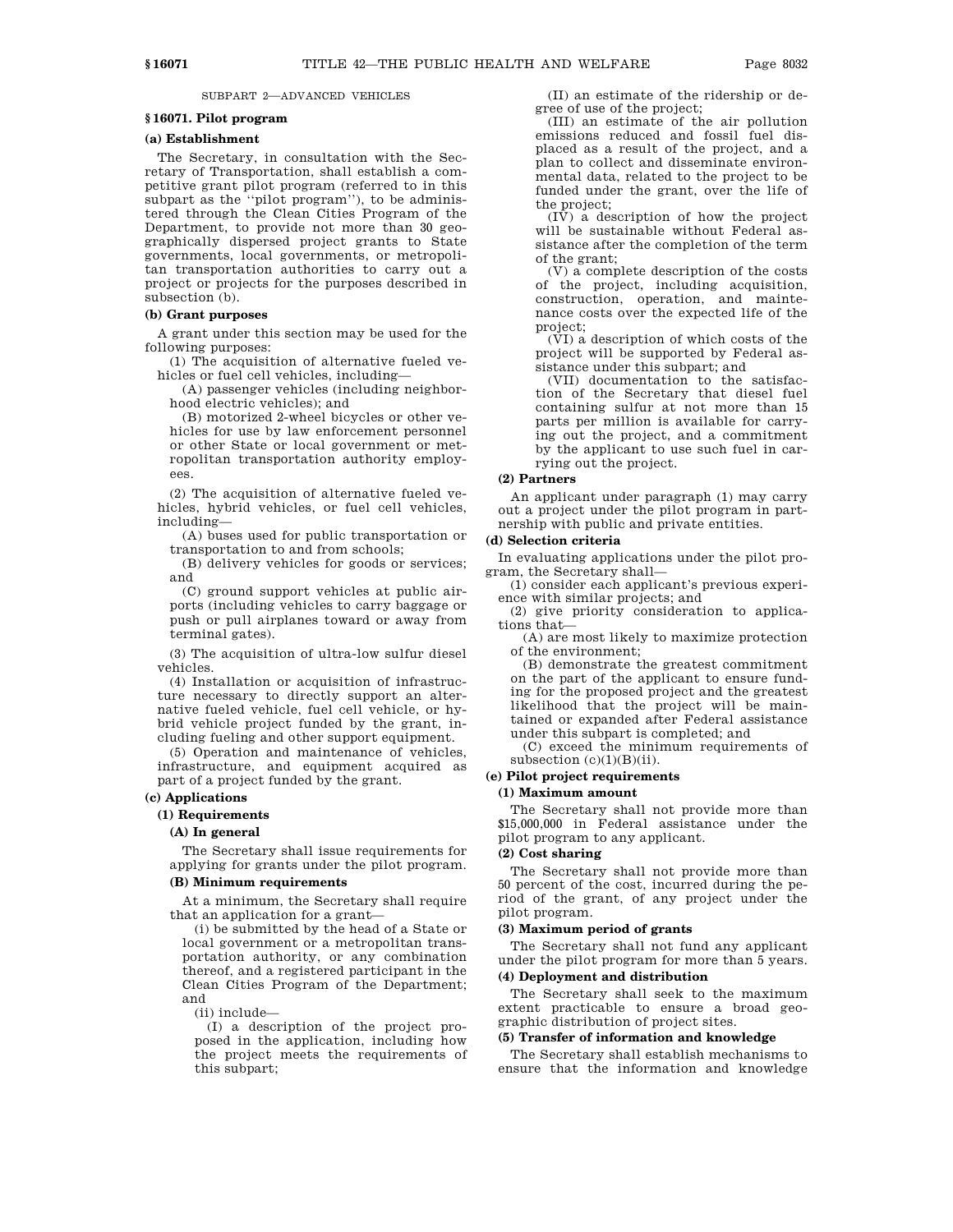gained by participants in the pilot program are transferred among the pilot program participants and to other interested parties, including other applicants that submitted applications.

### **(f) Schedule**

### **(1) Publication**

Not later than 90 days after August 8, 2005, the Secretary shall publish in the Federal Register, Commerce Business Daily, and elsewhere as appropriate, a request for applications to undertake projects under the pilot program. Applications shall be due not later than 180 days after the date of publication of the notice.

### **(2) Selection**

Not later than 180 days after the date by which applications for grants are due, the Secretary shall select by competitive, peer reviewed proposal, all applications for projects to be awarded a grant under the pilot program.

### **(g) Definitions**

For purposes of carrying out the pilot program, the Secretary shall issue regulations defining any term, as the Secretary determines to be necessary.

(Pub. L. 109–58, title VII, §721, Aug. 8, 2005, 119 Stat. 818.)

### **§ 16072. Reports to Congress**

### **(a) Initial report**

Not later than 60 days after the date on which grants are awarded under this subpart, the Secretary shall submit to Congress a report containing—

(1) an identification of the grant recipients and a description of the projects to be funded;

(2) an identification of other applicants that submitted applications for the pilot program; and

(3) a description of the mechanisms used by the Secretary to ensure that the information and knowledge gained by participants in the pilot program are transferred among the pilot program participants and to other interested parties, including other applicants that submitted applications.

#### **(b) Evaluation**

Not later than 3 years after August 8, 2005, and annually thereafter until the pilot program ends, the Secretary shall submit to Congress a report containing an evaluation of the effectiveness of the pilot program, including—

(1) an assessment of the benefits to the environment derived from the projects included in the pilot program; and

(2) an estimate of the potential benefits to the environment to be derived from widespread application of alternative fueled vehicles and ultra-low sulfur diesel vehicles.

(Pub. L. 109–58, title VII, §722, Aug. 8, 2005, 119 Stat. 820.)

#### **§ 16073. Authorization of appropriations**

There are authorized to be appropriated to the Secretary to carry out this subpart \$200,000,000, to remain available until expended.

(Pub. L. 109–58, title VII, §723, Aug. 8, 2005, 119 Stat. 821.)

SUBPART 3—FUEL CELL BUSES

### **§ 16081. Fuel cell transit bus demonstration (a) In general**

The Secretary, in consultation with the Secretary of Transportation, shall establish a transit bus demonstration program to make competitive, merit-based awards for 5-year projects to demonstrate not more than 25 fuel cell transit buses (and necessary infrastructure) in 5 geographically dispersed localities.

### **(b) Preference**

In selecting projects under this section, the Secretary shall give preference to projects that are most likely to mitigate congestion and improve air quality.

#### **(c) Authorization of appropriations**

There are authorized to be appropriated to the Secretary to carry out this section \$10,000,000 for each of fiscal years 2006 through 2010.

(Pub. L. 109–58, title VII, §731, Aug. 8, 2005, 119 Stat. 821.)

PART C—CLEAN SCHOOL BUSES

#### **§ 16091. Clean school bus program 1**

### **(a) Definitions**

In this section:

**(1) Administrator**

The term ''Administrator'' means the Administrator of the Environmental Protection Agency.

#### **(2) Alternative fuel**

The term ''alternative fuel'' means—

(A) liquefied natural gas, compressed natural gas, liquefied petroleum gas, hydrogen,

or propane; (B) methanol or ethanol at no less than 85 percent by volume; or

(C) biodiesel conforming with standards published by the American Society for Testing and Materials as of August 8, 2005.

#### **(3) Clean school bus**

The term ''clean school bus'' means a school bus with a gross vehicle weight of greater than 14,000 pounds that—

(A) is powered by a heavy duty engine; and (B) is operated solely on an alternative fuel or ultra-low sulfur diesel fuel.

#### **(4) Eligible recipient**

#### **(A) In general**

Subject to subparagraph (B), the term ''eligible recipient'' means—

(i) 1 or more local or State governmental entities responsible for—

(I) providing school bus service to 1 or more public school systems; or

(II) the purchase of school buses;

(ii) 1 or more contracting entities that provide school bus service to 1 or more public school systems; or

 $^{\rm 1}$  This section is substantially identical to section 16091a of this title.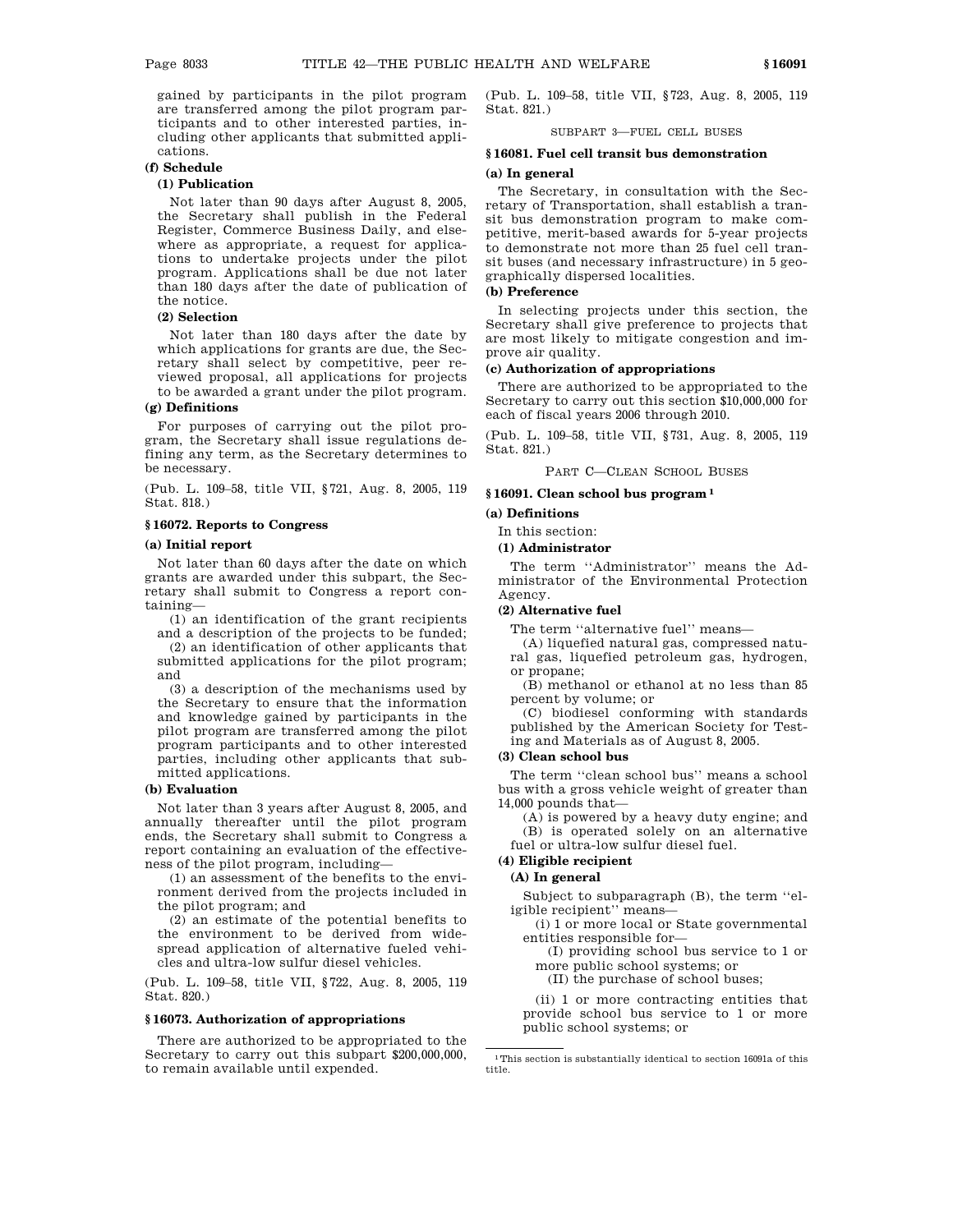(iii) a nonprofit school transportation association.

### **(B) Special requirements**

In the case of eligible recipients identified under clauses (ii) and (iii), $^2$  the Administrator shall establish timely and appropriate requirements for notice and may establish timely and appropriate requirements for approval by the public school systems that would be served by buses purchased or retrofit using grant funds made available under this section.

### **(5) Retrofit technology**

The term ''retrofit technology'' means a particulate filter or other emissions control equipment that is verified or certified by the Administrator or the California Air Resources Board as an effective emission reduction technology when installed on an existing school bus.

#### **(6) Ultra-low sulfur diesel fuel**

The term ''ultra-low sulfur diesel fuel'' means diesel fuel that contains sulfur at not more than 15 parts per million.

**(b) Program for retrofit or replacement of certain existing school buses with clean school buses**

#### **(1) Establishment**

### **(A) In general**

The Administrator, in consultation with the Secretary and other appropriate Federal departments and agencies, shall establish a program for awarding grants on a competitive basis to eligible recipients for the replacement, or retrofit (including repowering, aftertreatment, and remanufactured engines) of, certain existing school buses.

### **(B) Balancing**

In awarding grants under this section, the Administrator shall, to the maximum extent practicable, achieve an appropriate balance between awarding grants—

(i) to replace school buses; and

(ii) to install retrofit technologies.

### **(2) Priority of grant applications**

#### **(A) Replacement**

In the case of grant applications to replace school buses, the Administrator shall give priority to applicants that propose to replace school buses manufactured before model year 1977.

### **(B) Retrofitting**

In the case of grant applications to retrofit school buses, the Administrator shall give priority to applicants that propose to retrofit school buses manufactured in or after model year 1991.

### **(3) Use of school bus fleet**

#### **(A) In general**

All school buses acquired or retrofitted with funds provided under this section shall be operated as part of the school bus fleet for which the grant was made for not less than 5 years.

### **(B) Maintenance, operation, and fueling**

New school buses and retrofit technology shall be maintained, operated, and fueled according to manufacturer recommendations or State requirements.

### **(4) Retrofit grants**

The Administrator may award grants for up to 100 percent of the retrofit technologies and installation costs.

#### **(5) Replacement grants**

#### **(A) Eligibility for 50 percent grants**

The Administrator may award grants for replacement of school buses in the amount of up to one-half of the acquisition costs (including fueling infrastructure) for—

(i) clean school buses with engines manufactured in model year 2005 or 2006 that emit not more than—

(I) 1.8 grams per brake horsepowerhour of non-methane hydrocarbons and oxides of nitrogen; and

(II) .01 grams per brake horsepowerhour of particulate matter; or

(ii) clean school buses with engines manufactured in model year 2007, 2008, or 2009 that satisfy regulatory requirements established by the Administrator for emissions of oxides of nitrogen and particulate matter to be applicable for school buses manufactured in model year 2010.

#### **(B) Eligibility for 25 percent grants**

The Administrator may award grants for replacement of school buses in the amount of up to one-fourth of the acquisition costs (including fueling infrastructure) for—

(i) clean school buses with engines manufactured in model year 2005 or 2006 that emit not more than—

(I) 2.5 grams per brake horsepowerhour of non-methane hydrocarbons and oxides of nitrogen; and

(II) .01 grams per brake horsepowerhour of particulate matter; or

(ii) clean school buses with engines manufactured in model year 2007 or thereafter that satisfy regulatory requirements established by the Administrator for emissions of oxides of nitrogen and particulate matter from school buses manufactured in that model year.

#### **(6) Ultra-low sulfur diesel fuel**

#### **(A) 3 In general**

In the case of a grant recipient receiving a grant for the acquisition of ultra-low sulfur diesel fuel school buses with engines manufactured in model year 2005 or 2006, the grant recipient shall provide, to the satisfaction of the Administrator—

(i) documentation that diesel fuel containing sulfur at not more than 15 parts per million is available for carrying out the purposes of the grant; and

<sup>2</sup>So in original. Probably means clauses (ii) and (iii) of subparagraph (A).  $3S$ o in original. No subpar. (B) was enacted.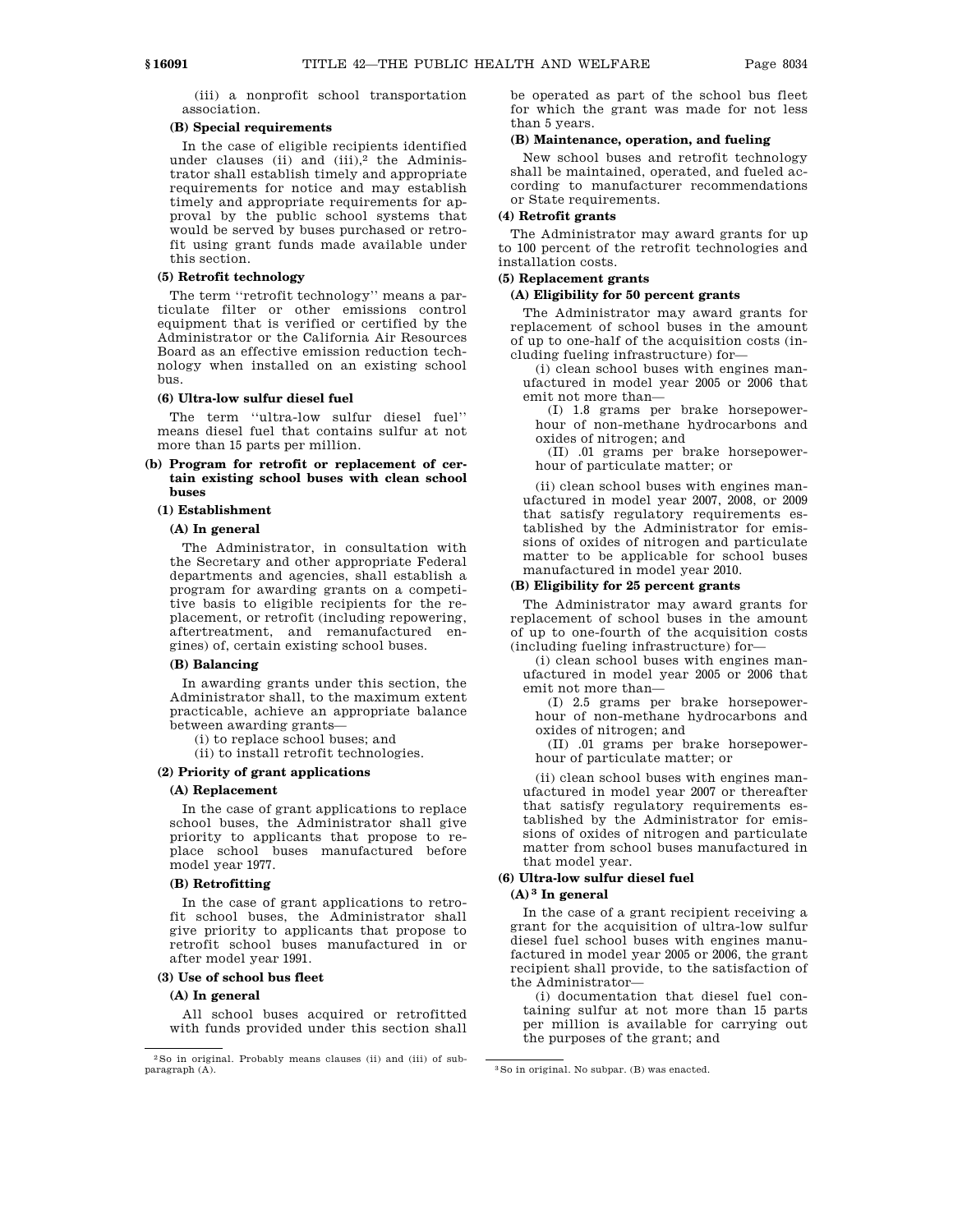(ii) a commitment by the applicant to use that fuel in carrying out the purposes of the grant.

### **(7) Deployment and distribution**

The Administrator shall, to the maximum extent practicable—

(A) achieve nationwide deployment of clean school buses through the program under this section; and

(B) ensure a broad geographic distribution of grant awards, with no State receiving more than 10 percent of the grant funding made available under this section during a fiscal year.

### **(8) Annual report**

#### **(A) 3 In general**

Not later than January 31 of each year, the Administrator shall submit to Congress a report that—

(i) evaluates the implementation of this section; and

(ii) describes—

(I) the total number of grant applications received;

(II) the number and types of alternative fuel school buses, ultra-low sulfur diesel fuel school buses, and retrofitted buses requested in grant applications;

(III) grants awarded and the criteria used to select the grant recipients;

(IV) certified engine emission levels of all buses purchased or retrofitted under this section;

(V) an evaluation of the in-use emission level of buses purchased or retrofitted under this section; and

(VI) any other information the Administrator considers appropriate.

### **(c) Education**

### **(1) In general**

Not later than 90 days after August 8, 2005, the Administrator shall develop an education outreach program to promote and explain the grant program.

### **(2) Coordination with stakeholders**

The outreach program shall be designed and conducted in conjunction with national school bus transportation associations and other stakeholders.

#### **(3) Components**

The outreach program shall—

(A) inform potential grant recipients on the process of applying for grants;

(B) describe the available technologies and the benefits of the technologies;

(C) explain the benefits of participating in the grant program; and

(D) include, as appropriate, information from the annual report required under subsection (b)(8).

#### **(d) Authorization of appropriations**

There are authorized to be appropriated to the Administrator to carry out this section, to remain available until expended—

(1) \$55,000,000 for each of fiscal years 2006 and 2007; and

(2) such sums as are necessary for each of fiscal years 2008, 2009, and 2010.

(Pub. L. 109–58, title VII, §741, Aug. 8, 2005, 119 Stat. 821.)

### **§ 16091a. Clean school bus program 1**

#### **(a) Definitions**

In this section, the following definitions apply:

#### **(1) Administrator**

The term ''Administrator'' means the Administrator of the Environmental Protection Agency.

### **(2) Alternative fuel**

The term ''alternative fuel'' means—

(A) liquefied natural gas, compressed natural gas, liquefied petroleum gas, hydrogen, or propane;

(B) methanol or ethanol at no less than 85 percent by volume; or

(C) biodiesel conforming with standards published by the American Society for Testing and Materials as of August 10, 2005.

#### **(3) Clean school bus**

The term ''clean school bus'' means a school bus with a gross vehicle weight of greater than 14,000 pounds that—

(A) is powered by a heavy duty engine; and (B) is operated solely on an alternative fuel or ultra-low sulfur diesel fuel.

### **(4) Eligible recipient**

### **(A) In general**

Subject to subparagraph (B), the term ''eligible recipient'' means—

(i) one or more local or State governmental entities responsible for providing school bus service to one or more public school systems or the purchase of school buses;

(ii) one or more contracting entities that provide school bus service to one or more public school systems; or

(iii) a nonprofit school transportation association.

#### **(B) Special requirements**

In the case of eligible recipients identified under clauses (ii) and (iii) of subparagraph (A), the Administrator shall establish timely and appropriate requirements for notice and may establish timely and appropriate requirements for approval by the public school systems that would be served by buses purchased or retrofit using grant funds made available under this section.

### **(5) Retrofit technology**

The term ''retrofit technology'' means a particulate filter or other emissions control equipment that is verified or certified by the Administrator or the California Air Resources Board as an effective emission reduction technology when installed on an existing school bus.

#### **(6) Secretary**

The term ''Secretary'' means the Secretary of Energy.

 $^{\rm 1}$  This section is substantially identical to section 16091 of this title.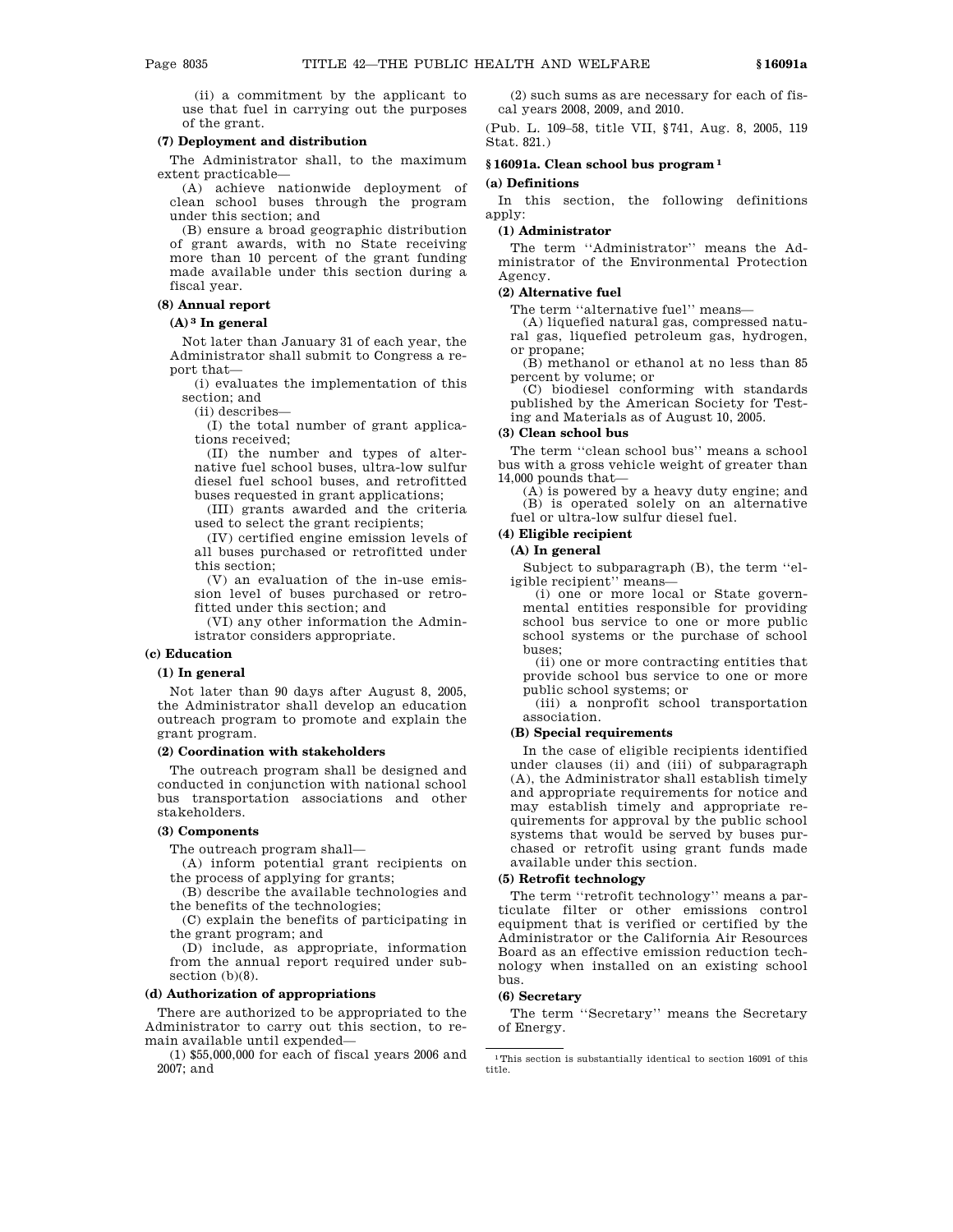### **(7) Ultra-low sulfur diesel fuel**

The term ''ultra-low sulfur diesel fuel'' means diesel fuel that contains sulfur at not more than 15 parts per million.

### **(b) Program for retrofit or replacement of certain existing school buses with clean school buses**

#### **(1) Establishment**

### **(A) In general**

The Administrator, in consultation with the Secretary and other appropriate Federal departments and agencies, shall establish a program for awarding grants on a competitive basis to eligible recipients for the replacement of, retrofit (including repowering, aftertreatment, and remanufactured engines) of, or purchase of alternative fuels for, certain existing school buses. The awarding of grants for the purchase of alternative fuels should be consistent with the historic funding levels of the program for such purchase.

### **(B) Balancing**

In awarding grants under this section, the Administrator shall achieve, to the maximum extent practicable, achieve<sup>2</sup> an appropriate balance between awarding grants—

(i) to replace school buses;

- (ii) to install retrofit technologies; and
- (iii) to purchase and use alternative fuel.

# **(2) Priority of grant applications**

### **(A) Replacement**

In the case of grant applications to replace school buses, the Administrator shall give priority to applicants that propose to replace school buses manufactured before model year 1977.

### **(B) Retrofitting**

In the case of grant applications to retrofit school buses, the Administrator shall give priority to applicants that propose to retrofit school buses manufactured in or after model year 1991.

### **(3) Use of school bus fleet**

### **(A) In general**

All school buses acquired or retrofitted with funds provided under this section shall be operated as part of the school bus fleet for which the grant was made for not less than 5 years.

#### **(B) Maintenance, operation, and fueling**

New school buses and retrofit technology shall be maintained, operated, and fueled according to manufacturer recommendations or State requirements.

### **(4) Retrofit grants**

The Administrator may award grants under this section for up to 100 percent of the retrofit technologies and installation costs.

### **(5) Replacement grants**

**(A) Eligibility for 50 percent grants**

The Administrator may award grants under this section for replacement of school buses in the amount of up to one-half of the acquisition costs (including fueling infrastructure) for—

(i) clean school buses with engines manufactured in model year 2005 or 2006 that emit not more than—

(I) 1.8 grams per brake horsepowerhour of non-methane hydrocarbons and oxides of nitrogen; and

(II) .01 grams per brake horsepowerhour of particulate matter; or

(ii) clean school buses with engines manufactured in model year 2007, 2008, or 2009 that satisfy regulatory requirements established by the Administrator for emissions of oxides of nitrogen and particulate matter to be applicable for school buses manufactured in model year 2010.

### **(B) Eligibility for 25 percent grants**

The Administrator may award grants under this section for replacement of school buses in the amount of up to one-fourth of the acquisition costs (including fueling infrastructure) for—

(i) clean school buses with engines manufactured in model year 2005 or 2006 that emit not more than—

(I) 2.5 grams per brake horsepowerhour of non-methane hydrocarbons and oxides of nitrogen; and

(II) .01 grams per brake horsepowerhour of particulate matter; or

(ii) clean school buses with engines manufactured in model year 2007 or thereafter that satisfy regulatory requirements established by the Administrator for emissions of oxides of nitrogen and particulate matter from school buses manufactured in that model year.

### **(6) Ultra-low sulfur diesel fuel**

#### **(A) 3 In general**

In the case of a grant recipient receiving a grant for the acquisition of ultra-low sulfur diesel fuel school buses with engines manufactured in model year 2005 or 2006, the grant recipient shall provide, to the satisfaction of the Administrator—

(i) documentation that diesel fuel containing sulfur at not more than 15 parts per million is available for carrying out the purposes of the grant; and

(ii) a commitment by the applicant to use that fuel in carrying out the purposes of the grant.

### **(7) Deployment and distribution**

The Administrator, to the maximum extent practicable, shall—

(A) achieve nationwide deployment of clean school buses through the program under this section; and

(B) ensure a broad geographic distribution of grant awards, with no State receiving more than 10 percent of the grant funding made available under this section during a fiscal year.

<sup>2</sup>So in original. The word ''achieve'' probably should not appear. 3So in original. No subpar. (B) was enacted.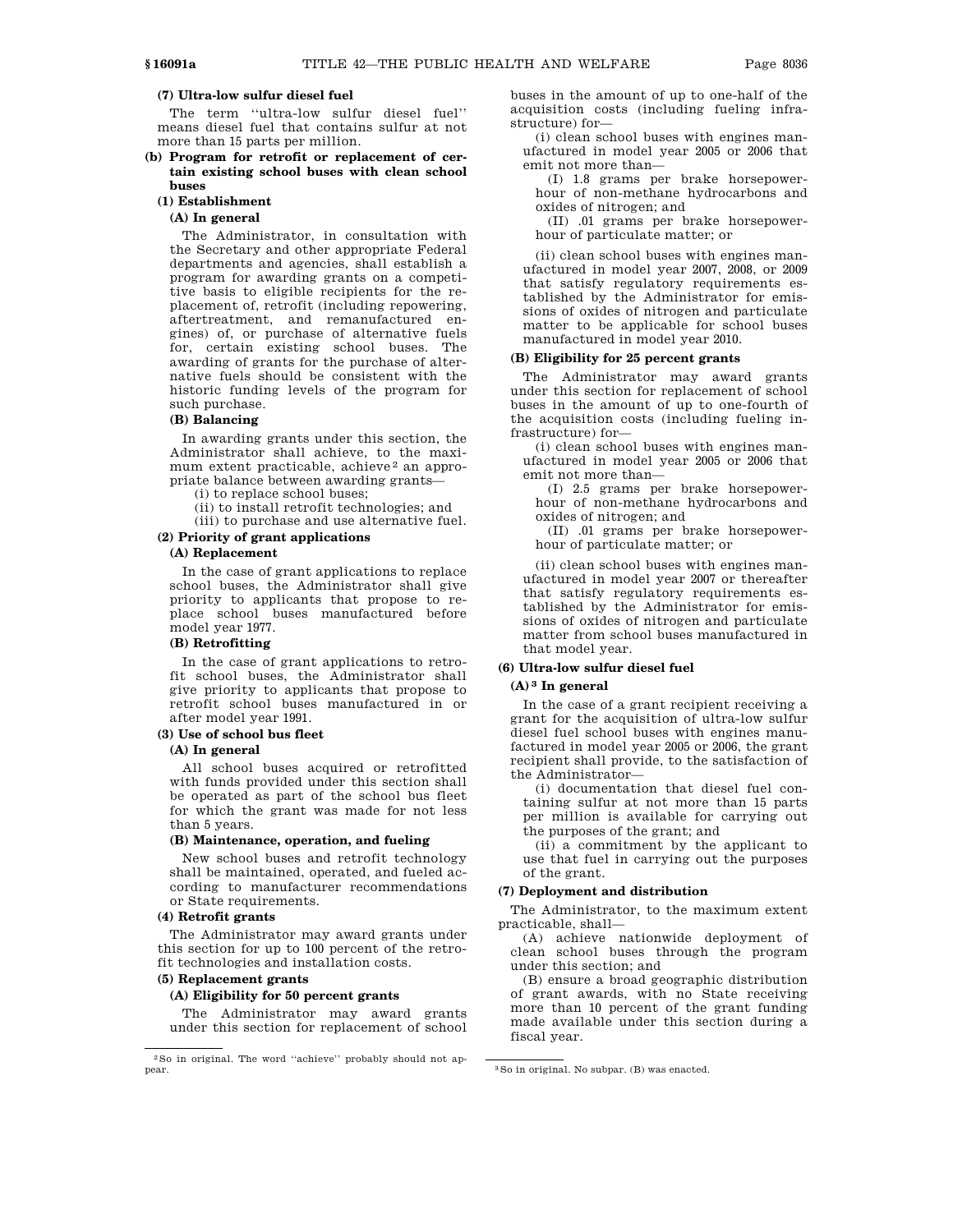### **(8) Annual report**

### **(A) 3 In general**

Not later than January 31 of each year, the Administrator shall submit to Congress a report that—

(i) evaluates the implementation of this section; and

(ii) describes—

(I) the total number of grant applications received;

(II) the number and types of alternative fuel school buses, ultra-low sulfur diesel fuel school buses, and retrofitted buses requested in grant applications;

(III) grants awarded and the criteria used to select the grant recipients;

(IV) certified engine emission levels of all buses purchased or retrofitted under this section;

(V) an evaluation of the in-use emission level of buses purchased or retrofitted under this section; and

(VI) any other information the Administrator considers appropriate.

**(c) Education**

#### **(1) In general**

Not later than 90 days after August 10, 2005, the Administrator shall develop an education outreach program to promote and explain the grant program.

#### **(2) Coordination with stakeholders**

The outreach program shall be designed and conducted in conjunction with national school bus transportation associations and other stakeholders.

#### **(3) Components**

The outreach program shall—

(A) inform potential grant recipients on

the process of applying for grants; (B) describe the available technologies and

the benefits of the technologies; (C) explain the benefits of participating in the grant program; and

(D) include, as appropriate, information from the annual report required under subsection (b)(8).

#### **(d) Authorization of appropriations**

There are authorized to be appropriated to the Administrator to carry out this section, to remain available until expended—

(1) \$55,000,000 for each of fiscal years 2006 and 2007; and

(2) such sums as are necessary for each of fiscal years 2008, 2009, and 2010.

(Pub. L. 109–59, title VI, §6015, Aug. 10, 2005, 119 Stat. 1884.)

#### CODIFICATION

Section was enacted as part of the Safe, Accountable, Flexible, Efficient Transportation Equity Act: A Legacy for Users or the SAFETEA–LU, and not as part of the Energy Policy Act of 2005 which comprises this chapter.

### **§ 16092. Diesel truck retrofit and fleet modernization program**

#### **(a) Establishment**

The Administrator, in consultation with the Secretary, shall establish a program for awarding grants on a competitive basis to public agencies and entities for fleet modernization programs including installation of retrofit technologies for diesel trucks.

### **(b) Eligible recipients**

A grant shall be awarded under this section only to a State or local government or an agency or instrumentality of a State or local government or of two or more State or local governments who will allocate funds, with preference to ports and other major hauling operations.

### **(1) In general**

**(c) Awards**

The Administrator shall seek, to the maximum extent practicable, to ensure a broad geographic distribution of grants under this section.

### **(2) Preferences**

In making awards of grants under this section, the Administrator shall give preference to proposals that—

(A) will achieve the greatest reductions in emissions of nonmethane hydrocarbons, oxides of nitrogen, and/or particulate matter per proposal or per truck; or

(B) involve the use of Environmental Protection Agency or California Air Resources Board verified emissions control retrofit technology on diesel trucks that operate solely on ultra-low sulfur diesel fuel after September 2006.

### **(d) Conditions of grant**

A grant shall be provided under this section on the conditions that—

(1) trucks which are replacing scrapped trucks and on which retrofit emissions-control technology are to be demonstrated—

(A) will operate on ultra-low sulfur diesel fuel where such fuel is reasonably available or required for sale by State or local law or regulation;

(B) were manufactured in model year 1998 and before; and

(C) will be used for the transportation of cargo goods especially in port areas or used in goods movement and major hauling operations;

(2) grant funds will be used for the purchase of emission control retrofit technology, including State taxes and contract fees; and

(3) grant recipients will provide at least 50 percent of the total cost of the retrofit, including the purchase of emission control retrofit technology and all necessary labor for installation of the retrofit, from any source other than this section.

### **(e) Verification**

Not later than 90 days after August 8, 2005, the Administrator shall publish in the Federal Register procedures to—

(1) make grants pursuant to this section;

(2) verify that trucks powered by ultra-low sulfur diesel fuel on which retrofit emissionscontrol technology are to be demonstrated will operate on diesel fuel containing not more than 15 parts per million of sulfur after September 2006; and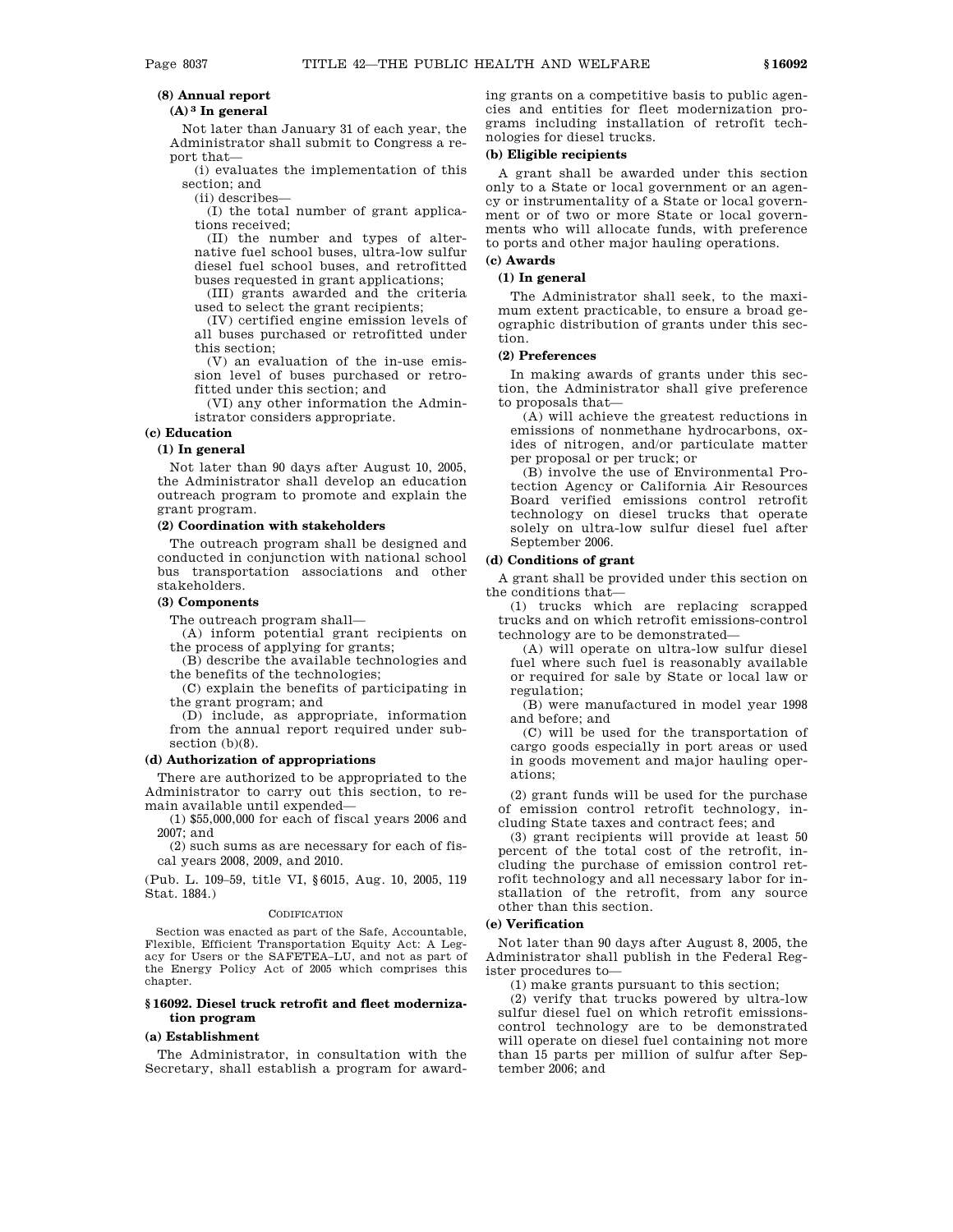(3) verify that grants are administered in accordance with this section.

### **(f) Authorization of appropriations**

There are authorized to be appropriated to the Administrator to carry out this section, to remain available until expended the following sums:

(1) \$20,000,000 for fiscal year 2006.

(2) \$35,000,000 for fiscal year 2007.

(3) \$45,000,000 for fiscal year 2008.

(4) Such sums as are necessary for each of fiscal years 2009 and 2010.

(Pub. L. 109–58, title VII, §742, Aug. 8, 2005, 119 Stat. 824.)

### **§ 16093. Fuel cell school buses**

#### **(a) Establishment**

The Secretary shall establish a program for entering into cooperative agreements—

(1) with private sector fuel cell bus developers for the development of fuel cell-powered school buses; and

(2) subsequently, with not less than 2 units of local government using natural gas-powered school buses and such private sector fuel cell bus developers to demonstrate the use of fuel cell-powered school buses.

#### **(b) Cost sharing**

The non-Federal contribution for activities funded under this section shall be not less than—

(1) 20 percent for fuel infrastructure development activities; and

(2) 50 percent for demonstration activities and for development activities not described in paragraph (1).

#### **(c) Reports to Congress**

Not later than 3 years after August 8, 2005, the Secretary shall transmit to Congress a report that—

(1) evaluates the process of converting natural gas infrastructure to accommodate fuel cell-powered school buses; and

(2) assesses the results of the development and demonstration program under this section.

#### **(d) Authorization of appropriations**

There are authorized to be appropriated to the Secretary to carry out this section \$25,000,000 for the period of fiscal years 2006 through 2009.

(Pub. L. 109–58, title VII, §743, Aug. 8, 2005, 119 Stat. 826.)

#### PART D—MISCELLANEOUS

### **§ 16101. Railroad efficiency**

#### **(a) Establishment**

The Secretary shall (in cooperation with the Secretary of Transportation and the Administrator of the Environmental Protection Agency) establish a cost-shared, public-private research partnership involving the Federal Government, railroad carriers, locomotive manufacturers and equipment suppliers, and the Association of American Railroads, to develop and demonstrate railroad locomotive technologies that increase

fuel economy, reduce emissions, and lower costs of operation.

#### **(b) Authorization of appropriations**

There are authorized to be appropriated to the Secretary to carry out this section—

(1) \$15,000,000 for fiscal year 2006;

(2) \$20,000,000 for fiscal year 2007; and

(3) \$30,000,000 for fiscal year 2008.

(Pub. L. 109–58, title VII, §751, Aug. 8, 2005, 119 Stat. 826.)

#### ADVANCED TECHNOLOGY LOCOMOTIVE GRANT PILOT PROGRAM

Pub. L. 110–140, title XI, §1111, Dec. 19, 2007, 121 Stat. 1757, provided that:

''(a) IN GENERAL.—The Secretary of Transportation, in consultation with the Administrator of the Environmental Protection Agency, shall establish and carry out a pilot program for making grants to railroad carriers (as defined in section 20102 of title 49, United States Code) and State and local governments—

''(1) for assistance in purchasing hybrid or other energy-efficient locomotives, including hybrid switch and generator-set locomotives; and

''(2) to demonstrate the extent to which such locomotives increase fuel economy, reduce emissions, and lower costs of operation.

''(b) LIMITATION.—Notwithstanding subsection (a), no grant under this section may be used to fund the costs of emissions reductions that are mandated under Federal law.

''(c) GRANT CRITERIA.—In selecting applicants for grants under this section, the Secretary of Transportation shall consider—

''(1) the level of energy efficiency that would be achieved by the proposed project;

''(2) the extent to which the proposed project would assist in commercial deployment of hybrid or other energy-efficient locomotive technologies;

 $(3)$  the extent to which the proposed project complements other private or governmental partnership efforts to improve air quality or fuel efficiency in a particular area; and

''(4) the extent to which the applicant demonstrates innovative strategies and a financial commitment to increasing energy efficiency and reducing greenhouse gas emissions of its railroad operations.

''(d) COMPETITIVE GRANT SELECTION PROCESS.—

''(1) APPLICATIONS.—A railroad carrier or State or local government seeking a grant under this section shall submit for approval by the Secretary of Transportation an application for the grant containing such information as the Secretary of Transportation may require.

''(2) COMPETITIVE SELECTION.—The Secretary of Transportation shall conduct a national solicitation for applications for grants under this section and shall select grantees on a competitive basis.

''(e) FEDERAL SHARE.—The Federal share of the cost of a project under this section shall not exceed 80 percent of the project cost.

''(f) REPORT.—Not later than 3 years after the date of enactment of this Act [Dec. 19, 2007], the Secretary of Transportation shall submit to Congress a report on the results of the pilot program carried out under this section.

''(g) AUTHORIZATION OF APPROPRIATIONS.—There is authorized to be appropriated to the Secretary of Transportation \$10,000,000 for each of the fiscal years 2008 through 2011 to carry out this section. Such funds shall remain available until expended.''

### **§ 16102. Diesel fueled vehicles**

#### **(a) Definition of tier 2 emission standards**

In this section, the term ''tier 2 emission standards'' means the motor vehicle emission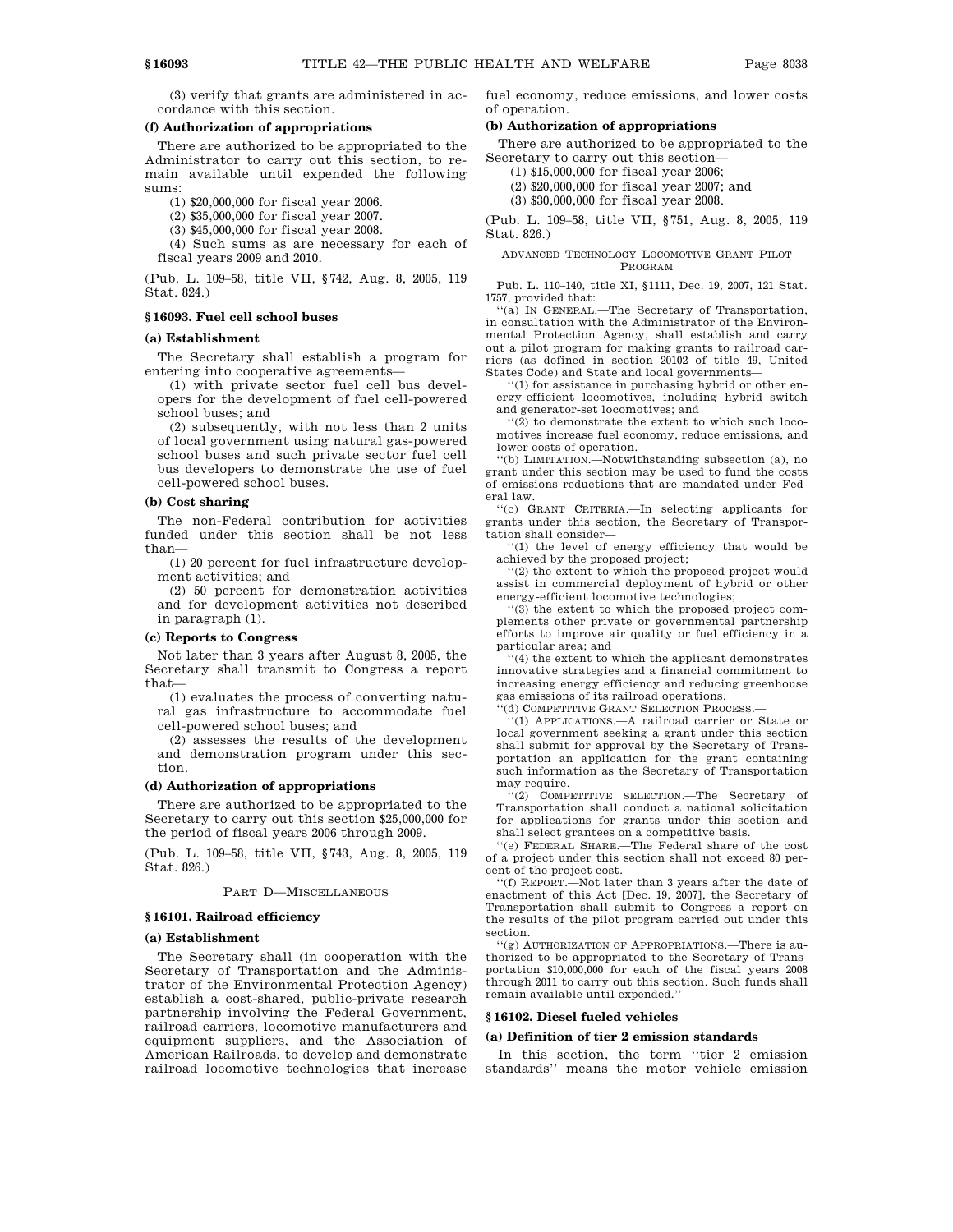standards that apply to passenger cars, light trucks, and larger passenger vehicles manufactured after the 2003 model year, as issued on February 10, 2000, by the Administrator of the Environmental Protection Agency under sections 7521 and 7545 of this title.

#### **(b) Diesel combustion and after-treatment technologies**

The Secretary shall accelerate efforts to improve diesel combustion and after-treatment technologies for use in diesel fueled motor vehicles.

### **(c) Goals**

The Secretary shall carry out subsection (b) with a view toward achieving the following goals:

(1) Developing and demonstrating diesel technologies that, not later than 2010, meet the following standards:

(A) Tier 2 emission standards.

(B) The heavy-duty emissions standards of 2007 that are applicable to heavy-duty vehicles under regulations issued by the Administrator of the Environmental Protection Agency as of August 8, 2005.

(2) Developing the next generation of lowemission, high efficiency diesel engine technologies, including homogeneous charge compression ignition technology.

(Pub. L. 109–58, title VII, §754, Aug. 8, 2005, 119 Stat. 828.)

### **§ 16103. Conserve by Bicycling Program**

#### **(a) Definitions**

In this section:

#### **(1) Program**

The term ''program'' means the Conserve by Bicycling Program established by subsection (b).

#### **(2) Secretary**

The term ''Secretary'' means the Secretary of Transportation.

#### **(b) Establishment**

There is established within the Department of Transportation a program to be known as the ''Conserve by Bicycling Program''.

#### **(c) Projects**

#### **(1) In general**

In carrying out the program, the Secretary shall establish not more than 10 pilot projects that are-

(A) dispersed geographically throughout the United States; and

(B) designed to conserve energy resources by encouraging the use of bicycles in place of motor vehicles.

### **(2) Requirements**

A pilot project described in paragraph (1) shall—

(A) use education and marketing to convert motor vehicle trips to bicycle trips;

(B) document project results and energy savings (in estimated units of energy conserved);

(C) facilitate partnerships among interested parties in at least 2 of the fields of—

(i) transportation; (ii) law enforcement;

- (iii) education;
- (iv) public health;
- (v) environment; and
- (vi) energy;

(D) maximize bicycle facility investments; (E) demonstrate methods that may be used

in other regions of the United States; and (F) facilitate the continuation of ongoing programs that are sustained by local resources.

### **(3) Cost sharing**

At least 20 percent of the cost of each pilot project described in paragraph (1) shall be provided from non-Federal sources.

#### **(d) Energy and bicycling research study**

### **(1) In general**

Not later than 2 years after August 8, 2005, the Secretary shall enter into a contract with the National Academy of Sciences for, and the National Academy of Sciences shall conduct and submit to Congress a report on, a study on the feasibility of converting motor vehicle trips to bicycle trips.

#### **(2) Components**

The study shall—

(A) document the results or progress of the pilot projects under subsection (c);

(B) determine the type and duration of motor vehicle trips that people in the United States may feasibly make by bicycle, taking into consideration factors such as—

(i) weather;

(ii) land use and traffic patterns;

(iii) the carrying capacity of bicycles; and

(iv) bicycle infrastructure;

(C) determine any energy savings that would result from the conversion of motor vehicle trips to bicycle trips;

(D) include a cost-benefit analysis of bicycle infrastructure investments; and

(E) include a description of any factors that would encourage more motor vehicle trips to be replaced with bicycle trips.

### **(e) Authorization of appropriations**

There is authorized to be appropriated to the Secretary to carry out this section \$6,200,000, to remain available until expended, of which—

(1) \$5,150,000 shall be used to carry out pilot projects described in subsection (c);

(2) \$300,000 shall be used by the Secretary to coordinate, publicize, and disseminate the results of the program; and

(3) \$750,000 shall be used to carry out subsection (d).

(Pub. L. 109–58, title VII, §755, Aug. 8, 2005, 119 Stat. 828.)

#### **§ 16104. Reduction of engine idling**

### **(a) Definitions**

In this section:

### **(1) Administrator**

The term ''Administrator'' means the Administrator of the Environmental Protection Agency.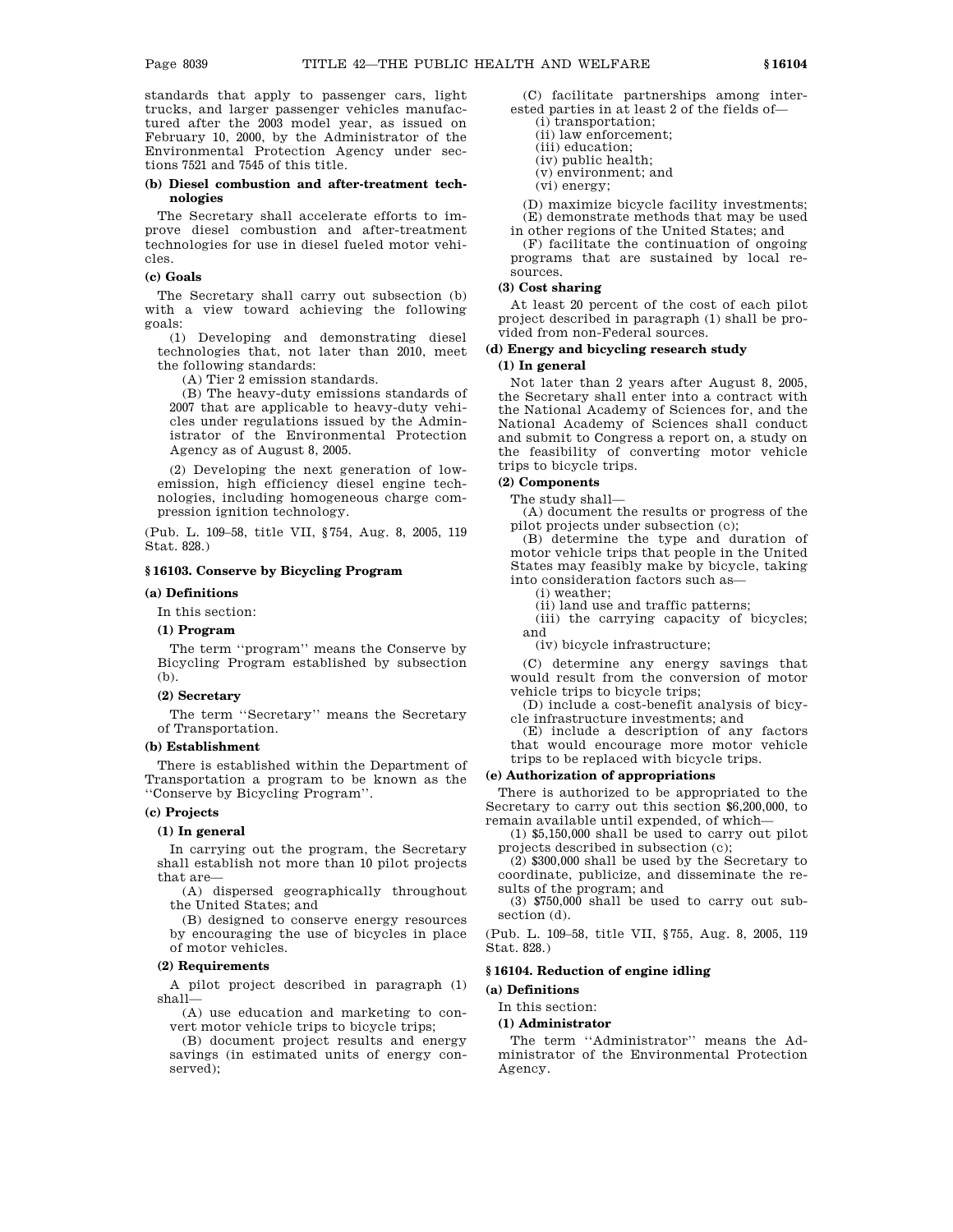### **(2) Advanced truck stop electrification system**

The term ''advanced truck stop electrification system'' means a stationary system that delivers heat, air conditioning, electricity, or communications, and is capable of providing verifiable and auditable evidence of use of those services, to a heavy-duty vehicle and any occupants of the heavy-duty vehicle with or without relying on components mounted onboard the heavy-duty vehicle for delivery of those services.

### **(3) Auxiliary power unit**

The term ''auxiliary power unit'' means an integrated system that—

(A) provides heat, air conditioning, engine warming, or electricity to components on a heavy-duty vehicle; and

(B) is certified by the Administrator under part 89 of title 40, Code of Federal Regulations (or any successor regulation), as meeting applicable emission standards.

### **(4) Heavy-duty vehicle**

The term ''heavy-duty vehicle'' means a vehicle that—

(A) has a gross vehicle weight rating greater than 8,500 pounds; and

(B) is powered by a diesel engine.

#### **(5) Idle reduction technology**

The term ''idle reduction technology'' means an advanced truck stop electrification system, auxiliary power unit, or other technology that—

(A) is used to reduce long-duration idling; and

(B) allows for the main drive engine or auxiliary refrigeration engine to be shut down.

#### **(6) Energy conservation technology**

the 1 term ''energy conservation technology'' means any device, system of devices, or equipment that improves the fuel economy.

#### **(7) Long-duration idling**

#### **(A) In general**

The term "long-duration idling" means the operation of a main drive engine or auxiliary refrigeration engine, for a period greater than 15 consecutive minutes, at a time at which the main drive engine is not engaged in gear.

### **(B) Exclusions**

The term ''long-duration idling'' does not include the operation of a main drive engine or auxiliary refrigeration engine during a routine stoppage associated with traffic movement or congestion.

### **(b) Idle reduction technology benefits, programs, and studies**

### **(1) In general**

Not later than 90 days after August 8, 2005, the Administrator shall—

 $(A)(i)$  commence a review of the mobile source air emission models of the Environmental Protection Agency used under the Clean Air Act (42 U.S.C. 7401 et seq.) to determine whether the models accurately reflect the emissions resulting from long-duration idling of heavy-duty vehicles and other vehicles and engines; and

(ii) update those models as the Administrator determines to be appropriate; and

(B)(i) commence a review of the emission reductions achieved by the use of idle reduction technology; and

(ii) complete such revisions of the regulations and guidance of the Environmental Protection Agency as the Administrator determines to be appropriate.

### **(2) Deadline for completion**

Not later than 180 days after August 8, 2005, the Administrator shall—

(A) complete the reviews under subparagraphs  $(A)(i)$  and  $(B)(i)$  of paragraph  $(1)$ ; and (B) prepare and make publicly available one or more reports on the results of the reviews.

### **(3) Discretionary inclusions**

The reviews under subparagraphs (A)(i) and (B)(i) of paragraph (1) and the reports under paragraph (2)(B) may address the potential fuel savings resulting from use of idle reduction technology.

### **(4) Idle reduction and energy conservation deployment program**

### **(A) Establishment**

**(i) In general**

Not later than 90 days after August 8, 2005, the Administrator, in consultation with the Secretary of Transportation shall, through the Environmental Protection Agency's SmartWay Transport Partnership, establish a program to support deployment of idle reduction and energy conservation technologies.

#### **(ii) Priority**

The Administrator shall give priority to the deployment of idle reduction and energy conservation technologies based on the costs and beneficial effects on air quality and ability to lessen the emission of criteria air pollutants.

#### **(B) Funding**

#### **(i) Authorization of appropriations**

There are authorized to be appropriated to the Administrator to carry out subparagraph (A) for the purpose of reducing extended idling from heavy-duty vehicles \$19,500,000 for fiscal year 2006, \$30,000,000 for fiscal year 2007, and \$45,000,000 for fiscal year 2008.

#### **(ii) Locomotives**

There are authorized to be appropriated to the administrator to carry out subparagraph (A) for the purpose of reducing extended idling from locomotives \$10,000,000 for fiscal year 2006, \$15,000,000 for fiscal year 2007, and \$20,000,000 for fiscal year 2008.

### **(iii) Cost sharing**

Subject to clause (iv), the Administrator shall require at least 50 percent of the

<sup>1</sup>So in original. Probably should be capitalized.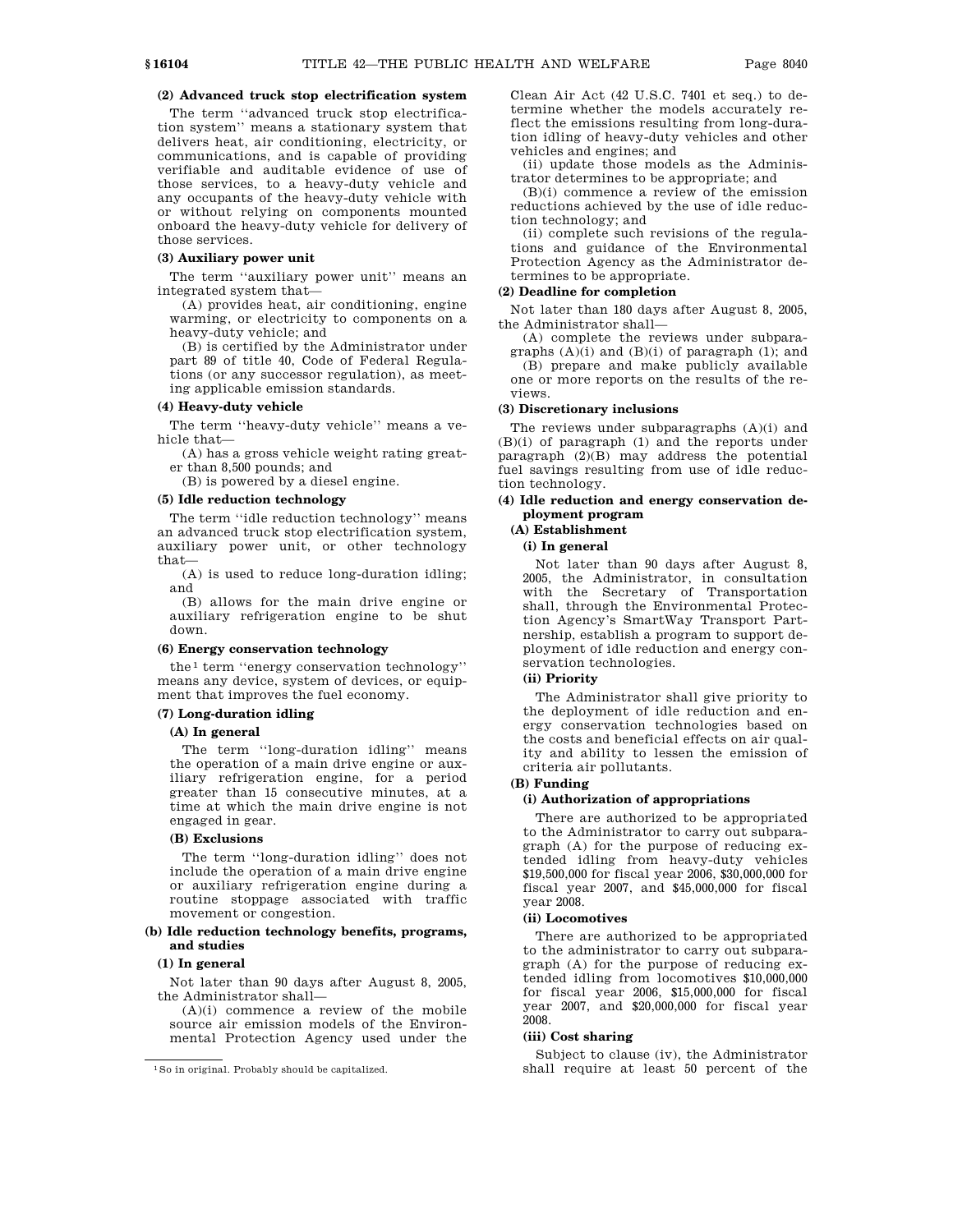costs directly and specifically related to any project under this section to be provided from non-Federal sources.

### **(iv) Necessary and appropriate reductions**

The Administrator may reduce the non-Federal requirement under clause (iii) if the Administrator determines that the reduction is necessary and appropriate to meet the objectives of this section.

### **(5) Idling location study**

### **(A) In general**

Not later than 90 days after August 8, 2005, the Administrator, in consultation with the Secretary of Transportation, shall commence a study to analyze all locations at which heavy-duty vehicles stop for long-duration idling, including—

(i) truck stops;

(ii) rest areas;

(iii) border crossings;

(iv) ports;

(v) transfer facilities; and

(vi) private terminals.

### **(B) Deadline for completion**

Not later than 180 days after August 8, 2005, the Administrator shall—

(i) complete the study under subparagraph (A); and

(ii) prepare and make publicly available one or more reports of the results of the study.

### **(c) Omitted**

### **(d) Report**

Not later than 60 days after the date on which funds are initially awarded under this section, and on an annual basis thereafter, the Administrator shall submit to Congress a report containing—

(1) an identification of the grant recipients, a description of the projects to be funded and the amount of funding provided; and

(2) an identification of all other applicants that submitted applications under the program.

(Pub. L. 109–58, title VII, §756, Aug. 8, 2005, 119 Stat. 829.)

#### REFERENCES IN TEXT

The Clean Air Act, referred to in subsec. (b)(1)(A)(i), is act July 14, 1955, ch. 360, 69 Stat. 322, as amended, which is classified generally to chapter 85 (§7401 et seq.) of this title. For complete classification of this Act to the Code, see Short Title note set out under section 7401 of this title and Tables.

#### **CODIFICATION**

Section is comprised of section 756 of Pub. L. 109–58. Subsec. (c) of section 756 of Pub. L. 109–58 amended section 127 of Title 23, Highways.

### **§ 16105. Biodiesel engine testing program**

#### **(a) In general**

Not later that<sup>1</sup> 180 days after August 8, 2005, the Secretary shall initiate a partnership with diesel engine, diesel fuel injection system, and diesel vehicle manufacturers and diesel and biodiesel fuel providers, to include biodiesel testing in advanced diesel engine and fuel system technology.

### **(b) Scope**

The program shall provide for testing to determine the impact of biodiesel from different sources on current and future emission control technologies, with emphasis on—

(1) the impact of biodiesel on emissions warranty, in-use liability, and antitampering provisions;

(2) the impact of long-term use of biodiesel on engine operations;

(3) the options for optimizing these technologies for both emissions and performance when switching between biodiesel and diesel fuel; and

(4) the impact of using biodiesel in these fueling systems and engines when used as a blend with 2006 Environmental Protection Agency-mandated diesel fuel containing a maximum of 15-parts-per-million sulfur content.

#### **(c) Report**

Not later than 2 years after August 8, 2005, the Secretary shall provide an interim report to Congress on the findings of the program, including a comprehensive analysis of impacts from biodiesel on engine operation for both existing and expected future diesel technologies, and recommendations for ensuring optimal emissions reductions and engine performance with biodiesel.

#### **(d) Authorization of appropriations**

There are authorized to be appropriated \$5,000,000 for each of fiscal years 2006 through 2010 to carry out this section.

### **(e) Definition**

For purposes of this section, the term ''biodiesel'' means a diesel fuel substitute produced from nonpetroleum renewable resources that meets the registration requirements for fuels and fuel additives established by the Environmental Protection Agency under section 7545 of this title and that meets the American Society for Testing and Materials D6751–02a Standard Specification for Biodiesel Fuel (B100) Blend Stock for Distillate Fuels.

(Pub. L. 109–58, title VII, §757, Aug. 8, 2005, 119 Stat. 832.)

### **§ 16106. Ultra-efficient engine technology for aircraft**

#### **(a) Ultra-efficient engine technology partnership**

The Secretary shall enter into a cooperative agreement with the National Aeronautics and Space Administration for the development of ultra-efficient engine technology for aircraft.

### **(b) Performance objective**

The Secretary shall establish the following performance objectives for the program set forth in subsection (a):

(1) A fuel efficiency increase of at least 10 percent.

(2) A reduction in the impact of landing and takeoff nitrogen oxides emissions on local air quality of 70 percent.

<sup>1</sup>So in original. Probably should be ''than''.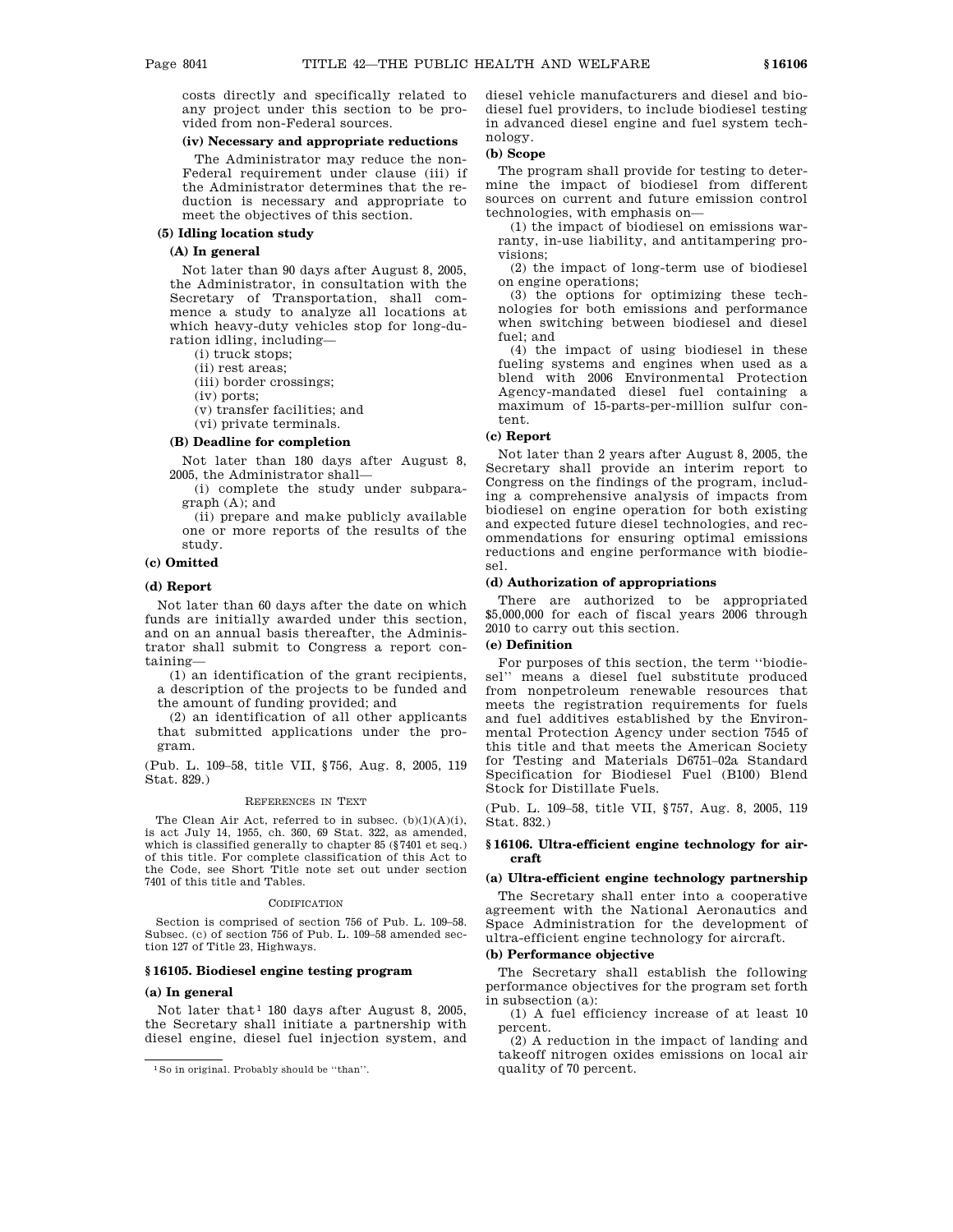(3) Exploring advanced concepts, alternate propulsion, and power configurations, including hybrid fuel cell powered systems.

(4) Exploring the use of alternate fuel in conventional or nonconventional turbine-based systems.

#### **(c) Authorization of appropriations**

There are authorized to be appropriated to the Secretary for carrying out this section \$50,000,000 for each of the fiscal years 2006, 2007, 2008, 2009, and 2010.

(Pub. L. 109–58, title VII, §758, Aug. 8, 2005, 119 Stat. 833.)

PART E—FEDERAL AND STATE PROCUREMENT

#### **§ 16121. Definitions**

# In this part:

# **(1) Fuel cell**

The term ''fuel cell'' means a device that directly converts the chemical energy of a fuel and an oxidant into electricity by electrochemical processes occurring at separate electrodes in the device.

### **(2) Light-duty or heavy-duty vehicle fleet**

The term ''light-duty or heavy-duty vehicle fleet'' does not include any vehicle designed or procured for combat or combat-related missions.

### **(3) Stationary; portable**

The terms "stationary" and "portable", when used in reference to a fuel cell, include—

(A) continuous electric power; and

(B) backup electric power.

### **(4) Task Force**

The term ''Task Force'' means the Hydrogen and Fuel Cell Technical Task Force established under section 16155 of this title.

#### **(5) Technical Advisory Committee**

The term ''Technical Advisory Committee'' means the independent Technical Advisory Committee selected under section 16156 of this title.

(Pub. L. 109–58, title VII, §781, Aug. 8, 2005, 119 Stat. 835.)

### **§ 16122. Federal and State procurement of fuel cell vehicles and hydrogen energy systems**

#### **(a) Purposes**

The purposes of this section are—

(1) to stimulate acceptance by the market of fuel cell vehicles and hydrogen energy systems;

(2) to support development of technologies relating to fuel cell vehicles, public refueling stations, and hydrogen energy systems; and

(3) to require the Federal government,  $1$ which is the largest single user of energy in the United States, to adopt those technologies as soon as practicable after the technologies are developed, in conjunction with private industry partners.

### **(b) Federal leases and purchases**

#### **(1) Requirement**

#### **(A) In general**

Not later than January 1, 2010, the head of any Federal agency that uses a light-duty or heavy-duty vehicle fleet shall lease or purchase fuel cell vehicles and hydrogen energy systems to meet any applicable energy savings goal described in subsection (c).

### **(B) Learning demonstration vehicles**

The Secretary may lease or purchase appropriate vehicles developed under subsections (a)(10) and (b)(1)(A) of section 16157 of this title to meet the requirement in subparagraph (A).

### **(2) Costs of leases and purchases**

### **(A) In general**

The Secretary, in cooperation with the Task Force and the Technical Advisory Committee, shall pay to Federal agencies (or share the cost under interagency agreements) the difference in cost between—

(i) the cost to the agencies of leasing or purchasing fuel cell vehicles and hydrogen energy systems under paragraph (1); and

(ii) the cost to the agencies of a feasible alternative to leasing or purchasing fuel cell vehicles and hydrogen energy systems, as determined by the Secretary.

### **(B) Competitive costs and management structures**

In carrying out subparagraph (A), the Secretary, in consultation with the agency, may use the General Services Administration or any commercial vendor to ensure—

(i) a cost-effective purchase of a fuel cell vehicle or hydrogen energy system; or

(ii) a cost-effective management structure of the lease of a fuel cell vehicle or hydrogen energy system.

### **(3) Exception**

### **(A) In general**

If the Secretary determines that the head of an agency described in paragraph (1) cannot find an appropriately efficient and reliable fuel cell vehicle or hydrogen energy system in accordance with paragraph (1), that agency shall be excepted from compliance with paragraph (1).

#### **(B) Consideration**

In making a determination under subparagraph (A), the Secretary shall consider—

(i) the needs of the agency; and

(ii) an evaluation performed by—

(I) the Task Force; or

(II) the Technical Advisory Committee.

### **(c) Energy savings goals**

#### **(1) In general**

### **(A) Regulations**

Not later than December 31, 2006, the Secretary shall—

(i) in cooperation with the Task Force, promulgate regulations for the period of 2008 through 2010 that extend and augment

<sup>1</sup>So in original. Probably should be capitalized.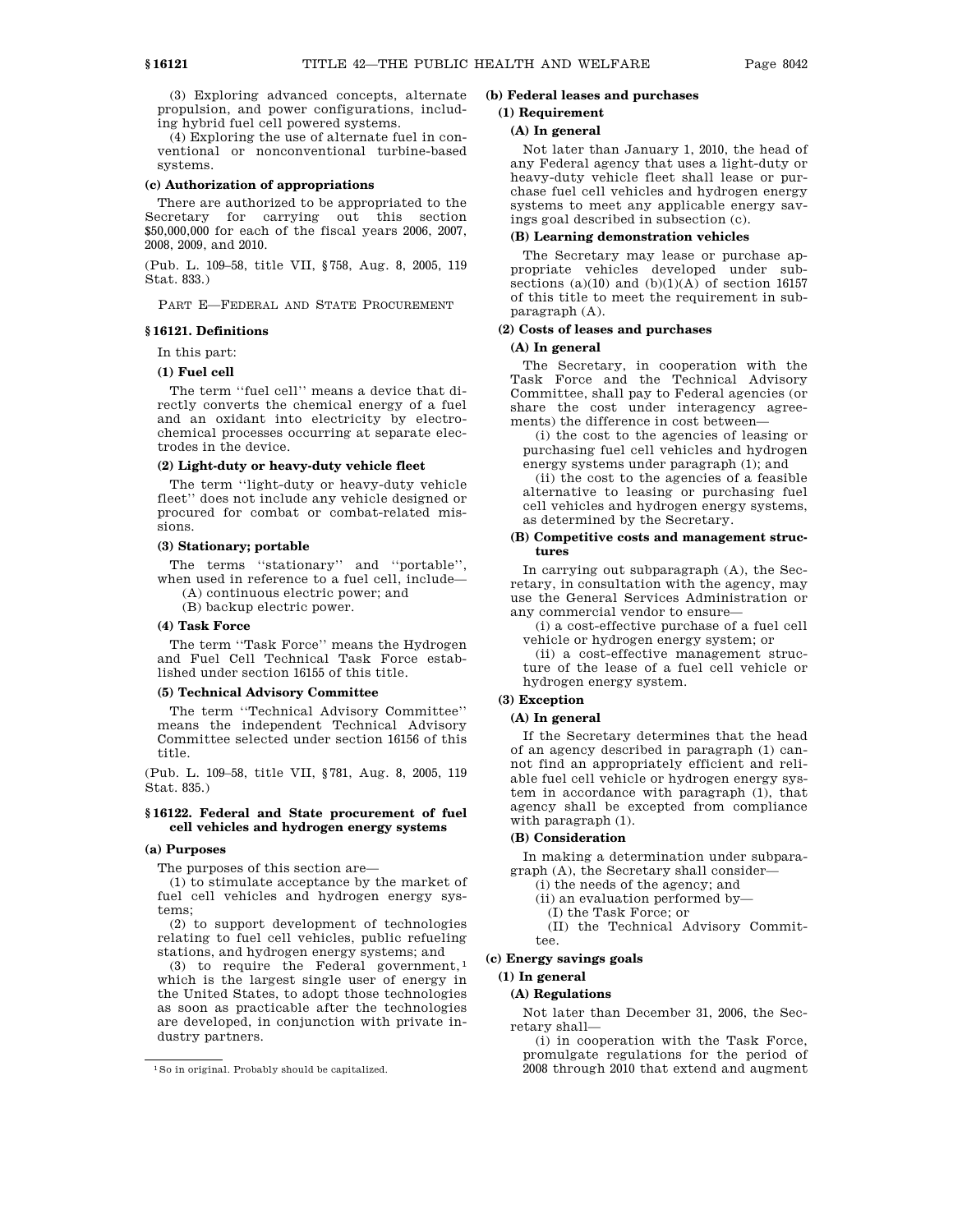energy savings goals for each Federal agency, in accordance with any Executive order issued after March 2000; and

(ii) promulgate regulations to expand the minimum Federal fleet requirement and credit allowances for fuel cell vehicle systems under section 13212 of this title.

### **(B) Review, evaluation, and new regulations**

Not later than December 31, 2010, the Secretary shall—

(i) review the regulations promulgated under subparagraph (A);

(ii) evaluate any progress made toward achieving energy savings by Federal agencies; and

(iii) promulgate new regulations for the period of 2011 through 2015 to achieve additional energy savings by Federal agencies relating to technical and cost-performance standards.

#### **(2) Offsetting energy savings goals**

An agency that leases or purchases a fuel cell vehicle or hydrogen energy system in accordance with subsection (b)(1) may use that lease or purchase to count toward an energy savings goal of the agency.

### **(d) Cooperative program with State agencies**

#### **(1) In general**

The Secretary may establish a cooperative program with State agencies managing motor vehicle fleets to encourage purchase of fuel cell vehicles by the agencies.

### **(2) Incentives**

In carrying out the cooperative program, the Secretary may offer incentive payments to a State agency to assist with the cost of planning, differential purchases, and administration.

#### **(e) Authorization of appropriations**

There is authorized to be appropriated to carry out this section—

(1) \$15,000,000 for fiscal year 2008;

(2) \$25,000,000 for fiscal year 2009;

(3) \$65,000,000 for fiscal year 2010; and

(4) such sums as are necessary for each of fiscal years 2011 through 2015.

(Pub. L. 109–58, title VII, §782, Aug. 8, 2005, 119 Stat. 835.)

#### **§ 16123. Federal procurement of stationary, portable, and micro fuel cells**

### **(a) Purposes**

The purposes of this section are—

(1) to stimulate acceptance by the market of stationary, portable, and micro fuel cells; and (2) to support development of technologies relating to stationary, portable, and micro fuel cells.

### **(b) Federal leases and purchases**

#### **(1) In general**

Not later than January 1, 2006, the head of any Federal agency that uses electrical power from stationary, portable, or microportable devices shall lease or purchase a stationary, portable, or micro fuel cell to meet any applicable energy savings goal described in subsection (c).

### **(2) Costs of leases and purchases**

### **(A) In general**

The Secretary, in cooperation with the Task Force and the Technical Advisory Committee, shall pay the cost to Federal agencies (or share the cost under interagency agreements) of leasing or purchasing stationary, portable, and micro fuel cells under paragraph (1).

### **(B) Competitive costs and management structures**

In carrying out subparagraph (A), the Secretary, in consultation with the agency, may use the General Services Administration or any commercial vendor to ensure—

(i) a cost-effective purchase of a stationary, portable, or micro fuel cell; or

(ii) a cost-effective management structure of the lease of a stationary, portable, or micro fuel cell.

### **(3) Exception**

### **(A) In general**

If the Secretary determines that the head of an agency described in paragraph (1) cannot find an appropriately efficient and reliable stationary, portable, or micro fuel cell in accordance with paragraph (1), that agency shall be excepted from compliance with paragraph (1).

#### **(B) Consideration**

In making a determination under subparagraph (A), the Secretary shall consider—

- (i) the needs of the agency; and
- (ii) an evaluation performed by—
- (I) the Task Force; or
- (II) the Technical Advisory Committee

of the Task Force.

### **(c) Energy savings goals**

An agency that leases or purchases a stationary, portable, or micro fuel cell in accordance with subsection (b)(1) may use that lease or purchase to count toward an energy savings goal described in section 16157 of this title that is applicable to the agency.

### **(d) Authorization of appropriations**

There is authorized to be appropriated to carry out this section—

- (1) \$20,000,000 for fiscal year 2006;
- (2) \$50,000,000 for fiscal year 2007;

(3) \$75,000,000 for fiscal year 2008;

- (4) \$100,000,000 for fiscal year 2009;
- (5) \$100,000,000 for fiscal year 2010; and

(6) such sums as are necessary for each of fiscal years 2011 through 2015.

(Pub. L. 109–58, title VII, §783, Aug. 8, 2005, 119 Stat. 837.)

PART F—DIESEL EMISSIONS REDUCTION

### **§ 16131. Definitions**

In this part:

### **(1) Administrator**

The term ''Administrator'' means the Administrator of the Environmental Protection Agency.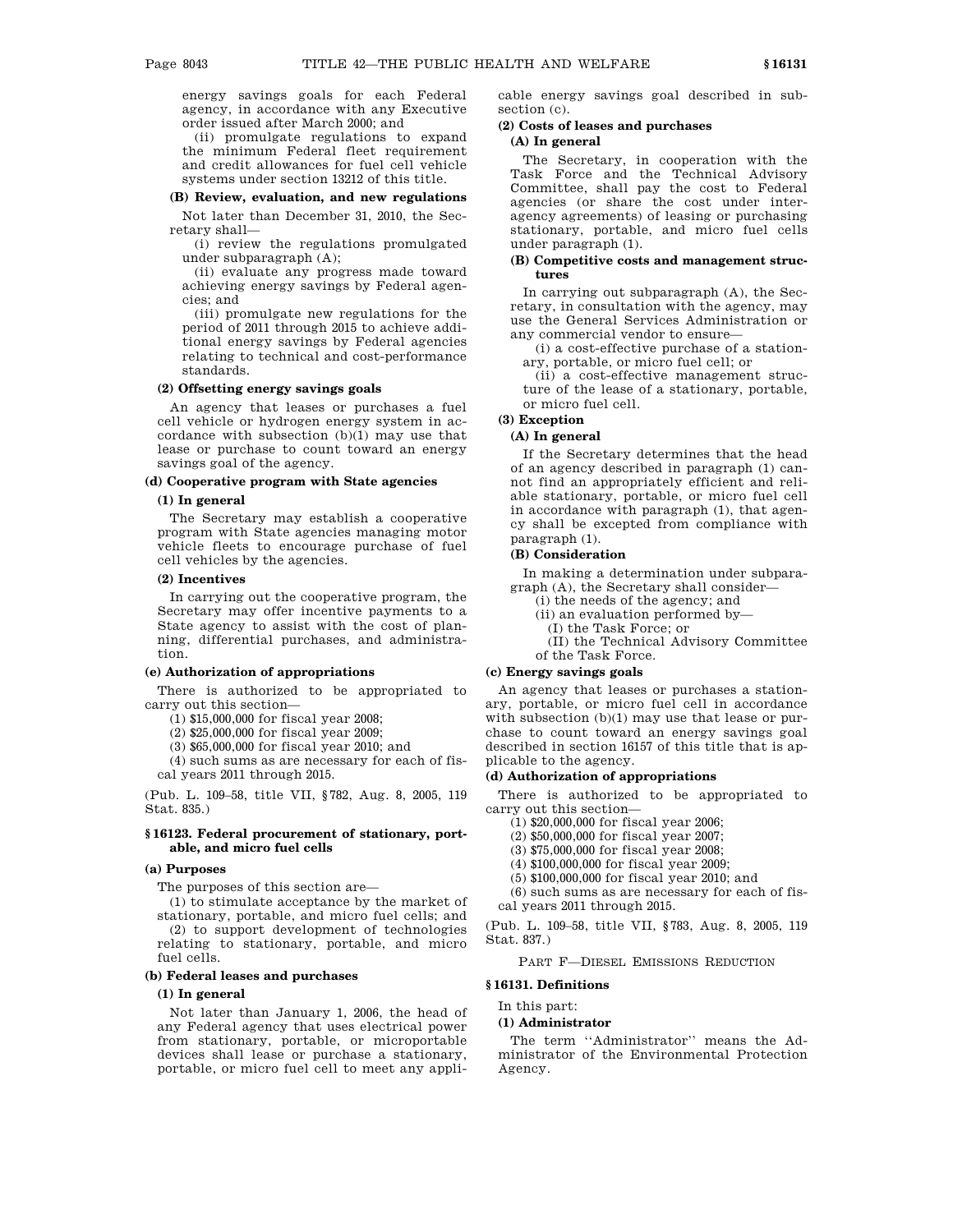### **(2) Certified engine configuration**

The term ''certified engine configuration'' means a new, rebuilt, or remanufactured engine configuration—

(A) that has been certified or verified by— (i) the Administrator; or

(ii) the California Air Resources Board;

(B) that meets or is rebuilt or remanufactured to a more stringent set of engine emission standards, as determined by the Administrator; and

(C) in the case of a certified engine configuration involving the replacement of an existing engine or vehicle, an engine configuration that replaced an engine that was—

(i) removed from the vehicle; and

(ii) returned to the supplier for remanufacturing to a more stringent set of engine emissions standards or for scrappage.

### **(3) Eligible entity**

The term ''eligible entity'' means—

(A) a regional, State, local, or tribal agency or port authority with jurisdiction over transportation or air quality;

(B) a nonprofit organization or institution that—

(i) represents or provides pollution reduction or educational services to persons or organizations that own or operate diesel fleets; or

(ii) has, as its principal purpose, the promotion of transportation or air quality; and

(C) any private individual or entity that—

(i) is the owner of record of a diesel vehicle or fleet operated pursuant to a contract, license, or lease with a Federal department or agency or an entity described in subparagraph (A); and

(ii) meets such timely and appropriate requirements as the Administrator may establish for vehicle use and for notice to and approval by the Federal department or agency or entity described in subparagraph (A) with respect to which the owner has entered into a contract, license, or lease as described in clause (i).

### **(4) Emerging technology**

The term ''emerging technology'' means a technology that is not currently, or has not been previously, certified or verified by the Administrator or the California Air Resources Board but for which an approvable application and test plan has been submitted for verification to the Administrator or the California Air Resources Board.

#### **(5) Fleet**

The term ''fleet'' means one or more diesel vehicles or mobile or stationary diesel engines.

#### **(6) Heavy-duty truck**

The term ''heavy-duty truck'' has the meaning given the term ''heavy duty vehicle'' in section 7521 of this title.

### **(7) Medium-duty truck**

The term ''medium-duty truck'' has such meaning as shall be determined by the Administrator, by regulation.

### **(8) State**

The term ''State'' means the several States, the District of Columbia, the Commonwealth of Puerto Rico, Guam, the United States Virgin Islands, American Samoa, and the Commonwealth of the Northern Mariana Islands.

### **(9) Verified technology**

The term ''verified technology'' means a pollution control technology, including a retrofit technology or auxiliary power unit, that has been verified by—

(A) the Administrator; or (B) the California Air Resources Board.

(Pub. L. 109–58, title VII, §791, Aug. 8, 2005, 119 Stat. 838; Pub. L. 110–255, §3(a), June 30, 2008, 122 Stat. 2423; Pub. L. 111–364, §2(a), Jan. 4, 2011, 124 Stat. 4056.)

#### AMENDMENTS

2011—Par. (3)(C). Pub. L. 111–364, §2(a)(1), added subpar. (C).

Par. (4). Pub. L. 111–364, §2(a)(2), inserted ''currently, or has not been previously,'' after ''that is not''.

Par. (8). Pub. L. 111–364, §2(a)(6), added par. (8). Former par. (8) redesignated (9).<br>Par. (9). Pub. L. 111-364,

Pub. L. 111-364, §2(a)(5), struck out '', advanced truckstop electrification system,'' after ''retrofit technology'' in introductory provisions.

Pub. L. 111–364,  $\S(2a)(4)$ , redesignated par. (8) as (9). Former par. (9) struck out.

Pub. L. 111–364, §2(a)(3), struck out par. (9) which defined ''State'' to include the District of Columbia.

2008—Par. (9). Pub. L. 110–255 added par. (9).

### EFFECTIVE DATE OF 2011 AMENDMENT

Pub. L. 111–364, §4, Jan. 4, 2011, 124 Stat. 4061, provided that:

''(a) GENERAL RULE.—Except as provided in subsection (b), the amendments made by section 2 [amending this section and sections 16132 to 16134 and 16137 of this title] shall take effect on October 1, 2011.

''(b) EXCEPTION.—The amendments made by subsections  $(a)(4)$  and  $(6)$  and  $(c)(4)$  of section 2 [amending this section and section 16133 of this title] shall take effect on the date of enactment of this Act [Jan. 4, 2011].''

#### **§ 16132. National grant, rebate, and loan programs**

#### **(a) In general**

The Administrator shall use 70 percent of the funds made available to carry out this part for each fiscal year to provide grants, rebates, or low-cost revolving loans, as determined by the Administrator, on a competitive basis, to eligible entities, including through contracts entered into under subsection (e) of this section, to achieve significant reductions in diesel emissions in terms of—

(1) pollution produced; and

(2) diesel emissions exposure, particularly from fleets operating in areas designated by the Administrator as poor air quality areas.

# **(b) Distribution**

### **(1) In general**

The Administrator shall distribute funds made available for a fiscal year under this part in accordance with this section.

### **(2) Engine configurations and technologies**

#### **(A) Certified engine configurations and verified technologies**

The Administrator shall provide not less than 95 percent of funds available for a fiscal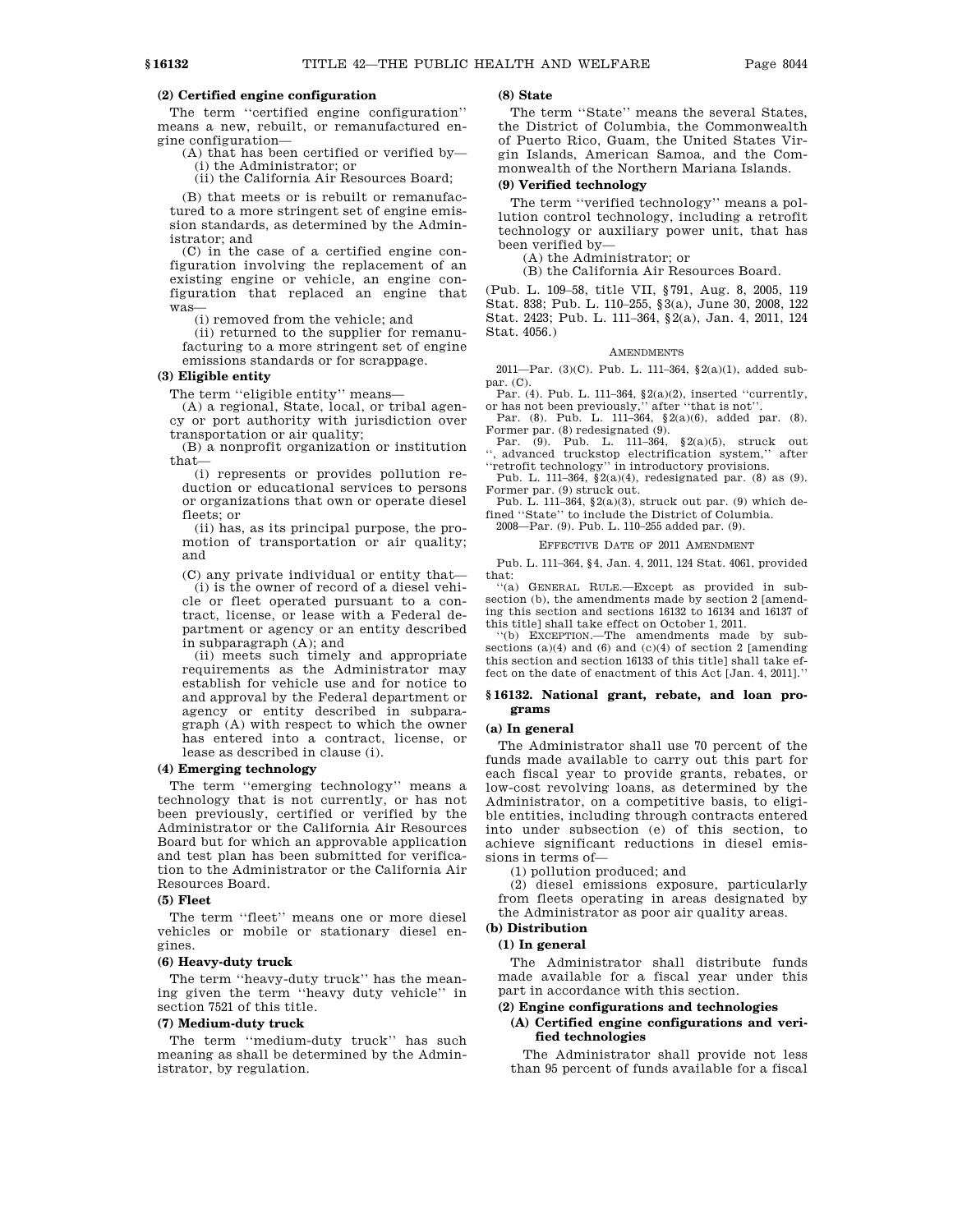year under this section to eligible entities for projects using—

(i) a certified engine configuration; or (ii) a verified technology.

# **(B) Emerging technologies**

### **(i) In general**

The Administrator shall provide not more than 5 percent of funds available for a fiscal year under this section to eligible entities for the development and commercialization of emerging technologies.

### **(ii) Application and test plan**

To receive funds under clause (i), a manufacturer, in consultation with an eligible entity, shall submit for verification to the Administrator or the California Air Resources Board a test plan for the emerging technology, together with a verification application.

### **(c) Applications**

### **(1) Expedited process**

### **(A) In general**

The Administrator shall develop a simplified application process for all applicants under this section to expedite the provision of funds.

#### **(B) Requirements**

In developing the expedited process under subparagraph (A), the Administrator—

(i) shall take into consideration the special circumstances affecting small fleet owners; and

(ii) to avoid duplicative procedures, may require applicants to include in an application under this section the results of a competitive bidding process for equipment and installation.

### **(2) Eligibility**

### **(A) Grants**

To be eligible to receive a grant under this section, an eligible entity shall submit to the Administrator an application at such time, in such manner, and containing such information as the Administrator may require.

### **(B) Rebates and low-cost loans**

To be eligible to receive a rebate or a lowcost loan under this section, an eligible entity shall submit an application in accordance with such guidance as the Administrator may establish—

(i) to the Administrator; or

(ii) to an entity that has entered into a contract under subsection (e).

#### **(3) Inclusions**

An application under this subsection shall include—

(A) a description of the air quality of the area served by the eligible entity;

(B) the quantity of air pollution produced by the diesel fleets in the area served by the eligible entity;

(C) a description of the project proposed by the eligible entity, including—

(i) any certified engine configuration, verified technology, or emerging technology to be used or funded by the eligible entity; and

(ii) the means by which the project will achieve a significant reduction in diesel emissions;

(D) an evaluation (using methodology approved by the Administrator or the National Academy of Sciences) of the quantifiable and unquantifiable benefits of the emissions reductions of the proposed project;

(E) an estimate of the cost of the proposed project;

(F) a description of the age and expected lifetime control of the equipment used or funded by the eligible entity;

(G) in the case of an application relating to nonroad engines or vehicles, a description of the diesel fuel available in the areas to be served by the eligible entity, including the sulfur content of the fuel; and

(H) provisions for the monitoring and verification of the project.

### **(4) Priority**

In providing a grant, rebate, or loan under this section, the Administrator shall give highest priority to proposed projects that, as determined by the Administrator—

(A) maximize public health benefits;

(B) are the most cost-effective;

(C) serve areas—

(i) with the highest population density;

(ii) that are poor air quality areas, including areas identified by the Administrator as—

(I) in nonattainment or maintenance of national ambient air quality standards for a criteria pollutant;

(II) Federal Class I areas; or

(III) areas with toxic air pollutant concerns;

(iii) that receive a disproportionate quantity of air pollution from diesel fleets, including truckstops, ports, rail yards, terminals, construction sites, schools, and distribution centers; or

(iv) that use a community-based multistakeholder collaborative process to reduce toxic emissions;

(D) include a certified engine configuration, verified technology, or emerging technology that has a long expected useful life;

(E) will maximize the useful life of any certified engine configuration, verified technology, or emerging technology used or funded by the eligible entity; and

(F) conserve diesel fuel.

### **(d) Use of funds**

### **(1) In general**

An eligible entity may use a grant, rebate, or loan provided under this section to fund the costs of—

(A) a retrofit technology (including any incremental costs of a repowered or new diesel engine) that significantly reduces emissions through development and implementation of a certified engine configuration, verified technology, or emerging technology for—

(i) a bus;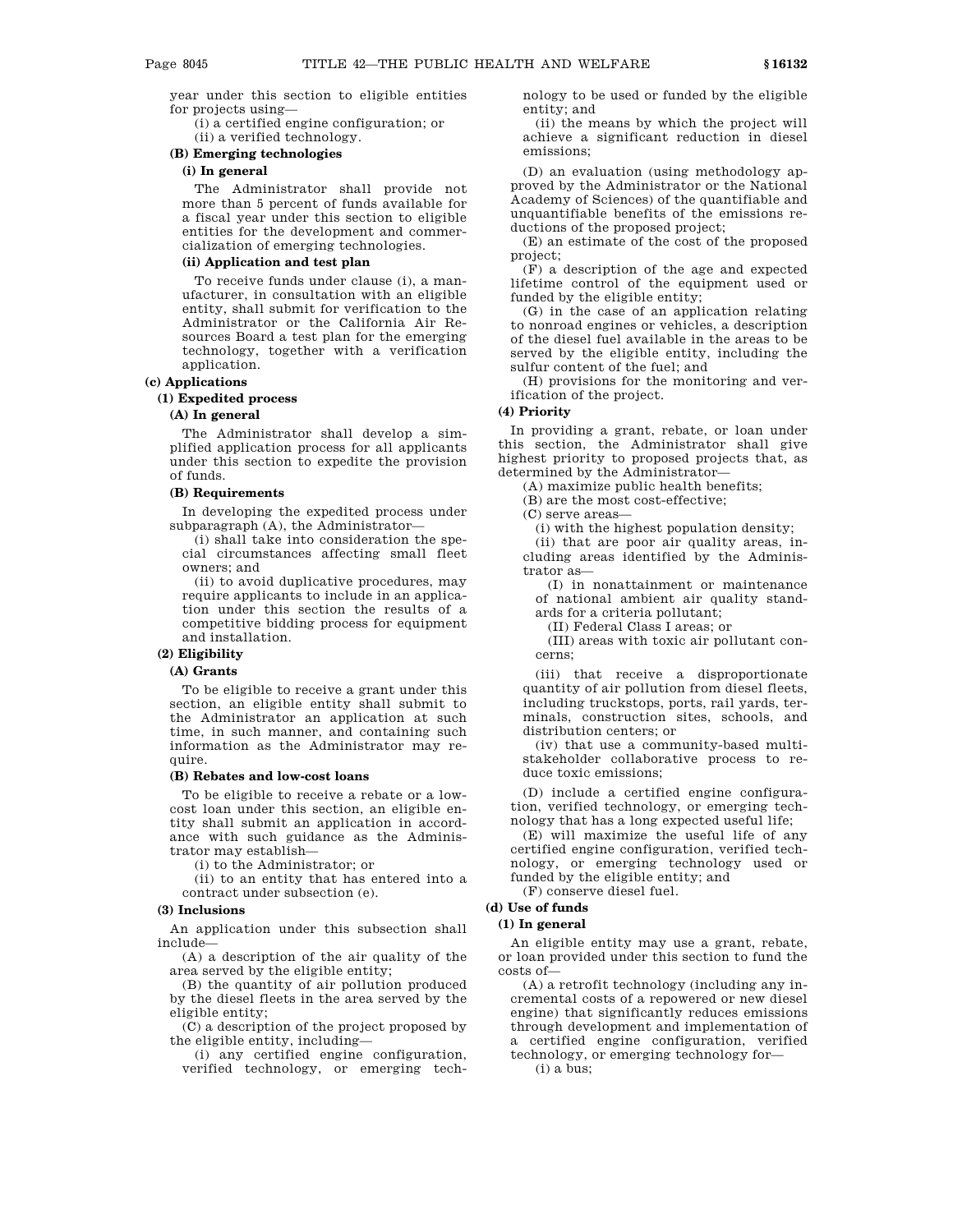(ii) a medium-duty truck or a heavyduty truck;

- (iii) a marine engine;
- (iv) a locomotive; or
- (v) a nonroad engine or vehicle used in— (I) construction;

(II) handling of cargo (including at a port or airport);

- (III) agriculture;
- (IV) mining; or
- (V) energy production; or

(B) programs or projects to reduce long-duration idling using verified technology involving a vehicle or equipment described in subparagraph (A).

### **(2) Regulatory programs**

### **(A) In general**

Notwithstanding paragraph (1), no grant, rebate, or loan provided, or contract entered into, under this section shall be used to fund the costs of emissions reductions that are mandated under any Federal law, except that this subparagraph shall not apply to a mandate in a State implementation plan approved by the Administrator under the Clean Air Act [42 U.S.C. 7401 et seq.].

#### **(B) Mandated**

For purposes of subparagraph (A), voluntary or elective emission reduction measures shall not be considered ''mandated'', regardless of whether the reductions are included in the State implementation plan of a State.

### **(e) Contract programs**

### **(1) Authority**

In addition to the use of contracting authority otherwise available to the Administrator, the Administrator may enter into contracts with eligible contractors described in paragraph (2) for the administration of programs for providing rebates or loans, subject to the requirements of this part.

### **(2) Eligible contractors**

The Administrator may enter into a contract under this subsection with a for-profit or nonprofit entity that has the capacity—

(A) to sell diesel vehicles or equipment to, or to arrange financing for, individuals or entities that own a diesel vehicle or fleet; or (B) to upgrade diesel vehicles or equipment

with verified or Environmental Protection Agency-certified engines or technologies, or to arrange financing for such upgrades.

### **(f) Public notification**

Not later than 60 days after the date of the award of a grant, rebate, or loan, the Administrator shall publish on the website of the Environmental Protection Agency—

(1) for rebates and loans provided to the owner of a diesel vehicle or fleet, the total number and dollar amount of rebates or loans provided, as well as a breakdown of the technologies funded through the rebates or loans; and

(2) for other rebates and loans, and for grants, a description of each application for which the grant, rebate, or loan is provided.

(Pub. L. 109–58, title VII, §792, Aug. 8, 2005, 119 Stat. 839; Pub. L. 111–364, §2(b), Jan. 4, 2011, 124 Stat. 4056.)

### REFERENCES IN TEXT

The Clean Air Act, referred to in subsec.  $(d)(2)(A)$ , is act July 14, 1955, ch. 360, 69 Stat. 322, which is classified generally to chapter 85 (§7401 et seq.) of this title. For complete classification of this Act to the Code, see Short Title note set out under section 7401 of this title and Tables.

#### **AMENDMENTS**

2011—Pub. L. 111–364, §2(b)(1), inserted '', rebate,'' after ''grant'' in section catchline.

Subsec. (a). Pub. L. 111–364, §2(b)(2)(A), substituted ''to provide grants, rebates, or low-cost revolving loans, as determined by the Administrator, on a competitive basis, to eligible entities, including through contracts entered into under subsection (e) of this section,'' for ''to provide grants and low-cost revolving loans, as determined by the Administrator, on a competitive basis,

to eligible entities'' in introductory provisions. Subsec. (a)(1). Pub. L. 111–364,  $\S$ 2(b)(2)(B), struck out

''tons of'' before ''pollution produced''. Subsec. (b)(2). Pub. L. 111–364, §2(b)(3)(A), (B), redesignated par. (3) as (2) and struck out former par. (2). Prior to amendment, text read as follows: ''The Administrator shall provide not less than 50 percent of funds available for a fiscal year under this section to eligible entities for the benefit of public fleets.

Subsec. (b)(2)(A). Pub. L. 111–364,  $\S$ 2(b)(3)(C)(i), substituted "95" for "90" in introductory provisions.

Subsec. (b)(2)(B)(i). Pub. L. 111–364, §2(b)(3)(C)(ii), substituted "5 percent" for "10 percent"

Subsec. (b)(2)(B)(ii). Pub. L. 111–364, §2(b)(3)(C)(iii), substituted ''a verification application'' for ''the application under subsection (c)'

Subsec. (b)(3). Pub. L. 111–364, §2(b)(3)(B), redesignated par. (3) as (2).

Subsec. (c). Pub. L. 111–364, §2(b)(4)(A), (B), added pars. (1) and (2), redesignated former pars. (2) and (3) as (3) and (4), respectively, and struck out former par. (1). Prior to amendment, text of par. (1) read as follows: ''To receive a grant or loan under this section, an eligible entity shall submit to the Administrator an application at a time, in a manner, and including such information as the Administrator may require.

Subsec. (c)(3)(G). Pub. L. 111–364, §2(b)(4)(C), inserted ''in the case of an application relating to nonroad engines or vehicles,'' before ''a description of the diesel''.

Subsec. (c)(4). Pub. L. 111–364, §2(b)(4)(D)(i), inserted '', rebate,'' after ''grant'' and ''highest'' before ''priority'' in introductory provisions.

Subsec. (c)(4)(C)(iii). Pub. L. 111-364, §2(b)(4)(D)(ii), substituted ''diesel fleets'' for ''a diesel fleets'' and inserted ''construction sites, schools,'' after ''terminals,''.

Subsec. (c)(4)(E) to (G). Pub. L. 111-364,  $\S2(b)(4)(D)(iii)-(v)$ , inserted "and" at end of subpar. (E), substituted a period for "; and" in subpar. (F), and struck out subpar. (G) which read as follows: ''use diesel fuel with a sulfur content of less than or equal to 15 parts per million, as the Administrator determines to be appropriate.''

Subsec. (d)(1). Pub. L. 111–364, §2(b)(5)(A), inserted '', rebate,'' after ''grant'' in introductory provisions.

Subsec. (d)(2)(A). Pub. L. 111–364, §2(b)(5)(B), sub-stituted ''grant, rebate, or loan provided, or contract entered into,'' for ''grant or loan provided'' and ''any Federal law, except that this subparagraph shall not apply to a mandate in a State implementation plan approved by the Administrator under the Clean Air Act'' for ''Federal, State or local law''.

Subsecs. (e), (f). Pub. L. 111–364, §2(b)(6), added subsecs. (e) and (f).

#### EFFECTIVE DATE OF 2011 AMENDMENT

Amendment by Pub. L. 111–364 effective Oct. 1, 2011, except as otherwise provided, see section 4 of Pub. L.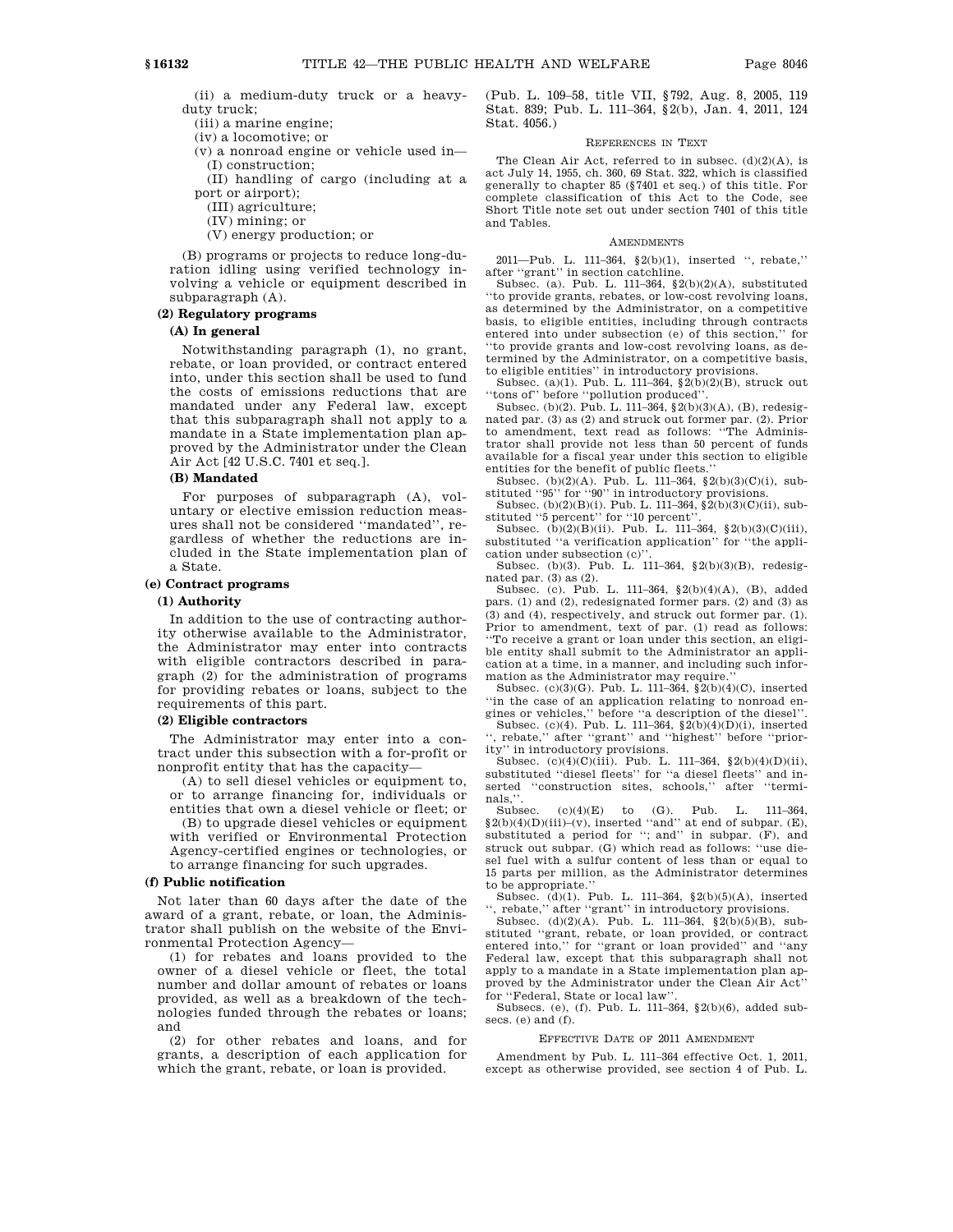111–364, set out as a note under section 16131 of this title.

### **§ 16133. State grant, rebate, and loan programs**

### **(a) In general**

Subject to the availability of adequate appropriations, the Administrator shall use 30 percent of the funds made available for a fiscal year under this part to support grant, rebate, and loan programs administered by States that are designed to achieve significant reductions in diesel emissions.

#### **(b) Applications**

The Administrator shall—

(1) provide to States guidance for use in applying for grant, rebate, or loan funds under this section, including information regarding—

(A) the process and forms for applications; (B) permissible uses of funds received; and

(C) the cost-effectiveness of various emission reduction technologies eligible to be carried out using funds provided under this section; and

(2) establish, for applications described in paragraph (1)—

(A) an annual deadline for submission of the applications;

(B) a process by which the Administrator shall approve or disapprove each application; and

(C) a streamlined process by which a State may renew an application described in paragraph (1) for subsequent fiscal years.

#### **(c) Allocation of funds**

#### **(1) In general**

For each fiscal year, the Administrator shall allocate among States for which applications are approved by the Administrator under subsection  $(b)(2)(B)$  funds made available to carry out this section for the fiscal year.

### **(2) Allocation**

#### **(A) In general**

Except as provided in subparagraphs (B) and (C), using not more than 20 percent of the funds made available to carry out this part for a fiscal year, the Administrator shall provide to each State qualified for an allocation for the fiscal year an allocation equal to 1 ⁄53 of the funds made available for that fiscal year for distribution to States under this paragraph.

#### **(B) Certain territories**

### **(i) In general**

Except as provided in clause (ii), Guam, the United States Virgin Islands, American Samoa, and the Commonwealth of the Northern Mariana Islands shall collectively receive an allocation equal to  $\frac{1}{53}$  of the funds made available for that fiscal year for distribution to States under this subsection, divided equally among those 4 States.

### **(ii) Exception**

If any State described in clause (i) does not qualify for an allocation under this paragraph, the share of funds otherwise allocated for that State under clause (i) shall be reallocated pursuant to subparagraph (C).

#### **(C) Reallocation**

If any State does not qualify for an allocation under this paragraph, the share of funds otherwise allocated for that State under this paragraph shall be reallocated to each remaining qualified State in an amount equal to the product obtained by multiplying—

(i) the proportion that the population of the State bears to the population of all States described in paragraph (1); by

(ii) the amount otherwise allocatable to the nonqualifying State under this paragraph.

### **(3) State matching incentive**

### **(A) In general**

If a State agrees to match the allocation provided to the State under paragraph (2) for a fiscal year, the Administrator shall provide to the State for the fiscal year an additional amount equal to 50 percent of the allocation of the State under paragraph (2).

### **(B) Requirements**

A State—

(i) may not use funds received under this part to pay a matching share required under this subsection; and

(ii) shall not be required to provide a matching share for any additional amount received under subparagraph (A).

### **(4) Unclaimed funds**

Any funds that are not claimed by a State for a fiscal year under this subsection shall be used to carry out section 16132 of this title.

### **(d) Administration**

### **(1) In general**

Subject to paragraphs (2) and (3) and, to the extent practicable, the priority areas listed in section 16132(c)(3) of this title, a State shall use any funds provided under this section to develop and implement such grant, rebate, and low-cost revolving loan programs in the State as are appropriate to meet State needs and goals relating to the reduction of diesel emissions.

#### **(2) Apportionment of funds**

The chief executive of a State that receives funding under this section may determine the portion of funds to be provided as grants, rebates, or loans.

#### **(3) Use of funds**

A grant, rebate, or loan provided under this section shall be used for a project relating to— (A) a certified engine configuration; or

(B) a verified technology.

## **(4) Priority**

In providing grants, rebates, and loans under this section, a State shall use the priorities in section 16132(c)(4) of this title.

### **(5) Public notification**

Not later than 60 days after the date of the award of a grant, rebate, or loan by a State,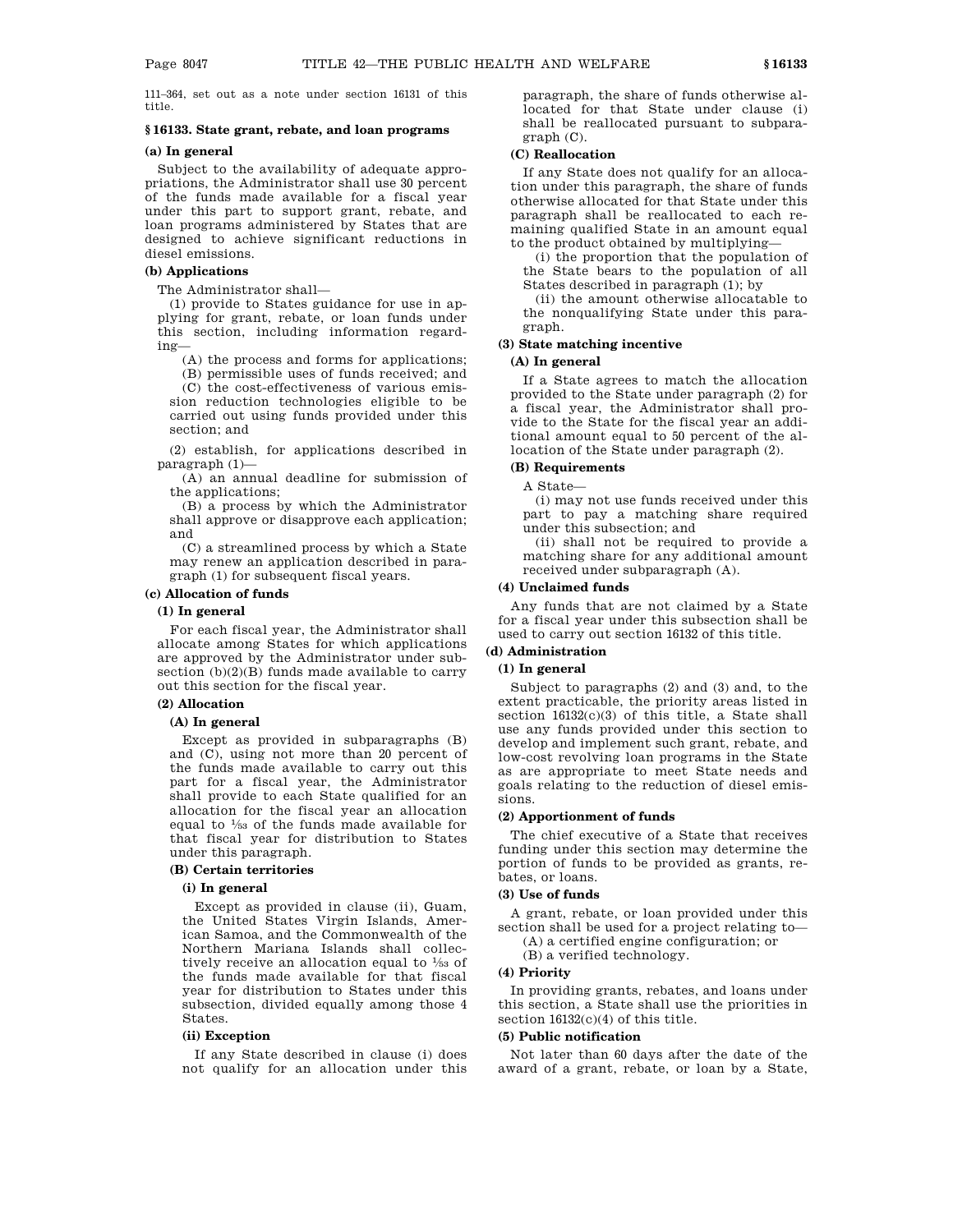the State shall publish on the Web site of the State—

(A) for rebates, grants, and loans provided to the owner of a diesel vehicle or fleet, the total number and dollar amount of rebates, grants, or loans provided, as well as a breakdown of the technologies funded through the rebates, grants, or loans; and

(B) for other rebates, grants, and loans, a description of each application for which the grant, rebate, or loan is provided.

(Pub. L. 109–58, title VII, §793, Aug. 8, 2005, 119 Stat. 841; Pub. L. 110–255, §3(b), June 30, 2008, 122 Stat. 2424; Pub. L. 111–364, §2(c), Jan. 4, 2011, 124 Stat. 4059.)

#### AMENDMENTS

2011—Pub. L. 111–364, §2(c)(1), inserted '', rebate,'' after ''grant'' in section catchline.

Subsec. (a). Pub. L. 111–364, §2(c)(2), inserted ", rebate," after "grant".

Subsec. (b)(1). Pub. L. 111–364, §2(c)(3), inserted ", rebate," after "grant" in introductory provisions.

Subsec. (c)(2). Pub. L. 111–364, §2(c)(4), amended par. (2) generally. Prior to amendment, par. (2) related to allocation of funds.

Subsec. (d)(1). Pub. L. 111–364, §2(c)(5)(A), inserted '', rebate,'' after ''grant''.

Subsec. (d)(2). Pub. L. 111–364, §2(c)(5)(B), inserted  $\lq\lq,$  rebates," after "grants".

Subsec. (d)(3). Pub. L. 111–364, §2(c)(5)(C), substituted ''grant, rebate, or loan provided under this section shall be used'' for ''grant or loan provided under this section may be used'' in introductory provisions.

Subsec. (d)(4), (5). Pub. L. 111–364, §2(c)(5)(D), added pars. (4) and (5).

2008—Subsec. (c)(2)(A). Pub. L. 110–255, §3(b)(2), substituted "51" for "50" and "1.96 percent" for "2 percent''.

Subsec. (c)(2)(B). Pub. L. 110–255, §3(b)(2), substituted ''51'' for ''50'' in introductory provisions.

Subsec. (c)(2)(B)(ii). Pub. L. 110–255, §3(b)(2), which directed substitution of ''1.96 percent'' for ''2 percent'', was executed by making the substitution for ''2-percent'', to reflect the probable intent of Congress.

Subsec. (d)(2). Pub. L. 110–255, §3(b)(1), substituted ''chief executive'' for ''Governor''.

### EFFECTIVE DATE OF 2011 AMENDMENT

Amendment by Pub. L. 111–364 effective Oct. 1, 2011, except that amendment by section 2(c)(4) of Pub. L. 111–364 effective Jan. 4, 2011, see section 4 of Pub. L. 111–364, set out as a note under section 16131 of this title.

#### **§ 16134. Evaluation and report**

#### **(a) In general**

Not later than 1 year after the date on which funds are made available under this part, and biennially thereafter, the Administrator shall submit to Congress a report evaluating the implementation of the programs under this part.

#### **(b) Inclusions**

The report shall include a description of—

(1) the total number of grant applications received;

(2) each grant, rebate, or loan made under this part, including the amount of the grant, rebate, or loan;

(3) each project for which a grant, rebate, or loan is provided under this part, including the criteria used to select the grant, rebate, or loan recipients;

(4) the actual and estimated air quality and diesel fuel conservation benefits, cost-effectiveness, and cost-benefits of the grant, rebate, and loan programs under this part;

(5) the problems encountered by projects for which a grant, rebate, or loan is provided under this part;

(6) any other information the Administrator considers to be appropriate; and

(7) in the last report sent to Congress before January 1, 2016, an analysis of the need to continue the program, including an assessment of the size of the vehicle and engine fleet that could provide benefits from being retrofit under this program and a description of the number and types of applications that were not granted in the preceding year.

(Pub. L. 109–58, title VII, §794, Aug. 8, 2005, 119 Stat. 843; Pub. L. 111–364, §2(d), Jan. 4, 2011, 124 Stat. 4060.)

#### AMENDMENTS

2011—Subsec. (b)(2) to (5). Pub. L. 111–364, §2(d)(1), inserted ", rebate," after "grant" wherever appearing.

Subsec. (b)(7). Pub. L. 111–364, §2(d)(2)–(4), added par. (7).

#### EFFECTIVE DATE OF 2011 AMENDMENT

Amendment by Pub. L. 111–364 effective Oct. 1, 2011, except as otherwise provided, see section 4 of Pub. L. 111–364, set out as a note under section 16131 of this title.

### **§ 16135. Outreach and incentives**

### **(a) Definition of eligible technology**

In this section, the term ''eligible technology'' means—

(1) a verified technology; or

(2) an emerging technology.

#### **(b) Technology transfer program**

#### **(1) In general**

The Administrator shall establish a program under which the Administrator—

(A) informs stakeholders of the benefits of eligible technologies; and

(B) develops nonfinancial incentives to promote the use of eligible technologies.

### **(2) Eligible stakeholders**

Eligible stakeholders under this section include—

(A) equipment owners and operators;

(B) emission and pollution control technology manufacturers;

(C) engine and equipment manufacturers;

(D) State and local officials responsible for

air quality management;

(E) community organizations; and

(F) public health, educational, and environmental organizations.

#### **(c) State implementation plans**

The Administrator shall develop appropriate guidance to provide credit to a State for emission reductions in the State created by the use of eligible technologies through a State implementation plan under section 7410 of this title.

#### **(d) International markets**

The Administrator, in coordination with the Department of Commerce and industry stake-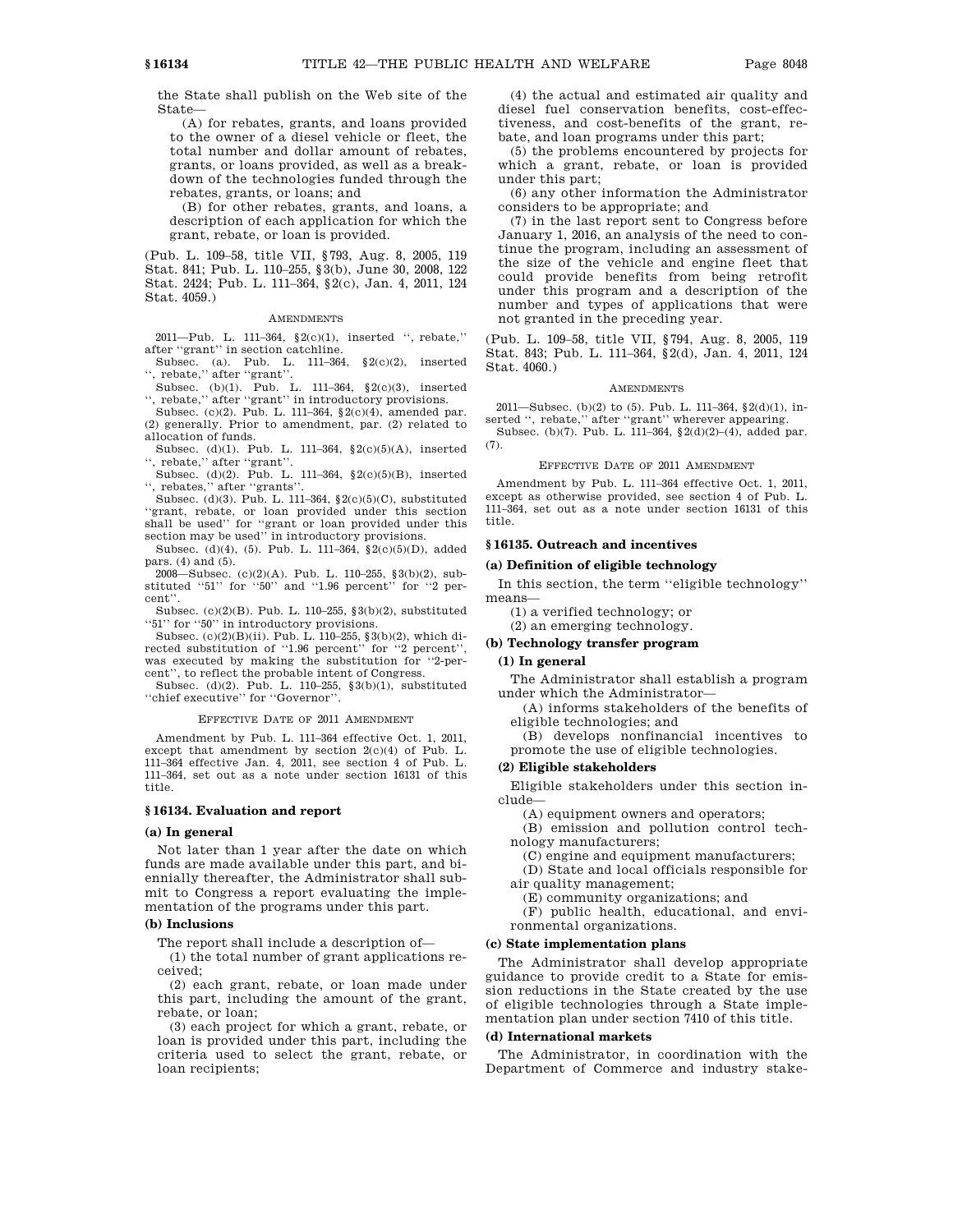holders, shall inform foreign countries with air quality problems of the potential of technology developed or used in the United States to provide emission reductions in those countries.

(Pub. L. 109–58, title VII, §795, Aug. 8, 2005, 119 Stat. 843.)

### **§ 16136. Effect of part**

Nothing in this part affects any authority under the Clean Air Act (42 U.S.C. 7401 et seq.) in existence on the day before August 8, 2005.

(Pub. L. 109–58, title VII, §796, Aug. 8, 2005, 119 Stat. 844.)

#### REFERENCES IN TEXT

The Clean Air Act, referred to in text, is act July 14, 1955, ch. 360, 69 Stat. 322, as amended, which is classified generally to chapter 85 (§7401 et seq.) of this title. For complete classification of this Act to the Code, see Short Title note set out under section 7401 of this title and Tables.

### **§ 16137. Authorization of appropriations**

#### **(a) In general**

There is authorized to be appropriated to carry out this part \$100,000,000 for each of fiscal years 2012 through 2016, to remain available until expended.

### **(b) Management and oversight**

The Administrator may use not more than 1 percent of the amounts made available under subsection (a) for each fiscal year for management and oversight purposes.

(Pub. L. 109–58, title VII, §797, Aug. 8, 2005, 119 Stat. 844; Pub. L. 111–364, §2(e), Jan. 4, 2011, 124 Stat. 4060.)

#### **AMENDMENTS**

2011—Pub. L. 111–364 amended section generally. Prior to amendment, text read as follows: ''There is authorized to be appropriated to carry out this part \$200,000,000 for each of fiscal years 2007 through 2011, to remain available until expended.''

#### EFFECTIVE DATE OF 2011 AMENDMENT

Amendment by Pub. L. 111–364 effective Oct. 1, 2011, except as otherwise provided, see section 4 of Pub. L. 111–364, set out as a note under section 16131 of this title.

#### **§ 16138. EPA authority to accept diesel emissions reduction Supplemental Environmental Projects**

The Administrator of the Environmental Protection Agency (hereinafter, the ''Agency'') may accept (notwithstanding sections 3302 and 1301 of title 31) diesel emissions reduction Supplemental Environmental Projects if the projects, as part of a settlement of any alleged violations of environmental law—

(1) protect human health or the environment;

(2) are related to the underlying alleged violations;

(3) do not constitute activities that the defendant would otherwise be legally required to perform; and

(4) do not provide funds for the staff of the Agency or for contractors to carry out the Agency's internal operations.

(Pub. L. 110–255, §1, June 30, 2008, 122 Stat. 2423.)

#### **CODIFICATION**

Section was not enacted as part of the Energy Policy Act of 2005 which comprises this chapter.

#### **§ 16139. Settlement agreement provisions**

In any settlement agreement regarding alleged violations of environmental law in which a defendant agrees to perform a diesel emissions reduction Supplemental Environmental Project, the Administrator of the Environmental Protection Agency shall require the defendant to include in the settlement documents a certification under penalty of law that the defendant would have agreed to perform a comparably valued, alternative project other than a diesel emissions reduction Supplemental Environmental Project if the Administrator were precluded by law from accepting a diesel emission reduction Supplemental Environmental Project. A failure by the Administrator to include this language in such a settlement agreement shall not create a cause of action against the United States under the Clean Air Act [42 U.S.C. 7401 et seq.] or any other law or create a basis for overturning a settlement agreement entered into by the United States.

(Pub. L. 110–255, §2, June 30, 2008, 122 Stat. 2423.)

#### REFERENCES IN TEXT

The Clean Air Act, referred to in text, is act July 14, 1955, ch. 360, 69 Stat. 322, which is classified generally to chapter 85 (§7401 et seq.) of this title. For complete classification of this Act to the Code, see Short Title note set out under section 7401 of this title and Tables.

### **CODIFICATION**

Section was not enacted as part of the Energy Policy Act of 2005 which comprises this chapter.

### SUBCHAPTER VIII—HYDROGEN

#### **§ 16151. Purposes**

The purposes of this subchapter are—

(1) to enable and promote comprehensive development, demonstration, and commercialization of hydrogen and fuel cell technology in partnership with industry;

(2) to make critical public investments in building strong links to private industry, institutions of higher education, National Laboratories, and research institutions to expand innovation and industrial growth;

(3) to build a mature hydrogen economy that creates fuel diversity in the massive transportation sector of the United States;

(4) to sharply decrease the dependency of the United States on imported oil, eliminate most emissions from the transportation sector, and greatly enhance our energy security; and

(5) to create, strengthen, and protect a sustainable national energy economy.

(Pub. L. 109–58, title VIII, §802, Aug. 8, 2005, 119 Stat. 844.)

#### SHORT TITLE

For short title of title VIII of Pub. L. 109–58, which enacted this subchapter, as the ''Spark M. Matsunaga Hydrogen Act of 2005'', see section 801 of Pub. L. 109–58, set out as a note under section 15801 of this title.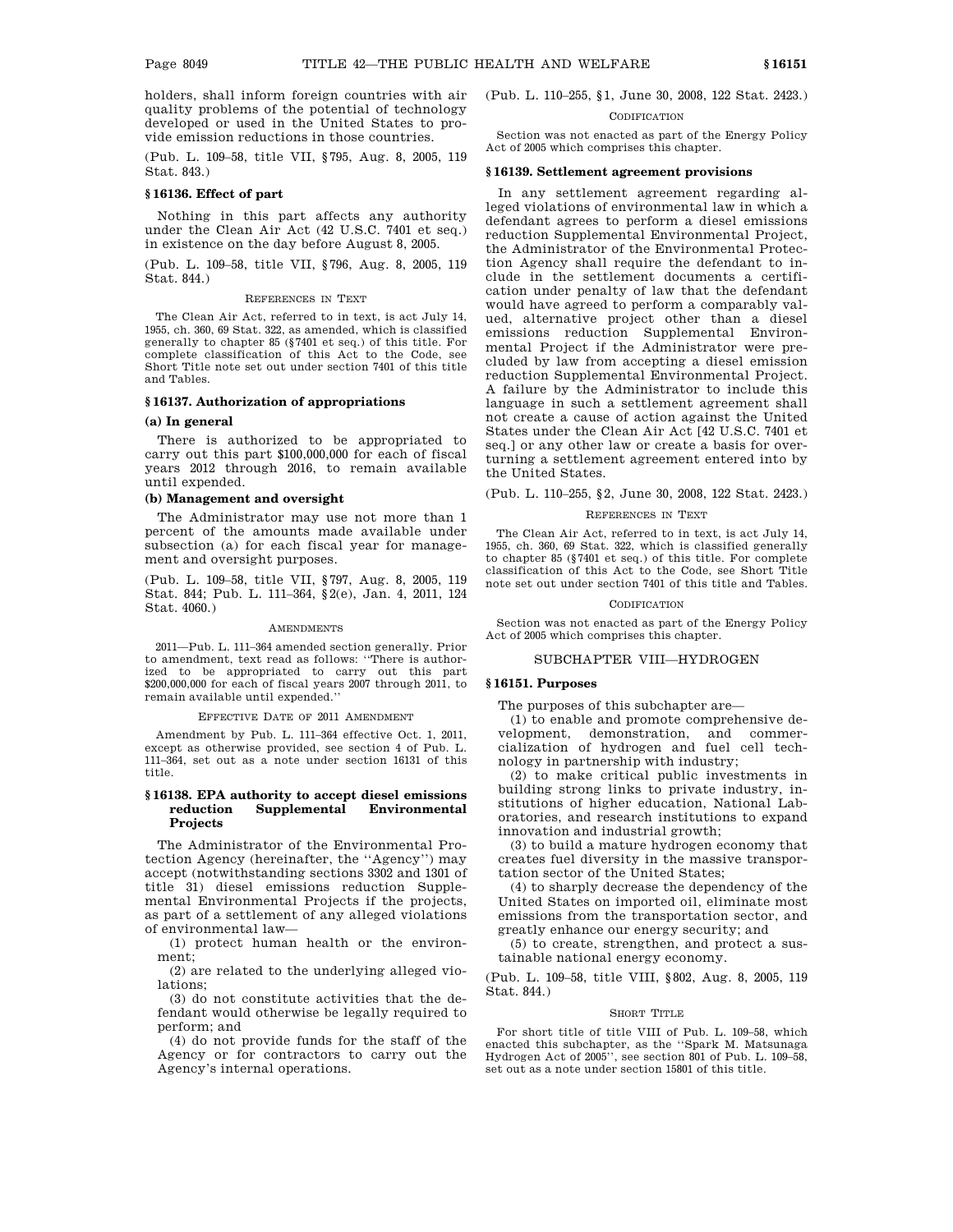### **§ 16152. Definitions**

In this subchapter:

### **(1) Fuel cell**

The term "fuel cell" means a device that directly converts the chemical energy of a fuel, which is supplied from an external source, and an oxidant into electricity by electrochemical processes occurring at separate electrodes in the device.

### **(2) Heavy-duty vehicle**

The term ''heavy-duty vehicle'' means a motor vehicle that—

(A) is rated at more than 8,500 pounds gross vehicle weight;

(B) has a curb weight of more than 6,000 pounds; or

(C) has a basic vehicle frontal area in excess of 45 square feet.

### **(3) Infrastructure**

The term ''infrastructure'' means the equipment, systems, or facilities used to produce, distribute, deliver, or store hydrogen (except for onboard storage).

### **(4) Light-duty vehicle**

The term "light-duty vehicle" means a motor vehicle that is rated at 8,500 or less pounds gross vehicle weight.

### **(5) Stationary; portable**

The terms ''stationary'' and ''portable'', when used in reference to a fuel cell, include—

(A) continuous electric power; and

(B) backup electric power.

### **(6) Task Force**

The term ''Task Force'' means the Hydrogen and Fuel Cell Technical Task Force established under section 16155 of this title.

#### **(7) Technical Advisory Committee**

The term ''Technical Advisory Committee'' means the independent Technical Advisory Committee established under section 16156 of this title.

(Pub. L. 109–58, title VIII, §803, Aug. 8, 2005, 119 Stat. 844.)

### **§ 16153. Plan**

Not later than 6 months after August 8, 2005, the Secretary shall transmit to Congress a coordinated plan for the programs described in this subchapter and any other programs of the Department that are directly related to fuel cells or hydrogen. The plan shall describe, at a minimum—

(1) the agenda for the next 5 years for the programs authorized under this subchapter, including the agenda for each activity enumerated in section 16154(e) of this title;

(2) the types of entities that will carry out the activities under this subchapter and what role each entity is expected to play;

(3) the milestones that will be used to evaluate the programs for the next 5 years;

(4) the most significant technical and nontechnical hurdles that stand in the way of achieving the goals described in section 16154 of this title, and how the programs will address those hurdles; and

(5) the policy assumptions that are implicit in the plan, including any assumptions that would affect the sources of hydrogen or the marketability of hydrogen-related products.

(Pub. L. 109–58, title VIII, §804, Aug. 8, 2005, 119 Stat. 845.)

#### **§ 16154. Programs**

#### **(a) In general**

The Secretary, in consultation with other Federal agencies and the private sector, shall conduct a research and development program on technologies relating to the production, purification, distribution, storage, and use of hydrogen energy, fuel cells, and related infrastructure.

#### **(b) Goal**

The goal of the program shall be to demonstrate and commercialize the use of hydrogen for transportation (in light-duty vehicles and heavy-duty vehicles), utility, industrial, commercial, and residential applications.

### **(c) Focus**

In carrying out activities under this section, the Secretary shall focus on factors that are common to the development of hydrogen infrastructure and the supply of vehicle and electric power for critical consumer and commercial applications, and that achieve continuous technical evolution and cost reduction, particularly for hydrogen production, the supply of hydrogen, storage of hydrogen, and end uses of hydrogen that—

(1) steadily increase production, distribution, and end use efficiency and reduce lifecycle emissions;

(2) resolve critical problems relating to catalysts, membranes, storage, lightweight materials, electronic controls, manufacturability, and other problems that emerge from the program;

(3) enhance sources of renewable fuels and biofuels for hydrogen production; and

(4) enable widespread use of distributed electricity generation and storage.

#### **(d) Public education and research**

In carrying out this section, the Secretary shall support enhanced public education and research conducted at institutions of higher education in fundamental sciences, application design, and systems concepts (including education and research relating to materials, subsystems, manufacturability, maintenance, and safety) relating to hydrogen and fuel cells.

### **(e) Activities**

The Secretary, in partnership with the private sector, shall conduct programs to address—

(1) production of hydrogen from diverse energy sources, including—

(A) fossil fuels, which may include carbon capture and sequestration;

(B) hydrogen-carrier fuels (including ethanol and methanol);

(C) renewable energy resources, including biomass; and

(D) nuclear energy;

(2) use of hydrogen for commercial, industrial, and residential electric power generation;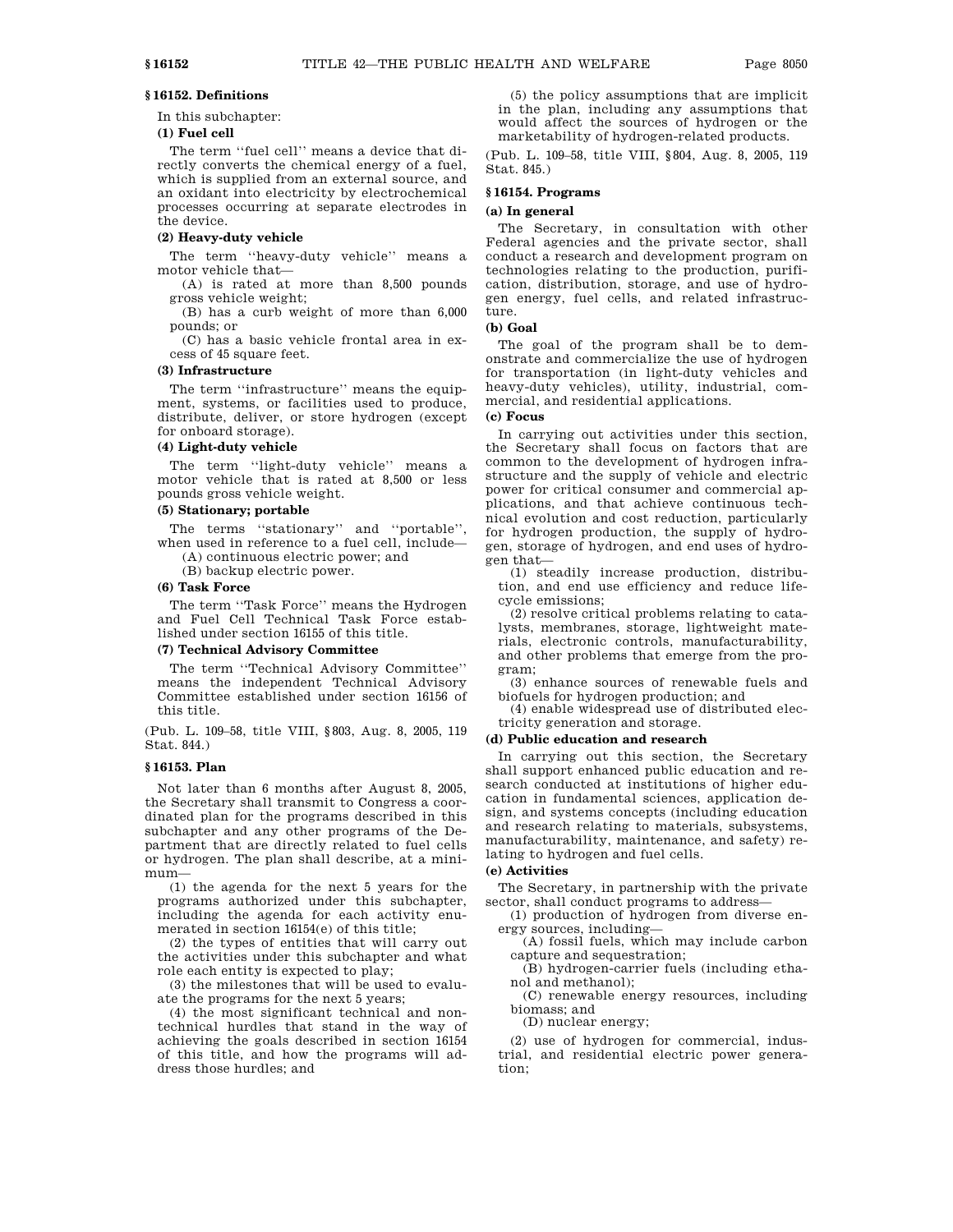(3) safe delivery of hydrogen or hydrogencarrier fuels, including—

(A) transmission by pipeline and other distribution methods; and

(B) convenient and economic refueling of vehicles either at central refueling stations or through distributed onsite generation;

(4) advanced vehicle technologies, including—

(A) engine and emission control systems;

(B) energy storage, electric propulsion, and hybrid systems;

(C) automotive materials; and

(D) other advanced vehicle technologies;

(5) storage of hydrogen or hydrogen-carrier fuels, including development of materials for safe and economic storage in gaseous, liquid, or solid form at refueling facilities and onboard vehicles;

(6) development of safe, durable, affordable, and efficient fuel cells, including fuel-flexible fuel cell power systems, improved manufacturing processes, high-temperature membranes, cost-effective fuel processing for natural gas, fuel cell stack and system reliability, low temperature operation, and cold start capability; and

(7) the ability of domestic automobile manufacturers to manufacture commercially available competitive hybrid vehicle technologies in the United States.

#### **(f) Program goals**

**(1) Vehicles**

For vehicles, the goals of the program are— (A) to enable a commitment by automakers no later than year 2015 to offer safe, affordable, and technically viable hydrogen fuel cell vehicles in the mass consumer market; and

(B) to enable production, delivery, and acceptance by consumers of model year 2020 hydrogen fuel cell and other hydrogen-powered vehicles that will have, when compared to light duty vehicles in model year 2005—

(i) fuel economy that is substantially higher;

(ii) substantially lower emissions of air pollutants; and

(iii) equivalent or improved vehicle fuel system crash integrity and occupant protection.

### **(2) Hydrogen energy and energy infrastructure**

For hydrogen energy and energy infrastructure, the goals of the program are to enable a commitment not later than 2015 that will lead to infrastructure by 2020 that will provide—

(A) safe and convenient refueling;

(B) improved overall efficiency;

(C) widespread availability of hydrogen

from domestic energy sources through— (i) production, with consideration of

emissions levels;

(ii) delivery, including transmission by pipeline and other distribution methods for hydrogen; and

(iii) storage, including storage in surface transportation vehicles;

(D) hydrogen for fuel cells, internal combustion engines, and other energy conversion devices for portable, stationary, micro, critical needs facilities, and transportation applications; and

(E) other technologies consistent with the Department's plan.

### **(3) Fuel cells**

The goals for fuel cells and their portable, stationary, and transportation applications are to enable—

(A) safe, economical, and environmentally sound hydrogen fuel cells;

(B) fuel cells for light duty and other vehicles; and

(C) other technologies consistent with the Department's plan.

### **(g) Funding**

### **(1) In general**

The Secretary shall carry out the programs under this section using a competitive, meritbased review process and consistent with the generally applicable Federal laws and regulations governing awards of financial assistance, contracts, or other agreements.

### **(2) Research centers**

Activities under this section may be carried out by funding nationally recognized university-based or Federal laboratory research centers.

#### **(h) Hydrogen supply**

There are authorized to be appropriated to carry out projects and activities relating to hydrogen production, storage, distribution and dispensing, transport, education and coordination, and technology transfer under this section-

(1) \$160,000,000 for fiscal year 2006;

(2) \$200,000,000 for fiscal year 2007;

(3) \$220,000,000 for fiscal year 2008;

(4) \$230,000,000 for fiscal year 2009;

(5) \$250,000,000 for fiscal year 2010; and

- (6) such sums as are necessary for each of fis-
- cal years 2011 through 2020.

### **(i) Fuel cell technologies**

There are authorized to be appropriated to carry out projects and activities relating to fuel cell technologies under this section—

(1) \$150,000,000 for fiscal year 2006;

(2) \$160,000,000 for fiscal year 2007;

(3) \$170,000,000 for fiscal year 2008;

(4) \$180,000,000 for fiscal year 2009;

(5) \$200,000,000 for fiscal year 2010; and

(6) such sums as are necessary for each of fiscal years 2011 through 2020.

(Pub. L. 109–58, title VIII, §805, Aug. 8, 2005, 119 Stat. 845.)

### **§ 16155. Hydrogen and Fuel Cell Technical Task Force**

### **(a) Establishment**

Not later than 120 days after August 8, 2005, the President shall establish an interagency task force chaired by the Secretary with representatives from each of the following:

(1) The Office of Science and Technology Policy within the Executive Office of the President.

(2) The Department of Transportation.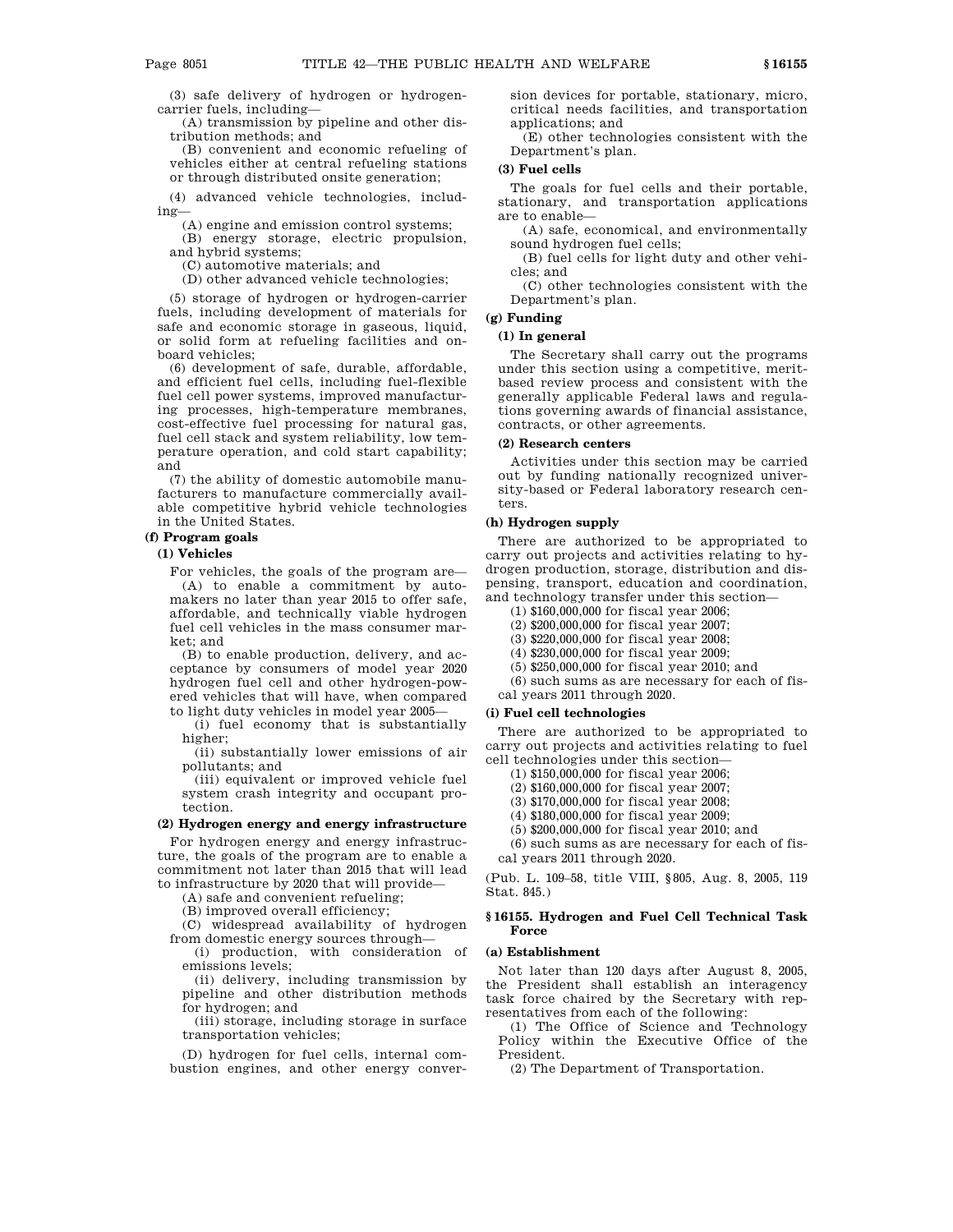(3) The Department of Defense.

(4) The Department of Commerce (including the National Institute of Standards and Technology).

(5) The Department of State.

(6) The Environmental Protection Agency.

(7) The National Aeronautics and Space Administration.

(8) Other Federal agencies as the Secretary determines appropriate.

### **(b) Duties**

### **(1) Planning**

The Task Force shall work toward—

(A) a safe, economical, and environmentally sound fuel infrastructure for hydrogen and hydrogen-carrier fuels, including an infrastructure that supports buses and other fleet transportation;

(B) fuel cells in government and other applications, including portable, stationary, and transportation applications;

(C) distributed power generation, including the generation of combined heat, power, and clean fuels including hydrogen;

(D) uniform hydrogen codes, standards, and safety protocols; and

(E) vehicle hydrogen fuel system integrity safety performance.

### **(2) Activities**

The Task Force may organize workshops and conferences, may issue publications, and may create databases to carry out its duties. The Task Force shall—

(A) foster the exchange of generic, nonproprietary information and technology among industry, academia, and government;

(B) develop and maintain an inventory and assessment of hydrogen, fuel cells, and other advanced technologies, including the commercial capability of each technology for the economic and environmentally safe production, distribution, delivery, storage, and use of hydrogen;

(C) integrate technical and other information made available as a result of the programs and activities under this subchapter;

(D) promote the marketplace introduction of infrastructure for hydrogen fuel vehicles; and

(E) conduct an education program to provide hydrogen and fuel cell information to potential end-users.

#### **(c) Agency cooperation**

The heads of all agencies, including those whose agencies are not represented on the Task Force, shall cooperate with and furnish information to the Task Force, the Technical Advisory Committee, and the Department.

(Pub. L. 109–58, title VIII, §806, Aug. 8, 2005, 119 Stat. 848.)

### **§ 16156. Technical Advisory Committee**

#### **(a) Establishment**

The Hydrogen Technical and Fuel Cell Advisory Committee is established to advise the Secretary on the programs and activities under this subchapter.

# **(b) Membership**

## **(1) Members**

The Technical Advisory Committee shall be comprised of not fewer than 12 nor more than 25 members. The members shall be appointed by the Secretary to represent domestic industry, academia, professional societies, government agencies, Federal laboratories, previous advisory panels, and financial, environmental, and other appropriate organizations based on the Department's assessment of the technical and other qualifications of Technical Advisory Committee members and the needs of the Technical Advisory Committee.

### **(2) Terms**

The term of a member of the Technical Advisory Committee shall not be more than 3 years. The Secretary may appoint members of the Technical Advisory Committee in a manner that allows the terms of the members serving at any time to expire at spaced intervals so as to ensure continuity in the functioning of the Technical Advisory Committee. A member of the Technical Advisory Committee whose term is expiring may be reappointed.

### **(3) Chairperson**

The Technical Advisory Committee shall have a chairperson, who shall be elected by the members from among their number.

### **(c) Review**

The Technical Advisory Committee shall review and make recommendations to the Secretary on—

(1) the implementation of programs and activities under this subchapter;

(2) the safety, economical, and environmental consequences of technologies for the production, distribution, delivery, storage, or use of hydrogen energy and fuel cells; and

(3) the plan under section 16153 of this title. **(d) Response**

#### **(1) Consideration of recommendations**

The Secretary shall consider, but need not adopt, any recommendations of the Technical Advisory Committee under subsection (c).

### **(2) Biennial report**

The Secretary shall transmit a biennial report to Congress describing any recommendations made by the Technical Advisory Committee since the previous report. The report shall include a description of how the Secretary has implemented or plans to implement the recommendations, or an explanation of the reasons that a recommendation will not be implemented. The report shall be transmitted along with the President's budget proposal.

### **(e) Support**

The Secretary shall provide resources necessary in the judgment of the Secretary for the Technical Advisory Committee to carry out its responsibilities under this subchapter.

(Pub. L. 109–58, title VIII, §807, Aug. 8, 2005, 119 Stat. 849.)

### **§ 16157. Demonstration**

#### **(a) In general**

In carrying out the programs under this section, the Secretary shall fund a limited number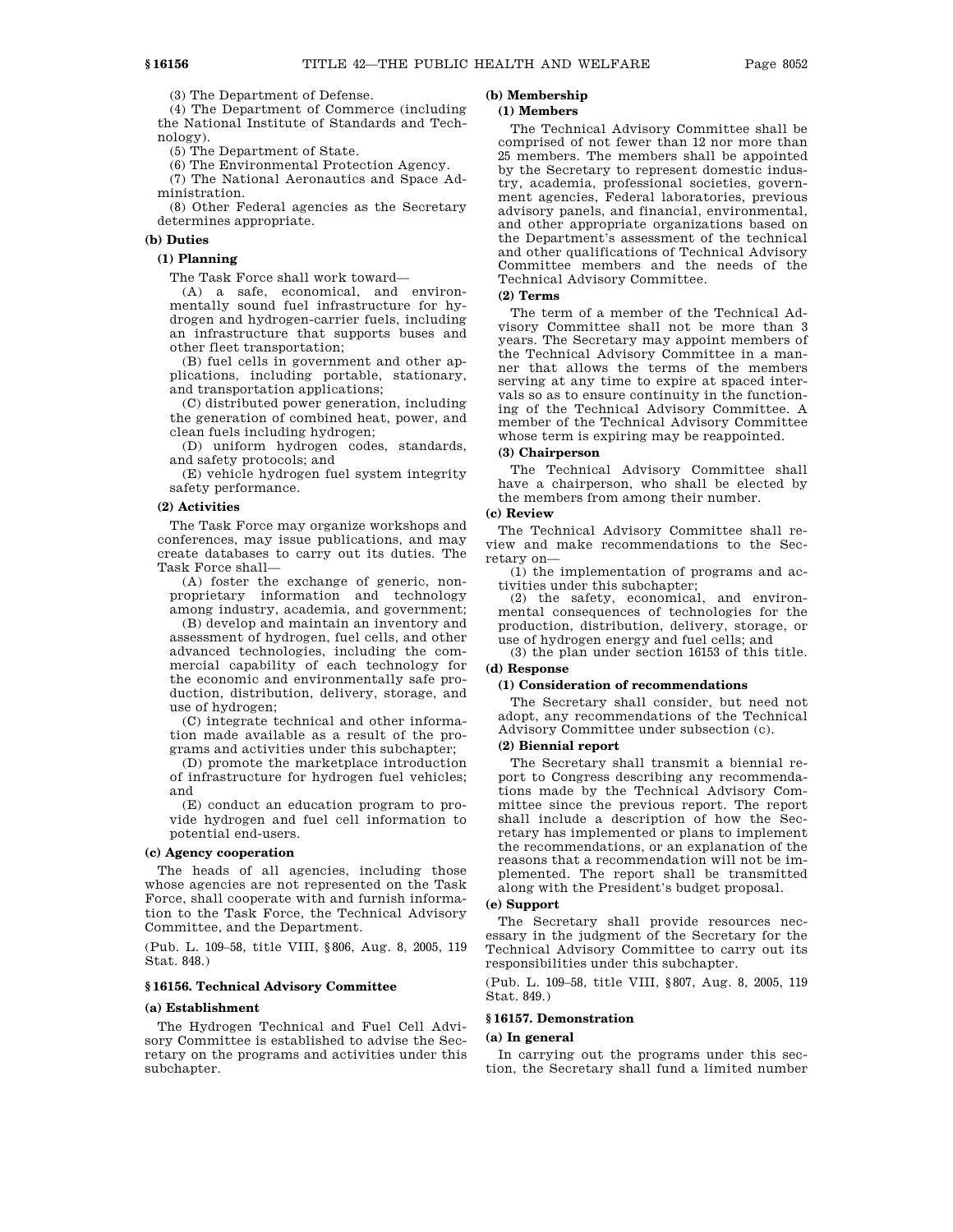of demonstration projects, consistent with this subchapter and a determination of the maturity, cost-effectiveness, and environmental impacts of technologies supporting each project. In selecting projects under this subsection, the Secretary shall, to the extent practicable and in the public interest, select projects that—

(1) involve using hydrogen and related products at existing facilities or installations, such as existing office buildings, military bases, vehicle fleet centers, transit bus authorities, or units of the National Park System;

(2) depend on reliable power from hydrogen to carry out essential activities;

(3) lead to the replication of hydrogen technologies and draw such technologies into the marketplace;

(4) include vehicle, portable, and stationary demonstrations of fuel cell and hydrogenbased energy technologies;

(5) address the interdependency of demand for hydrogen fuel cell applications and hydrogen fuel infrastructure;

(6) raise awareness of hydrogen technology among the public;

(7) facilitate identification of an optimum technology among competing alternatives;

(8) address distributed generation using renewable sources;

(9) carry out demonstrations of evolving hydrogen and fuel cell technologies in national parks, remote island areas, and on Indian tribal land, as selected by the Secretary;

(10) carry out a program to demonstrate developmental hydrogen and fuel cell systems for mobile, portable, and stationary uses, using improved versions of the learning demonstrations program concept of the Department including demonstrations involving—

(A) light-duty vehicles;

(B) heavy-duty vehicles;

(C) fleet vehicles;

(D) specialty industrial and farm vehicles; and

(E) commercial and residential portable, continuous, and backup electric power generation;

(11) in accordance with any code or standards developed in a region, fund prototype, pilot fleet, and infrastructure regional hydrogen supply corridors along the interstate highway system in varied climates across the United States; and

(12) fund demonstration programs that explore the use of hydrogen blends, hybrid hydrogen, and hydrogen reformed from renewable agricultural fuels, including the use of hydrogen in hybrid electric, heavier duty, and advanced internal combustion-powered vehicles.

The Secretary shall give preference to projects which address multiple elements contained in paragraphs (1) through (12).

### **(b) System demonstrations**

### $(1)$ <sup>1</sup> In general

As a component of the demonstration program under this section, the Secretary shall provide grants, on a cost share basis as appropriate, to eligible entities (as determined by the Secretary) for use in—

(A) devising system design concepts that provide for the use of advanced composite vehicles in programs under section 16122 of this title that—

(i) have as a primary goal the reduction of drive energy requirements;

(ii) after 2010, add another research and development phase, as defined in subsection (c), including the vehicle and infrastructure partnerships developed under the learning demonstrations program concept of the Department; and

(iii) are managed through an enhanced FreedomCAR program within the Department that encourages involvement in costshared projects by manufacturers and governments; and

(B) designing a local distributed energy system that—

(i) incorporates renewable hydrogen production, off-grid electricity production, and fleet applications in industrial or commercial service;

(ii) integrates energy or applications described in clause (i), such as stationary, portable, micro, and mobile fuel cells, into a high-density commercial or residential building complex or agricultural community; and

(iii) is managed in cooperation with industry, State, tribal, and local governments, agricultural organizations, and nonprofit generators and distributors of electricity.

### **(c) Identification of new program requirements**

In carrying out the demonstrations under subsection (a), the Secretary, in consultation with the Task Force and the Technical Advisory Committee, shall—

(1) after 2008 for stationary and portable applications, and after 2010 for vehicles, identify new requirements that refine technological concepts, planning, and applications; and

(2) during the second phase of the learning demonstrations under subsection  $(b)(1)(A)(ii)$ , redesign subsequent program work to incorporate those requirements.

### **(d) Authorization of appropriations**

There are authorized to be appropriated to carry out this section—

(1) \$185,000,000 for fiscal year 2006;

(2) \$200,000,000 for fiscal year 2007;

(3) \$250,000,000 for fiscal year 2008;

(4) \$300,000,000 for fiscal year 2009;

(5) \$375,000,000 for fiscal year 2010; and

(6) such sums as are necessary for each of fis-

cal years 2011 through 2020.

(Pub. L. 109–58, title VIII, §808, Aug. 8, 2005, 119 Stat. 850.)

### **§ 16158. Codes and standards**

#### **(a) In general**

The Secretary, in cooperation with the Task Force, shall provide grants to, or offer to enter into contracts with, such professional organiza-

<sup>1</sup>So in original. No par. (2) has been enacted.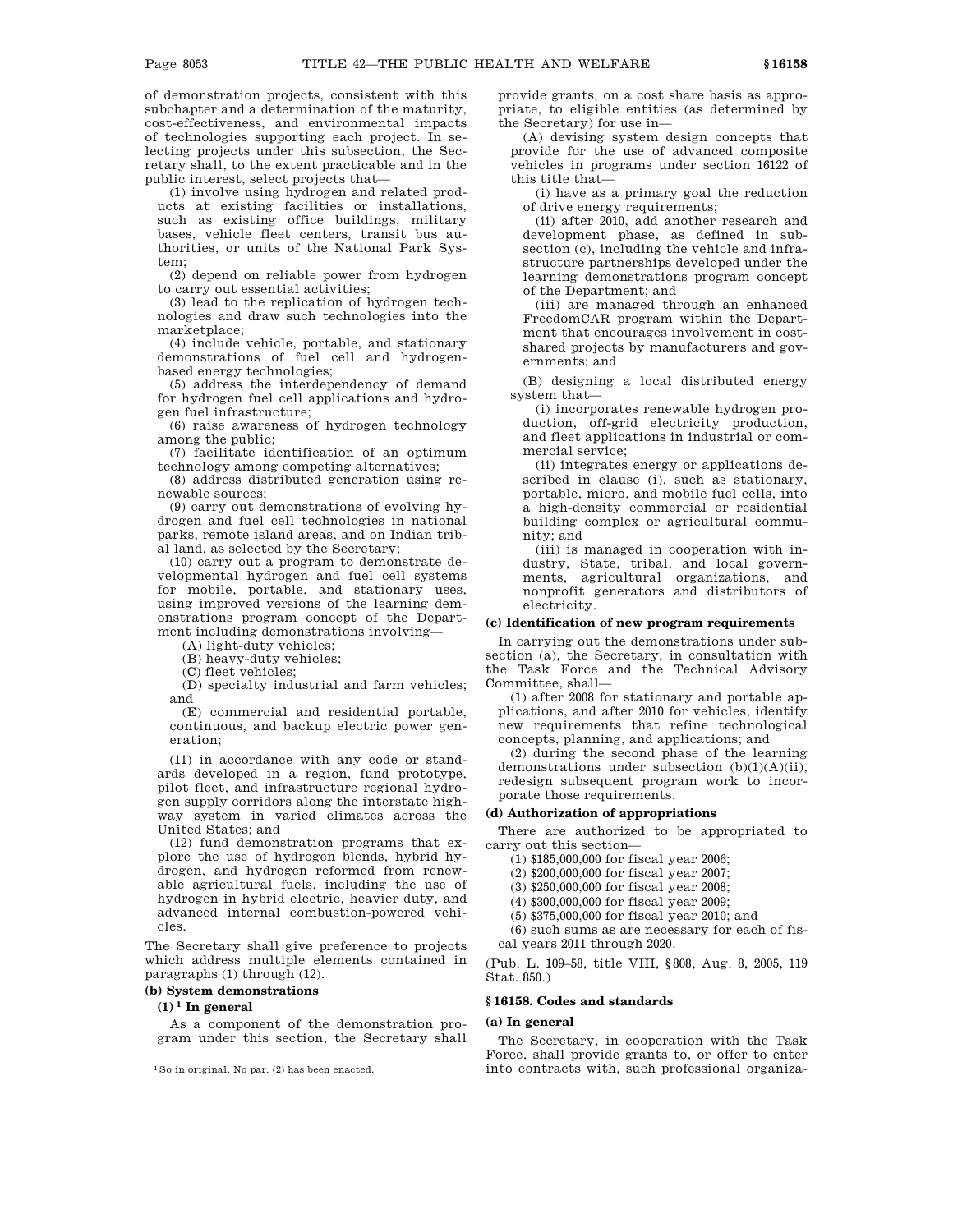tions, public service organizations, and government agencies as the Secretary determines appropriate to support timely and extensive development of safety codes and standards relating to fuel cell vehicles, hydrogen energy systems, and stationary, portable, and micro fuel cells.

### **(b) Educational efforts**

The Secretary shall support educational efforts by organizations and agencies described in subsection (a) to share information, including information relating to best practices, among those organizations and agencies.

#### **(c) Authorization of appropriations**

There are authorized to be appropriated to carry out this section—

(1) \$4,000,000 for fiscal year 2006;

(2) \$7,000,000 for fiscal year 2007;

(3) \$8,000,000 for fiscal year 2008;

(4) \$10,000,000 for fiscal year 2009;

(5) \$9,000,000 for fiscal year 2010; and

(6) such sums as are necessary for each of fiscal years 2011 through 2020.

(Pub. L. 109–58, title VIII, §809, Aug. 8, 2005, 119 Stat. 851.)

#### **§ 16159. Disclosure**

Section 13293 of this title shall apply to any project carried out through a grant, cooperative agreement, or contract under this subchapter.

(Pub. L. 109–58, title VIII, §810, Aug. 8, 2005, 119 Stat. 852.)

### **§ 16160. Reports**

### **(a) Secretary**

Subject to subsection (c), not later than 2 years after August 8, 2005, and triennially thereafter, the Secretary shall submit to Congress a report describing—

(1) activities carried out by the Department under this subchapter,<sup>1</sup> for hydrogen and fuel cell technology;

(2) measures the Secretary has taken during the preceding 3 years to support the transition of primary industry (or a related industry) to a fully commercialized hydrogen economy;

(3) any change made to the strategy relating to hydrogen and fuel cell technology to reflect the results of a learning demonstrations;

(4) progress, including progress in infrastructure, made toward achieving the goal of producing and deploying not less than—

(A) 100,000 hydrogen-fueled vehicles in the United States by 2010; and

(B) 2,500,000 hydrogen-fueled vehicles in the United States by 2020;

(5) progress made toward achieving the goal of supplying hydrogen at a sufficient number of fueling stations in the United States by 2010 including by integrating—

(A) hydrogen activities; and

(B) associated targets and timetables for the development of hydrogen technologies;

(6) any problem relating to the design, execution, or funding of a program under this subchapter;

(7) progress made toward and goals achieved in carrying out this subchapter and updates to the developmental roadmap, including the results of the reviews conducted by the National Academy of Sciences under subsection (b) for the fiscal years covered by the report; and

(8) any updates to strategic plans that are necessary to meet the goals described in paragraph (4).

#### **(b) External review**

The Secretary shall enter into an arrangement with the National Academy of Sciences under which the Academy will review the programs under sections 16154 and 16157 of this title every fourth year following August 8, 2005. The Academy's review shall include the program priorities and technical milestones, and evaluate the progress toward achieving them. The first review shall be completed not later than 5 years after August 8, 2005. Not later than 45 days after receiving the review, the Secretary shall transmit the review to Congress along with a plan to implement the review's recommendations or an explanation for the reasons that a recommendation will not be implemented.

#### **(c) Authorization of appropriations**

There is authorized to be appropriated to carry out this section \$1,500,000 for each of fiscal years 2006 through 2020.

(Pub. L. 109–58, title VIII, §811, Aug. 8, 2005, 119 Stat. 852.)

### **§ 16161. Solar and wind technologies**

#### **(a) Solar energy technologies**

The Secretary shall—

(1) prepare a detailed roadmap for carrying out the provisions in this subchapter related to solar energy technologies and for implementing the recommendations related to solar energy technologies that are included in the report transmitted under subsection (e);

(2) provide for the establishment of 5 projects in geographic areas that are regionally and climatically diverse to demonstrate the production of hydrogen at solar energy facilities, including one demonstration project at a National Laboratory or institution of higher education;

(3) establish a program—

(A) to develop optimized concentrating solar power devices that may be used for the production of both electricity and hydrogen; and

(B) to evaluate the use of thermochemical cycles for hydrogen production at the temperatures attainable with concentrating solar power devices;

(4) coordinate with activities sponsored by the Department's Office of Nuclear Energy, Science, and Technology on high-temperature materials, thermochemical cycles, and economic issues related to solar energy;

(5) provide for the construction and operation of new concentrating solar power devices or solar power cogeneration facilities that produce hydrogen either concurrently with, or independently of, the production of electricity;

<sup>1</sup>So in original. The comma probably should not appear.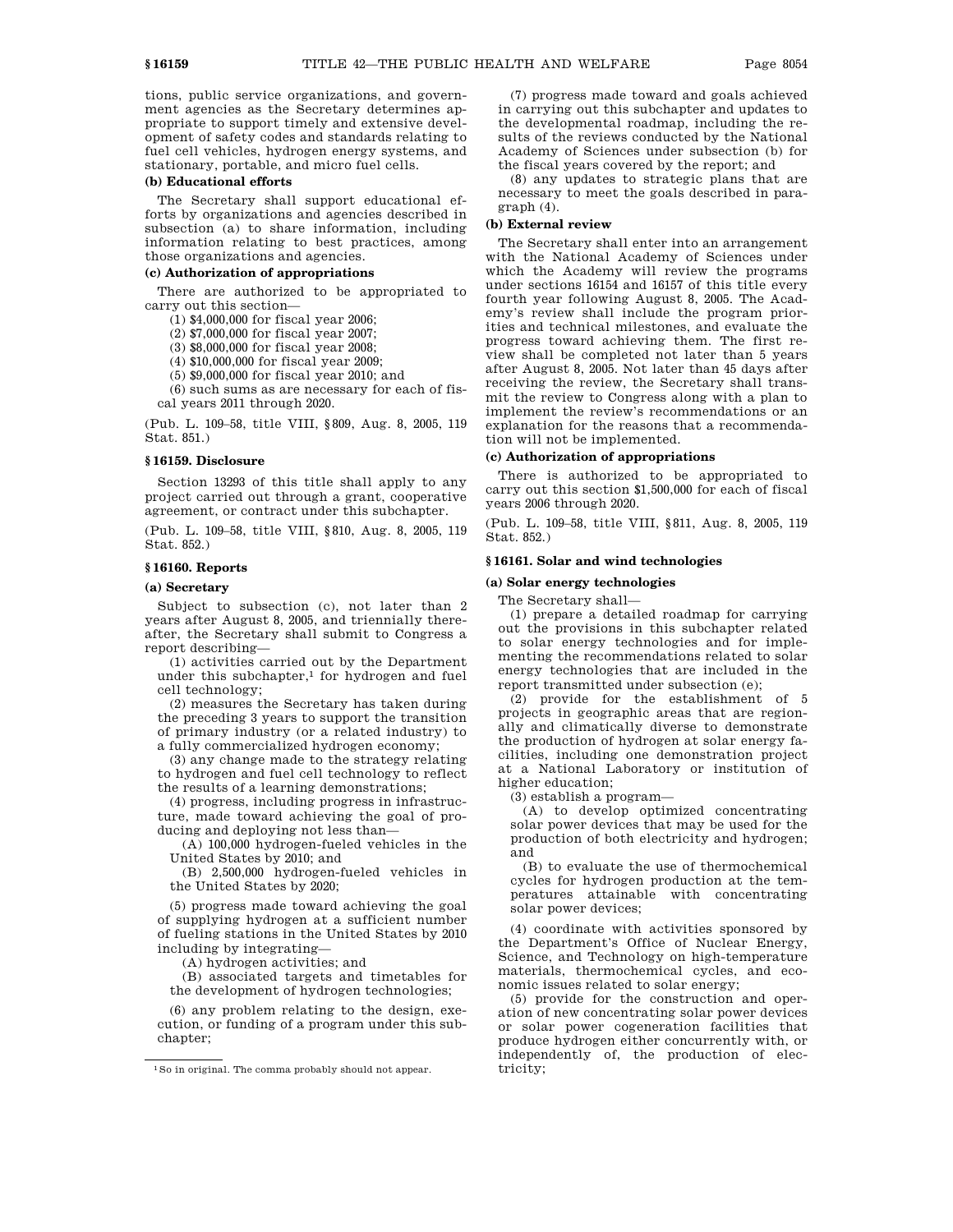(6) support existing facilities and programs of study related to concentrating solar power devices; and

(7) establish a program—

(A) to develop methods that use electricity from photovoltaic devices for the onsite production of hydrogen, such that no intermediate transmission or distribution infrastructure is required or used and future demand growth may be accommodated;

(B) to evaluate the economics of smallscale electrolysis for hydrogen production; and

(C) to study the potential of modular photovoltaic devices for the development of a hydrogen infrastructure, the security implications of a hydrogen infrastructure, and the benefits potentially derived from a hydrogen infrastructure.

### **(b) Wind energy technologies**

The Secretary shall—

(1) prepare a detailed roadmap for carrying out the provisions in this subchapter related to wind energy technologies and for implementing the recommendations related to wind energy technologies that are included in the report transmitted under subsection (e); and

(2) provide for the establishment of 5 projects in geographic areas that are regionally and climatically diverse to demonstrate the production of hydrogen at existing wind energy facilities, including one demonstration project at a National Laboratory or institution of higher education.

#### **(c) Program support**

The Secretary shall support programs at institutions of higher education for the development of solar energy technologies and wind energy technologies for the production of hydrogen. The programs supported under this subsection shall—

(1) enhance fellowship and faculty assistance programs;

(2) provide support for fundamental research;

(3) encourage collaborative research among industry, National Laboratories, and institutions of higher education;

(4) support communication and outreach; and

(5) to the greatest extent possible—

(A) be located in geographic areas that are regionally and climatically diverse; and

(B) be located at part B institutions, minority institutions, and institutions of higher education located in States participating in the Experimental Program to Stimulate Competitive Research of the Department.

#### **(d) Institutions of higher education and National Laboratory interactions**

In conjunction with the programs supported under this section, the Secretary shall develop sabbatical, fellowship, and visiting scientist programs to encourage National Laboratories and institutions of higher education to share and exchange personnel.

### **(e) Report**

The Secretary shall transmit to the Congress not later than 120 days after August 8, 2005, a report containing detailed summaries of the roadmaps prepared under subsections (a)(1) and (b)(1), descriptions of the Secretary's progress in establishing the projects and other programs required under this section, and recommendations for promoting the availability of advanced solar and wind energy technologies for the production of hydrogen.

### **(f) Definitions**

For purposes of this section—

(1) the term ''concentrating solar power devices'' means devices that concentrate the power of the sun by reflection or refraction to improve the efficiency of a photovoltaic or thermal generation process;

(2) the term ''minority institution'' has the meaning given to that term in section 1067k of title 20;

(3) the term ''part B institution'' has the meaning given to that term in section 1061 of title 20; and

(4) the term ''photovoltaic devices'' means devices that convert light directly into electricity through a solid-state, semiconductor process.

### **(g) Authorization of appropriations**

There is authorized to be appropriated such sums as are necessary for carrying out the activities under this section for each of fiscal years 2006 through 2020.

(Pub. L. 109–58, title VIII, §812, Aug. 8, 2005, 119 Stat. 853.)

#### **§ 16162. Technology transfer**

In carrying out this subchapter, the Secretary shall carry out programs that—

(1) provide for the transfer of critical hydrogen and fuel cell technologies to the private sector;

(2) accelerate wider application of those technologies in the global market;

(3) foster the exchange of generic, nonproprietary information; and

(4) assess technical and commercial viability of technologies relating to the production, distribution, storage, and use of hydrogen energy and fuel cells.

(Pub. L. 109–58, title VIII, §813, Aug. 8, 2005, 119 Stat. 855.)

### **§ 16163. Miscellaneous provisions**

#### **(a) Representation**

The Secretary may represent the United States interests with respect to activities and programs under this subchapter, in coordination with the Department of Transportation, the National Institute of Standards and Technology, and other relevant Federal agencies, before governments and nongovernmental organizations including—

(1) other Federal, State, regional, and local governments and their representatives;

(2) industry and its representatives, including members of the energy and transportation industries; and

(3) in consultation with the Department of State, foreign governments and their representatives including international organizations.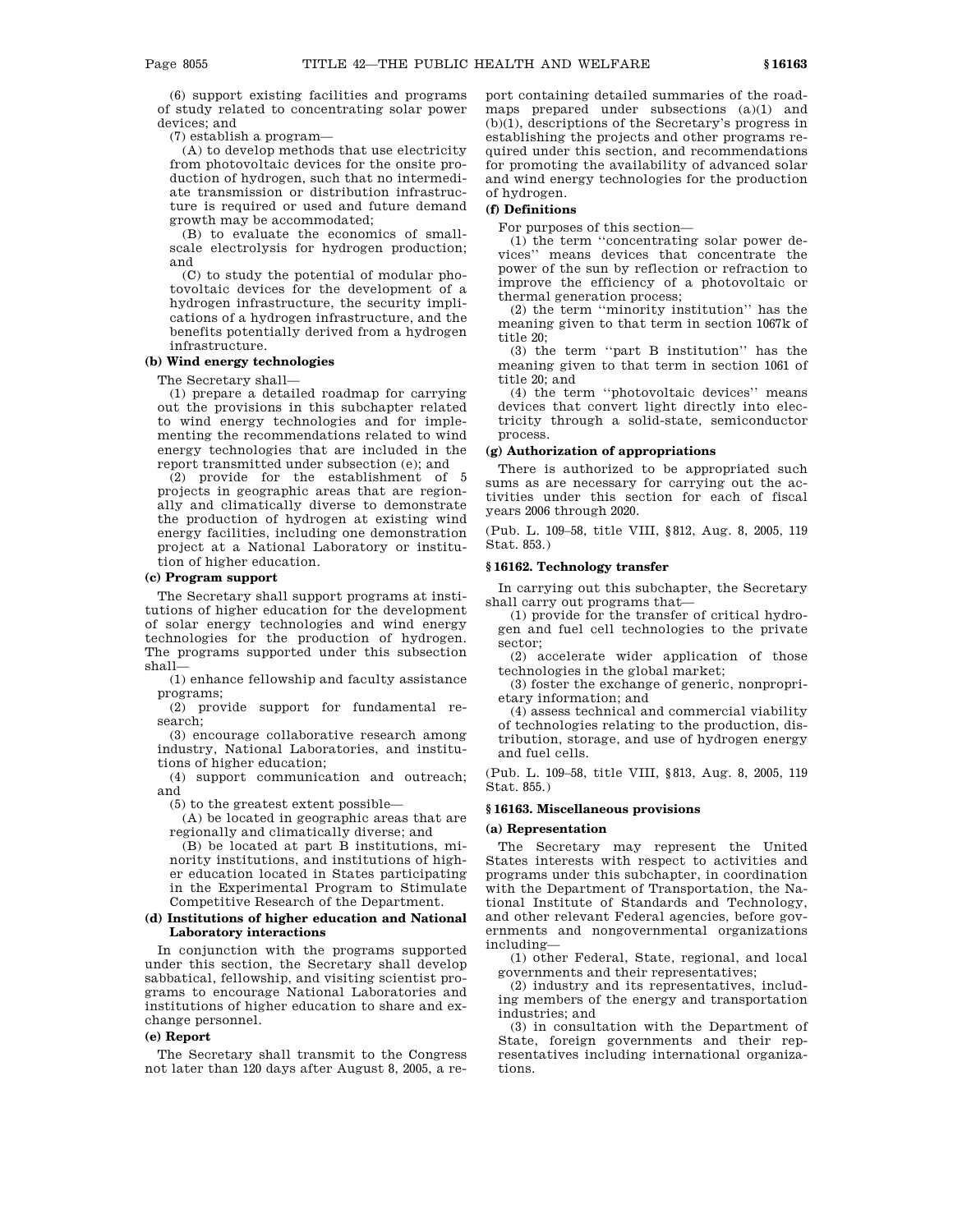# **(b) Regulatory authority**

Nothing in this subchapter shall be construed to alter the regulatory authority of the Department.

(Pub. L. 109–58, title VIII, §814, Aug. 8, 2005, 119 Stat. 855.)

#### **§ 16164. Cost sharing**

The costs of carrying out projects and activities under this subchapter shall be shared in accordance with section 16352 of this title.

(Pub. L. 109–58, title VIII, §815, Aug. 8, 2005, 119 Stat. 855.)

# **§ 16165. Savings clause**

Nothing in this subchapter shall be construed to affect the authority of the Secretary of Transportation that may exist prior to August 8, 2005, with respect to—

(1) research into, and regulation of, hydrogen-powered vehicles fuel systems integrity, standards, and safety under subtitle VI of title 49;

(2) regulation of hazardous materials transportation under chapter 51 of title 49;

(3) regulation of pipeline safety under chapter 601 of title 49;

(4) encouragement and promotion of research, development, and deployment activities relating to advanced vehicle technologies under section  $5506<sup>1</sup>$  of title 49;

(5) regulation of motor vehicle safety under chapter 301 of title 49;

(6) automobile fuel economy under chapter 329 of title 49; or

(7) representation of the interests of the United States with respect to the activities and programs under the authority of title 49.

(Pub. L. 109–58, title VIII, §816, Aug. 8, 2005, 119 Stat. 855.)

#### REFERENCES IN TEXT

Section 5506 of title 49, referred to in par. (4), was repealed by Pub. L. 112–141, div. E, title II, §52010(a), July 6, 2012, 126 Stat. 887.

### SUBCHAPTER IX—RESEARCH AND DEVELOPMENT

# **§ 16181. Goals**

#### **(a) In general**

In order to achieve the purposes of this subchapter, the Secretary shall conduct a balanced set of programs of energy research, development, demonstration, and commercial application with the general goals of—

(1) increasing the efficiency of all energy intensive sectors through conservation and improved technologies;

(2) promoting diversity of energy supply;

(3) decreasing the dependence of the United States on foreign energy supplies;

(4) improving the energy security of the United States; and

(5) decreasing the environmental impact of energy-related activities.

#### **(b) Goals**

The Secretary shall publish measurable cost and performance-based goals, comparable over time, with each annual budget submission in at least the following areas:

(1) Energy efficiency for buildings, energyconsuming industries, and vehicles.

(2) Electric energy generation (including distributed generation), transmission, and storage.

(3) Renewable energy technologies, including wind power, photovoltaics, solar thermal systems, geothermal energy, hydrogen-fueled systems, biomass-based systems, biofuels, and hydropower.

(4) Fossil energy, including power generation, onshore and offshore oil and gas resource recovery, and transportation fuels.

(5) Nuclear energy, including programs for existing and advanced reactors, and education of future specialists.

# **(c) Public comment**

The Secretary shall provide mechanisms for input on the annually published goals from industry, institutions of higher education, and other public sources.

# **(d) Effect of goals**

Nothing in subsection (a) or the annually published goals creates any new authority for any Federal agency, or may be used by any Federal agency, to support the establishment of regulatory standards or regulatory requirements.

(Pub. L. 109–58, title IX, §902, Aug. 8, 2005, 119 Stat. 856.)

#### REFERENCES IN TEXT

This subchapter, referred to in subsec. (a), was in the original ''this title'', meaning title IX of Pub. L. 109–58, Aug. 8, 2005, 119 Stat. 856, which enacted this subchapter, amended sections 8101 and 8102 of Title 7, Agriculture, and section 5523 of Title 15, Commerce and Trade, enacted provisions set out as notes under section 15801 of this title, section 8102 of Title 7, and section 2001 of Title 30, Mineral Lands and Mining, and amended provisions set out as notes under section 8101 of Title 7 and section 1902 of Title 30. For complete classification of title IX to the Code, see Short Title note set out under section 15801 of this title and Tables.

#### SHORT TITLE

For short title of title IX of Pub. L. 109–58, which enacted this subchapter, as the ''Energy Research, Development, Demonstration, and Commercial Application Act of 2005'', see section 431 of Pub. L. 109–58, set out as a note under section 15801 of this title.

#### **§ 16182. Definitions**

In this subchapter:

#### **(1) Departmental mission**

The term ''departmental mission'' means any of the functions vested in the Secretary by the Department of Energy Organization Act (42 U.S.C. 7101 et seq.) or other law.

# **(2) Hispanic-serving institution**

The term ''Hispanic-serving institution'' has the meaning given the term in section 1101a(a) of title 20.

# **(3) Nonmilitary energy laboratory**

The term ''nonmilitary energy laboratory'' means a National Laboratory other than a Na-

<sup>1</sup>See References in Text note below.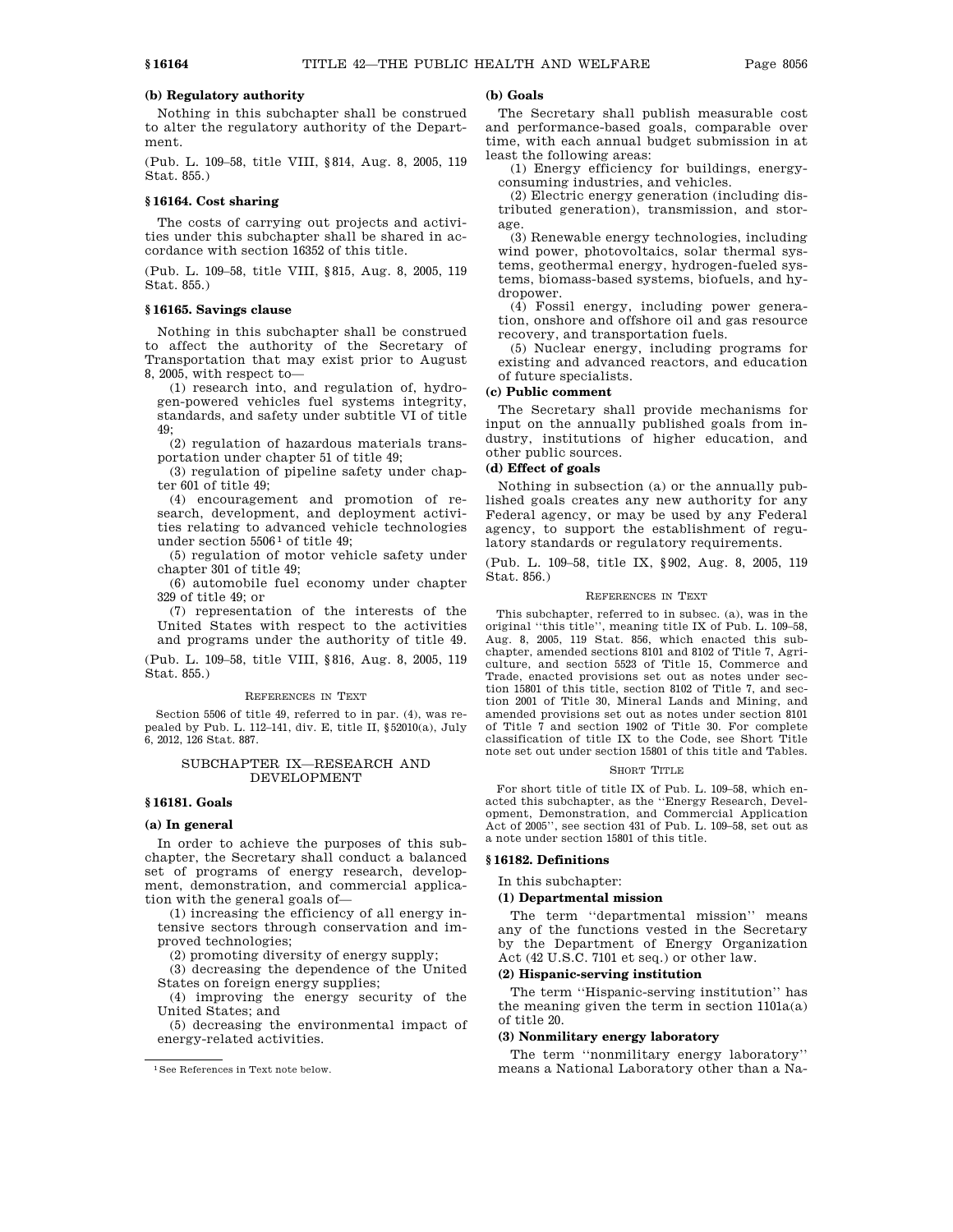tional Laboratory listed in subparagraph (G), (H), or (N) of section 15801(3) of this title.

# **(4) Part B institution**

The term ''part B institution'' has the meaning given the term in section 1061 of title 20.

#### **(5) Single-purpose research facility**

The term ''single-purpose research facility'' means—

(A) any of the primarily single-purpose entities owned by the Department; or

(B) any other organization of the Department designated by the Secretary.

# **(6) University**

The term ''university'' has the meaning given the term ''institution of higher education'' in section 1001 of title 20.

(Pub. L. 109–58, title IX, §903, Aug. 8, 2005, 119 Stat. 856.)

#### REFERENCES IN TEXT

This subchapter, referred to in text, was in the original ''this title'', meaning title IX of Pub. L. 109–58, Aug. 8, 2005, 119 Stat. 856, which enacted this subchapter, amended sections 8101 and 8102 of Title 7, Agriculture, and section 5523 of Title 15, Commerce and Trade, enacted provisions set out as notes under section 15801 of this title, section 8102 of Title 7, and section 2001 of Title 30, Mineral Lands and Mining, and amended provisions set out as notes under section 8101 of Title 7 and section 1902 of Title 30. For complete classification of title IX to the Code, see Short Title note set out under section 15801 of this title and Tables.

The Department of Energy Organization Act, referred to in par. (1), is Pub. L. 95–91, Aug. 4, 1977, 91 Stat. 565, as amended, which is classified principally to chapter 84 (§7101 et seq.) of this title. For complete classification of this Act to the Code, see Short Title note set out under section 7101 of this title and Tables.

## PART A—ENERGY EFFICIENCY

#### **§ 16191. Energy efficiency**

#### **(a) In general**

# **(1) Objectives**

The Secretary shall conduct programs of energy efficiency research, development, demonstration, and commercial application, including activities described in this part. Such programs shall take into consideration the following objectives:

(A) Increasing the energy efficiency of vehicles, buildings, and industrial processes.

(B) Reducing the demand of the United States for energy, especially energy from foreign sources.

(C) Reducing the cost of energy and making the economy more efficient and competitive.

(D) Improving the energy security of the United States.

(E) Reducing the environmental impact of energy-related activities.

# **(2) Programs**

Programs under this part shall include research, development, demonstration, and commercial application of—

(A) advanced, cost-effective technologies to improve the energy efficiency and environmental performance of vehicles, including—

(i) hybrid and electric propulsion systems;

(ii) plug-in hybrid systems;

(iii) advanced combustion engines;

(iv) weight and drag reduction technologies;

(v) whole-vehicle design optimization; and

(vi) advanced drive trains;

(B) cost-effective technologies, for new construction and retrofit, to improve the energy efficiency and environmental performance of buildings, using a whole-buildings approach, including onsite renewable energy generation;

(C) advanced technologies to improve the energy efficiency, environmental performance, and process efficiency of energy-intensive and waste-intensive industries;

(D) advanced control devices to improve the energy efficiency of electric motors, including those used in industrial processes, heating, ventilation, and cooling; and

(E) technologies to improve the energy efficiency of appliances and mechanical systems for buildings in cold climates, including combined heat and power units and increased use of renewable resources, including fuel.

#### **(b) Authorization of appropriations**

There are authorized to be appropriated to the Secretary to carry out energy efficiency and conservation research, development, demonstration, and commercial application activities, including activities authorized under this part—

(1) \$783,000,000 for fiscal year 2007;

(2) \$865,000,000 for fiscal year 2008; and

(3) \$952,000,000 for fiscal year 2009.

# **(c) Allocations**

From amounts authorized under subsection (b), the following sums are authorized:

(1) For activities under section 16192 of this title, \$50,000,000 for each of fiscal years 2007 through 2009.

(2) For activities under section 16195 of this title, \$7,000,000 for each of fiscal years 2007 through 2009.

(3) For activities under subsection  $(a)(2)(A)$ —

(A) \$200,000,000 for fiscal year 2007;

(B) \$270,000,000 for fiscal year 2008; and

(C) \$310,000,000 for fiscal year 2009.

(4) For activities under subsection  $(a)(2)(D)$ , \$2,000,000 for each of fiscal years 2007 and 2008.

#### **(d) Extended authorization**

There are authorized to be appropriated to the Secretary to carry out section 16192 of this title \$50,000,000 for each of fiscal years 2010 through 2013.

#### **(e) Limitations**

None of the funds authorized to be appropriated under this section may be used for—

(1) the issuance or implementation of energy efficiency regulations;

(2) the weatherization program established under part A of title IV of the Energy Conservation and Production Act (42 U.S.C. 6861 et seq.);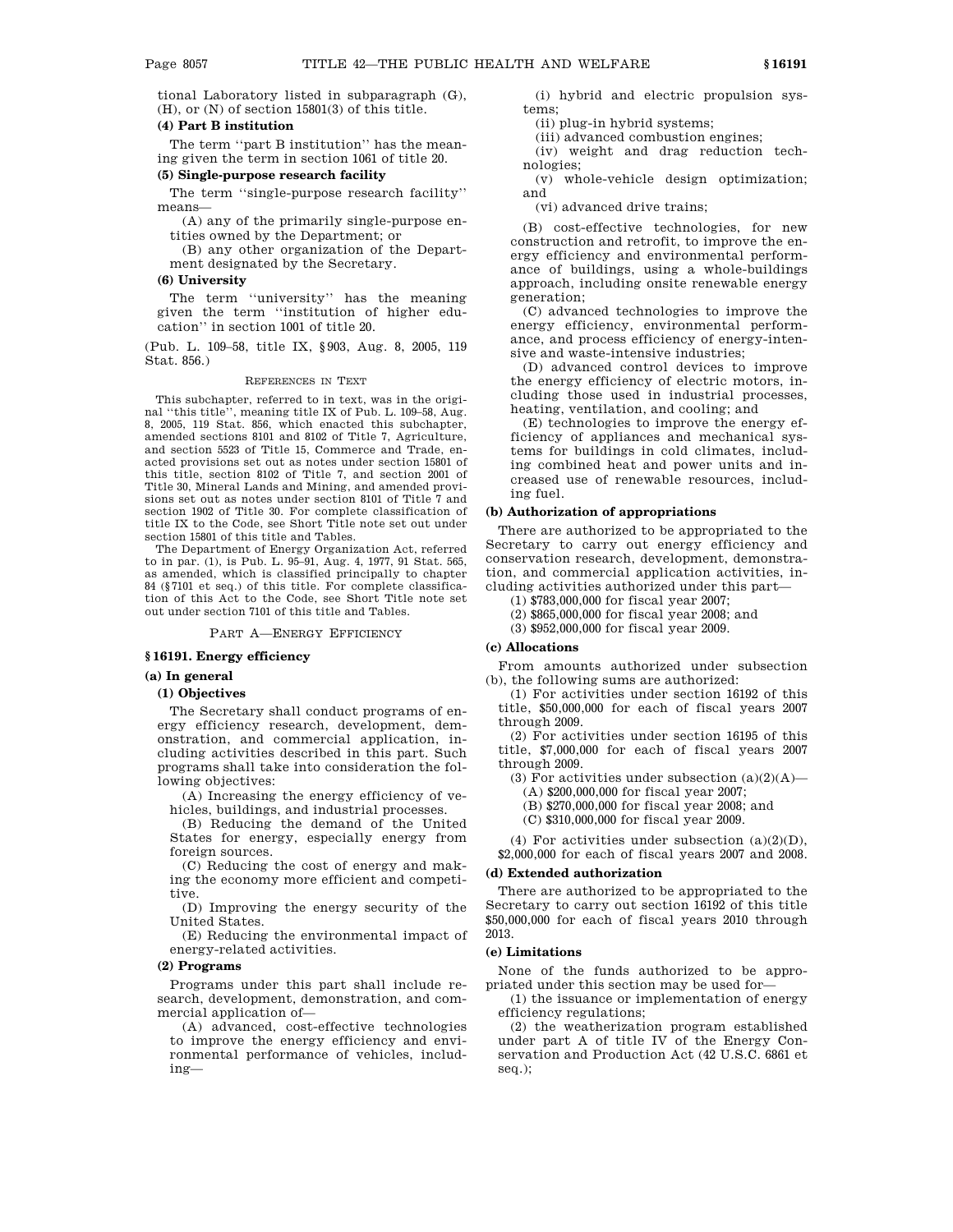(3) a State energy conservation plan established under part D of title III of the Energy Policy and Conservation Act (42 U.S.C. 6321 et seq.); or

(4) a Federal energy management measure carried out under part 3 of title V of the National Energy Conservation Policy Act (42 U.S.C. 8251 et seq.).

(Pub. L. 109–58, title IX, §911, Aug. 8, 2005, 119 Stat. 857; Pub. L. 110–140, title III, §315(a), Dec. 19, 2007, 121 Stat. 1571.)

#### REFERENCES IN TEXT

The Energy Conservation and Production Act, referred to in subsec. (e)(2), is Pub. L. 94–385, Aug. 14, 1976, 90 Stat. 1125, as amended. Part A of title IV of the Act is classified generally to part A (§6861 et seq.) of subchapter III of chapter 81 of this title. For complete classification of this Act to the Code, see Short Title note set out under section 6801 of this title and Tables.

The Energy Policy and Conservation Act, referred to in subsec. (e)(3), is Pub. L. 94–163, Dec. 22, 1975, 89 Stat. 871, as amended. Part D of title III of the Act is classified generally to part B (§6321 et seq.) of subchapter III of chapter 77 of this title. For complete classification of this Act to the Code, see Short Title note set out under section 6201 of this title and Tables.

The National Energy Conservation Policy Act, referred to in subsec. (e)(4), is Pub. L. 95–619, Nov. 9, 1978, 92 Stat. 3206, as amended. Part 3 of title V of the Act is classified generally to part B (§8251 et seq.) of subchapter III of chapter 91 of this title. For complete classification of this Act to the Code, see Short Title note set out under section 8201 of this title and Tables.

#### AMENDMENTS

2007—Subsec. (a)(2)(E). Pub. L. 110–140 added subpar. (E).

EFFECTIVE DATE OF 2007 AMENDMENT

Amendment by Pub. L. 110–140 effective on the date that is 1 day after Dec. 19, 2007, see section 1601 of Pub. L. 110–140, set out as an Effective Date note under section 1824 of Title 2, The Congress.

# **§ 16192. Next Generation Lighting Initiative**

# **(a) Definitions**

In this section:

#### **(1) Advanced solid-state lighting**

The term ''advanced solid-state lighting'' means a semiconducting device package and delivery system that produces white light using externally applied voltage.

# **(2) Industry Alliance**

The term ''Industry Alliance'' means an entity selected by the Secretary under subsection (d).

# **(3) Initiative**

The term ''Initiative'' means the Next Generation Lighting Initiative carried out under this section.

# **(4) Research**

The term ''research'' includes research on the technologies, materials, and manufacturing processes required for white light emitting diodes.

# **(5) White light emitting diode**

The term ''white light emitting diode'' means a semiconducting package, using either organic or inorganic materials, that produces white light using externally applied voltage.

# **(b) Initiative**

The Secretary shall carry out a Next Generation Lighting Initiative in accordance with this section to support research, development, demonstration, and commercial application activities related to advanced solid-state lighting technologies based on white light emitting diodes.

# **(c) Objectives**

The objectives of the Initiative shall be to develop advanced solid-state organic and inorganic lighting technologies based on white light emitting diodes that, compared to incandescent and fluorescent lighting technologies, are longer lasting, are more energy-efficient and cost-competitive, and have less environmental impact.

# **(d) Industry Alliance**

Not later than 90 days after August 8, 2005, the Secretary shall competitively select an Industry Alliance to represent participants who are private, for-profit firms, open to large and small businesses, that, as a group, are broadly representative of United States solid-state lighting research, development, infrastructure, and manufacturing expertise as a whole.

# **(e) Research**

# **(1) Grants**

The Secretary shall carry out the research activities of the Initiative through competitively awarded grants to—

- (A) researchers, including Industry Alliance participants;
	- (B) small businesses;
	- (C) National Laboratories; and
	- (D) institutions of higher education.

# **(2) Industry alliance**

The Secretary shall annually solicit from the Industry Alliance—

(A) comments to identify solid-state lighting technology needs;

(B) an assessment of the progress of the research activities of the Initiative; and

(C) assistance in annually updating solidstate lighting technology roadmaps.

## **(3) Availability to public**

The information and roadmaps under paragraph (2) shall be available to the public.

### **(f) Development, demonstration, and commercial application**

## **(1) In general**

The Secretary shall carry out a development, demonstration, and commercial application program for the Initiative through competitively selected awards.

## **(2) Preference**

In making the awards, the Secretary may give preference to participants in the Industry Alliance.

# **(g) Cost sharing**

In carrying out this section, the Secretary shall require cost sharing in accordance with section 16352 of this title.

#### **(h) Intellectual property**

The Secretary may require (in accordance with section 202(a)(ii) of title 35, section 2182 of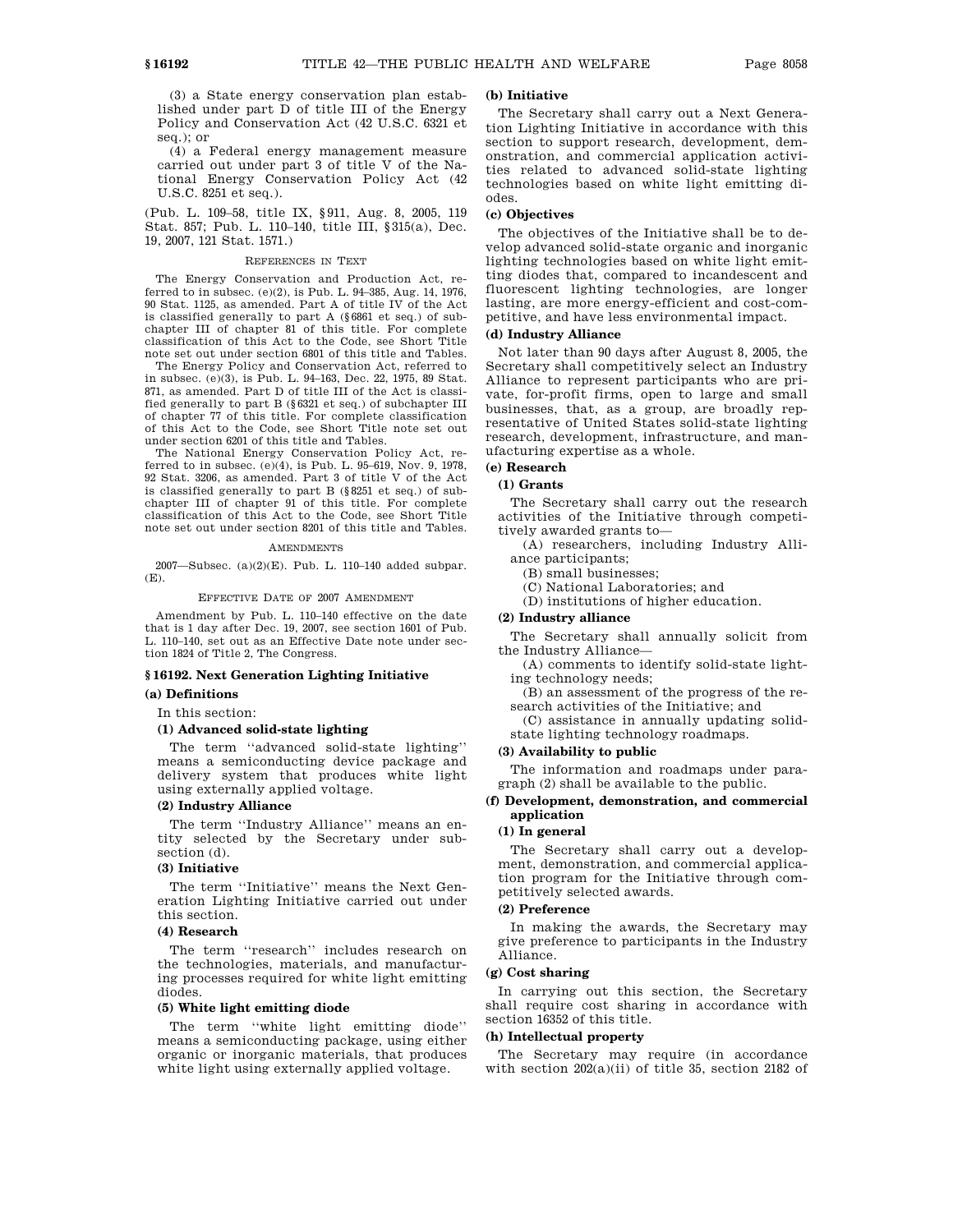this title, and section 5908 of this title) that for any new invention developed under subsection  $(e)$ 

(1) that the Industry Alliance participants who are active participants in research, development, and demonstration activities related to the advanced solid-state lighting technologies that are covered by this section shall be granted the first option to negotiate with the invention owner, at least in the field of solid-state lighting, nonexclusive licenses and royalties on terms that are reasonable under the circumstances;

(2)(A) that, for 1 year after a United States patent is issued for the invention, the patent holder shall not negotiate any license or royalty with any entity that is not a participant in the Industry Alliance described in paragraph (1); and

(B) that, during the year described in subparagraph (A), the patent holder shall negotiate nonexclusive licenses and royalties in good faith with any interested participant in the Industry Alliance described in paragraph (1); and

(3) such other terms as the Secretary determines are required to promote accelerated commercialization of inventions made under the Initiative.

#### **(i) National Academy review**

The Secretary shall enter into an arrangement with the National Academy of Sciences to conduct periodic reviews of the Initiative.

(Pub. L. 109–58, title IX, §912, Aug. 8, 2005, 119 Stat. 858.)

# **§ 16193. National Building Performance Initiative (a) Interagency group**

### **(1) In general**

Not later than 90 days after August 8, 2005, the Director of the Office of Science and Technology Policy shall establish an interagency group to develop, in coordination with the advisory committee established under subsection (e), a National Building Performance Initiative (referred to in this section as the ''Initiative'').

#### **(2) Cochairs**

The interagency group shall be co-chaired by appropriate officials of the Department and the Department of Commerce, who shall jointly arrange for the provision of necessary administrative support to the group.

# **(b) Integration of efforts**

The Initiative shall integrate Federal, State, and voluntary private sector efforts to reduce the costs of construction, operation, maintenance, and renovation of commercial, industrial, institutional, and residential buildings.

# **(c) Plan**

# **(1) In general**

Not later than 1 year after August 8, 2005, the interagency group shall submit to Congress a plan for carrying out the appropriate Federal role in the Initiative.

# **(2) Inclusions**

The plan shall include—

(A) research, development, demonstration, and commercial application of energy technology systems and materials for new construction and retrofit relating to the building envelope and building system components;

(B) research, development, demonstration, and commercial application of energy technology and infrastructure enabling the energy efficient, automated operation of buildings and building equipment; and

(C) the collection, analysis, and dissemination of research results and other pertinent information on enhancing building performance to industry, government entities, and the public.

# **(d) Department of Energy role**

Within the Federal portion of the Initiative, the Department shall be the lead agency for all aspects of building performance related to use and conservation of energy.

## **(e) Advisory committee**

The Director of the Office of Science and Technology Policy shall establish an advisory committee to—

(1) analyze and provide recommendations on potential private sector roles and participation in the Initiative; and

(2) review and provide recommendations on the plan described in subsection (c).

# **(f) Administration**

Nothing in this section provides any Federal agency with new authority to regulate building performance.

(Pub. L. 109–58, title IX, §913, Aug. 8, 2005, 119 Stat. 860.)

#### **§ 16194. Building standards**

## **(a) Definition of high performance building**

In this section, the term ''high performance building'' means a building that integrates and optimizes all major high-performance building attributes, including energy efficiency, durability, life-cycle performance, and occupant productivity.

### **(b) Assessment**

Not later than 120 days after August 8, 2005, the Secretary shall enter into an agreement with the National Institute of Building Sciences to—

(1) conduct an assessment (in cooperation with industry, standards development organizations, and other entities, as appropriate) of whether the current voluntary consensus standards and rating systems for high performance buildings are consistent with the current technological state of the art, including relevant results from the research, development and demonstration activities of the Department;

(2) determine if additional research is required, based on the findings of the assessment; and

(3) recommend steps for the Secretary to accelerate the development of voluntary consensus-based standards for high performance buildings that are based on the findings of the assessment.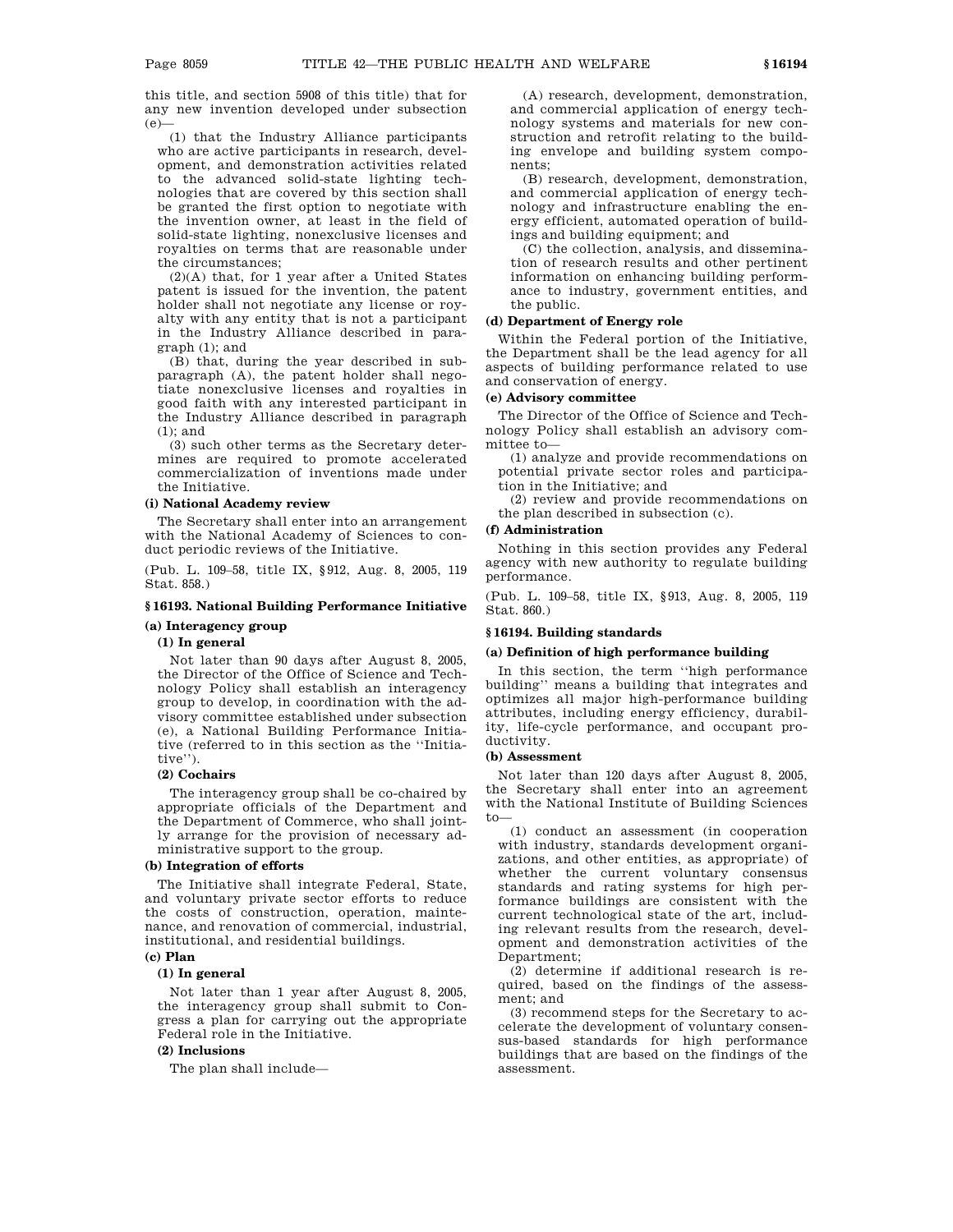# **(c) Grant and technical assistance program**

Consistent with subsection (b) and section 12(d) of the National Technology Transfer and Advancement Act of 1995 (15 U.S.C. 272 note), the Secretary shall establish a grant and technical assistance program to support the development of voluntary consensus-based standards for high performance buildings.

(Pub. L. 109–58, title IX, §914, Aug. 8, 2005, 119 Stat. 861.)

#### REFERENCES IN TEXT

Section 12(d) of the National Technology Transfer and Advancement Act of 1995, referred to in subsec. (c), is section 12(d) of Pub. L. 104–113, as amended, which is set out as a note under section 272 of Title 15, Commerce and Trade.

# **§ 16195. Secondary electric vehicle battery use program**

# **(a) Definitions**

In this section:

# **(1) Battery**

The term ''battery'' means an energy storage device that previously has been used to provide motive power in a vehicle powered in whole or in part by electricity.

#### **(2) Associated equipment**

The term "associated equipment" means equipment located where the batteries will be used that is necessary to enable the use of the energy stored in the batteries.

# **(b) Program**

## **(1) In general**

The Secretary shall establish and conduct a program of research, development, demonstration, and commercial application of energy technology for the secondary use of batteries, if the Secretary finds that there are sufficient numbers of batteries to support the program.

#### **(2) Administration**

The program shall be—

(A) designed to demonstrate the use of batteries in secondary applications, including utility and commercial power storage and power quality;

(B) structured to evaluate the performance, including useful service life and costs, of such batteries in field operations, and the necessary supporting infrastructure, including reuse and disposal of batteries; and

(C) coordinated with ongoing secondary battery use programs at the National Laboratories and in industry.

### **(c) Solicitation**

### **(1) In general**

Not later than 180 days after August 8, 2005, the Secretary shall solicit proposals to demonstrate the secondary use of batteries and associated equipment and supporting infrastructure in geographic locations throughout the United States.

#### **(2) Additional solicitations**

The Secretary may make additional solicitations for proposals if the Secretary determines

that the solicitations are necessary to carry out this section.

# **(d) Selection of proposals**

# **(1) In general**

Not later than 90 days after the closing date established by the Secretary for receipt of proposals under subsection (c), the Secretary shall select up to five proposals that may receive financial assistance under this section once the Department receives appropriated funds to carry out this section.

# **(2) Factors**

In selecting proposals, the Secretary shall consider—

(A) the diversity of battery type;

(B) geographic and climatic diversity; and (C) life-cycle environmental effects of the approaches.

### **(3) Limitation**

No one project selected under this section shall receive more than 25 percent of the funds made available to carry out the program under this section.

#### **(4) Non-Federal involvement**

In selecting proposals, the Secretary shall consider the extent of involvement of State or local government and other persons in each demonstration project to optimize use of Federal resources.

# **(5) Other criteria**

In selecting proposals, the Secretary may consider such other criteria as the Secretary considers appropriate.

# **(e) Conditions**

In carrying out this section, the Secretary shall require that—

(1) relevant information be provided to—

(A) the Department;

(B) the users of the batteries;

(C) the proposers of a project under this section; and

(D) the battery manufacturers; and

(2) the costs of carrying out projects and activities under this section are shared in accordance with section 16352 of this title.

(Pub. L. 109–58, title IX, §915, Aug. 8, 2005, 119 Stat. 861.)

# **§ 16196. Energy Efficiency Science Initiative**

#### **(a) Establishment**

The Secretary shall establish an Energy Efficiency Science Initiative to be managed by the Assistant Secretary in the Department with responsibility for energy conservation under section 7133(a)(9) of this title, in consultation with the Director of the Office of Science, for grants to be competitively awarded and subject to peer review for research relating to energy efficiency.

# **(b) Report**

The Secretary shall submit to Congress, along with the annual budget request of the President submitted to Congress, a report on the activities of the Energy Efficiency Science Initiative, including a description of the process used to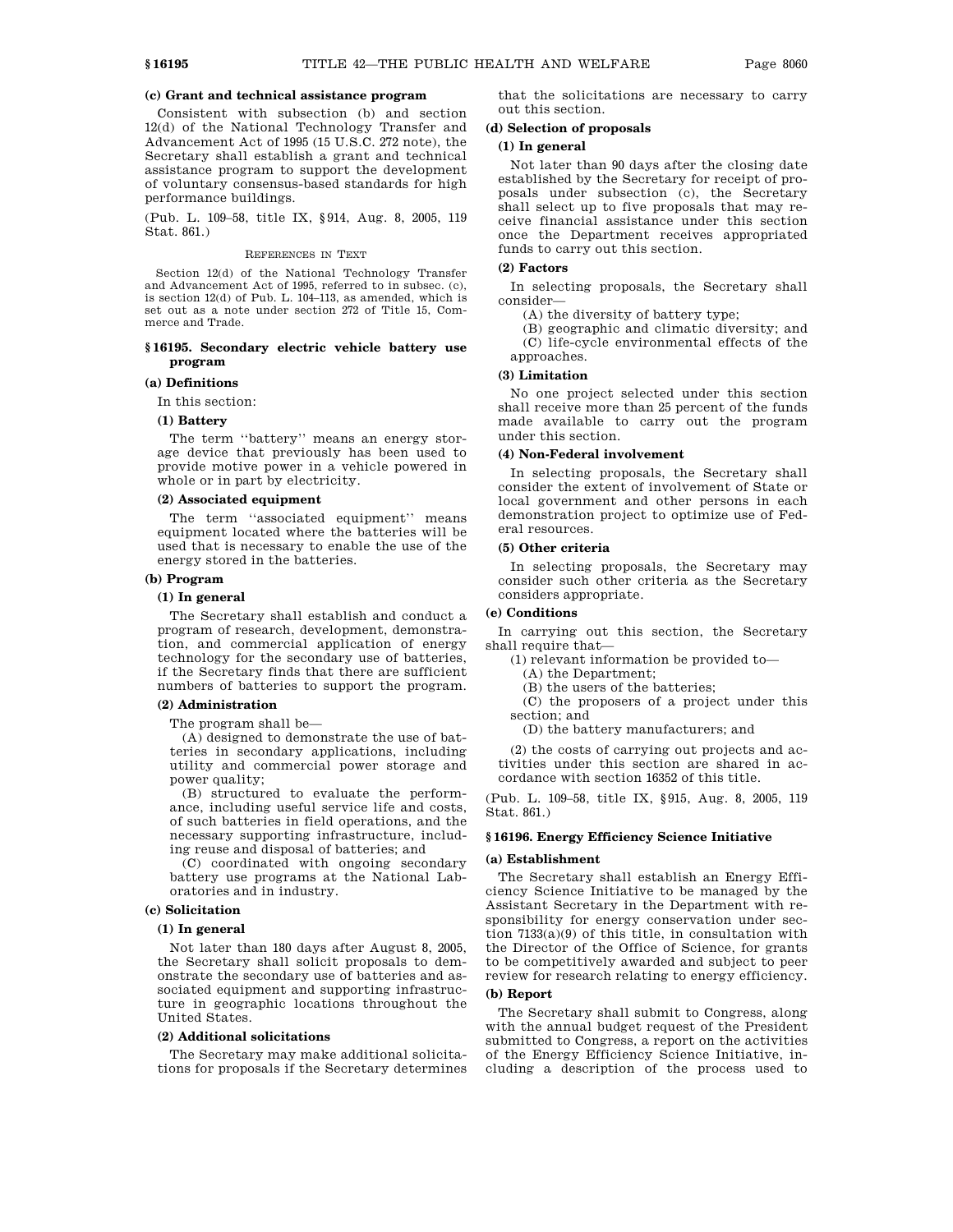award the funds and an explanation of how the research relates to energy efficiency.

(Pub. L. 109–58, title IX, §916, Aug. 8, 2005, 119 Stat. 862.)

# **§ 16197. Advanced Energy Technology Transfer Centers**

# **(a) Grants**

Not later than 18 months after May 8, 2008, the Secretary shall make grants to nonprofit institutions, State and local governments, cooperative extension services, or institutions of higher education (or consortia thereof), to establish a geographically dispersed network of Advanced Energy Technology Transfer Centers, to be located in areas the Secretary determines have the greatest need of the services of such Centers. In making awards under this section, the Secretary shall—

(1) give priority to applicants already operating or partnered with an outreach program capable of transferring knowledge and information about advanced energy efficiency methods and technologies;

(2) ensure that, to the extent practicable, the program enables the transfer of knowledge and information—

(A) about a variety of technologies; and

(B) in a variety of geographic areas;

(3) give preference to applicants that would significantly expand on or fill a gap in existing programs in a geographical region; and

(4) consider the special needs and opportunities for increased energy efficiency for manufactured and site-built housing, including construction, renovation, and retrofit.

# **(b) Activities**

Each Center shall operate a program to encourage demonstration and commercial application of advanced energy methods and technologies through education and outreach to building and industrial professionals, and to other individuals and organizations with an interest in efficient energy use. Funds awarded under this section may be used for the following activities:

(1) Developing and distributing informational materials on technologies that could use energy more efficiently.

(2) Carrying out demonstrations of advanced energy methods and technologies.

(3) Developing and conducting seminars, workshops, long-distance learning sessions, and other activities to aid in the dissemination of knowledge and information on technologies that could use energy more efficiently.

(4) Providing or coordinating onsite energy evaluations, including instruction on the commissioning of building heating and cooling systems, for a wide range of energy end-users.

(5) Examining the energy efficiency needs of energy end-users to develop recommended research projects for the Department.

(6) Hiring experts in energy efficient technologies to carry out activities described in paragraphs (1) through (5).

#### **(c) Application**

A person seeking a grant under this section shall submit to the Secretary an application in such form and containing such information as the Secretary may require. The Secretary may award a grant under this section to an entity already in existence if the entity is otherwise eligible under this section. The application shall include, at a minimum—

(1) a description of the applicant's outreach program, and the geographic region it would serve, and of why the program would be capable of transferring knowledge and information about advanced energy technologies that increase efficiency of energy use;

(2) a description of the activities the applicant would carry out, of the technologies that would be transferred, and of any other organizations that will help facilitate a regional approach to carrying out those activities;

(3) a description of how the proposed activities would be appropriate to the specific energy needs of the geographic region to be served;

(4) an estimate of the number and types of energy end-users expected to be reached through such activities; and

(5) a description of how the applicant will assess the success of the program.

#### **(d) Selection criteria**

The Secretary shall award grants under this section on the basis of the following criteria, at a minimum:

(1) The ability of the applicant to carry out the proposed activities.

(2) The extent to which the applicant will coordinate the activities of the Center with other entities as appropriate, such as State and local governments, utilities, institutions of higher education, and National Laboratories.

(3) The appropriateness of the applicant's outreach program for carrying out the program described in this section.

(4) The likelihood that proposed activities could be expanded or used as a model for other areas.

# **(e) Cost-sharing**

In carrying out this section, the Secretary shall require cost-sharing in accordance with the requirements of section 16352 of this title for commercial application activities.

# **(f) Duration**

# **(1) Initial grant period**

A grant awarded under this section shall be for a period of 5 years.

### **(2) Initial evaluation**

Each grantee under this section shall be evaluated during its third year of operation under procedures established by the Secretary to determine if the grantee is accomplishing the purposes of this section described in subsection (a). The Secretary shall terminate any grant that does not receive a positive evaluation. If an evaluation is positive, the Secretary may extend the grant for 3 additional years beyond the original term of the grant.

#### **(3) Additional extension**

If a grantee receives an extension under paragraph (2), the grantee shall be evaluated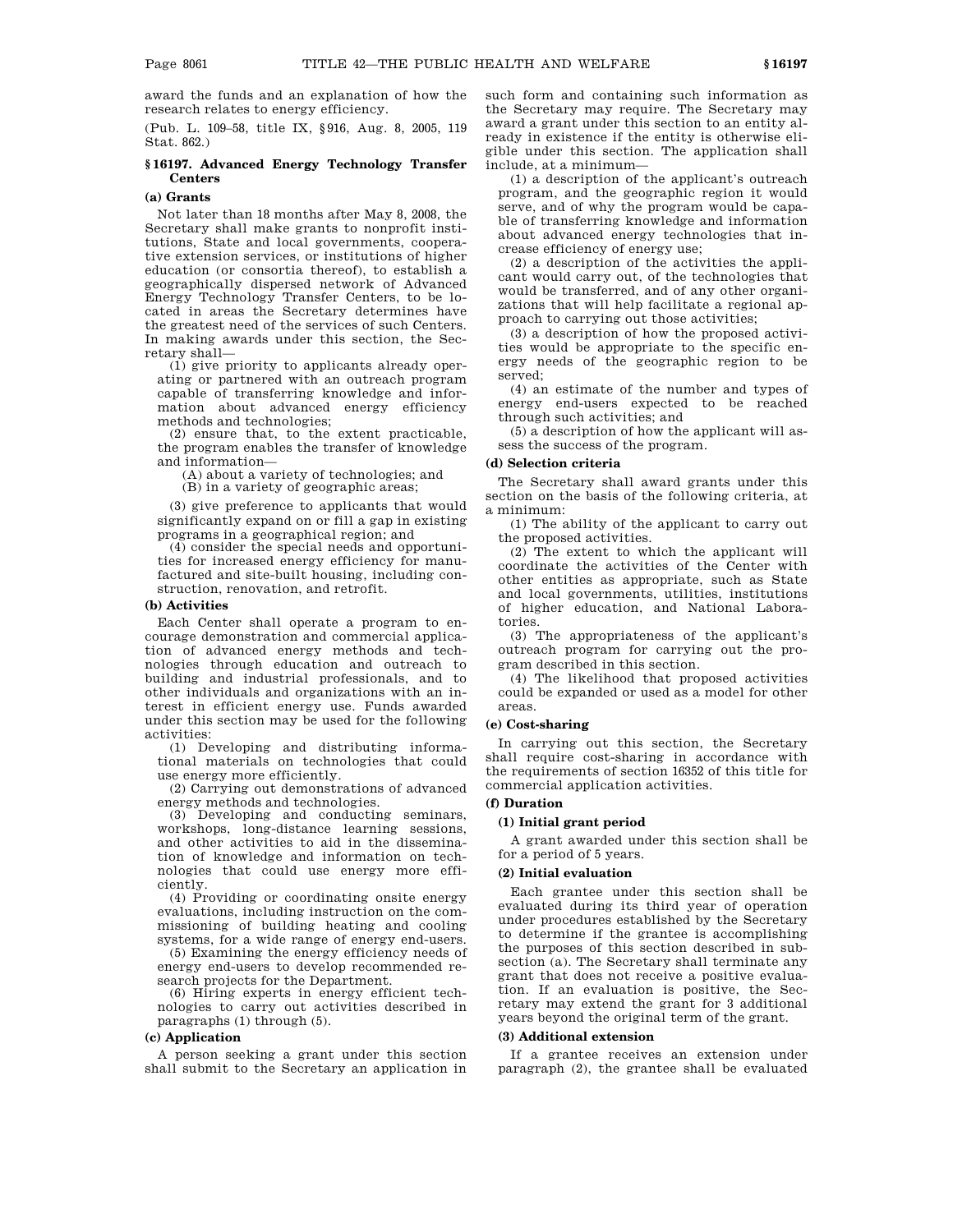again during the second year of the extension. The Secretary shall terminate any grant that does not receive a positive evaluation. If an evaluation is positive, the Secretary may extend the grant for a final additional period of 3 additional years beyond the original extension.

# **(4) Limitation**

No grantee may receive more than 11 years of support under this section without reapplying for support and competing against all other applicants seeking a grant at that time.

# **(g) Prohibition**

None of the funds awarded under this section may be used for the construction of facilities.

# **(h) Definitions**

For purposes of this section:

# **(1) Advanced energy methods and technologies**

The term ''advanced energy methods and technologies'' means all methods and technologies that promote energy efficiency and conservation, including distributed generation technologies, and life-cycle analysis of energy use.

# **(2) Center**

The term ''Center'' means an Advanced Energy Technology Transfer Center established pursuant to this section.

# **(3) Distributed generation**

The term ''distributed generation'' means an electric power generation technology, including photovoltaic, small wind, and micro-combined heat and power, that serves electric consumers at or near the site of production.

#### **(4) Cooperative Extension**

The term ''Cooperative Extension'' means the extension services established at the landgrant colleges and universities under the Smith-Lever Act of May 8, 1914 [7 U.S.C. 341 et seq.].

## **(5) Land-grant colleges and universities**

The term ''land-grant colleges and universities'' means—

(A) 1862 Institutions (as defined in section 7601 of title 7);

(B) 1890 Institutions (as defined in section 7601 of title 7); and

(C) 1994 Institutions (as defined in section 7601 of title 7).

# **(i) Authorization of appropriations**

In addition to amounts otherwise authorized to be appropriated in section 16191 of this title, there are authorized to be appropriated for the program under this section such sums as may be appropriated.

(Pub. L. 109–58, title IX, §917, Aug. 8, 2005, 119 Stat. 863; Pub. L. 110–229, title VI, §601, May 8, 2008, 122 Stat. 850.)

#### REFERENCES IN TEXT

The Smith-Lever Act of May 8, 1914, referred to in subsec. (h)(4), is act May 8, 1914, ch. 79, 38 Stat. 372, which is classified generally to subchapter IV (§341 et seq.) of chapter 13 of Title 7, Agriculture. For complete classification of this Act to the Code, see Short Title note set out under section 341 of Title 7 and Tables.

#### CODIFICATION

May 8, 2008, referred to in subsec. (a), was in the original ''the date of enactment of the National Forests, Parks, Public Land, and Reclamation Projects Authorization Act of 2008'' and was translated as meaning the date of enactment of the Consolidated Natural Resources Act of 2008, Pub. L. 110–229, which amended this section generally, to reflect the probable intent of Congress. The National Forests, Parks, Public Land, and Reclamation Projects Authorization Act of 2008, was S. 2616, 110th Congress, introduced in the Senate on Feb. 8, 2008, with action thereon indefinitely postponed. The provisions of section 601 of that bill generally amended section 917 of Pub. L. 109–58 (this section) and was a predecessor version of section 601 of Pub. L. 109–229.

#### **AMENDMENTS**

2008—Pub. L. 110–229 amended section generally. Prior to amendment, section related to grants for the establishment of a network of Advanced Energy Efficiency Technology Transfer Centers.

## PART B—DISTRIBUTED ENERGY AND ELECTRIC ENERGY SYSTEMS

# **§ 16211. Distributed energy and electric energy systems**

### **(a) In general**

The Secretary shall carry out programs of research, development, demonstration, and commercial application on distributed energy resources and systems reliability and efficiency, to improve the reliability and efficiency of distributed energy resources and systems, integrating advanced energy technologies with grid connectivity, including activities described in this part. The programs shall address advanced energy technologies and systems and advanced grid reliability technologies.

#### **(b) Authorization of appropriations**

# **(1) Distributed energy and electric energy systems activities**

There are authorized to be appropriated to the Secretary to carry out distributed energy and electric energy systems activities, including activities authorized under this part—

- (A) \$240,000,000 for fiscal year 2007;
- (B) \$255,000,000 for fiscal year 2008; and
- (C) \$273,000,000 for fiscal year 2009.

#### **(2) Power delivery research initiative**

There are authorized to be appropriated to the Secretary to carry out the Power Delivery Research Initiative under subsection<sup>1</sup>  $16215(e)$ of this title such sums as may be necessary for each of fiscal years 2007 through 2009.

#### **(c) Micro-cogeneration energy technology**

From amounts authorized under subsection (b), \$20,000,000 for each of fiscal years 2007 and 2008 shall be available to carry out activities under section 16213 of this title.

## **(d) High-voltage transmission lines**

From amounts authorized under subsection (b), \$2,000,000 for fiscal year 2007 shall be available to carry out activities under section  $16215(g)$  of this title.

(Pub. L. 109–58, title IX, §921, Aug. 8, 2005, 119 Stat. 864.)

<sup>1</sup>So in original. Probably should be ''section''.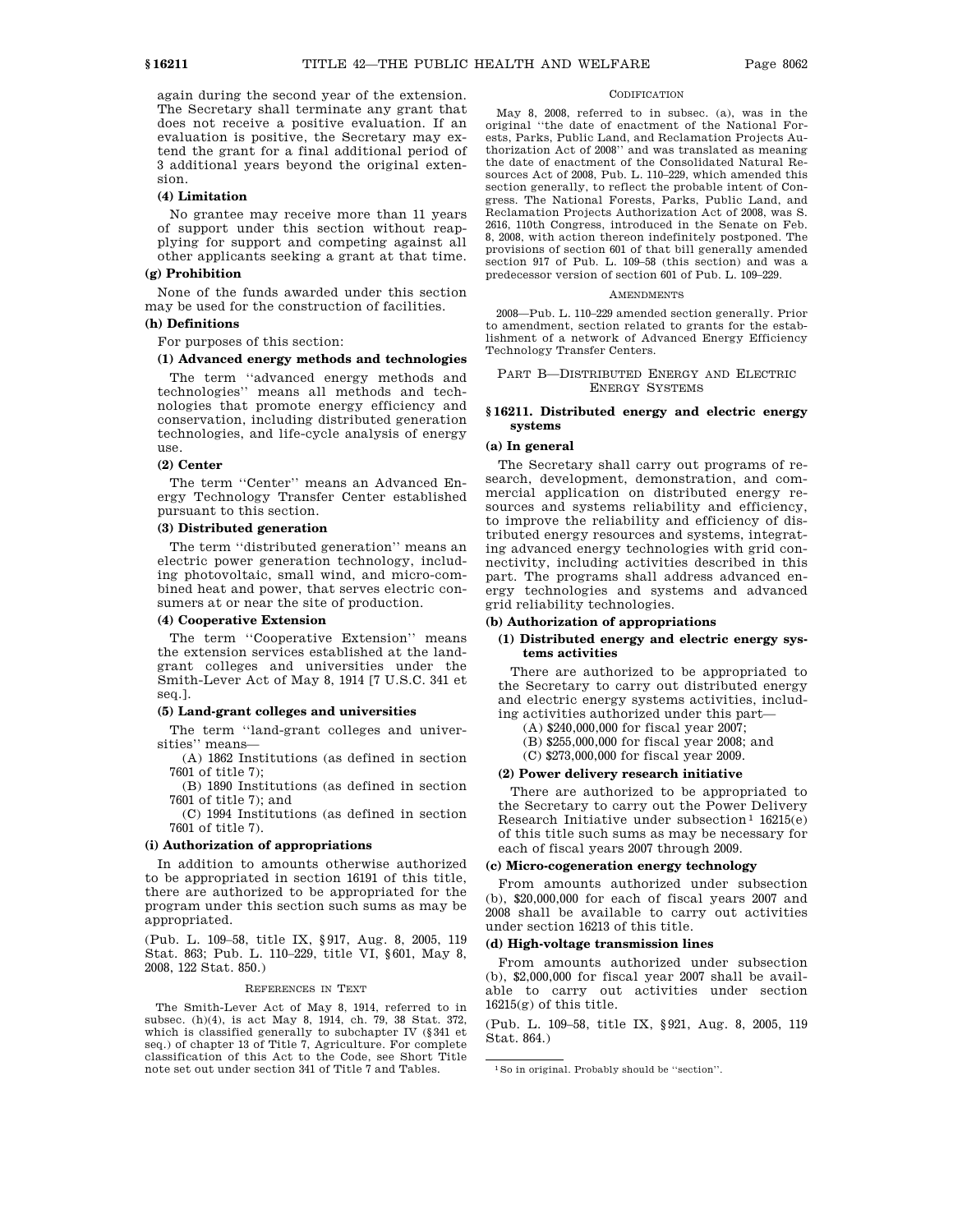# **§ 16212. High power density industry program**

# **(a) In general**

The Secretary shall establish a comprehensive research, development, demonstration, and commercial application to improve the energy efficiency of high power density facilities, including data centers, server farms, and telecommunications facilities.

# **(b) Technologies**

The program shall consider technologies that provide significant improvement in thermal controls, metering, load management, peak load reduction, or the efficient cooling of electronics.

(Pub. L. 109–58, title IX, §922, Aug. 8, 2005, 119 Stat. 864.)

### **§ 16213. Micro-cogeneration energy technology**

## **(a) In general**

The Secretary shall make competitive, meritbased grants to consortia for the development of micro-cogeneration energy technology.

#### **(b) Uses**

The consortia shall explore—

(1) the use of small-scale combined heat and power in residential heating appliances;

(2) the use of excess power to operate other appliances within the residence; and

(3) the supply of excess generated power to the power grid.

(Pub. L. 109–58, title IX, §923, Aug. 8, 2005, 119 Stat. 865.)

# **§ 16214. Distributed energy technology demonstration programs**

### **(a) Coordinating consortia program**

The Secretary may provide financial assistance to coordinating consortia of interdisciplinary participants for demonstrations designed to accelerate the use of distributed energy technologies (such as fuel cells, microturbines, reciprocating engines, thermally activated technologies, and combined heat and power systems) in high-energy intensive commercial applications.

## **(b) Small-scale portable power program**

# **(1) In general**

The Secretary shall—

(A) establish a research, development, and demonstration program to develop working models of small scale portable power devices; and

(B) to the fullest extent practicable, identify and utilize the resources of universities that have shown expertise with respect to advanced portable power devices for either civilian or military use.

# **(2) Organization**

The universities identified and utilized under paragraph (1)(B) are authorized to establish an organization to promote small scale portable power devices.

# **(3) Definition**

For purposes of this subsection, the term ''small scale portable power device'' means a field-deployable portable mechanical or electromechanical device that can be used for applications such as communications, computation, mobility enhancement, weapons systems, optical devices, cooling, sensors, medical devices, and active biological agent detection systems.

(Pub. L. 109–58, title IX, §924, Aug. 8, 2005, 119 Stat. 865.)

### **§ 16215. Electric transmission and distribution programs**

#### **(a) Program**

The Secretary shall establish a comprehensive research, development, and demonstration program to ensure the reliability, efficiency, and environmental integrity of electrical transmission and distribution systems, which shall include—

(1) advanced energy delivery technologies, energy storage technologies, materials, and systems, giving priority to new transmission technologies, including composite conductor materials and other technologies that enhance reliability, operational flexibility, or powercarrying capability;

(2) advanced grid reliability and efficiency technology development;

(3) technologies contributing to significant load reductions;

(4) advanced metering, load management, and control technologies;

(5) technologies to enhance existing grid components;

(6) the development and use of high-temperature superconductors to—

(A) enhance the reliability, operational flexibility, or power-carrying capability of electric transmission or distribution systems; or

(B) increase the efficiency of electric energy generation, transmission, distribution, or storage systems;

(7) integration of power systems, including systems to deliver high-quality electric power, electric power reliability, and combined heat and power;

(8) supply of electricity to the power grid by small scale, distributed and residential-based power generators;

(9) the development and use of advanced grid design, operation, and planning tools;

(10) any other infrastructure technologies, as appropriate; and

(11) technology transfer and education.

# **(b) Program plan**

# **(1) In general**

Not later than 1 year after August 8, 2005, the Secretary, in consultation with other appropriate Federal agencies, shall prepare and submit to Congress a 5-year program plan to guide activities under this section.

# **(2) Consultation**

In preparing the program plan, the Secretary shall consult with—

(A) utilities;

(B) energy service providers;

(C) manufacturers;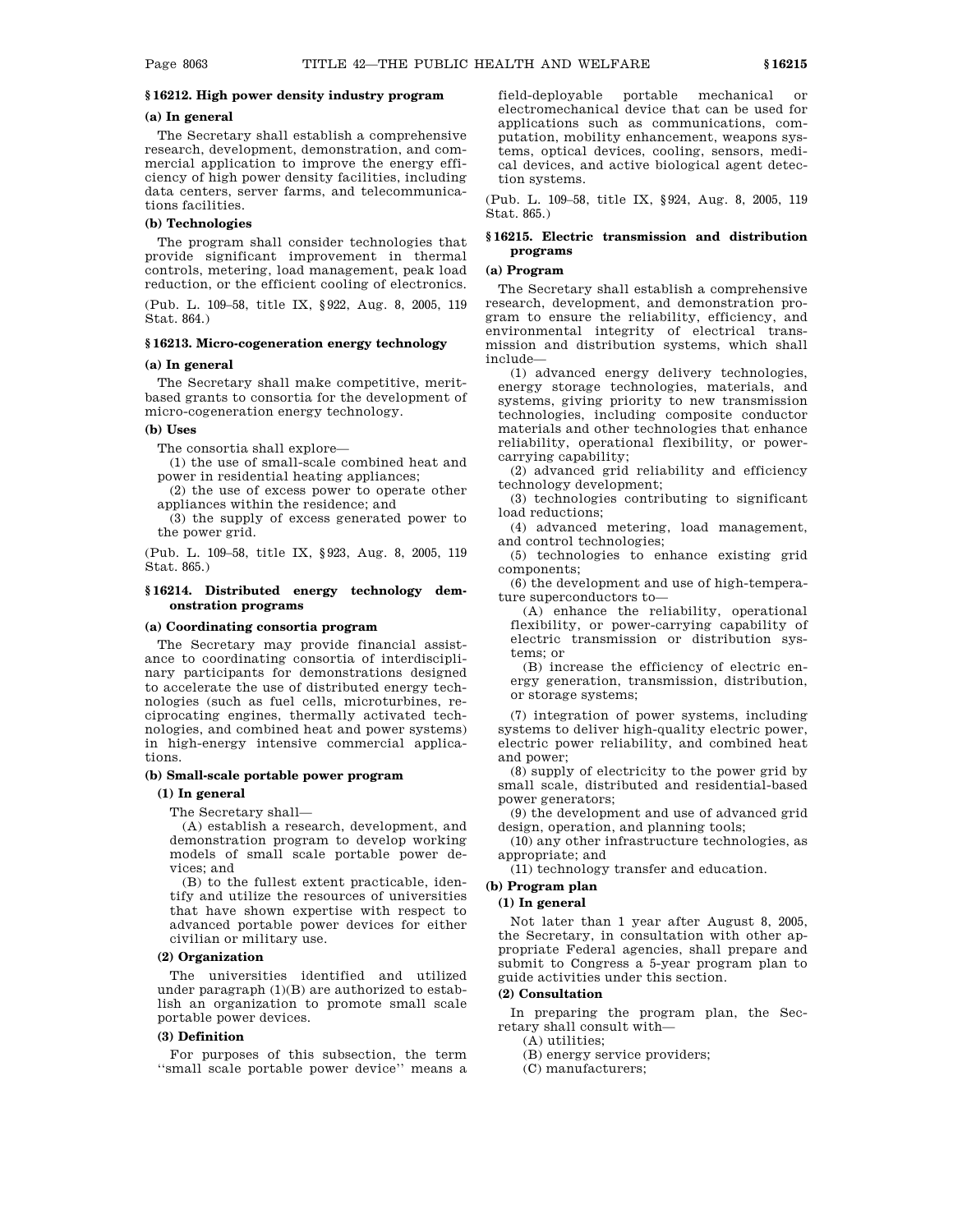(D) institutions of higher education;

(E) other appropriate State and local agencies;

(F) environmental organizations;

(G) professional and technical societies; and

(H) any other persons the Secretary considers appropriate.

# **(c) Implementation**

The Secretary shall consider implementing the program under this section using a consortium of participants from industry, institutions of higher education, and National Laboratories.

#### **(d) Report**

Not later than 2 years after the submission of the plan under subsection (b), the Secretary shall submit to Congress a report—

(1) describing the progress made under this section; and

(2) identifying any additional resources needed to continue the development and commercial application of transmission and distribution of infrastructure technologies.

## **(e) Power delivery research initiative**

#### **(1) In general**

The Secretary shall establish a research, development, and demonstration initiative specifically focused on power delivery using components incorporating high temperature superconductivity.

#### **(2) Goals**

The goals of the Initiative shall be—

(A) to establish world-class facilities to develop high temperature superconductivity power applications in partnership with manufacturers and utilities;

(B) to provide technical leadership for establishing reliability for high temperature superconductivity power applications, including suitable modeling and analysis;

(C) to facilitate the commercial transition toward direct current power transmission, storage, and use for high power systems using high temperature superconductivity; and

(D) to facilitate the integration of very low impedance high temperature superconducting wires and cables in existing electric networks to improve system performance, power flow control, and reliability.

### **(3) Inclusions**

The Initiative shall include—

(A) feasibility analysis, planning, research, and design to construct demonstrations of superconducting links in high power, direct current, and controllable alternating current transmission systems;

(B) public-private partnerships to demonstrate deployment of high temperature superconducting cable into testbeds simulating a realistic transmission grid and under varying transmission conditions, including actual grid insertions; and

(C) testbeds developed in cooperation with National Laboratories, industries, and institutions of higher education to—

(i) demonstrate those technologies;

(ii) prepare the technologies for commercial introduction; and

(iii) address cost or performance roadblocks to successful commercial use.

# **(f) Transmission and distribution grid planning and operations initiative**

# **(1) In general**

The Secretary shall establish a research, development, and demonstration initiative specifically focused on tools needed to plan, operate, and expand the transmission and distribution grids in the presence of competitive market mechanisms for energy, load demand, customer response, and ancillary services.

# **(2) Goals**

The goals of the Initiative shall be—

 $(A)(i)$  to develop and use a geographically distributed center, consisting of institutions of higher education, and National Laboratories, with expertise and facilities to develop the underlying theory and software for power system application; and

(ii) to ensure commercial development in partnership with software vendors and utilities;

(B) to provide technical leadership in engineering and economic analysis for the reliability and efficiency of power systems planning and operations in the presence of competitive markets for electricity;

(C) to model, simulate, and experiment with new market mechanisms and operating practices to understand and optimize those new methods before actual use; and

(D) to provide technical support and technology transfer to electric utilities and other participants in the domestic electric industry and marketplace.

#### **(g) High-voltage transmission lines**

As part of the program described in subsection (a), the Secretary shall award a grant to a university research program to design and test, in consultation with the Tennessee Valley Authority, state-of-the-art optimization techniques for power flow through existing high voltage transmission lines.

(Pub. L. 109–58, title IX, §925, Aug. 8, 2005, 119 Stat. 865.)

#### PART C—RENEWABLE ENERGY

#### **§ 16231. Renewable energy**

#### **(a) In general**

#### **(1) Objectives**

The Secretary shall conduct programs of renewable energy research, development, demonstration, and commercial application, including activities described in this part. Such programs shall take into consideration the following objectives:

(A) Increasing the conversion efficiency of all forms of renewable energy through improved technologies.

(B) Decreasing the cost of renewable energy generation and delivery.

(C) Promoting the diversity of the energy supply.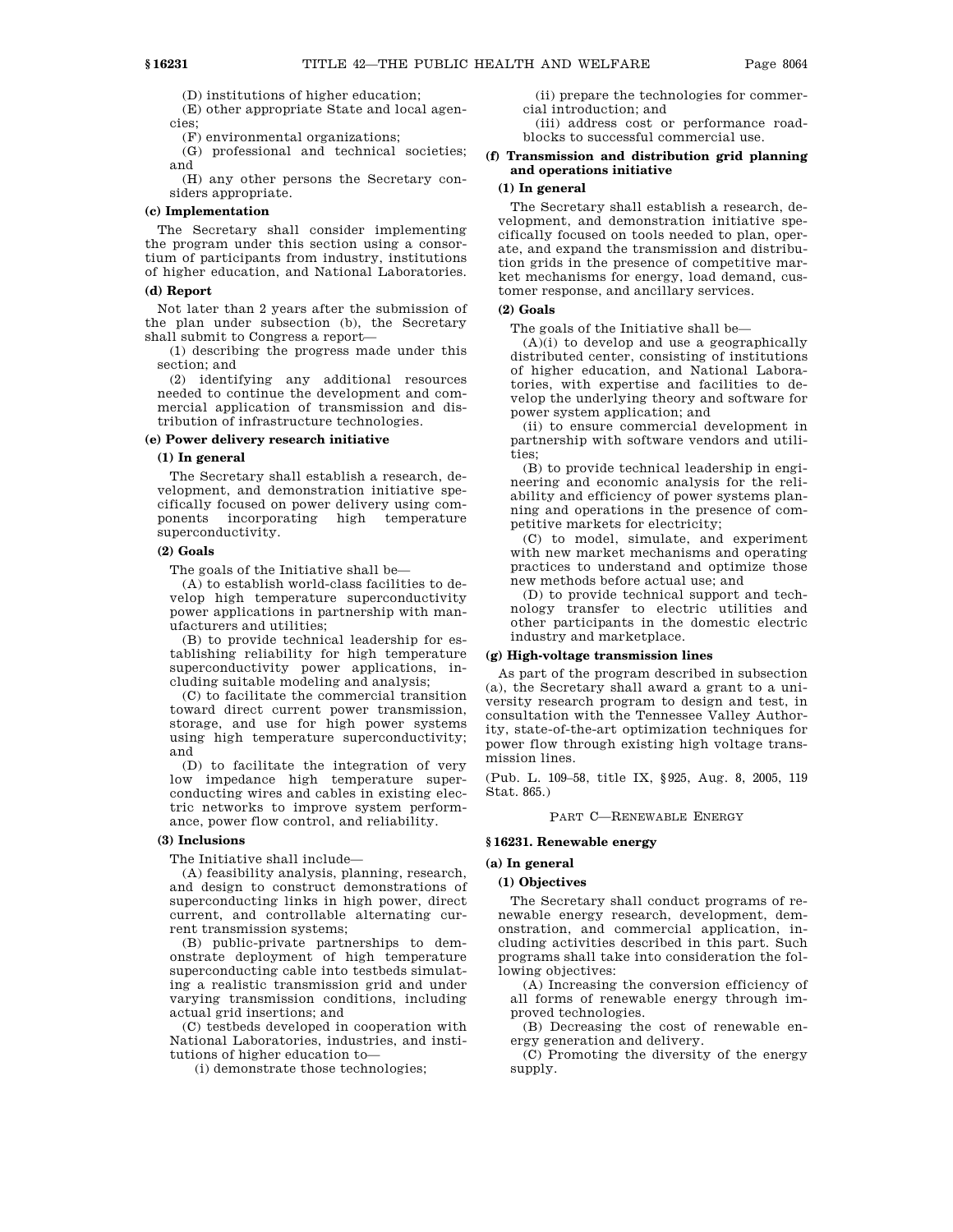(D) Decreasing the dependence of the United States on foreign energy supplies.

(E) Improving United States energy secu-

rity. (F) Decreasing the environmental impact

of energy-related activities.

(G) Increasing the export of renewable generation equipment from the United States.

# **(2) Programs**

# **(A) Solar energy**

The Secretary shall conduct a program of research, development, demonstration, and commercial application for solar energy, including—

(i) photovoltaics;

(ii) solar hot water and solar space heating;

(iii) concentrating solar power;

(iv) lighting systems that integrate sunlight and electrical lighting in complement to each other in common lighting fixtures for the purpose of improving energy efficiency;

(v) manufacturability of low cost, high quality solar systems; and

(vi) development of products that can be easily integrated into new and existing buildings.

# **(B) Wind energy**

The Secretary shall conduct a program of research, development, demonstration, and commercial application for wind energy, including—

(i) low speed wind energy;

(ii) offshore wind energy;

(iii) testing and verification (including construction and operation of a research and testing facility capable of testing wind turbines); and

(iv) distributed wind energy generation.

#### **(C) Geothermal**

The Secretary shall conduct a program of research, development, demonstration, and commercial application for geothermal energy. The program shall focus on developing improved technologies for reducing the costs of geothermal energy installations, including technologies for—

(i) improving detection of geothermal resources;

(ii) decreasing drilling costs;

(iii) decreasing maintenance costs through improved materials;

(iv) increasing the potential for other revenue sources, such as mineral production; and

(v) increasing the understanding of reservoir life cycle and management.

# **(D) Hydropower**

The Secretary shall conduct a program of research, development, demonstration, and commercial application for cost competitive technologies that enable the development of new and incremental hydropower capacity, adding to the diversity of the energy supply of the United States, including:

(i) Fish-friendly large turbines.

(ii) Advanced technologies to enhance environmental performance and yield greater energy efficiencies.

## **(E) Miscellaneous projects**

The Secretary shall conduct research, development, demonstration, and commercial application programs for—

(i) ocean energy, including wave energy; (ii) the combined use of renewable energy technologies with one another and with other energy technologies, including the combined use of wind power and coal gasification technologies;

(iii) renewable energy technologies for cogeneration of hydrogen and electricity; and

(iv) kinetic hydro turbines.

# **(b) Authorization of appropriations**

There are authorized to be appropriated to the Secretary to carry out renewable energy research, development, demonstration, and commercial application activities, including activities authorized under this part—

(1) \$632,000,000 for fiscal year 2007;

(2) \$743,000,000 for fiscal year 2008;

(3) \$852,000,000 for fiscal year 2009; and

(4) \$963,000,000 for fiscal year 2010.

## **(c) Bioenergy**

From the amounts authorized under subsection (b), there are authorized to be appropriated to carry out section 16232 of this title—

(1) \$213,000,000 for fiscal year 2007, of which \$100,000,000 shall be for section 16232(d) of this title;

(2) \$377,000,000 for fiscal year 2008, of which \$125,000,000 shall be for section 16232(d) of this title;

(3) \$398,000,000 for fiscal year 2009, of which \$150,000,000 shall be for section 16232(d) of this title; and

(4) \$419,000,000 for fiscal year 2010, of which \$150,000,000 shall be for section 16232(d) of this title.

# **(d) Solar power**

From amounts authorized under subsection (b), there is authorized to be appropriated to carry out activities under subsection  $(a)(2)(A)$ —

(1) \$140,000,000 for fiscal year 2007, of which \$40,000,000 shall be for activities under section 16235 of this title;

(2) \$200,000,000 for fiscal year 2008, of which \$50,000,000 shall be for activities under section 16235 of this title; and

(3) \$250,000,000 for fiscal year 2009, of which \$50,000,000 shall be for activities under section 16235 of this title.

## **(e) Administration**

Of the funds authorized under subsection (c), not less than \$5,000,000 for each fiscal year shall be made available for grants to—

(1) part B institutions;

(2) Tribal Colleges or Universities (as defined in section 1059c(b) of title 20); and

(3) Hispanic-serving institutions.

### **(f) Rural demonstration projects**

In carrying out this section, the Secretary, in consultation with the Secretary of Agriculture, shall demonstrate the use of renewable energy technologies to assist in delivering electricity to rural and remote locations including —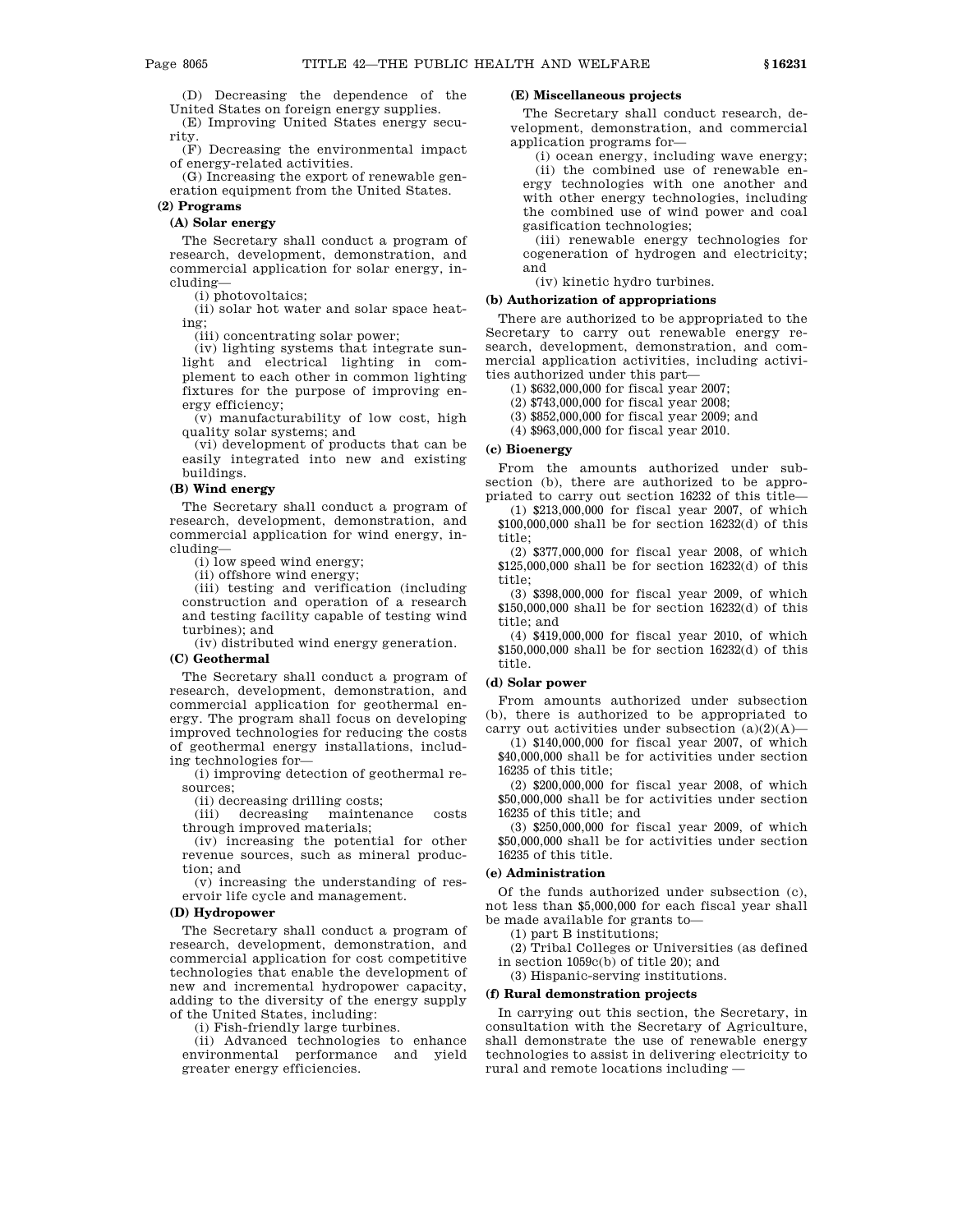(1) advanced wind power technology, including combined use with coal gasification;

(2) biomass; and

(3) geothermal energy systems.

# **(g) Analysis and evaluation**

# **(1) In general**

The Secretary shall conduct analysis and evaluation in support of the renewable energy programs under this part. These activities shall be used to guide budget and program decisions, and shall include—

(A) economic and technical analysis of renewable energy potential, including resource assessment;

(B) analysis of past program performance, both in terms of technical advances and in market introduction of renewable energy; and

(C) any other analysis or evaluation that the Secretary considers appropriate.

# **(2) Funding**

The Secretary may designate up to 1 percent of the funds appropriated for carrying out this part for analysis and evaluation activities under this subsection.

(Pub. L. 109–58, title IX, §931, Aug. 8, 2005, 119 Stat. 868; Pub. L. 110–140, title II, §231, Dec. 19, 2007, 121 Stat. 1536.)

#### AMENDMENTS

2007—Subsec. (b)(4). Pub. L. 110–140, §231(1), added par. (4).

Subsec. (c)(2) to (4). Pub. L. 110–140, §231(2), in par. (2), substituted ''\$377,000,000'' for ''\$251,000,000'', in par. (3), substituted ''\$398,000,000'' for ''\$274,000,000'', and added par. (4).

EFFECTIVE DATE OF 2007 AMENDMENT

Amendment by Pub. L. 110–140 effective on the date that is 1 day after Dec. 19, 2007, see section 1601 of Pub. L. 110–140, set out as an Effective Date note under section 1824 of Title 2, The Congress.

#### **§ 16232. Bioenergy program**

#### **(a) Definitions**

In this section:

**(1) Biomass**

The term ''biomass'' means—

(A) any organic material grown for the purpose of being converted to energy;

(B) any organic byproduct of agriculture (including wastes from food production and processing) that can be converted into energy; or

(C) any waste material that can be converted to energy, is segregated from other waste materials, and is derived from—

(i) any of the following forest-related resources: mill residues, precommercial thinnings, slash, brush, or otherwise nonmerchantable material; or

(ii) wood waste materials, including waste pallets, crates, dunnage, manufacturing and construction wood wastes (other than pressure-treated, chemicallytreated, or painted wood wastes), and landscape or right-of-way tree trimmings, but not including municipal solid waste, gas derived from the biodegradation of municipal solid waste, or paper that is commonly recycled.

# **(2) Lignocellulosic feedstock**

The term ''lignocellulosic feedstock'' means any portion of a plant or coproduct from conversion, including crops, trees, forest residues, and agricultural residues not specifically grown for food, including from barley grain, grapeseed, rice bran, rice hulls, rice straw, soybean matter, and sugarcane bagasse.

# **(b) Program**

The Secretary shall conduct a program of research, development, demonstration, and commercial application for bioenergy, including—

(1) biopower energy systems;

(2) biofuels;

(3) bioproducts;

(4) integrated biorefineries that may produce biopower, biofuels, and bioproducts;

(5) cross-cutting research and development in feedstocks; and

(6) economic analysis.

# **(c) Biofuels and bioproducts**

The goals of the biofuels and bioproducts programs shall be to develop, in partnership with industry and institutions of higher education—

(1) advanced biochemical and thermochemical conversion technologies capable of making fuels from lignocellulosic feedstocks that are price-competitive with gasoline or diesel in either internal combustion engines or fuel cell-powered vehicles;

(2) advanced biotechnology processes capable of making biofuels and bioproducts with emphasis on development of biorefinery technologies using enzyme-based processing systems;

(3) advanced biotechnology processes capable of increasing energy production from lignocellulosic feedstocks, with emphasis on reducing the dependence of industry on fossil fuels in manufacturing facilities; and

(4) other advanced processes that will enable the development of cost-effective bioproducts, including biofuels.

# **(d) Integrated biorefinery demonstration projects**

# **(1) In general**

The Secretary shall carry out a program to demonstrate the commercial application of integrated biorefineries. The Secretary shall ensure geographical distribution of biorefinery demonstrations under this subsection. The Secretary shall not provide more than \$100,000,000 under this subsection for any single biorefinery demonstration. In making awards under this subsection, the Secretary shall encourage—

(A) the demonstration of a wide variety of lignocellulosic feedstocks;

(B) the commercial application of biomass technologies for a variety of uses, including—

(i) liquid transportation fuels;

(ii) high-value biobased chemicals;

(iii) substitutes for petroleum-based feedstocks and products; and

(iv) energy in the form of electricity or useful heat; and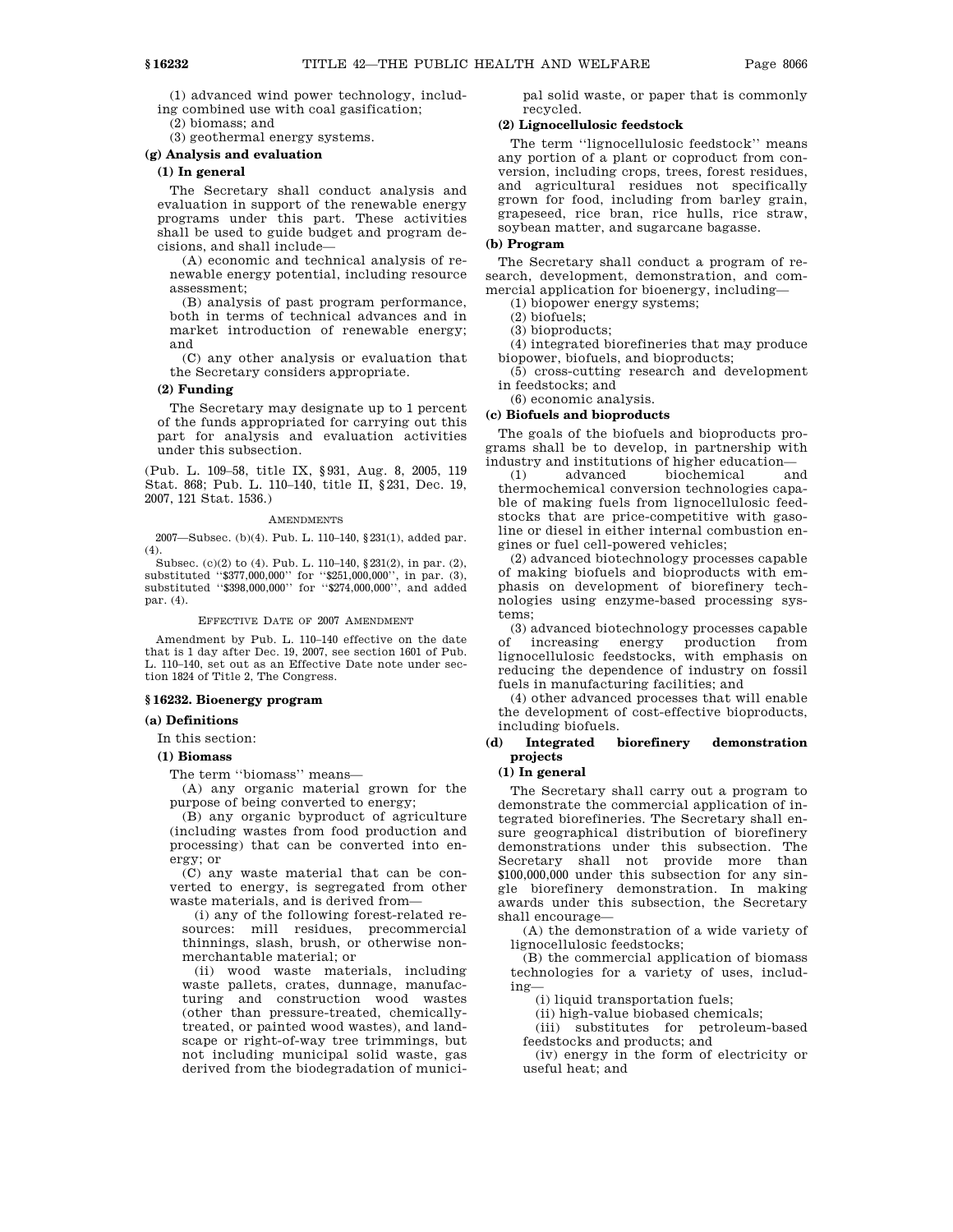(C) the demonstration of the collection and treatment of a variety of biomass feedstocks.

#### **(2) Proposals**

Not later than 6 months after August 8, 2005, the Secretary shall solicit proposals for demonstration of advanced biorefineries. The Secretary shall select only proposals that—

(A) demonstrate that the project will be able to operate profitably without direct Federal subsidy after initial construction costs are paid; and

(B) enable the biorefinery to be easily replicated.

# **(e) University biodiesel program**

The Secretary shall establish a demonstration program to determine the feasibility of the operation of diesel electric power generators, using biodiesel fuels with ratings as high as B100, at electric generation facilities owned by institutions of higher education. The program shall examine—

(1) heat rates of diesel fuels with large quantities of cellulosic content;

(2) the reliability of operation of various fuel blends;

(3) performance in cold or freezing weather; (4) stability of fuel after extended storage; and

(5) other criteria, as determined by the Secretary.

#### **(g) 1 Biorefinery energy efficiency**

The Secretary shall establish a program of research, development, demonstration, and commercial application for increasing energy efficiency and reducing energy consumption in the operation of biorefinery facilities.

## **(h) Retrofit technologies for the development of ethanol from cellulosic materials**

The Secretary shall establish a program of research, development, demonstration, and commercial application on technologies and processes to enable biorefineries that exclusively use corn grain or corn starch as a feedstock to produce ethanol to be retrofitted to accept a range of biomass, including lignocellulosic feedstocks.

(Pub. L. 109–58, title IX, §932, Aug. 8, 2005, 119 Stat. 870; Pub. L. 110–140, title II, §224, Dec. 19, 2007, 121 Stat. 1533.)

#### AMENDMENTS

2007—Subsecs. (g), (h). Pub. L. 110–140 added subsecs. (g) and (h).

# EFFECTIVE DATE OF 2007 AMENDMENT

Amendment by Pub. L. 110–140 effective on the date that is 1 day after Dec. 19, 2007, see section 1601 of Pub. L. 110–140, set out as an Effective Date note under section 1824 of Title 2, The Congress.

### **§ 16233. Low-cost renewable hydrogen and infrastructure for vehicle propulsion**

The Secretary shall—

(1) establish a research, development, and demonstration program to determine the feasibility of using hydrogen propulsion in lightweight vehicles and the integration of the associated hydrogen production infrastructure using off-the-shelf components; and

(2) identify universities and institutions that—

(A) have expertise in researching and testing vehicles fueled by hydrogen, methane, and other fuels;

(B) have expertise in integrating off-theshelf components to minimize cost; and

(C) within 2 years can test a vehicle based on an existing commercially available platform with a curb weight of not less than

2,000 pounds before modifications, that— (i) operates solely on hydrogen;

(ii) qualifies as a light-duty passenger vehicle; and

(iii) uses hydrogen produced from water using only solar energy.

(Pub. L. 109–58, title IX, §933, Aug. 8, 2005, 119 Stat. 872.)

#### **§ 16234. Concentrating solar power research program**

#### **(a) In general**

The Secretary shall conduct a program of research and development to evaluate the potential for concentrating solar power for hydrogen production, including cogeneration approaches for both hydrogen and electricity.

# **(b) Administration**

The program shall take advantage of existing facilities to the extent practicable and shall include—

(1) development of optimized technologies that are common to both electricity and hydrogen production;

(2) evaluation of thermochemical cycles for hydrogen production at the temperatures attainable with concentrating solar power;

(3) evaluation of materials issues for the thermochemical cycles described in paragraph (2);

(4) cogeneration of solar thermal electric power and photo-synthetic-based hydrogen production;

(5) system architectures and economics studies; and

(6) coordination with activities under the Next Generation Nuclear Plant Project established under part B of subchapter VI on high temperature materials, thermochemical cycles, and economic issues.

## **(c) Assessment**

In carrying out the program under this section, the Secretary shall—

(1) assess conflicting guidance on the economic potential of concentrating solar power for electricity production received from the National Research Council in the report entitled ''Renewable Power Pathways: A Review of the U.S. Department of Energy's Renewable Energy Programs'' and dated 2000 and subsequent reviews of that report funded by the Department; and

(2) provide an assessment of the potential impact of technology used to concentrate solar power for electricity before, or concur-

<sup>1</sup>So in original. No subsec. (f) has been enacted.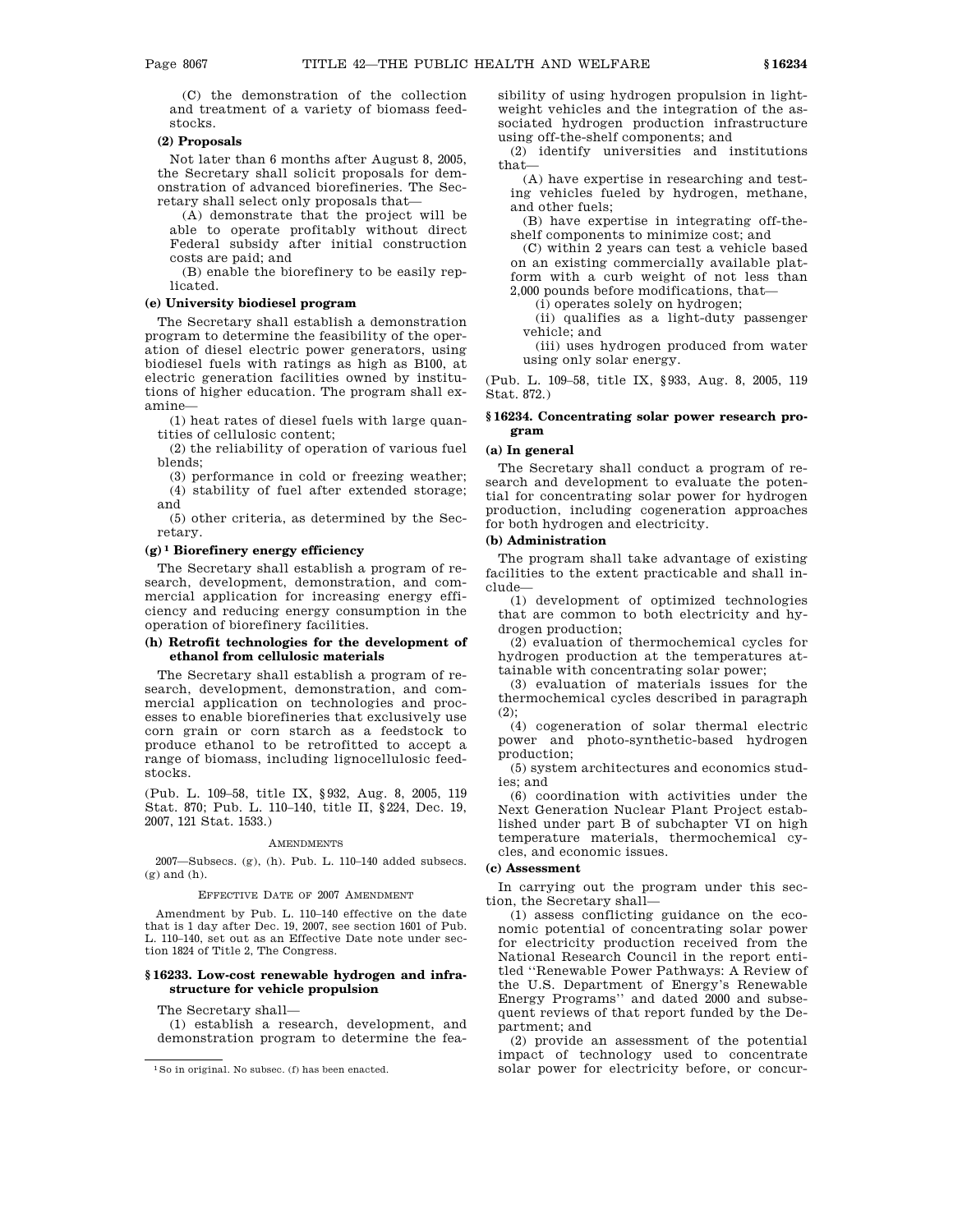rent with, submission of the budget for fiscal year 2008.

# **(d) Report**

Not later than 5 years after August 8, 2005, the Secretary shall provide to Congress a report on the economic and technical potential for electricity or hydrogen production, with or without cogeneration, with concentrating solar power, including the economic and technical feasibility of potential construction of a pilot demonstration facility suitable for commercial production of electricity or hydrogen from concentrating solar power.

(Pub. L. 109–58, title IX, §934, Aug. 8, 2005, 119 Stat. 872.)

#### **§ 16235. Renewable energy in public buildings**

# **(a) Demonstration and technology transfer program**

The Secretary shall establish a program for the demonstration of innovative technologies for solar and other renewable energy sources in buildings owned or operated by a State or local government, and for the dissemination of information resulting from such demonstration to interested parties.

### **(b) Limit on Federal funding**

Notwithstanding section 16352 of this title, the Secretary shall provide under this section no more than 40 percent of the incremental costs of the solar or other renewable energy source project funded.

#### **(c) Requirements**

As part of the application for awards under this section, the Secretary shall require all applicants—

(1) to demonstrate a continuing commitment to the use of solar and other renewable energy sources in buildings they own or operate; and

(2) to state how they expect any award to further their transition to the significant use of renewable energy.

(Pub. L. 109–58, title IX, §935, Aug. 8, 2005, 119 Stat. 873.)

PART D—AGRICULTURAL BIOMASS RESEARCH AND DEVELOPMENT PROGRAMS

## **§ 16251. Production incentives for cellulosic biofuels**

#### **(a) Purpose**

The purpose of this section is to—

(1) accelerate deployment and commercialization of biofuels;

 $(2)$  deliver the first 1,000,000,000 gallons in annual cellulosic biofuels production by 2015;

(3) ensure biofuels produced after 2015 are cost competitive with gasoline and diesel; and

(4) ensure that small feedstock producers and rural small businesses are full participants in the development of the cellulosic biofuels industry.

# **(b) Definitions**

In this section:

## **(1) Cellulosic biofuels**

The term ''cellulosic biofuels'' means any fuel that is produced from cellulosic feedstocks.

# **(2) Eligible entity**

The term ''eligible entity'' means a producer of fuel from cellulosic biofuels the production facility of which—

(A) is located in the United States;

(B) meets all applicable Federal and State permitting requirements; and

(C) meets any financial criteria established by the Secretary.

# **(c) Program**

#### **(1) Establishment**

The Secretary, in consultation with the Secretary of Agriculture, the Secretary of Defense, and the Administrator of the Environmental Protection Agency, shall establish an incentive program for the production of cellulosic biofuels.

#### **(2) Basis of incentives**

Under the program, the Secretary shall award production incentives on a per gallon basis of cellulosic biofuels from eligible entities, through—

(A) set payments per gallon of cellulosic biofuels produced in an amount determined by the Secretary, until initiation of the first reverse auction; and

(B) reverse auction thereafter.

# **(3) First reverse auction**

The first reverse auction shall be held on the earlier of—

(A) not later than 1 year after the first year of annual production in the United States of 100,000,000 gallons of cellulosic biofuels, as determined by the Secretary; or (B) not later than 3 years after August 8, 2005.

# **(4) Reverse auction procedure**

## **(A) In general**

On initiation of the first reverse auction, and each year thereafter until the earlier of the first year of annual production in the United States of 1,000,000,000 gallons of cellulosic biofuels, as determined by the Secretary, or 10 years after August 8, 2005, the Secretary shall conduct a reverse auction at which—

(i) the Secretary shall solicit bids from eligible entities;

(ii) eligible entities shall submit—

(I) a desired level of production incen-

tive on a per gallon basis; and (II) an estimated annual production

amount in gallons; and

(iii) the Secretary shall issue awards for the production amount submitted, beginning with the eligible entity submitting the bid for the lowest level of production incentive on a per gallon basis and meeting such other criteria as are established by the Secretary, until the amount of funds available for the reverse auction is committed.

#### **(B) Amount of incentive received**

An eligible entity selected by the Secretary through a reverse auction shall receive the amount of performance incentive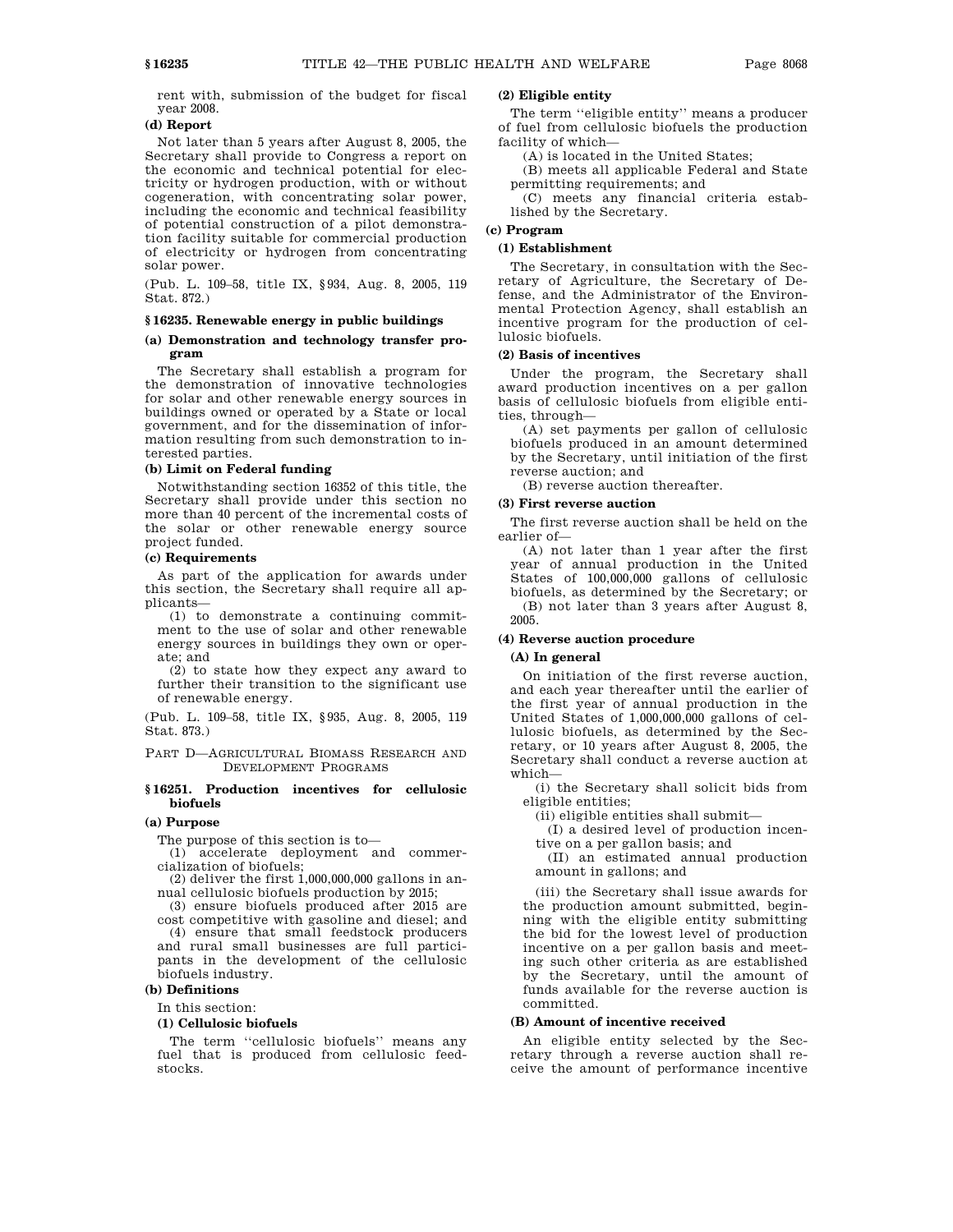requested in the auction for each gallon produced and sold by the entity during the first 6 years of operation.

## **(C) Commencement of production of cellulosic biofuels**

As a condition of the receipt of an award under this section, an eligible entity shall enter into an agreement with the Secretary under which the eligible entity agrees to begin production of cellulosic biofuels not later than 3 years after the date of the reverse auction in which the eligible entity participates.

# **(d) Limitations**

Awards under this section shall be limited to— (1) a per gallon amount determined by the Secretary during the first 4 years of the program;

(2) a declining per gallon cap over the remaining lifetime of the program, to be established by the Secretary so that cellulosic biofuels produced after the first year of annual cellulosic biofuels production in the United States in excess of 1,000,000,000 gallons are cost competitive with gasoline and diesel;

(3) not more than 25 percent of the funds committed within each reverse auction to any 1 project;

(4) not more than \$100,000,000 in any 1 year; and

(5) not more than \$1,000,000,000 over the lifetime of the program.

## **(e) Priority**

In selecting a project under the program, the Secretary shall give priority to projects that—

(1) demonstrate outstanding potential for local and regional economic development;

(2) include agricultural producers or cooperatives of agricultural producers as equity partners in the ventures; and

(3) have a strategic agreement in place to fairly reward feedstock suppliers.

## **(f) Authorizations of appropriations**

There is authorized to be appropriated to carry out this section \$250,000,000.

(Pub. L. 109–58, title IX, §942, Aug. 8, 2005, 119 Stat. 878.)

#### **§ 16252. Education**

### **(1) In general**

The Architect of the Capitol shall establish in the Capitol Complex a program of public education regarding use by the Architect of the Capitol of biobased products.

## **(2) Purposes**

The purposes of the program shall be—

(A) to establish the Capitol Complex as a showcase for the existence and benefits of biobased products; and

(B) to provide access to further information on biobased products to occupants and visitors.

(Pub. L. 109–58, title IX, §943(c), Aug. 8, 2005, 119 Stat. 881.)

# **§ 16253. Small business bioproduct marketing and certification grants**

#### **(a) In general**

Using amounts made available under subsection (g), the Secretary of Agriculture (referred to in this section as the ''Secretary'') shall make available on a competitive basis grants to eligible entities described in subsection (b) for the biobased product marketing and certification purposes described in subsection (c).

# **(b) Eligible entities**

# **(1) In general**

An entity eligible for a grant under this section is any manufacturer of biobased products that—

(A) proposes to use the grant for the biobased product marketing and certification purposes described in subsection (c); and

(B) has not previously received a grant under this section.

## **(2) Preference**

In making grants under this section, the Secretary shall provide a preference to an eligible entity that has fewer than 50 employees.

## **(c) Biobased product marketing and certification grant purposes**

A grant made under this section shall be used—

(1) to provide working capital for marketing of biobased products; and

(2) to provide for the certification of biobased products to—

(A) qualify for the label described in section 8102(b) of title 7; or

(B) meet other biobased standards determined appropriate by the Secretary.

# **(d) Matching funds**

## **(1) In general**

Grant recipients shall provide matching non-Federal funds equal to the amount of the grant received.

#### **(2) Expenditure**

Matching funds shall be expended in advance of grant funding, so that for every dollar of grant that is advanced, an equal amount of matching funds shall have been funded prior to submitting the request for reimbursement.

# **(e) Amount**

A grant made under this section shall not exceed \$100,000.

# **(f) Administration**

The Secretary shall establish such administrative requirements for grants under this section. including requirements for applications for the grants, as the Secretary considers appropriate.

# **(g) Authorizations of appropriations**

There are authorized to be appropriated to make grants under this section—

(1) \$1,000,000 for fiscal year 2006; and

(2) such sums as are necessary for each of fiscal years 2007 through 2015.

(Pub. L. 109–58, title IX, §944, Aug. 8, 2005, 119 Stat. 881; Pub. L. 113–79, title IX, §9002(b), Feb. 7, 2014, 128 Stat. 928.)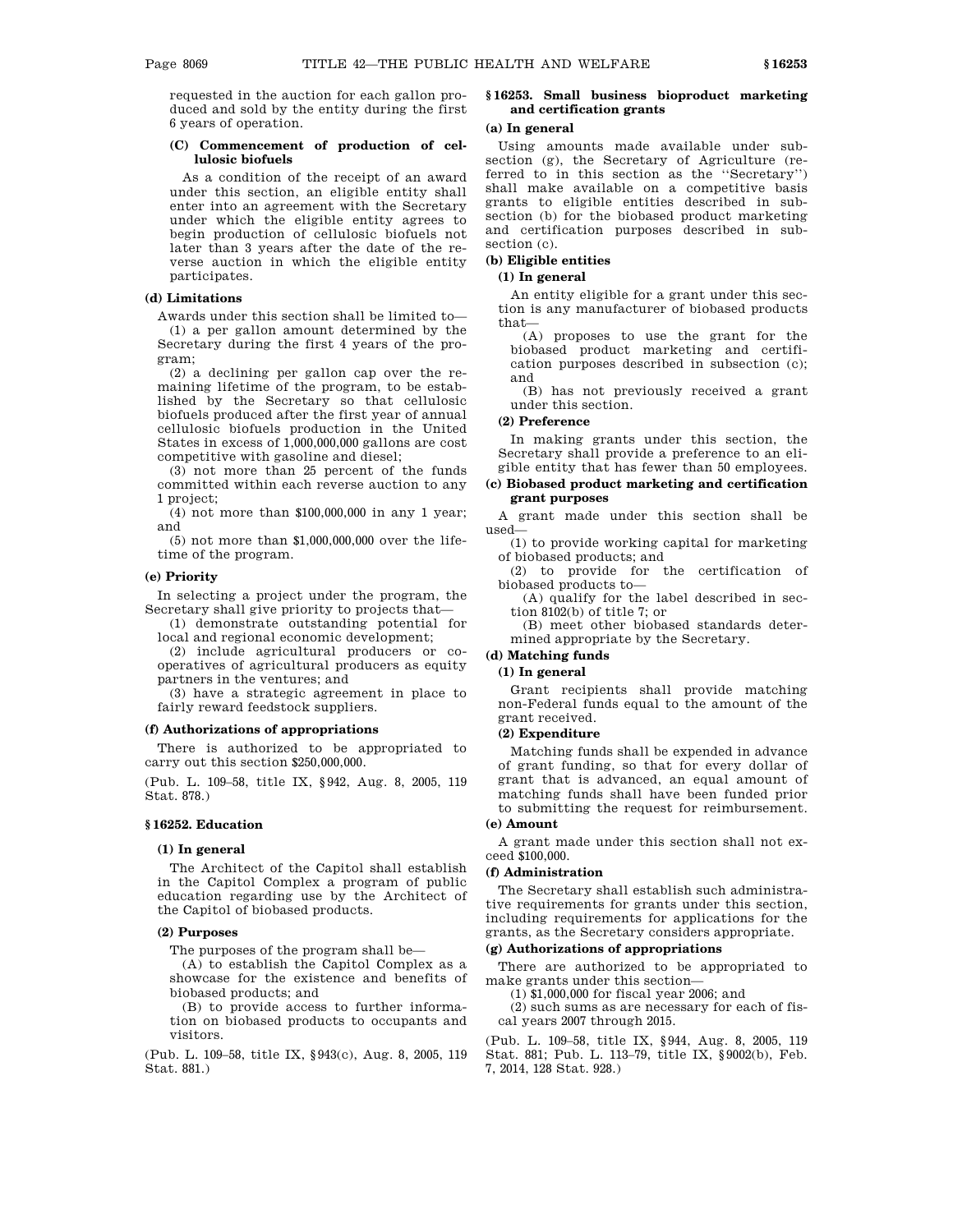#### **AMENDMENTS**

2014—Subsec. (c)(2)(A). Pub. L. 113–79 substituted <code>''section 8102(b)''</code> for <code>''section 8102(h)(1)''.</code>

#### **§ 16254. Regional bioeconomy development grants**

#### **(a) In general**

Using amounts made available under subsection (g), the Secretary of Agriculture (referred to in this section as the ''Secretary'') shall make available on a competitive basis grants to eligible entities described in subsection (b) for the purposes described in subsection (c).

### **(b) Eligible entities**

An entity eligible for a grant under this section is any regional bioeconomy development association, agricultural or energy trade association, or Land Grant institution that—

(1) proposes to use the grant for the purposes described in subsection (c); and

(2) has not previously received a grant under this section.

# **(c) Regional bioeconomy development association grant purposes**

A grant made under this section shall be used to support and promote the growth and development of the bioeconomy within the region served by the eligible entity, through coordination, education, outreach, and other endeavors by the eligible entity.

#### **(d) Matching funds**

#### **(1) In general**

Grant recipients shall provide matching non-Federal funds equal to the amount of the grant received.

#### **(2) Expenditure**

Matching funds shall be expended in advance of grant funding, so that for every dollar of grant that is advanced, an equal amount of matching funds shall have been funded prior to submitting the request for reimbursement.

#### **(e) Administration**

The Secretary shall establish such administrative requirements for grants under this section, including requirements for applications for the grants, as the Secretary considers appropriate.

#### **(f) Amount**

A grant made under this section shall not exceed \$500,000.

#### **(g) Authorizations of appropriations**

There are authorized to be appropriated to make grants under this section—

(1) \$1,000,000 for fiscal year 2006; and

(2) such sums as are necessary for each of fiscal years 2007 through 2015.

(Pub. L. 109–58, title IX, §945, Aug. 8, 2005, 119 Stat. 882.)

# **§ 16255. Preprocessing and harvesting demonstration grants**

#### **(a) In general**

The Secretary of Agriculture (referred to in this section as the ''Secretary'') shall make grants available on a competitive basis to enterprises owned by agricultural producers, for the purposes of demonstrating cost-effective, cellulosic biomass innovations in—

(1) preprocessing of feedstocks, including cleaning, separating and sorting, mixing or blending, and chemical or biochemical treatments, to add value and lower the cost of feedstock processing at a biorefinery; or

(2) 1-pass or other efficient, multiple crop harvesting techniques.

#### **(b) Limitations on grants**

#### **(1) Number of grants**

Not more than 5 demonstration projects per fiscal year shall be funded under this section.

#### **(2) Non-Federal cost share**

The non-Federal cost share of a project under this section shall be not less than 20 percent, as determined by the Secretary.

# **(c) Condition of grant**

To be eligible for a grant for a project under this section, a recipient of a grant or a participating entity shall agree to use the material harvested under the project—

(1) to produce ethanol; or

(2) for another energy purpose, such as the generation of heat or electricity.

#### **(d) Authorization for appropriations**

There is authorized to be appropriated to carry out this section \$5,000,000 for each of fiscal years 2006 through 2010.

(Pub. L. 109–58, title IX, §946, Aug. 8, 2005, 119 Stat. 883.)

# **§ 16256. Education and outreach**

#### **(a) In general**

The Secretary of Agriculture shall establish, within the Department of Agriculture or through an independent contracting entity, a program of education and outreach on biobased fuels and biobased products consisting of—

(1) training and technical assistance programs for feedstock producers to promote producer ownership, investment, and participation in the operation of processing facilities; and

(2) public education and outreach to familiarize consumers with the biobased fuels and biobased products.

# **(b) Authorization of appropriations**

There is authorized to be appropriated to carry out this section \$1,000,000 for each of fiscal years 2006 through 2010.

(Pub. L. 109–58, title IX, §947, Aug. 8, 2005, 119 Stat. 883.)

#### PART E—NUCLEAR ENERGY

# **§ 16271. Nuclear energy**

## **(a) Mission**

## **(1) In general**

The Secretary shall carry out programs of civilian nuclear research, development, demonstration, and commercial application, including activities under this part.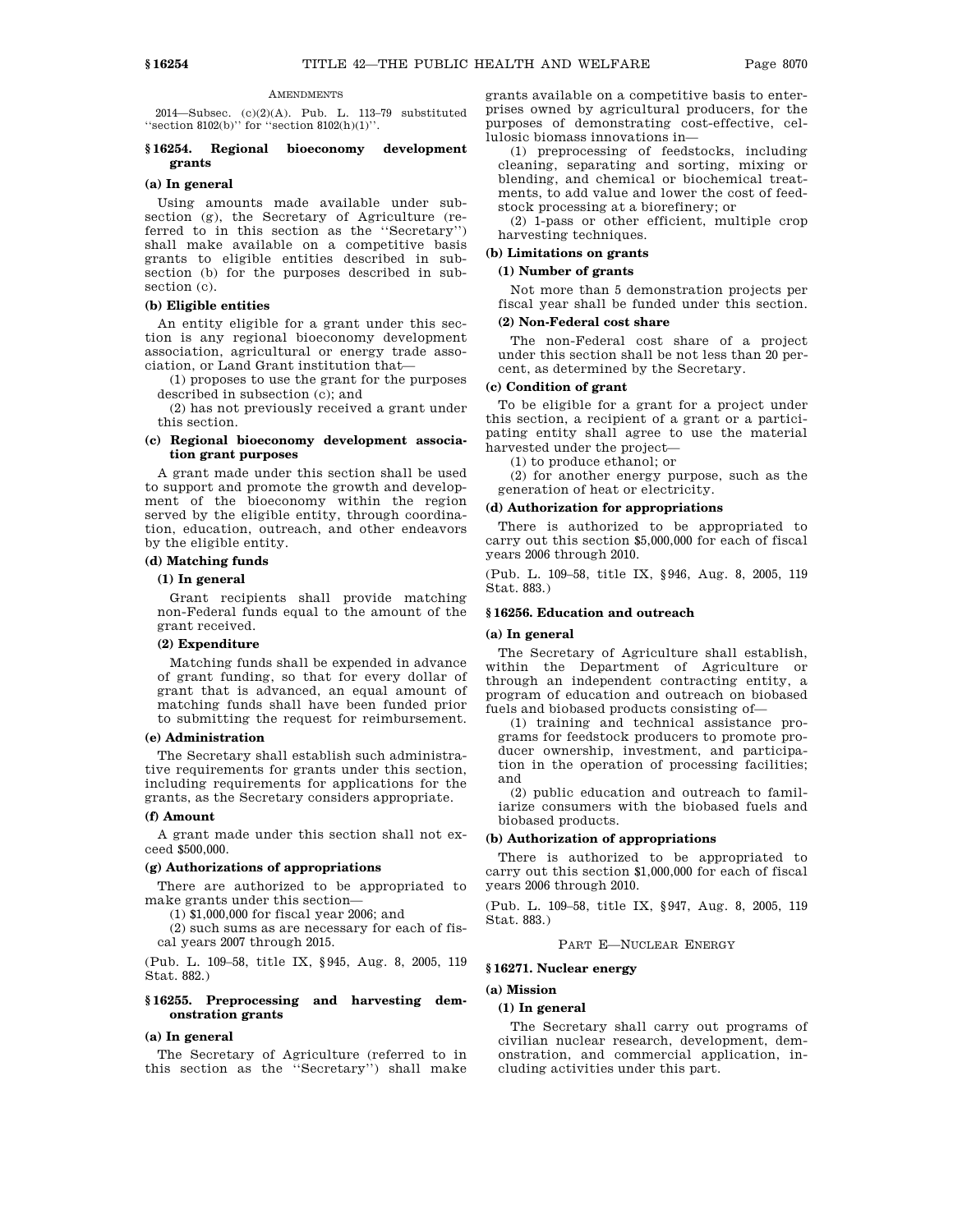# **(2) Considerations**

The programs carried out under paragraph (1) shall take into consideration the following objectives:

(A) Providing research infrastructure to promote scientific progress and enable users from academia, the National Laboratories, and the private sector to make scientific discoveries relevant for nuclear, chemical, and materials science engineering.

(B) Maintaining nuclear energy research and development programs at the National Laboratories and institutions of higher education, including infrastructure at the National Laboratories and institutions of higher education.

(C) Providing the technical means to reduce the likelihood of nuclear proliferation.

(D) Increasing confidence margins for public safety of nuclear energy systems.

(E) Reducing the environmental impact of activities relating to nuclear energy.

(F) Supporting technology transfer from the National Laboratories to the private sector.

(G) Enabling the private sector to partner with the National Laboratories to demonstrate novel reactor concepts for the purpose of resolving technical uncertainty associated with the objectives described in subparagraphs (A) through (F).

# **(b) Definitions**

In this part:

#### **(1) Advanced nuclear reactor**

The term ''advanced nuclear reactor'' means—

(A) a nuclear fission reactor with significant improvements over the most recent generation of nuclear fission reactors, which may include—

(i) inherent safety features;

(ii) lower waste yields;

(iii) greater fuel utilization;

(iv) superior reliability;

(v) resistance to proliferation;

(vi) increased thermal efficiency; and

(vii) the ability to integrate into electric

and nonelectric applications; or

(B) a nuclear fusion reactor.

#### **(2) Commission**

The term ''Commission'' means the Nuclear Regulatory Commission.

### **(3) Fast neutron**

The term "fast neutron" means a neutron with kinetic energy above 100 kiloelectron volts.

#### **(4) National Laboratory**

#### **(A) In general**

Except as provided in subparagraph (B), the term ''National Laboratory'' has the meaning given the term in section 15801 of this title.

#### **(B) Limitation**

With respect to the Lawrence Livermore National Laboratory, the Los Alamos National Laboratory, and the Sandia National Laboratories, the term ''National Laboratory'' means only the civilian activities of the laboratory.

#### **(5) Neutron flux**

The term ''neutron flux'' means the intensity of neutron radiation measured as a rate of flow of neutrons applied over an area.

# **(6) Neutron source**

The term ''neutron source'' means a research machine that provides neutron irradiation services for—

(A) research on materials sciences and nuclear physics; and

(B) testing of advanced materials, nuclear fuels, and other related components for reactor systems.

(Pub. L. 109–58, title IX, §951, Aug. 8, 2005, 119 Stat. 884; Pub. L. 115–248, §2(a), Sept. 28, 2018, 132 Stat. 3154.)

#### **AMENDMENTS**

2018—Pub. L. 115–248 amended section generally. Prior to amendment, section related to civilian nuclear energy research programs and authorizations of appropriations to carry out such programs.

# **§ 16272. Nuclear energy research programs**

# **(a) Nuclear Energy Research Initiative**

The Secretary shall carry out a Nuclear Energy Research Initiative for research and development related to nuclear energy.

# **(b) Nuclear Energy Systems Support Program**

The Secretary shall carry out a Nuclear Energy Systems Support Program to support research and development activities addressing reliability, availability, productivity, component aging, safety, and security of existing nuclear power plants.

### **(c) Generation IV Nuclear Energy Systems Initiative**

## **(1) In general**

The Secretary shall carry out a Generation IV Nuclear Energy Systems Initiative to develop an overall technology plan for and to support research and development necessary to make an informed technical decision about the most promising candidates for eventual commercial application.

### **(2) Administration**

In conducting the Initiative, the Secretary shall examine advanced proliferation-resistant and passively safe reactor designs, including designs that—

(A) are economically competitive with other electric power generation plants;

(B) have higher efficiency, lower cost, and improved safety compared to reactors in operation on August 8, 2005;

(C) use fuels that are proliferation resistant and have substantially reduced production of high-level waste per unit of output; and

(D) use improved instrumentation.

#### **(d) Reactor production of hydrogen**

The Secretary shall carry out research to examine designs for high-temperature reactors ca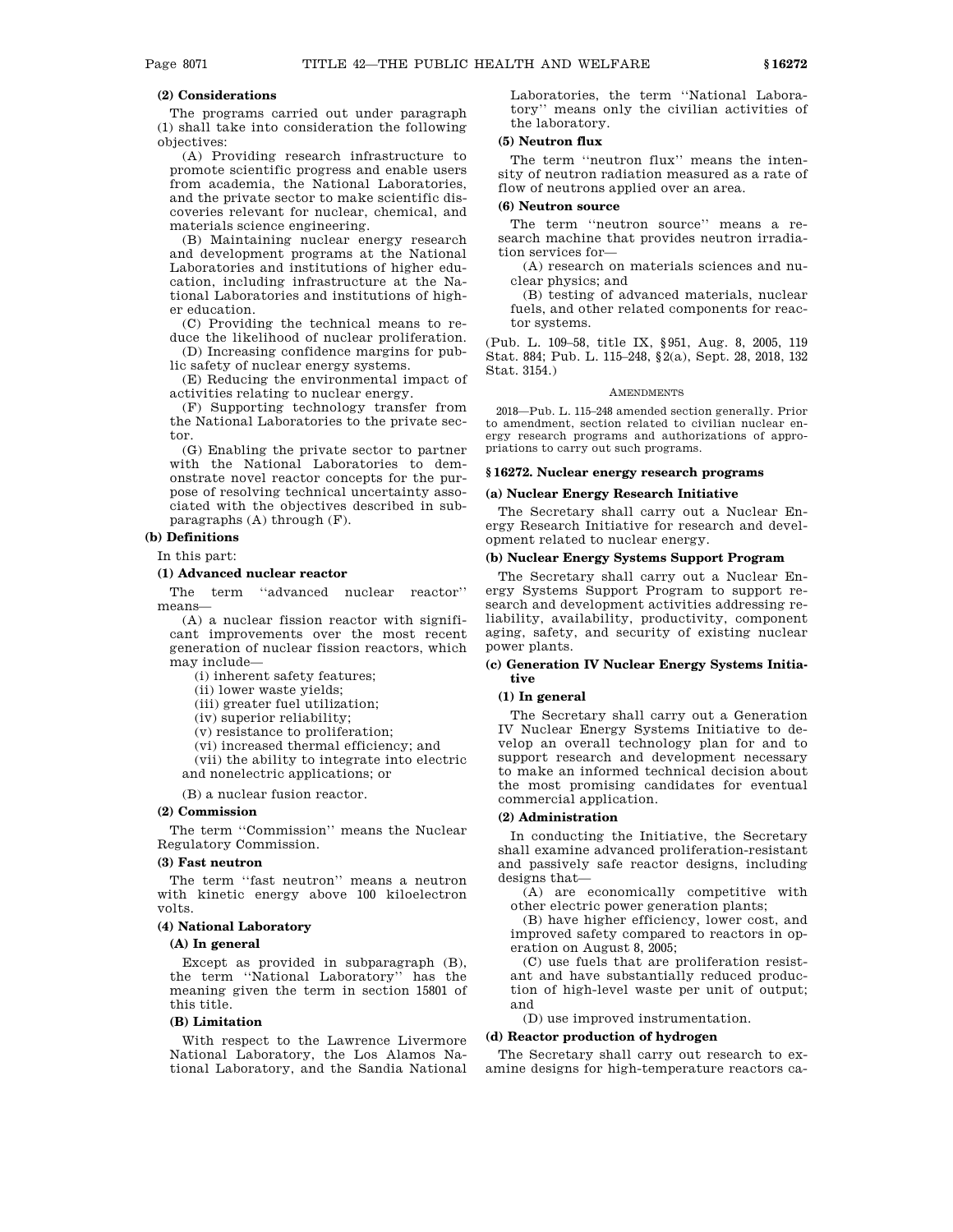pable of producing large-scale quantities of hydrogen.

(Pub. L. 109–58, title IX, §952, Aug. 8, 2005, 119 Stat. 885; Pub. L. 115–248, §2(b)(1), Sept. 28, 2018, 132 Stat. 3155.)

#### **AMENDMENTS**

2018—Subsecs. (c) to (e). Pub. L. 115–248 redesignated subsecs. (d) and (e) as (c) and (d), respectively, and struck out former subsec. (c) which related to establishment and administration of a Nuclear Power 2010 Program.

# **§ 16273. Advanced fuel cycle initiative**

# **(a) In general**

The Secretary shall conduct an advanced fuel recycling technology research, development, and demonstration program (referred to in this section as the ''program'') to evaluate proliferation-resistant fuel recycling and transmutation technologies that minimize environmental and public health and safety impacts as an alternative to aqueous reprocessing technologies deployed as of August 8, 2005, in support of evaluation of alternative national strategies for spent nuclear fuel and the Generation IV advanced reactor concepts.

#### **(b) Annual review**

The program shall be subject to annual review by the Nuclear Energy Research Advisory Committee of the Department or other independent entity, as appropriate.

# **(c) International cooperation**

In carrying out the program, the Secretary is encouraged to seek opportunities to enhance the progress of the program through international cooperation.

## **(d) Reports**

The Secretary shall submit, as part of the annual budget submission of the Department, a report on the activities of the program.

(Pub. L. 109–58, title IX, §953, Aug. 8, 2005, 119 Stat. 886; Pub. L. 115–248, §2(c), Sept. 28, 2018, 132 Stat. 3155.)

#### **AMENDMENTS**

2018—Subsec. (a). Pub. L. 115–248 struck out '', acting through the Director of the Office of Nuclear Energy, Science and Technology,'' after ''The Secretary''.

#### **§ 16274. University nuclear science and engineering support**

#### **(a) In general**

The Secretary shall conduct a program to invest in human resources and infrastructure in the nuclear sciences and related fields, including health physics, nuclear engineering, and radiochemistry, consistent with missions of the Department related to civilian nuclear research, development, demonstration, and commercial application.

# **(b) Requirements**

In carrying out the program under this section, the Secretary shall—

(1) conduct a graduate and undergraduate fellowship program to attract new and talented students, which may include fellowships for students to spend time at National Laboratories in the areas of nuclear science, engineering, and health physics with a member of the National Laboratory staff acting as a mentor;

(2) conduct a junior faculty research initiation grant program to assist universities in recruiting and retaining new faculty in the nuclear sciences and engineering by awarding grants to junior faculty for research on issues related to nuclear energy engineering and science;

(3) support fundamental nuclear sciences, engineering, and health physics research through a nuclear engineering education and research program;

(4) encourage collaborative nuclear research among industry, National Laboratories, and universities; and

(5) support communication and outreach related to nuclear science, engineering, and health physics.

# **(c) University-National Laboratory interactions** The Secretary shall conduct—

(1) a fellowship program for professors at universities to spend sabbaticals at National Laboratories in the areas of nuclear science and technology; and

(2) a visiting scientist program in which National Laboratory staff can spend time in academic nuclear science and engineering departments.

# **(d) Strengthening university research and training reactors and associated infrastructure**

In carrying out the program under this section, the Secretary may support—

(1) converting research reactors from highenrichment fuels to low-enrichment fuels and upgrading operational instrumentation;

(2) consortia of universities to broaden access to university research reactors;

(3) student training programs, in collaboration with the United States nuclear industry, in relicensing and upgrading reactors, including through the provision of technical assistance; and

(4) reactor improvements that emphasize research, training, and education, including through the Innovations in Nuclear Infrastructure and Education Program or any similar program.

#### **(e) Operations and maintenance**

Funding for a project provided under this section may be used for a portion of the operating and maintenance costs of a research reactor at a university used in the project.

## **(f) Definition**

In this section, the term ''junior faculty'' means a faculty member who was awarded a doctorate less than 10 years before receipt of an award from the grant program described in subsection  $(b)(2)$ .

(Pub. L. 109–58, title IX, §954, Aug. 8, 2005, 119 Stat. 886; Pub. L. 115–248, §2(d), Sept. 28, 2018, 132 Stat. 3155.)

### **AMENDMENTS**

2018—Subsec. (d)(4). Pub. L. 115–248 substituted ''that emphasize'' for ''as part of a taking into consideration effort that emphasizes''.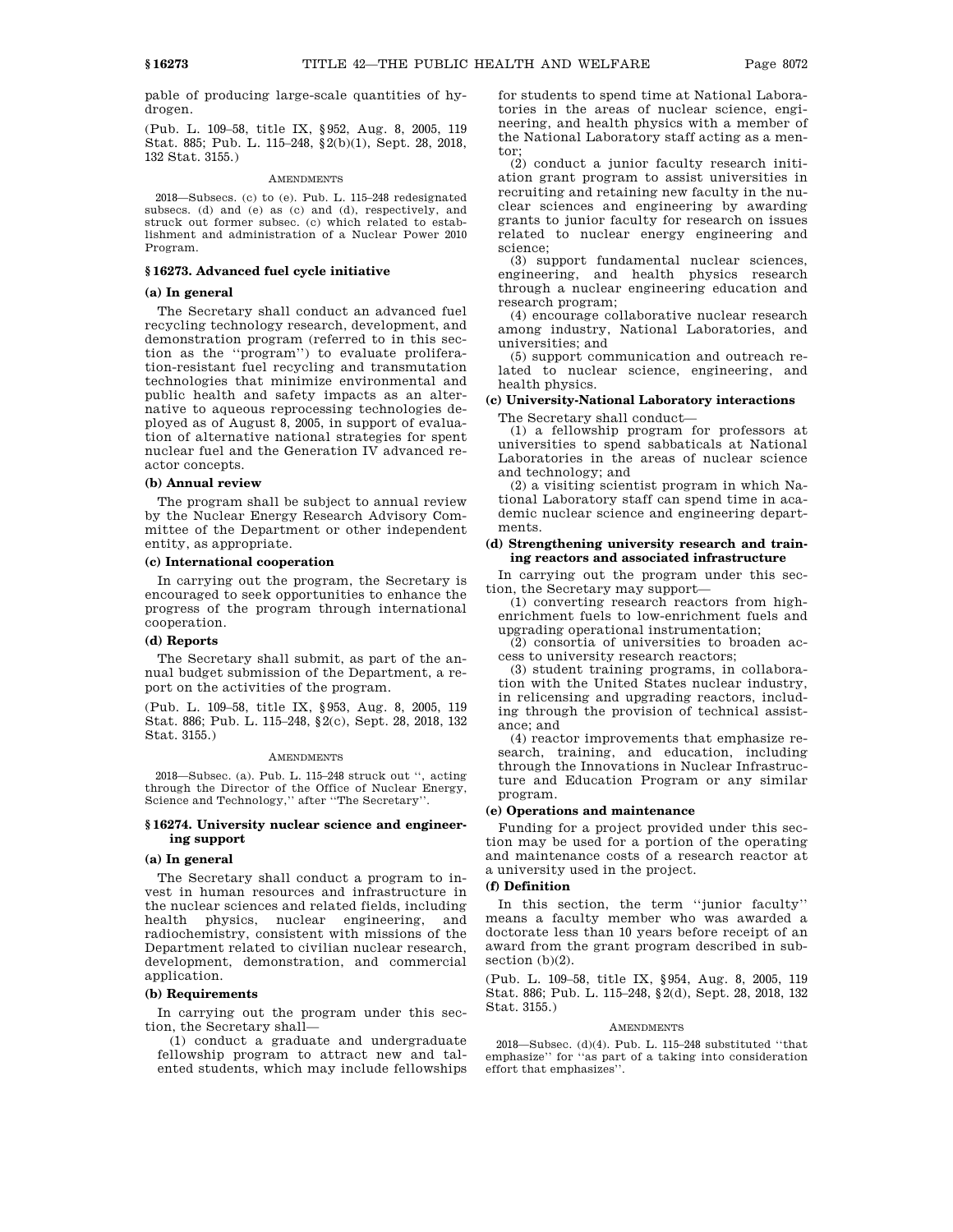# **§ 16274a. Integrated University Program**

(a) The Secretary of Energy, along with the Administrator of the National Nuclear Security Administration and the Chairman of the Nuclear Regulatory Commission, shall establish an Integrated University Program.

(b) For the purposes of carrying out this section, \$45,000,000 is authorized to be appropriated in each of fiscal years 2009 to 2019 as follows:

(1) \$15,000,000 for the Department of Energy; (2) \$15,000,000 for the Nuclear Regulatory Commission; and

(3) \$15,000,000 for the National Nuclear Security Administration.

(c) Of the amounts authorized to carry out this section, \$10,000,000 shall be used by each organization to support university research and development in areas relevant to their respective organization's mission, and \$5,000,000 shall be used by each organization to support a jointly implemented Nuclear Science and Engineering Grant Program that will support multiyear research projects that do not align with programmatic missions but are critical to maintaining the discipline of nuclear science and engineering.

(Pub. L. 111–8, div. C, title III, §313, Mar. 11, 2009, 123 Stat. 627.)

#### **CODIFICATION**

Section was enacted as part of the Energy and Water Development and Related Agencies Appropriations Act, 2009, and also as part of the Omnibus Appropriations Act, 2009, and not as part of the Energy Policy Act of 2005 which comprises this chapter.

# **§ 16275. Department of Energy civilian nuclear infrastructure and facilities**

# **(a) In general**

The Secretary shall operate and maintain infrastructure and facilities to support the nuclear energy research, development, demonstration, and commercial application programs, including radiological facilities management, isotope production, and facilities management.

# **(b) Duties**

In carrying out this section, the Secretary shall—

(1) develop an inventory of nuclear science and engineering facilities, equipment, expertise, and other assets at all of the National Laboratories;

(2) develop a prioritized list of nuclear science and engineering plant and equipment improvements needed at each of the National Laboratories;

(3) consider the available facilities and expertise at all National Laboratories and emphasize investments which complement rather than duplicate capabilities; and

(4) develop a timeline and a proposed budget for the completion of deferred maintenance on plant and equipment, with the goal of ensuring that Department programs under this part will be generally recognized to be among the best in the world.

# **(c) Versatile neutron source**

#### **(1) Mission need**

#### **(A) In general**

Not later than December 31, 2017, the Secretary shall determine the mission need for a versatile reactor-based fast neutron source, which shall operate as a national user facility.

#### **(B) Consultations required**

In carrying out subparagraph (A), the Secretary shall consult with the private sector, institutions of higher education, the National Laboratories, and relevant Federal agencies to ensure that the user facility described in subparagraph (A) will meet the research needs of the largest practicable majority of prospective users.

### **(2) Establishment**

As soon as practicable after determining the mission need under paragraph (1)(A), the Secretary shall submit to the appropriate committees of Congress a detailed plan for the establishment of the user facility.

# **(3) Facility requirements**

**(A) Capabilities**

The Secretary shall ensure that the user facility will provide, at a minimum, the following capabilities:

(i) Fast neutron spectrum irradiation capability.

(ii) Capacity for upgrades to accommodate new or expanded research needs.

#### **(B) Considerations**

In carrying out the plan submitted under paragraph (2), the Secretary shall consider the following:

(i) Capabilities that support experimental high-temperature testing.

(ii) Providing a source of fast neutrons at a neutron flux, higher than that at which current research facilities operate, sufficient to enable research for an optimal base of prospective users.

(iii) Maximizing irradiation flexibility and irradiation volume to accommodate as many concurrent users as possible.

(iv) Capabilities for irradiation with neutrons of a lower energy spectrum.

(v) Multiple loops for fuels and materials testing in different coolants.

(vi) Additional pre-irradiation and postirradiation examination capabilities.

(vii) Lifetime operating costs and lifecycle costs.

#### **(4) Deadline for establishment**

The Secretary shall, to the maximum extent practicable, complete construction of, and approve the start of operations for, the user facility by not later than December 31, 2025.

# **(5) Reporting**

The Secretary shall include in the annual budget request of the Department an explanation for any delay in the progress of the Department in completing the user facility by the deadline described in paragraph (4).

#### **(6) Coordination**

The Secretary shall leverage the best practices for management, construction, and oper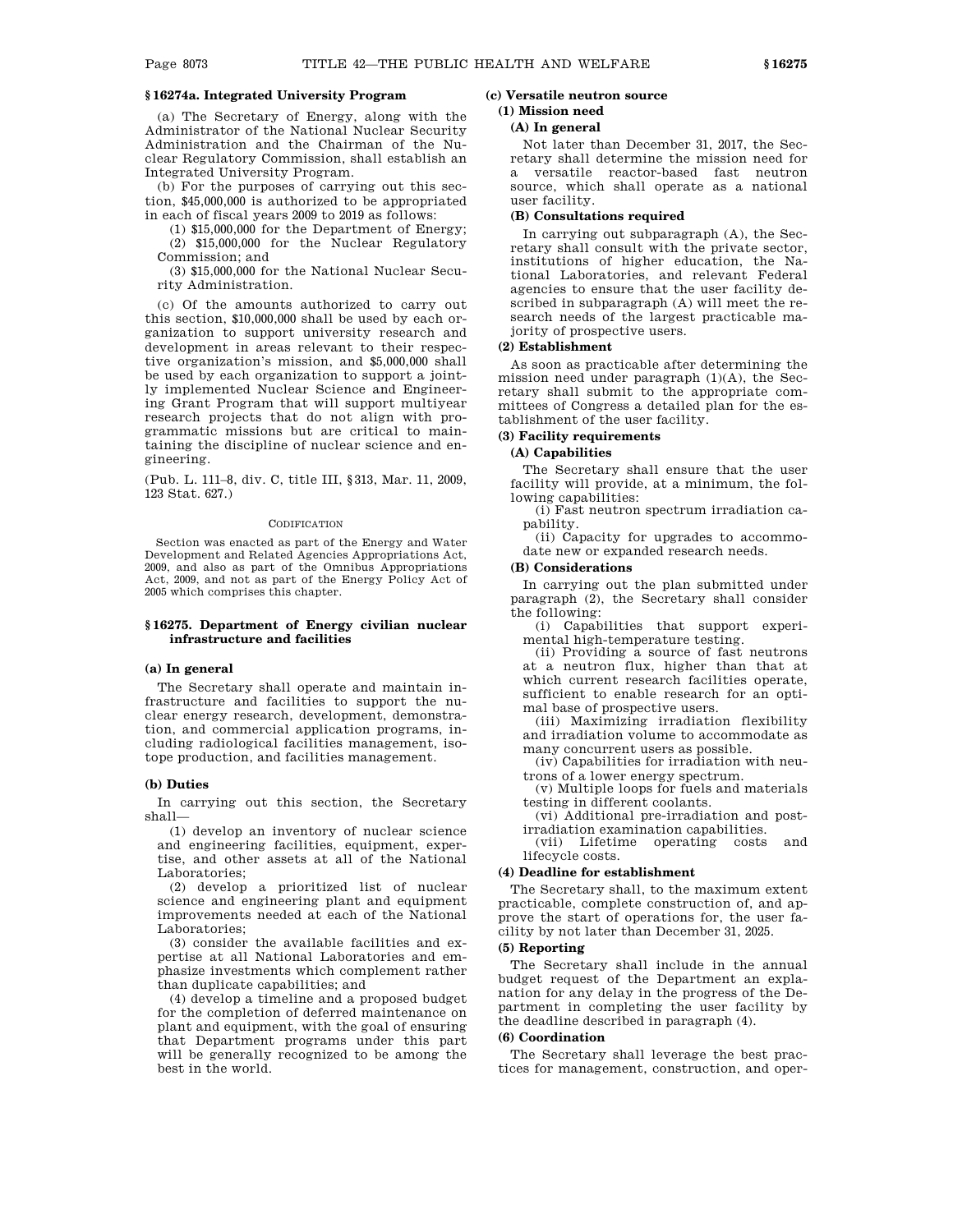ation of national user facilities from the Office of Science.

(Pub. L. 109–58, title IX, §955, Aug. 8, 2005, 119 Stat. 887; Pub. L. 115–248, §2(e), Sept. 28, 2018, 132 Stat. 3156.)

#### **AMENDMENTS**

2018—Subsecs. (c), (d). Pub. L. 115–248 added subsec. (c) and struck out former subsecs. (c) and (d) which required development of a comprehensive plan for the facilities at the Idaho National Laboratory and transmittal of the plan to Congress.

## **§ 16276. Security of nuclear facilities**

The Secretary shall conduct a research and development program on cost-effective technologies for increasing—

(1) the safety of nuclear facilities from natural phenomena; and

(2) the security of nuclear facilities from deliberate attacks.

(Pub. L. 109–58, title IX, §956, Aug. 8, 2005, 119 Stat. 888; Pub. L. 115–248, §2(f), Sept. 28, 2018, 132 Stat. 3157.)

#### AMENDMENTS

2018—Pub. L. 115–248 struck out '', acting through the Director of the Office of Nuclear Energy, Science and Technology,'' after ''The Secretary'' in introductory provisions.

### **§ 16277. High-performance computation and supportive research**

#### **(a) Modeling and simulation**

The Secretary shall carry out a program to enhance the capabilities of the United States to develop new reactor technologies through highperformance computation modeling and simulation techniques.

## **(b) Coordination**

In carrying out the program under subsection (a), the Secretary shall coordinate with relevant Federal agencies as described by the National Strategic Computing Initiative established by Executive Order 13702 (80 Fed. Reg. 46177 (July 29, 2015)), while taking into account the following objectives:

(1) Using expertise from the private sector, institutions of higher education, and the National Laboratories to develop computational software and capabilities that prospective users may access to accelerate research and development of advanced nuclear reactor systems and reactor systems for space exploration.

(2) Developing computational tools to simulate and predict nuclear phenomena that may be validated through physical experimentation.

(3) Increasing the utility of the research infrastructure of the Department by coordinating with the Advanced Scientific Computing Research program within the Office of Science.

(4) Leveraging experience from the Energy Innovation Hub for Modeling and Simulation.

(5) Ensuring that new experimental and computational tools are accessible to relevant research communities, including private sector entities engaged in nuclear energy technology development.

#### **(c) Supportive research activities**

The Secretary shall consider support for additional research activities to maximize the utility of the research facilities of the Department, including physical processes—

(1) to simulate degradation of materials and behavior of fuel forms; and

(2) for validation of computational tools.

(Pub. L. 109–58, title IX, §957, Aug. 8, 2005, 119 Stat. 888; Pub. L. 115–248, §2(g), Sept. 28, 2018, 132 Stat. 3157.)

#### REFERENCES IN TEXT

Executive Order 13702, referred to in subsec. (b), is set out as a note under section 5501 of Title 15, Commerce and Trade.

#### **AMENDMENTS**

2018—Pub. L. 115–248 amended section generally. Prior to amendment, section related to survey and plan regarding alternatives to industrial radioactive sources.

#### **§ 16278. Enabling nuclear energy innovation**

#### **(a) National Reactor Innovation Center**

There is authorized a program to enable the testing and demonstration of reactor concepts to be proposed and funded, in whole or in part, by the private sector.

# **(b) Technical expertise**

In carrying out the program under subsection (a), the Secretary shall leverage the technical expertise of relevant Federal agencies and the National Laboratories in order to minimize the time required to enable construction and operation of privately funded experimental reactors at National Laboratories or other Departmentowned sites.

# **(c) Objectives**

The reactors described in subsection (b) shall operate to meet the following objectives:

(1) Enabling physical validation of advanced nuclear reactor concepts.

(2) Resolving technical uncertainty and increasing practical knowledge relevant to safety, resilience, security, and functionality of advanced nuclear reactor concepts.

(3) General research and development to improve nascent technologies.

#### **(d) Sharing technical expertise**

In carrying out the program under subsection (a), the Secretary may enter into a memorandum of understanding with the Chairman of the Commission in order to share technical expertise and knowledge through—

(1) enabling the testing and demonstration of advanced nuclear reactor concepts to be proposed and funded, in whole or in part, by the private sector;

(2) operating a database to store and share data and knowledge relevant to nuclear science and engineering between Federal agencies and the private sector;

(3) developing and testing electric and nonelectric integration and energy conversion systems relevant to advanced nuclear reactors;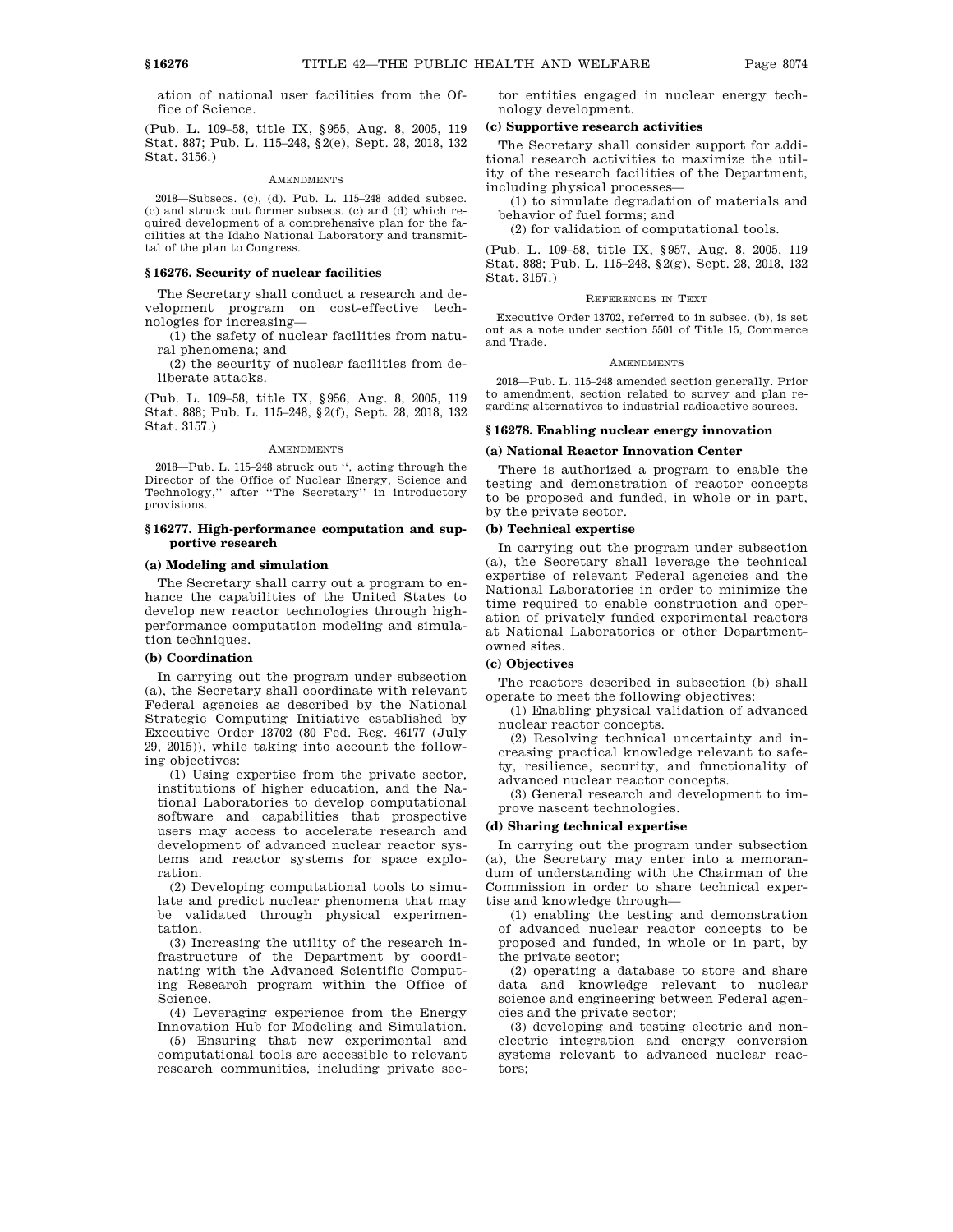(4) leveraging expertise from the Commission with respect to safety analysis; and

(5) enabling technical staff of the Commission to actively observe and learn about technologies developed under the program.

# **(e) Agency coordination**

The Chairman of the Commission and the Secretary shall enter into a memorandum of understanding regarding the following:

(1) Ensuring that—

(A) the Department has sufficient technical expertise to support the timely research, development, demonstration, and commercial application by the civilian nuclear industry of safe and innovative advanced nuclear reactor technology; and

(B) the Commission has sufficient technical expertise to support the evaluation of applications for licenses, permits, and design certifications and other requests for regulatory approval for advanced nuclear reactors.

(2) The use of computers and software codes to calculate the behavior and performance of advanced nuclear reactors based on mathematical models of the physical behavior of advanced nuclear reactors.

(3) Ensuring that—

(A) the Department maintains and develops the facilities necessary to enable the timely research, development, demonstration, and commercial application by the civilian nuclear industry of safe and innovative reactor technology; and

(B) the Commission has access to the facilities described in subparagraph (A), as needed.

# **(f) Reporting requirements**

# **(1) In general**

Not later than 180 days after September 28, 2018, the Secretary, in consultation with the National Laboratories, relevant Federal agencies, and other stakeholders, shall submit to the appropriate committees of Congress a report assessing the capabilities of the Department to authorize, host, and oversee privately funded experimental advanced nuclear reactors as described in subsection (b).

#### **(2) Contents**

The report submitted under paragraph (1) shall address—

(A) the safety review and oversight capabilities of the Department, including options to leverage expertise from the Commission and the National Laboratories;

(B) options to regulate privately proposed and funded experimental reactors hosted by the Department;

(C) potential sites capable of hosting privately funded experimental advanced nuclear reactors;

(D) the efficacy of the available contractual mechanisms of the Department to partner with the private sector and Federal agencies, including cooperative research and development agreements, strategic partnership projects, and agreements for commercializing technology;

(E) the liability of the Federal Government with respect to the disposal of lowlevel radioactive waste, spent nuclear fuel, or high-level radioactive waste (as those terms are defined in section 10101 of this title);

(F) the impact on the aggregate inventory in the United States of low-level radioactive waste, spent nuclear fuel, or high-level radioactive waste (as those terms are defined in section 10101 of this title);

(G) potential cost structures relating to physical security, decommissioning, liability, and other long-term project costs; and

(H) other challenges or considerations identified by the Secretary.

#### **(3) Updates**

Once every 2 years, the Secretary shall update relevant provisions of the report submitted under paragraph (1) and submit to the appropriate committees of Congress the update. **(g) Savings clauses**

# **(1) Licensing requirement**

Nothing in this section authorizes the Secretary or any person to construct or operate a nuclear reactor for the purpose of demonstrating the suitability for commercial application of the nuclear reactor unless licensed by the Commission in accordance with section 5842 of this title.

#### **(2) Financial protection**

Any activity carried out under this section that involves the risk of public liability shall be subject to the financial protection or indemnification requirements of section 2210 of this title (commonly known as the ''Price-Anderson Act'').

(Pub. L. 109–58, title IX, §958, as added Pub. L. 115–248, §2(h), Sept. 28, 2018, 132 Stat. 3157.)

# **§ 16279. Budget plan**

#### **(a) In general**

Not later than 1 year after September 28, 2018, the Secretary shall submit to the Committee on Energy and Natural Resources of the Senate and the Committee on Science, Space, and Technology of the House of Representatives 2 alternative 10-year budget plans for civilian nuclear energy research and development by the Secretary, as described in subsections (b) through (d).

#### **(b) Budget plan alternative 1**

One of the budget plans submitted under subsection (a) shall assume constant annual funding for 10 years at the appropriated level for the civilian nuclear energy research and development of the Department for fiscal year 2016.

## **(c) Budget plan alternative 2**

One of the budget plans submitted under subsection (a) shall be an unconstrained budget.

# **(d) Inclusions**

Each alternative budget plan submitted under subsection (a) shall include—

(1) a prioritized list of the programs, projects, and activities of the Department to best support the development of advanced nuclear reactor technologies;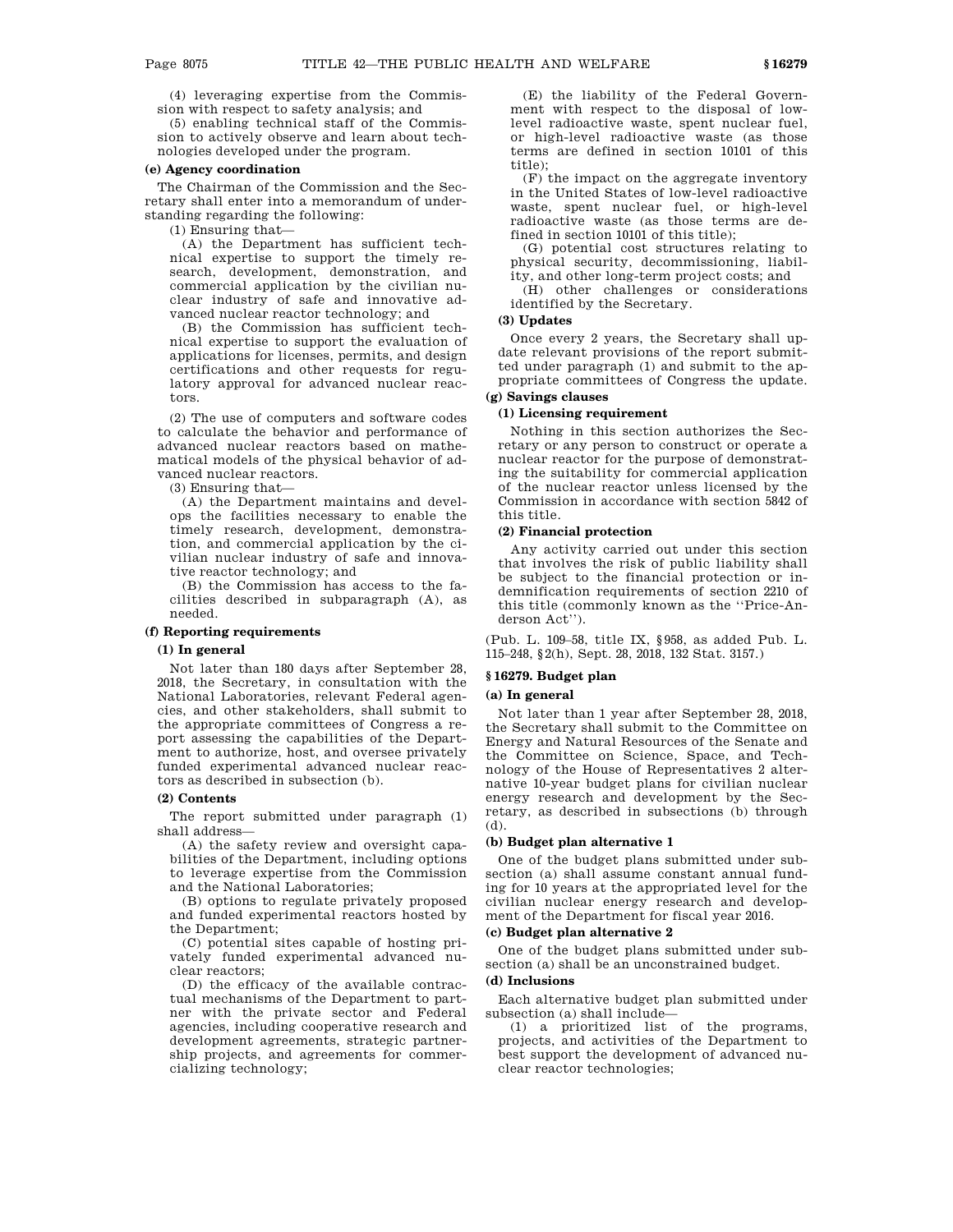(2) realistic budget requirements for the Department to implement sections 16275(c), 16277, and 16278 of this title; and

(3) the justification of the Department for continuing or terminating existing civilian nuclear energy research and development programs.

(Pub. L. 109–58, title IX, §959, as added Pub. L. 115–248, §2(i), Sept. 28, 2018, 132 Stat. 3160.)

# **§ 16280. Advanced Nuclear Energy Licensing Cost-Share Grant Program**

## **(a) Definitions**

In this section:

# **(1) Commission**

The term ''Commission'' means the Nuclear Regulatory Commission.

# **(2) Program**

The term ''program'' means the Advanced Nuclear Energy Cost-Share Grant Program established under subsection (b).

# **(3) Secretary**

The term ''Secretary'' means the Secretary of Energy.

#### **(b) Establishment**

The Secretary shall establish a grant program, to be known as the ''Advanced Nuclear Energy Cost-Share Grant Program'', under which the Secretary shall make cost-share grants to applicants for the purpose of funding a portion of the Commission fees of the applicant for pre-application review activities and application review activities.

## **(c) Requirement**

The Secretary shall seek out technology diversity in making grants under the program.

#### **(d) Cost-share amount**

The Secretary shall determine the cost-share amount for each grant under the program in accordance with section 16352 of this title.

### **(e) Use of funds**

A recipient of a grant under the program may use the grant funds to cover Commission fees, including those fees associated with—

(1) developing a licensing project plan;

(2) obtaining a statement of licensing feasibility;

(3) reviewing topical reports; and

- (4) other—
	- (A) pre-application review activities;
	- (B) application review activities; and
	- (C) interactions with the Commission.

(Pub. L. 115–248, §3, Sept. 28, 2018, 132 Stat. 3160.)

#### **CODIFICATION**

Section was enacted as part of the Nuclear Energy Innovation Capabilities Act of 2017, and not as part of the Energy Policy Act of 2005 which comprises this chapter.

# PART F—FOSSIL ENERGY

# **§ 16291. Fossil energy**

#### **(a) In general**

The Secretary shall carry out research, development, demonstration, and commercial application programs in fossil energy, including activities under this part, with the goal of improving the efficiency, effectiveness, and environmental performance of fossil energy production, upgrading, conversion, and consumption. Such programs take into consideration the following objectives:

(1) Increasing the energy conversion efficiency of all forms of fossil energy through improved technologies.

(2) Decreasing the cost of all fossil energy production, generation, and delivery.

(3) Promoting diversity of energy supply.

(4) Decreasing the dependence of the United States on foreign energy supplies.

(5) Improving United States energy security. (6) Decreasing the environmental impact of energy-related activities.

(7) Increasing the export of fossil energy-related equipment, technology, and services from the United States.

#### **(b) Authorization of appropriations**

There are authorized to be appropriated to the Secretary to carry out fossil energy research, development, demonstration, and commercial application activities, including activities authorized under this part—

(1) \$611,000,000 for fiscal year 2007;

(2) \$626,000,000 for fiscal year 2008; and

(3) \$641,000,000 for fiscal year 2009.

#### **(c) Allocations**

From amounts authorized under subsection (a), the following sums are authorized:

(1) For activities under section 16292 of this title—

(A) \$367,000,000 for fiscal year 2007;

(B) \$376,000,000 for fiscal year 2008; and

(C) \$394,000,000 for fiscal year 2009.

(2) For activities under section 16294 of this title—

(A) \$20,000,000 for fiscal year 2007;

(B) \$25,000,000 for fiscal year 2008; and

(C) \$30,000,000 for fiscal year 2009.

(3) For activities under section 16296 of this title—

(A) \$1,500,000 for fiscal year 2007; and

(B) \$450,000 for each of fiscal years 2008 and 2009.

(4) For the Office of Arctic Energy under section 7144d of this title \$25,000,000 for each of fiscal years 2007 through 2009.

#### **(d) Extended authorization**

There are authorized to be appropriated to the Secretary for the Office of Arctic Energy established under section 7144d of this title \$25,000,000 for each of fiscal years 2010 through 2012.

# **(e) Limitations**

**(1) Uses**

None of the funds authorized under this section may be used for Fossil Energy Environmental Restoration or Import/Export Authorization.

#### **(2) Institutions of higher education**

Of the funds authorized under subsection  $(c)(2)$ , not less than 20 percent of the funds appropriated for each fiscal year shall be dedi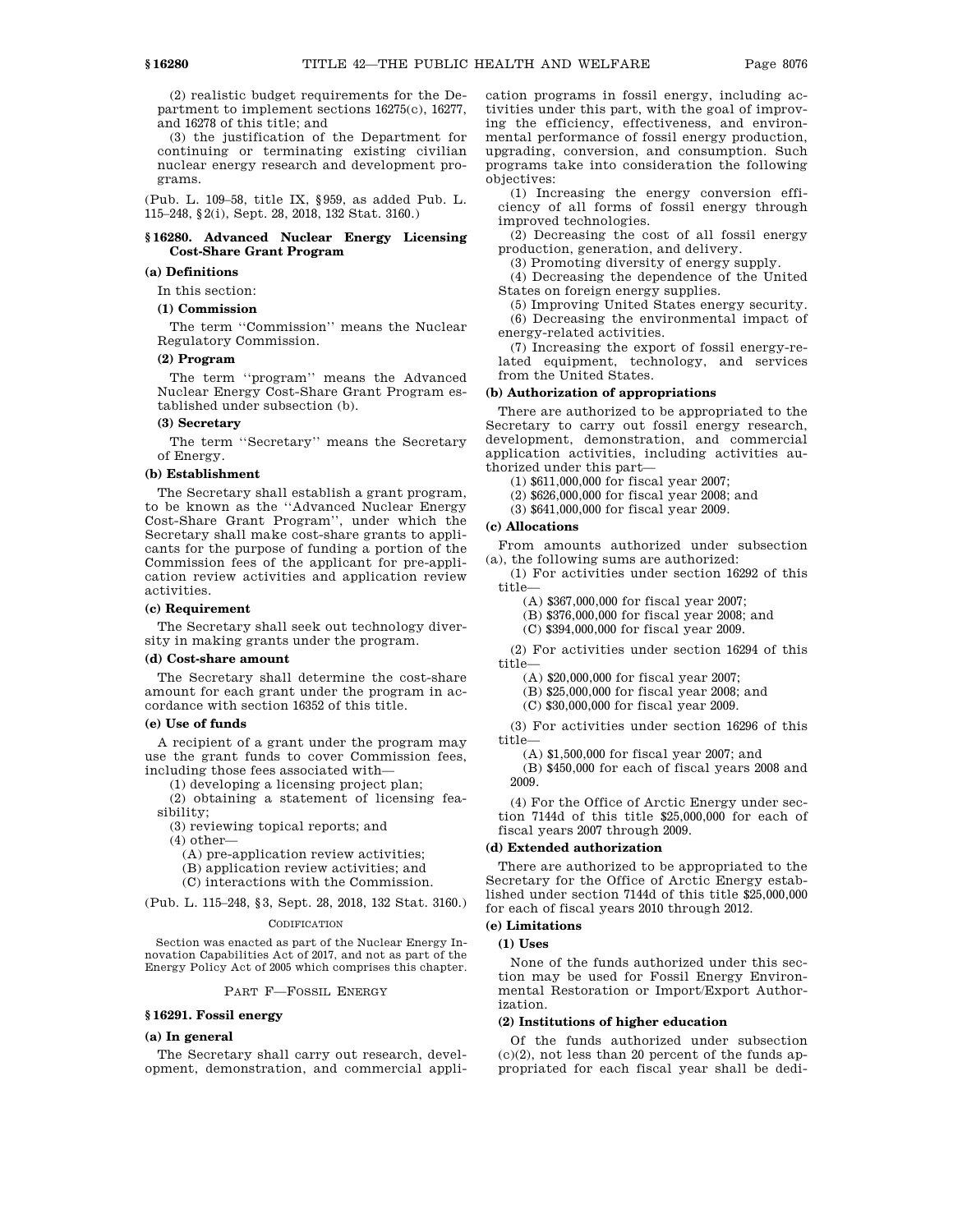cated to research and development carried out at institutions of higher education.

(Pub. L. 109–58, title IX, §961, Aug. 8, 2005, 119 Stat. 889.)

#### REFERENCES IN TEXT

This part, referred to in subsecs. (a) and (b), was in the original ''this subtitle'', meaning subtitle F (§§961–968) of title IX of Pub. L. 109–58, Aug. 8, 2005, 119 Stat. 889, which enacted this part and provisions set out as notes under section 2001 of Title 30, Mineral Lands and Mining, and amended provisions set out as a note under section 1902 of Title 30. For complete classification of subtitle F to the Code, see Tables.

#### **§ 16291a. Property interests**

That for all programs funded under Fossil Energy appropriations in this and subsequent Acts, the Secretary may vest fee title or other property interests acquired under projects in any entity, including the United States.

(Pub. L. 113–76, div. D, title III, Jan. 17, 2014, 128 Stat. 165.)

#### **CODIFICATION**

Section was enacted as part of the Energy and Water Development and Related Agencies Appropriations Act, 2014, and also as part of the Consolidated Appropriations Act, 2014, and not as part of the Energy Policy Act of 2005 which comprises this chapter.

#### DEFINITIONS

For definition of ''this [Act]'', referred to in text, see section 3 of Pub. L. 113–76, set out as a note under section 1 of Title 1, General Provisions.

### **§ 16292. Coal and related technologies program**

## **(a) In general**

In addition to the programs authorized under subchapter IV, the Secretary shall conduct a program of technology research, development, demonstration, and commercial application for coal and power systems, including programs to facilitate production and generation of coalbased power through—

(1) innovations for existing plants (including mercury removal);

(2) gasification systems;

(3) advanced combustion systems;

(4) turbines for synthesis gas derived from coal;

(5) carbon capture and sequestration research and development;

(6) coal-derived chemicals and transportation fuels;

(7) liquid fuels derived from low rank coal water slurry;

(8) solid fuels and feedstocks;

(9) advanced coal-related research;

(10) advanced separation technologies; and

(11) fuel cells for the operation of synthesis gas derived from coal.

#### **(b) Cost and performance goals**

#### **(1) In general**

In carrying out programs authorized by this section, during each of calendar years 2008, 2010, 2012, and 2016, and during each fiscal year beginning after September 30, 2021, the Secretary shall identify cost and performance goals for coal-based technologies that would permit the continued cost-competitive use of coal for the production of electricity, chemical feedstocks, and transportation fuels.

### **(2) Administration**

In establishing the cost and performance goals, the Secretary shall—

(A) consider activities and studies undertaken as of August 8, 2005, by industry in cooperation with the Department in support of the identification of the goals;

(B) consult with interested entities, including—

(i) coal producers;

(ii) industries using coal;

(iii) organizations that promote coal and advanced coal technologies;

(iv) environmental organizations;

(v) organizations representing workers; and

(vi) organizations representing consumers;

(C) not later than 120 days after August 8, 2005, publish in the Federal Register proposed draft cost and performance goals for public comments; and

(D) not later than 180 days after August 8, 2005, and every 4 years thereafter, submit to Congress a report describing the final cost and performance goals for the technologies that includes—

(i) a list of technical milestones; and

(ii) an explanation of how programs authorized in this section will not duplicate the activities authorized under the Clean Coal Power Initiative authorized under subchapter IV.

# **(c) Powder River Basin and Fort Union lignite coal mercury removal**

# **(1) In general**

In addition to the programs authorized by subsection (a), the Secretary shall establish a program to test and develop technologies to control and remove mercury emissions from subbituminous coal mined in the Powder River Basin, and Fort Union lignite coals, that are used for the generation of electricity.

# **(2) Efficacy of mercury removal technology**

In carrying out the program under paragraph (1), the Secretary shall examine the efficacy of mercury removal technologies on coals described in that paragraph that are blended with other types of coal.

### **(d) Fuel cells**

# **(1) In general**

The Secretary shall conduct a program of research, development, demonstration, and commercial application on fuel cells for low-cost, high-efficiency, fuel-flexible, modular power systems.

# **(2) Demonstrations**

The demonstrations referred to in paragraph (1) shall include solid oxide fuel cell technology for commercial, residential, and transportation applications, and distributed generation systems, using improved manufacturing production and processes.

(Pub. L. 109–58, title IX, §962, Aug. 8, 2005, 119 Stat. 890.)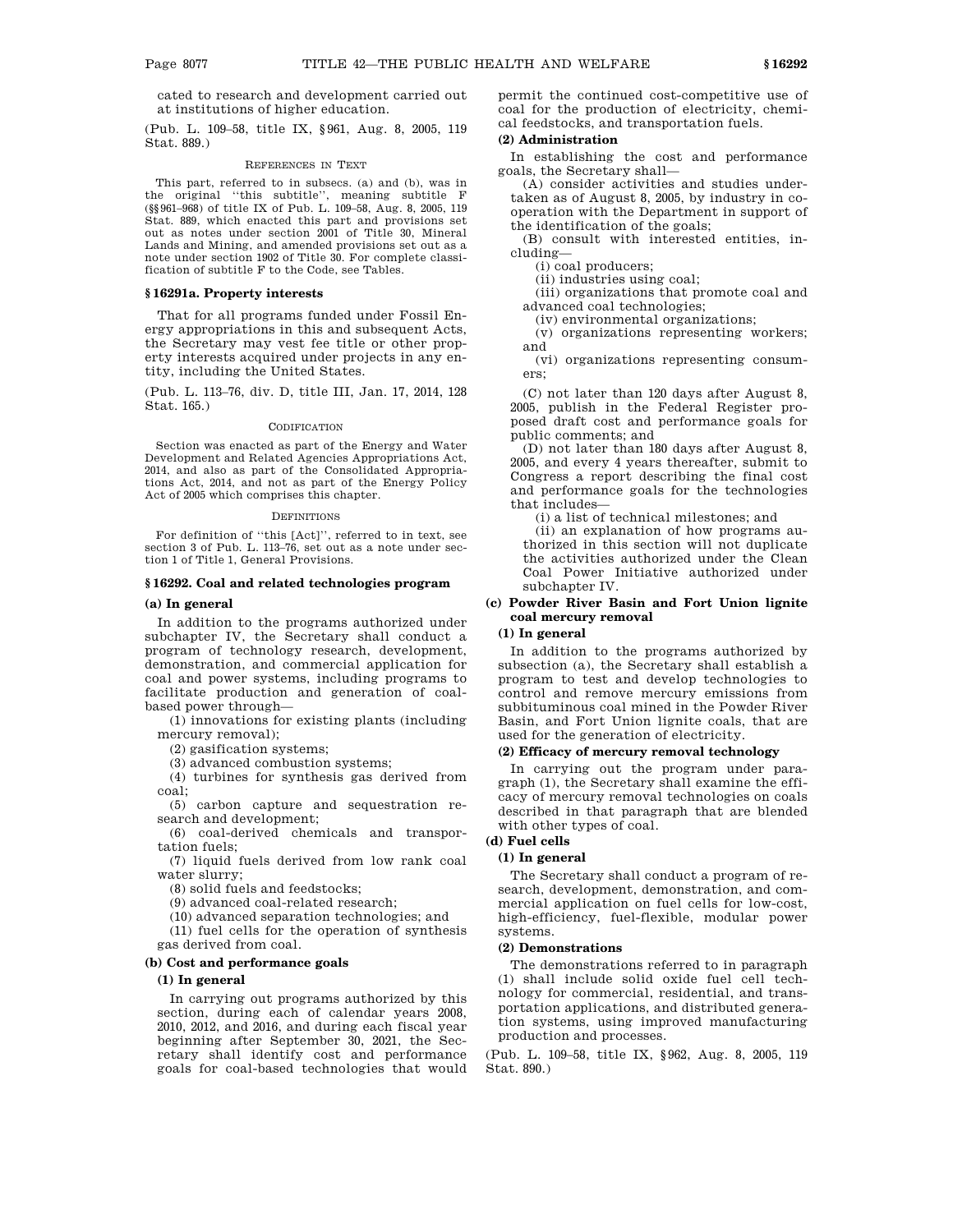#### REFERENCES IN TEXT

Subchapter IV, referred to in subsecs. (a) and  $(b)(2)(D)(ii)$ , was in the original "title IV", meaning title IV of Pub. L. 109–58, Aug. 8, 2005, 119 Stat. 749, which enacted subchapter IV of this chapter and subchapter XIII (§13571 et seq.) of chapter 134 of this title, amended sections 201, 202a, 203, and 207 of Title 30, Mineral Lands and Mining, and enacted provisions set out as notes under section 15801 of this title and section 201 of Title 30. For complete classification of title IV to the Code, see Tables.

# **§ 16293. Carbon capture and sequestration research, development, and demonstration program**

#### **(a) In general**

The Secretary shall carry out a 10-year carbon capture and sequestration research, development, and demonstration program to develop carbon dioxide capture and sequestration technologies related to industrial sources of carbon dioxide for use—

(1) in new coal utilization facilities; and

(2) on the fleet of coal-based units in existence on August 8, 2005.

## **(b) Objectives**

The objectives of the program under subsection (a) shall be—

(1) to develop carbon dioxide capture technologies, including adsorption and absorption techniques and chemical processes, to remove the carbon dioxide from gas streams containing carbon dioxide potentially amenable to sequestration;

(2) to develop technologies that would directly produce concentrated streams of carbon dioxide potentially amenable to sequestration;

(3) to increase the efficiency of the overall system to reduce the quantity of carbon dioxide emissions released from the system per megawatt generated;

(4) in accordance with the carbon dioxide capture program, to promote a robust carbon sequestration program and continue the work of the Department, in conjunction with the private sector, through regional carbon sequestration partnerships; and

(5) to expedite and carry out large-scale testing of carbon sequestration systems in a range of geologic formations that will provide information on the cost and feasibility of deployment of sequestration technologies.

#### **(c) Programmatic activities**

**(1) Fundamental science and engineering research and development and demonstration supporting carbon capture and sequestration technologies and carbon use activities**

# **(A) In general**

The Secretary shall carry out fundamental science and engineering research (including laboratory-scale experiments, numeric modeling, and simulations) to develop and document the performance of new approaches to capture and sequester, or use carbon dioxide to lead to an overall reduction of carbon dioxide emissions.

#### **(B) Program integration**

The Secretary shall ensure that fundamental research carried out under this paragraph is appropriately applied to energy technology development activities, the field testing of carbon sequestration, and carbon use activities, including—

(i) development of new or advanced technologies for the capture and sequestration of carbon dioxide;

(ii) development of new or advanced technologies that reduce the cost and increase the efficacy of advanced compression of carbon dioxide required for the sequestration of carbon dioxide;

(iii) modeling and simulation of geologic sequestration field demonstrations;

(iv) quantitative assessment of risks relating to specific field sites for testing of sequestration technologies;

(v) research and development of new and advanced technologies for carbon use, including recycling and reuse of carbon dioxide; and

(vi) research and development of new and advanced technologies for the separation of oxygen from air.

# **(2) Field validation testing activities**

# **(A) In general**

The Secretary shall promote, to the maximum extent practicable, regional carbon sequestration partnerships to conduct geologic sequestration tests involving carbon dioxide injection and monitoring, mitigation, and verification operations in a variety of candidate geologic settings, including—

(i) operating oil and gas fields;

(ii) depleted oil and gas fields;

(iii) unmineable coal seams;

(iv) deep saline formations;

(v) deep geologic systems that may be used as engineered reservoirs to extract economical quantities of heat from geothermal resources of low permeability or porosity; and

(vi) deep geologic systems containing basalt formations.

# **(B) Objectives**

The objectives of tests conducted under this paragraph shall be—

(i) to develop and validate geophysical tools, analysis, and modeling to monitor, predict, and verify carbon dioxide containment;

(ii) to validate modeling of geologic formations;

(iii) to refine sequestration capacity estimated for particular geologic formations;

(iv) to determine the fate of carbon dioxide concurrent with and following injection into geologic formations;

(v) to develop and implement best practices for operations relating to, and monitoring of, carbon dioxide injection and sequestration in geologic formations;

(vi) to assess and ensure the safety of operations related to geologic sequestration of carbon dioxide;

(vii) to allow the Secretary to promulgate policies, procedures, requirements, and guidance to ensure that the objectives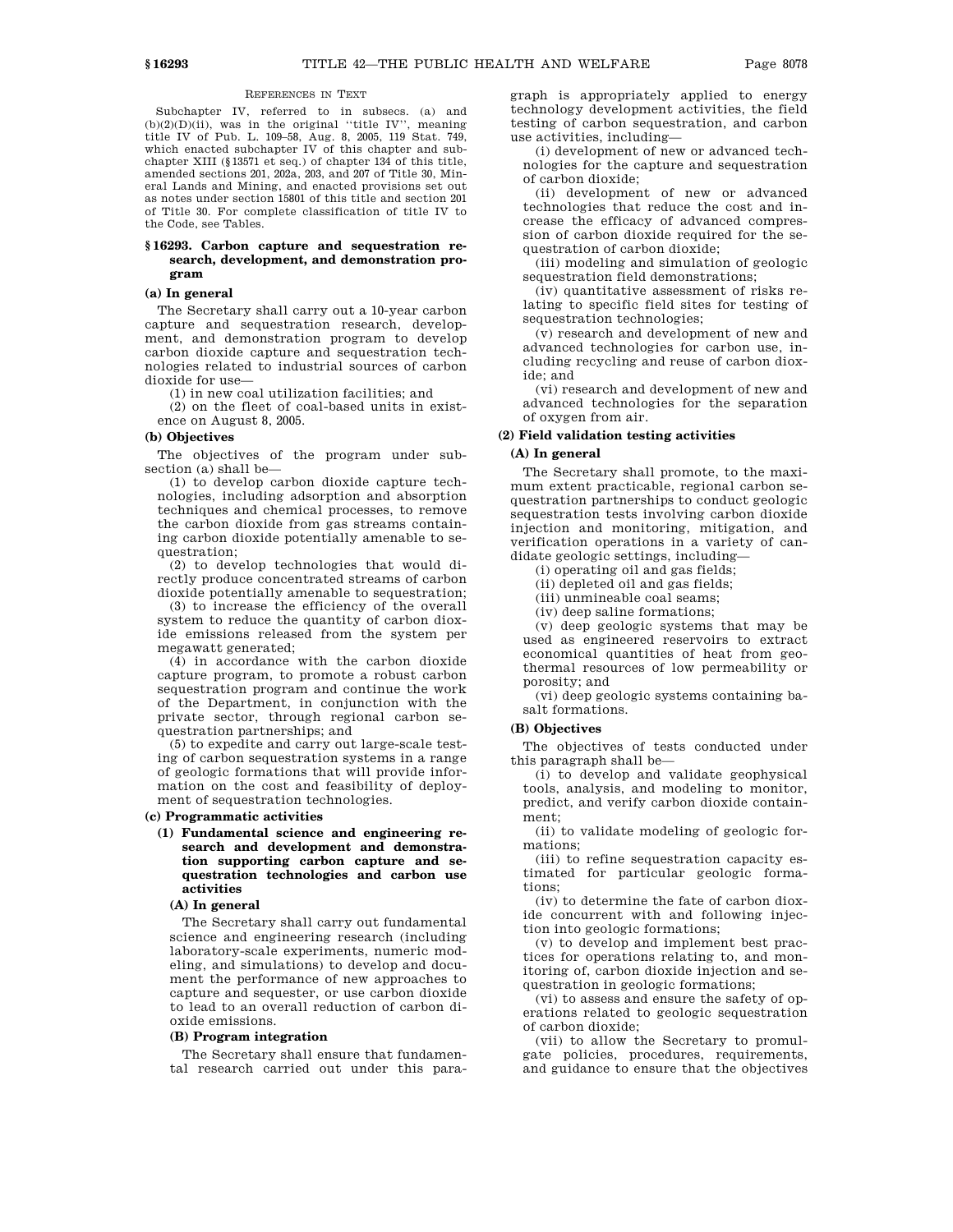of this subparagraph are met in large-scale testing and deployment activities for carbon capture and sequestration that are funded by the Department of Energy; and

(viii) to provide information to States, the Environmental Protection Agency, and other appropriate entities to support development of a regulatory framework for commercial-scale sequestration operations that ensure the protection of human health and the environment.

# **(3) Large-scale carbon dioxide sequestration testing**

# **(A) In general**

The Secretary shall conduct not less than 7 initial large-scale sequestration tests, not including the FutureGen project, for geologic containment of carbon dioxide to collect and validate information on the cost and feasibility of commercial deployment of technologies for geologic containment of carbon dioxide. These 7 tests may include any Regional Partnership projects awarded as of December 19, 2007.

# **(B) Diversity of formations to be studied**

In selecting formations for study under this paragraph, the Secretary shall consider a variety of geologic formations across the United States, and require characterization and modeling of candidate formations, as determined by the Secretary.

# **(C) Source of carbon dioxide for large-scale sequestration tests**

In the process of any acquisition of carbon dioxide for sequestration tests under subparagraph (A), the Secretary shall give preference to sources of carbon dioxide from industrial sources. To the extent feasible, the Secretary shall prefer tests that would facilitate the creation of an integrated system of capture, transportation and sequestration of carbon dioxide. The preference provided for under this subparagraph shall not delay the implementation of the large-scale sequestration tests under this paragraph.

### **(D) Definition**

For purposes of this paragraph, the term ''large-scale'' means the injection of more than 1,000,000 tons of carbon dioxide from industrial sources annually or a scale that demonstrates the ability to inject and sequester several million metric tons of industrial source carbon dioxide for a large number of years.

# **(4) Preference in project selection from meritorious proposals**

In making competitive awards under this subsection, subject to the requirements of section 16353 of this title, the Secretary shall—

(A) give preference to proposals from partnerships among industrial, academic, and government entities; and

(B) require recipients to provide assurances that all laborers and mechanics employed by contractors and subcontractors in the construction, repair, or alteration of new or existing facilities performed in order to carry out a demonstration or commercial application activity authorized under this subsection shall be paid wages at rates not less than those prevailing on similar construction in the locality, as determined by the Secretary of Labor in accordance with subchapter IV of chapter 31 of title 40, and the Secretary of Labor shall, with respect to the labor standards in this paragraph, have the authority and functions set forth in Reorganization Plan Numbered 14 of 1950 (15 Fed. Reg. 3176; 5 U.S.C. Appendix) and section 3145 of title 40.

# **(5) Cost sharing**

Activities under this subsection shall be considered research and development activities that are subject to the cost sharing requirements of section 16352(b) of this title.

### **(6) Program review and report**

During fiscal year 2011, the Secretary shall— (A) conduct a review of programmatic activities carried out under this subsection; and

(B) make recommendations with respect to continuation of the activities.

#### **(d) Authorization of appropriations**

There are authorized to be appropriated to carry out this section—

- $(1)$  \$240,000,000 for fiscal year 2008;
- (2) \$240,000,000 for fiscal year 2009;
- (3) \$240,000,000 for fiscal year 2010;
- (4) \$240,000,000 for fiscal year 2011; and
- (5) \$240,000,000 for fiscal year 2012.

(Pub. L. 109–58, title IX, §963, Aug. 8, 2005, 119 Stat. 891; Pub. L. 110–140, title VII, §702(a), Dec. 19, 2007, 121 Stat. 1704.)

#### **AMENDMENTS**

2007—Pub. L. 110–140, §702(a)(1), substituted ''and sequestration research, development, and demonstration'' for ''research and development'' in section catchline.

Subsec. (a). Pub. L. 110–140, §702(a)(2), in introductory provisions, substituted ''and sequestration research, development, and demonstration'' for ''research and development'' and ''capture and sequestration technologies related to industrial sources of carbon dioxide'' for ''capture technologies on combustion-based systems''.

Subsec. (b)(5). Pub. L. 110–140, §702(a)(3), added par. (5). Subsecs. (c), (d). Pub. L. 110–140, §702(a)(4), added sub-

secs. (c) and (d) and struck out former subsec. (c). Text of former subsec. (c) read as follows: ''From amounts authorized under section 16291(b) of this title, the following sums are authorized for activities described in subsection (a)(2):

 $(1)$  \$25,000,000 for fiscal year 2006;

''(2) \$30,000,000 for fiscal year 2007; and

''(3) \$35,000,000 for fiscal year 2008.''

### EFFECTIVE DATE OF 2007 AMENDMENT

Amendment by Pub. L. 110–140 effective on the date that is 1 day after Dec. 19, 2007, see section 1601 of Pub. L. 110–140, set out as an Effective Date note under section 1824 of Title 2, The Congress.

# **§ 16294. Research and development for coal mining technologies**

# **(a) Establishment**

The Secretary shall carry out a program for research and development on coal mining technologies.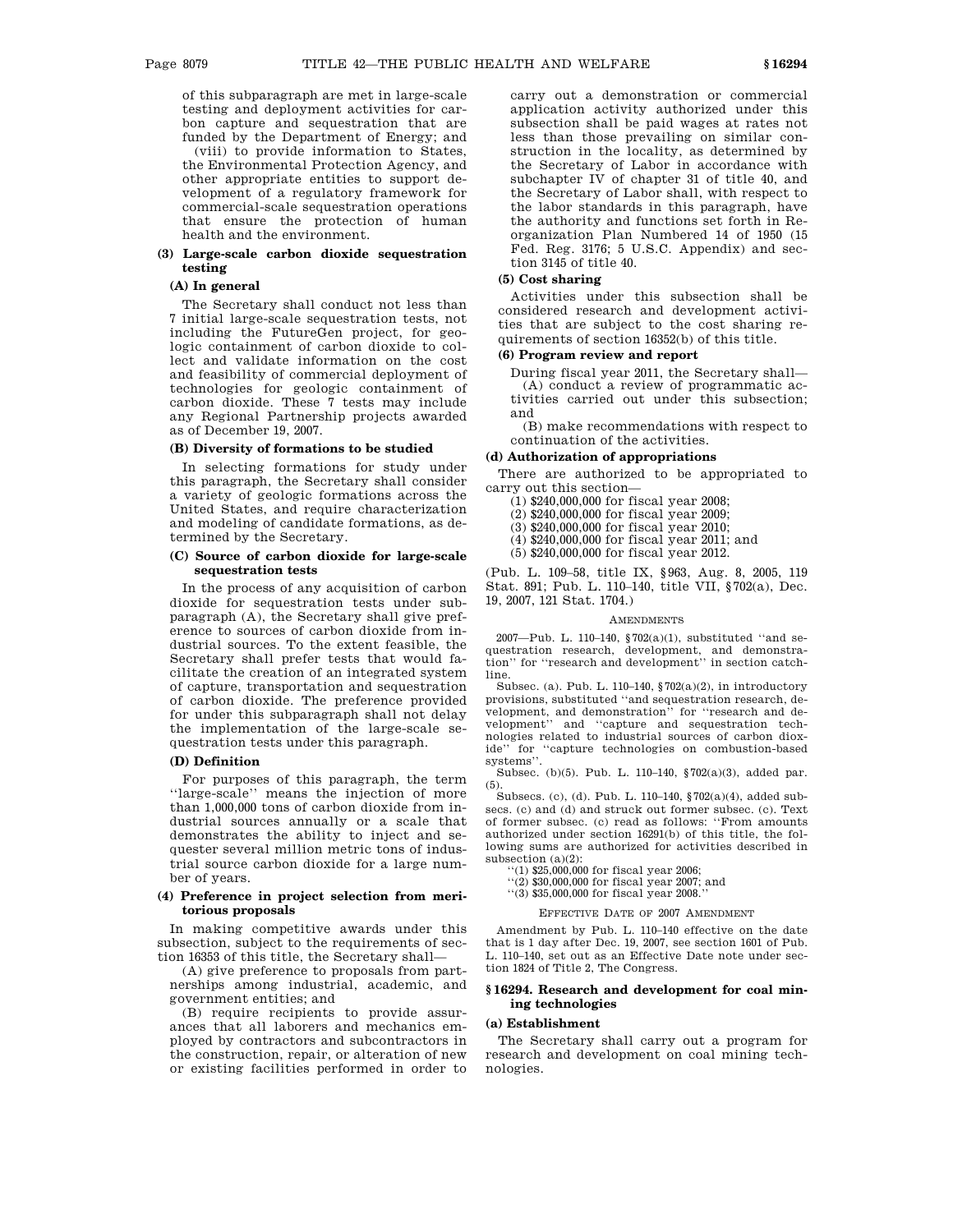# **(b) Cooperation**

In carrying out the program, the Secretary shall cooperate with appropriate Federal agencies, coal producers, trade associations, equipment manufacturers, institutions of higher education with mining engineering departments, and other relevant entities.

# **(c) Program**

The research and development activities carried out under this section shall—

(1) be guided by the mining research and development priorities identified by the Mining Industry of the Future Program and in the recommendations from relevant reports of the National Academy of Sciences on mining technologies;

(2) include activities exploring minimization of contaminants in mined coal that contribute to environmental concerns including development and demonstration of electromagnetic wave imaging ahead of mining operations;

(3) develop and demonstrate coal bed electromagnetic wave imaging, spectroscopic reservoir analysis technology, and techniques for horizontal drilling in order to—

(A) identify areas of high coal gas content;

(B) increase methane recovery efficiency;

(C) prevent spoilage of domestic coal reserves; and

(D) minimize water disposal associated with methane extraction; and

(4) expand mining research capabilities at institutions of higher education.

(Pub. L. 109–58, title IX, §964, Aug. 8, 2005, 119 Stat. 892.)

#### **§ 16295. Oil and gas research programs**

#### **(a) In general**

The Secretary shall conduct a program of research, development, demonstration, and commercial application of oil and gas, including—

(1) exploration and production;

(2) gas hydrates;

(3) reservoir life and extension;

(4) transportation and distribution infrastructure;

(5) ultraclean fuels;

(6) heavy oil, oil shale, and tar sands; and

(7) related environmental research.

## **(b) Objectives**

The objectives of this program shall include advancing the science and technology available to domestic petroleum producers, particularly independent operators, to minimize the economic dislocation caused by the decline of domestic supplies of oil and natural gas resources.

# **(c) Natural gas and oil deposits report**

Not later than 2 years after August 8, 2005, and every 2 years thereafter, the Secretary of the Interior, in consultation with other appropriate Federal agencies, shall submit to Congress a report on the latest estimates of natural gas and oil reserves, reserves growth, and undiscovered resources in Federal and State waters off the coast of Louisiana, Texas, Alabama, and Mississippi.

# **(d) Integrated clean power and energy research (1) Establishment of center**

The Secretary shall establish a national center or consortium of excellence in clean energy and power generation, using the resources of the Clean Power and Energy Research Consortium in existence on August 8, 2005, to address the critical dependence of the United States on energy and the need to reduce emissions.

# **(2) Focus areas**

The center or consortium shall conduct a program of research, development, demonstration, and commercial application on integrating the following 6 focus areas:

(A) Efficiency and reliability of gas turbines for power generation.

(B) Reduction in emissions from power generation.

(C) Promotion of energy conservation issues.

(D) Effectively using alternative fuels and renewable energy.

(E) Development of advanced materials technology for oil and gas exploration and use in harsh environments.

(F) Education on energy and power generation issues.

(Pub. L. 109–58, title IX, §965, Aug. 8, 2005, 119 Stat. 892.)

# **§ 16296. Low-volume oil and gas reservoir research program**

#### **(a) Definition of GIS**

In this section, the term ''GIS'' means geographic information systems technology that facilitates the organization and management of data with a geographic component.

# **(b) Program**

The Secretary shall establish a program of research, development, demonstration, and commercial application to maximize the productive capacity of marginal wells and reservoirs.

# **(c) Data collection**

Under the program, the Secretary shall collect data on—

(1) the status and location of marginal wells and oil and gas reservoirs;

(2) the production capacity of marginal wells and oil and gas reservoirs;

(3) the location of low-pressure gathering facilities and pipelines; and

(4) the quantity of natural gas vented or flared in association with crude oil production.

### **(d) Analysis**

Under the program, the Secretary shall—

(1) estimate the remaining producible reserves based on variable pipeline pressures; and

(2) recommend measures that will enable the continued production of those resources.

# **(e) Study**

# **(1) In general**

The Secretary may award a grant to an organization of States that contain significant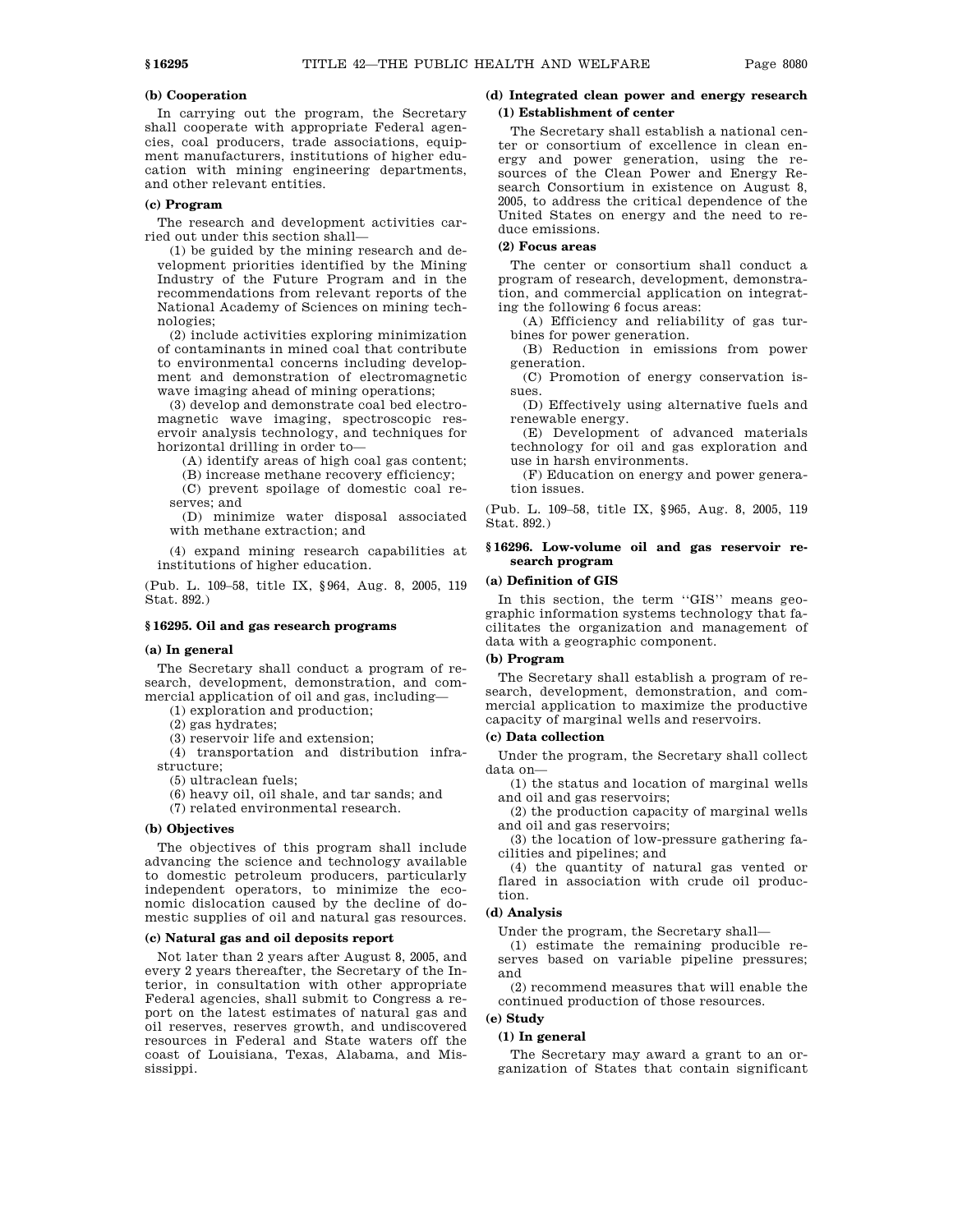numbers of marginal oil and natural gas wells to conduct an annual study of low-volume natural gas reservoirs.

# **(2) Organization with no GIS capabilities**

If an organization receiving a grant under paragraph (1) does not have GIS capabilities, the organization shall contract with an institution of higher education with GIS capabilities.

# **(3) State geologists**

The organization receiving a grant under paragraph (1) shall collaborate with the State geologist of each State being studied.

# **(f) Public information**

The Secretary may use the data collected and analyzed under this section to produce maps and literature to disseminate to States to promote conservation of natural gas reserves.

(Pub. L. 109–58, title IX, §966, Aug. 8, 2005, 119 Stat. 893.)

# **§ 16297. Complex Well Technology Testing Facility**

The Secretary, in coordination with industry leaders in extended research drilling technology, shall establish a Complex Well Technology Testing Facility at the Rocky Mountain Oilfield Testing Center to increase the range of extended drilling technologies.

(Pub. L. 109–58, title IX, §967, Aug. 8, 2005, 119 Stat. 894.)

PART G—SCIENCE

# **§ 16311. Science**

#### **(a) In general**

The Secretary shall conduct, through the Office of Science, programs of research, development, demonstration, and commercial application in high energy physics, nuclear physics, biological and environmental research, basic energy sciences, advanced scientific computing research, and fusion energy sciences, including activities described in this part. The programs shall include support for facilities and infrastructure, education, outreach, information, analysis, and coordination activities.

### **(b) Authorization of appropriations**

There are authorized to be appropriated to the Secretary to carry out research, development, demonstration, and commercial application activities of the Office of Science, including activities authorized under this part (including the amounts authorized under the amendment made by section  $976(b)^1$  and including basic energy sciences, advanced scientific and computing research, biological and environmental research, fusion energy sciences, high energy physics, nuclear physics, research analysis, and infrastructure support)—

(1) \$4,153,000,000 for fiscal year 2007;

- (2) \$4,586,000,000 for fiscal year 2008;
- (3) \$5,200,000,000 for fiscal year 2009;
- (4) \$5,814,000,000 for fiscal year 2010;
- (5) \$5,247,000,000 for fiscal year 2011;

(6) \$5,614,000,000 for fiscal year 2012; and

# (7) \$6,007,000,000 for fiscal year 2013.

## **(c) Allocations**

From amounts authorized under subsection (b), the following sums are authorized:

(1) For activities under the Fusion Energy Sciences program (including activities under section 16312 of this title)—

(A) \$355,500,000 for fiscal year 2007;

(B) \$369,500,000 for fiscal year 2008;

(C) \$384,800,000 for fiscal year 2009; and

(D) in addition to the amounts authorized under subparagraphs (A), (B), and (C), such sums as may be necessary for ITER construction, consistent with the limitations of section  $16312(c)(5)$  of this title.

(2) For activities under the catalysis research program under section 16313 of this title—

(A) \$36,500,000 for fiscal year 2007;

(B) \$38,200,000 for fiscal year 2008; and

(C) such sums as may be necessary for fiscal year 2009.

(3) For activities under the Systems Biology Program under section 16317 of this title such sums as may be necessary for each of fiscal years 2007 through 2009.

(4) For activities under the Energy and Water Supplies program under section 16319 of this title, \$30,000,000 for each of fiscal years 2007 through 2009.

(5) For the energy research fellowships programs under section 16324 of this title, \$40,000,000 for each of fiscal years 2007 through 2009.

(6) For the advanced scientific computing activities under section 976—1

(A) \$270,000,000 for fiscal year 2007;

(B) \$350,000,000 for fiscal year 2008; and

(C) \$375,000,000 for fiscal year 2009.

(7) For the science and engineering education pilot program under section 16323 of this title—

(A) \$4,000,000 for each of fiscal years 2007 and 2008; and

(B) \$8,000,000 for fiscal year 2009.

### **(d) Integrated bioenergy research and development**

In addition to amounts otherwise authorized by this section, there are authorized to be appropriated to the Secretary for integrated bioenergy research and development programs, projects, and activities, \$49,000,000 for each of the fiscal years 2005 through 2009. Activities funded under this subsection shall be coordinated with ongoing related programs of other Federal agencies, including the Plant Genome Program of the National Science Foundation. Of the funds authorized under this subsection, at least \$5,000,000 for each fiscal year shall be for training and education targeted to minority and socially disadvantaged farmers and ranchers.

(Pub. L. 109–58, title IX, §971, Aug. 8, 2005, 119 Stat. 898; Pub. L. 110–69, title V, §5007, Aug. 9, 2007, 121 Stat. 617; Pub. L. 111–358, title IX, §903, Jan. 4, 2011, 124 Stat. 4045.)

#### REFERENCES IN TEXT

This part, referred to in subsecs. (a) and (b), was in the original ''this subtitle'', meaning subtitle G

<sup>1</sup>See References in Text note below.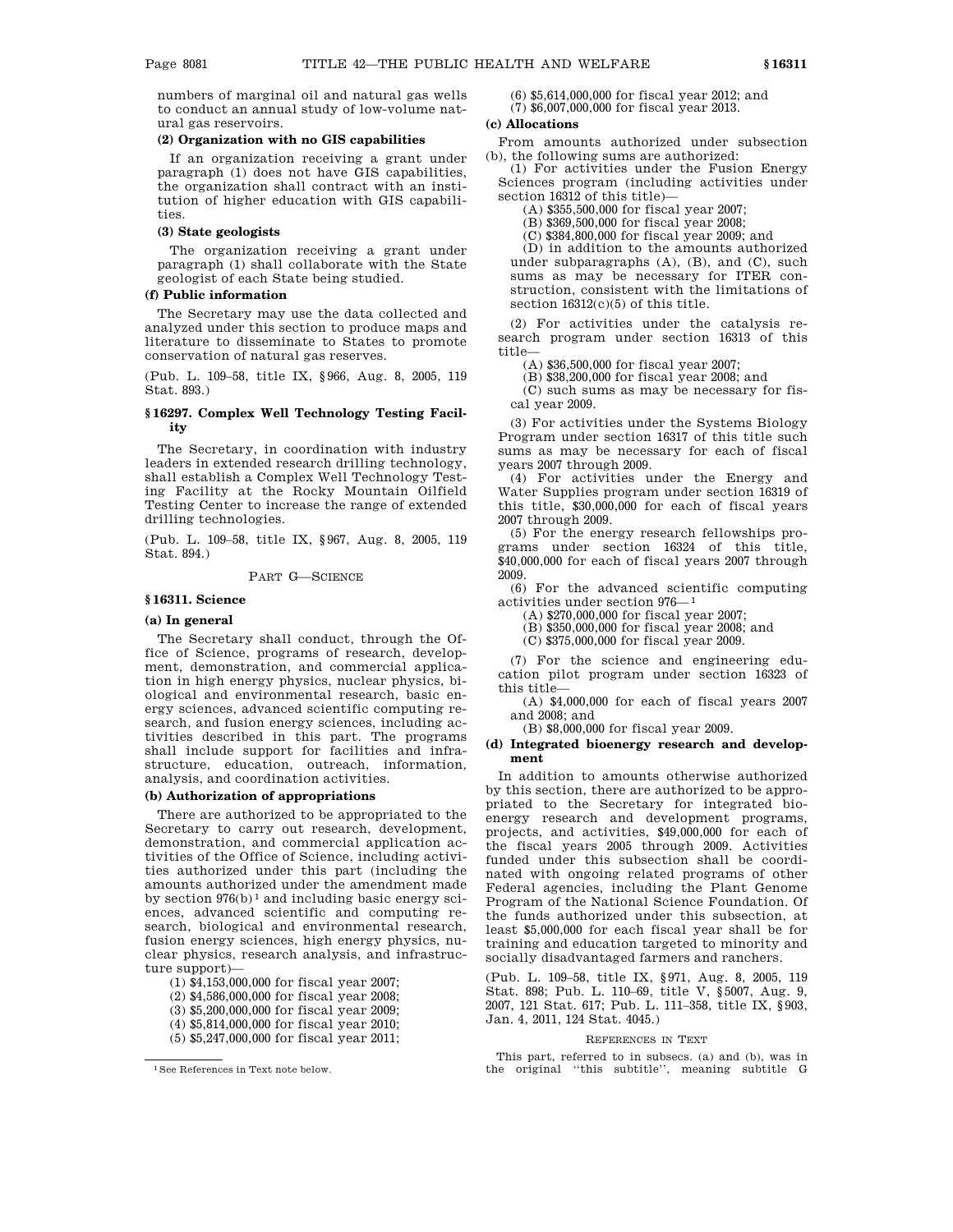(§§971–984A) of title IX of Pub. L. 109–58, Aug. 8, 2005, 119 Stat. 898, which enacted this part and amended section 5523 of Title 15, Commerce and Trade. For complete classification of subtitle G to the Code, see Tables.

Section 976, referred to in subsecs. (b) and (c)(6), is section 976 of Pub. L. 109–58. Subsection (a) of section 976 is classified to section 16316 of this title and subsection (b) of section 976 amended section 5523 of Title 15, Commerce and Trade.

#### AMENDMENTS

2011—Subsec. (b)(5) to (7). Pub. L. 111–358 added pars. (5) to (7). 2007—Subsec. (b)(4). Pub. L. 110–69 added par. (4).

# **§ 16312. Fusion energy sciences program**

# **(a) Declaration of policy**

It shall be the policy of the United States to conduct research, development, demonstration, and commercial applications to provide for the scientific, engineering, and commercial infrastructure necessary to ensure that the United States is competitive with other countries in providing fusion energy for its own needs and the needs of other countries, including by demonstrating electric power or hydrogen production for the United States energy grid using fusion energy at the earliest date.

# **(b) Planning**

# **(1) In general**

Not later than 180 days after August 8, 2005, the Secretary shall submit to Congress a plan (with proposed cost estimates, budgets, and lists of potential international partners) for the implementation of the policy described in subsection (a) in a manner that ensures that—

(A) existing fusion research facilities are more fully used;

(B) fusion science, technology, theory, advanced computation, modeling, and simulation are strengthened;

(C) new magnetic and inertial fusion research and development facilities are selected based on scientific innovation and cost effectiveness, and the potential of the facilities to advance the goal of practical fusion energy at the earliest date practicable;

(D) facilities that are selected are funded at a cost-effective rate;

(E) communication of scientific results and methods between the fusion energy science community and the broader scientific and technology communities is improved;

(F) inertial confinement fusion facilities are used to the extent practicable for the purpose of inertial fusion energy research and development;

(G) attractive alternative inertial and magnetic fusion energy approaches are more fully explored; and

(H) to the extent practicable, the recommendations of the Fusion Energy Sciences Advisory Committee in the report on workforce planning, dated March 2004, are carried out, including periodic reassessment of program needs.

#### **(2) Costs and schedules**

The plan shall also address the status of and, to the extent practicable, costs and schedules for—

(A) the design and implementation of international or national facilities for the testing of fusion materials; and

(B) the design and implementation of international or national facilities for the testing and development of key fusion technologies.

### **(c) United States participation in ITER (1) Definitions**

# In this subsection:

**(A) Construction**

## **(i) In general**

The term ''construction'' means—

(I) the physical construction of the ITER facility; and

(II) the physical construction, purchase, or manufacture of equipment or components that are specifically designed for the ITER facility.

## **(ii) Exclusions**

The term "construction" does not include the design of the facility, equipment, or components.

# **(B) ITER**

The term ''ITER'' means the international burning plasma fusion research project in which the President announced United States participation on January 30, 2003, or any similar international project.

### **(2) Participation**

The United States may participate in the ITER only in accordance with this subsection.

# **(3) Agreement**

# **(A) In general**

The Secretary may negotiate an agreement for United States participation in the ITER.

# **(B) Contents**

Any agreement for United States participation in the ITER shall, at a minimum—

(i) clearly define the United States financial contribution to construction and operating costs, as well as any other costs associated with a project;

(ii) ensure that the share of high-technology components of the ITER manufactured in the United States is at least proportionate to the United States financial contribution to the ITER;

(iii) ensure that the United States will not be financially responsible for cost overruns in components manufactured in other ITER participating countries;

(iv) guarantee the United States full access to all data generated by the ITER;

(v) enable United States researchers to propose and carry out an equitable share of the experiments at the ITER;

(vi) provide the United States with a role in all collective decisionmaking related to the ITER; and

(vii) describe the process for discontinuing or decommissioning the ITER and any United States role in that process.

#### **(4) Plan**

#### **(A) Development**

The Secretary, in consultation with the Fusion Energy Sciences Advisory Commit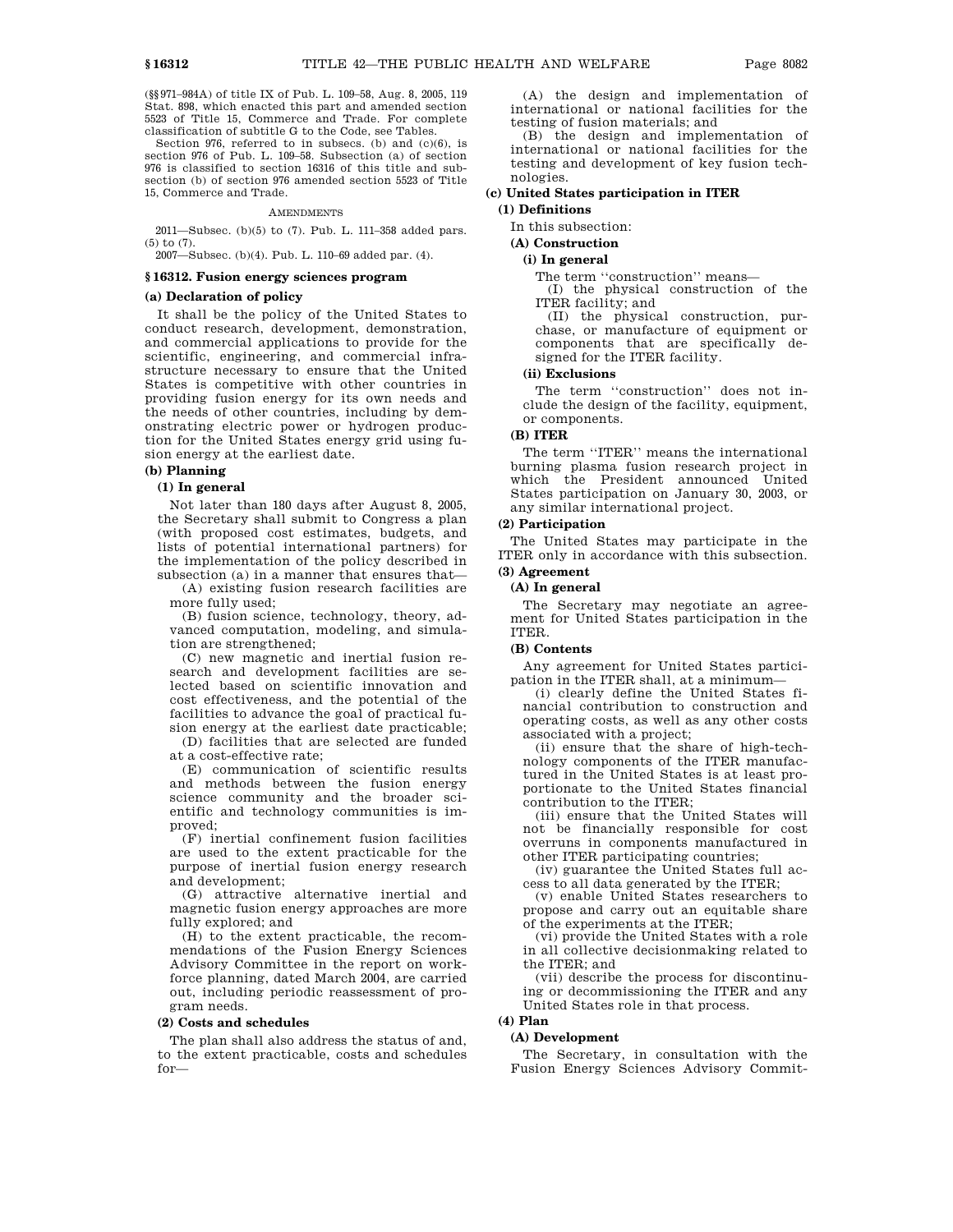tee, shall develop a plan for the participation of United States scientists in the ITER that shall include—

(i) the United States research agenda for the ITER;

(ii) methods to evaluate whether the ITER is promoting progress toward making fusion a reliable and affordable source of power; and

(iii) a description of how work at the ITER will relate to other elements of the United States fusion program.

#### **(B) Review**

The Secretary shall request a review of the plan by the National Academy of Sciences.

# **(5) Limitation**

No Federal funds shall be expended for the construction of the ITER until the Secretary has submitted to Congress—

(A) the agreement negotiated in accordance with paragraph (3) and 120 days have elapsed since that submission;

(B) a report describing the management structure of the ITER and providing a fixed dollar estimate of the cost of United States participation in the construction of the ITER, and 120 days have elapsed since that submission;

(C) a report describing how United States participation in the ITER will be funded without reducing funding for other programs in the Office of Science (including other fusion programs), and 60 days have elapsed since that submission; and

(D) the plan required by paragraph (4) (but not the National Academy of Sciences review of that plan), and 60 days have elapsed since that submission.

#### **(6) Alternative to ITER**

#### **(A) In general**

If at any time during the negotiations on the ITER, the Secretary determines that construction and operation of the ITER is unlikely or infeasible, the Secretary shall submit to Congress, along with the budget request of the President submitted to Congress for the following fiscal year, a plan for implementing a domestic burning plasma experiment such as the Fusion Ignition Research Experiment, including costs and schedules for the plan.

### **(B) Administration**

The Secretary shall—

(i) refine the plan in full consultation with the Fusion Energy Sciences Advisory Committee; and

(ii) transmit the plan to the National Academy of Sciences for review.

(Pub. L. 109–58, title IX, §972, Aug. 8, 2005, 119 Stat. 899.)

## **§ 16313. Solar Fuels Research Initiative**

#### **(a) Initiative**

### **(1) In general**

The Secretary shall carry out a research initiative, to be known as the ''Solar Fuels Research Initiative'' (referred to in this section as the ''Initiative'') to expand theoretical and fundamental knowledge of photochemistry, electrochemistry, biochemistry, and materials science useful for the practical development of experimental systems to convert solar energy to chemical energy.

# **(2) Leveraging**

In carrying out programs and activities under the Initiative, the Secretary shall leverage expertise and resources from—

(A) the Basic Energy Sciences Program and the Biological and Environmental Research Program of the Office of Science; and (B) the Office of Energy Efficiency and Renewable Energy.

# **(3) Teams**

## **(A) In general**

In carrying out the Initiative, the Secretary shall organize activities among multidisciplinary teams to leverage, to the maximum extent practicable, expertise from the National Laboratories, institutions of higher education, and the private sector.

# **(B) Goals**

The multidisciplinary teams described in subparagraph (A) shall pursue aggressive, milestone-driven, basic research goals.

# **(C) Resources**

The Secretary shall provide sufficient resources to the multidisciplinary teams described in subparagraph (A) to achieve the goals described in subparagraph (B) over a period of time to be determined by the Secretary.

# **(4) Additional activities**

The Secretary may organize additional activities under this subsection through Energy Frontier Research Centers, Energy Innovation Hubs, or other organizational structures.

# **(b) Artificial photosynthesis**

# **(1) In general**

The Secretary shall carry out under the Initiative a program to support research needed to bridge scientific barriers to, and discover knowledge relevant to, artificial photosynthetic systems.

### **(2) Activities**

As part of the program described in para $graph(1)$ -

(A) the Director of the Office of Basic Energy Sciences shall support basic research to pursue distinct lines of scientific inquiry, including—

(i) photoinduced production of hydrogen and oxygen from water; and

(ii) the sustainable photoinduced reduction of carbon dioxide to fuel products including hydrocarbons, alcohols, carbon monoxide, and natural gas; and

(B) the Assistant Secretary for Energy Efficiency and Renewable Energy shall support translational research, development, and validation of physical concepts developed under the program.

#### **(3) Standard of review**

The Secretary shall review activities carried out under the program described in paragraph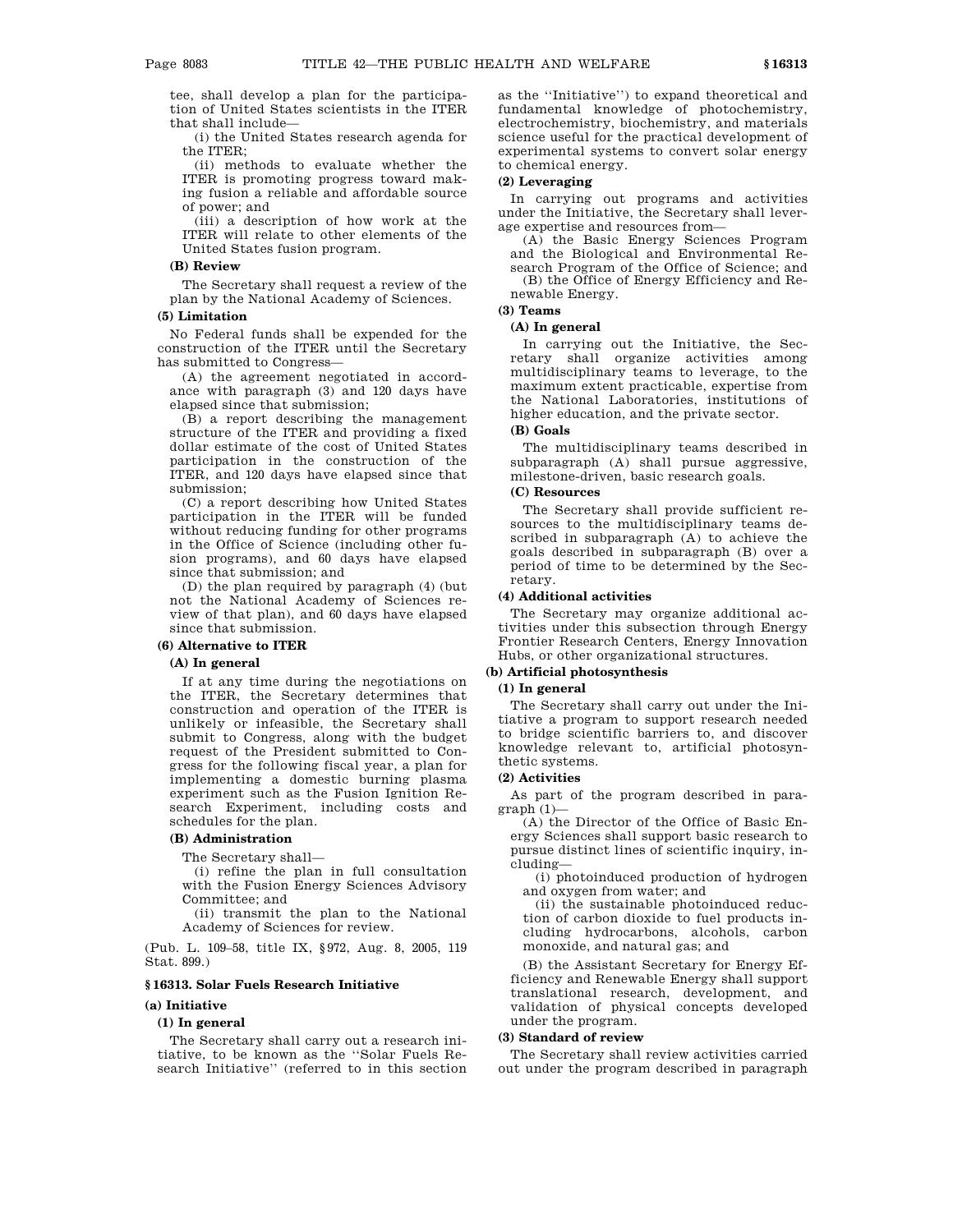(1) to determine the achievement of technical milestones.

# **(4) Prohibition**

No funds allocated to the program described in paragraph (1) may be obligated or expended for commercial application of energy technology.

# **(c) Biochemistry, replication of natural photosynthesis, and related processes**

# **(1) In general**

The Secretary shall carry out under the Initiative a program to support research needed to replicate natural photosynthetic processes by use of artificial photosynthetic components and materials.

# **(2) Activities**

As part of the program described in paragraph (1)—

(A) the Director of the Office of Basic Energy Sciences shall support basic research to expand fundamental knowledge to replicate natural synthesis processes, including—

(i) the photoinduced reduction of dinitrogen to ammonia;

(ii) the absorption of carbon dioxide from ambient air;

(iii) molecular-based charge separation and storage;

(iv) photoinitiated electron transfer; and (v) catalysis in biological or biomimetic systems;

(B) the Associate Director of Biological and Environmental Research shall support systems biology and genomics approaches to understand genetic and physiological pathways connected to photosynthetic mechanisms; and

(C) the Assistant Secretary for Energy Efficiency and Renewable Energy shall support translational research, development, and validation of physical concepts developed under the program.

### **(3) Standard of review**

The Secretary shall review activities carried out under the program described in paragraph (1) to determine the achievement of technical milestones.

# **(4) Prohibition**

No funds allocated to the program described in paragraph (1) may be obligated or expended for commercial application of energy technology.

(Pub. L. 109–58, title IX, §973, Aug. 8, 2005, 119 Stat. 902; Pub. L. 115–246, title III, §303(d)(1), Sept. 28, 2018, 132 Stat. 3141.)

#### **AMENDMENTS**

2018—Pub. L. 115–246 amended section generally. Prior to amendment, section related to catalysis research program.

# **§ 16314. Hydrogen**

### **(a) In general**

The Secretary shall conduct a program of fundamental research and development in support of programs authorized under subchapter VIII.

# **(b) Methods**

The program shall include support for methods of generating hydrogen without the use of natural gas.

(Pub. L. 109–58, title IX, §974, Aug. 8, 2005, 119 Stat. 903.)

# **§ 16315. Electricity Storage Research Initiative (a) Initiative**

# **(1) In general**

The Secretary shall carry out a research initiative, to be known as the ''Electricity Storage Research Initiative'' (referred to in this section as the "Initiative")—

(A) to expand theoretical and fundamental knowledge to control, store, and convert—

(i) electrical energy to chemical energy; and

(ii) chemical energy to electrical energy; and

(B) to support scientific inquiry into the practical understanding of chemical and physical processes that occur within systems involving crystalline and amorphous solids, polymers, and organic and aqueous liquids.

#### **(2) Leveraging**

In carrying out programs and activities under the Initiative, the Secretary shall leverage expertise and resources from—

(A) the Basic Energy Sciences Program, the Advanced Scientific Computing Research Program, and the Biological and Environmental Research Program of the Office of Science; and

(B) the Office of Energy Efficiency and Renewable Energy.

### **(3) Teams**

#### **(A) In general**

In carrying out the Initiative, the Secretary shall organize activities among multidisciplinary teams to leverage, to the maximum extent practicable, expertise from the National Laboratories, institutions of higher education, and the private sector.

# **(B) Goals**

The multidisciplinary teams described in subparagraph (A) shall pursue aggressive, milestone-driven, basic research goals.

#### **(C) Resources**

The Secretary shall provide sufficient resources to the multidisciplinary teams described in subparagraph (A) to achieve the goals described in subparagraph (B) over a period of time to be determined by the Secretary.

# **(4) Additional activities**

The Secretary may organize additional activities under this subsection through Energy Frontier Research Centers, Energy Innovation Hubs, or other organizational structures.

# **(b) Multivalent systems**

# **(1) In general**

The Secretary shall carry out under the Initiative a program to support research needed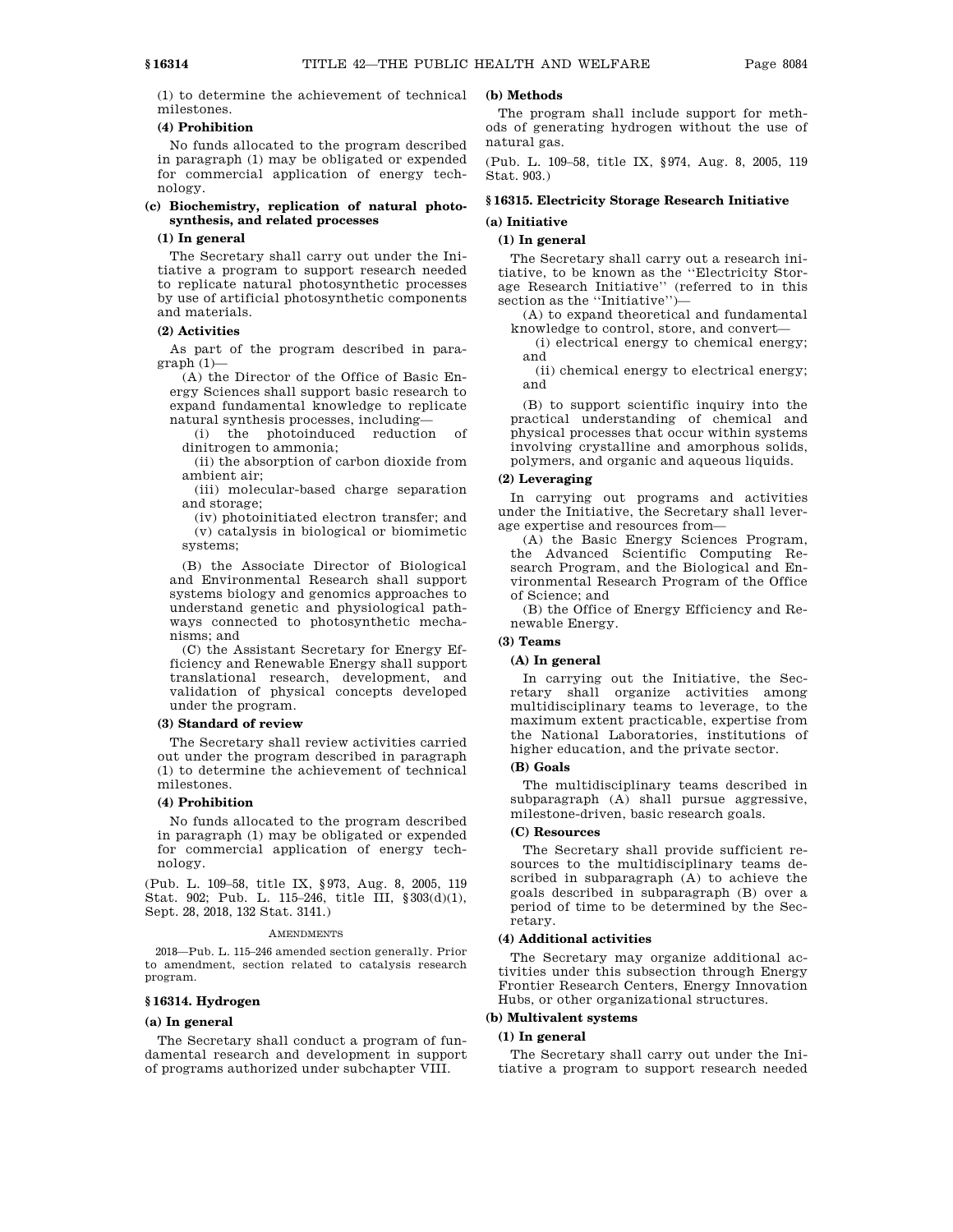to bridge scientific barriers to, and discover knowledge relevant to, multivalent ion materials in electric energy storage systems.

#### **(2) Activities**

As part of the program described in para $graph(1)$ —

(A) the Director of the Office of Basic Energy Sciences shall investigate electrochemical properties and the dynamics of materials, including charge transfer phenomena and mass transport in materials; and

(B) the Assistant Secretary for Energy Efficiency and Renewable Energy shall support translational research, development, and validation of physical concepts developed under the program.

# **(3) Standard of review**

The Secretary shall review activities carried out under the program described in paragraph (1) to determine the achievement of technical milestones.

### **(4) Prohibition**

No funds allocated to the program described in paragraph (1) may be obligated or expended for commercial application of energy technology.

#### **(c) Electrochemistry modeling and simulation**

### **(1) In general**

The Secretary shall carry out under the Initiative a program to support research to model and simulate organic electrolytes, including the static and dynamic electrochemical behavior and phenomena of organic electrolytes at the molecular and atomic level in monovalent and multivalent systems.

## **(2) Activities**

As part of the program described in para $graph (1)$ -

(A) the Director of the Office of Basic Energy Sciences, in coordination with the Associate Director of Advanced Scientific Computing Research, shall support the development of high performance computational tools through a joint development process to maximize the effectiveness of current and projected high performance computing systems; and

(B) the Assistant Secretary for Energy Efficiency and Renewable Energy shall support translational research, development, and validation of physical concepts developed under the program.

## **(3) Standard of review**

The Secretary shall review activities carried out under the program described in paragraph (1) to determine the achievement of technical milestones.

# **(4) Prohibition**

No funds allocated to the program described in paragraph (1) may be obligated or expended for commercial application of energy technology.

#### **(d) Mesoscale electrochemistry**

# **(1) In general**

The Secretary shall carry out under the Initiative a program to support research needed to reveal electrochemistry in confined mesoscale spaces, including scientific discoveries relevant to—

(A) bio-electrochemistry and electrochemical energy conversion and storage in confined spaces; and

(B) the dynamics of the phenomena described in subparagraph (A).

# **(2) Activities**

As part of the program described in para $graph(1)$ —

(A) the Director of the Office of Basic Energy Sciences and the Associate Director of Biological and Environmental Research shall investigate phenomena of mesoscale electrochemical confinement for the purpose of replicating and controlling new electrochemical behavior; and

(B) the Assistant Secretary for Energy Efficiency and Renewable Energy shall support translational research, development, and validation of physical concepts developed under the program.

# **(3) Standard of review**

The Secretary shall review activities carried out under the program described in paragraph (1) to determine the achievement of technical milestones.

# **(4) Prohibition**

No funds allocated to the program described in paragraph (1) may be obligated or expended for commercial application of energy technology.

(Pub. L. 109–58, title IX, §975, Aug. 8, 2005, 119 Stat. 903; Pub. L. 115–246, title III, §303(e)(1), Sept. 28, 2018, 132 Stat. 3143.)

#### **AMENDMENTS**

2018—Pub. L. 115–246 amended section generally. Prior to amendment, text read as follows: ''The Secretary shall conduct a program of fundamental research on solid state lighting in support of the Next Generation Lighting Initiative carried out under section 16192 of this title.''

# **§ 16316. Advanced scientific computing research and development program**

#### **(1) In general**

The Secretary shall conduct an advanced scientific computing research and development program that includes activities related to applied mathematics and activities authorized by the American Super Computing Leadership Act of 2017 (15 U.S.C. 5541 et seq.).

### **(2) Goal**

The Secretary shall carry out the program with the goal of supporting departmental missions, and providing the high-performance computational, networking, advanced visualization technologies, and workforce resources, that are required for world leadership in science.

(Pub. L. 109–58, title IX, §976(a), Aug. 8, 2005, 119 Stat. 903; Pub. L. 115–246, title III, §304(a)(1)(B), Sept. 28, 2018, 132 Stat. 3145.)

#### REFERENCES IN TEXT

The American Super Computing Leadership Act of 2017, referred to in par. (1), is Pub. L. 108–423, Nov. 30,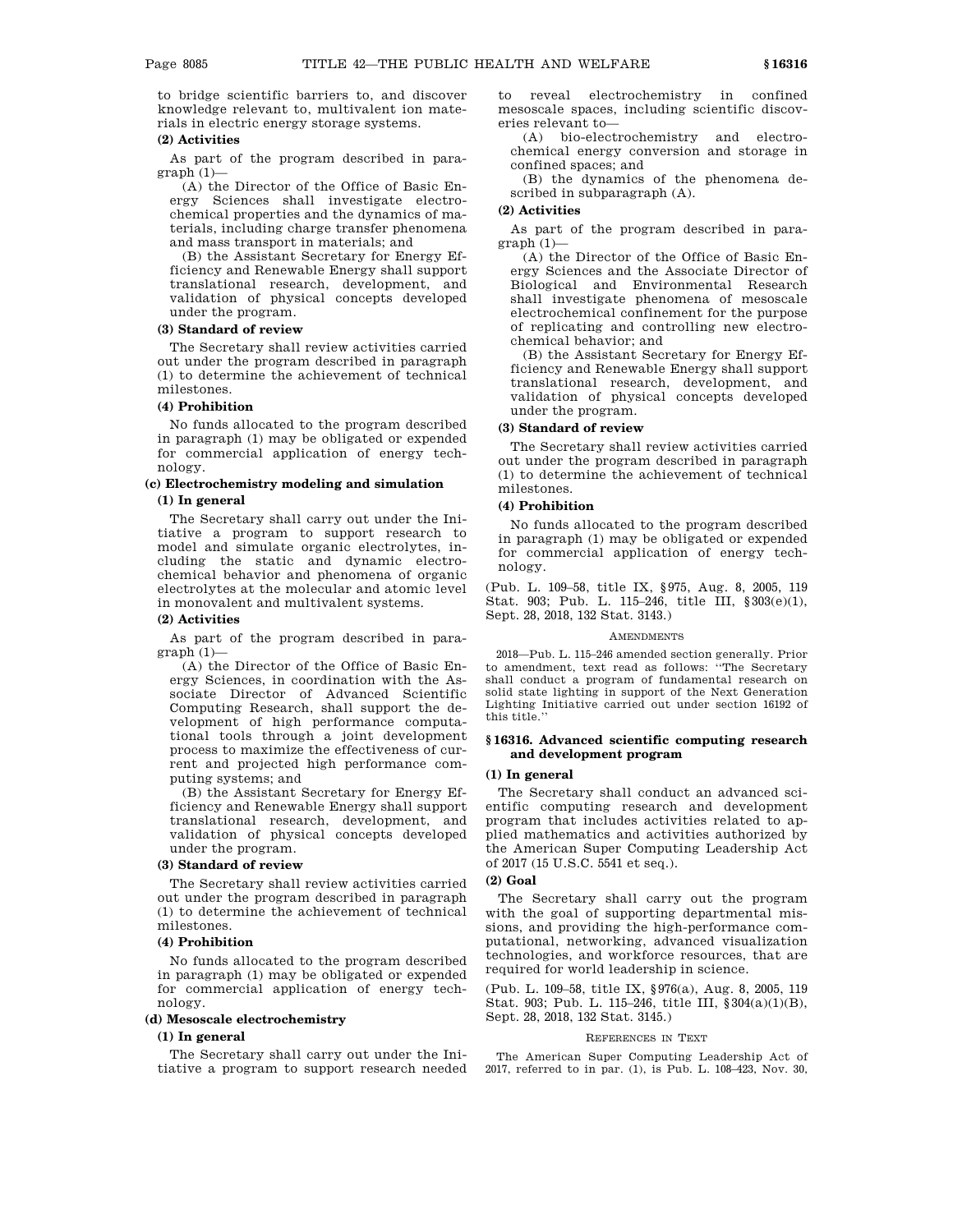2004, 118 Stat. 2400, which is classified principally to subchapter III (§5541 et seq.) of chapter 81 of Title 15, Commerce and Trade. For complete classification of this Act to the Code, see Short Title note set out under section 5501 of Title 15 and Tables.

#### **AMENDMENTS**

2018—Par. (1). Pub. L. 115–246 substituted ''American Super Computing Leadership Act of 2017'' for ''Department of Energy High-End Computing Revitalization Act of 2004''.

## **§ 16317. Systems biology program**

# **(a) Program**

# **(1) Establishment**

The Secretary shall establish a research, development, and demonstration program in microbial and plant systems biology, protein science, computational biology, and environmental science to support the energy, national security, and environmental missions of the Department.

# **(2) Grants**

The program shall support individual researchers and multidisciplinary teams of researchers through competitive, merit-reviewed grants.

# **(3) Consultation**

In carrying out the program, the Secretary shall consult with other Federal agencies that conduct genetic and protein research.

#### **(b) Goals**

The program shall have the goal of developing technologies and methods based on the biological functions of genomes, microbes, and plants that—

(1) can facilitate the production of fuels, including hydrogen in sustainable production systems that reduce greenhouse gas emissions;

(2) convert carbon dioxide to organic carbon;

(3) detoxify soils and water, including at facilities of the Department, contaminated with heavy metals and radiological materials;

(4) develop cellulosic and other feedstocks that are less resource and land intensive and that promote sustainable use of resources, including soil, water, energy, forests, and land, and ensure protection of air, water, and soil quality; and

(5) address other Department missions as identified by the Secretary.

# **(c) Plan**

# **(1) Development of plan**

Not later than 1 year after August 8, 2005, the Secretary shall prepare and transmit to Congress a research plan describing how the program authorized pursuant to this section will be undertaken to accomplish the program goals established in subsection (b).

# **(2) Review of plan**

The Secretary shall contract with the National Academy of Sciences to review the research plan developed under this subsection. The Secretary shall transmit the review to Congress not later than 18 months after transmittal of the research plan under paragraph (1), along with the Secretary's response to the recommendations contained in the review.

# **(d) User facilities and ancillary equipment**

Within the funds authorized to be appropriated pursuant to this part, amounts shall be available for projects to develop, plan, construct, acquire, or operate special equipment, instrumentation, or facilities, including user facilities at National Laboratories, for researchers conducting research, development, demonstration, and commercial application in systems biology and proteomics and associated biological disciplines.

# **(e) Prohibition on biomedical and human cell and human subject research**

# **(1) No biomedical research**

In carrying out the program under this section, the Secretary shall not conduct biomedical research.

#### **(2) Limitations**

Nothing in this section shall authorize the Secretary to conduct any research or demonstrations—

(A) on human cells or human subjects; or (B) designed to have direct application with respect to human cells or human sub-

# jects.

# **(f) Bioenergy research centers (1) Establishment of centers**

In carrying out the program under subsection (a), the Secretary shall establish at least 7 bioenergy research centers, which may be of varying size.

#### **(2) Geographic distribution**

The Secretary shall establish at least 1 bioenergy research center in each Petroleum Administration for Defense District or Subdistrict of a Petroleum Administration for Defense District.

# **(3) Goals**

The goals of the centers established under this subsection shall be to accelerate basic transformational research and development of biofuels, including biological processes.

# **(4) Selection and duration**

# **(A) In general**

A center under this subsection shall be selected on a competitive basis for a period of 5 years.

# **(B) Reapplication**

After the end of the period described in subparagraph (A), a grantee may reapply for selection on a competitive basis.

# **(5) Inclusion**

A center that is in existence on December 19, 2007—

(A) shall be counted towards the requirement for establishment of at least 7 bioenergy research centers; and

(B) may continue to receive support for a period of 5 years beginning on the date of establishment of the center.

(Pub. L. 109–58, title IX, §977, Aug. 8, 2005, 119 Stat. 903; Pub. L. 110–140, title II, §§232(a), 233, Dec. 19, 2007, 121 Stat. 1537.)

#### REFERENCES IN TEXT

This part, referred to in subsec. (d), was in the original ''this subtitle'', meaning subtitle G (§§971–984A) of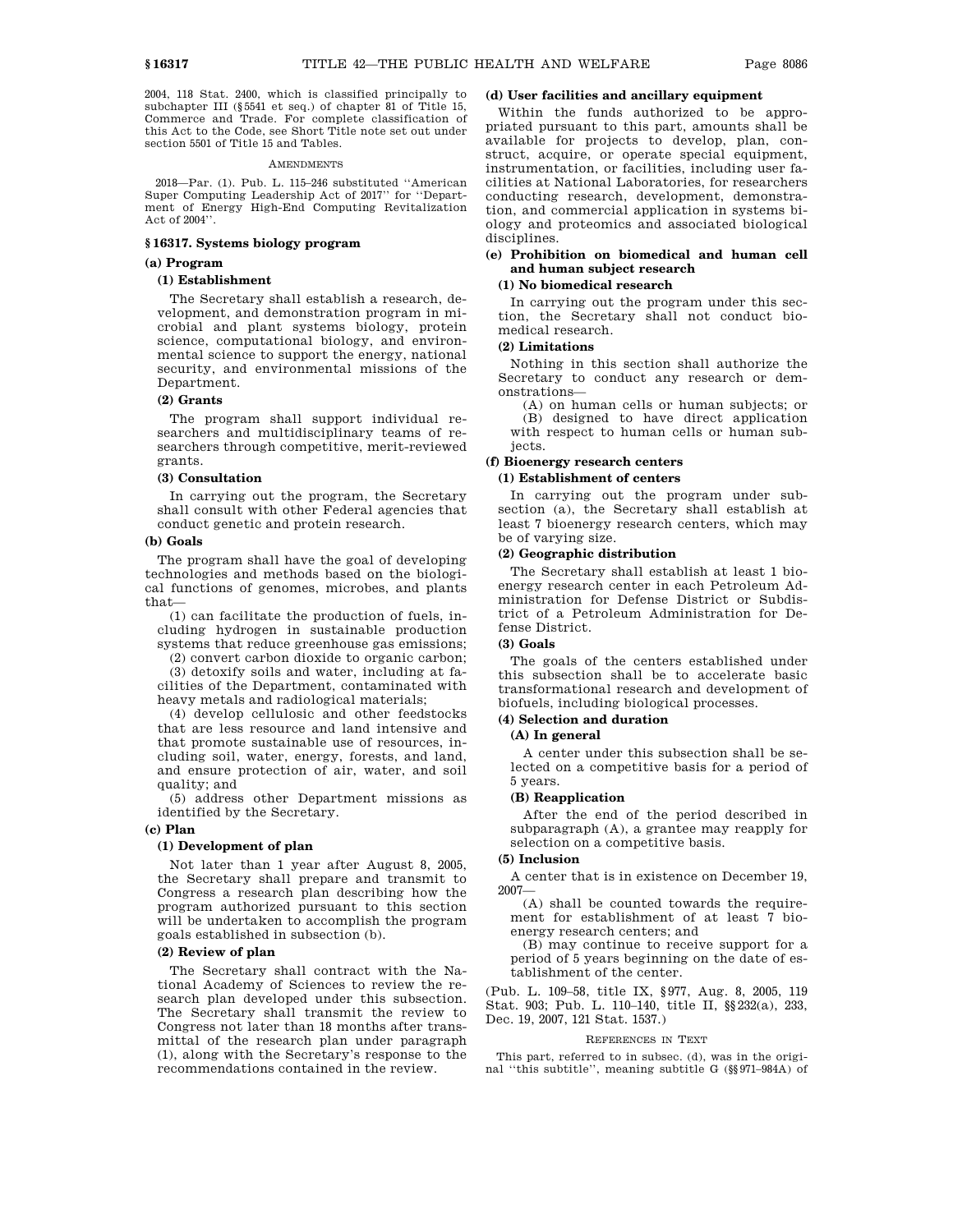title IX of Pub. L. 109–58, Aug. 8, 2005, 119 Stat. 898, which enacted this part and amended section 5523 of Title 15, Commerce and Trade. For complete classification of subtitle G to the Code, see Tables.

#### **AMENDMENTS**

2007—Subsec. (a)(1). Pub. L. 110–140, §232(a)(1), substituted ''computational biology, and environmental science" for "and computational biology

Subsec. (b)(1). Pub. L. 110–140,  $\frac{232(a)(2)(A)}{b^2}$ , inserted ''in sustainable production systems that reduce greenhouse gas emissions'' after ''hydrogen''.

Subsec. (b)(4), (5). Pub. L. 110–140, §232(a)(2)(B)–(D), added par. (4) and redesignated former par. (4) as (5).

Subsec. (f). Pub. L. 110–140, §233, added subsec. (f).

#### EFFECTIVE DATE OF 2007 AMENDMENT

Amendment by Pub. L. 110–140 effective on the date that is 1 day after Dec. 19, 2007, see section 1601 of Pub. L. 110–140, set out as an Effective Date note under section 1824 of Title 2, The Congress.

# **§ 16318. Fission and fusion energy materials research program**

#### **(a) In general**

Along with the budget request of the President submitted to Congress for fiscal year 2007, the Secretary shall establish a research and development program on material science issues presented by advanced fission reactors and the fusion energy program of the Department.

### **(b) Administration**

In carrying out the program, the Secretary shall develop—

(1) a catalog of material properties required for applications described in subsection (a);

(2) theoretical models for materials possessing the required properties;

(3) benchmark models against existing data; and

(4) a roadmap to guide further research and development in the area covered by the program.

(Pub. L. 109–58, title IX, §978, Aug. 8, 2005, 119 Stat. 904.)

#### **§ 16319. Energy and water supplies**

#### **(a) In general**

The Secretary shall carry out a program of research, development, demonstration, and commercial application to—

(1) address energy-related issues associated with provision of adequate water supplies, optimal management, and efficient use of water;

(2) address water-related issues associated with the provision of adequate supplies, optimal management, and efficient use of energy; and

(3) assess the effectiveness of existing programs within the Department and other Federal agencies to address these energy and water related issues.

# **(b) Program elements**

The program under this section shall include—

(1) arsenic treatment;

(2) desalination; and

(3) planning, analysis, and modeling of energy and water supply and demand.

## **(c) Collaboration**

In carrying out this section, the Secretary shall consult with the Administrator of the Environmental Protection Agency, the Secretary of the Interior, the Chief Engineer of the Army Corps of Engineers, the Secretary of Commerce, the Secretary of Defense, and other Federal agencies as appropriate.

# **(d) Facilities**

The Secretary may utilize all existing facilities within the Department and may design and construct additional facilities as needed to carry out the purposes of this program.

# **(e) Advisory committee**

The Secretary shall establish or utilize an advisory committee to provide independent advice and review of the program.

# **(f) Reports**

Not later than 2 years after August 8, 2005, the Secretary shall submit to Congress a report on the assessment described in subsection (b) and recommendations for future actions.

(Pub. L. 109–58, title IX, §979, Aug. 8, 2005, 119 Stat. 905.)

# **§ 16320. Spallation Neutron Source**

## **(a) Definitions**

In this section:

**(1) SING**

The term ''SING'' means the Spallation Neutron Source Instruments Next Generation major item of equipment.

# **(2) SNS power upgrade**

The term ''SNS power upgrade'' means the Spallation Neutron Source power upgrade described in the 20-year facilities plan of the Office of Science of the Department.

# **(3) SNS second target station**

The term ''SNS second target station'' means the Spallation Neutron Source second target station described in the 20-year facilities plan of the Office of Science of the Department.

# **(4) Spallation Neutron Source Facility**

The terms ''Spallation Neutron Source Facility'' and ''Facility'' mean the completed Spallation Neutron Source scientific user facility located at Oak Ridge National Laboratory, Oak Ridge, Tennessee.

#### **(5) Spallation Neutron Source Project**

The terms ''Spallation Neutron Source Project'' and ''Project'' means Department Project 99–E–334, Oak Ridge National Laboratory, Oak Ridge, Tennessee.

### **(b) Spallation Neutron Source Project**

## **(1) In general**

The Secretary shall submit to Congress, as part of the annual budget request of the President submitted to Congress, a report on progress on the Spallation Neutron Source Project.

# **(2) Contents**

The report shall include for the Project—

(A) a description of the achievement of milestones;

(B) a comparison of actual costs to estimated costs; and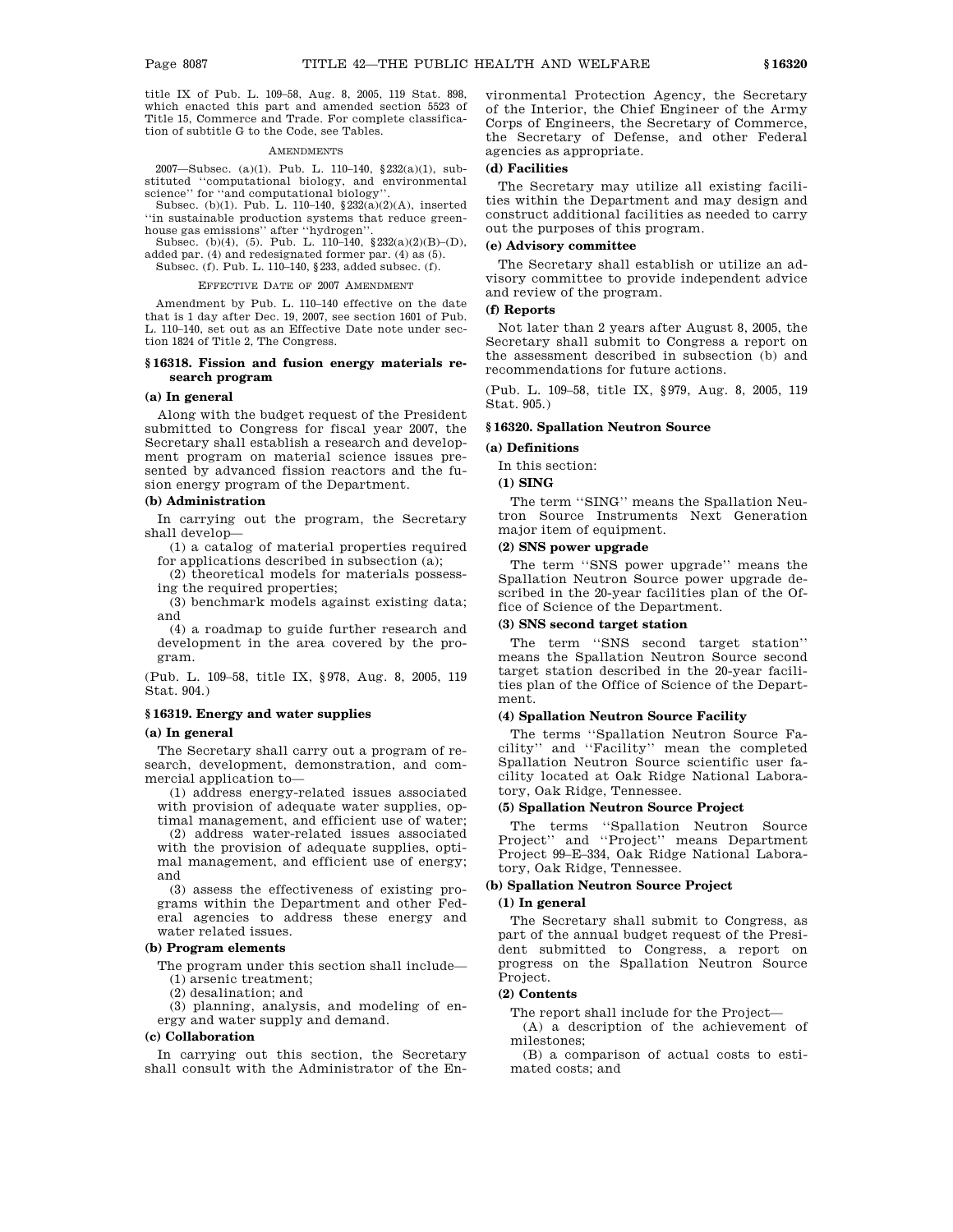(C) any changes in estimated Project costs or schedule.

# **(c) Spallation Neutron Source Facility plan**

# **(1) In general**

The Secretary shall develop an operational plan for the Spallation Neutron Source Facility that ensures that the Facility is employed to the full capability of the Facility in support of the study of advanced materials, nanoscience, and other missions of the Office of Science of the Department.

# **(2) Plan**

The operational plan shall—

(A) include a plan for the operation of an effective scientific user program that—

(i) is based on peer review of proposals submitted for use of the Facility;

(ii) includes scientific and technical support to ensure that external users, including researchers based at institutions of higher education, are able to make full use of a variety of high quality scientific instruments; and

(iii) phases in systems upgrades to ensure that the Facility remains at the forefront of international scientific endeavors in the field of the Facility throughout the operating life of the Facility;

(B) include an ongoing program to develop new instruments that builds on the high performance neutron source and that allows neutron scattering techniques to be applied to a growing range of scientific problems and disciplines; and

(C) address the status of and, to the maximum extent practicable, costs and schedules for—

(i) full user mode operations of the Facility;

(ii) instrumentation built at the Facility during the operating phase through full use of the experimental hall, including the SING;

(iii) the SNS power upgrade; and

(iv) the SNS second target station.

# **(d) Authorization of appropriations**

### **(1) Spallation Neutron Source Project**

There is authorized to be appropriated to carry out the Spallation Neutron Source Project for the lifetime of the Project \$1,411,700,000 for total project costs, of which—

(A) \$1,192,700,000 shall be used for the costs of construction; and

(B) \$219,000,000 shall be used for other Project costs.

# **(2) Spallation Neutron Source Facility**

#### **(A) In general**

Except as provided in subparagraph (B), there is authorized to be appropriated for the Spallation Neutron Source Facility for—

(i) the SING, \$75,000,000 for each of fiscal year 2007 through 2009; and

 $(ii)$  the SNS power upgrade,  $$160,000,000$ , to remain available until expended.

#### **(B) Insufficient stockpiles of heavy water**

If stockpiles of heavy water of the Department are insufficient to meet the needs of the Facility, there is authorized to be appropriated for the Facility \$12,000,000 for fiscal year 2007.

(Pub. L. 109–58, title IX, §980, Aug. 8, 2005, 119 Stat. 905.)

# **§ 16321. Facility for Rare Isotope Beams**

# **(a) Establishment**

The Secretary shall construct and operate a Facility for Rare Isotope Beams. The Secretary shall commence construction no later than September 30, 2008.

#### **(b) Authorization of appropriations**

There are authorized to be appropriated to the Secretary such sums as may be necessary to carry out this section. The Secretary shall not spend more than \$1,100,000,000 in Federal funds for all activities associated with the Facility for Rare Isotope Beams, prior to operation of the Accelerator.

(Pub. L. 109–58, title IX, §981, Aug. 8, 2005, 119 Stat. 907; Pub. L. 115–246, title III, §308(b), Sept. 28, 2018, 132 Stat. 3150.)

#### AMENDMENTS

2018—Pub. L. 115–246 substituted ''Facility for Rare Isotope Beams'' for ''Rare Isotope Accelerator'' in section catchline and in subsecs. (a) and (b).

### **§ 16322. Office of Scientific and Technical Information**

The Secretary, through the Office of Scientific and Technical Information, shall maintain within the Department publicly available collections of scientific and technical information resulting from research, development, demonstration, and commercial applications activities supported by the Department.

(Pub. L. 109–58, title IX, §982, Aug. 8, 2005, 119 Stat. 907.)

# **§ 16323. Science and engineering education pilot program**

# **(a) Establishment of pilot program**

The Secretary shall award a grant to a Southeastern United States consortium of major research universities that currently advances science and education by partnering with National Laboratories, to establish a regional pilot program of its SEEK–16 program for enhancing scientific, technological, engineering, and mathematical literacy, creativity, and decision-making. The consortium shall include leading research universities, one or more universities that train substantial numbers of elementary and secondary school teachers, and (where appropriate) National Laboratories.

#### **(b) Program elements**

The regional pilot program shall include—

(1) expanding strategic, formal partnerships among universities with strength in research, universities that train substantial numbers of elementary and secondary school teachers, and the private sector;

(2) combining Department expertise with one or more National Aeronautics and Space Administration Educator Resource Centers;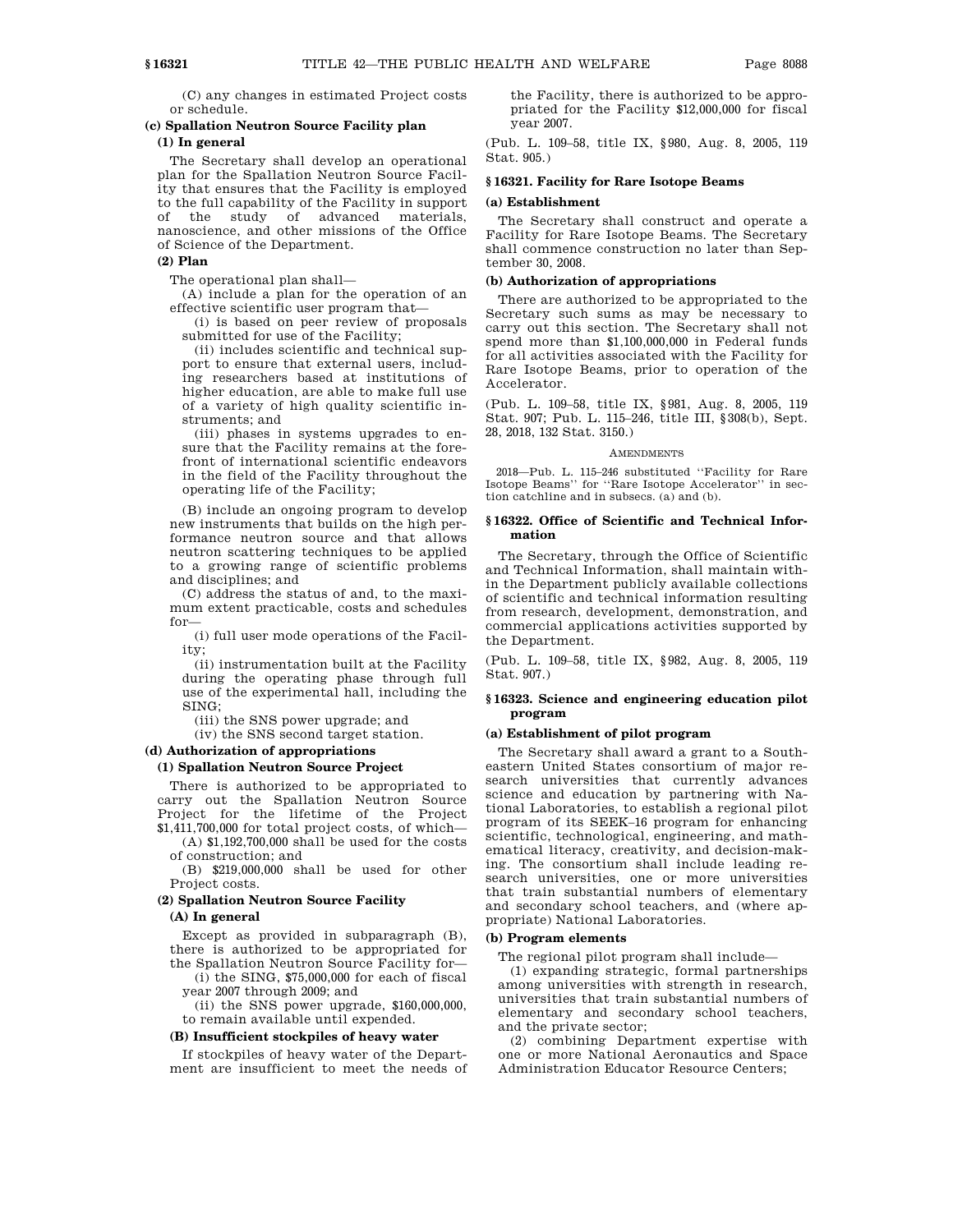(3) developing programs to permit current and future teachers to participate in ongoing research projects at National Laboratories and research universities and to adapt lessons learned to the classroom;

(4) designing and implementing course work;

(5) designing and implementing a strategy for measuring and assessing progress under the program; and

(6) developing models for transferring knowledge gained under the pilot program to other institutions and areas of the United States.

#### **(c) Categorization**

A grant under this section shall be considered an authorized activity under section 7381b of this title.

(Pub. L. 109–58, title IX, §983, Aug. 8, 2005, 119 Stat. 907; Pub. L. 113–188, title VI, §601(a), Nov. 26, 2014, 128 Stat. 2019.)

#### **AMENDMENTS**

2014—Subsec. (d). Pub. L. 113–188 struck out subsec. (d). Text read as follows: ''No later than 2 years after the award of the grant, the Secretary shall transmit to Congress a report outlining lessons learned and, if determined appropriate by the Secretary, containing a plan for expanding the program throughout the United States.''

# **§ 16324. Energy research fellowships**

#### **(a) Postdoctoral fellowship program**

The Secretary shall establish a program under which the Secretary provides fellowships to encourage outstanding young scientists and engineers to pursue postdoctoral research appointments in energy research and development at institutions of higher education of their choice.

## **(b) Senior research fellowships**

# **(1) In general**

The Secretary shall establish a program under which the Secretary provides fellowships to allow outstanding senior researchers and their research groups in energy research and development to explore research and development topics of their choosing for a period of not less than 3 years, to be determined by the Secretary.

# **(2) Consideration**

In providing a fellowship under the program described in paragraph (1), the Secretary shall consider—

(A) the past scientific or technical accomplishment of a senior researcher; and

(B) the potential for continued accomplishment by the researcher during the period of the fellowship.

(Pub. L. 109–58, title IX, §984, Aug. 8, 2005, 119 Stat. 908.)

### **§ 16325. Science and Technology Scholarship Program**

#### **(a) In general**

The Secretary is authorized to establish a Science and Technology Scholarship Program to award scholarships to individuals that is designed to recruit and prepare students for careers in the Department and National Laboratories.

#### **(b) Service requirement**

The Secretary may require that an individual receiving a scholarship under this section serve as a full-time employee of the Department or a National Laboratory for a fixed period in return for receiving the scholarship.

(Pub. L. 109–58, title IX, §984A, Aug. 8, 2005, 119 Stat. 908.)

PART H—INTERNATIONAL COOPERATION

# **§ 16341. Western Hemisphere energy cooperation**

## **(a) Program**

The Secretary shall carry out a program to promote cooperation on energy issues with countries of the Western Hemisphere.

## **(b) Activities**

Under the program, the Secretary shall fund activities to work with countries of the Western Hemisphere to—

(1) increase the production of energy supplies;

(2) improve energy efficiency; and

(3) assist in the development and transfer of energy supply and efficiency technologies that would have a beneficial impact on world energy markets.

## **(c) Participation by institutions of higher education**

To the extent practicable, the Secretary shall carry out the program under this section with the participation of institutions of higher education so as to take advantage of the acceptance of institutions of higher education by countries of the Western Hemisphere as sources of unbiased technical and policy expertise when assisting the Secretary in—

(1) evaluating new technologies;

(2) resolving technical issues;

(3) working with those countries in the development of new policies; and

(4) training policymakers, particularly in the case of institutions of higher education that involve the participation of minority students, such as—

(A) Hispanic-serving institutions; and

(B) part B institutions.

#### **(d) Authorization of appropriations**

There are authorized to be appropriated to carry out this section—

(1) \$10,000,000 for fiscal year 2007;

(2) \$13,000,000 for fiscal year 2008; and

(3) \$16,000,000 for fiscal year 2009.

(Pub. L. 109–58, title IX, §985, Aug. 8, 2005, 119 Stat. 908.)

# **§ 16342. International energy training**

### **(a) In general**

The Secretary, in consultation with the Secretary of Commerce, the Secretary of the Interior, and Secretary of State, and the Federal Energy Regulatory Commission, shall coordinate training and outreach efforts for international commercial energy markets in countries with developing and restructuring economies.

## **(b) Components**

The training and outreach efforts referred to in subsection (a) may include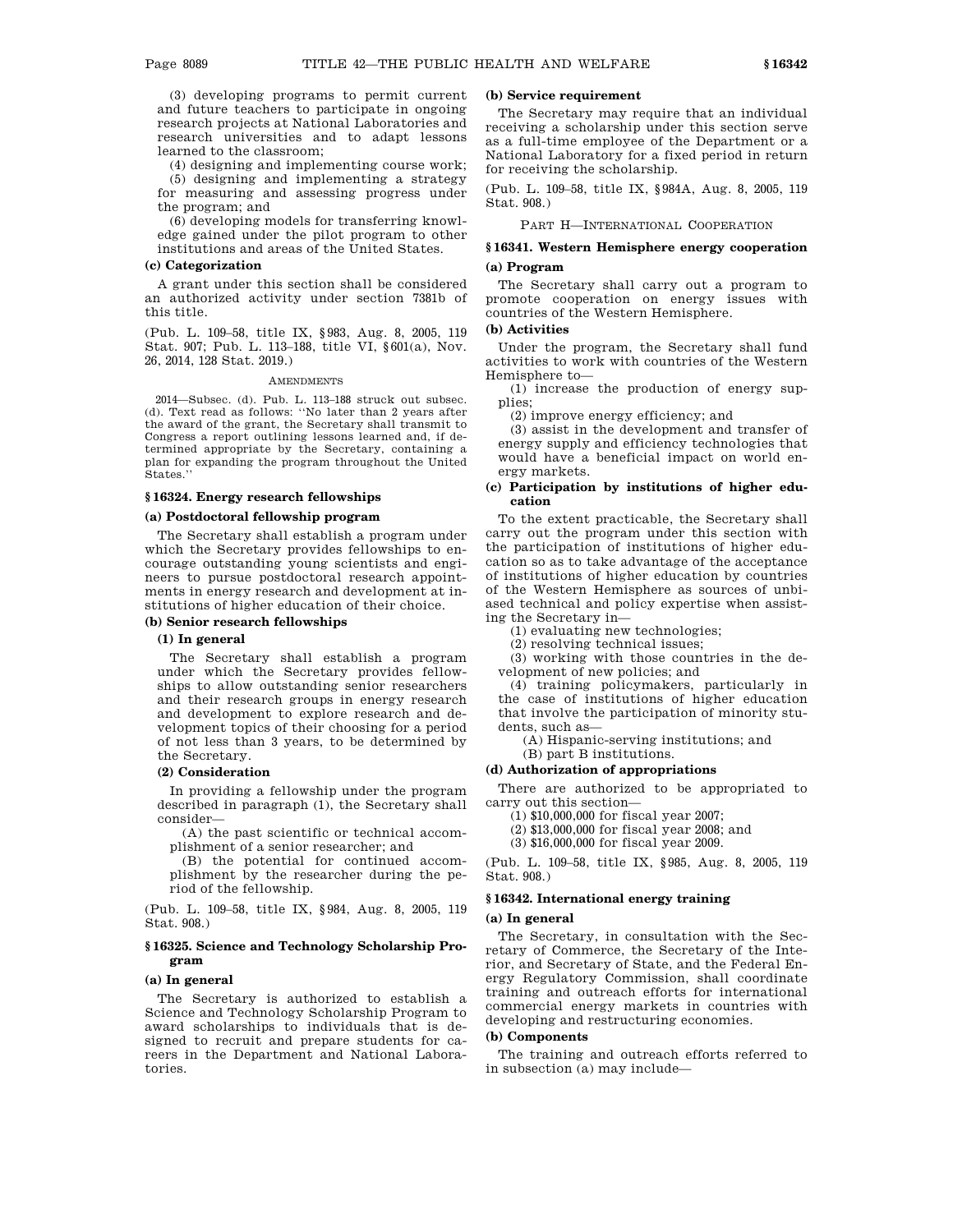(1) production-related fiscal regimes;

(2) grid and network issues;

(3) energy user and demand side response;

(4) international trade of energy; and

(5) international transportation of energy.

#### **(c) Authorization of appropriations**

There is authorized to be appropriated to carry out this section \$1,500,000 for each of fiscal years 2007 through 2010.

(Pub. L. 109–58, title IX, §986A, Aug. 8, 2005, 119 Stat. 910.)

### PART I—RESEARCH ADMINISTRATION AND **OPERATIONS**

# **§ 16351. Availability of funds**

Funds authorized to be appropriated to the Department under this Act or an amendment made by this Act shall remain available until expended.

(Pub. L. 109–58, title IX, §987, Aug. 8, 2005, 119 Stat. 910.)

#### REFERENCES IN TEXT

This Act, referred to in text, is Pub. L. 109–58, Aug. 8, 2005, 119 Stat. 594, as amended, known as the Energy Policy Act of 2005, which enacted this chapter and enacted, amended, and repealed numerous other sections and notes in the Code. For complete classification of this Act to the Code, see Short Title note set out under section 15801 of this title and Tables.

## **§ 16352. Cost sharing**

# **(a) Applicability**

Notwithstanding any other provision of law, in carrying out a research, development, demonstration, or commercial application program or activity that is initiated after August 8, 2005, the Secretary shall require cost-sharing in accordance with this section.

#### **(b) Research and development**

#### **(1) In general**

Except as provided in paragraphs (2), (3), and (4) and subsection (f), the Secretary shall require not less than 20 percent of the cost of a research or development activity described in subsection (a) to be provided by a non-Federal source.

#### **(2) Exclusion**

Paragraph (1) shall not apply to a research or development activity described in subsection (a) that is of a basic or fundamental nature, as determined by the appropriate officer of the Department.

#### **(3) Reduction**

The Secretary may reduce or eliminate the requirement of paragraph (1) for a research and development activity of an applied nature if the Secretary determines that the reduction is necessary and appropriate.

# **(4) Exemption for institutions of higher education and other nonprofit institutions**

# **(A) In general**

Paragraph (1) shall not apply to a research or development activity performed by an institution of higher education or nonprofit institution (as defined in section 4 of the Stevenson-Wydler Technology Innovation Act of 1980 (15 U.S.C. 3703)).

#### **(B) Termination date**

The exemption under subparagraph (A) shall apply during the 2-year period beginning on September 28, 2018.

# **(c) Demonstration and commercial application (1) In general**

Except as provided in paragraph (2) and subsection (f), the Secretary shall require that not less than 50 percent of the cost of a demonstration or commercial application activity described in subsection (a) to<sup>1</sup> be provided by a non-Federal source.

#### **(2) Reduction of non-Federal share**

The Secretary may reduce the non-Federal share required under paragraph (1) if the Secretary determines the reduction to be necessary and appropriate, taking into consideration any technological risk relating to the activity.

# **(d) Calculation of amount**

In calculating the amount of a non-Federal contribution under this section, the Secretary—

(1) may include allowable costs in accordance with the applicable cost principles, including—

(A) cash;

(B) personnel costs;

(C) the value of a service, other resource, or third party in-kind contribution determined in accordance with the applicable circular of the Office of Management and Budget;

(D) indirect costs or facilities and administrative costs; or

(E) any funds received under the power program of the Tennessee Valley Authority (except to the extent that such funds are made available under an annual appropriation Act); and

(2) shall not include—

(A) revenues or royalties from the prospective operation of an activity beyond the time considered in the award;

(B) proceeds from the prospective sale of an asset of an activity; or

(C) other appropriated Federal funds.

#### **(e) Repayment of Federal share**

The Secretary shall not require repayment of the Federal share of a cost-shared activity under this section as a condition of making an award.

# **(f) Exclusions**

This section shall not apply to—

(1) a cooperative research and development agreement under the Stevenson-Wydler Technology Innovation Act of 1980 (15 U.S.C. 3701 et seq.);

(2) a fee charged for the use of a Department facility; or

(3) an award under—

(A) the small business innovation research program under section 638 of title 15; or

<sup>1</sup>So in original. The word ''to'' probably should not appear.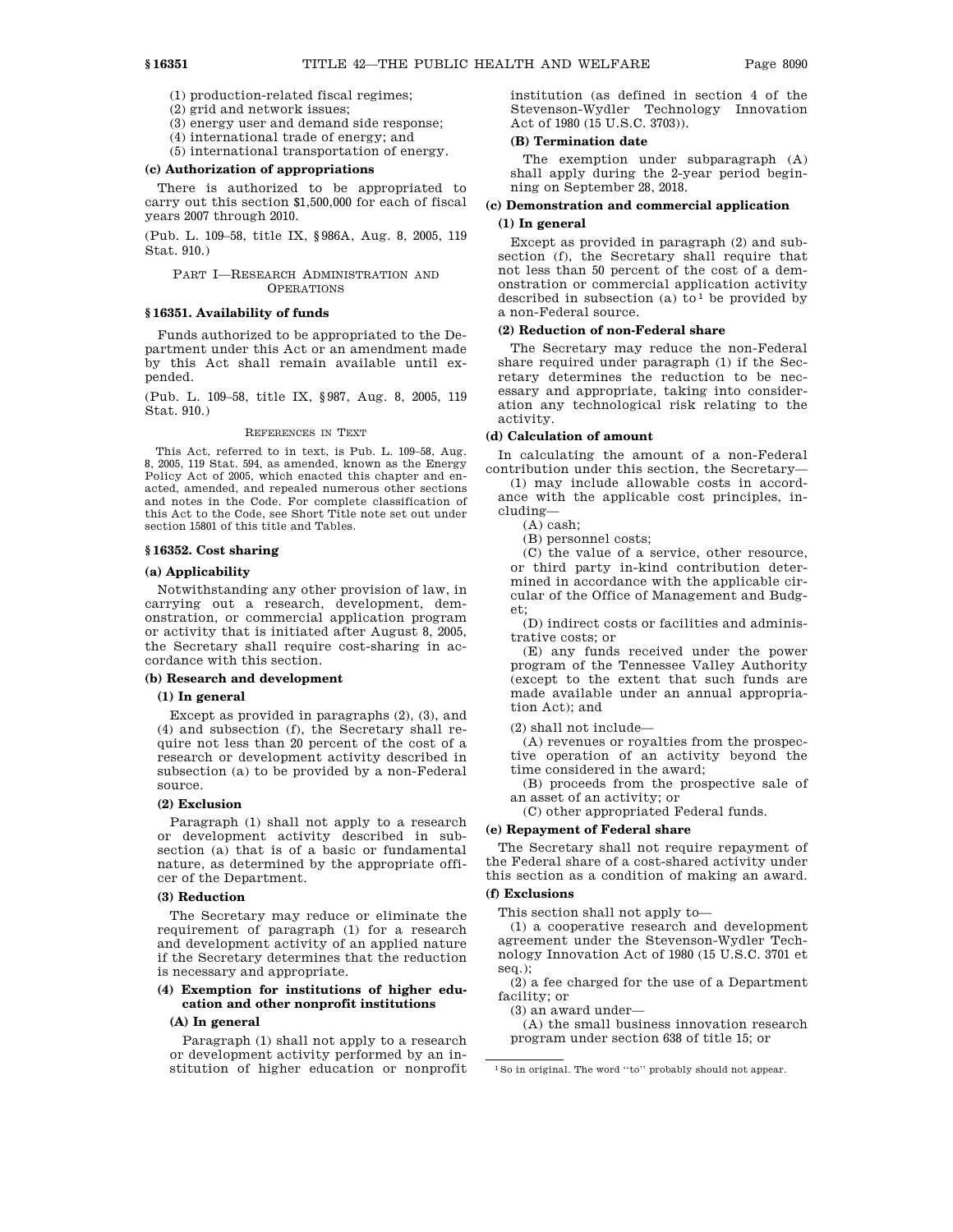## (B) the small business technology transfer program under that section.

(Pub. L. 109–58, title IX, §988, Aug. 8, 2005, 119 Stat. 910; Pub. L. 115–246, title I, §108(a), Sept. 28, 2018, 132 Stat. 3134.)

#### REFERENCES IN TEXT

The Stevenson-Wydler Technology Innovation Act of 1980, referred to in subsec. (f)(1), is Pub. L. 96–480, Oct. 21, 1980, 94 Stat. 2311, as amended, which is classified generally to chapter 63 (§3701 et seq.) of Title 15, Commerce and Trade. For complete classification of this Act to the Code, see Short Title note set out under section 3701 of Title 15 and Tables.

#### AMENDMENTS

2018—Subsec. (b)(1). Pub. L. 115–246, §108(a)(1), substituted ''Except as provided in paragraphs (2), (3), and (4)'' for ''Except as provided in paragraphs (2) and (3)''. Subsec. (b)(4). Pub. L. 115–246, §108(a)(2), added par. (4).

# **§ 16353. Merit review of proposals**

#### **(a) Awards**

Awards of funds authorized under this Act or an amendment made by this Act shall be made only after an impartial review of the scientific and technical merit of the proposals for the awards has been carried out by or for the Department.

### **(b) Competition**

Competitive awards under this Act shall involve competitions open to all qualified entities within one or more of the following categories:

(1) Institutions of higher education.

(2) National Laboratories.

(3) Nonprofit and for-profit private entities.

(4) State and local governments.

(5) Consortia of entities described in paragraphs (1) through (4).

#### **(c) Sense of Congress**

It is the sense of Congress that research, development, demonstration, and commercial application activities carried out by the Department should be awarded using competitive procedures, to the maximum extent practicable.

(Pub. L. 109–58, title IX, §989, Aug. 8, 2005, 119 Stat. 911.)

#### REFERENCES IN TEXT

This Act, referred to in subsecs. (a) and (b), is Pub. L. 109–58, Aug. 8, 2005, 119 Stat. 594, as amended, known as the Energy Policy Act of 2005, which enacted this chapter and enacted, amended, and repealed numerous other sections and notes in the Code. For complete classification of this Act to the Code, see Short Title note set out under section 15801 of this title and Tables.

## **§ 16354. External technical review of departmental programs**

# **(a) National energy research and development advisory boards**

#### **(1) Establishment**

The Secretary shall establish one or more advisory boards to review research, development, demonstration, and commercial application programs of the Department in energy efficiency, renewable energy, nuclear energy, and fossil energy.

# **(2) Alternatives**

#### The Secretary may—

(A) designate an existing advisory board within the Department to fulfill the responsibilities of an advisory board under this section; and

(B) enter into appropriate arrangements with the National Academy of Sciences to establish such an advisory board.

# **(b) Use of existing committees**

The Secretary shall continue to use the scientific program advisory committees chartered under the Federal Advisory Committee Act (5 U.S.C. App.) by the Office of Science to oversee research and development programs under that Office.

#### **(c) Membership**

Each advisory board under this section shall consist of persons with appropriate expertise representing a diverse range of interests.

# **(d) Meetings and goals**

# **(1) Meetings**

Each advisory board under this section shall meet at least semiannually to review and advise on the progress made by the respective one or more research, development, demonstration, and commercial application programs.

# **(2) Goals**

The advisory board shall review the measurable cost and performance-based goals for the programs as established under section 16181 of this title, and the progress on meeting the goals.

# **(e) Periodic reviews and assessments**

# **(1) In general**

The Secretary shall enter into appropriate arrangements with the National Academy of Sciences to conduct periodic reviews and assessments of—

(A) the research, development, demonstration, and commercial application programs authorized by this Act and amendments made by this Act;

(B) the measurable cost and performancebased goals for the programs as established under section 16181 of this title, if any; and (C) the progress on meeting the goals.

# **(2) Timing**

The reviews and assessments shall be conducted every 5 years or more often as the Secretary considers necessary.

#### **(3) Reports**

The Secretary shall submit to Congress reports describing the results of all the reviews and assessments.

(Pub. L. 109–58, title IX, §990, Aug. 8, 2005, 119 Stat. 912.)

# REFERENCES IN TEXT

The Federal Advisory Committee Act, referred to in subsec. (b), is Pub. L. 92–463, Oct. 6, 1972, 86 Stat. 770, as amended, which is set out in the Appendix to Title 5, Government Organization and Employees.

This Act, referred to in subsec. (e)(1)(A), is Pub. L. 109–58, Aug. 8, 2005, 119 Stat. 594, as amended, known as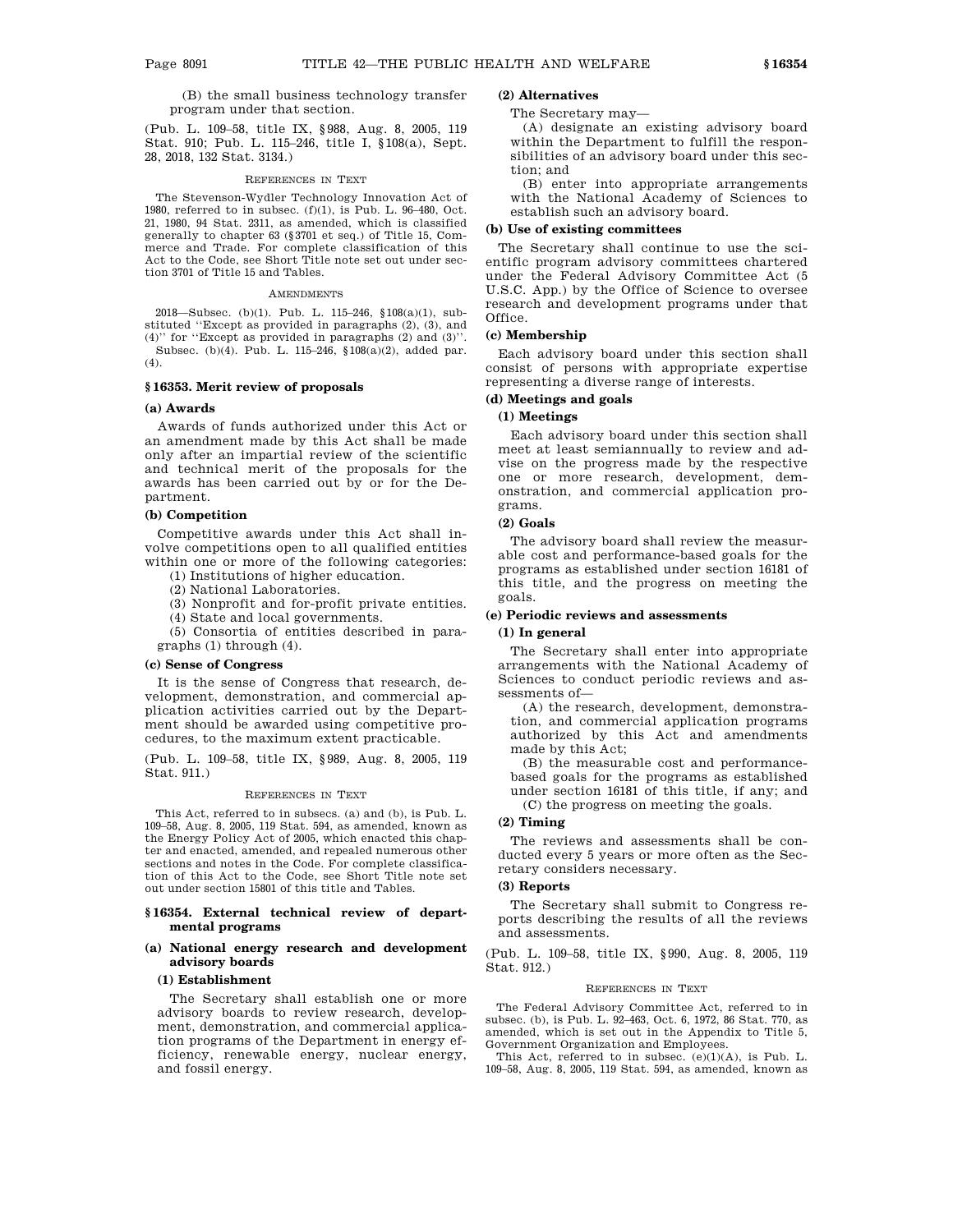the Energy Policy Act of 2005, which enacted this chapter and enacted, amended, and repealed numerous other sections and notes in the Code. For complete classification of this Act to the Code, see Short Title note set out under section 15801 of this title and Tables.

## **§ 16355. National Laboratory designation**

After August 8, 2005, the Secretary shall not designate a facility that is not listed in section 15801(3) of this title as a National Laboratory.

(Pub. L. 109–58, title IX, §991, Aug. 8, 2005, 119 Stat. 913.)

# **§ 16356. Report on equal employment opportunity practices**

Not later than 12 months after August 8, 2005, and biennially thereafter, the Secretary shall transmit to Congress a report on the equal employment opportunity practices at National Laboratories. Such report shall include—

(1) a thorough review of each National Laboratory contractor's equal employment opportunity policies, including promotion to management and professional positions and pay raises;

(2) a statistical report on complaints and their disposition in the National Laboratories;

(3) a description of how equal employment opportunity practices at the National Laboratories are treated in the contract and in calculating award fees for each contractor;

(4) a summary of disciplinary actions and their disposition by either the Department or the relevant contractors for each National Laboratory;

(5) a summary of outreach efforts to attract women and minorities to the National Laboratories;

(6) a summary of efforts to retain women and minorities in the National Laboratories; and

(7) a summary of collaboration efforts with the Office of Federal Contract Compliance Programs to improve equal employment opportunity practices at the National Laboratories.

(Pub. L. 109–58, title IX, §992, Aug. 8, 2005, 119 Stat. 913.)

# **§ 16357. Strategy for facilities and infrastructure**

# **(a) Facility and infrastructure policy**

# **(1) In general**

The Secretary shall develop and implement a strategy for facilities and infrastructure supported primarily from the Office of Science, the Office of Energy Efficiency and Renewable Energy, the Office of Fossil Energy, or the Office of Nuclear Energy, Science and Technology Programs at all National Laboratories and single-purpose research facilities.

#### **(2) Strategy**

The strategy shall provide cost-effective means for—

(A) maintaining existing facilities and infrastructure;

(B) closing unneeded facilities;

(C) making facility modifications; and

(D) building new facilities.

# **(b) Report**

## **(1) In general**

The Secretary shall prepare and submit, along with the budget request of the President submitted to Congress for fiscal year 2018, a report describing the strategy developed under subsection (a).

#### **(2) Contents**

For each National Laboratory and singlepurpose research facility that is primarily used for science and energy research, the report shall contain—

(A) the current priority list of proposed facilities and infrastructure projects, including cost and schedule requirements;

(B) a current 10-year plan that demonstrates the reconfiguration of its facilities and infrastructure to meet its missions and to address its long-term operational costs and return on investment;

(C) the total current budget for all facilities and infrastructure funding; and

(D) the current status of each facility and infrastructure project compared to the original baseline cost, schedule, and scope.

(Pub. L. 109–58, title IX, §993, Aug. 8, 2005, 119 Stat. 913; Pub. L. 115–246, title II, §205(a), Sept. 28, 2018, 132 Stat. 3137.)

#### **AMENDMENTS**

2018—Pub. L. 115–246, §205(a)(1), substituted ''Strategy for facilities and infrastructure'' for ''Strategy and plan for science and energy facilities and infrastructure'' in section catchline.

Subsec. (b)(1). Pub. L. 115–246, §205(a)(2), substituted "2018" for "2008".

#### **§ 16358. Strategic research portfolio analysis and coordination plan**

#### **(a) In general**

The Secretary shall periodically review all of the science and technology activities of the Department in a strategic framework that takes into account—

(1) the frontiers of science to which the Department can contribute;

(2) the national needs relevant to the statutory missions of the Department; and

(3) global energy dynamics.

# **(b) Coordination analysis and plan**

# **(1) In general**

As part of the review under subsection (a), the Secretary shall develop a plan to improve coordination and collaboration in research, development, demonstration, and commercial application activities across organizational boundaries of the Department.

#### **(2) Plan contents**

The plan developed under paragraph (1) shall describe—

(A) crosscutting scientific and technical issues and research questions that span more than one program or major office of the Department;

(B) ways in which the applied technology programs of the Department are coordi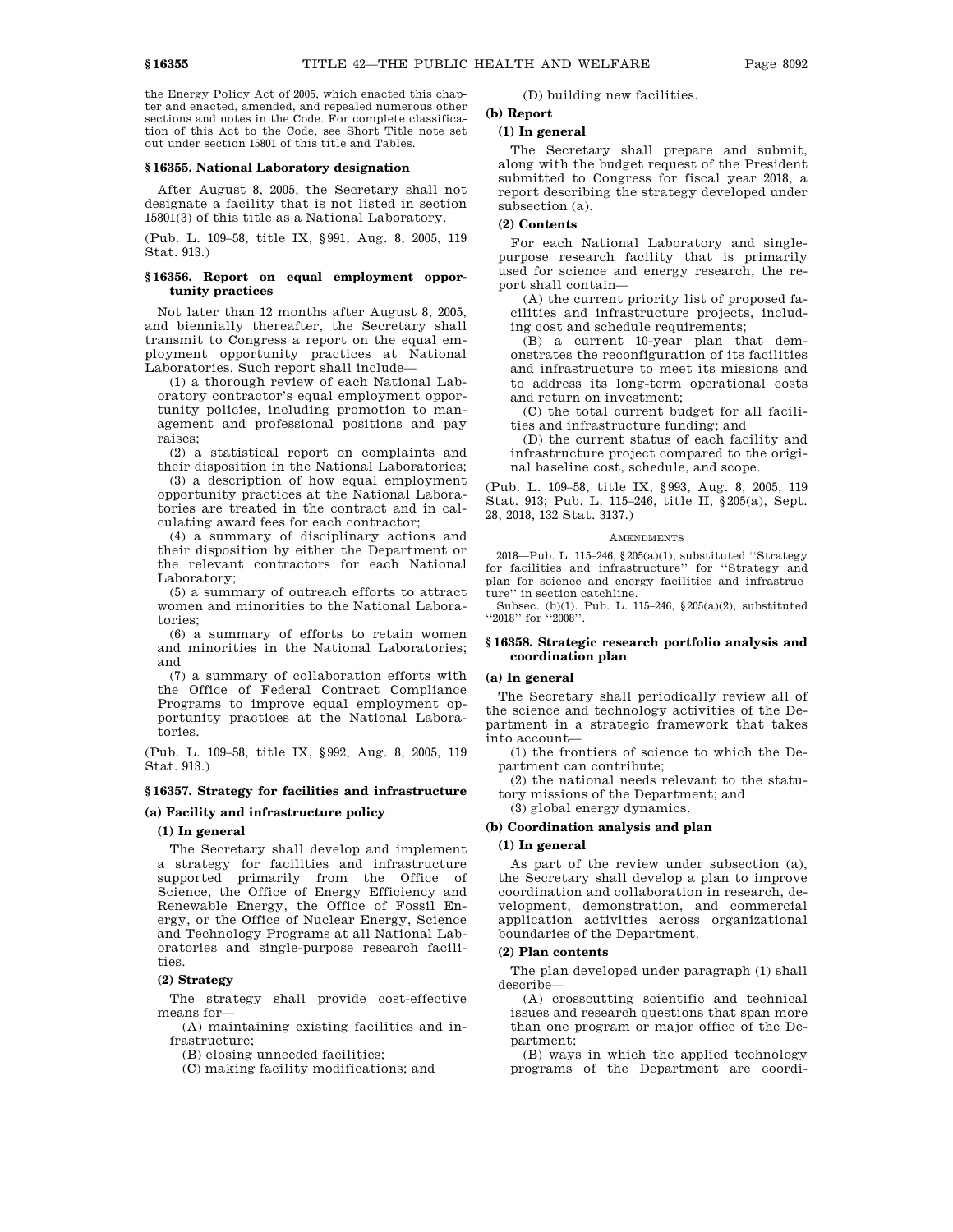nating activities and addressing the questions referred to in subparagraph (A);

(C) ways in which the technical interchange within the Department, particularly between the Office of Science and the applied technology programs, could be enhanced, including ways in which the research agendas of the Office of Science and the applied programs could better interact and assist each other;

(D) ways in which the Secretary would ensure that the overall research agenda of the Department includes, in addition to fundamental, curiosity-driven research, fundamental research related to topics of concern to the applied programs, and applications in Departmental technology programs of research results generated by fundamental, curiosity-driven research;

(E) critical assessments of any ongoing programs that have experienced subpar performance or cost overruns of 10 percent or more over 1 or more years;

(F) any activities that may be more effectively left to the States, industry, nongovernmental organizations, institutions of higher education, or other stakeholders; and

(G) detailed evaluations and proposals for innovation hubs, institutes, and research centers of the Department, including—

(i) an affirmation that the hubs, institutes, and research centers will—

(I) advance the mission of the Department; and

(II) prioritize research, development, and demonstration; and

(ii) an affirmation that any hubs, institutes, or research centers that are established or renewed within the Office of Science are consistent with the mission of the Office of Science described in subsection (c) of section 7139 of this title.

#### **(c) Submission to Congress**

Every 4 years, the Secretary shall submit to Congress—

(1) the results of the review under subsection  $(a)$ ; and

(2) the coordination plan under subsection (b).

(Pub. L. 109–58, title IX, §994, as added Pub. L. 115–246, title II, §204, Sept. 28, 2018, 132 Stat. 3136.)

#### PRIOR PROVISIONS

A prior section 16358, Pub. L. 109–58, title IX, §994, Aug. 8, 2005, 119 Stat. 914, which required the Secretary to periodically review Department of Energy science and technology activities taking into account the frontiers of science to which the Department can contribute and the national needs relevant to the Department's statutory missions, was repealed by Pub. L. 115–246, title II, §204, Sept. 28, 2018, 132 Stat. 3135.

### **§ 16359. Competitive award of management contracts**

None of the funds authorized to be appropriated to the Secretary by this subchapter may be used to award a management and operating contract for a National Laboratory (excluding those named in subparagraphs (G), (H), (N), and (O) of section 15801(3) of this title), unless such contract is competitively awarded, or the Secretary grants, on a case-by-case basis, a waiver. The Secretary may not delegate the authority to grant such a waiver and shall submit to Congress a report notifying it of the waiver, and setting forth the reasons for the waiver, at least 60 days prior to the date of the award of such contract.

(Pub. L. 109–58, title IX, §995, Aug. 8, 2005, 119 Stat. 914.)

## REFERENCES IN TEXT

This subchapter, referred to in text, was in the original ''this title'', meaning title IX of Pub. L. 109–58, Aug. 8, 2005, 119 Stat. 856, which enacted this subchapter, amended sections 8101 and 8102 of Title 7, Agriculture, and section 5523 of Title 15, Commerce and Trade, enacted provisions set out as notes under section 15801 of this title, section 8102 of Title 7, and section 2001 of Title 30, Mineral Lands and Mining, and amended provisions set out as notes under section 8101 of Title 7 and section 1902 of Title 30. For complete classification of title IX to the Code, see Short Title note set out under section 15801 of this title and Tables.

#### **§ 16360. Western Michigan demonstration project**

The Administrator of the Environmental Protection Agency, in consultation with the State of Michigan and affected local officials, shall conduct a demonstration project to address the effect of transported ozone and ozone precursors in Southwestern Michigan. The demonstration program shall address projected nonattainment areas in Southwestern Michigan that include counties with design values for ozone of less than .095 based on years 2000 to 2002 or the most current 3-year period of air quality data. The Administrator shall assess any difficulties such areas may experience in meeting the 8-hour national ambient air quality standard for ozone due to the effect of transported ozone or ozone precursors into the areas. The Administrator shall work with State and local officials to determine the extent of ozone and ozone precursor transport, to assess alternatives to achieve compliance with the 8-hour standard apart from local controls, and to determine the timeframe in which such compliance could take place. The Administrator shall complete this demonstration project no later than 2 years after August 8, 2005, and shall not impose any requirement or sanction under the Clean Air Act (42 U.S.C. 7401 et seq.) that might otherwise apply during the pendency of the demonstration project.

(Pub. L. 109–58, title IX, §996, Aug. 8, 2005, 119 Stat. 915.)

#### REFERENCES IN TEXT

The Clean Air Act, referred to in text, is act July 14, 1955, ch. 360, 69 Stat. 322, as amended, which is classified generally to chapter 85 (§7401 et seq.) of this title. For complete classification of this Act to the Code, see Short Title note set out under section 7401 of this title and Tables.

# **§ 16361. Arctic Engineering Research Center**

#### **(a) In general**

The Secretary of Transportation, in consultation with the Secretary and the United States Arctic Research Commission, shall provide an-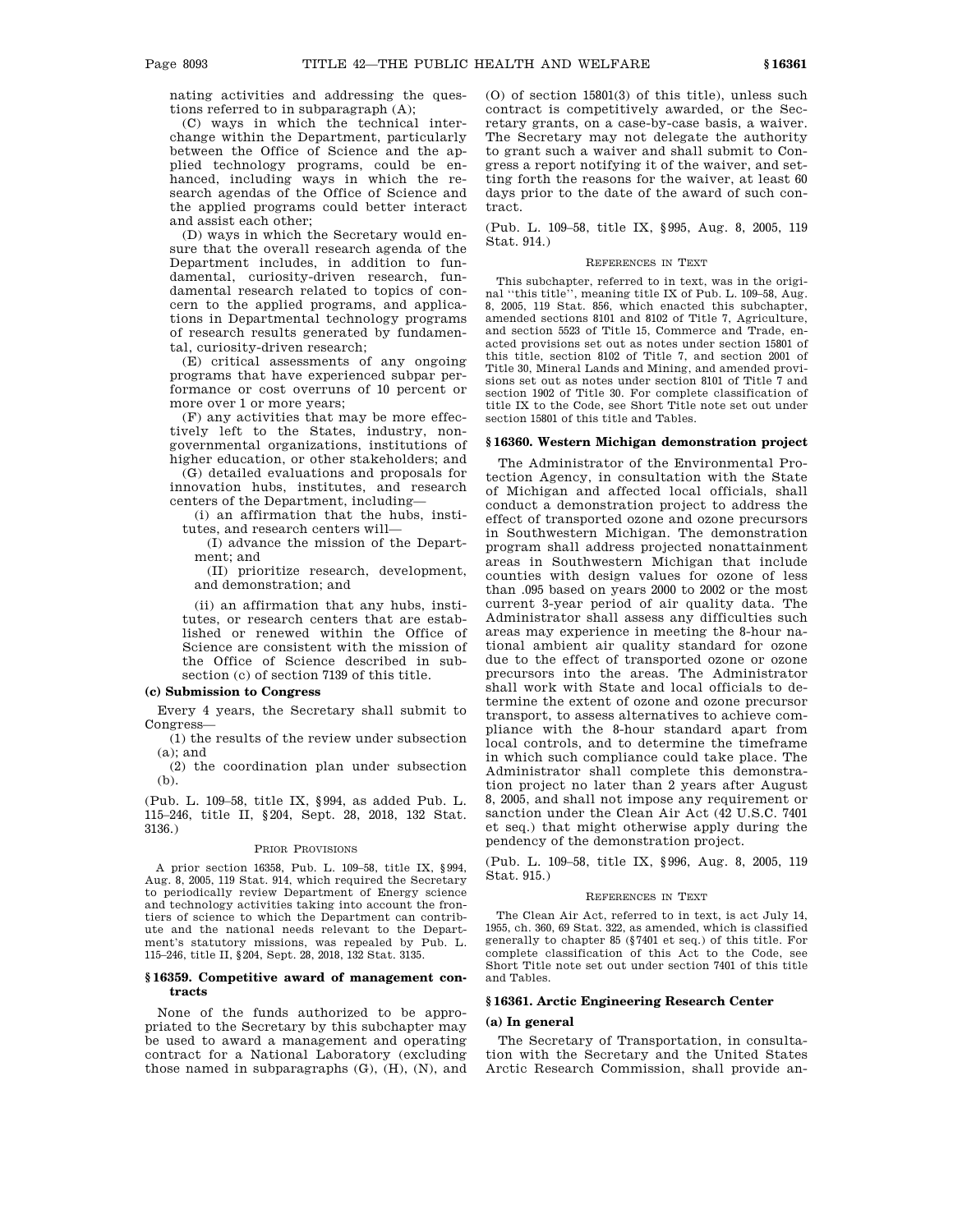nual grants to a university located adjacent to the Arctic Energy Office of the Department of Energy, to establish and operate a university research center to be headquartered in Fairbanks and to be known as the ''Arctic Engineering Research Center'' (referred to in this section as the ''Center'').

# **(b) Purpose**

The purpose of the Center shall be to conduct research on, and develop improved methods of, construction and use of materials to improve the overall performance of roads, bridges, residential, commercial, and industrial structures, and other infrastructure in the Arctic region, with an emphasis on developing—

(1) new construction techniques for roads, bridges, rail, and related transportation infrastructure and residential, commercial, and industrial infrastructure that are capable of withstanding the Arctic environment and using limited energy resources as efficiently as practicable;

(2) technologies and procedures for increasing road, bridge, rail, and related transportation infrastructure and residential, commercial, and industrial infrastructure safety, reliability, and integrity in the Arctic region;

(3) new materials and improving the performance and energy efficiency of existing materials for the construction of roads, bridges, rail, and related transportation infrastructure and residential, commercial, and industrial infrastructure in the Arctic region; and

(4) recommendations for new local, regional, and State permitting and building codes to ensure transportation and building safety and efficient energy use when constructing, using, and occupying such infrastructure in the Arctic region.

## **(c) Objectives**

The Center shall carry out—

(1) basic and applied research in the subjects described in subsection (b), the products of which shall be judged by peers or other experts in the field to advance the body of knowledge in road, bridge, rail, and infrastructure engineering in the Arctic region; and

(2) an ongoing program of technology transfer that makes research results available to potential users in a form that can be implemented.

#### **(d) Amount of grant**

For each of fiscal years 2006 through 2011, the Secretary shall provide a grant in the amount of \$3,000,000 to the institution specified in subsection (a) to carry out this section.

#### **(e) Authorization of appropriations**

There are authorized to be appropriated to carry out this section \$3,000,000 for each of fiscal years 2006 through 2011.

(Pub. L. 109–58, title IX, §997, Aug. 8, 2005, 119 Stat. 915.)

# **§ 16362. Barrow Geophysical Research Facility**

#### **(a) Establishment**

The Secretary of Commerce, in consultation with the Secretaries of Energy and the Interior, the Director of the National Science Foundation, and the Administrator of the Environmental Protection Agency, shall establish a joint research facility in Barrow, Alaska, to be known as the ''Barrow Geophysical Research Facility'', to support scientific research activities in the Arctic.

#### **(b) Authorization of appropriations**

There are authorized to be appropriated to the Secretaries of Commerce, Energy, and the Interior, the Director of the National Science Foundation, and the Administrator of the Environmental Protection Agency for the planning, design, construction, and support of the Barrow Geophysical Research Facility, \$61,000,000.

(Pub. L. 109–58, title IX, §998, Aug. 8, 2005, 119 Stat. 916.)

PART J—ULTRA-DEEPWATER AND UNCONVEN-TIONAL NATURAL GAS AND OTHER PETROLEUM **RESOURCES** 

# **§§ 16371 to 16378. Repealed. Pub. L. 113–67, div. A, title III, § 301(a), Dec. 26, 2013, 127 Stat. 1181**

Section 16371, Pub. L. 109–58, title IX, §999A, Aug. 8, 2005, 119 Stat. 916, authorized the Secretary of Energy to carry out a program under this part of research, development, demonstration, and commercial application of technologies for ultra-deepwater and unconventional natural gas and other petroleum resources.

Section 16372, Pub. L. 109–58, title IX, §999B, Aug. 8, 2005, 119 Stat. 917, related to administration of the program under this part.

Section 16373, Pub. L. 109–58, title IX, §999C, Aug. 8, 2005, 119 Stat. 921, related to additional requirements for awards under this part.

Section 16374, Pub. L. 109–58, title IX, §999D, Aug. 8, 2005, 119 Stat. 922, related to the Ultra-Deepwater Advisory Committee and Unconventional Resources Technology Advisory Committee.

Section 16375, Pub. L. 109–58, title IX, §999E, Aug. 8, 2005, 119 Stat. 923, related to limitations on eligibility for awards under this part.

Section 16376, Pub. L. 109–58, title IX, §999F, Aug. 8, 2005, 119 Stat. 923, terminated the authority provided by this part on Sept. 30, 2014.

Section 16377, Pub. L. 109–58, title IX, §999G, Aug. 8, 2005, 119 Stat. 923, defined terms for this part.

Section 16378, Pub. L. 109–58, title IX, §999H, Aug. 8, 2005, 119 Stat. 924; Pub. L. 113–287, §5(k)(6), Dec. 19, 2014, 128 Stat. 3270, related to the Ultra-Deepwater and Unconventional Natural Gas and Other Petroleum Research Fund.

EX. ORD. NO. 13605. SUPPORTING SAFE AND RESPONSIBLE DEVELOPMENT OF UNCONVENTIONAL DOMESTIC NATU-RAL GAS RESOURCES

Ex. Ord. No. 13605, Apr. 13, 2012, 77 F.R. 23107, provided:

By the authority vested in me as President by the Constitution and the laws of the United States of America, and in order to coordinate the efforts of Federal agencies responsible for overseeing the safe and responsible development of unconventional domestic natural gas resources and associated infrastructure and to help reduce our dependence on oil, it is hereby ordered as follows:

SECTION 1. *Policy*. In 2011, natural gas provided 25 percent of the energy consumed in the United States. Its production creates jobs and provides economic benefits to the entire domestic production supply chain, as well as to chemical and other manufacturers, who benefit from lower feedstock and energy costs. By helping to power our transportation system, greater use of natu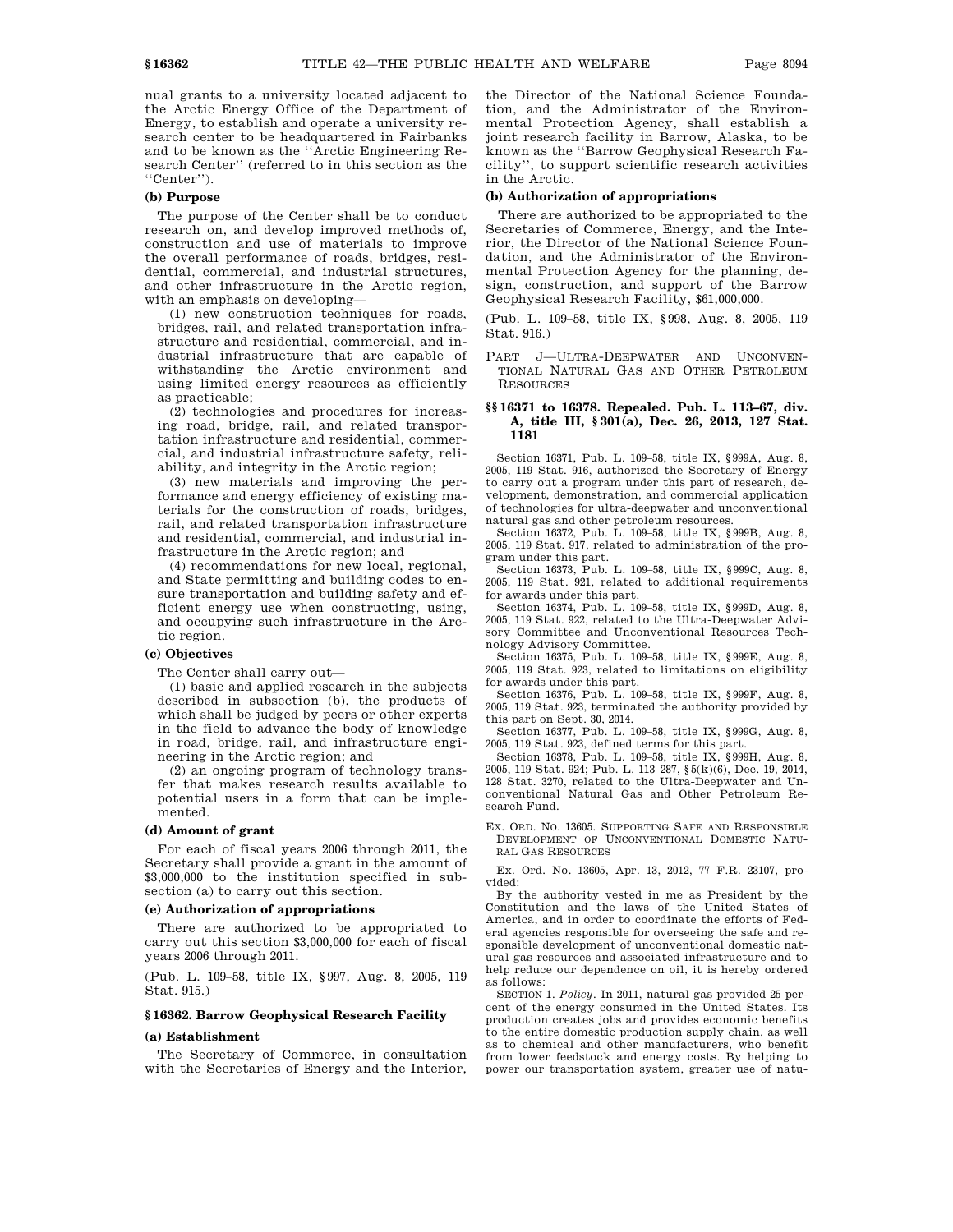ral gas can also reduce our dependence on oil. And with appropriate safeguards, natural gas can provide a cleaner source of energy than other fossil fuels.

For these reasons, it is vital that we take full advantage of our natural gas resources, while giving American families and communities confidence that natural and cultural resources, air and water quality, and public health and safety will not be compromised.

While natural gas production is carried out by private firms, and States are the primary regulators of onshore oil and gas activities, the Federal Government has an important role to play by regulating oil and gas activities on public and Indian trust lands, encouraging greater use of natural gas in transportation, supporting research and development aimed at improving the safety of natural gas development and transportation activities, and setting sensible, cost-effective public health and environmental standards to implement Federal law and augment State safeguards.

Because efforts to promote safe, responsible, and efficient development of unconventional domestic natural gas resources are underway at a number of executive departments and agencies (agencies), close interagency coordination is important for effective implementation of these programs and activities. To formalize and promote ongoing interagency coordination, this order establishes a high-level, interagency working group that will facilitate coordinated Administration policy efforts to support safe and responsible unconventional domestic natural gas development.

SEC. 2. *Interagency Working Group to Support Safe and Responsible Development of Unconventional Domestic Natural Gas Resources*. There is established an Interagency Working Group to Support Safe and Responsible Development of Unconventional Domestic Natural Gas Resources (Working Group), to be chaired by the Director of the Domestic Policy Council, or a designated representative.

(a) *Membership*. In addition to the Chair, the Working Group shall include deputy-level representatives or equivalent officials, designated by the head of the respective agency or office, from:

(i) the Department of Defense;

(ii) the Department of the Interior;

(iii) the Department of Agriculture;

(iv) the Department of Commerce;

(v) the Department of Health and Human Services; (vi) the Department of Transportation;

(vii) the Department of Energy;

(viii) the Department of Homeland Security;

(ix) the Environmental Protection Agency;

(x) the Council on Environmental Quality;

(xi) the Office of Science and Technology Policy;

(xii) the Office of Management and Budget;

(xiii) the National Economic Council; and

(xiv) such other agencies or offices as the Chair may invite to participate.

(b) *Functions*. Consistent with the authorities and responsibilities of participating agencies and offices, the Working Group shall support the safe and responsible production of domestic unconventional natural gas by performing the following functions:

(i) coordinate agency policy activities, ensuring their efficient and effective operation and facilitating cooperation among agencies, as appropriate;

(ii) coordinate among agencies the sharing of scientific, environmental, and related technical and economic information;

(iii) engage in long-term planning and ensure coordination among the appropriate Federal entities with respect to such issues as research, natural resource assessment, and the development of infrastructure;

(iv) promote interagency communication with stakeholders; and

(v) consult with other agencies and offices as appropriate.

SEC. 3. *General Provisions*. (a) This order shall be implemented consistent with applicable law and subject to the availability of appropriations.

(b) Nothing in this order shall be construed to impair or otherwise affect:

(i) the authority granted by law to an executive department, agency, or the head thereof; or

(ii) the functions of the Director of the Office of Management and Budget relating to budgetary, administrative, or legislative proposals.

(c) This order is not intended to, and does not, create any right or benefit, substantive or procedural, enforceable at law or in equity by any party against the United States, its departments, agencies, or entities, its officers, employees, or agents, or any other person. BARACK OBAMA.

> SUBCHAPTER X—DEPARTMENT OF ENERGY MANAGEMENT

# **§ 16391. Improved technology transfer of energy technologies**

# **(a) Technology Transfer Coordinator**

The Secretary shall appoint a Technology Transfer Coordinator to be the principal advisor to the Secretary on all matters relating to technology transfer and commercialization.

# **(b) Qualifications**

The Coordinator shall be an individual who, by reason of professional background and experience, is specially qualified to advise the Secretary on matters pertaining to technology transfer at the Department.

# **(c) Duties of the Coordinator**

The Coordinator shall oversee—

(1) the activities of the Technology Transfer Working Group established under subsection (d);

(2) the expenditure of funds allocated for technology transfer within the Department;

(3) the activities of each technology partnership ombudsman appointed under section 7261c of this title; and

(4) efforts to engage private sector entities, including venture capital companies.

# **(d) Technology Transfer Working Group**

The Secretary shall establish a Technology Transfer Working Group, which shall consist of representatives of the National Laboratories and single-purpose research facilities, to—

(1) coordinate technology transfer activities occurring at National Laboratories and singlepurpose research facilities;

(2) exchange information about technology transfer practices, including alternative approaches to resolution of disputes involving intellectual property rights and other technology transfer matters; and

(3) develop and disseminate to the public and prospective technology partners information about opportunities and procedures for technology transfer with the Department, including opportunities and procedures related to alternative approaches to resolution of disputes involving intellectual property rights and other technology transfer matters.

# **(e) Technology Commercialization Fund**

The Secretary shall establish an Energy Technology Commercialization Fund, using 0.9 percent of the amount made available to the Department for applied energy research, development, demonstration, and commercial application for each fiscal year based on future planned activities and the amount of the appropriations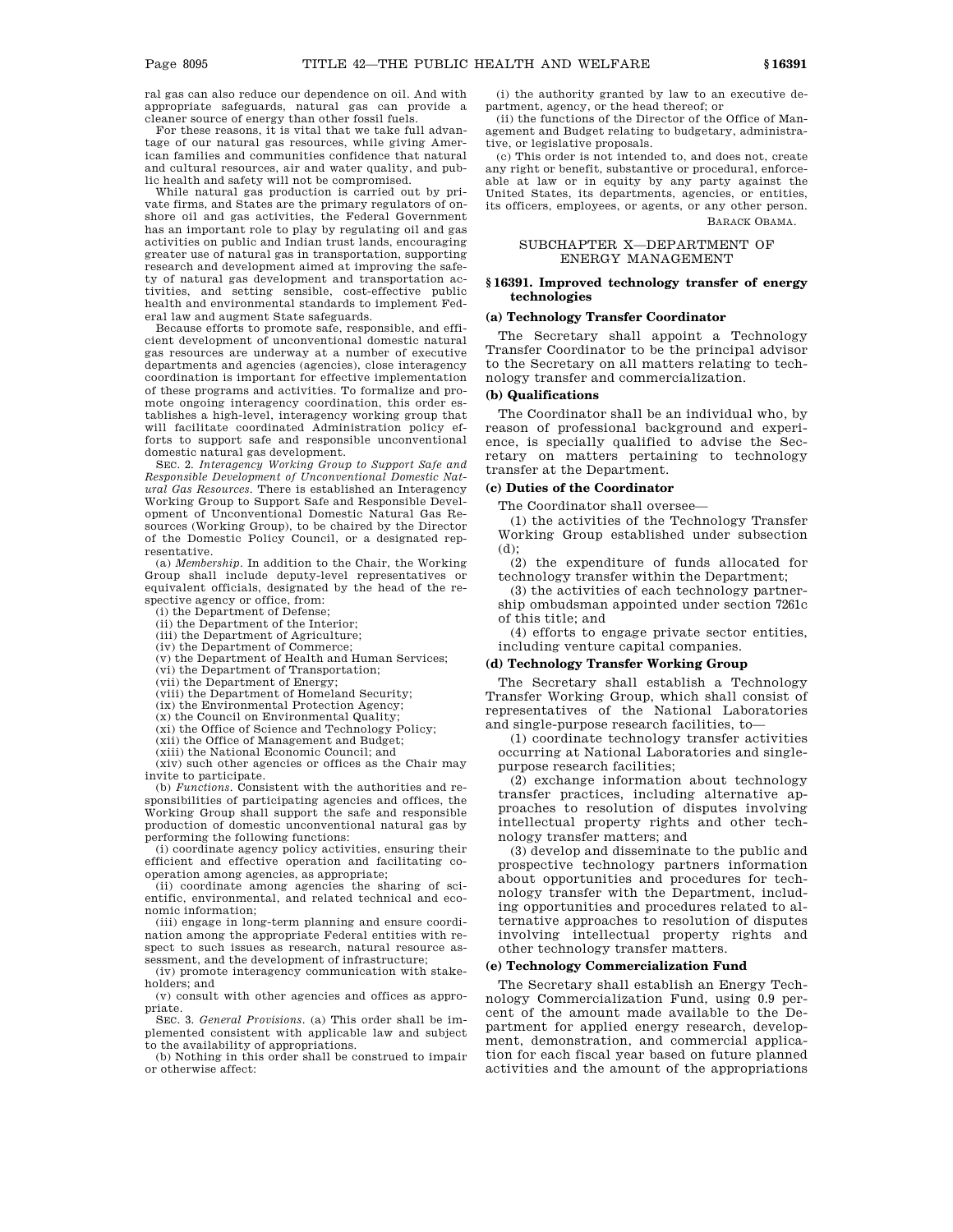for the fiscal year, to be used to provide matching funds with private partners to promote promising energy technologies for commercial purposes.

#### **(f) Technology transfer responsibility**

Nothing in this section affects the technology transfer responsibilities of Federal employees under the Stevenson-Wydler Technology Innovation Act of 1980 (15 U.S.C. 3701 et seq.).

# **(g) Early stage technology demonstration**

The Secretary shall permit the directors of the National Laboratories to use funds authorized to support technology transfer within the Department to carry out early stage and precommercial technology demonstration activities to remove technology barriers that limit private sector interest and demonstrate potential commercial applications of any research and technologies arising from National Laboratory activities.

# **(h) Planning and reporting**

# **(1) In general**

Not later than 180 days after August 8, 2005, the Secretary shall submit to Congress a technology transfer execution plan.

# **(2) Updates**

Each year after the submission of the plan under paragraph (1), the Secretary shall submit to Congress an updated execution plan and reports that describe progress toward meeting goals set forth in the execution plan and the funds expended under subsection (e).

(Pub. L. 109–58, title X, §1001, Aug. 8, 2005, 119 Stat. 926; Pub. L. 113–291, div. C, title XXXI, §3144, Dec. 19, 2014, 128 Stat. 3902; Pub. L. 115–246, title I, §102, Sept. 28, 2018, 132 Stat. 3131.)

#### REFERENCES IN TEXT

The Stevenson-Wydler Technology Innovation Act of 1980, referred to in subsec. (f), is Pub. L. 96–480, Oct. 21, 1980, 94 Stat. 2311, as amended, which is classified generally to chapter 63 (§3701 et seq.) of Title 15, Commerce and Trade. For complete classification of this Act to the Code, see Short Title note set out under section 3701 of Title 15 and Tables.

#### AMENDMENTS

2018—Subsecs. (g), (h). Pub. L. 115–246 added subsec. (g) and redesignated former subsec. (g) as (h).

2014—Subsec. (e). Pub. L. 113–291 inserted ''based on future planned activities and the amount of the appropriations for the fiscal year'' after ''each fiscal year''.

## **§ 16392. Technology Infrastructure Program**

#### **(a) Definitions**

In this section:

#### **(1) Program**

The term ''Program'' means the Technology Infrastructure Program established under subsection (b).

# **(2) Technology cluster**

The term ''technology cluster'' means a concentration of technology-related business concerns, institutions of higher education, or nonprofit institutions, that reinforce each other's performance in the areas of technology development through formal or informal relationships.

# **(3) Technology-related business concern**

The term ''technology-related business concern'' means a for-profit corporation, company, association, firm, partnership, or small business concern that—

(A) conducts scientific or engineering research;

(B) develops new technologies;

(C) manufactures products based on new technologies; or

(D) performs technological services.

#### **(b) Establishment**

The Secretary shall establish a Technology Infrastructure Program in accordance with this section.

# **(c) Purpose**

The purpose of the Program shall be to improve the ability of National Laboratories and single-purpose research facilities to support departmental missions by—

(1) stimulating the development of technology clusters that can support departmental missions at the National Laboratories or single-purpose research facilities;

(2) improving the ability of National Laboratories and single-purpose research facilities to leverage and benefit from commercial research, technology, products, processes, and services; and

(3) encouraging the exchange of scientific and technological expertise between—

(A) National Laboratories or single-purpose research facilities; and

(B) entities that can support departmental missions at the National Laboratories or single-purpose research facilities, such as—

(i) institutions of higher education;

(ii) technology-related business concerns;

(iii) nonprofit institutions; and

(iv) agencies of State, tribal, or local governments.

## **(d) Projects**

The Secretary shall authorize the director of each National Laboratory or single-purpose research facility to implement the Program at the National Laboratory or facility through one or more projects that meet the requirements of subsections (e) and (f).

#### **(e) Program requirements**

# **(1) In general**

Each project funded under this section shall meet the requirements of this subsection.

#### **(2) Entities**

Each project shall include at least one of each of the following entities:

(A) A business.

(B) An institution of higher education.

(C) A nonprofit institution.

(D) An agency of a State, local, or tribal government.

# **(3) Cost-sharing**

#### **(A) In general**

The costs of carrying out projects under this section shall be shared in accordance with section 16352 of this title.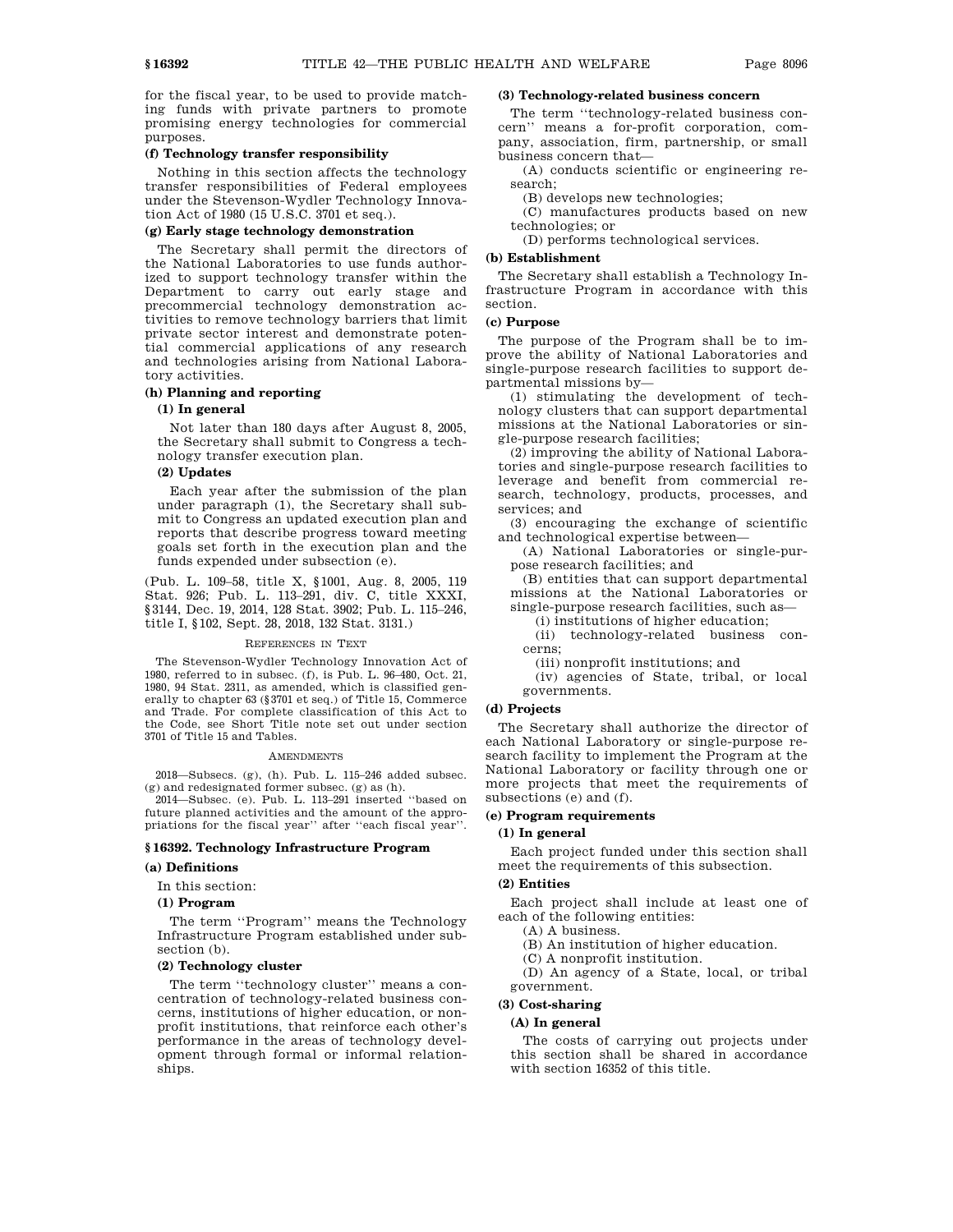The calculation of costs paid by the non-Federal sources for a project shall include cash, personnel, services, equipment, and other resources expended on the project after the commencement of the project.

#### **(C) Research and development expenses**

Independent research and development expenses of Government contractors that qualify for reimbursement under section 31.205–18(e) of title 48, Code of Federal Regulations, issued pursuant to section  $1303(a)(1)$ of title 41, may be credited towards costs paid by non-Federal sources to a project, if the expenses meet the other requirements of this section.

## **(4) Competitive selection**

A project under this section shall be competitively selected using procedures determined by the Secretary.

# **(5) Accounting**

Any participant that receives funds under this section may use generally accepted accounting principles for maintaining accounts, books, and records relating to the project.

# **(6) Duration**

No Federal funds shall be made available under this section for a construction project or for any project with a duration of more than 5 years.

#### **(f) Selection criteria**

# **(1) Departmental missions**

The Secretary shall allocate funds under this section only if the Director of the National Laboratory or single-purpose research facility managing the project determines that the project is likely to improve the ability of the National Laboratory or single-purpose research facility to achieve technical success in meeting departmental missions.

#### **(2) Other criteria**

In selecting a project to receive Federal funds, the Secretary shall consider—

(A) the potential of the project to promote the development of a commercially sustainable technology cluster following the period of investment by the Department, which will derive most of the demand for its products or services from the private sector, and which will support departmental missions at the participating National Laboratory or single-purpose research facility;

(B) the potential of the project to promote the use of commercial research, technology, products, processes, and services by the participating National Laboratory or singlepurpose research facility to achieve its mission or the commercial development of technological innovations made at the participating National Laboratory or single-purpose research facility;

(C) the extent to which the project involves a wide variety and number of institutions of higher education, nonprofit institutions, and technology-related business concerns that can support the missions of the participating National Laboratory or singlepurpose research facility and that will make substantive contributions to achieving the goals of the project;

(D) the extent to which the project focuses on promoting the development of technology-related business concerns that are small businesses or involves such small businesses substantively in the project; and

(E) such other criteria as the Secretary determines to be appropriate.

#### **(g) Allocation**

In allocating funds for projects approved under this section, the Secretary shall provide—

(1) the Federal share of the project costs; and

(2) additional funds to the National Laboratory or single-purpose research facility managing the project to permit the National Laboratory or single-purpose research facility to carry out activities relating to the project, and to coordinate the activities with the project.

# **(h) Report to Congress**

Not later than July 1, 2008, the Secretary shall submit to Congress a report on whether the Program should be continued and, if so, how the program should be managed.

#### **(i) Authorization of appropriations**

There are authorized to be appropriated to the Secretary for activities under this section \$10,000,000 for each of fiscal years 2006 through 2008.

(Pub. L. 109–58, title X, §1002, Aug. 8, 2005, 119 Stat. 927.)

#### **CODIFICATION**

In subsec.  $(e)(3)(C)$ , "section  $1303(a)(1)$  of title 41" substituted for ''section 25(c)(1) of the Office of Federal Procurement Policy Act  $(41 \text{ U.S.C. } 421(c)(1))$ " on authority of Pub. L. 111–350, §6(c), Jan. 4, 2011, 124 Stat. 3854, which Act enacted Title 41, Public Contracts.

#### **§ 16393. Small business advocacy and assistance**

#### **(a) Small business advocate**

The Secretary shall require the Director of each National Laboratory, and may require the Director of a single-purpose research facility, to designate a small business advocate to—

(1) increase the participation of small business concerns, including socially and economically disadvantaged small business concerns (as defined in section  $637(a)(4)$  of title 15), in procurement, collaborative research, technology licensing, and technology transfer activities conducted by the National Laboratory or single-purpose research facility;

(2) report to the Director of the National Laboratory or single-purpose research facility on the actual participation of small business concerns in procurement and collaborative research along with recommendations, if appropriate, on how to improve participation;

(3) make available to small business concerns training, mentoring, and information on how to participate in procurement and collaborative research activities;

(4) increase the awareness inside the National Laboratory or single-purpose research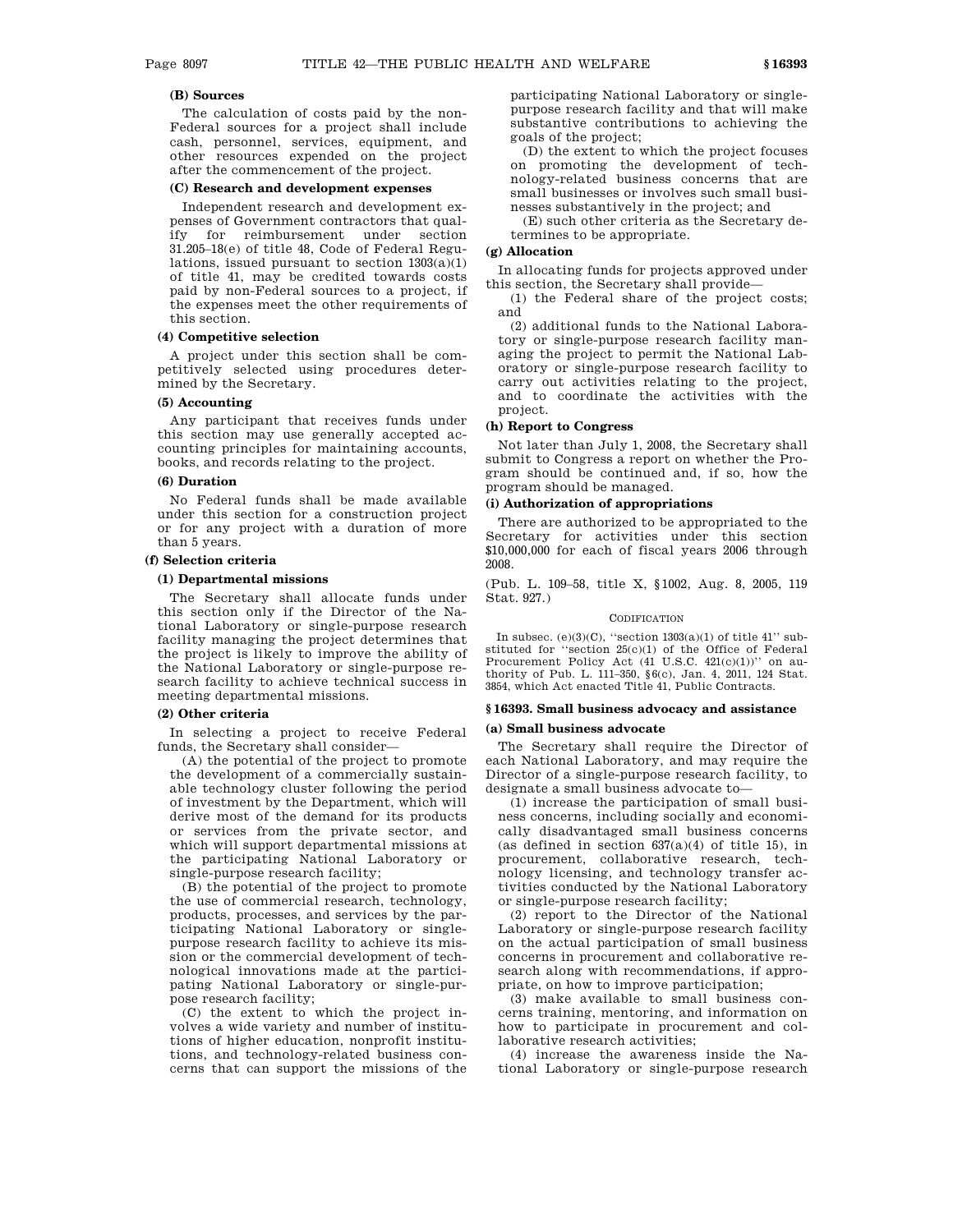facility of the capabilities and opportunities presented by small business concerns; and

(5) establish guidelines for the program under subsection (b) and report on the effectiveness of the program to the Director of the National Laboratory or single-purpose research facility.

## **(b) Establishment of small business assistance program**

The Secretary shall require the Director of each National Laboratory, and may require the Director of a single-purpose research facility, to establish a program to provide small business concerns with—

(1) assistance directed at making the small business concerns more effective and efficient subcontractors or suppliers to the National Laboratory or single-purpose research facilities; or

(2) general technical assistance, the cost of which shall not exceed \$10,000 per instance of assistance, to improve the products or services of the small business concern.

#### **(c) Use of funds**

None of the funds expended under subsection (b) may be used for direct grants to small business concerns.

#### **(d) Authorization of appropriations**

There is authorized to be appropriated to the Secretary for activities under this section \$5,000,000 for each of fiscal years 2006 through 2008.

(Pub. L. 109–58, title X, §1003, Aug. 8, 2005, 119 Stat. 929.)

## **§ 16394. Outreach**

The Secretary shall ensure that each program authorized by this Act or an amendment made by this Act includes an outreach component to provide information, as appropriate, to manufacturers, consumers, engineers, architects, builders, energy service companies, institutions of higher education, facility planners and managers, State and local governments, and other entities.

(Pub. L. 109–58, title X, §1004, Aug. 8, 2005, 119 Stat. 930.)

#### REFERENCES IN TEXT

This Act, referred to in text, is Pub. L. 109–58, Aug. 8, 2005, 119 Stat. 594, as amended, known as the Energy Policy Act of 2005, which enacted this chapter and enacted, amended, and repealed numerous other sections and notes in the Code. For complete classification of this Act to the Code, see Short Title note set out under section 15801 of this title and Tables.

#### **§ 16395. Relationship to other laws**

Except as otherwise provided in this Act or an amendment made by this Act, the Secretary shall carry out the research, development, demonstration, and commercial application programs, projects, and activities authorized by this Act or an amendment made by this Act in accordance with the applicable provisions of—

(1) the Atomic Energy Act of 1954 (42 U.S.C. 2011 et seq.);

(2) the Federal Nonnuclear Energy Research and Development Act of 1974 (42 U.S.C. 5901 et seq.);

(3) the Energy Policy Act of 1992 (42 U.S.C. 13201 et seq.);

(4) the Stevenson-Wydler Technology Innovation Act of 1980 (15 U.S.C. 3701 et seq.);

(5) chapter 18 of title 35 (commonly known as the ''Bayh-Dole Act''); and

(6) any other Act under which the Secretary is authorized to carry out the programs, projects, and activities.

(Pub. L. 109–58, title X, §1005, Aug. 8, 2005, 119 Stat. 930.)

#### REFERENCES IN TEXT

This Act, referred to in text, is Pub. L. 109–58, Aug. 8, 2005, 119 Stat. 594, as amended, known as the Energy Policy Act of 2005, which enacted this chapter and enacted, amended, and repealed numerous other sections and notes in the Code. For complete classification of this Act to the Code, see Short Title note set out under section 15801 of this title and Tables.

The Atomic Energy Act of 1954, referred to in par. (1), is act Aug. 1, 1946, ch. 724, as added by act Aug. 30, 1954, ch. 1073, §1, 68 Stat. 919, which is classified principally to chapter 23 (§2011 et seq.) of this title. For complete classification of this Act to the Code, see Short Title note set out under section 2011 of this title and Tables.

The Federal Nonnuclear Energy Research and Development Act of 1974, referred to in par. (2), is Pub. L. 93–577, Dec. 31, 1974, 88 Stat. 1878, as amended, which is classified generally to chapter 74 (§5901 et seq.) of this title. For complete classification of this Act to the Code, see Short Title note set out under section 5901 of this title and Tables.

The Energy Policy Act of 1992, referred to in par. (3), is Pub. L. 102–486, Oct. 24, 1992, 106 Stat. 2776, as amended. For complete classification of this Act to the Code, see Short Title note set out under section 13201 of this title and Tables.

The Stevenson-Wydler Technology Innovation Act of 1980, referred to in par. (4), is Pub. L. 96–480, Oct. 21, 1980, 94 Stat. 2311, as amended, which is classified generally to chapter 63 (§3701 et seq.) of Title 15, Commerce and Trade. For complete classification of this Act to the Code, see Short Title note set out under section 3701 of Title 15 and Tables.

# **§ 16396. Prizes for achievement in grand challenges of science and technology**

#### **(a) Authority**

The Secretary may carry out a program to award cash prizes in recognition of breakthrough achievements in research, development, demonstration, and commercial application that have the potential for application to the performance of the mission of the Department.

#### **(b) Competition requirements**

The program under subsection (a) may include prizes for the achievement of goals articulated by the Secretary in a specific area through a widely advertised solicitation of submission of results for research, development, demonstration, or commercial application projects.

# **(c) Prizes for processes and technologies to reduce dependence on imported oil**

The Secretary, in cooperation with the Freedom Prize Foundation, shall support a program of awarding prizes, to be known as Freedom Prizes, to encourage and recognize the development and deployment of processes and technologies that serve to reduce the dependence of the United States on imported oil.

#### **(d) Relationship to other authority**

The program under subsection (a) may be carried out in conjunction with or in addition to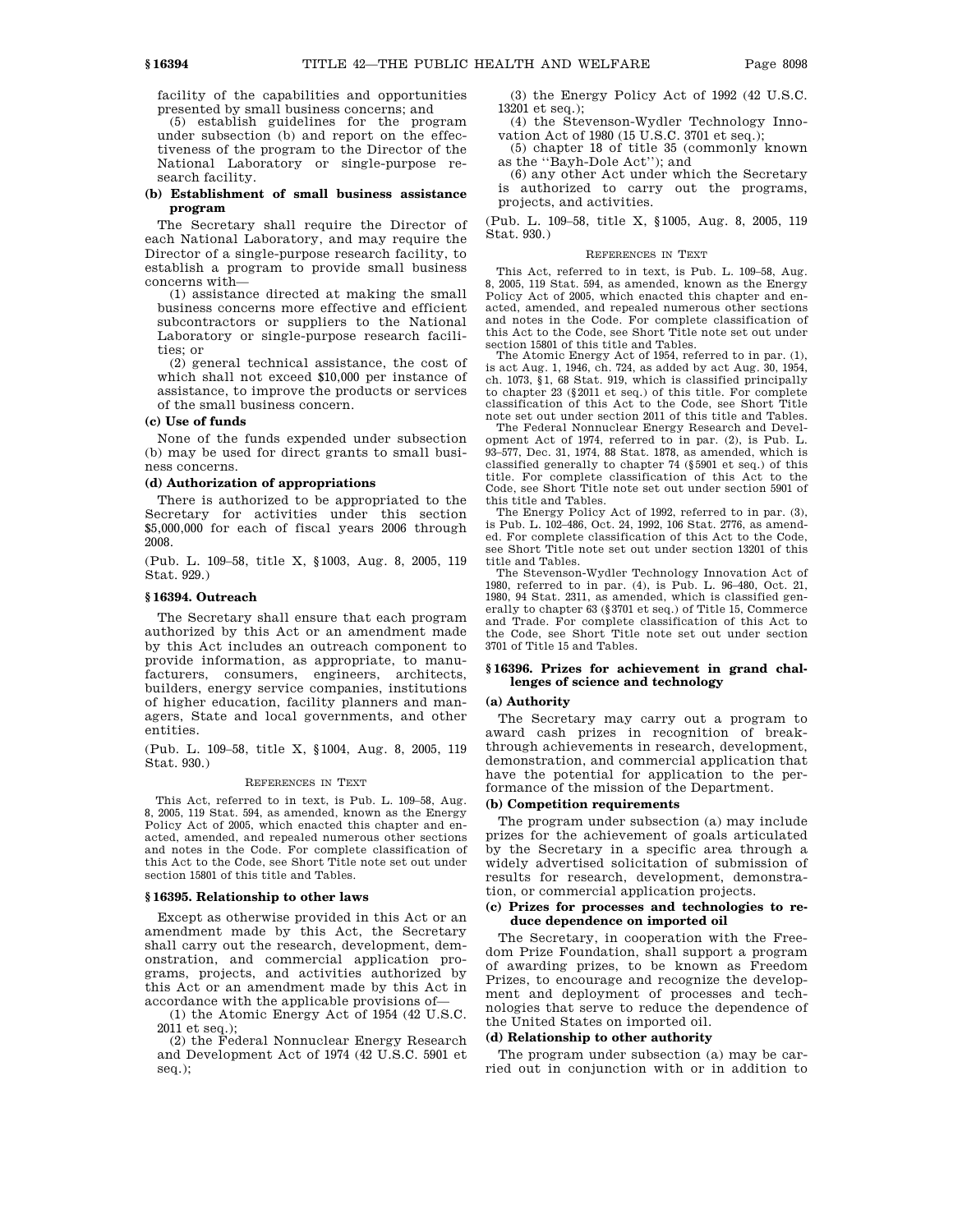the exercise of any other authority of the Secretary to acquire, support, or stimulate research, development, demonstration, or commercial application projects.

#### **(e) Authorization of appropriations**

There are authorized to be appropriated—

(1) \$10,000,000 to carry out the program under subsection (a); and

(2) \$5,000,000 to carry out the program under subsection (c).

# **(f) H-prize**

# **(1) Prize authority**

#### **(A) In general**

As part of the program under this section, the Secretary shall carry out a program to competitively award cash prizes in conformity with this subsection to advance the research, development, demonstration, and commercial application of hydrogen energy technologies.

## **(B) Advertising and solicitation of competitors**

#### **(i) Advertising**

The Secretary shall widely advertise prize competitions under this subsection to encourage broad participation, including by individuals, universities (including historically Black colleges and universities and other minority serving institutions), and large and small businesses (including businesses owned or controlled by socially and economically disadvantaged persons).

#### **(ii) Announcement through Federal Register notice**

The Secretary shall announce each prize competition under this subsection by publishing a notice in the Federal Register. This notice shall include essential elements of the competition such as the subject of the competition, the duration of the competition, the eligibility requirements for participation in the competition, the process for participants to register for the competition, the amount of the prize, and the criteria for awarding the prize.

#### **(C) Administering the competitions**

The Secretary shall enter into an agreement with a private, nonprofit entity to administer the prize competitions under this subsection, subject to the provisions of this subsection (in this subsection referred to as the ''administering entity''). The duties of the administering entity under the agreement shall include—

(i) advertising prize competitions under this subsection and their results;

(ii) raising funds from private entities and individuals to pay for administrative costs and to contribute to cash prizes, including funds provided in exchange for the right to name a prize awarded under this subsection;

(iii) developing, in consultation with and subject to the final approval of the Secretary, the criteria for selecting winners in prize competitions under this subsection, based on goals provided by the Secretary;

(iv) determining, in consultation with the Secretary, the appropriate amount and funding sources for each prize to be awarded under this subsection, subject to the final approval of the Secretary with respect to Federal funding;

(v) providing advice and consultation to the Secretary on the selection of judges in accordance with paragraph (2)(D), using criteria developed in consultation with and subject to the final approval of the Secretary; and

(vi) protecting against the administering entity's unauthorized use or disclosure of a registered participant's trade secrets and confidential business information. Any information properly identified as trade secrets or confidential business information that is submitted by a participant as part of a competitive program under this subsection may be withheld from public disclosure.

#### **(D) Funding sources**

Prizes under this subsection shall consist of Federal appropriated funds and any funds provided by the administering entity (including funds raised pursuant to subparagraph (C)(ii)) for such cash prize programs. The Secretary may accept funds from other Federal agencies for such cash prizes and, notwithstanding section 3302(b) of title 31, may use such funds for the cash prize program under this subsection. Other than publication of the names of prize sponsors, the Secretary may not give any special consideration to any private sector entity or individual in return for a donation to the Secretary or administering entity.

#### **(E) Announcement of prizes**

The Secretary may not issue a notice required by subparagraph (B)(ii) until all the funds needed to pay out the announced amount of the prize have been appropriated or committed in writing by the administering entity. The Secretary may increase the amount of a prize after an initial announcement is made under subparagraph (B)(ii) if—

(i) notice of the increase is provided in the same manner as the initial notice of the prize; and

(ii) the funds needed to pay out the announced amount of the increase have been appropriated or committed in writing by the administering entity.

# **(F) Sunset**

The authority to announce prize competitions under this subsection shall terminate on September 30, 2018.

# **(2) Prize categories**

# **(A) Categories**

The Secretary shall establish prizes under this subsection for—

(i) advancements in technologies, components, or systems related to—

(I) hydrogen production;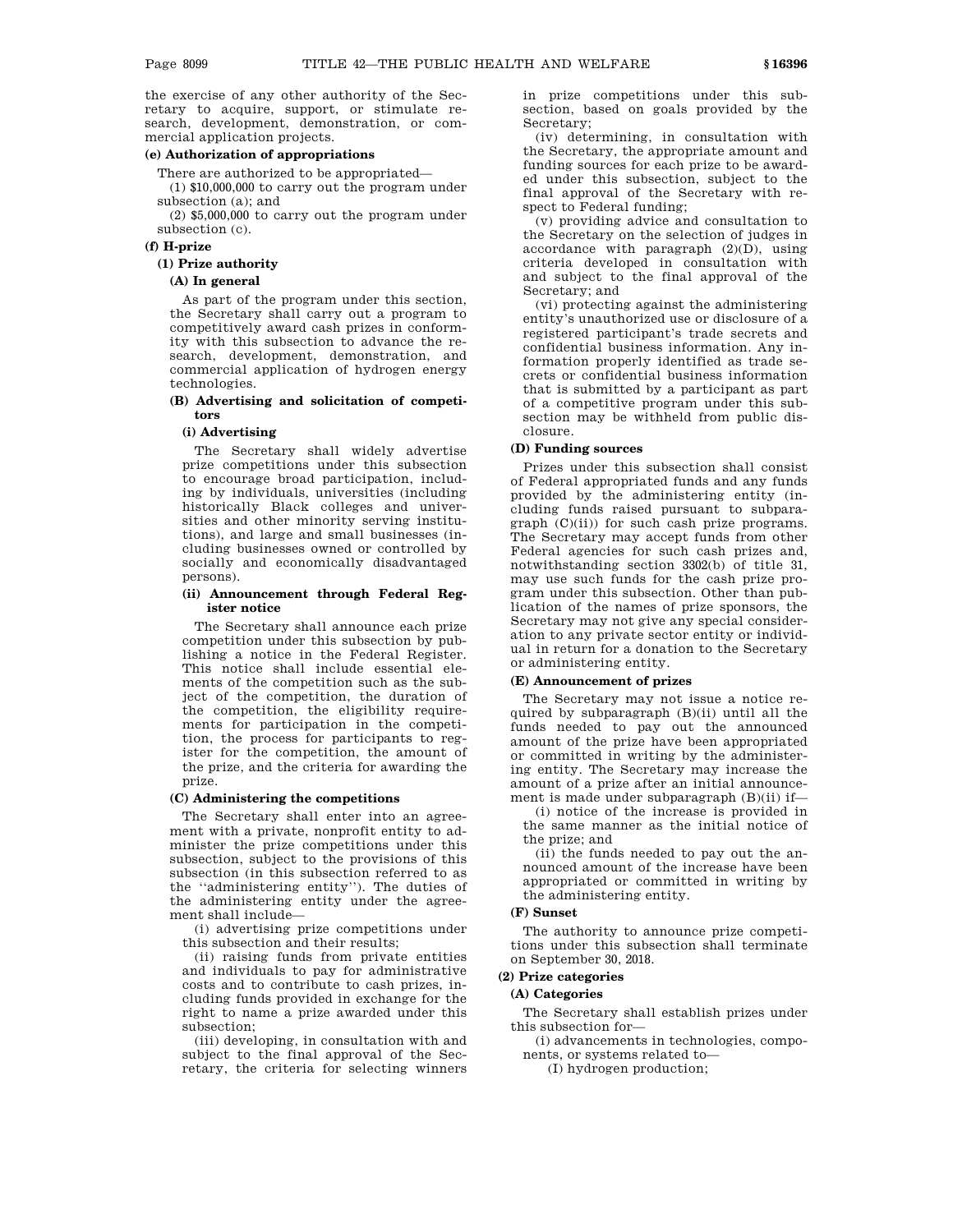(II) hydrogen storage;

(III) hydrogen distribution; and

(IV) hydrogen utilization;

(ii) prototypes of hydrogen-powered vehicles or other hydrogen-based products that best meet or exceed objective performance criteria, such as completion of a race over a certain distance or terrain or generation of energy at certain levels of efficiency; and

(iii) transformational changes in technologies for the distribution or production of hydrogen that meet or exceed far-reaching objective criteria, which shall include minimal carbon emissions and which may include cost criteria designed to facilitate the eventual market success of a winning technology.

# **(B) Awards**

# **(i) Advancements**

To the extent permitted under paragraph (1)(E), the prizes authorized under subparagraph (A)(i) shall be awarded biennially to the most significant advance made in each of the four subcategories described in subclauses (I) through (IV) of subparagraph  $(A)(i)$  since the submission deadline of the previous prize competition in the same category under subparagraph (A)(i) or December 19, 2007, whichever is later, unless no such advance is significant enough to merit an award. No one such prize may exceed \$1,000,000. If less than \$4,000,000 is available for a prize competition under subparagraph  $(A)(i)$ , the Secretary may omit one or more subcategories, reduce the amount of the prizes, or not hold a prize competition.

#### **(ii) Prototypes**

To the extent permitted under paragraph (1)(E), prizes authorized under subparagraph (A)(ii) shall be awarded biennially in alternate years from the prizes authorized under subparagraph (A)(i). The Secretary is authorized to award up to one prize in this category in each 2-year period. No such prize may exceed \$4,000,000. If no registered participants meet the objective performance criteria established pursuant to subparagraph (C) for a competition under this clause, the Secretary shall not award a prize.

# **(iii) Transformational technologies**

To the extent permitted under paragraph (1)(E), the Secretary shall announce one prize competition authorized under subparagraph (A)(iii) as soon after December 19, 2007, as is practicable. A prize offered under this clause shall be not less than \$10,000,000, paid to the winner in a lump sum, and an additional amount paid to the winner as a match for each dollar of private funding raised by the winner for the hydrogen technology beginning on the date the winner was named. The match shall be provided for 3 years after the date the prize winner is named or until the full amount of the prize has been paid out,

whichever occurs first. A prize winner may elect to have the match amount paid to another entity that is continuing the development of the winning technology. The Secretary shall announce the rules for receiving the match in the notice required by paragraph (1)(B)(ii). The Secretary shall award a prize under this clause only when a registered participant has met the objective criteria established for the prize pursuant to subparagraph (C) and announced pursuant to paragraph (1)(B)(ii). Not more than \$10,000,000 in Federal funds may be used for the prize award under this clause. The administering entity shall seek to raise \$40,000,000 toward the matching award under this clause.

#### **(C) Criteria**

In establishing the criteria required by this subsection, the Secretary—

(i) shall consult with the Department's Hydrogen Technical and Fuel Cell Advisory Committee;

(ii) shall consult with other Federal agencies, including the National Science Foundation; and

(iii) may consult with other experts such as private organizations, including professional societies, industry associations, and the National Academy of Sciences and the National Academy of Engineering.

# **(D) Judges**

For each prize competition under this subsection, the Secretary in consultation with the administering entity shall assemble a panel of qualified judges to select the winner or winners on the basis of the criteria established under subparagraph (C). Judges for each prize competition shall include individuals from outside the Department, including from the private sector. A judge, spouse, minor children, and members of the judge's household may not—

(i) have personal or financial interests in, or be an employee, officer, director, or agent of, any entity that is a registered participant in the prize competition for which he or she will serve as a judge; or

(ii) have a familial or financial relationship with an individual who is a registered participant in the prize competition for which he or she will serve as a judge.

### **(3) Eligibility**

To be eligible to win a prize under this subsection, an individual or entity—

(A) shall have complied with all the requirements in accordance with the Federal Register notice required under paragraph  $(1)(B)(ii)$ :

(B) in the case of a private entity, shall be incorporated in and maintain a primary place of business in the United States, and in the case of an individual, whether participating singly or in a group, shall be a citizen of, or an alien lawfully admitted for permanent residence in, the United States; and

(C) shall not be a Federal entity, a Federal employee acting within the scope of his employment, or an employee of a national lab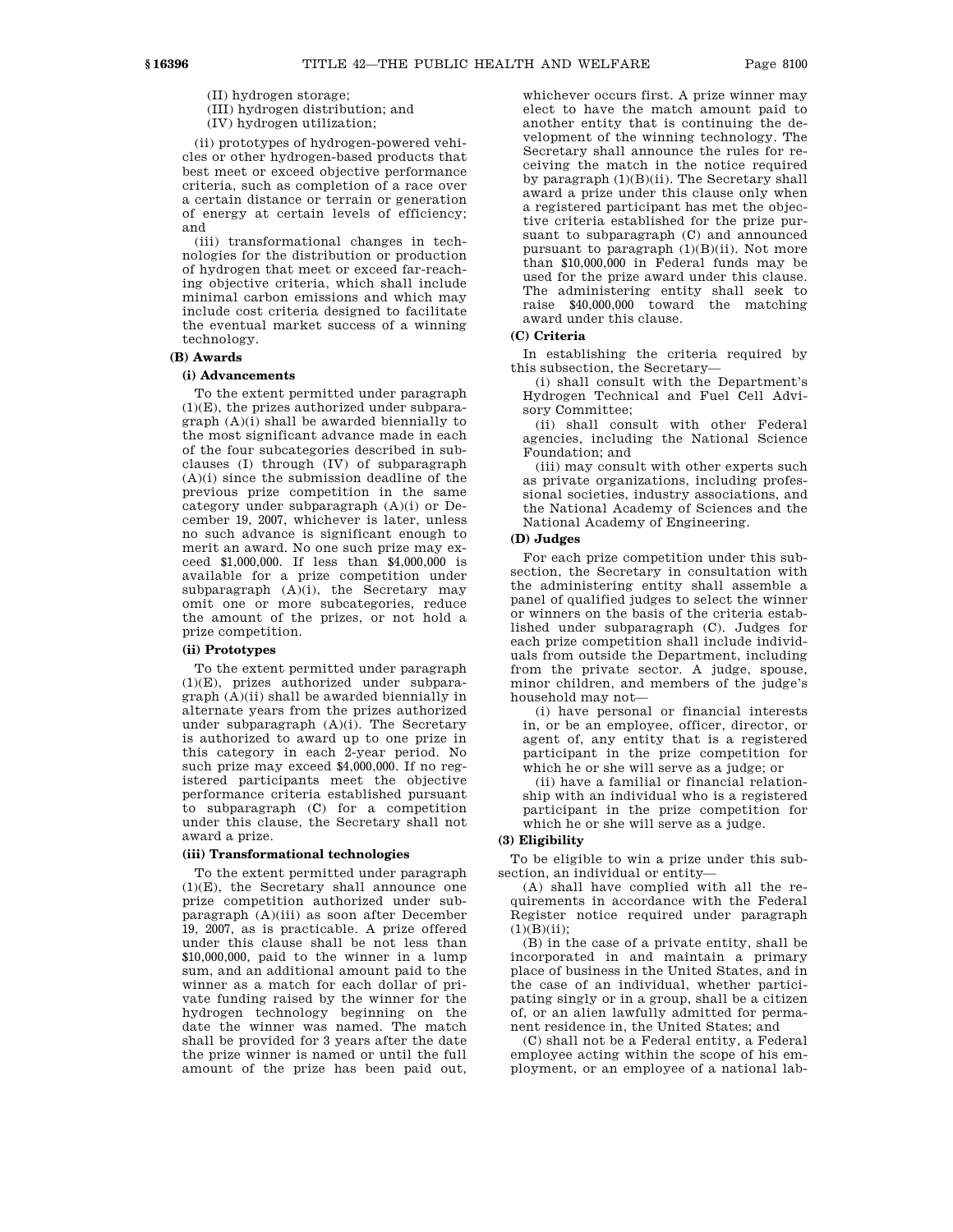oratory acting within the scope of his employment.

# **(4) Intellectual property**

The Federal Government shall not, by virtue of offering or awarding a prize under this subsection, be entitled to any intellectual property rights derived as a consequence of, or direct relation to, the participation by a registered participant in a competition authorized by this subsection. This paragraph shall not be construed to prevent the Federal Government from negotiating a license for the use of intellectual property developed for a prize competition under this subsection.

#### **(5) Liability**

# **(A) Waiver of liability**

The Secretary may require registered participants to waive claims against the Federal Government and the administering entity (except claims for willful misconduct) for any injury, death, damage, or loss of property, revenue, or profits arising from the registered participants' participation in a competition under this subsection. The Secretary shall give notice of any waiver required under this subparagraph in the notice required by paragraph (1)(B)(ii). The Secretary may not require a registered participant to waive claims against the administering entity arising out of the unauthorized use or disclosure by the administering entity of the registered participant's trade secrets or confidential business information.

# **(B) Liability insurance**

# **(i) Requirements**

Registered participants in a prize competition under this subsection shall be required to obtain liability insurance or demonstrate financial responsibility, in amounts determined by the Secretary, for claims by—

(I) a third party for death, bodily injury, or property damage or loss resulting from an activity carried out in connection with participation in a competition under this subsection; and

(II) the Federal Government for damage or loss to Government property resulting from such an activity.

# **(ii) Federal Government insured**

The Federal Government shall be named as an additional insured under a registered participant's insurance policy required under clause (i)(I), and registered participants shall be required to agree to indemnify the Federal Government against third party claims for damages arising from or related to competition activities under this subsection.

# **(6) Report to Congress**

Not later than 60 days after the awarding of the first prize under this subsection, and annually thereafter, the Secretary shall transmit to the Congress a report that—

(A) identifies each award recipient;

(B) describes the technologies developed by each award recipient; and

(C) specifies actions being taken toward commercial application of all technologies with respect to which a prize has been awarded under this subsection.

#### **(7) Authorization of appropriations**

# **(A) In general**

# **(i) Awards**

There are authorized to be appropriated to the Secretary for the period encompassing fiscal years 2008 through 2017 for carrying out this subsection—

(I) \$20,000,000 for awards described in paragraph  $(2)(A)(i)$ ;

(II) \$20,000,000 for awards described in paragraph (2)(A)(ii); and

(III) \$10,000,000 for the award described in paragraph (2)(A)(iii).

# **(ii) Administration**

In addition to the amounts authorized in clause (i), there are authorized to be appropriated to the Secretary for each of fiscal years 2008 and 2009 \$2,000,000 for the administrative costs of carrying out this subsection.

# **(B) Carryover of funds**

Funds appropriated for prize awards under this subsection shall remain available until expended, and may be transferred, reprogrammed, or expended for other purposes only after the expiration of 10 fiscal years after the fiscal year for which the funds were originally appropriated. No provision in this subsection permits obligation or payment of funds in violation of section 1341 of title 31 (commonly referred to as the Anti-Deficiency Act).

#### **(8) Nonsubstitution**

The programs created under this subsection shall not be considered a substitute for Federal research and development programs.

(Pub. L. 109–58, title X, §1008, Aug. 8, 2005, 119 Stat. 933; Pub. L. 110–140, title VI, §654, Dec. 19, 2007, 121 Stat. 1695.)

## **AMENDMENTS**

2007—Subsec. (f). Pub. L. 110–140 added subsec. (f).

#### EFFECTIVE DATE OF 2007 AMENDMENT

Amendment by Pub. L. 110–140 effective on the date that is 1 day after Dec. 19, 2007, see section 1601 of Pub. L. 110–140, set out as an Effective Date note under section 1824 of Title 2, The Congress.

# SUBCHAPTER XI—PERSONNEL AND TRAINING

# **§ 16411. Workforce trends and traineeship grants**

**(a) Definitions**

#### In this section:

# **(1) Energy technology industry**

The term ''energy technology industry'' includes—

(A) a renewable energy industry;

(B) a company that develops or commercializes a device to increase energy efficiency;

(C) the oil and gas industry;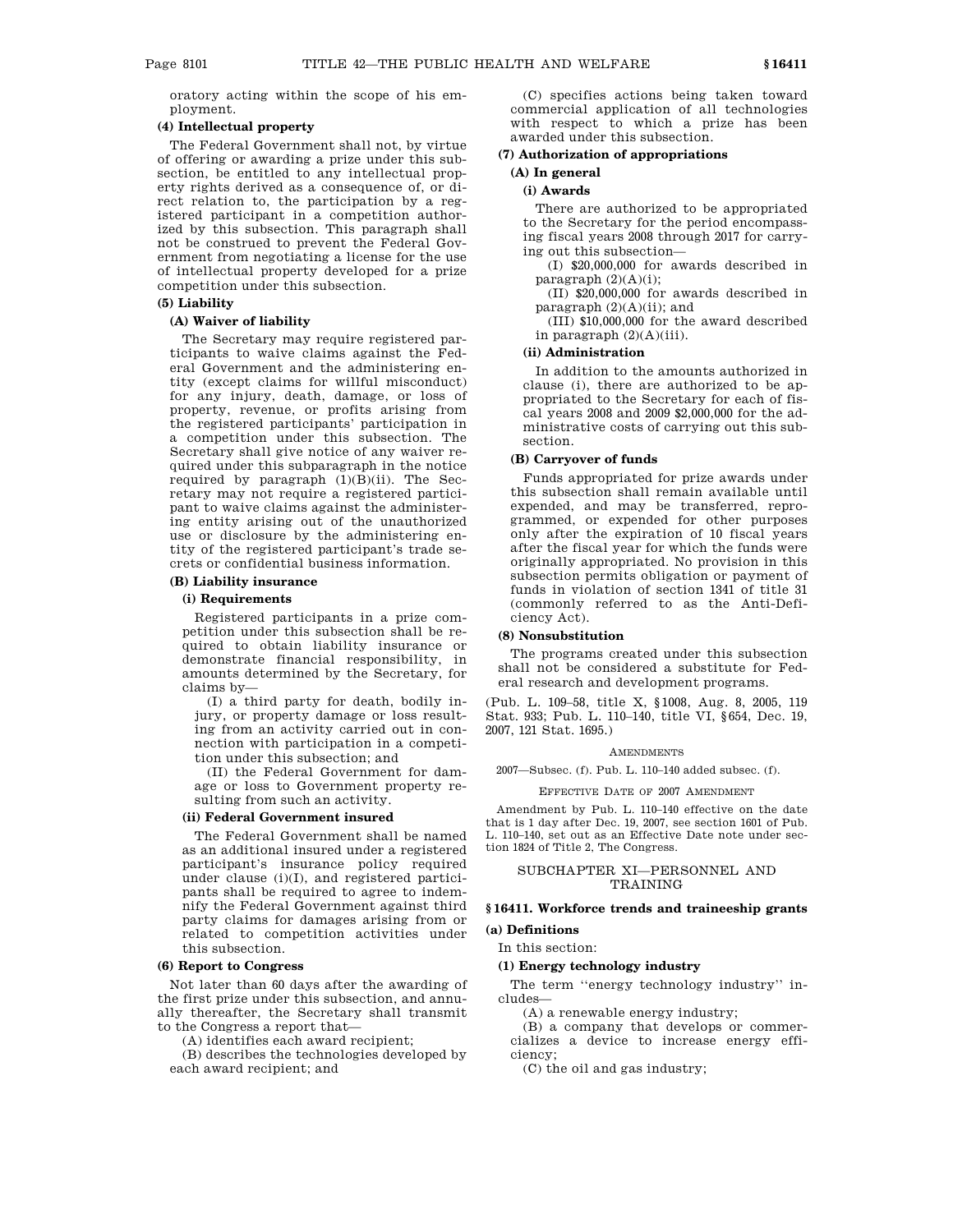(D) the nuclear power industry;

(E) the coal industry;

(F) the electric utility industry; and

(G) any other industrial sector, as the Secretary determines to be appropriate.

#### **(2) Skilled technical personnel**

The term ''skilled technical personnel'' means—

(A) journey- and apprentice-level workers who are enrolled in, or have completed, a federally-recognized or State-recognized apprenticeship program; and

(B) other skilled workers in energy technology industries, as determined by the Secretary.

# **(b) Workforce trends**

# **(1) Monitoring**

The Secretary, in consultation with, and using data collected by, the Secretary of Labor, shall monitor trends in the workforce of—

(A) skilled technical personnel that support energy technology industries; and

(B) electric power and transmission engineers.

#### **(2) Report on trends**

Not later than 1 year after August 8, 2005, the Secretary shall submit to Congress a report on current trends under paragraph (1), with recommendations (as appropriate) to meet the future labor requirements for the energy technology industries.

# **(3) Report on shortage**

As soon as practicable after the date on which the Secretary identifies or predicts a significant national shortage of skilled technical personnel in one or more energy technology industries, the Secretary shall submit to Congress a report describing the shortage.

# **(c) Traineeship grants for skilled technical personnel**

The Secretary, in consultation with the Secretary of Labor, may establish programs in the appropriate offices of the Department under which the Secretary provides grants to enhance training (including distance learning) for any workforce category for which a shortage is identified or predicted under subsection (b)(2).

# **(d) Authorization of appropriations**

There is authorized to be appropriated to carry out this section \$20,000,000 for each of fiscal years 2006 through 2008.

(Pub. L. 109–58, title XI, §1101, Aug. 8, 2005, 119 Stat. 937.)

# **§ 16412. Training guidelines for nonnuclear electric energy industry personnel**

# **(a) In general**

The Secretary of Labor, in consultation with the Secretary and in conjunction with the electric industry and recognized employee representatives, shall develop model personnel training guidelines to support the reliability and safety of the nonnuclear electric system.

#### **(b) Requirements**

The training guidelines under subsection (a) shall, at a minimum—

(1) include training requirements for workers engaged in the construction, operation, inspection, or maintenance of nonnuclear electric generation, transmission, or distribution systems, including requirements relating to— (A) competency;

(B) certification; and

(C) assessment, including—

(i) initial and continuous evaluation of workers;

(ii) recertification procedures; and

(iii) methods for examining or testing the qualification of an individual who performs a covered task; and

(2) consolidate training guidelines in existence on the date on which the guidelines under subsection (a) are developed relating to the construction, operation, maintenance, and inspection of nonnuclear electric generation, transmission, and distribution facilities, such as guidelines established by the National Electric Safety Code and other industry consensus standards.

(Pub. L. 109–58, title XI, §1103, Aug. 8, 2005, 119 Stat. 939.)

### **§ 16413. National Center for Energy Management and Building Technologies**

The Secretary shall support the ongoing activities of and explore opportunities for expansion of the National Center for Energy Management and Building Technologies to carry out research, education, and training activities to facilitate the improvement of energy efficiency, indoor environmental quality, and security of industrial, commercial, residential, and public buildings.

(Pub. L. 109–58, title XI, §1104, Aug. 8, 2005, 119 Stat. 939.)

# **§ 16414. National Power Plant Operations Technology and Educational Center**

# **(a) Establishment**

The Secretary shall support the establishment of a National Power Plant Operations Technology and Education Center (referred to in this section as the "Center"), to address the need for training and educating certified operators and technicians for the electric power industry.

#### **(b) Location of Center**

The Secretary shall support the establishment of the Center at an institution of higher education that has—

(1) expertise in providing degree programs in electric power generation, transmission, and distribution technologies;

(2) expertise in providing onsite and Internet-based training; and

(3) demonstrated responsiveness to workforce and training requirements in the electric power industry.

# **(c) Training and continuing education**

# **(1) In general**

The Center shall provide training and continuing education in electric power generation, transmission, and distribution technologies and operations.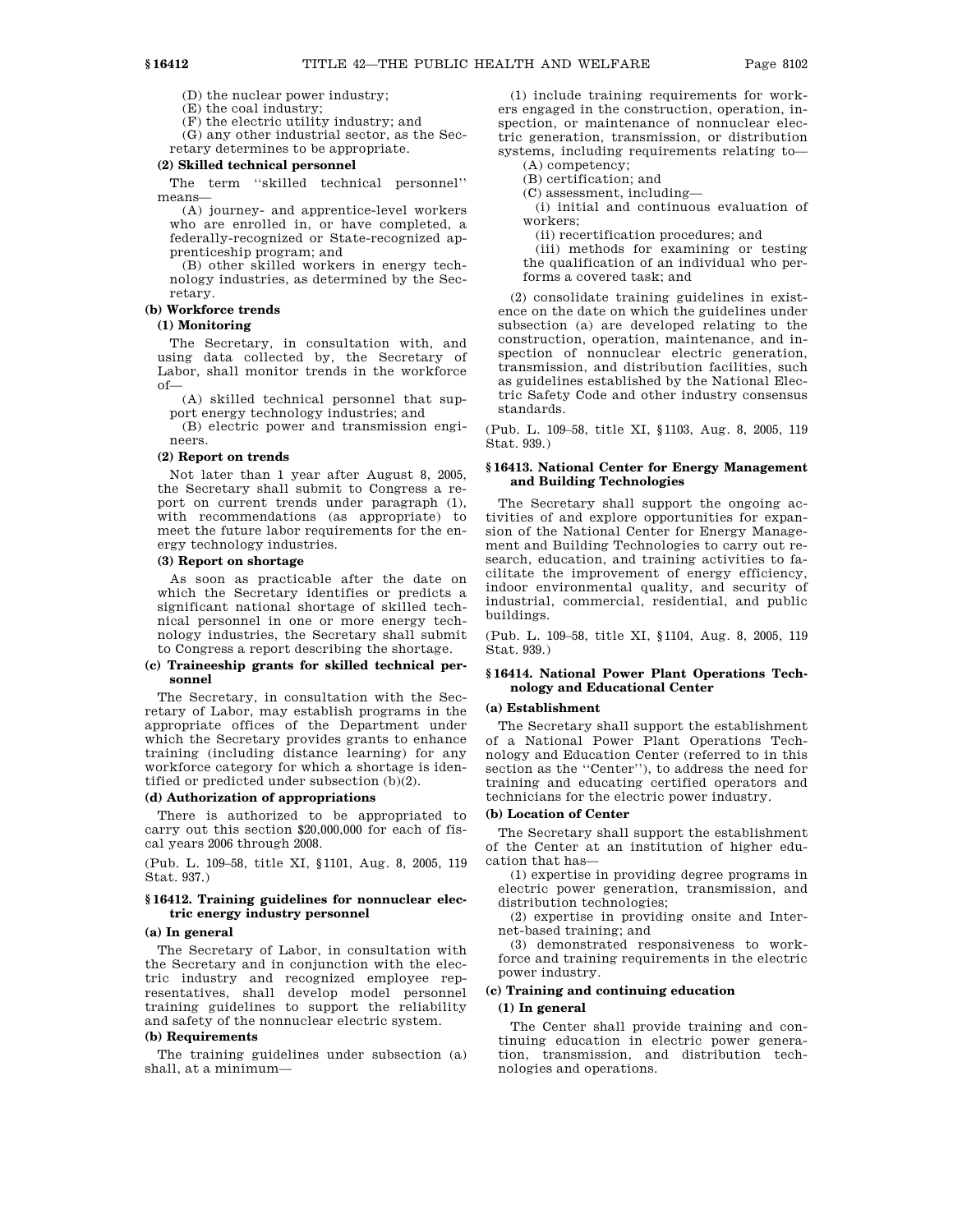# **(2) Location**

The Center shall carry out training and education activities under paragraph (1)— (A) at the Center; and

(B) through Internet-based information technologies that allow for learning at remote sites.

(Pub. L. 109–58, title XI, §1106, Aug. 8, 2005, 119 Stat. 940.)

## SUBCHAPTER XII—ELECTRICITY

# PART A—TRANSMISSION INFRASTRUCTURE MODERNIZATION

# **§ 16421. Third-party finance**

# **(a) Existing facilities**

The Secretary, acting through the Administrator of the Western Area Power Administration (hereinafter in this section referred to as ''WAPA''), or through the Administrator of the Southwestern Power Administration (hereinafter in this section referred to as ''SWPA''), or both, may design, develop, construct, operate, maintain, or own, or participate with other entities in designing, developing, constructing, operating, maintaining, or owning, an electric power transmission facility and related facilities (''Project'') needed to upgrade existing transmission facilities owned by SWPA or WAPA if the Secretary, in consultation with the applicable Administrator, determines that the proposed Project—

 $(1)(A)$  is located in a national interest electric transmission corridor designated under section 216(a) of the Federal Power Act [16 U.S.C. 824p(a)] and will reduce congestion of electric transmission in interstate commerce; or

(B) is necessary to accommodate an actual or projected increase in demand for electric transmission capacity;

(2) is consistent with—

(A) transmission needs identified, in a transmission expansion plan or otherwise, by the appropriate Transmission Organization (as defined in the Federal Power Act [16 U.S.C. 791a et seq.]), if any, or approved regional reliability organization; and

(B) efficient and reliable operation of the transmission grid; and

(3) would be operated in conformance with prudent utility practice.

## **(b) New facilities**

The Secretary, acting through WAPA or SWPA, or both, may design, develop, construct, operate, maintain, or own, or participate with other entities in designing, developing, constructing, operating, maintaining, or owning, a new electric power transmission facility and related facilities (''Project'') located within any State in which WAPA or SWPA operates if the Secretary, in consultation with the applicable Administrator, determines that the proposed Project—

(1)(A) is located in an area designated under section 216(a) of the Federal Power Act [16 U.S.C. 824p(a)] and will reduce congestion of electric transmission in interstate commerce; or

(B) is necessary to accommodate an actual or projected increase in demand for electric transmission capacity;

(2) is consistent with—

(A) transmission needs identified, in a transmission expansion plan or otherwise, by the appropriate Transmission Organization (as defined in the Federal Power Act [16 U.S.C. 791a et seq.]) if any, or approved regional reliability organization; and

(B) efficient and reliable operation of the transmission grid;

(3) will be operated in conformance with prudent utility practice;

(4) will be operated by, or in conformance with the rules of, the appropriate (A) Transmission Organization, if any, or (B) if such an organization does not exist, regional reliability organization; and

(5) will not duplicate the functions of existing transmission facilities or proposed facilities which are the subject of ongoing or approved siting and related permitting proceedings.

# **(c) Other funds**

# **(1) In general**

In carrying out a Project under subsection (a) or (b), the Secretary may accept and use funds contributed by another entity for the purpose of carrying out the Project.

# **(2) Availability**

The contributed funds shall be available for expenditure for the purpose of carrying out the Project—

(A) without fiscal year limitation; and

(B) as if the funds had been appropriated specifically for that Project.

#### **(3) Allocation of costs**

In carrying out a Project under subsection (a) or (b), any costs of the Project not paid for by contributions from another entity shall be collected through rates charged to customers using the new transmission capability provided by the Project and allocated equitably among these project beneficiaries using the new transmission capability.

#### **(d) Relationship to other laws**

Nothing in this section affects any requirement of—

(1) any Federal environmental law, including the National Environmental Policy Act of 1969 (42 U.S.C. 4321 et seq.);

(2) any Federal or State law relating to the siting of energy facilities; or

(3) any existing authorizing statutes.

#### **(e) Savings clause**

Nothing in this section shall constrain or restrict an Administrator in the utilization of other authority delegated to the Administrator of WAPA or SWPA.

#### **(f) Secretarial determinations**

Any determination made pursuant to sub $sections<sup>1</sup>$  (a) or (b) shall be based on findings by the Secretary using the best available data.

<sup>1</sup>So in original. Probably should be ''subsection''.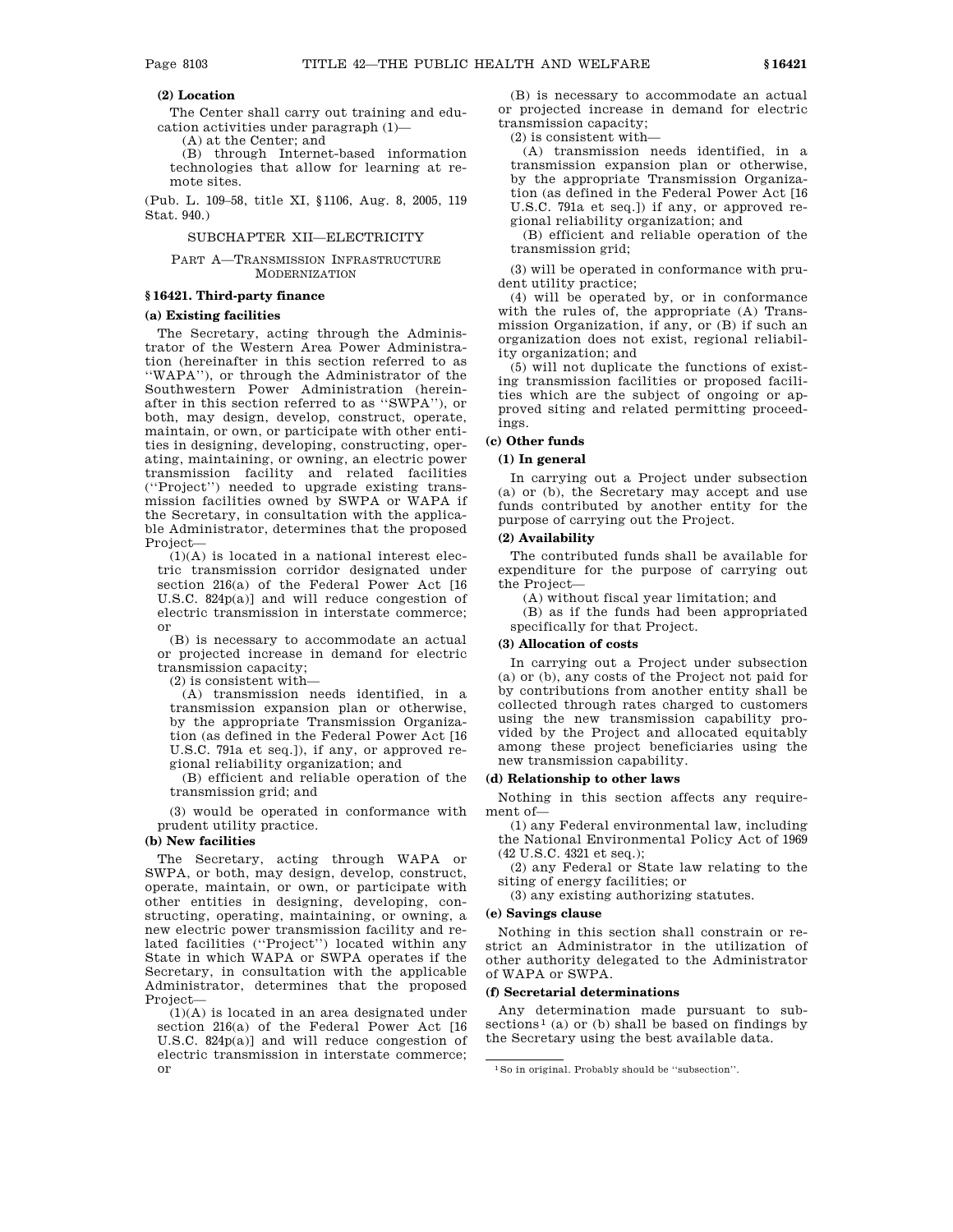# **(g) Maximum funding amount**

The Secretary shall not accept and use more than  $$100,000,000$  under subsection (c)(1) for the period encompassing fiscal years 2006 through 2015.

(Pub. L. 109–58, title XII, §1222, Aug. 8, 2005, 119 Stat. 952.)

#### REFERENCES IN TEXT

The Federal Power Act, referred to in subsecs.  $(a)(2)(A)$  and  $(b)(2)(A)$ , is act June 10, 1920, ch. 285, 41 Stat. 1063, as amended, which is classified generally to chapter 12 (§791a et seq.) of Title 16, Conservation. For complete classification of this Act to the Code, see section 791a of Title 16 and Tables.

The National Environmental Policy Act of 1969, referred to in subsec. (d)(1), is Pub. L. 91–190, Jan. 1, 1970, 83 Stat. 852, as amended, which is classified generally to chapter 55 (§4321 et seq.) of this title. For complete classification of this Act to the Code, see Short Title note set out under section 4321 of this title and Tables.

#### SHORT TITLE

For short title of title XII of Pub. L. 109–58, which enacted this subchapter, as the ''Electricity Modernization Act of 2005'', see section 1201 of Pub. L. 109–58, set out as a note under section 15801 of this title.

# **§ 16421a. Western Area Power Administration borrowing authority**

### **(a) Definitions**

In this section:

# **(1) Administrator**

The term ''Administrator'' means the Administrator of the Western Area Power Administration.

#### **(2) Secretary**

The term ''Secretary'' means the Secretary of the Treasury.

#### **(b) Authority**

#### **(1) In general**

Notwithstanding any other provision of law, subject to paragraphs (2) through (5)—

(A) the Western Area Power Administration may borrow funds from the Treasury; and

(B) the Secretary shall, without further appropriation and without fiscal year limitation, loan to the Western Area Power Administration, on such terms as may be fixed by the Administrator and the Secretary, such sums (not to exceed, in the aggregate (including deferred interest), \$3,250,000,000 in outstanding repayable balances at any one time) as, in the judgment of the Administrator, are from time to time required for the purpose of—

(i) constructing, financing, facilitating, planning, operating, maintaining, or studying construction of new or upgraded electric power transmission lines and related facilities with at least one terminus within the area served by the Western Area Power Administration; and

(ii) delivering or facilitating the delivery of power generated by renewable energy resources constructed or reasonably expected to be constructed after February 17, 2009.

# **(2) Interest**

The rate of interest to be charged in connection with any loan made pursuant to this subsection shall be fixed by the Secretary, taking into consideration market yields on outstanding marketable obligations of the United States of comparable maturities as of the date of the loan.

# **(3) Refinancing**

The Western Area Power Administration may refinance loans taken pursuant to this section within the Treasury.

# **(4) Participation**

The Administrator may permit other entities to participate in the financing, construction and ownership projects financed under this section.

# **(5) Congressional review of disbursement**

Effective upon February 17, 2009, the Administrator shall have the authority to have utilized \$1,750,000,000 at any one time. If the Administrator seeks to borrow funds above \$1,750,000,000, the funds will be disbursed unless there is enacted, within 90 calendar days of the first such request, a joint resolution that rescinds the remainder of the balance of the borrowing authority provided in this section.

# **(c) Transmission line and related facility projects**

# **(1) In general**

For repayment purposes, each transmission line and related facility project in which the Western Area Power Administration participates pursuant to this section shall be treated as separate and distinct from—

(A) each other such project; and

(B) all other Western Area Power Administration power and transmission facilities.

#### **(2) Proceeds**

The Western Area Power Administration shall apply the proceeds from the use of the transmission capacity from an individual project under this section to the repayment of the principal and interest of the loan from the Treasury attributable to that project, after reserving such funds as the Western Area Power Administration determines are necessary—

(A) to pay for any ancillary services that are provided; and

(B) to meet the costs of operating and maintaining the new project from which the revenues are derived.

# **(3) Source of revenue**

Revenue from the use of projects under this section shall be the only source of revenue for—

(A) repayment of the associated loan for the project; and

(B) payment of expenses for ancillary services and operation and maintenance.

# **(4) Limitation on authority**

Nothing in this section confers on the Administrator any additional authority or obligation to provide ancillary services to users of transmission facilities developed under this section.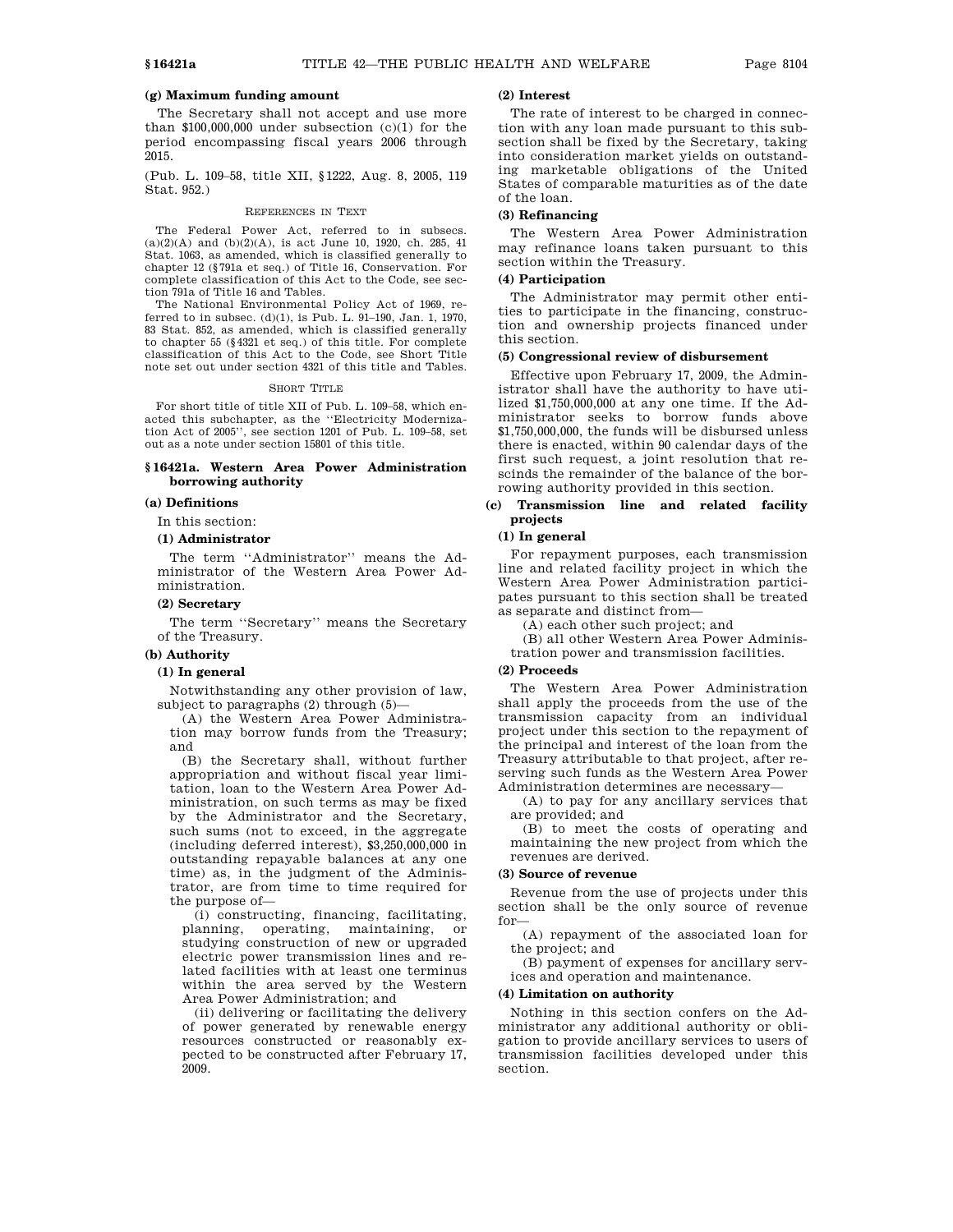# **(5) Treatment of certain revenues**

Revenue from ancillary services provided by existing Federal power systems to users of transmission projects funded pursuant to this section shall be treated as revenue to the existing power system that provided the ancillary services.

#### **(d) Certification**

#### **(1) In general**

For each project in which the Western Area Power Administration participates pursuant to this section, the Administrator shall certify, prior to committing funds for any such project, that—

(A) the project is in the public interest;

(B) the project will not adversely impact system reliability or operations, or other statutory obligations; and

(C) it is reasonable to expect that the proceeds from the project shall be adequate to make repayment of the loan.

# **(2) Forgiveness of balances**

#### **(A) In general**

If, at the end of the useful life of a project, there is a remaining balance owed to the Treasury under this section, the balance shall be forgiven.

#### **(B) Unconstructed projects**

Funds expended to study projects that are considered pursuant to this section but that are not constructed shall be forgiven.

#### **(C) Notification**

The Administrator shall notify the Secretary of such amounts as are to be forgiven under this paragraph.

# **(e) Public processes**

# **(1) Policies and practices**

Prior to requesting any loans under this section, the Administrator shall use a public process to develop practices and policies that implement the authority granted by this section.

#### **(2) Requests for interest**

In the course of selecting potential projects to be funded under this section, the Administrator shall seek Requests For Interest from entities interested in identifying potential projects through one or more notices published in the Federal Register.

(Pub. L. 98–381, title III, §301, as added Pub. L. 111–5, div. A, title IV, §402, Feb. 17, 2009, 123 Stat. 141.)

#### CODIFICATION

Section was enacted as part of the Hoover Power Plant Act of 1984, and not as part of the Electricity Modernization Act of 2005, which comprises this subchapter, or the Energy Policy Act of 2005, which comprises this chapter.

# **§ 16422. Advanced transmission technologies**

#### **(a) Definition of advanced transmission technology**

In this section, the term ''advanced transmission technology'' means a technology that increases the capacity, efficiency, or reliability of an existing or new transmission facility, including—

(1) high-temperature lines (including superconducting cables);

(2) underground cables;

(3) advanced conductor technology (including advanced composite conductors, high-temperature low-sag conductors, and fiber optic temperature sensing conductors);

(4) high-capacity ceramic electric wire, connectors, and insulators;

(5) optimized transmission line configurations (including multiple phased transmission lines);

(6) modular equipment;

(7) wireless power transmission;

(8) ultra-high voltage lines;

(9) high-voltage DC technology;

(10) flexible AC transmission systems;

(11) energy storage devices (including pumped hydro, compressed air, super $conducting$ flywheels, and batteries);

(12) controllable load;

(13) distributed generation (including PV, fuel cells, and microturbines);

(14) enhanced power device monitoring;

(15) direct system state sensors;

(16) fiber optic technologies;

(17) power electronics and related software (including real time monitoring and analytical software);

(18) mobile transformers and mobile substations; and

(19) any other technologies the Commission considers appropriate.

#### **(b) Authority**

In carrying out the Federal Power Act (16 U.S.C. 791a et seq.) and the Public Utility Regulatory Policies Act of 1978 (16 U.S.C. 2601 et seq.), the Commission shall encourage, as appropriate, the deployment of advanced transmission technologies.

(Pub. L. 109–58, title XII, §1223, Aug. 8, 2005, 119 Stat. 953.)

#### REFERENCES IN TEXT

The Federal Power Act, referred to in subsec. (b), is act June 10, 1920, ch. 285, 41 Stat. 1063, as amended, which is classified generally to chapter 12 (§791a et seq.) of Title 16, Conservation. For complete classification of this Act to the Code, see section 791a of Title 16 and Tables.

The Public Utility Regulatory Policies Act of 1978, referred to in subsec. (b), is Pub. L. 95–617, Nov. 9, 1978, 92 Stat. 3117, as amended. For complete classification of this Act to the Code, see Short Title note set out under section 2601 of Title 16, Conservation, and Tables.

#### **§ 16423. Advanced Power System Technology Incentive Program**

# **(a) Program**

The Secretary is authorized to establish an Advanced Power System Technology Incentive Program to support the deployment of certain advanced power system technologies and to improve and protect certain critical governmental, industrial, and commercial processes. Funds provided under this section shall be used by the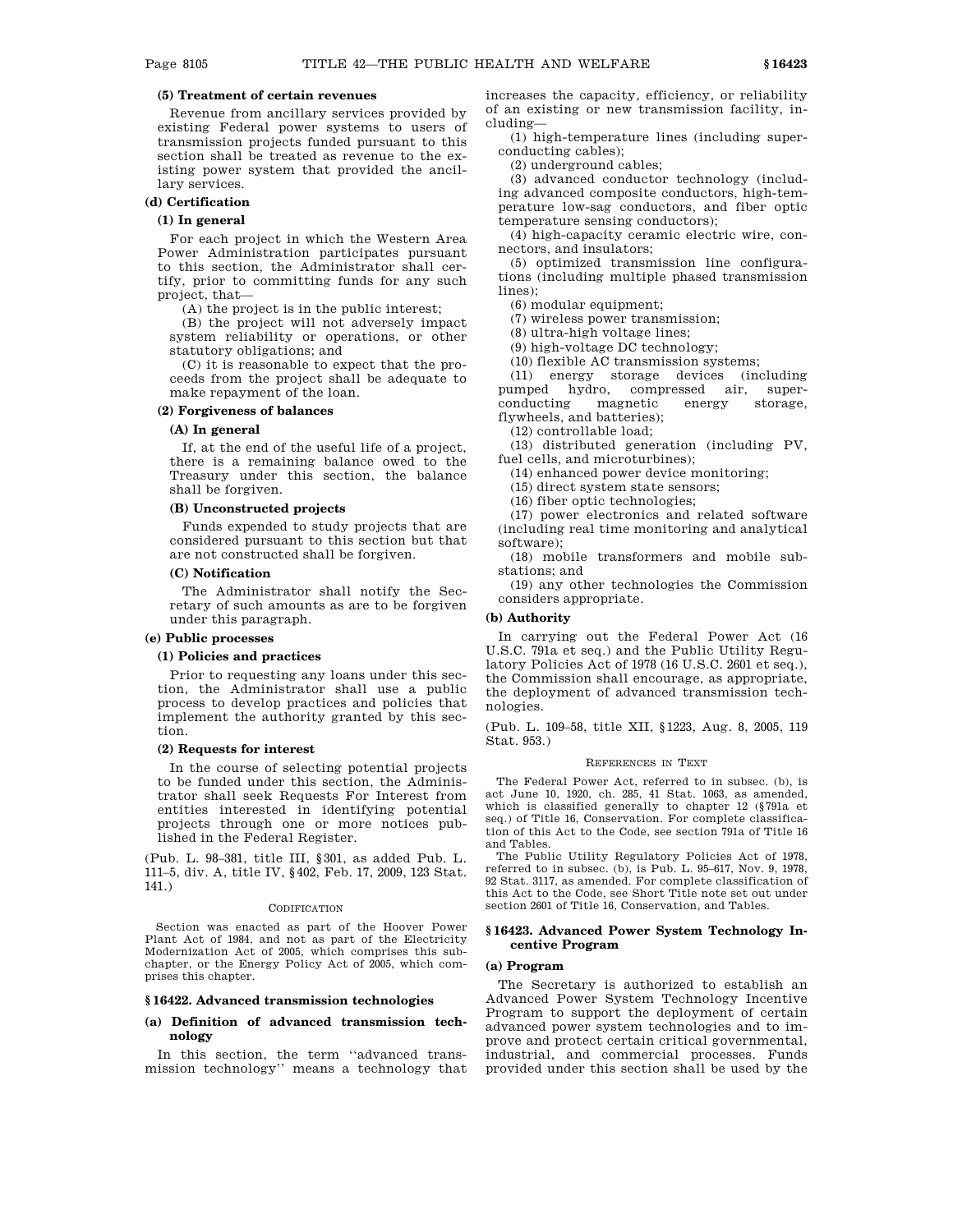Secretary to make incentive payments to eligible owners or operators of advanced power system technologies to increase power generation through enhanced operational, economic, and environmental performance. Payments under this section may only be made upon receipt by the Secretary of an incentive payment application establishing an applicant as either—

(1) a qualifying advanced power system technology facility; or

(2) a qualifying security and assured power facility.

#### **(b) Incentives**

Subject to availability of funds, a payment of 1.8 cents per kilowatt-hour shall be paid to the owner or operator of a qualifying advanced power system technology facility under this section for electricity generated at such facility. An additional 0.7 cents per kilowatt-hour shall be paid to the owner or operator of a qualifying security and assured power facility for electricity generated at such facility. Any facility qualifying under this section shall be eligible for an incentive payment for up to, but not more than, the first 10,000,000 kilowatt-hours produced in any fiscal year.

# **(c) Eligibility**

For purposes of this section:

## **(1) Qualifying advanced power system technology facility**

The term ''qualifying advanced power system technology facility'' means a facility using an advanced fuel cell, turbine, or hybrid power system or power storage system to generate or store electric energy.

## **(2) Qualifying security and assured power facility**

The term ''qualifying security and assured power facility'' means a qualifying advanced power system technology facility determined by the Secretary, in consultation with the Secretary of Homeland Security, to be in critical need of secure, reliable, rapidly available, high-quality power for critical governmental, industrial, or commercial applications.

#### **(d) Authorization**

There are authorized to be appropriated to the Secretary for the purposes of this section, \$10,000,000 for each of the fiscal years 2006 through 2012.

(Pub. L. 109–58, title XII, §1224, Aug. 8, 2005, 119 Stat. 954.)

## PART B—TRANSMISSION OPERATION IMPROVEMENTS

## **§ 16431. Federal utility participation in transmission organizations**

# **(a) Definitions**

In this section:

# **(1) Appropriate Federal regulatory authority**

The term ''appropriate Federal regulatory authority'' means—

(A) in the case of a Federal power marketing agency, the Secretary, except that the Secretary may designate the Administrator of a Federal power marketing agency to act as the appropriate Federal regulatory authority with respect to the transmission system of the Federal power marketing agency; and

(B) in the case of the Tennessee Valley Authority, the Board of Directors of the Tennessee Valley Authority.

#### **(2) Federal power marketing agency**

The term ''Federal power marketing agency'' has the meaning given the term in section 796 of title 16.

#### **(3) Federal utility**

The term ''Federal utility'' means—

(A) a Federal power marketing agency; or

(B) the Tennessee Valley Authority.

# **(4) Transmission Organization**

The term ''Transmission Organization'' has the meaning given the term in section 796 of title 16.

#### **(5) Transmission system**

The term ''transmission system'' means an electric transmission facility owned, leased, or contracted for by the United States and operated by a Federal utility.

# **(b) Transfer**

The appropriate Federal regulatory authority may enter into a contract, agreement, or other arrangement transferring control and use of all or part of the transmission system of a Federal utility to a Transmission Organization.

# **(c) Contents**

The contract, agreement, or arrangement shall include—

(1) performance standards for operation and use of the transmission system that the head of the Federal utility determines are necessary or appropriate, including standards that ensure—

(A) recovery of all of the costs and expenses of the Federal utility related to the transmission facilities that are the subject of the contract, agreement, or other arrangement;

(B) consistency with existing contracts and third-party financing arrangements; and (C) consistency with the statutory authorities, obligations, and limitations of the Federal utility;

(2) provisions for monitoring and oversight by the Federal utility of the Transmission Organization's terms and conditions of the contract, agreement, or other arrangement, including a provision for the resolution of disputes through arbitration or other means with the Transmission Organization or with other participants, notwithstanding the obligations and limitations of any other law regarding arbitration; and

(3) a provision that allows the Federal utility to withdraw from the Transmission Organization and terminate the contract, agreement, or other arrangement in accordance with its terms.

# **(d) Commission**

Neither this section, actions taken pursuant to this section, nor any other transaction of a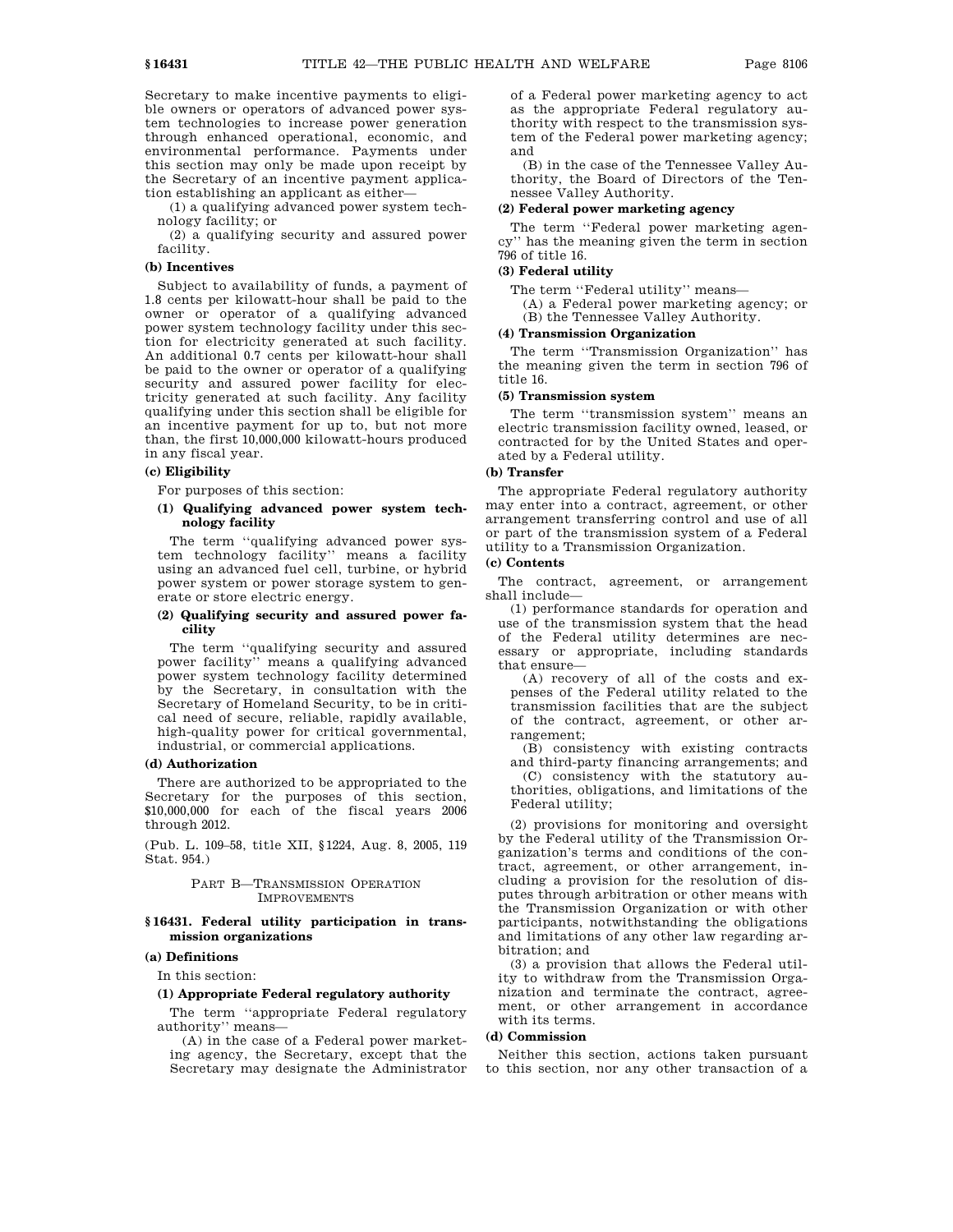Federal utility participating in a Transmission Organization shall confer on the Commission jurisdiction or authority over—

(1) the electric generation assets, electric capacity, or energy of the Federal utility that the Federal utility is authorized by law to market; or

(2) the power sales activities of the Federal utility.

# **(e) Existing statutory and other obligations**

#### **(1) System operation requirements**

No statutory provision requiring or authorizing a Federal utility to transmit electric power or to construct, operate, or maintain the transmission system of the Federal utility prohibits a transfer of control and use of the transmission system pursuant to, and subject to, the requirements of this section.

## **(2) Other obligations**

This subsection does not—

(A) suspend, or exempt any Federal utility from, any provision of Federal law in effect on August 8, 2005, including any requirement or direction relating to the use of the transmission system of the Federal utility, environmental protection, fish and wildlife protection, flood control, navigation, water delivery, or recreation; or

(B) authorize abrogation of any contract or treaty obligation.

(Pub. L. 109–58, title XII, §1232, Aug. 8, 2005, 119 Stat. 956.)

## CODIFICATION

Section is comprised of section 1232 of Pub. L. 109–58. Subsec. (e)(3) of section 1232 of Pub. L. 109–58 repealed section 824n of Title 16, Conservation.

### **§ 16432. Study on the benefits of economic dispatch**

# **(a) Study**

The Secretary, in coordination and consultation with the States, shall conduct a study on—

(1) the procedures currently used by electric utilities to perform economic dispatch;

(2) identifying possible revisions to those procedures to improve the ability of nonutility generation resources to offer their output for sale for the purpose of inclusion in economic dispatch; and

(3) the potential benefits to residential, commercial, and industrial electricity consumers nationally and in each State if economic dispatch procedures were revised to improve the ability of nonutility generation resources to offer their output for inclusion in economic dispatch.

#### **(b) Definition**

The term ''economic dispatch'' when used in this section means the operation of generation facilities to produce energy at the lowest cost to reliably serve consumers, recognizing any operational limits of generation and transmission facilities.

#### **(c) Report to Congress and the States**

Not later than 90 days after August 8, 2005, and on a yearly basis following, the Secretary shall submit a report to Congress and the States on the results of the study conducted under subsection (a), including recommendations to Congress and the States for any suggested legislative or regulatory changes.

(Pub. L. 109–58, title XII, §1234, Aug. 8, 2005, 119 Stat. 960.)

#### PART C—TRANSMISSION RATE REFORM

# **§ 16441. Funding new interconnection and transmission upgrades**

The Commission may approve a participant funding plan that allocates costs related to transmission upgrades or new generator interconnection, without regard to whether an applicant is a member of a Commission-approved Transmission Organization, if the plan results in rates that—

(1) are just and reasonable;

(2) are not unduly discriminatory or preferential; and

(3) are otherwise consistent with sections 824d and 824e of title 16.

(Pub. L. 109–58, title XII, §1242, Aug. 8, 2005, 119 Stat. 962.)

PART D—REPEAL OF PUBLIC UTILITY HOLDING COMPANY ACT OF 1935

# **§ 16451. Definitions**

For purposes of this part:

# **(1) Affiliate**

The term ''affiliate'' of a company means any company, 5 percent or more of the outstanding voting securities of which are owned, controlled, or held with power to vote, directly or indirectly, by such company.

# **(2) Associate company**

The term "associate company" of a company means any company in the same holding company system with such company.

# **(3) Commission**

The term ''Commission'' means the Federal Energy Regulatory Commission.

## **(4) Company**

The term "company" means a corporation, partnership, association, joint stock company, business trust, or any organized group of persons, whether incorporated or not, or a receiver, trustee, or other liquidating agent of any of the foregoing.

#### **(5) Electric utility company**

The term ''electric utility company'' means any company that owns or operates facilities used for the generation, transmission, or distribution of electric energy for sale.

# **(6) Exempt wholesale generator and foreign utility company**

The terms ''exempt wholesale generator'' and ''foreign utility company'' have the same meanings as in sections 79z–5a and 79z–5b of title 15, as those sections existed on the day before the effective date of this part.

## **(7) Gas utility company**

The term "gas utility company" means any company that owns or operates facilities used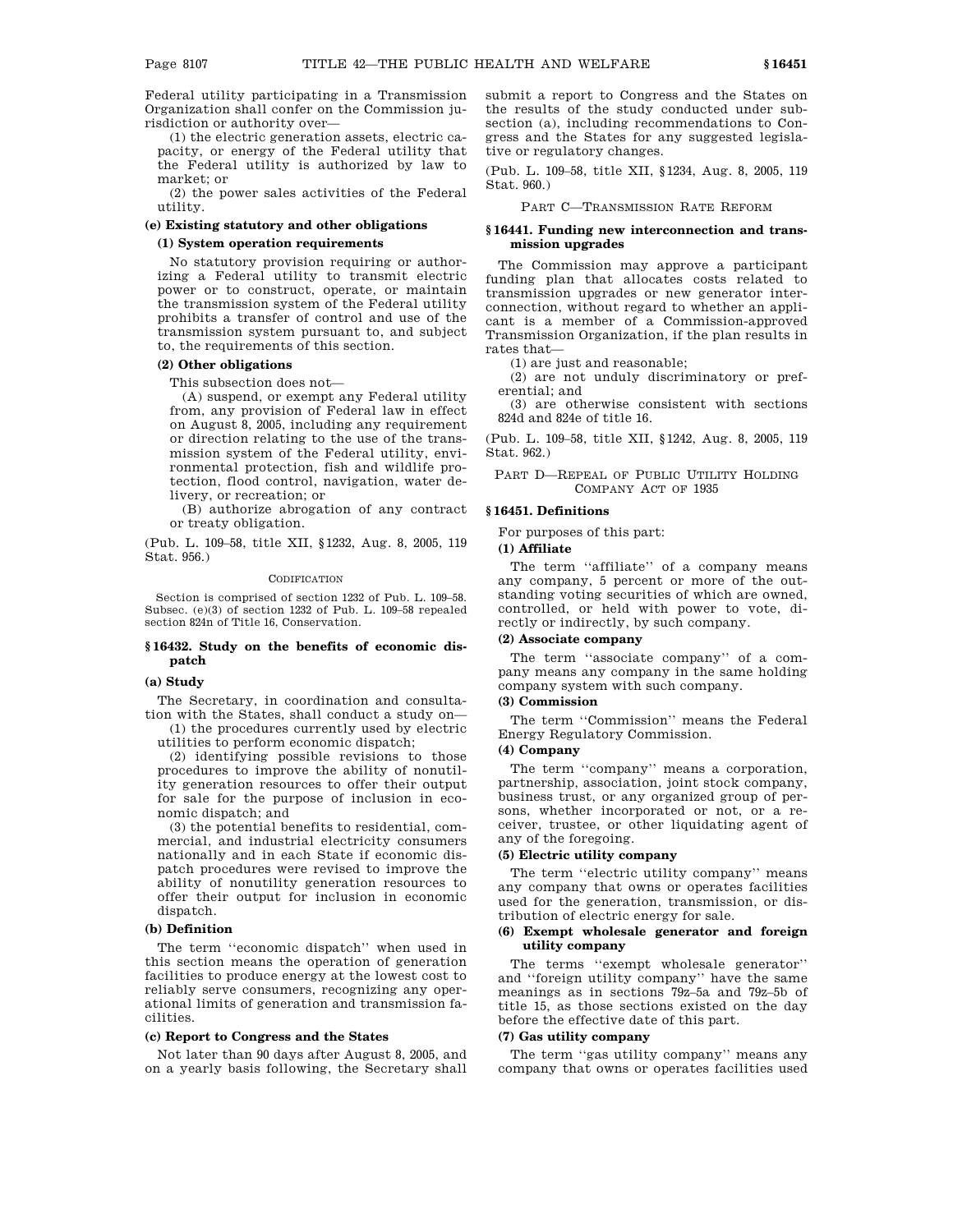for distribution at retail (other than the distribution only in enclosed portable containers or distribution to tenants or employees of the company operating such facilities for their own use and not for resale) of natural or manufactured gas for heat, light, or power.

# **(8) Holding company**

# **(A) In general**

The term ''holding company'' means—

(i) any company that directly or indirectly owns, controls, or holds, with power to vote, 10 percent or more of the outstanding voting securities of a public-utility company or of a holding company of any public-utility company; and

(ii) any person, determined by the Commission, after notice and opportunity for hearing, to exercise directly or indirectly (either alone or pursuant to an arrangement or understanding with one or more persons) such a controlling influence over the management or policies of any publicutility company or holding company as to make it necessary or appropriate for the rate protection of utility customers with respect to rates that such person be subject to the obligations, duties, and liabilities imposed by this part upon holding companies.

# **(B) Exclusions**

The term ''holding company'' shall not include—

(i) a bank, savings association, or trust company, or their operating subsidiaries that own, control, or hold, with the power to vote, public utility or public utility holding company securities so long as the securities are—

(I) held as collateral for a loan;

(II) held in the ordinary course of business as a fiduciary; or

(III) acquired solely for purposes of liquidation and in connection with a loan previously contracted for and owned beneficially for a period of not more than two years; or

(ii) a broker or dealer that owns, controls, or holds with the power to vote public utility or public utility holding company securities so long as the securities are—

(I) not beneficially owned by the broker or dealer and are subject to any voting instructions which may be given by customers or their assigns; or

(II) acquired within 12 months in the ordinary course of business as a broker, dealer, or underwriter with the bona fide intention of effecting distribution of the specific securities so acquired.

#### **(9) Holding company system**

The term ''holding company system'' means a holding company, together with its subsidiary companies.

#### **(10) Jurisdictional rates**

The term ''jurisdictional rates'' means rates accepted or established by the Commission for the transmission of electric energy in interstate commerce, the sale of electric energy at wholesale in interstate commerce, the transportation of natural gas in interstate commerce, and the sale in interstate commerce of natural gas for resale for ultimate public consumption for domestic, commercial, industrial, or any other use.

# **(11) Natural gas company**

The term ''natural gas company'' means a person engaged in the transportation of natural gas in interstate commerce or the sale of such gas in interstate commerce for resale.

# **(12) Person**

The term ''person'' means an individual or company.

# **(13) Public utility**

The term ''public utility'' means any person who owns or operates facilities used for transmission of electric energy in interstate commerce or sales of electric energy at wholesale in interstate commerce.

#### **(14) Public-utility company**

The term ''public-utility company'' means an electric utility company or a gas utility company.

# **(15) State commission**

The term ''State commission'' means any commission, board, agency, or officer, by whatever name designated, of a State, municipality, or other political subdivision of a State that, under the laws of such State, has jurisdiction to regulate public utility companies.

#### **(16) Subsidiary company**

The term ''subsidiary company'' of a holding company means—

(A) any company, 10 percent or more of the outstanding voting securities of which are directly or indirectly owned, controlled, or held with power to vote, by such holding company; and

(B) any person, the management or policies of which the Commission, after notice and opportunity for hearing, determines to be subject to a controlling influence, directly or indirectly, by such holding company (either alone or pursuant to an arrangement or understanding with one or more other persons) so as to make it necessary for the rate protection of utility customers with respect to rates that such person be subject to the obligations, duties, and liabilities imposed by this part upon subsidiary companies of holding companies.

# **(17) Voting security**

The term ''voting security'' means any security presently entitling the owner or holder thereof to vote in the direction or management of the affairs of a company.

(Pub. L. 109–58, title XII, §1262, Aug. 8, 2005, 119 Stat. 972.)

#### REFERENCES IN TEXT

This part, referred to in text, was in the original ''this subtitle'', meaning subtitle F (§§1261–1277) of title XII of Pub. L. 109–58, Aug. 8, 2005, 119 Stat. 972, which enacted this part, amended sections 824 and 824m of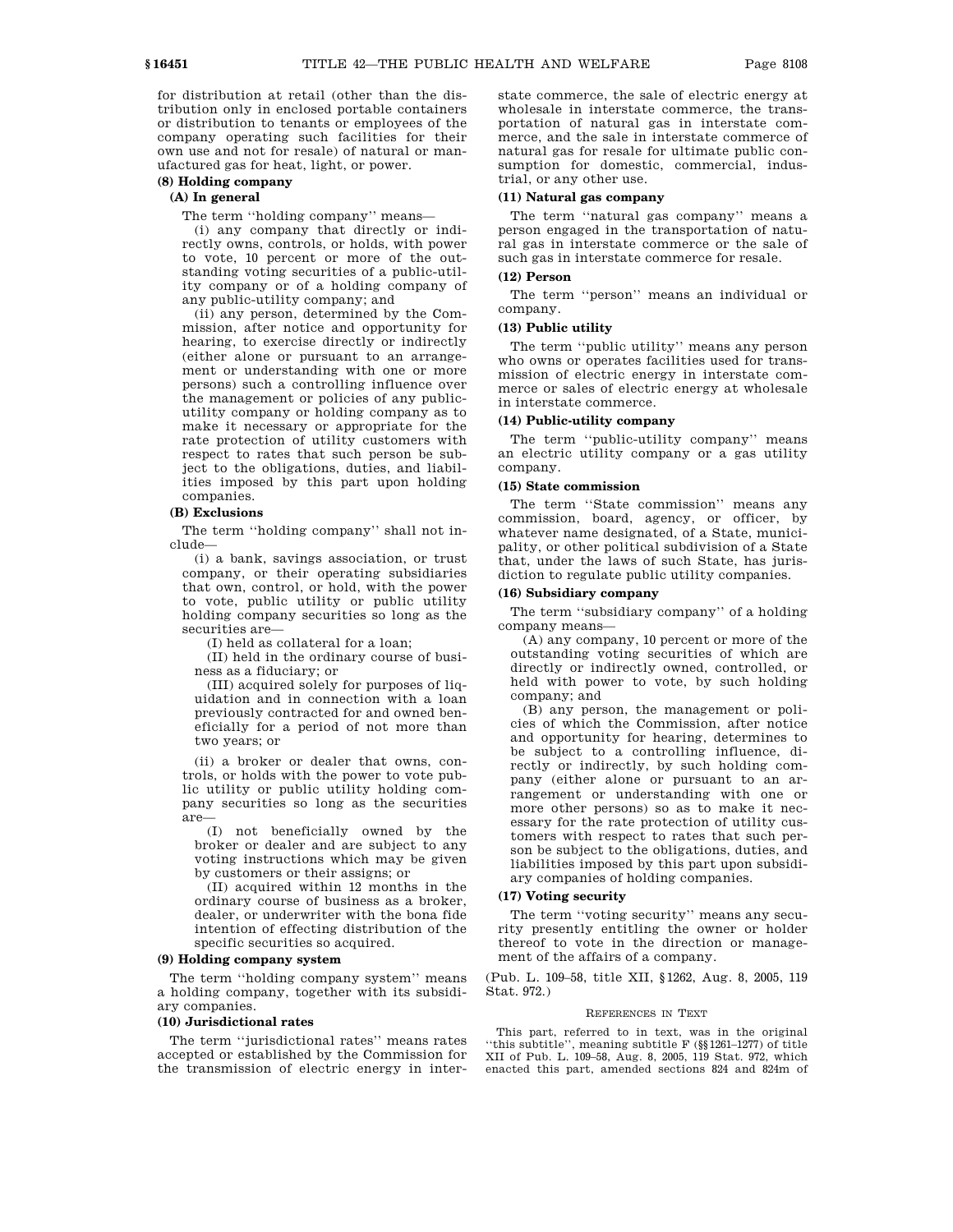Title 16, Conservation, repealed chapter 2C (§79 et seq.) of Title 15, Commerce and Trade, and section 825q of Title 16, and enacted provisions set out as notes under this section and section 15801 of this title. For complete classification of subtitle F to the Code, see Short Title note set out under section 15801 of this title and Tables.

For the effective date of this part, referred to in par. (6), see Effective Date note set out below.

#### EFFECTIVE DATE

Pub. L. 109–58, title XII, §1274, Aug. 8, 2005, 119 Stat. 977, provided that:

''(a) IN GENERAL.—Except for section 1272 [42 U.S.C. 16460] (relating to implementation), this subtitle [subtitle F (§§1261 to 1277) of title XII of Pub. L. 109–58, enacting this part, amending sections 824 and 824m of Title 16, Conservation, repealing chapter 2C (§79 et seq.) of Title 15, Commerce and Trade, and section 825q of Title 16, and enacting provisions set out as a note under section 15801 of this title] shall take effect 6 months after the date of enactment of this subtitle [Aug. 8, 2005].

''(b) COMPLIANCE WITH CERTAIN RULES.—If the [Federal Energy Regulatory] Commission approves and makes effective any final rulemaking modifying the standards of conduct governing entities that own, operate, or control facilities for transmission of electricity in interstate commerce or transportation of natural gas in interstate commerce prior to the effective date of this subtitle, any action taken by a public-utility company or utility holding company to comply with the requirements of such rulemaking shall not subject such public-utility company or utility holding company to any regulatory requirement applicable to a holding company under the Public Utility Holding Company Act of 1935 (15 U.S.C. 79 et seq.).''

#### SHORT TITLE

For short title of subtitle F of title XII of Pub. L. 109–58, which enacted this part, as the ''Public Utility Holding Company Act of 2005'', see section 1261 of Pub. L. 109–58, set out as a note under section 15801 of this title.

#### **§ 16452. Federal access to books and records**

#### **(a) In general**

Each holding company and each associate company thereof shall maintain, and shall make available to the Commission, such books, accounts, memoranda, and other records as the Commission determines are relevant to costs incurred by a public utility or natural gas company that is an associate company of such holding company and necessary or appropriate for the protection of utility customers with respect to jurisdictional rates.

#### **(b) Affiliate companies**

Each affiliate of a holding company or of any subsidiary company of a holding company shall maintain, and shall make available to the Commission, such books, accounts, memoranda, and other records with respect to any transaction with another affiliate, as the Commission determines are relevant to costs incurred by a public utility or natural gas company that is an associate company of such holding company and necessary or appropriate for the protection of utility customers with respect to jurisdictional rates.

#### **(c) Holding company systems**

The Commission may examine the books, accounts, memoranda, and other records of any company in a holding company system, or any affiliate thereof, as the Commission determines are relevant to costs incurred by a public utility or natural gas company within such holding company system and necessary or appropriate for the protection of utility customers with respect to jurisdictional rates.

# **(d) Confidentiality**

No member, officer, or employee of the Commission shall divulge any fact or information that may come to his or her knowledge during the course of examination of books, accounts, memoranda, or other records as provided in this section, except as may be directed by the Commission or by a court of competent jurisdiction.

(Pub. L. 109–58, title XII, §1264, Aug. 8, 2005, 119 Stat. 974.)

# **§ 16453. State access to books and records**

#### **(a) In general**

Upon the written request of a State commission having jurisdiction to regulate a publicutility company in a holding company system, the holding company or any associate company or affiliate thereof, other than such public-utility company, wherever located, shall produce for inspection books, accounts, memoranda, and other records that—

(1) have been identified in reasonable detail in a proceeding before the State commission;

(2) the State commission determines are relevant to costs incurred by such public-utility company; and

(3) are necessary for the effective discharge of the responsibilities of the State commission with respect to such proceeding.

# **(b) Limitation**

Subsection (a) does not apply to any person that is a holding company solely by reason of ownership of one or more qualifying facilities under the Public Utility Regulatory Policies Act of 1978 (16 U.S.C. 2601 et seq.).

#### **(c) Confidentiality of information**

The production of books, accounts, memoranda, and other records under subsection (a) shall be subject to such terms and conditions as may be necessary and appropriate to safeguard against unwarranted disclosure to the public of any trade secrets or sensitive commercial information.

# **(d) Effect on State law**

Nothing in this section shall preempt applicable State law concerning the provision of books, accounts, memoranda, and other records, or in any way limit the rights of any State to obtain books, accounts, memoranda, and other records under any other Federal law, contract, or otherwise.

#### **(e) Court jurisdiction**

Any United States district court located in the State in which the State commission referred to in subsection (a) is located shall have jurisdiction to enforce compliance with this section.

(Pub. L. 109–58, title XII, §1265, Aug. 8, 2005, 119 Stat. 975.)

#### REFERENCES IN TEXT

The Public Utility Regulatory Policies Act of 1978, referred to in subsec. (b), is Pub. L. 95–617, Nov. 9, 1978,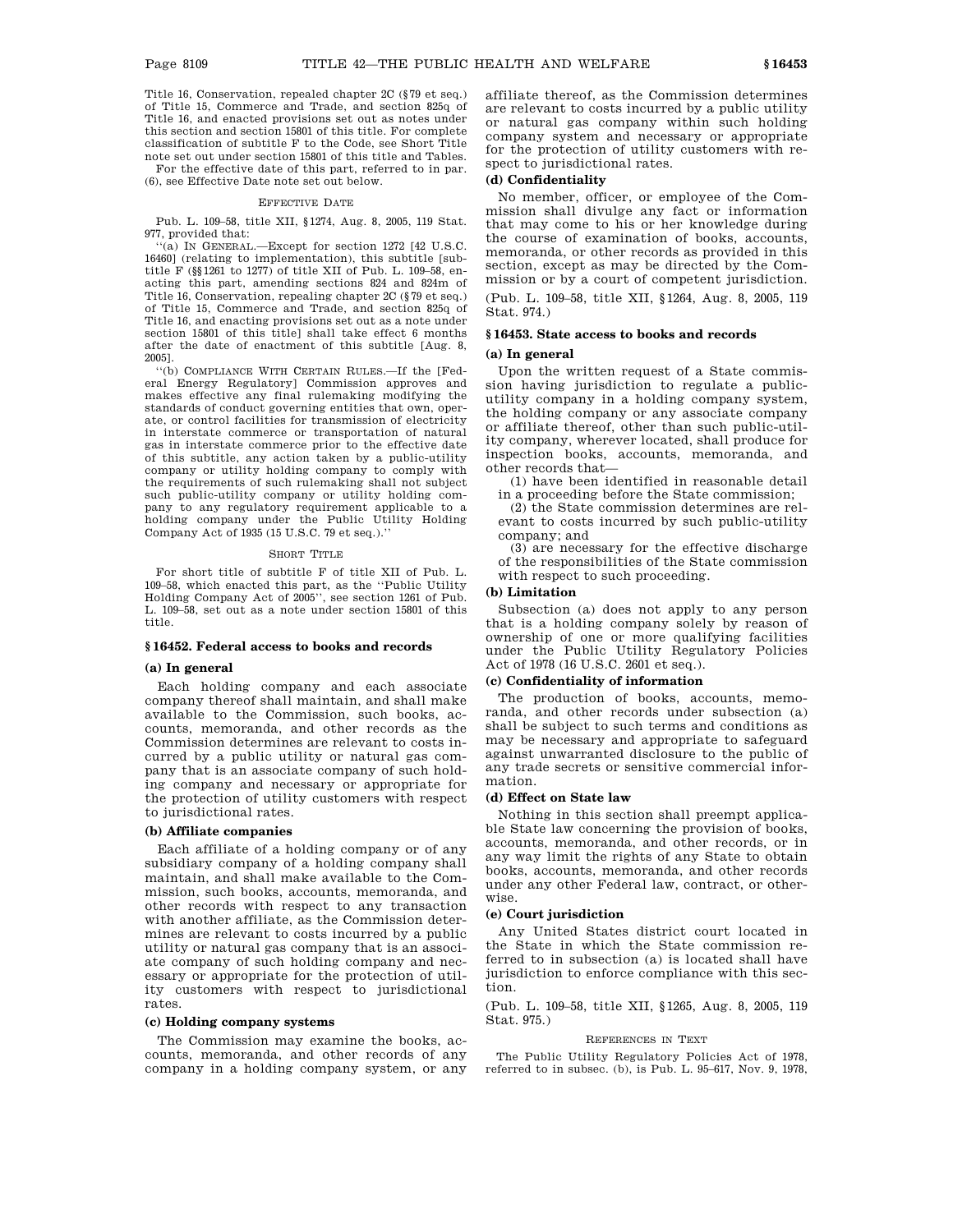92 Stat. 3117, as amended. For complete classification of this Act to the Code, see Short Title note set out under section 2601 of Title 16, Conservation, and Tables.

#### **§ 16454. Exemption authority**

#### **(a) Rulemaking**

Not later than 90 days after the effective date of this part, the Commission shall issue a final rule to exempt from the requirements of section 16452 of this title (relating to Federal access to books and records) any person that is a holding company, solely with respect to one or more—

(1) qualifying facilities under the Public Utility Regulatory Policies Act of 1978 (16 U.S.C. 2601 et seq.);

- (2) exempt wholesale generators; or
- (3) foreign utility companies.

### **(b) Other authority**

The Commission shall exempt a person or transaction from the requirements of section 16452 of this title (relating to Federal access to books and records) if, upon application or upon the motion of the Commission—

(1) the Commission finds that the books, accounts, memoranda, and other records of any person are not relevant to the jurisdictional rates of a public utility or natural gas company; or

(2) the Commission finds that any class of transactions is not relevant to the jurisdictional rates of a public utility or natural gas company.

(Pub. L. 109–58, title XII, §1266, Aug. 8, 2005, 119 Stat. 975.)

#### REFERENCES IN TEXT

For the effective date of this part, referred to in subsec. (a), see Effective Date note set out under section 16451 of this title.

The Public Utility Regulatory Policies Act of 1978, referred to in subsec.  $(a)(1)$ , is Pub. L. 95–617, Nov. 9, 1978, 92 Stat. 3117, as amended. For complete classification of this Act to the Code, see Short Title note set out under section 2601 of Title 16, Conservation, and Tables.

#### **§ 16455. Affiliate transactions**

#### **(a) Commission authority unaffected**

Nothing in this part shall limit the authority of the Commission under the Federal Power Act (16 U.S.C. 791a et seq.) to require that jurisdictional rates are just and reasonable, including the ability to deny or approve the pass through of costs, the prevention of cross-subsidization, and the issuance of such rules and regulations as are necessary or appropriate for the protection of utility consumers.

# **(b) Recovery of costs**

Nothing in this part shall preclude the Commission or a State commission from exercising its jurisdiction under otherwise applicable law to determine whether a public-utility company, public utility, or natural gas company may recover in rates any costs of an activity performed by an associate company, or any costs of goods or services acquired by such public-utility company from an associate company.

(Pub. L. 109–58, title XII, §1267, Aug. 8, 2005, 119 Stat. 976.)

# REFERENCES IN TEXT

This part, referred to in text, was in the original ''this subtitle'', meaning subtitle F (§§1261–1277) of title XII of Pub. L. 109–58, Aug. 8, 2005, 119 Stat. 972, which enacted this part, amended sections 824 and 824m of Title 16, Conservation, repealed chapter 2C (§79 et seq.) of Title 15, Commerce and Trade, and section 825q of Title 16, and enacted provisions set out as notes under sections 15801 and 16451 of this title. For complete classification of subtitle F to the Code, see Short Title note set out under section 15801 of this title and Tables.

The Federal Power Act, referred to in subsec. (a), is act June 10, 1920, ch. 285, 41 Stat. 1063, as amended, which is classified generally to chapter 12 (§791a et seq.) of Title 16, Conservation. For complete classification of this Act to the Code, see section 791a of Title 16 and Tables.

# **§ 16456. Applicability**

Except as otherwise specifically provided in this part, no provision of this part shall apply to, or be deemed to include—

(1) the United States;

(2) a State or any political subdivision of a State;

(3) any foreign governmental authority not operating in the United States;

(4) any agency, authority, or instrumentality of any entity referred to in paragraph (1), (2), or (3); or

(5) any officer, agent, or employee of any entity referred to in paragraph  $(1)$ ,  $(2)$ ,  $(3)$ , or  $(4)$ acting as such in the course of his or her official duty.

(Pub. L. 109–58, title XII, §1268, Aug. 8, 2005, 119 Stat. 976.)

#### REFERENCES IN TEXT

This part, referred to in text, was in the original ''this subtitle'', meaning subtitle F (§§1261–1277) of title XII of Pub. L. 109–58, Aug. 8, 2005, 119 Stat. 972, which enacted this part, amended sections 824 and 824m of Title 16, Conservation, repealed chapter 2C (§79 et seq.) of Title 15, Commerce and Trade, and section 825q of Title 16, and enacted provisions set out as notes under sections 15801 and 16451 of this title. For complete classification of subtitle F to the Code, see Short Title note set out under section 15801 of this title and Tables.

#### **§ 16457. Effect on other regulations**

Nothing in this part precludes the Commission or a State commission from exercising its jurisdiction under otherwise applicable law to protect utility customers.

(Pub. L. 109–58, title XII, §1269, Aug. 8, 2005, 119 Stat. 976.)

#### REFERENCES IN TEXT

This part, referred to in text, was in the original ''this subtitle'', meaning subtitle F (§§1261–1277) of title XII of Pub. L. 109–58, Aug. 8, 2005, 119 Stat. 972, which enacted this part, amended sections 824 and 824m of Title 16, Conservation, repealed chapter 2C (§79 et seq.) of Title 15, Commerce and Trade, and section 825q of Title 16, and enacted provisions set out as notes under sections 15801 and 16451 of this title. For complete classification of subtitle F to the Code, see Short Title note set out under section 15801 of this title and Tables.

## **§ 16458. Enforcement**

The Commission shall have the same powers as set forth in sections 825e through 825p of title 16 to enforce the provisions of this part.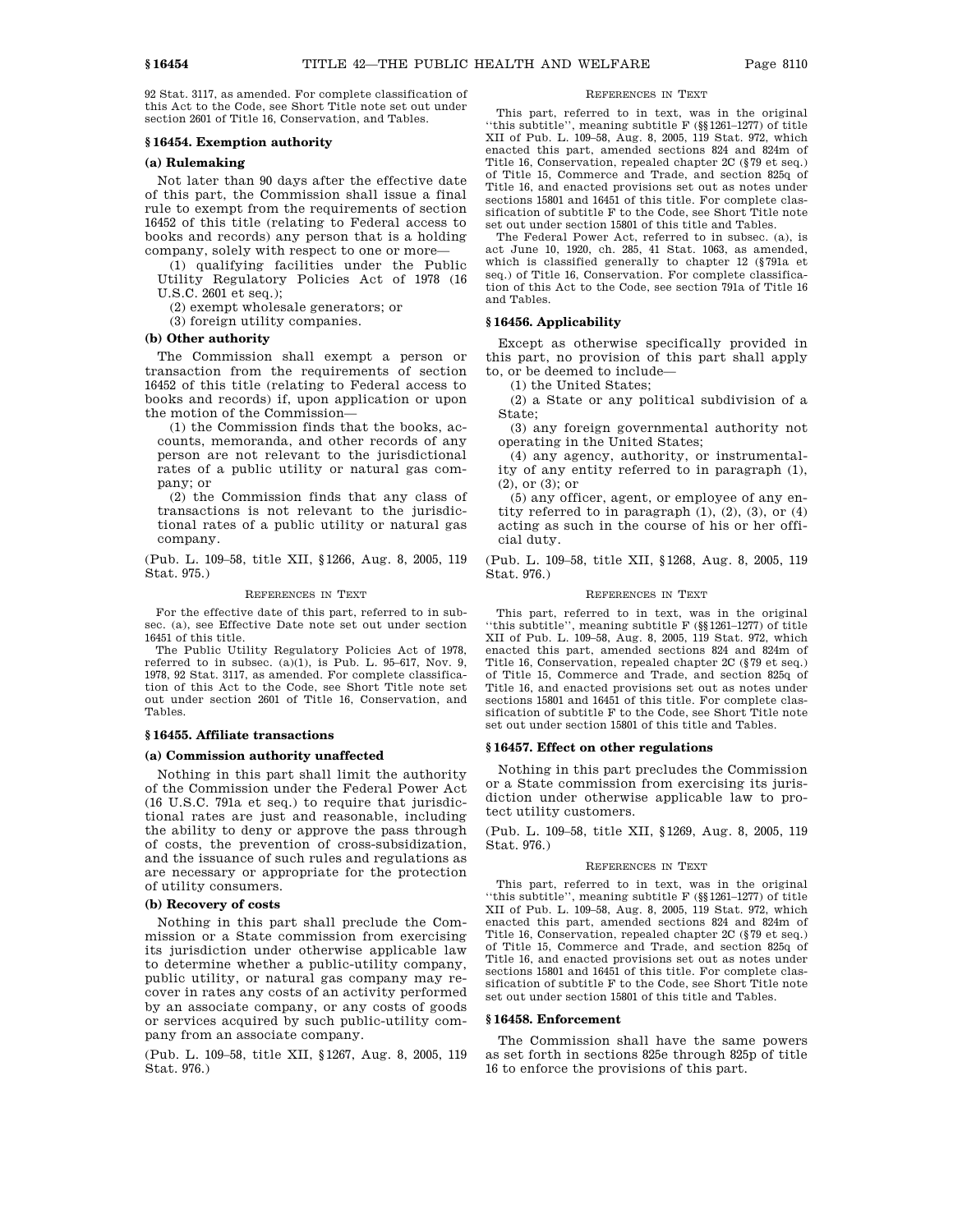(Pub. L. 109–58, title XII, §1270, Aug. 8, 2005, 119 Stat. 976.)

#### REFERENCES IN TEXT

This part, referred to in text, was in the original ''this subtitle'', meaning subtitle F (§§1261–1277) of title XII of Pub. L. 109–58, Aug. 8, 2005, 119 Stat. 972, which enacted this part, amended sections 824 and 824m of Title 16, Conservation, repealed chapter 2C (§79 et seq.) of Title 15, Commerce and Trade, and section 825q of Title 16, and enacted provisions set out as notes under sections 15801 and 16451 of this title. For complete classification of subtitle F to the Code, see Short Title note set out under section 15801 of this title and Tables.

### **§ 16459. Savings provisions**

# **(a) In general**

Nothing in this part, or otherwise in the Public Utility Holding Company Act of 1935, or rules, regulations, or orders thereunder, prohibits a person from engaging in or continuing to engage in activities or transactions in which it is legally engaged or authorized to engage on August 8, 2005, if that person continues to comply with the terms (other than an expiration date or termination date) of any such authorization, whether by rule or by order.

#### **(b) Effect on other Commission authority**

Nothing in this part limits the authority of the Commission under the Federal Power Act (16 U.S.C. 791a et seq.) or the Natural Gas Act (15 U.S.C. 717 et seq.).

### **(c) Tax treatment**

Tax treatment under section  $1081<sup>1</sup>$  of title 26 as a result of transactions ordered in compliance with the Public Utility Holding Company Act of 1935 (15 U.S.C. 79 et seq.) shall not be affected in any manner due to the repeal of that Act and the enactment of the Public Utility Holding Company Act of 2005 [42 U.S.C. 16451 et seq.].

(Pub. L. 109–58, title XII, §1271, Aug. 8, 2005, 119 Stat. 976.)

#### REFERENCES IN TEXT

This part, referred to in text, was in the original ''this subtitle'', meaning subtitle F (§§1261–1277) of title XII of Pub. L. 109–58, Aug. 8, 2005, 119 Stat. 972, known as the Public Utility Holding Company Act of 2005, which enacted this part, amended sections 824 and 824m of Title 16, Conservation, repealed chapter 2C (§79 et seq.) of Title 15, Commerce and Trade, and section 825q of Title 16, and enacted provisions set out as notes under sections 15801 and 16451 of this title. For complete classification of subtitle F to the Code, see Short Title note set out under section 15801 of this title and Tables.

The Public Utility Holding Company Act of 1935, referred to in subsecs. (a) and (c), is title I of act Aug. 26, 1935, ch. 687, 49 Stat. 803, as amended, which was classified generally to chapter 2C (§79 et seq.) of Title 15, Commerce and Trade, prior to repeal by Pub. L. 109–58, title XII, §1263, Aug. 8, 2005, 119 Stat. 974. For complete classification of this Act to the Code, see Tables.

The Federal Power Act, referred to in subsec. (b), is act June 10, 1920, ch. 285, 41 Stat. 1063, as amended, which is classified generally to chapter 12 (§791a et seq.) of Title 16, Conservation. For complete classification of this Act to the Code, see section 791a of Title 16 and Tables.

The Natural Gas Act, referred to in subsec. (b), is act June 21, 1938, ch. 556, 52 Stat. 821, as amended, which is classified generally to chapter 15B (§717 et seq.) of Title 15, Commerce and Trade. For complete classification of this Act to the Code, see section 717w of Title 15 and Tables.

Section 1081 of title 26, referred to in subsec. (c), was repealed by Pub. L. 109-135, title IV,  $\frac{6402(a)(1)}{b}$ , Dec. 21, 2005, 119 Stat. 2610.

The Public Utility Holding Company Act of 2005, referred to in subsec. (c), is subtitle  $\overline{F}$  (§§1261–1277) of title XII of Pub. L. 109–58. See note for this part above.

#### **§ 16460. Implementation**

Not later than 4 months after August 8, 2005, the Commission shall—

(1) issue such regulations as may be necessary or appropriate to implement this part (other than section 16453 of this title, relating to State access to books and records); and

(2) submit to Congress detailed recommendations on technical and conforming amendments to Federal law necessary to carry out this part and the amendments made by this part.

(Pub. L. 109–58, title XII, §1272, Aug. 8, 2005, 119 Stat. 977.)

#### REFERENCES IN TEXT

This part, referred to in text, was in the original ''this subtitle'', meaning subtitle F (§§1261–1277) of title XII of Pub. L. 109–58, Aug. 8, 2005, 119 Stat. 972, which enacted this part, amended sections 824 and 824m of Title 16, Conservation, repealed chapter 2C (§79 et seq.) of Title 15, Commerce and Trade, and section 825q of Title 16, and enacted provisions set out as notes under sections 15801 and 16451 of this title. For complete classification of subtitle F to the Code, see Short Title note set out under section 15801 of this title and Tables.

#### **§ 16461. Transfer of resources**

All books and records that relate primarily to the functions transferred to the Commission under this part shall be transferred from the Securities and Exchange Commission to the Commission.

(Pub. L. 109–58, title XII, §1273, Aug. 8, 2005, 119 Stat. 977.)

#### REFERENCES IN TEXT

This part, referred to in text, was in the original ''this subtitle'', meaning subtitle F (§§1261–1277) of title XII of Pub. L. 109–58, Aug. 8, 2005, 119 Stat. 972, which enacted this part, amended sections 824 and 824m of Title 16, Conservation, repealed chapter 2C (§79 et seq.) of Title 15, Commerce and Trade, and section 825q of Title 16, and enacted provisions set out as notes under sections 15801 and 16451 of this title. For complete classification of subtitle F to the Code, see Short Title note set out under section 15801 of this title and Tables.

#### **§ 16462. Service allocation**

# **(a) Definition of public utility**

In this section, the term ''public utility'' has the meaning given the term in section 824(e) of title 16.

#### **(b) FERC review**

In the case of non-power goods or administrative or management services provided by an associate company organized specifically for the purpose of providing such goods or services to any public utility in the same holding company system, at the election of the system or a State

<sup>1</sup>See References in Text note below.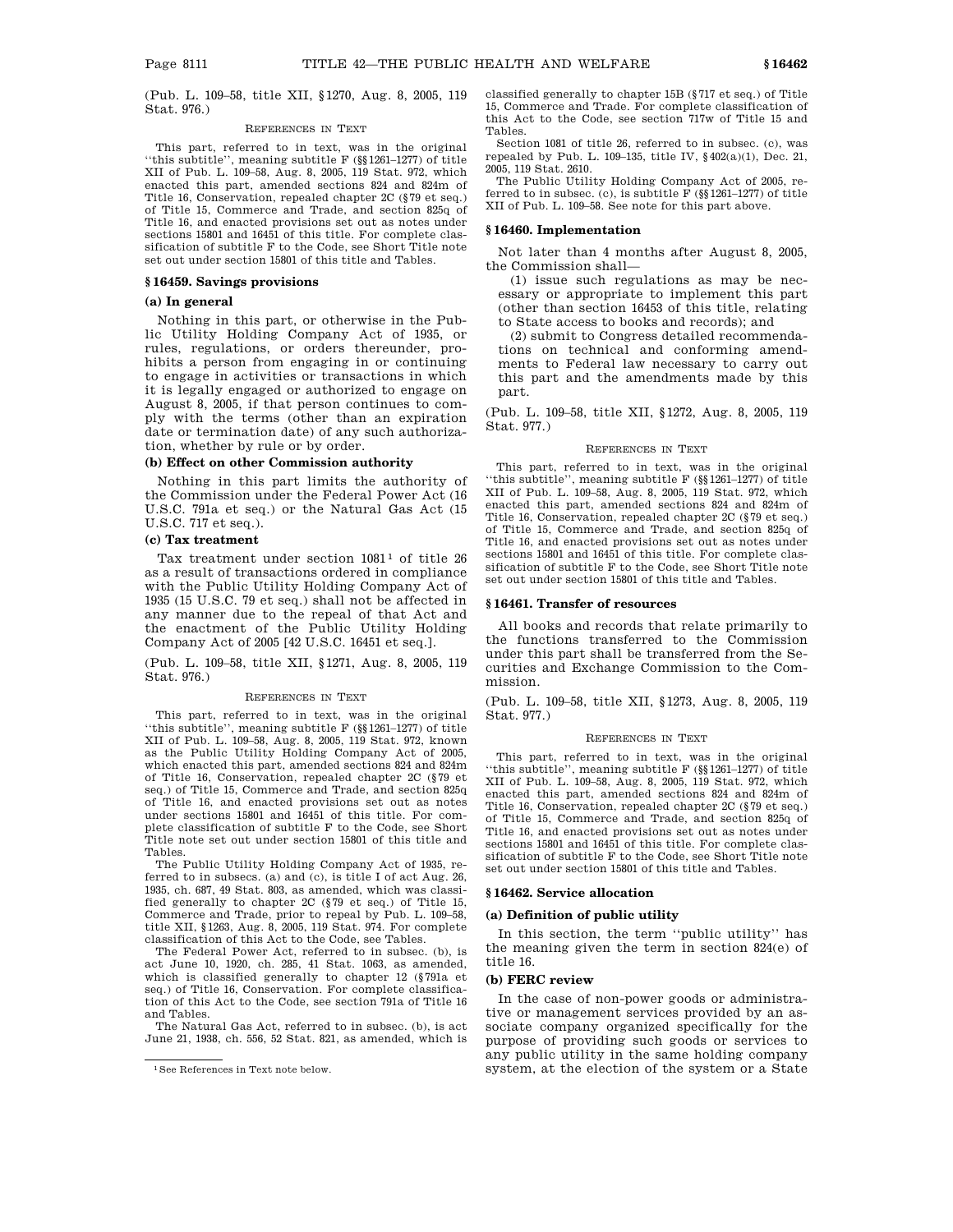commission having jurisdiction over the public utility, the Commission, after the effective date of this part, shall review and authorize the allocation of the costs for such goods or services to the extent relevant to that associate company.

# **(c) Effect on Federal and State law**

Nothing in this section shall affect the authority of the Commission or a State commission under other applicable law.

# **(d) Rules**

Not later than 4 months after August 8, 2005, the Commission shall issue rules (which rules shall be effective no earlier than the effective date of this part) to exempt from the requirements of this section any company in a holding company system whose public utility operations are confined substantially to a single State and any other class of transactions that the Commission finds is not relevant to the jurisdictional rates of a public utility.

(Pub. L. 109–58, title XII, §1275, Aug. 8, 2005, 119 Stat. 977.)

#### REFERENCES IN TEXT

For the effective date of this part, referred to in subsecs. (b) and (d), see Effective Date note set out under section 16451 of this title.

#### **§ 16463. Authorization of appropriations**

There are authorized to be appropriated such funds as may be necessary to carry out this part.

(Pub. L. 109–58, title XII, §1276, Aug. 8, 2005, 119 Stat. 978.)

#### REFERENCES IN TEXT

This part, referred to in text, was in the original ''this subtitle'', meaning subtitle F (§§1261–1277) of title XII of Pub. L. 109–58, Aug. 8, 2005, 119 Stat. 972, which enacted this part, amended sections 824 and 824m of Title 16, Conservation, repealed chapter 2C (§79 et seq.) of Title 15, Commerce and Trade, and section 825q of Title 16, and enacted provisions set out as notes under sections 15801 and 16451 of this title. For complete classification of subtitle F to the Code, see Short Title note set out under section 15801 of this title and Tables.

PART E—MARKET TRANSPARENCY, ENFORCEMENT, AND CONSUMER PROTECTION

#### **§ 16471. Consumer privacy and unfair trade practices**

#### **(a) Privacy**

The Federal Trade Commission may issue rules protecting the privacy of electric consumers from the disclosure of consumer information obtained in connection with the sale or delivery of electric energy to electric consumers.

### **(b) Slamming**

The Federal Trade Commission may issue rules prohibiting the change of selection of an electric utility except with the informed consent of the electric consumer or if approved by the appropriate State regulatory authority.

# **(c) Cramming**

The Federal Trade Commission may issue rules prohibiting the sale of goods and services to an electric consumer unless expressly authorized by law or the electric consumer.

### **(d) Rulemaking**

The Federal Trade Commission shall proceed in accordance with section 553 of title 5 when prescribing a rule under this section.

# **(e) State authority**

If the Federal Trade Commission determines that a State's regulations provide equivalent or greater protection than the provisions of this section, such State regulations shall apply in that State in lieu of the regulations issued by the Commission under this section.

# **(f) Definitions**

For purposes of this section:

#### **(1) State regulatory authority**

The term ''State regulatory authority'' has the meaning given that term in section 796(21) of title 16.

#### **(2) Electric consumer and electric utility**

The terms ''electric consumer'' and ''electric utility'' have the meanings given those terms in section 2602 of title 16.

(Pub. L. 109–58, title XII, §1287, Aug. 8, 2005, 119 Stat. 981.)

## PART F—DEFINITIONS

# **§ 16481. Commission defined**

In this subchapter, the term ''Commission'' means the Federal Energy Regulatory Commission.

(Pub. L. 109–58, title XII, §1291(a), Aug. 8, 2005, 119 Stat. 984.)

#### REFERENCES IN TEXT

This subchapter, referred to in text, was in the original ''this title'', meaning title XII of Pub. L. 109–58, Aug. 8, 2005, 119 Stat. 941, which enacted this subchapter and sections 824j–1 and 824*o* to 824w of Title 16, Conservation, amended sections 796, 824, 824a–3, 824b, 824e, 824j, 824m, 825e, 825f, 825*l* to 825*o*, 825*o*–1, 2621, 2622, 2625, 2634, and 2642 of Title 16, repealed chapter 2C (§79 et seq.) of Title 15, Commerce and Trade, and sections 824n and 825q of Title 16, and enacted provisions set out as notes under sections 15801 and 16451 of this title and sections 824b, 824*o*, 824q, and 2642 of Title 16. For complete classification of title XII to the Code, see Short Title note set out under section 15801 of this title and Tables.

# SUBCHAPTER XIII—MISCELLANEOUS

#### **§ 16491. Energy production incentives**

# **(a) In general**

A State may provide to any entity—

- (1) a credit against any tax or fee owed to the State under a State law, or
	- (2) any other tax incentive,

determined by the State to be appropriate, in the amount calculated under and in accordance with a formula determined by the State, for production described in subsection (b) in the State by the entity that receives such credit or such incentive.

#### **(b) Eligible entities**

Subsection (a) shall apply with respect to the production in the State of electricity from coal mined in the State and used in a facility, if such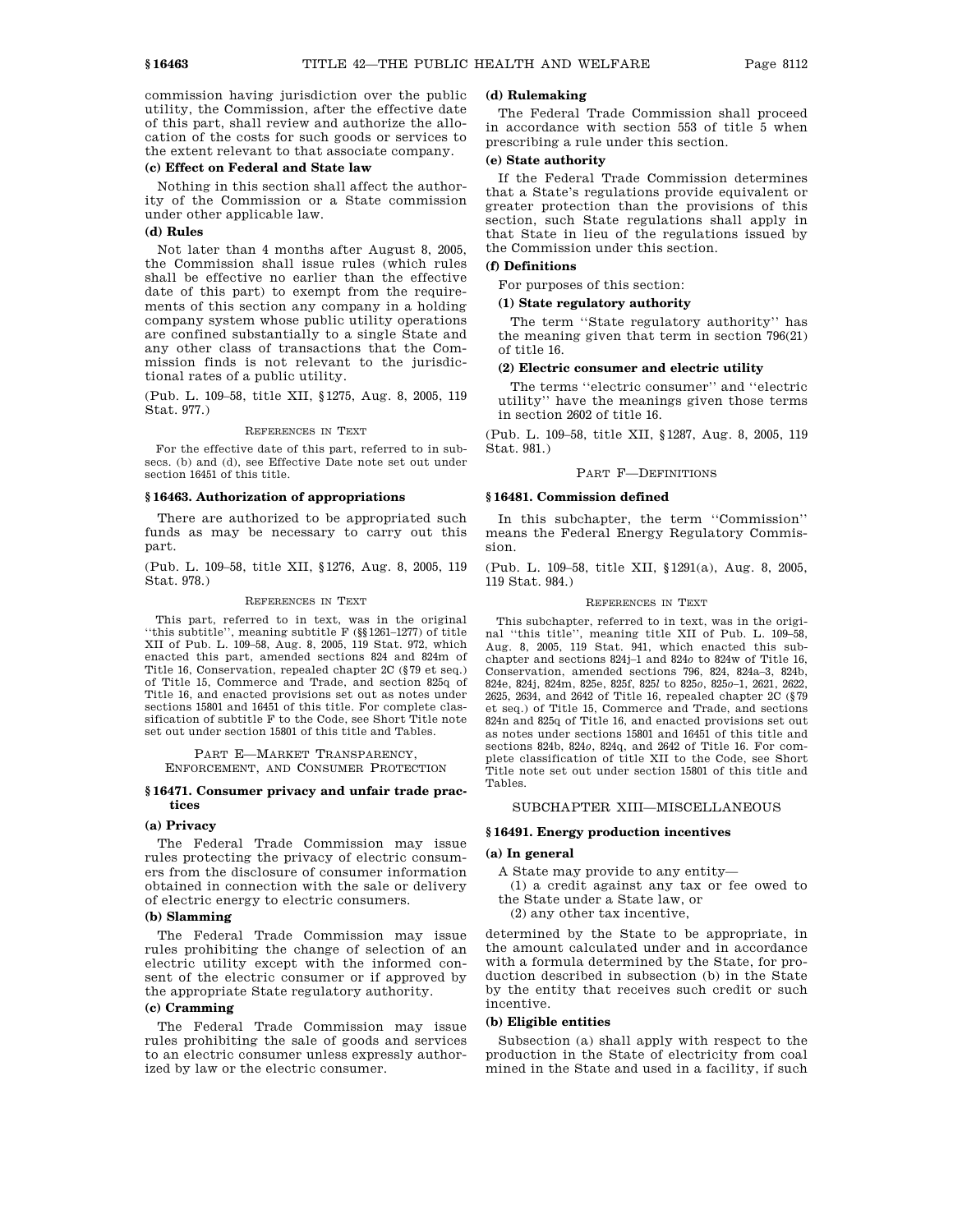production meets all applicable Federal and State laws and if such facility uses scrubbers or other forms of clean coal technology.

# **(c) Effect on interstate commerce**

Any action taken by a State in accordance with this section with respect to a tax or fee payable, or incentive applicable, for any period beginning after August  $\overline{8}$ , 2005, shall-

(1) be considered to be a reasonable regulation of commerce; and

(2) not be considered to impose an undue burden on interstate commerce or to otherwise impair, restrain, or discriminate, against interstate commerce.

(Pub. L. 109–58, title XIV, §1402, Aug. 8, 2005, 119 Stat. 1061.)

# **§ 16492. Regulation of certain oil used in transformers**

Notwithstanding any other provision of law, or rule promulgated by the Environmental Protection Agency, vegetable oil made from soybeans and used in electric transformers as thermal insulation shall not be regulated as an oil identified under section 2720(a)(1)(B) of title 33.

(Pub. L. 109–58, title XIV, §1403, Aug. 8, 2005, 119 Stat. 1061.)

# **§ 16493. National Priority Project Designation**

# **(a) Designation of National Priority Projects**

# **(1) In general**

There is established the National Priority Project Designation (referred to in this section as the ''Designation''), which shall be evidenced by a medal bearing the inscription ''National Priority Project''.

#### **(2) Design and materials**

The medal shall be of such design and materials and bear such additional inscriptions as the President may prescribe.

# **(b) Making and presentation of Designation**

#### **(1) In general**

The President, on the basis of recommendations made by the Secretary, shall annually designate organizations that have—

(A) advanced the field of renewable energy technology and contributed to North American energy independence; and

(B) been certified by the Secretary under subsection (e).

# **(2) Presentation**

The President shall designate projects with such ceremonies as the President may prescribe.

#### **(3) Use of Designation**

An organization that receives a Designation under this section may publicize the Designation of the organization as a National Priority Project in advertising.

## **(4) Categories in which the Designation may be given**

Separate Designations shall be made to qualifying projects in each of the following categories:

(A) Wind and biomass energy generation projects.

(B) Photovoltaic and fuel cell energy generation projects.

(C) Energy efficient building and renewable energy projects.

(D) First-in-Class projects.

# **(c) Selection criteria**

### **(1) In general**

Certification and selection of the projects to receive the Designation shall be based on criteria established under this subsection.

# **(2) Wind, biomass, and building projects**

In the case of a wind, biomass, or building project, the project shall demonstrate that the project will install not less than 30 megawatts of renewable energy generation capacity.

#### **(3) Solar photovoltaic and fuel cell projects**

In the case of a solar photovoltaic or fuel cell project, the project shall demonstrate that the project will install not less than 3 megawatts of renewable energy generation capacity.

# **(4) Energy efficient building and renewable energy projects**

In the case of an energy efficient building or renewable energy project, in addition to meeting the criteria established under paragraph (2), each building project shall demonstrate that the project will—

(A) comply with third-party certification standards for high-performance, sustainable buildings;

(B) use whole-building integration of energy efficiency and environmental performance design and technology, including advanced building controls;

(C) use renewable energy for at least 50 percent of the energy consumption of the project;

(D) comply with applicable Energy Star standards; and

(E) include at least 5,000,000 square feet of enclosed space.

#### **(5) First-in-Class use**

Notwithstanding paragraphs (2) through (4), a new building project may qualify under this section if the Secretary determines that the project—

(A) represents a First-In-Class use of renewable energy; or

(B) otherwise establishes a new paradigm of building integrated renewable energy use or energy efficiency.

# **(d) Application**

#### **(1) Initial applications**

No later than 120 days after August 8, 2005, and annually thereafter, the Secretary shall publish in the Federal Register an invitation and guidelines for submitting applications, consistent with this section.

#### **(2) Contents**

The application shall describe the project, or planned project, and the plans to meet the criteria established under subsection (c).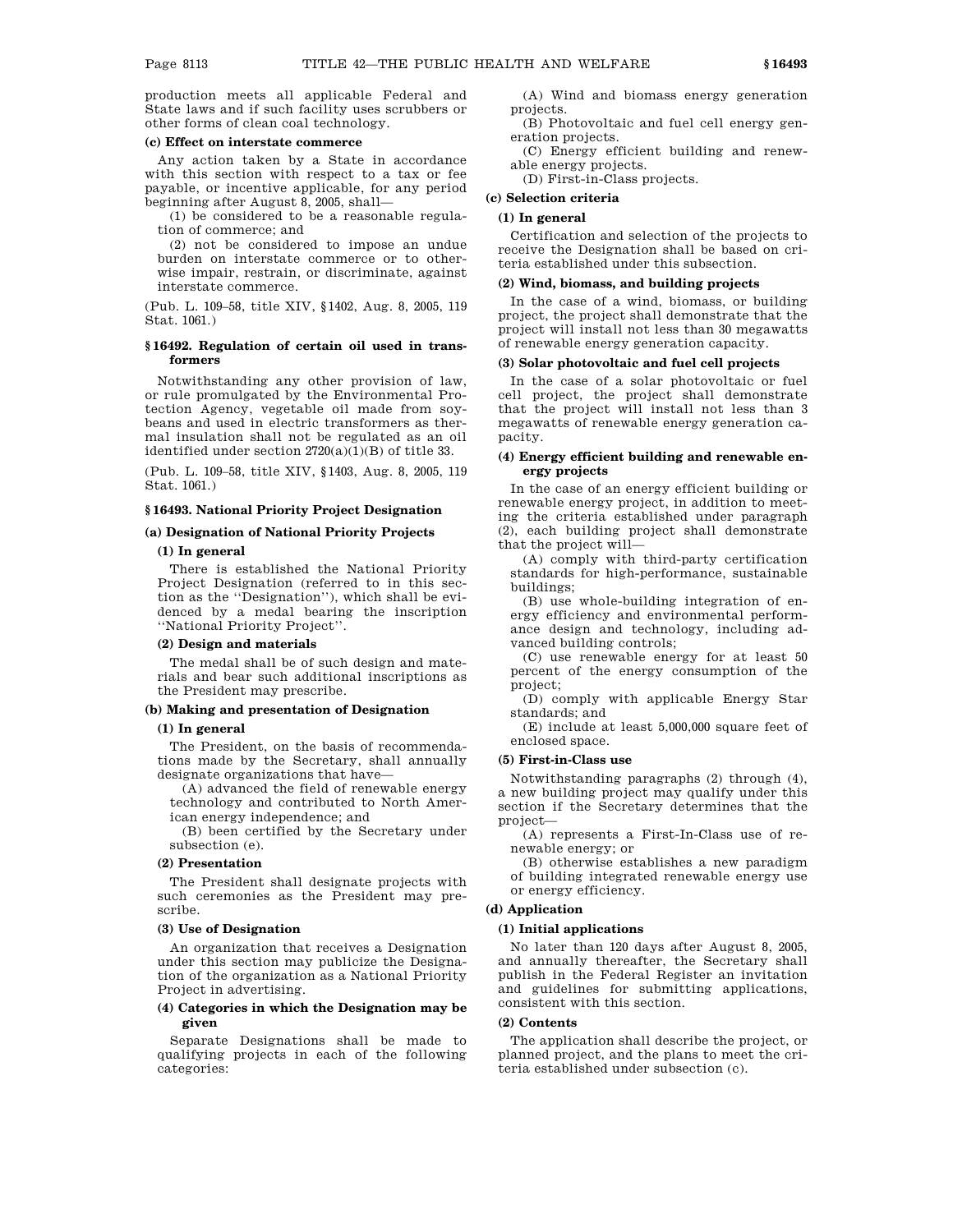## **(e) Certification**

# **(1) In general**

Not later than 60 days after the application period described in subsection (d), and annually thereafter, the Secretary shall certify projects that are reasonably expected to meet the criteria established under subsection (c).

# **(2) Certified projects**

The Secretary shall designate personnel of the Department to work with persons carrying out each certified project and ensure that the personnel—

(A) provide each certified project with guidance in meeting the criteria established under subsection (c);

(B) identify programs of the Department, including National Laboratories and Technology Centers, that will assist each project in meeting the criteria established under subsection (c); and

(C) ensure that knowledge and transfer of the most current technology between the applicable resources of the Federal Government (including the National Laboratories and Technology Centers, the Department, and the Environmental Protection Agency) and the certified projects is being facilitated to accelerate commercialization of work developed through those resources.

#### **(f) Authorization of appropriations**

There are authorized to be appropriated such sums as are necessary to carry out this section for each of fiscal years 2006 through 2010.

(Pub. L. 109–58, title XIV, §1405, Aug. 8, 2005, 119 Stat. 1062.)

# **§ 16494. Oxygen-fuel**

# **(a) Program**

The Secretary shall establish a program on oxygen-fuel systems. If feasible, the program shall include renovation of at least one existing large unit and one existing small unit, and construction of one new large unit and one new small unit.

# **(b) Authorization of appropriations**

There are authorized to be appropriated to the Secretary for carrying out this section—

(1) \$100,000,000 for fiscal year 2006;

(2) \$100,000,000 for fiscal year 2007; and

(3) \$100,000,000 for fiscal year 2008.

# **(c) Definitions**

For purposes of this section—

(1) the term ''large unit'' means a unit with a generating capacity of 100 megawatts or more;

(2) the term ''oxygen-fuel systems'' means systems that utilize fuel efficiency benefits of oil, gas, coal, and biomass combustion using substantially pure oxygen, with high flame temperatures and the exclusion of air from the boiler, in industrial or electric utility steam generating units; and

(3) the term ''small unit'' means a unit with a generating capacity in the 10–50 megawatt range.

(Pub. L. 109–58, title XIV, §1407, Aug. 8, 2005, 119 Stat. 1064.)

# SUBCHAPTER XIV—ETHANOL AND MOTOR FUELS

# **§ 16501. Commercial byproducts from municipal solid waste and cellulosic biomass loan guarantee program**

#### **(a) Definition of municipal solid waste**

In this section, the term ''municipal solid waste'' has the meaning given the term ''solid waste'' in section 6903 of this title.

#### **(b) Establishment of program**

The Secretary shall establish a program to provide guarantees of loans by private institutions for the construction of facilities for the processing and conversion of municipal solid waste and cellulosic biomass into fuel ethanol and other commercial byproducts.

# **(c) Requirements**

The Secretary may provide a loan guarantee under subsection (b) to an applicant if—

(1) without a loan guarantee, credit is not available to the applicant under reasonable terms or conditions sufficient to finance the construction of a facility described in subsection (b);

(2) the prospective earning power of the applicant and the character and value of the security pledged provide a reasonable assurance of repayment of the loan to be guaranteed in accordance with the terms of the loan; and

(3) the loan bears interest at a rate determined by the Secretary to be reasonable, taking into account the current average yield on outstanding obligations of the United States with remaining periods of maturity comparable to the maturity of the loan.

## **(d) Criteria**

In selecting recipients of loan guarantees from among applicants, the Secretary shall give preference to proposals that—

(1) meet all applicable Federal and State permitting requirements;

(2) are most likely to be successful; and

(3) are located in local markets that have the greatest need for the facility because of—

(A) the limited availability of land for waste disposal; (B) the availability of sufficient quantities

of cellulosic biomass; or (C) a high level of demand for fuel ethanol

or other commercial byproducts of the facility.

# **(e) Maturity**

A loan guaranteed under subsection (b) shall have a maturity of not more than 20 years.

#### **(f) Terms and conditions**

The loan agreement for a loan guaranteed under subsection (b) shall provide that no provision of the loan agreement may be amended or waived without the consent of the Secretary.

# **(g) Assurance of repayment**

The Secretary shall require that an applicant for a loan guarantee under subsection (b) provide an assurance of repayment in the form of a performance bond, insurance, collateral, or other means acceptable to the Secretary in an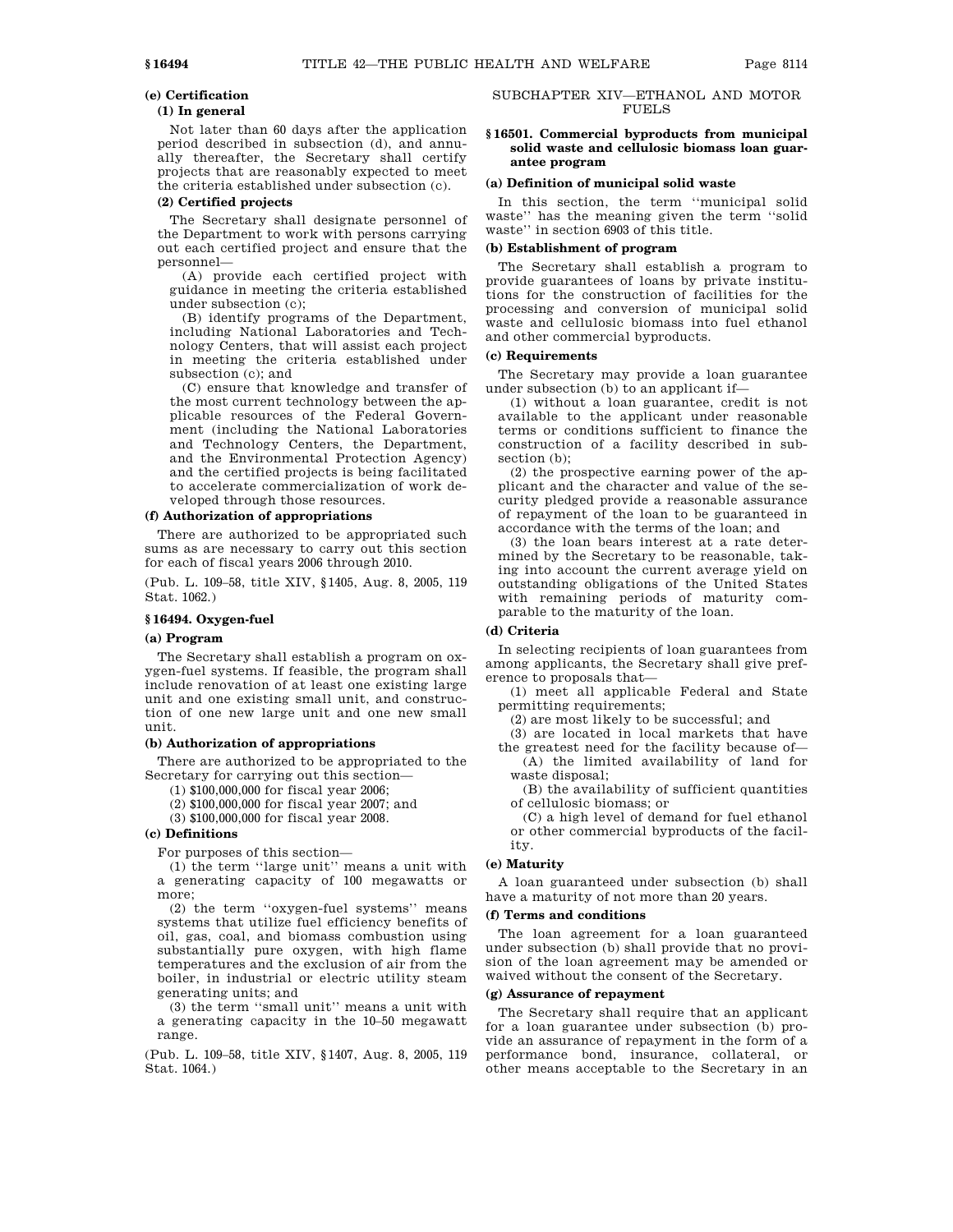amount equal to not less than 20 percent of the amount of the loan.

# **(h) Guarantee fee**

The recipient of a loan guarantee under subsection (b) shall pay the Secretary an amount determined by the Secretary to be sufficient to cover the administrative costs of the Secretary relating to the loan guarantee.

# **(i) Full faith and credit**

The full faith and credit of the United States is pledged to the payment of all guarantees made under this section. Any such guarantee made by the Secretary shall be conclusive evidence of the eligibility of the loan for the guarantee with respect to principal and interest. The validity of the guarantee shall be incontestable in the hands of a holder of the guaranteed loan.

#### **(j) Reports**

Until each guaranteed loan under this section has been repaid in full, the Secretary shall annually submit to Congress a report on the activities of the Secretary under this section.

#### **(k) Authorization of appropriations**

There are authorized to be appropriated such sums as are necessary to carry out this section.

## **(***l***) Termination of authority**

The authority of the Secretary to issue a loan guarantee under subsection (b) terminates on the date that is 10 years after August 8, 2005.

(Pub. L. 109–58, title XV, §1510, Aug. 8, 2005, 119 Stat. 1085.)

# **§ 16502. Advanced Biofuel Technologies Program (a) In general**

# Subject to the availability of appropriations

under subsection (d), the Administrator of the Environmental Protection Agency shall, in consultation with the Secretary of Agriculture and the Biomass Research and Development Technical Advisory Committee established under section  $8605<sup>1</sup>$  of title 7, establish a program, to be known as the ''Advanced Biofuel Technologies Program'', to demonstrate advanced technologies for the production of alternative transportation fuels.

# **(b) Priority**

In carrying out the program under subsection (a), the Administrator shall give priority to projects that enhance the geographical diversity of alternative fuels production and utilize feedstocks that represent 10 percent or less of ethanol or biodiesel fuel production in the United States during the previous fiscal year.

# **(c) Demonstration projects**

## **(1) In general**

As part of the program under subsection (a), the Administrator shall fund demonstration projects—

- (A) to develop not less than 4 different conversion technologies for producing cellulosic biomass ethanol; and
- (B) to develop not less than 5 technologies for coproducing value-added bioproducts

(such as fertilizers, herbicides, and pesticides) resulting from the production of biodiesel fuel.

# **(2) Administration**

Demonstration projects under this subsection shall be—

(A) conducted based on a merit-reviewed, competitive process; and

(B) subject to the cost-sharing requirements of section 16352 of this title.

#### **(d) Authorization of appropriations**

There are authorized to be appropriated to carry out this section \$110,000,000 for each of fiscal years 2005 through 2009.

(Pub. L. 109–58, title XV, §1514, Aug. 8, 2005, 119 Stat. 1090.)

#### REFERENCES IN TEXT

Section 8605 of title 7, referred to in subsec. (a), was repealed by Pub. L. 110–246, title IX, §9001(b), June 18, 2008, 122 Stat. 2095. Provisions relating to a Biomass Research and Development Technical Advisory Committee are now contained in section 8108(d) of title 7, Agriculture.

#### **§ 16503. Sugar ethanol loan guarantee program**

# **(a) In general**

Funds may be provided for the cost (as defined in section 661a of title 2) of loan guarantees issued under title  $XIV<sup>1</sup>$  to carry out commercial demonstration projects for ethanol derived from sugarcane, bagasse, and other sugarcane byproducts.

## **(b) Demonstration projects**

The Secretary may issue loan guarantees under this section to projects to demonstrate commercially the feasibility and viability of producing ethanol using sugarcane, sugarcane bagasse, and other sugarcane byproducts as a feedstock.

# **(c) Requirements**

An applicant for a loan guarantee under this section may provide assurances, satisfactory to the Secretary, that—

(1) the project design has been validated through the operation of a continuous process facility;

(2) the project has been subject to a full technical review;

(3) the project, with the loan guarantee, is economically viable; and

(4) there is a reasonable assurance of repayment of the guaranteed loan.

## **(d) Limitations**

# **(1) Maximum guarantee**

Except as provided in paragraph (2), a loan guarantee under this section—

(A) may be issued for up to 80 percent of the estimated cost of a project; but

(B) shall not exceed \$50,000,000 for any 1 project.

# **(2) Additional guarantees**

# **(A) In general**

The Secretary may issue additional loan guarantees for a project to cover—

<sup>&</sup>lt;sup>1</sup>See References in Text note below. <sup>1</sup>See References in Text note below.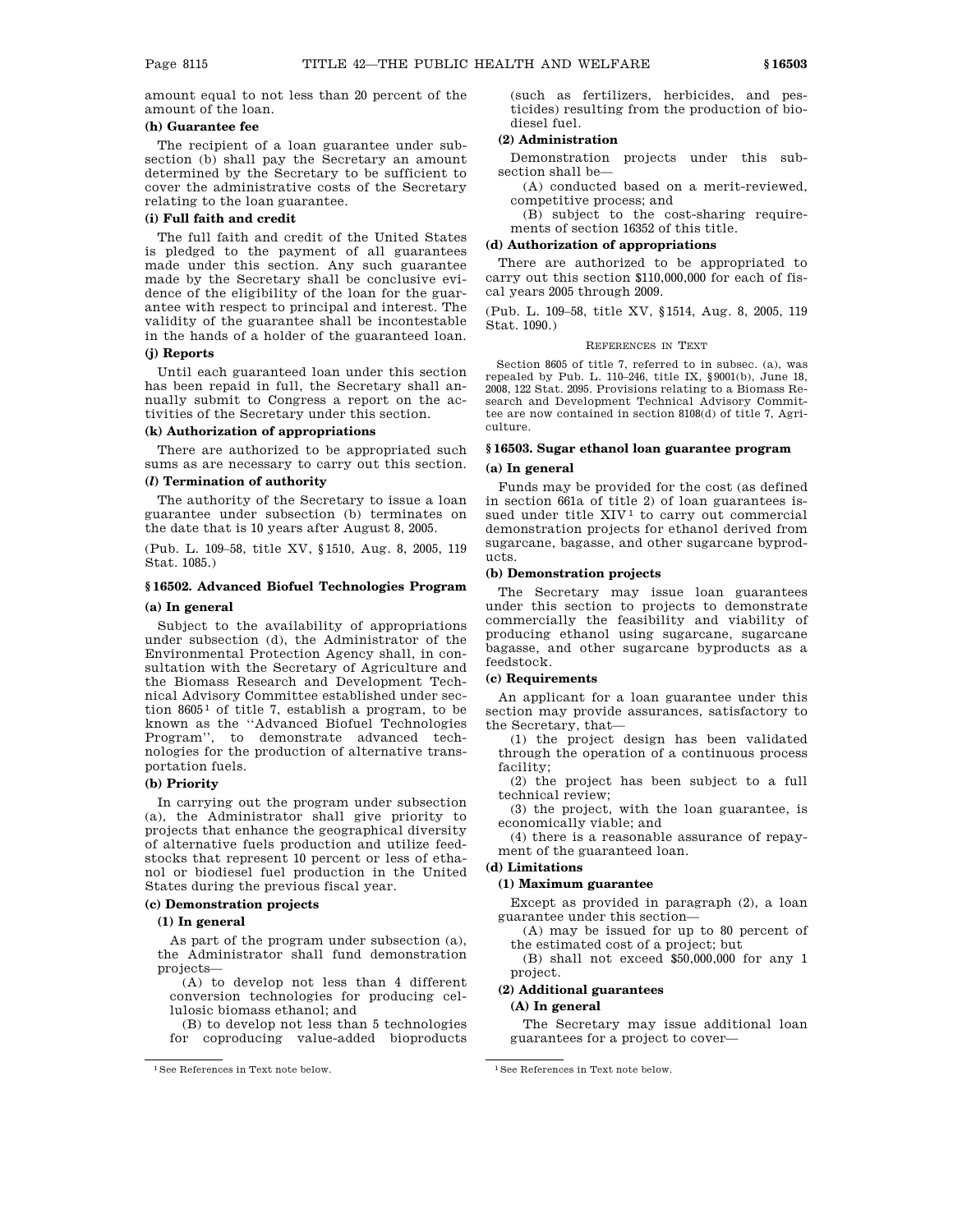(i) up to 80 percent of the excess of actual project costs; but

(ii) not to exceed 15 percent of the amount of the original loan guarantee.

#### **(B) Principal and interest**

Subject to subparagraph (A), the Secretary shall guarantee 100 percent of the principal and interest of a loan guarantee made under subparagraph (A).

(Pub. L. 109–58, title XV, §1516, Aug. 8, 2005, 119 Stat. 1091.)

#### REFERENCES IN TEXT

Title XIV, referred to in subsec. (a), is title XIV of Pub. L. 109–58, Aug. 8, 2005, 119 Stat. 1061, which enacted subchapter XIII of this chapter and section 13557 of this title.

# SUBCHAPTER XV—INCENTIVES FOR INNOVATIVE TECHNOLOGIES

# **§ 16511. Definitions**

#### In this subchapter:

# **(1) Commercial technology**

#### **(A) In general**

The term ''commercial technology'' means a technology in general use in the commercial marketplace.

# **(B) Inclusions**

The term ''commercial technology'' does not include a technology solely by use of the technology in a demonstration project funded by the Department.

# **(2) Cost**

The term ''cost'' has the meaning given the term ''cost of a loan guarantee'' within the meaning of section 661a(5)(C) of title 2.

### **(3) Eligible project**

The term ''eligible project'' means a project described in section 16513 of this title.

# **(4) Guarantee**

#### **(A) In general**

The term ''guarantee'' has the meaning given the term ''loan guarantee'' in section 661a of title 2.

#### **(B) Inclusion**

The term ''guarantee'' includes a loan guarantee commitment (as defined in section 661a of title 2).

# **(5) Obligation**

The term ''obligation'' means the loan or other debt obligation that is guaranteed under this section.

(Pub. L. 109–58, title XVII, §1701, Aug. 8, 2005, 119 Stat. 1117.)

# **§ 16512. Terms and conditions**

# **(a) In general**

Except for division C of Public Law 108–324 [15 U.S.C. 720 et seq.], the Secretary shall make guarantees under this or any other Act for projects on such terms and conditions as the Secretary determines, after consultation with the Secretary of the Treasury, only in accordance with this section.

# **(b) Specific appropriation or contribution**

# $(1)$ <sup>1</sup> In general

No guarantee shall be made unless—

(A) an appropriation for the cost of the guarantee has been made;

(B) the Secretary has received from the borrower a payment in full for the cost of the guarantee and deposited the payment into the Treasury; or

(C) a combination of one or more appropriations under subparagraph (A) and one or more payments from the borrower under subparagraph (B) has been made that is sufficient to cover the cost of the guarantee.

#### **(c) Amount**

Unless otherwise provided by law, a guarantee by the Secretary shall not exceed an amount equal to 80 percent of the project cost of the facility that is the subject of the guarantee, as estimated at the time at which the guarantee is issued.

# **(d) Repayment**

#### **(1) In general**

No guarantee shall be made unless the Secretary determines that there is reasonable prospect of repayment of the principal and interest on the obligation by the borrower.

# **(2) Amount**

No guarantee shall be made unless the Secretary determines that the amount of the obligation (when combined with amounts available to the borrower from other sources) will be sufficient to carry out the project.

# **(3) Subordination**

The obligation shall be subject to the condition that the obligation is not subordinate to other financing.

# **(e) Interest rate**

An obligation shall bear interest at a rate that does not exceed a level that the Secretary determines appropriate, taking into account the prevailing rate of interest in the private sector for similar loans and risks.

#### **(f) Term**

The term of an obligation shall require full repayment over a period not to exceed the lesser  $of$ 

(1) 30 years; or

(2) 90 percent of the projected useful life of the physical asset to be financed by the obligation (as determined by the Secretary).

# **(g) Defaults**

# **(1) Payment by Secretary**

# **(A) In general**

If a borrower defaults on the obligation (as defined in regulations promulgated by the Secretary and specified in the guarantee contract), the holder of the guarantee shall have the right to demand payment of the unpaid amount from the Secretary.

# **(B) Payment required**

Within such period as may be specified in the guarantee or related agreements, the

<sup>1</sup>So in original. No par. (2) has been enacted.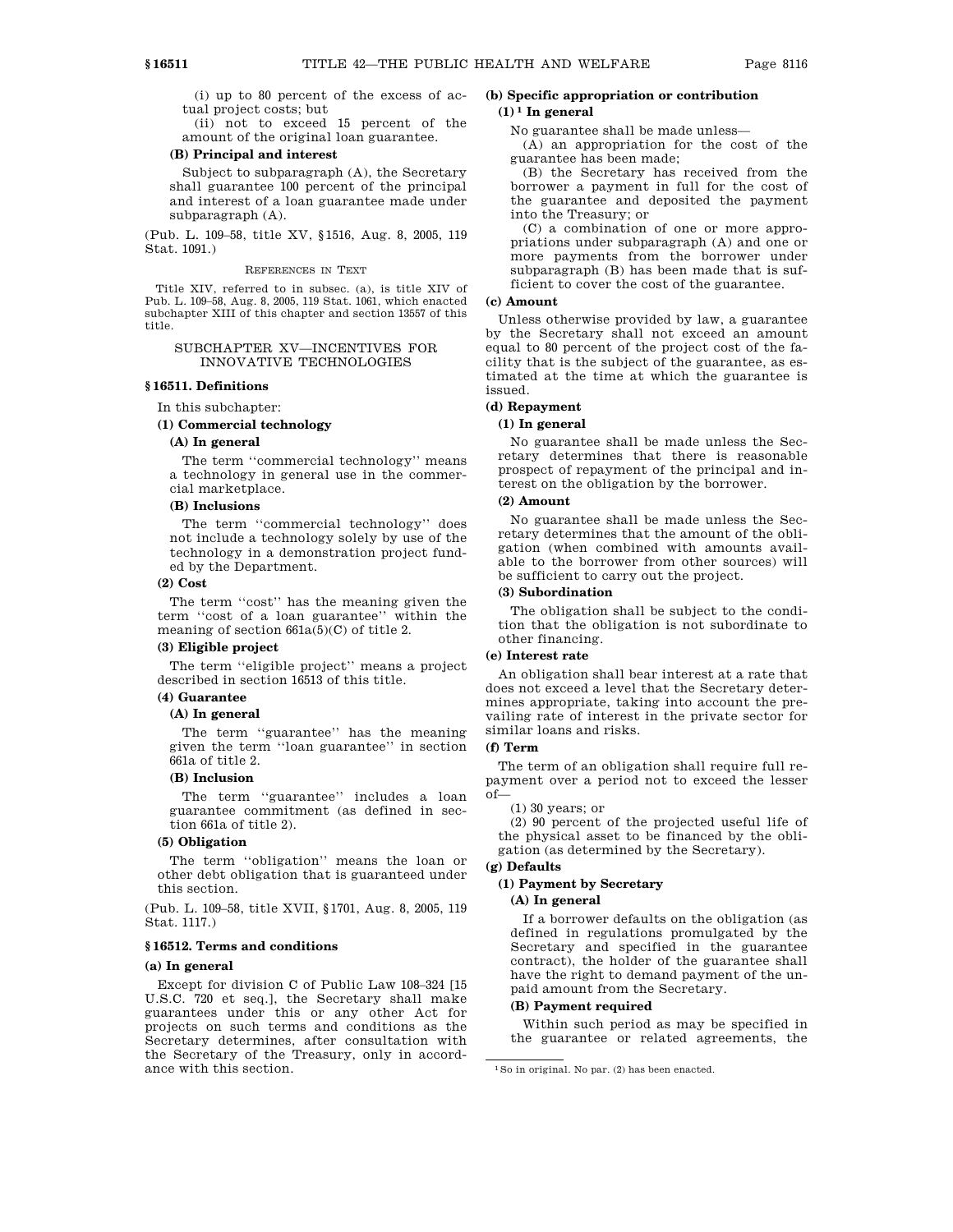Secretary shall pay to the holder of the guarantee the unpaid interest on, and unpaid principal of the obligation as to which the borrower has defaulted, unless the Secretary finds that there was no default by the borrower in the payment of interest or principal or that the default has been remedied.

#### **(C) Forbearance**

Nothing in this subsection precludes any forbearance by the holder of the obligation for the benefit of the borrower which may be agreed upon by the parties to the obligation and approved by the Secretary.

# **(2) Subrogation**

# **(A) In general**

If the Secretary makes a payment under paragraph (1), the Secretary shall be subrogated to the rights of the recipient of the payment as specified in the guarantee or related agreements including, where appropriate, the authority (notwithstanding any other provision of law) to—

(i) complete, maintain, operate, lease, or otherwise dispose of any property acquired pursuant to such guarantee or related agreements; or

(ii) permit the borrower, pursuant to an agreement with the Secretary, to continue to pursue the purposes of the project if the Secretary determines this to be in the public interest.

# **(B) Superiority of rights**

The rights of the Secretary, with respect to any property acquired pursuant to a guarantee or related agreements, shall be superior to the rights of any other person with respect to the property.

## **(C) Terms and conditions**

A guarantee agreement shall include such detailed terms and conditions as the Secretary determines appropriate to—

(i) protect the interests of the United States in the case of default; and

(ii) have available all the patents and technology necessary for any person selected, including the Secretary, to complete and operate the project.

# **(3) Payment of principal and interest by Secretary**

With respect to any obligation guaranteed under this section, the Secretary may enter into a contract to pay, and pay, holders of the obligation, for and on behalf of the borrower, from funds appropriated for that purpose, the principal and interest payments which become due and payable on the unpaid balance of the obligation if the Secretary finds that—

 $(A)(i)$  the borrower is unable to meet the payments and is not in default;

(ii) it is in the public interest to permit the borrower to continue to pursue the purposes of the project; and

(iii) the probable net benefit to the Federal Government in paying the principal and interest will be greater than that which would result in the event of a default;

(B) the amount of the payment that the Secretary is authorized to pay shall be no greater than the amount of principal and interest that the borrower is obligated to pay under the agreement being guaranteed; and

(C) the borrower agrees to reimburse the Secretary for the payment (including interest) on terms and conditions that are satisfactory to the Secretary.

# **(4) Action by Attorney General**

# **(A) Notification**

If the borrower defaults on an obligation, the Secretary shall notify the Attorney General of the default.

# **(B) Recovery**

On notification, the Attorney General shall take such action as is appropriate to recover the unpaid principal and interest due from—

(i) such assets of the defaulting borrower as are associated with the obligation; or

(ii) any other security pledged to secure the obligation.

# **(h) Fees**

#### **(1) In general**

The Secretary shall charge and collect fees for guarantees in amounts the Secretary determines are sufficient to cover applicable administrative expenses.

## **(2) Availability**

Fees collected under this subsection shall— (A) be deposited by the Secretary into the Treasury; and

(B) remain available until expended, subject to such other conditions as are contained in annual appropriations Acts.

# **(i) Records; audits**

# **(1) In general**

A recipient of a guarantee shall keep such records and other pertinent documents as the Secretary shall prescribe by regulation, including such records as the Secretary may require to facilitate an effective audit.

# **(2) Access**

The Secretary and the Comptroller General of the United States, or their duly authorized representatives, shall have access, for the purpose of audit, to the records and other pertinent documents.

# **(j) Full faith and credit**

The full faith and credit of the United States is pledged to the payment of all guarantees issued under this section with respect to principal and interest.

#### **(k) Wage rate requirements**

All laborers and mechanics employed by contractors and subcontractors in the performance of construction work financed in whole or in part by a loan guaranteed under this subchapter shall be paid wages at rates not less than those prevailing on projects of a character similar in the locality as determined by the Secretary of Labor in accordance with subchapter IV of chapter 31 of title 40. With respect to the labor standards in this subsection, the Secretary of Labor shall have the authority and functions set forth in Reorganization Plan Numbered 14 of 1950 (64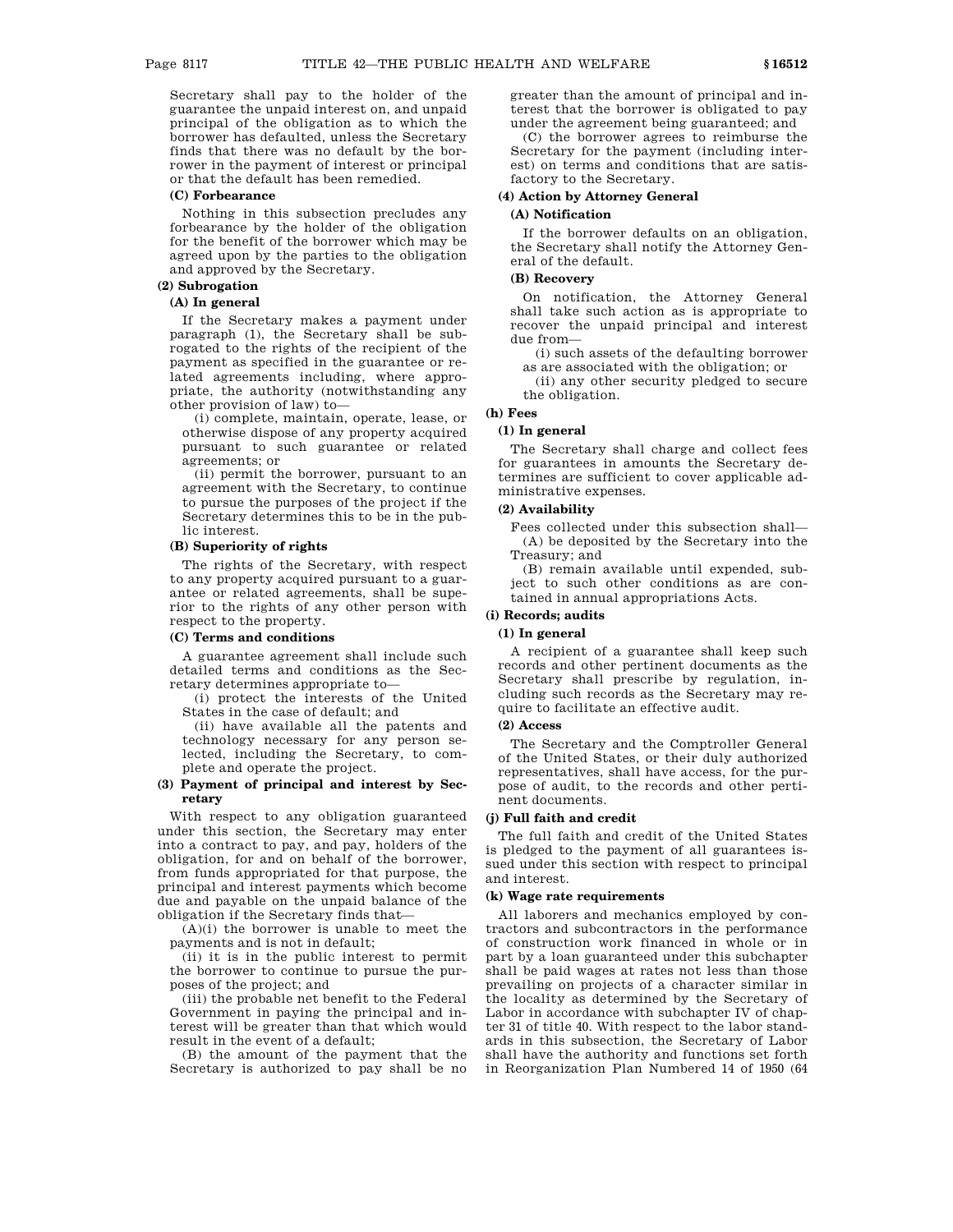Stat. 1267; 5 U.S.C. App.) and section 3145 of title 40.

(Pub. L. 109–58, title XVII, §1702, Aug. 8, 2005, 119 Stat. 1117; Pub. L. 111–85, title III, §310, Oct. 28, 2009, 123 Stat. 2873; Pub. L. 112–74, div. B, title III, §305(1), Dec. 23, 2011, 125 Stat. 877.)

#### REFERENCES IN TEXT

Division C of Public Law 108–324, referred to in subsec. (a), is division C of Pub. L. 108–324, Oct. 13, 2004, 118 Stat. 1255, known as the Alaska Natural Gas Pipeline Act, which is classified principally to chapter 15D (§720 et seq.) of Title 15, Commerce and Trade. For complete classification of division C to the Code, see Short Title note set out under section 720 of Title 15 and Tables.

Reorganization Plan Numbered 14 of 1950, referred to in subsec. (k), is set out in the Appendix to Title 5, Government Organization and Employees.

#### **AMENDMENTS**

2011—Subsec. (b). Pub. L. 112–74 added subsec. (b) and struck out former subsec. (b). Prior to amendment, text read as follows: ''No guarantee shall be made unless—

''(1) an appropriation for the cost has been made; or ''(2) the Secretary has received from the borrower a payment in full for the cost of the obligation and de-

posited the payment into the Treasury.'' 2009—Subsec. (k). Pub. L. 111–85 added subsec. (k).

#### **§ 16513. Eligible projects**

#### **(a) In general**

The Secretary may make guarantees under this section only for projects that—

(1) avoid, reduce, or sequester air pollutants or anthropogenic emissions of greenhouse gases; and

(2) employ new or significantly improved technologies as compared to commercial technologies in service in the United States at the time the guarantee is issued.

#### **(b) Categories**

Projects from the following categories shall be eligible for a guarantee under this section:

(1) Renewable energy systems.

(2) Advanced fossil energy technology (including coal gasification meeting the criteria in subsection (d)).

(3) Hydrogen fuel cell technology for residential, industrial, or transportation applications.

(4) Advanced nuclear energy facilities.

(5) Carbon capture and sequestration practices and technologies, including agricultural and forestry practices that store and sequester carbon.

(6) Efficient electrical generation, transmission, and distribution technologies.

(7) Efficient end-use energy technologies.

(8) Production facilities for the manufacture of fuel efficient vehicles or parts of those vehicles, including electric drive vehicles and advanced diesel vehicles.

(9) Pollution control equipment.

(10) Refineries, meaning facilities at which crude oil is refined into gasoline.

#### **(c) Gasification projects**

The Secretary may make guarantees for the following gasification projects:

# **(1) Integrated gasification combined cycle projects**

Integrated gasification combined cycle plants meeting the emission levels under subsection (d), including—

(A) projects for the generation of electricity—

(i) for which, during the term of the guarantee—

(I) coal, biomass, petroleum coke, or a combination of coal, biomass, and petroleum coke will account for at least 65 percent of annual heat input; and

(II) electricity will account for at least 65 percent of net useful annual energy output;

(ii) that have a design that is determined by the Secretary to be capable of accommodating the equipment likely to be necessary to capture the carbon dioxide that would otherwise be emitted in flue gas from the plant;

(iii) that have an assured revenue stream that covers project capital and operating costs (including servicing all debt obligations covered by the guarantee) that is approved by the Secretary and the relevant State public utility commission; and

(iv) on which construction commences not later than the date that is 3 years after the date of the issuance of the guarantee;

(B) a project to produce energy from coal (of not more than 13,000 Btu/lb and mined in the western United States) using appropriate advanced integrated gasification combined cycle technology that minimizes and offers the potential to sequester carbon dioxide emissions and that—

(i) may include repowering of existing facilities;

(ii) may be built in stages;

(iii) shall have a combined output of at least 100 megawatts;

(iv) shall be located in a western State at an altitude greater than 4,000 feet; and

(v) shall demonstrate the ability to use coal with an energy content of not more than 9,000 Btu/lb;

(C) a project located in a taconite-producing region of the United States that is entitled under the law of the State in which the plant is located to enter into a long-term contract approved by a State public utility commission to sell at least 450 megawatts of output to a utility;

(D) facilities that—

(i) generate one or more hydrogen-rich and carbon monoxide-rich product streams from the gasification of coal or coal waste; and

(ii) use those streams to facilitate the production of ultra clean premium fuels through the Fischer-Tropsch process; and

(E) a project to produce energy and clean fuels, using appropriate coal liquefaction technology, from Western bituminous or subbituminous coal, that—

(i) is owned by a State government; and (ii) may include tribal and private coal resources.

#### **(2) Industrial gasification projects**

Facilities that gasify coal, biomass, or petroleum coke in any combination to produce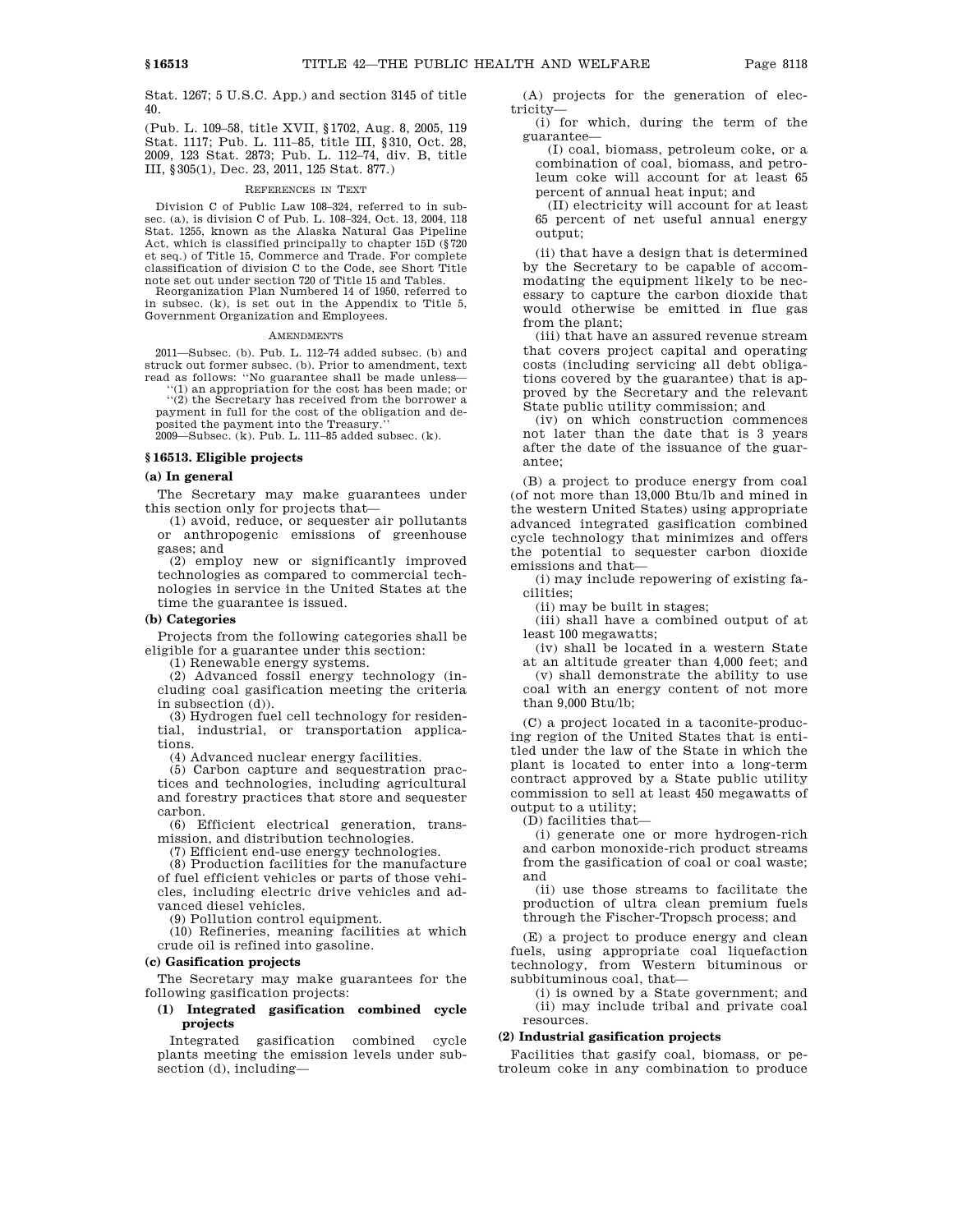synthesis gas for use as a fuel or feedstock and for which electricity accounts for less than 65 percent of the useful energy output of the facility.

# **(3) Petroleum coke gasification projects**

The Secretary is encouraged to make loan guarantees under this subchapter available for petroleum coke gasification projects.

#### **(4) Liquefaction project**

Notwithstanding any other provision of law, funds awarded under the Department of Energy's Clean Coal Power Initiative for Fischer-Tropsch coal-to-oil liquefaction projects may be used to finance the cost of loan guarantees for projects awarded such funds.

## **(d) Emission levels**

In addition to any other applicable Federal or State emission limitation requirements, a project shall attain at least—

(1) total sulfur dioxide emissions in flue gas from the project that do not exceed 0.05 lb/ MMBtu;

(2) a 90-percent removal rate (including any fuel pretreatment) of mercury from the coalderived gas, and any other fuel, combusted by the project;

(3) total nitrogen oxide emissions in the flue gas from the project that do not exceed 0.08 lb/ MMBtu; and

(4) total particulate emissions in the flue gas from the project that do not exceed 0.01 lb/ MMBtu.

# **(e) Qualification of facilities receiving tax credits**

A project that receives tax credits for clean coal technology shall not be disqualified from receiving a guarantee under this subchapter.

(Pub. L. 109–58, title XVII, §1703, Aug. 8, 2005, 119 Stat. 1120; Pub. L. 109–168, §1(b)(1), Jan. 10, 2006, 119 Stat. 3580; Pub. L. 110–140, title I, §134(b), Dec. 19, 2007, 121 Stat. 1513.)

#### **AMENDMENTS**

2007—Subsec. (b)(8). Pub. L. 110–140 added par. (8) and struck out former par. (8) which read as follows: ''Production facilities for fuel efficient vehicles, including hybrid and advanced diesel vehicles.''

2006—Subsec. (c)(4). Pub. L. 109–168 substituted ''Department of Energy's Clean Coal Power Initiative for Fischer-Tropsch'' for ''clean coal power initiative under part A of subchapter IV for''.

EFFECTIVE DATE OF 2007 AMENDMENT

Amendment by Pub. L. 110–140 effective on the date that is 1 day after Dec. 19, 2007, see section 1601 of Pub. L. 110–140, set out as an Effective Date note under section 1824 of Title 2, The Congress.

#### **§ 16514. Authorization of appropriations**

#### **(a) In general**

There are authorized to be appropriated such sums as are necessary to provide the cost of guarantees under this subchapter.

#### **(b) Use of other appropriated funds**

The Department may use amounts awarded under the Clean Coal Power Initiative to carry out the project described in section  $16513(c)(1)(C)$ of this title, on the request of the recipient of such award, for a loan guarantee, to the extent that the amounts have not yet been disbursed to, or have been repaid by, the recipient.

(Pub. L. 109–58, title XVII, §1704, Aug. 8, 2005, 119 Stat. 1122; Pub. L. 109–168, §1(b)(2), Jan. 10, 2006, 119 Stat. 3580.)

#### AMENDMENTS

2006—Subsec. (b). Pub. L. 109–168 substituted ''Clean Coal Power Initiative'' for ''clean coal power initiative under part A of subchapter IV''.

#### **§ 16515. Limitation on commitments to guarantee loans**

(a) Notwithstanding section  $101<sup>1</sup>$  subject to the Federal Credit Reform Act of 1990, as amended [2 U.S.C. 661 et seq.], commitments to guarantee loans under title XVII of the Energy Policy Act of 2005 [42 U.S.C. 16501 et seq.] shall not exceed a total principal amount, any part of which is to be guaranteed, of \$4,000,000,000: *Provided*, That there are appropriated for the cost of the guaranteed loans such sums as are hereafter derived from amounts received from borrowers pursuant to section 16512(b)(2) of this title, to remain available until expended: *Provided further*, That the source of payments received from borrowers for the subsidy cost shall not be a loan or other debt obligation that is made or guaranteed by the Federal government.2 In addition, fees collected pursuant to section 16512(h) of this title in fiscal year 2007 shall be credited as offsetting collections to the Departmental Administration account for administrative expenses of the Loan Guarantee Program: *Provided further*, That the sum appropriated for administrative expenses for the Loan Guarantee Program shall be reduced by the amount of fees received during fiscal year 2007: *Provided further*, That any fees collected under section 16512(h) of this title in excess of the amount appropriated for administrative expenses shall not be available until appropriated.

(b) No loan guarantees may be awarded under title XVII of the Energy Policy Act of 2005 [42 U.S.C. 16501 et seq.] until final regulations are issued that include—

(1) programmatic, technical, and financial factors the Secretary will use to select projects for loan guarantees;

(2) policies and procedures for selecting and monitoring lenders and loan performance; and

(3) any other policies, procedures, or information necessary to implement title XVII of the Energy Policy Act of 2005.

(c) The Secretary of Energy shall enter into an arrangement with an independent auditor for annual evaluations of the program under title XVII of the Energy Policy Act of 2005 [42 U.S.C. 16501 et seq.]. In addition to the independent audit, the Comptroller General shall conduct a review every three years of the Department's execution of the program under title XVII of the Energy Policy Act of 2005. The results of the independent audit and the Comptroller General's review shall be provided directly to the Committees on Appropriations of the House of Representatives and the Senate.

<sup>1</sup>See References in Text note below.

<sup>2</sup>So in original. Probably should be capitalized.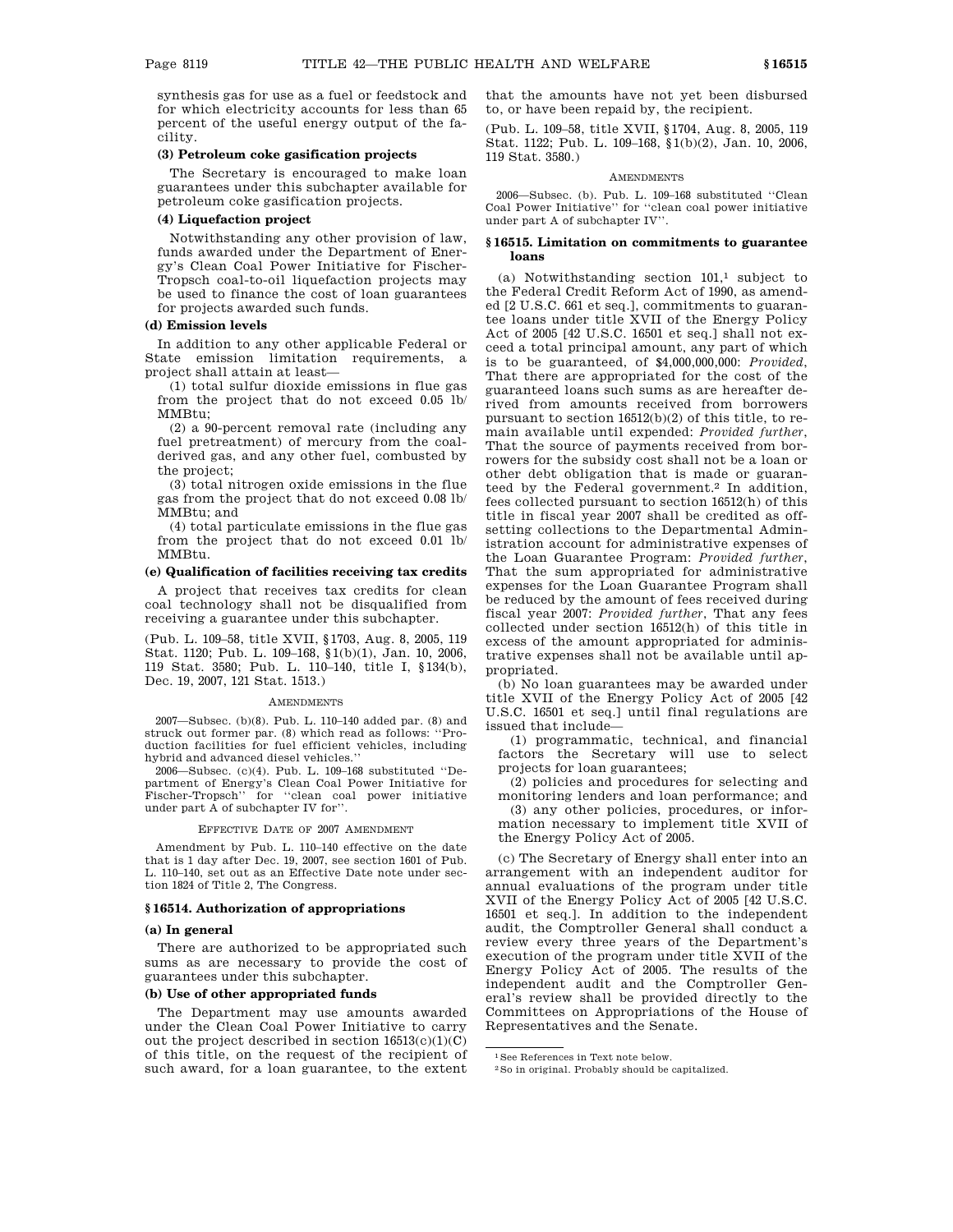(d) The Secretary of Energy shall promulgate final regulations for loan guarantees under title XVII of the Energy Policy Act of 2005 [42 U.S.C. 16501 et seq.] within 6 months of February 15, 2007.

(e) Not later than 120 days after February 15, 2007, and annually thereafter, the Secretary of Energy shall transmit to the Committees on Appropriations of the House of Representatives and the Senate a report containing a summary of all activities under title XVII of the Energy Policy Act of 2005 [42 U.S.C. 16501 et seq.], beginning in fiscal year 2007, with a listing of responses to loan guarantee solicitations under this subchapter, describing the technologies, amount of loan guarantee sought, and the applicants' assessment of risk.

(Pub. L. 109–289, div. B, title II, §20320, as added Pub. L. 110–5, §2, Feb. 15, 2007, 121 Stat. 21; amended Pub. L. 113–76, div. D, title III, §307, Jan. 17, 2014, 128 Stat. 175.)

## REFERENCES IN TEXT

Section 101, referred to in subsec. (a), is section 101 of title I of div. B of Pub. L. 109–289, as added by Pub. L. 110–5, §2, Feb. 15, 2007, 121 Stat. 8. Subsec. (b) of section 101 is classified as a note under section 12651i of this title. Subsecs. (a) and (c) of section 101 are not classified to the Code.

The Federal Credit Reform Act of 1990, referred to in subsec. (a), is title V of Pub. L. 93–344, as added by Pub. L. 101–508, title XIII, §13201(a), Nov. 5, 1990, 104 Stat. 1388–609, which is classified generally to subchapter III (§661 et seq.) of chapter 17A of Title 2, The Congress. For complete classification of this Act to the Code, see Short Title note set out under section 621 of Title 2 and Tables.

The Energy Policy Act of 2005, referred to in text, is Pub. L. 109–58, Aug. 8, 2005, 119 Stat. 594. Title XVII of the Act is classified generally to this subchapter. For complete classification of this Act to the Code, see Short Title note set out under section 15801 of this title and Tables.

#### CODIFICATION

Section was enacted as part of the Continuing Appropriations Resolution, 2007, and not as part of the Energy Policy Act of 2005 which comprises this chapter.

#### **AMENDMENTS**

2014—Subsec. (c). Pub. L. 113–76 substituted ''a review every three years'' for ''an annual review''.

#### **§ 16516. Omitted**

#### **CODIFICATION**

Section, Pub. L. 109–58, title XVII, §1705, as added Pub. L. 111–5, div. A, title IV, §406(a), Feb. 17, 2009, 123 Stat. 145, which related to temporary program for rapid deployment of renewable energy and electric power transmission projects, was omitted from the Code due to expiration of authority to enter into guarantees under this section on Sept. 30, 2011.

#### SUBCHAPTER XVI—STUDIES

#### **§ 16521. Report on energy integration with Latin America**

The Secretary shall submit an annual report to the Committee on Energy and Commerce of the United States House of Representatives and to the Committee on Energy and Natural Resources of the Senate concerning the status of energy export development in Latin America and efforts by the Secretary and other departments and agencies of the United States to promote energy integration with Latin America. The report shall contain a detailed analysis of the status of energy export development in Mexico and a description of all significant efforts by the Secretary and other departments and agencies to promote a constructive relationship with Mexico regarding the development of that nation's energy capacity. In particular this report shall outline efforts the Secretary and other departments and agencies have made to ensure that regulatory approval and oversight of United States/Mexico border projects that result in the expansion of Mexican energy capacity are effectively coordinated across departments and with the Mexican government.

(Pub. L. 109–58, title XVIII, §1807, Aug. 8, 2005, 119 Stat. 1124.)

#### **§ 16522. Low-volume gas reservoir study**

# **(a) Study**

The Secretary shall make a grant to an organization of oil and gas producing States, specifically those containing significant numbers of marginal oil and natural gas wells, for conducting an annual study of low-volume natural gas reservoirs. Such organization shall work with the State geologist of each State being studied. **(b) Contents**

The studies under this section shall—

(1) determine the status and location of marginal wells and gas reservoirs;

(2) gather the production information of these marginal wells and reservoirs;

(3) estimate the remaining producible reserves based on variable pipeline pressures;

(4) locate low-pressure gathering facilities and pipelines;

(5) recommend incentives which will enable the continued production of these resources;

(6) produce maps and literature to disseminate to States to promote conservation of natural gas reserves; and

(7) evaluate the amount of natural gas that is being wasted through the practice of venting or flaring of natural gas produced in association with crude oil well production.

#### **(c) Data analysis**

Data development and analysis under this section shall be performed by an institution of higher education with GIS capabilities. If the organization receiving the grant under subsection (a) does not have GIS capabilities, such organization shall contract with one or more entities with—

(1) technological capabilities and resources to perform advanced image processing, GIS programming, and data analysis; and

(2) the ability to—

(A) process remotely sensed imagery with high spatial resolution;

(B) deploy global positioning systems;

(C) process and synthesize existing, variable-format gas well, pipeline, gathering facility, and reservoir data;

(D) create and query GIS databases with infrastructure location and attribute information;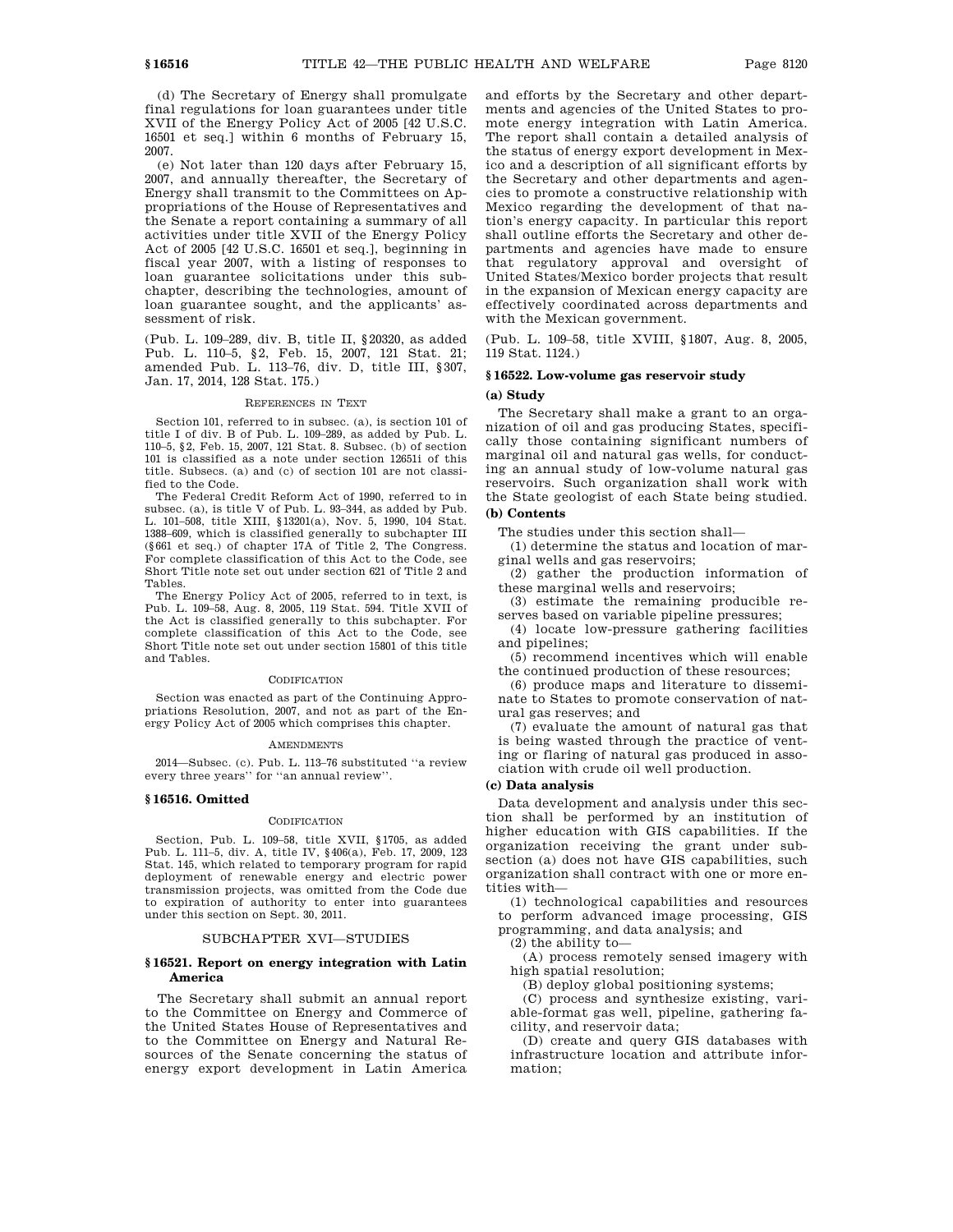(E) write computer programs to customize relevant GIS software;

(F) generate maps, charts, and graphs which summarize findings from data research for presentation to different audiences; and

(G) deliver data in a variety of formats, including Internet Map Server for query and display, desktop computer display, and access through handheld personal digital assistants.

# **(d) Authorization of appropriations**

There are authorized to be appropriated to the Secretary for carrying out this section—

(1) \$1,500,000 for fiscal year 2006; and

(2) \$450,000 for each of the fiscal years 2007 through 2010.

# **(e) Definitions**

For purposes of this section, the term ''GIS'' means geographic information systems technology that facilitates the organization and management of data with a geographic component.

(Pub. L. 109–58, title XVIII, §1808, Aug. 8, 2005, 119 Stat. 1124.)

#### **§ 16523. Alaska natural gas pipeline**

Not later than 180 days after August 8, 2005, and every 180 days thereafter until the Alaska natural gas pipeline commences operation, the Federal Energy Regulatory Commission shall submit to Congress a report describing—

(1) the progress made in licensing and constructing the pipeline; and

(2) any issue impeding that progress.

(Pub. L. 109–58, title XVIII, §1810, Aug. 8, 2005, 119 Stat. 1126.)

# **§ 16524. Study on the benefits of economic dispatch**

#### **(a) Study**

The Secretary, in coordination and consultation with the States, shall conduct a study on—

(1) the procedures currently used by electric utilities to perform economic dispatch;

(2) identifying possible revisions to those procedures to improve the ability of nonutility generation resources to offer their output for sale for the purpose of inclusion in economic dispatch; and

(3) the potential benefits to residential, commercial, and industrial electricity consumers nationally and in each state<sup> $1$ </sup> if economic dispatch procedures were revised to improve the ability of nonutility generation resources to offer their output for inclusion in economic dispatch.

#### **(b) Definition**

The term ''economic dispatch'' when used in this section means the operation of generation facilities to produce energy at the lowest cost to reliably serve consumers, recognizing any operational limits of generation and transmission facilities.

#### **(c) Report to Congress and the States**

Not later than 90 days after August 8, 2005, and on a yearly basis following, the Secretary shall submit a report to Congress and the States on the results of the study conducted under subsection (a), including recommendations to Congress and the States for any suggested legislative or regulatory changes.

(Pub. L. 109–58, title XVIII, §1832, Aug. 8, 2005, 119 Stat. 1138.)

# SUBCHAPTER XVII—PROTECTING AMERI-CA'S COMPETITIVE EDGE THROUGH EN-ERGY

#### CODIFICATION

This subchapter was enacted as part of the America COMPETES Act, also known as the America Creating Opportunities to Meaningfully Promote Excellence in Technology, Education, and Science Act, and also as part of the Protecting America's Competitive Edge Through Energy Act, also known as the PACE–Energy Act, and not as part of the Energy Policy Act of 2005, which enacted subchapters I to XVI of this chapter.

# **§ 16531. Definitions**

In this subchapter:

#### **(1) Department**

The term ''Department'' means the Department of Energy.

#### **(2) Institution of higher education**

The term ''institution of higher education'' has the meaning given the term in section 1001(a) of title 20.

# **(3) National Laboratory**

The term ''National Laboratory'' has the meaning given the term in section 15801 of this title.

# **(4) Secretary**

The term ''Secretary'' means the Secretary of Energy.

(Pub. L. 110–69, title V, §5002, Aug. 9, 2007, 121 Stat. 600.)

#### REFERENCES IN TEXT

This subchapter, referred to in introductory provisions, was in the original ''this title'', meaning title V of Pub. L. 110–69, Aug. 9, 2007, 121 Stat. 600, known as the Protecting America's Competitive Edge Through Energy Act and also as the PACE–Energy Act, which is classified principally to this subchapter. For complete classification of this title to the Code, see Short Title of 2007 Amendment note set out under section 15801 of this title and Tables.

#### SHORT TITLE

For short title of title V of Pub. L. 110–69, which enacted this subchapter, as the ''Protecting America's Competitive Edge Through Energy Act'' or the ''PACE–Energy Act'', see section 5001 of Pub. L. 110–69, set out as a note under section 15801 of this title .

#### **§ 16532. Nuclear science talent expansion program for institutions of higher education**

# **(a) Purposes**

The purposes of this section are—

(1) to address the decline in the number of and resources available to nuclear science programs at institutions of higher education; and

(2) to increase the number of graduates with degrees in nuclear science, an area of strategic importance to the economic competitiveness and energy security of the United States.

<sup>1</sup>So in original. Probably should be capitalized.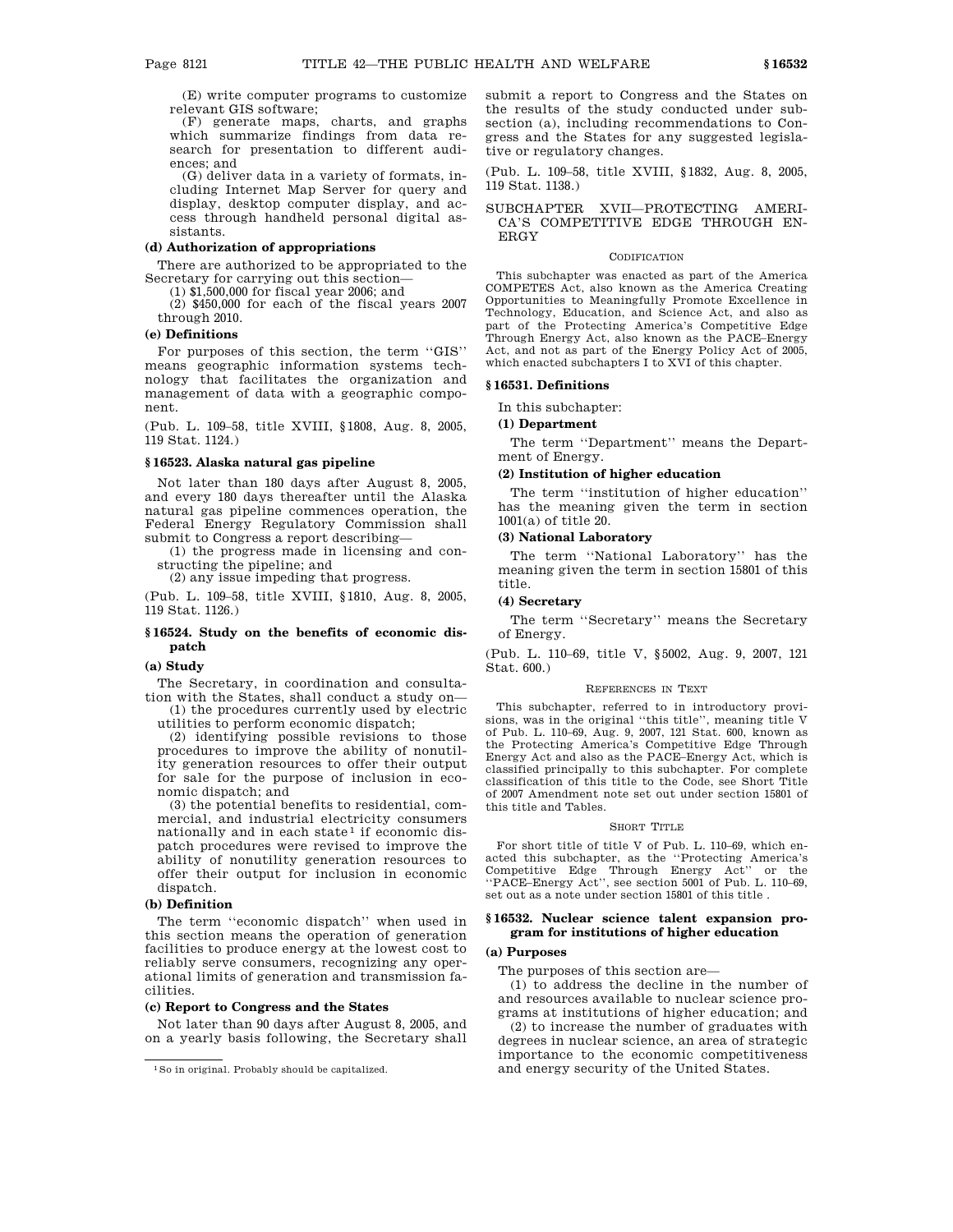## **(b) Definition of nuclear science**

In this section, the term ''nuclear science'' includes—

- (1) nuclear science;
- (2) nuclear engineering;
- (3) nuclear chemistry; (4) radio chemistry; and
- 
- (5) health physics.

# **(c) Establishment**

The Secretary shall establish, in accordance with this section, a program to expand and enhance institution of higher education nuclear science educational capabilities.

# **(d) Nuclear science program expansion grants for institutions of higher education**

#### **(1) In general**

The Secretary shall award up to 3 competitive grants for each fiscal year to institutions of higher education that establish new academic degree programs in nuclear science.

# **(2) Priority**

In evaluating grants under this subsection, the Secretary shall give priority to proposals that involve partnerships with a National Laboratory or other eligible nuclear-related entity, as determined by the Secretary.

# **(3) Criteria**

Criteria for a grant awarded under this subsection shall be based on—

(A) the potential to attract new students to the program;

(B) academic rigor; and

(C) the ability to offer hands-on learning opportunities.

# **(4) Duration and amount**

# **(A) Duration**

A grant under this subsection may be up to 5 years in duration.

#### **(B) Amount**

An institution of higher education that receives a grant under this subsection shall be eligible for up to \$1,000,000 for each year of the grant period.

#### **(5) Use of funds**

An institution of higher education that receives a grant under this subsection may use the grant to—

(A) recruit and retain new faculty;

(B) develop core and specialized course content;

(C) encourage collaboration between faculty and researchers in the nuclear science field; and

(D) support outreach efforts to recruit students.

# **(e) Nuclear science competitiveness grants for institutions of higher education**

# **(1) In general**

The Secretary shall award up to 5 competitive grants for each fiscal year to institutions of higher education with existing academic degree programs that produce graduates in nuclear science.

# **(2) Criteria**

Criteria for a grant awarded under this subsection shall be based on the potential for increasing the number and academic quality of graduates in the nuclear sciences who enter into careers in nuclear-related fields.

#### **(3) Duration and amount**

# **(A) Duration**

A grant under this subsection may be up to 5 years in duration.

#### **(B) Amount**

An institution of higher education that receives a grant under this subsection shall be eligible for up to \$500,000 for each year of the grant period.

# **(4) Use of funds**

An institution of higher education that receives a grant under this subsection may use the grant to—

(A) increase the number of graduates in nuclear science that enter into careers in the nuclear science field;

(B) enhance the teaching of advanced nuclear technologies;

(C) aggressively pursue collaboration opportunities with industry and National Laboratories;

(D) bolster or sustain nuclear infrastructure and research facilities of the institution of higher education, such as research and training reactors or laboratories; and

(E) provide tuition assistance and stipends to undergraduate and graduate students.

#### **(f) Authorization of appropriations**

# **(1) Nuclear science program expansion grants for institutions of higher education**

There are authorized to be appropriated to carry out subsection (d)—

- (A) \$3,500,000 for fiscal year 2008;
- (B) \$6,500,000 for fiscal year 2009;
- (C) \$9,500,000 for fiscal year 2010;
- (D) \$9,800,000 for fiscal year 2011;
- (E) \$10,100,000 for fiscal year 2012; and
- (F) \$10,400,000 for fiscal year 2013.

# **(2) Nuclear science competitiveness grants for institutions of higher education**

There are authorized to be appropriated to carry out subsection (e)—

(A) \$3,000,000 for fiscal year 2008;

- (B) \$5,500,000 for fiscal year 2009;
- (C) \$8,000,000 for fiscal year 2010;
- (D) \$8,240,000 for fiscal year 2011;
- (E) \$8,500,000 for fiscal year 2012; and
- (F) \$8,750,000 for fiscal year 2013.

(Pub. L. 110–69, title V, §5004, Aug. 9, 2007, 121 Stat. 612; Pub. L. 111–358, title IX, §902(a), Jan. 4, 2011, 124 Stat. 4044.)

# AMENDMENTS

2011—Subsec. (f)(1)(D) to (F). Pub. L. 111–358,  $§ 902(a)(1)$ , added subpars. (D) to (F).

Subsec. (f)(2)(D) to (F). Pub. L. 111–358, §902(a)(2), added subpars. (D) to (F).

# **§ 16533. Hydrocarbon systems science talent expansion program for institutions of higher education**

# **(a) Purposes**

The purposes of this section are—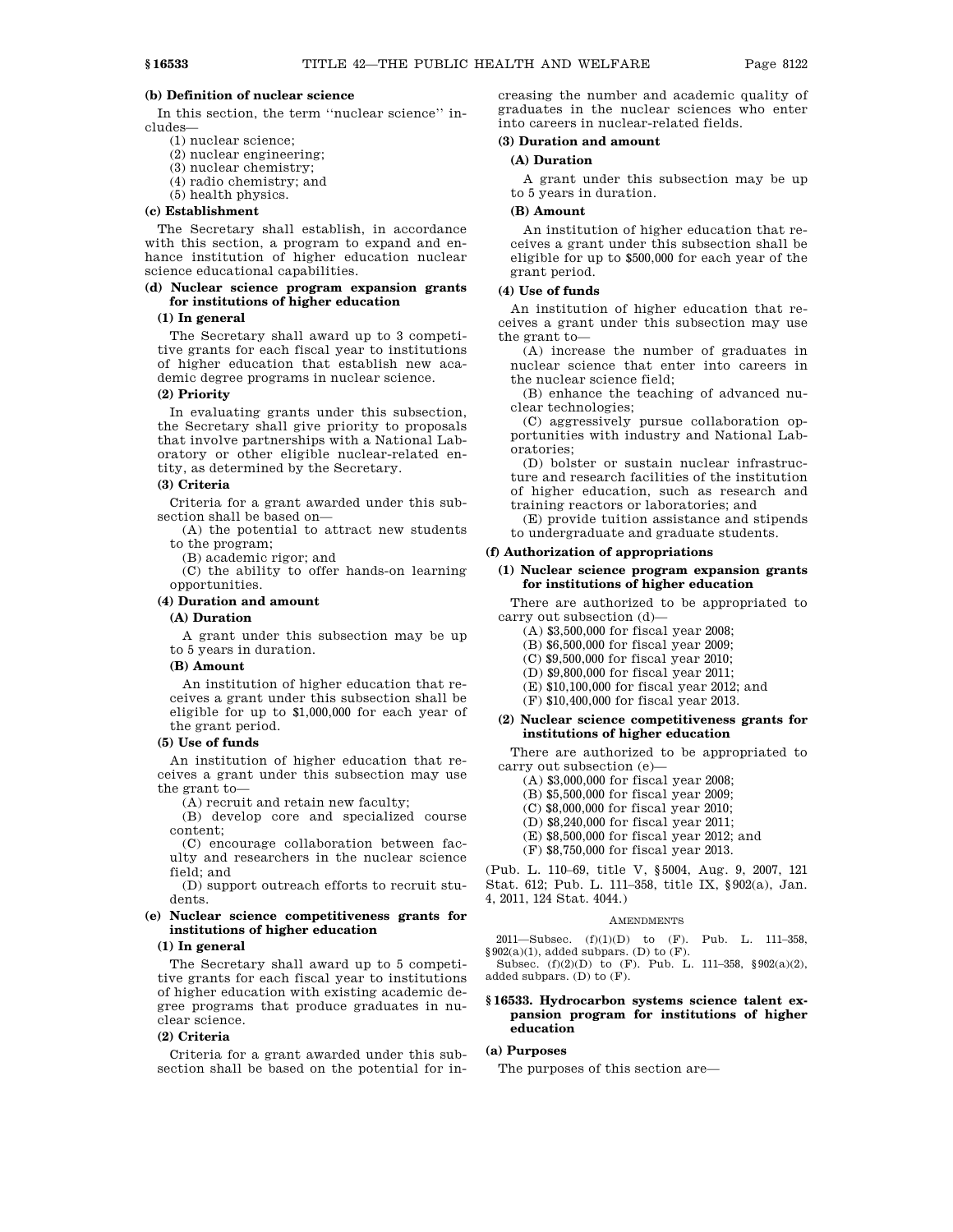(1) to address the decline in the number of and resources available to hydrocarbon systems science programs at institutions of higher education; and

(2) to increase the number of graduates with degrees in hydrocarbon systems science, an area of strategic importance to the economic competitiveness and energy security of the United States.

#### **(b) Definition of hydrocarbon systems science**

In this section:

# **(1) In general**

The term ''hydrocarbon systems science'' means a science involving natural gas or other petroleum exploration, development, or production.

#### **(2) Inclusions**

The term ''hydrocarbon systems science'' includes—

(A) petroleum or reservoir engineering;

(B) environmental geoscience;

(C) petrophysics;

(D) geophysics;

(E) geochemistry;

(F) petroleum geology;

(G) ocean engineering;

(H) environmental engineering;

(I) computer science, as computer science relates to a science described in this subsection; and

(J) hydrocarbon spill response and remediation.

# **(c) Establishment**

The Secretary shall establish, in accordance with this section, a program to expand and enhance institution of higher education hydrocarbon systems science educational capabilities.

## **(d) Hydrocarbon systems science program expansion grants for institutions of higher education**

# **(1) In general**

The Secretary shall award up to 3 competitive grants for each fiscal year to institutions of higher education that establish new academic degree programs in hydrocarbon systems science.

# **(2) Eligibility**

In evaluating grants under this subsection, the Secretary shall give priority to proposals that involve partnerships with the National Laboratories, including the National Energy Technology Laboratory, or other hydrocarbon systems scientific entities, as determined by the Secretary.

# **(3) Criteria**

Criteria for a grant awarded under this subsection shall be based on—

(A) the potential to attract new students to the program;

(B) academic rigor; and

(C) the ability to offer hands-on learning opportunities.

# **(4) Duration and amount**

# **(A) Duration**

A grant under this subsection may be up to 5 years in duration.

# **(B) Amount**

An institution of higher education that receives a grant under this subsection shall be eligible for up to \$1,000,000 for each year of the grant period.

# **(5) Use of funds**

An institution of higher education that receives a grant under this subsection may use the grant to—

(A) recruit and retain new faculty;

(B) develop core and specialized course content;

(C) encourage collaboration between faculty and researchers in the hydrocarbon systems science field; and

(D) support outreach efforts to recruit students.

# **(e) Hydrocarbon systems science competitiveness grants for institutions of higher education**

# **(1) In general**

The Secretary shall award up to 5 competitive grants for each fiscal year to institutions of higher education with existing academic degree programs that produce graduates in hydrocarbon systems science.

#### **(2) Criteria**

Criteria for a grant awarded under this subsection shall be based on the potential for increasing the number and academic quality of graduates in hydrocarbon systems sciences who enter into careers in natural gas and other petroleum exploration, development, and production related fields.

## **(3) Duration and amount**

# **(A) Duration**

A grant under this subsection may be up to 5 years in duration.

#### **(B) Amount**

An institution of higher education that receives a grant under this subsection shall be eligible for up to \$500,000 for each year of the grant period.

# **(4) Use of funds**

An institution of higher education that receives a grant under this subsection may use the grant to—

(A) increase the number of graduates in the hydrocarbon systems sciences that enter into careers in the natural gas and other petroleum exploration, development, and production science fields;

(B) enhance the teaching of advanced natural gas and other petroleum exploration, development, and production technologies;

(C) aggressively pursue collaboration opportunities with industry and the National Laboratories, including the National Energy Technology Laboratory;

(D) bolster or sustain natural gas and other petroleum exploration, development, and production infrastructure and research facilities of the institution of higher education, such as research and training or laboratories; and

(E) provide tuition assistance and stipends to undergraduate and graduate students.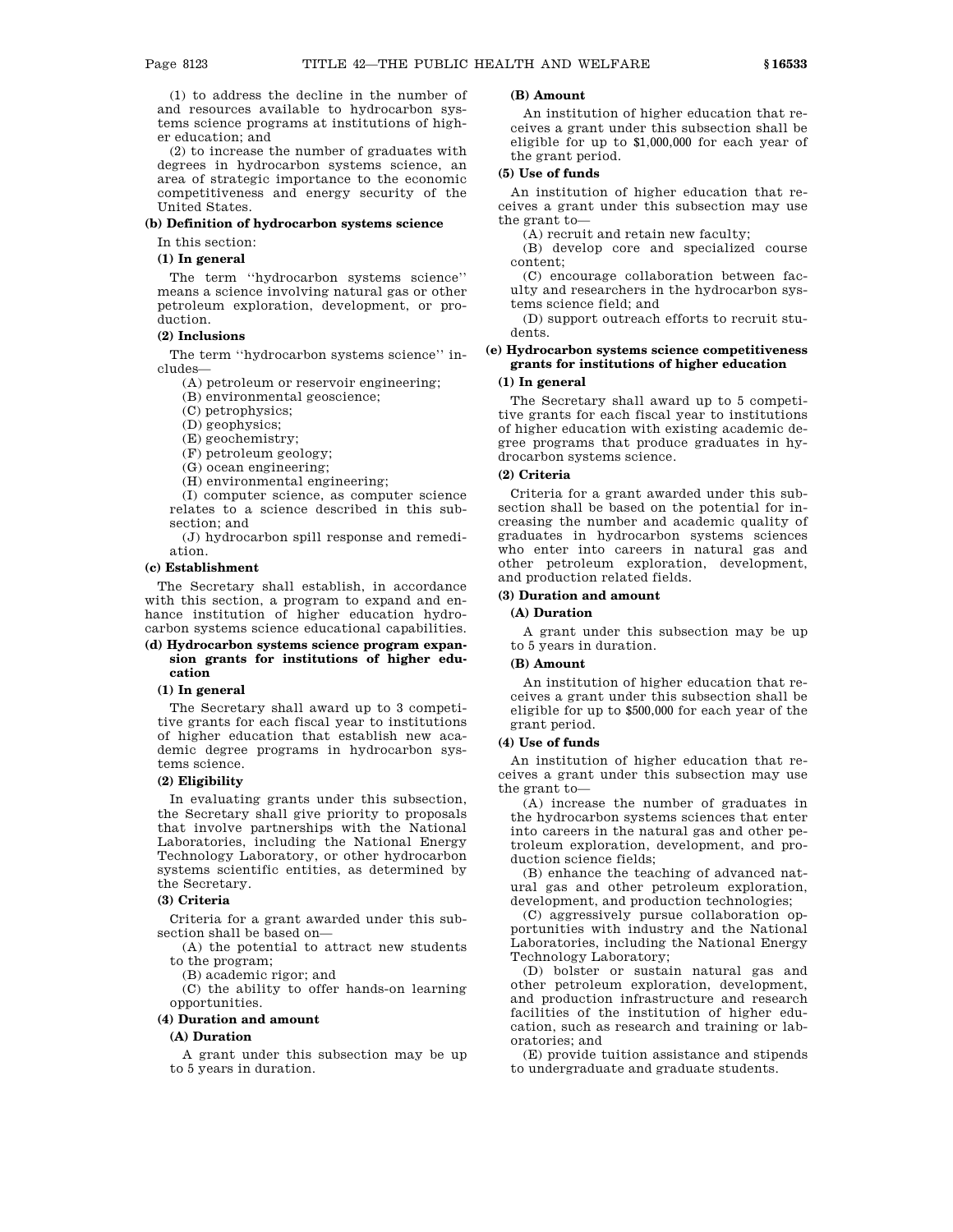# **(f) Authorization of appropriations**

**(1) Hydrocarbon systems science program expansion grants for institutions of higher education**

There are authorized to be appropriated to carry out subsection (d)—

(A) \$3,500,000 for fiscal year 2008;

(B) \$6,500,000 for fiscal year 2009;

(C) \$9,500,000 for fiscal year 2010;

(D) \$9,800,000 for fiscal year 2011;

(E) \$10,000,000 for fiscal year 2012; and

(F) \$10,400,000 for fiscal year 2013.

# **(2) Hydrocarbon systems science competitiveness grants for institutions of higher education**

There are authorized to be appropriated to carry out subsection (e)—

(A) \$3,000,000 for fiscal year 2008;

(B) \$5,500,000 for fiscal year 2009; and

(C) \$8,000,000 for fiscal year 2010.

(Pub. L. 110–69, title V, §5005, Aug. 9, 2007, 121 Stat. 613; Pub. L. 111–358, title IX, §902(b), Jan. 4, 2011, 124 Stat. 4044.)

#### AMENDMENTS

2011—Subsec. (b)(2)(J). Pub. L. 111-358,  $§ 902(b)(1)$ , added subpar. (J).

Subsec. (f)(1)(D) to (F). Pub. L. 111–358, §902(b)(2), added subpars. (D) to (F).

# **§ 16534. Department of Energy early career awards for science, engineering, and mathematics researchers**

# **(a) Grant awards**

The Director of the Office of Science of the Department (referred to in this section as the ''Director'') shall carry out a program to award grants to scientists and engineers at an early career stage at institutions of higher education and organizations described in subsection (c) to conduct research in fields relevant to the mission of the Department.

#### **(b) Amount and duration**

**(1) Amount**

The amount of a grant awarded under this section shall be—

(A) not less than \$80,000; and

(B) not more than \$125,000.

#### **(2) Duration**

The term of a grant awarded under this section shall be not more than 5 years.

# **(c) Eligibility**

#### **(1) In general**

To be eligible to receive a grant under this section, an individual shall, as determined by the Director—

(A) subject to paragraph (2), have completed a doctorate or other terminal degree not more than 10 years before the date on which the proposal for a grant is submitted under subsection (e)(1);

(B) have demonstrated promise in a science, engineering, or mathematics field relevant to the missions of the Department; and

(C) be employed—

(i) in a tenure track-position as an assistant professor or equivalent title at an institution of higher education in the United States;

(ii) at an organization in the United States that is a nonprofit, nondegreegranting research organization such as a museum, observatory, or research laboratory; or

(iii) as a scientist at a National Laboratory.

# **(2) Waiver**

Notwithstanding paragraph (1)(A), the Director may determine that an individual who has completed a doctorate more than 10 years before the date of submission of a proposal under subsection  $(e)(1)$  is eligible to receive a grant under this section if the individual was unable to conduct research for a period of time because of extenuating circumstances, including military service or family responsibilities, as determined by the Director.

#### **(d) Selection**

Grant recipients shall be selected on a competitive, merit-reviewed basis.

#### **(e) Selection process and criteria**

#### **(1) Proposal**

To be eligible to receive a grant under this section, an individual shall submit to the Director a proposal at such time, in such manner, and containing such information as the Director may require.

#### **(2) Evaluation**

In evaluating the proposals submitted under paragraph (1), the Director shall take into consideration, at a minimum—

(A) the intellectual merit of the proposed project;

(B) the innovative or transformative nature of the proposed research;

(C) the extent to which the proposal integrates research and education, including undergraduate education in science and engineering disciplines; and

(D) the potential of the applicant for leadership at the frontiers of knowledge.

# **(f) Diversity requirement**

## **(1) In general**

In awarding grants under this section, the Director shall endeavor to ensure that the grant recipients represent a variety of types of institutions of higher education and nonprofit, nondegree-granting research organizations.

## **(2) Requirement**

In support of the goal described in paragraph (1), the Director shall broadly disseminate information regarding the deadlines applicable to, and manner in which to submit, proposals for grants under this section, including by conducting outreach activities for—

(A) part B institutions, as defined in section 1061 of title 20; and

(B) minority institutions, as defined in section 1067k of title 20.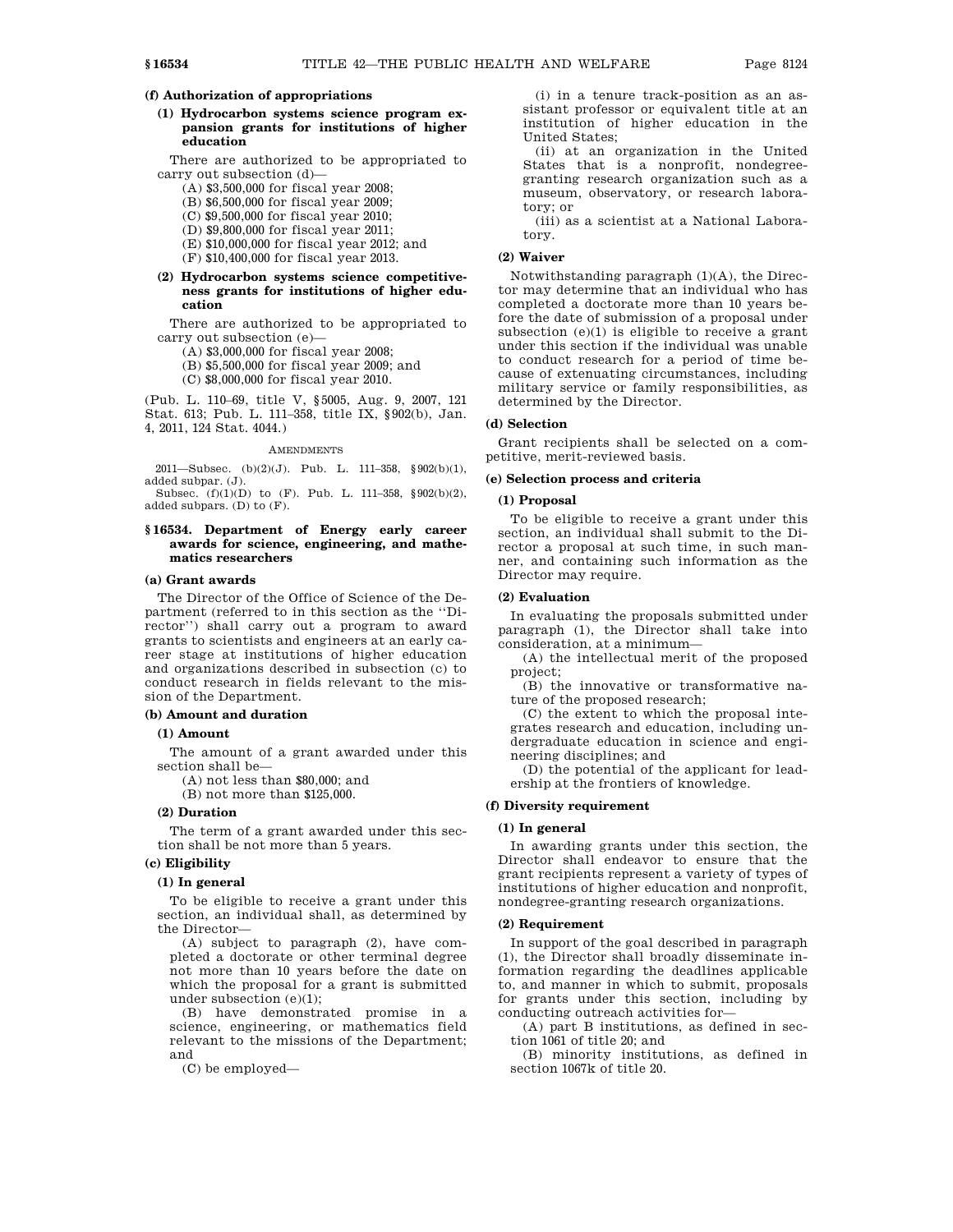# **(g) Report on recruiting and retaining early career science and engineering researchers at National Laboratories**

# **(1) In general**

Not later than 90 days after August 9, 2007, the Director shall submit to the Committee on Science and Technology of the House of Representatives and the Committee on Energy and Natural Resources of the Senate a report describing efforts of the Director to recruit and retain young scientists and engineers at early career stages at the National Laboratories.

# **(2) Inclusions**

The report under paragraph (1) shall include—

(A) a description of applicable Department and National Laboratory policies and procedures, including policies and procedures relating to financial incentives, awards, promotions, time reserved for independent research, access to equipment or facilities, and other forms of recognition, designed to attract and retain young scientists and engineers;

(B) an evaluation of the impact of the incentives described in subparagraph (A) on—

(i) the careers of young scientists and engineers at the National Laboratories; and

(ii) the quality of the research at the National Laboratories and in Department programs;

(C) a description of barriers, if any, that exist with respect to efforts to recruit and retain young scientists and engineers, including the limited availability of full-time equivalent positions, legal and procedural requirements, and pay grading systems; and

(D) the amount of funding devoted to efforts to recruit and retain young researchers, and the source of the funds.

#### **(h) Authorization of appropriations**

There is authorized to be appropriated to the Secretary, acting through the Director, to carry out this section \$25,000,000 for each of fiscal years 2008 through 2013.

(Pub. L. 110–69, title V, §5006, Aug. 9, 2007, 121 Stat. 615; Pub. L. 111–358, title IX, §902(c), Jan. 4, 2011, 124 Stat. 4045.)

#### **AMENDMENTS**

2011—Subsec. (h). Pub. L. 111–358 substituted ''2013'' for ''2010''.

#### CHANGE OF NAME

Committee on Science and Technology of House of Representatives changed to Committee on Science, Space, and Technology of House of Representatives by House Resolution No. 5, One Hundred Twelfth Congress, Jan. 5, 2011.

## **§ 16535. Discovery science and engineering innovation institutes**

# **(a) In general**

The Secretary shall establish distributed, multidisciplinary institutes (referred to in this section as ''Institutes'') centered at National Laboratories to apply fundamental science and engineering discoveries to technological innovations relating to—

(1) the missions of the Department; and

(2) the global competitiveness of the United States.

# **(b) Topical areas**

The Institutes shall support scientific and engineering research and education activities on critical emerging technologies determined by the Secretary to be essential to global competitiveness, including activities relating to—

(1) sustainable energy technologies;

(2) multiscale materials and processes;

(3) micro- and nano-engineering;

(4) computational and information engineering; and

(5) genomics and proteomics.

## **(c) Partnerships**

In carrying out this section, the Secretary shall establish partnerships between the Institutes and—

(1) institutions of higher education—

(A) to train undergraduate and graduate science and engineering students;

(B) to develop innovative undergraduate and graduate educational curricula; and

(C) to conduct research within the topical areas described in subsection (b); and

(2) private industry to develop innovative technologies within the topical areas described in subsection (b).

# **(d) Grants**

# **(1) In general**

For each fiscal year, the Secretary may select not more than 3 Institutes to receive a grant under this section.

#### **(2) Merit-based selection**

The selection of Institutes under paragraph (1) shall be—

(A) merit-based; and (B) made through an open, competitive selection process.

# **(3) Term**

An Institute shall receive a grant under this section for not more than 3 fiscal years.

# **(e) Review**

The Secretary shall offer to enter into an agreement with the National Academy of Sciences under which the Academy shall, by not later than 3 years after August 9, 2007—

(1) review the performance of the Institutes under this section; and

(2) submit to Congress and the Secretary a report describing the results of the review.

# **(f) Authorization of appropriations**

There is authorized to be appropriated to provide grants to each Institute selected under this section \$10,000,000 for each of fiscal years 2008 through 2010.

(Pub. L. 110–69, title V, §5008, Aug. 9, 2007, 121 Stat. 618.)

# **§ 16536. Protecting America's Competitive Edge (PACE) graduate fellowship program**

#### **(a) Definition of eligible student**

In this section, the term ''eligible student'' means a student who attends an institution of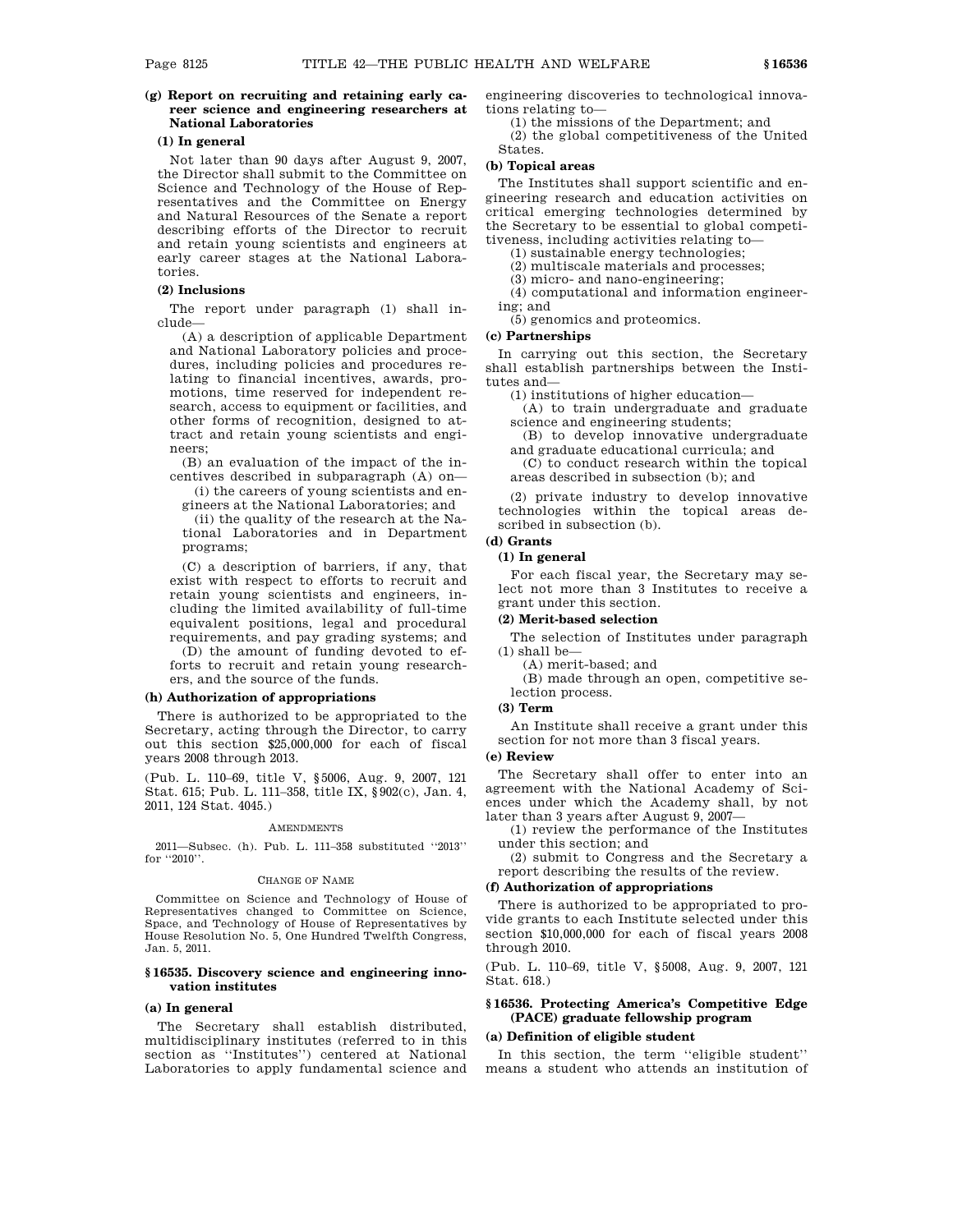higher education that offers a doctoral degree in a field relevant to a mission area of the Department.

#### **(b) Establishment**

The Secretary shall establish a graduate fellowship program for eligible students pursuing a doctoral degree in a mission area of the Department.

# **(c) Selection**

# **(1) In general**

The Secretary shall award fellowships to eligible students under this section through a competitive merit review process, involving written and oral interviews, that will result in a wide distribution of awards throughout the United States, as determined by the Secretary.

### **(2) Criteria**

The Secretary shall establish selection criteria for awarding fellowships under this section that require an eligible student—

(A) to pursue a field of science or engineering of importance to a mission area of the Department;

(B) to demonstrate to the Secretary—

(i) the capacity of the eligible student to understand technical topics relating to the fellowship that can be derived from the first principles of the technical topics;

(ii) imagination and creativity;

(iii) leadership skills in organizations or intellectual endeavors, demonstrated through awards and past experience; and

(iv) excellent verbal and communication skills to explain, defend, and demonstrate an understanding of technical subjects relating to the fellowship; and

(C) to be a citizen or legal permanent resident of the United States.

# **(d) Awards**

#### **(1) Amount**

A fellowship awarded under this section shall—

(A) provide an annual living stipend; and (B) cover—

(i) graduate tuition at an institution of higher education described in subsection  $(a)$ ; and

(ii) incidental expenses associated with curricula and research at the institution of higher education (including books, computers, and software).

# **(2) Duration**

A fellowship awarded under this section shall be up to 3 years duration within a 5-year period.

#### **(3) Portability**

A fellowship awarded under this section shall be portable with the eligible student.

### **(e) Administration**

The Secretary, acting through the Director of Science, Engineering, and Mathematics Education—

(1) shall administer the program established under this section; and

(2) may enter into a contract with a nonprofit entity to administer the program, including the selection and award of fellowships.

# **(f) Authorization of appropriations**

There are authorized to be appropriated to carry out this section—

(1) \$7,500,000 for fiscal year 2008;

(2) \$12,000,000 for fiscal year 2009, including nonexpiring fellowships for the preceding fiscal year;

(3) \$20,000,000 for fiscal year 2010, including nonexpiring fellowships for preceding fiscal years;

(4) \$20,600,000 for fiscal year 2011;

(5) \$21,200,000 for fiscal year 2012; and

(6) \$21,900,000 for fiscal year 2013.

(Pub. L. 110–69, title V, §5009, Aug. 9, 2007, 121 Stat. 618; Pub. L. 111–358, title IX, §902(d), Jan. 4, 2011, 124 Stat. 4045.)

#### AMENDMENTS

2011—Subsec. (f)(4) to (6). Pub. L. 111–358 added pars. (4) to (6).

# **§ 16537. Distinguished scientist program**

#### **(a) Purpose**

The purpose of this section is to promote scientific and academic excellence through collaborations between institutions of higher education and National Laboratories.

# **(b) Establishment**

The Secretary shall establish a program to support the joint appointment of distinguished scientists by institutions of higher education and National Laboratories.

# **(c) Qualifications**

To be eligible for appointment as a distinguished scientist under this section, an individual, by reason of professional background and experience, shall be able to bring international recognition to the appointing institution of higher education or National Laboratory in the field of scientific endeavor of the individual.

## **(d) Selection**

A distinguished scientist appointed under this section shall be selected through an open, competitive process.

#### **(e) Appointment**

## **(1) Institution of higher education**

An appointment by an institution of higher education under this section shall be filled within the tenure allotment of the institution of higher education, at a minimum rank of professor.

# **(2) National Laboratory**

An appointment by a National Laboratory under this section shall be at the rank of the highest grade of distinguished scientist or technical staff of the National Laboratory.

# **(f) Duration**

An appointment under this section shall—

(1) be for a term of 6 years; and

(2) consist of 2 3-year funding allotments.

## **(g) Use of funds**

Funds made available under this section may be used for—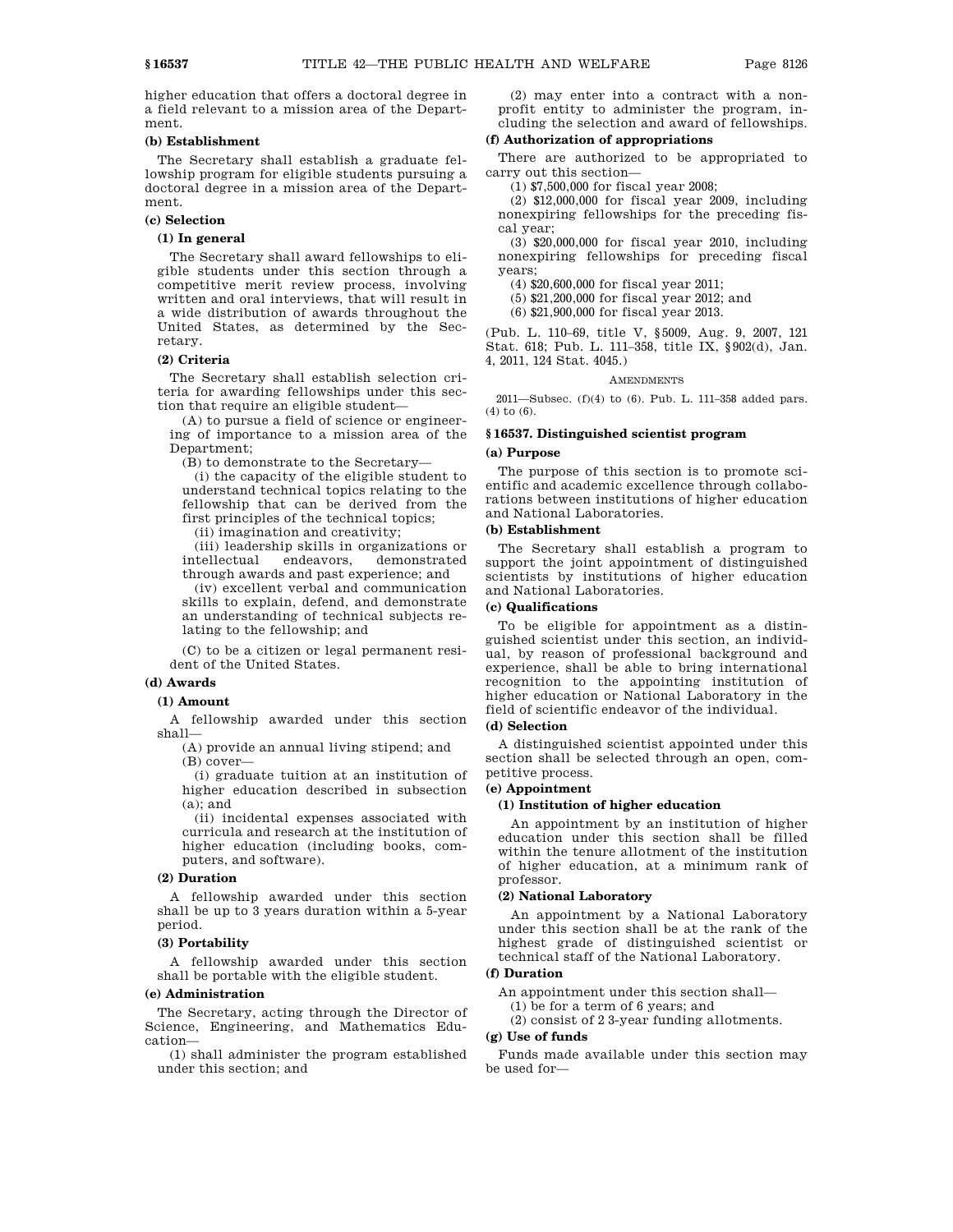(1) the salary of the distinguished scientist and support staff;

(2) undergraduate, graduate, and post-doctoral appointments;

(3) research-related equipment;

(4) professional travel; and

(5) such other requirements as the Secretary determines to be necessary to carry out the purpose of the program.

## **(h) Review**

# **(1) In general**

The appointment of a distinguished scientist under this section shall be reviewed at the end of the first 3-year allotment for the distinguished scientist through an open peer-review process to determine whether the appointment is meeting the purpose of this section under subsection (a).

# **(2) Funding**

Funding of the appointment of the distinguished scientist for the second 3-year allotment shall be determined based on the review conducted under paragraph (1).

# **(i) Cost sharing**

To be eligible for assistance under this section, an appointing institution of higher education shall pay at least 50 percent of the total costs of the appointment.

#### **(j) Authorization of appropriations**

There are authorized to be appropriated to carry out this section—

(1) \$15,000,000 for fiscal year 2008;

(2) \$20,000,000 for fiscal year 2009;

(3) \$30,000,000 for fiscal year 2010;

(4) \$31,000,000 for fiscal year 2011;

(5) \$32,000,000 for fiscal year 2012; and

(6) \$33,000,000 for fiscal year 2013.

(Pub. L. 110–69, title V, §5011, Aug. 9, 2007, 121 Stat. 620; Pub. L. 111–358, title IX, §902(e), Jan. 4, 2011, 124 Stat. 4045.)

#### AMENDMENTS

2011—Subsec. (j)(4) to (6). Pub. L. 111–358 added pars. (4) to (6).

# **§ 16538. Advanced Research Projects Agency— Energy**

# **(a) Definitions**

In this section:

#### **(1) ARPA-E**

The term ''ARPA–E'' means the Advanced Research Projects Agency—Energy established by subsection (b).

## **(2) Director**

The term ''Director'' means the Director of ARPA-E appointed under subsection (d).

### **(3) Fund**

The term ''Fund'' means the Energy Transformation Acceleration Fund established under subsection (*o*)(1).

## **(b) Establishment**

There is established the Advanced Research Projects Agency—Energy within the Department to overcome the long-term and high-risk technological barriers in the development of energy technologies.

# **(c) Goals**

# **(1) In general**

The goals of ARPA-E shall be—

(A) to enhance the economic and energy security of the United States through the development of energy technologies that result in—

(i) reductions of imports of energy from foreign sources;

(ii) reductions of energy-related emissions, including greenhouse gases; and

(iii) improvement in the energy efficiency of all economic sectors; and

(B) to ensure that the United States maintains a technological lead in developing and deploying advanced energy technologies.

## **(2) Means**

ARPA-E shall achieve the goals established under paragraph (1) through energy technology projects by—

(A) identifying and promoting revolutionary advances in fundamental and applied sciences;

(B) translating scientific discoveries and cutting-edge inventions into technological innovations; and

(C) accelerating transformational technological advances in areas that industry by itself is not likely to undertake because of technical and financial uncertainty.

# **(d) Director**

# **(1) Appointment**

There shall be in the Department of Energy a Director of ARPA-E, who shall be appointed by the President, by and with the advice and consent of the Senate.

# **(2) Qualifications**

The Director shall be an individual who, by reason of professional background and experience, is especially qualified to advise the Secretary on, and manage research programs addressing, matters pertaining to long-term and high-risk technological barriers to the development of energy technologies.

#### **(3) Relationship to Secretary**

The Director shall report to the Secretary.

# **(4) Relationship to other programs**

No other programs within the Department shall report to the Director.

#### **(e) Responsibilities**

The responsibilities of the Director shall include—

(1) approving all new programs within ARPA-E;

(2) developing funding criteria and assessing the success of programs through the establishment of technical milestones;

(3) administering the Fund through awards to institutions of higher education, companies, research foundations, trade and industry research collaborations, or consortia of such entities, which may include federally-funded research and development centers, to achieve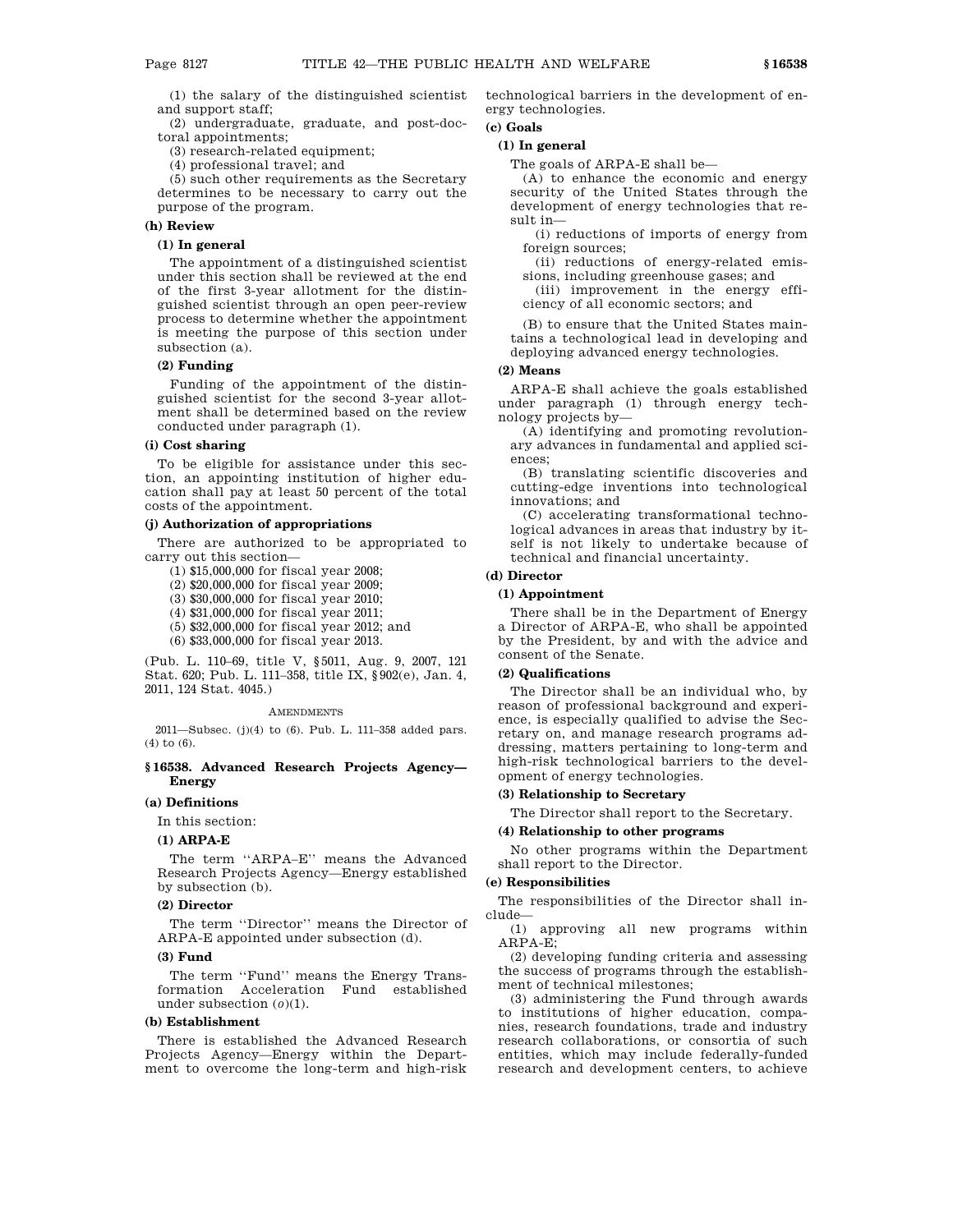the goals described in subsection (c) through

targeted acceleration of— (A) novel early-stage energy research with

possible technology applications;

(B) development of techniques, processes, and technologies, and related testing and evaluation;

(C) research and development of advanced manufacturing process and technologies for the domestic manufacturing of novel energy technologies; and

(D) coordination with nongovernmental entities for demonstration of technologies and research applications to facilitate technology transfer;

(4) terminating programs carried out under this section that are not achieving the goals of the programs; and

(5) pursuant to subsection  $(c)(2)(C)$ —

(A) ensuring that applications for funding disclose the extent of current and prior efforts, including monetary investments as appropriate, in pursuit of the technology area for which funding is being requested;

(B) adopting measures to ensure that, in making awards, program managers adhere to the purposes of subsection  $(c)(2)(C)$ ; and

(C) providing as part of the annual report required by subsection (h)(1) a summary of the instances of and reasons for ARPA–E funding projects in technology areas already being undertaken by industry.

#### **(f) Awards**

In carrying out this section, the Director may provide awards in the form of grants, contracts, cooperative agreements, cash prizes, and other transactions.

## **(g) Personnel**

#### **(1) In general**

The Director shall establish and maintain within ARPA–E a staff with sufficient qualifications and expertise to enable ARPA–E to carry out the responsibilities of ARPA–E under this section in conjunction with other operations of the Department.

#### **(2) Program directors**

### **(A) In general**

The Director shall designate employees to serve as program directors for the programs established pursuant to the responsibilities established for ARPA-E under subsection (e).

# **(B) Responsibilities**

A program director of a program shall be responsible for—

(i) establishing research and development goals for the program, including through the convening of workshops and conferring with outside experts, and publicizing the goals of the program to the public and private sectors;

(ii) soliciting applications for specific areas of particular promise, especially areas that the private sector or the Federal Government are not likely to undertake alone;

(iii) building research collaborations for carrying out the program;

(iv) selecting on the basis of merit each of the projects to be supported under the program after considering—

(I) the novelty and scientific and technical merit of the proposed projects;

(II) the demonstrated capabilities of the applicants to successfully carry out the proposed project;

(III) the consideration by the applicant of future commercial applications of the project, including the feasibility of partnering with 1 or more commercial entities; and

(IV) such other criteria as are established by the Director;

(v) identifying innovative cost-sharing arrangements for ARPA–E projects, including through use of the authority provided under section 16352(b)(3) of this title;

(vi) monitoring the progress of projects supported under the program;

(vii) identifying mechanisms for commercial application of successful energy technology development projects, including through establishment of partnerships between awardees and commercial entities; and

(viii) recommending program restructure or termination of research partnerships or whole projects.

# **(C) Term**

The term of a program manager shall be not more than 3 years and may be renewed.

## **(3) Hiring and management**

# **(A) In general**

The Director shall have the authority to— (i) make appointments of scientific, engineering, and professional personnel without regard to the civil service laws;

(ii) fix the basic pay of such personnel at a rate to be determined by the Director at rates not in excess of Level II of the Executive Schedule (EX–II) without regard to the civil service laws; and

(iii) pay any employee appointed under this subpart<sup>1</sup> payments in addition to basic pay, except that the total amount of additional payments paid to an employee under this subpart<sup>1</sup> for any 12-month period shall not exceed the least of the following amounts:

(I) \$25,000.

(II) The amount equal to 25 percent of the annual rate of basic pay of the employee.

(III) The amount of the limitation that is applicable for a calendar year under section  $5307(a)(1)$  of title 5.

### **(B) Number**

The Director shall appoint not more than 120 personnel under this section.

## **(C) Private recruiting firms**

The Secretary, or the Director serving as an agent of the Secretary, may contract with private recruiting firms for the hiring

<sup>1</sup>So in original.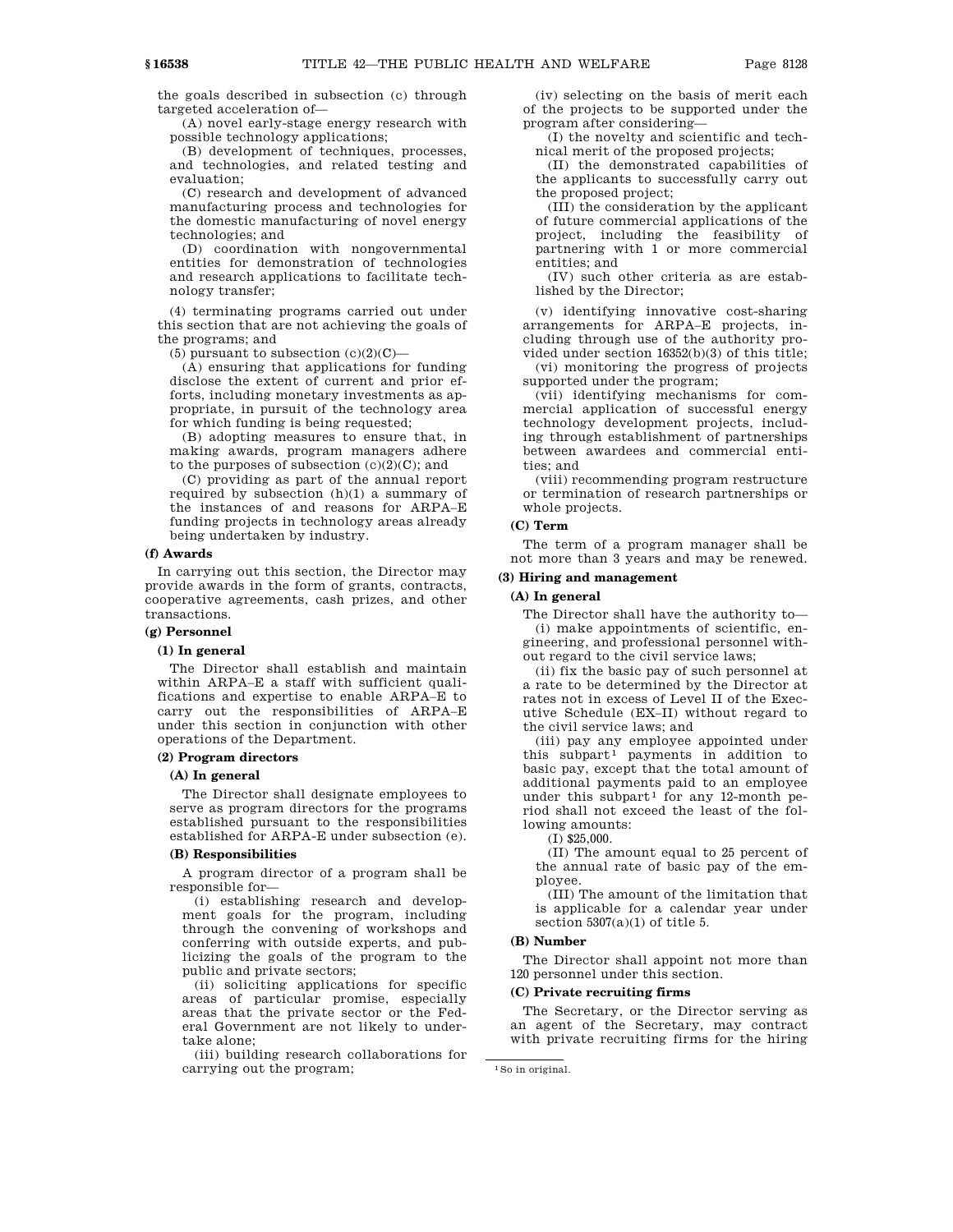of qualified technical staff to carry out this section.

# **(D) Additional staff**

The Director may use all authorities in existence on August 9, 2007, that are provided to the Secretary to hire administrative, financial, and clerical staff as necessary to carry out this section.

#### **(h) Reports and roadmaps**

# **(1) Annual report**

As part of the annual budget request submitted for each fiscal year, the Director shall provide to the relevant authorizing and appropriations committees of Congress a report describing projects supported by ARPA-E during the previous fiscal year.

## **(2) Strategic vision roadmap**

Not later than October 1, 2010, and October 1, 2013, the Director shall provide to the relevant authorizing and appropriations committees of Congress a roadmap describing the strategic vision that ARPA-E will use to guide the choices of ARPA-E for future technology investments over the following 3 fiscal years.

#### **(i) Coordination and nonduplication**

## **(1) In general**

To the maximum extent practicable, the Director shall ensure that the activities of ARPA-E are coordinated with, and do not duplicate the efforts of, programs and laboratories within the Department and other relevant research agencies.

# **(2) Technology Transfer Coordinator**

To the extent appropriate, the Director may coordinate technology transfer efforts with the Technology Transfer Coordinator appointed under section 16391 of this title.

#### **(j) Federal demonstration of technologies**

The Director shall seek opportunities to partner with purchasing and procurement programs of Federal agencies to demonstrate energy technologies resulting from activities funded through ARPA–E.

## **(k) Advice**

# **(1) Advisory committees**

The Director may seek advice on any aspect of ARPA-E from—

(A) an existing Department of Energy advisory committee; and

(B) a new advisory committee organized to support the programs of ARPA-E and to provide advice and assistance on—

(i) specific program tasks; or

(ii) overall direction of ARPA-E.

# **(2) Additional sources of advice**

In carrying out this section, the Director may seek advice and review from—

(A) the President's Committee of Advisors on Science and Technology; and

(B) any professional or scientific organization with expertise in specific processes or technologies under development by ARPA-E. **(***l***) ARPA-E evaluation**

# **(1) In general**

After ARPA-E has been in operation for 6 years, the Secretary shall offer to enter into a contract with the National Academy of Sciences under which the National Academy shall conduct an evaluation of how well ARPA-E is achieving the goals and mission of ARPA-E.

# **(2) Inclusions**

The evaluation shall include—

(A) the recommendation of the National Academy of Sciences on whether ARPA-E should be continued or terminated; and

(B) a description of lessons learned from operation of ARPA-E, and the manner in which those lessons may apply to the operation of other programs of the Department.

#### **(3) Availability**

On completion of the evaluation, the evaluation shall be made available to Congress and the public.

## **(m) Existing authorities**

The authorities granted by this section are—

(1) in addition to existing authorities granted to the Secretary; and

(2) are not intended to supersede or modify any existing authorities.

# **(n) Protection of information**

The following types of information collected by ARPA–E from recipients of financial assistance awards shall be considered commercial and financial information obtained from a person and privileged or confidential and not subject to disclosure under section 552(b)(4) of title 5:

(1) Plans for commercialization of technologies developed under the award, including business plans, technology-to-market plans, market studies, and cost and performance models.

(2) Investments provided to an awardee from third parties (such as venture capital firms, hedge funds, and private equity firms), including amounts and the percentage of ownership of the awardee provided in return for the investments.

(3) Additional financial support that the awardee—

(A) plans to or has invested into the technology developed under the award; or

(B) is seeking from third parties.

(4) Revenue from the licensing or sale of new products or services resulting from research conducted under the award.

# **(***o***) Funding**

# **(1) Fund**

There is established in the Treasury of the United States a fund, to be known as the ''Energy Transformation Acceleration Fund'', which shall be administered by the Director for the purposes of carrying out this section.

## **(2) Authorization of appropriations**

Subject to paragraphs  $(4)$  and  $(5)$ ,<sup>2</sup> there are authorized to be appropriated to the Director for deposit in the Fund, without fiscal year limitation—

(A) \$300,000,000 for fiscal year 2008;

(B) such sums as are necessary for each of fiscal years 2009 and 2010;

<sup>2</sup>See References in Text note below.